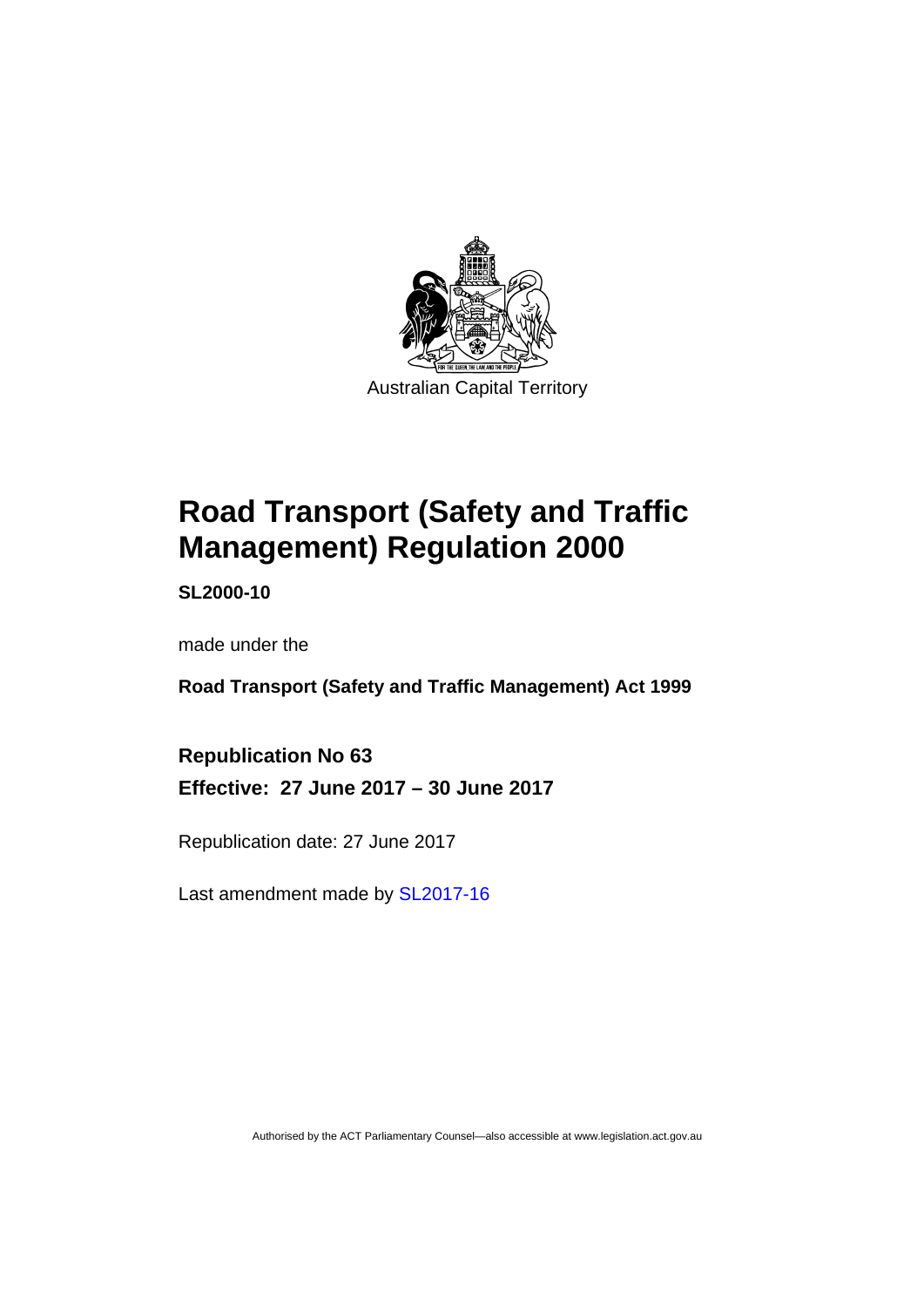#### **About this republication**

#### **The republished law**

This is a republication of the *Road Transport (Safety and Traffic Management) Regulation 2000*, made under the *Road Transport (Safety and Traffic Management) Act 1999* (including any amendment made under the *[Legislation Act 2001](http://www.legislation.act.gov.au/a/2001-14)*, part 11.3 (Editorial changes)) as in force on 27 June 2017*.* It also includes any commencement, amendment, repeal or expiry affecting this republished law to 27 June 2017.

The legislation history and amendment history of the republished law are set out in endnotes 3 and 4.

#### **Kinds of republications**

The Parliamentary Counsel's Office prepares 2 kinds of republications of ACT laws (see the ACT legislation register at [www.legislation.act.gov.au](http://www.legislation.act.gov.au/)):

- authorised republications to which the *[Legislation Act 2001](http://www.legislation.act.gov.au/a/2001-14)* applies
- unauthorised republications.

The status of this republication appears on the bottom of each page.

#### **Editorial changes**

The *[Legislation Act 2001](http://www.legislation.act.gov.au/a/2001-14)*, part 11.3 authorises the Parliamentary Counsel to make editorial amendments and other changes of a formal nature when preparing a law for republication. Editorial changes do not change the effect of the law, but have effect as if they had been made by an Act commencing on the republication date (see *[Legislation Act 2001](http://www.legislation.act.gov.au/a/2001-14)*, s 115 and s 117). The changes are made if the Parliamentary Counsel considers they are desirable to bring the law into line, or more closely into line, with current legislative drafting practice.

This republication includes amendments made under part 11.3 (see endnote 1).

#### **Uncommenced provisions and amendments**

If a provision of the republished law has not commenced, the symbol  $\mathbf{U}$  appears immediately before the provision heading. Any uncommenced amendments that affect this republished law are accessible on the ACT legislation register [\(www.legislation.act.gov.au](http://www.legislation.act.gov.au/)). For more information, see the home page for this law on the register.

#### **Modifications**

If a provision of the republished law is affected by a current modification, the symbol  $\mathbf{M}$ appears immediately before the provision heading. The text of the modifying provision appears in the endnotes. For the legal status of modifications, see the *[Legislation Act 2001](http://www.legislation.act.gov.au/a/2001-14)*, section 95.

#### **Penalties**

At the republication date, the value of a penalty unit for an offence against this law is \$150 for an individual and \$750 for a corporation (see *[Legislation Act 2001](http://www.legislation.act.gov.au/a/2001-14)*, s 133).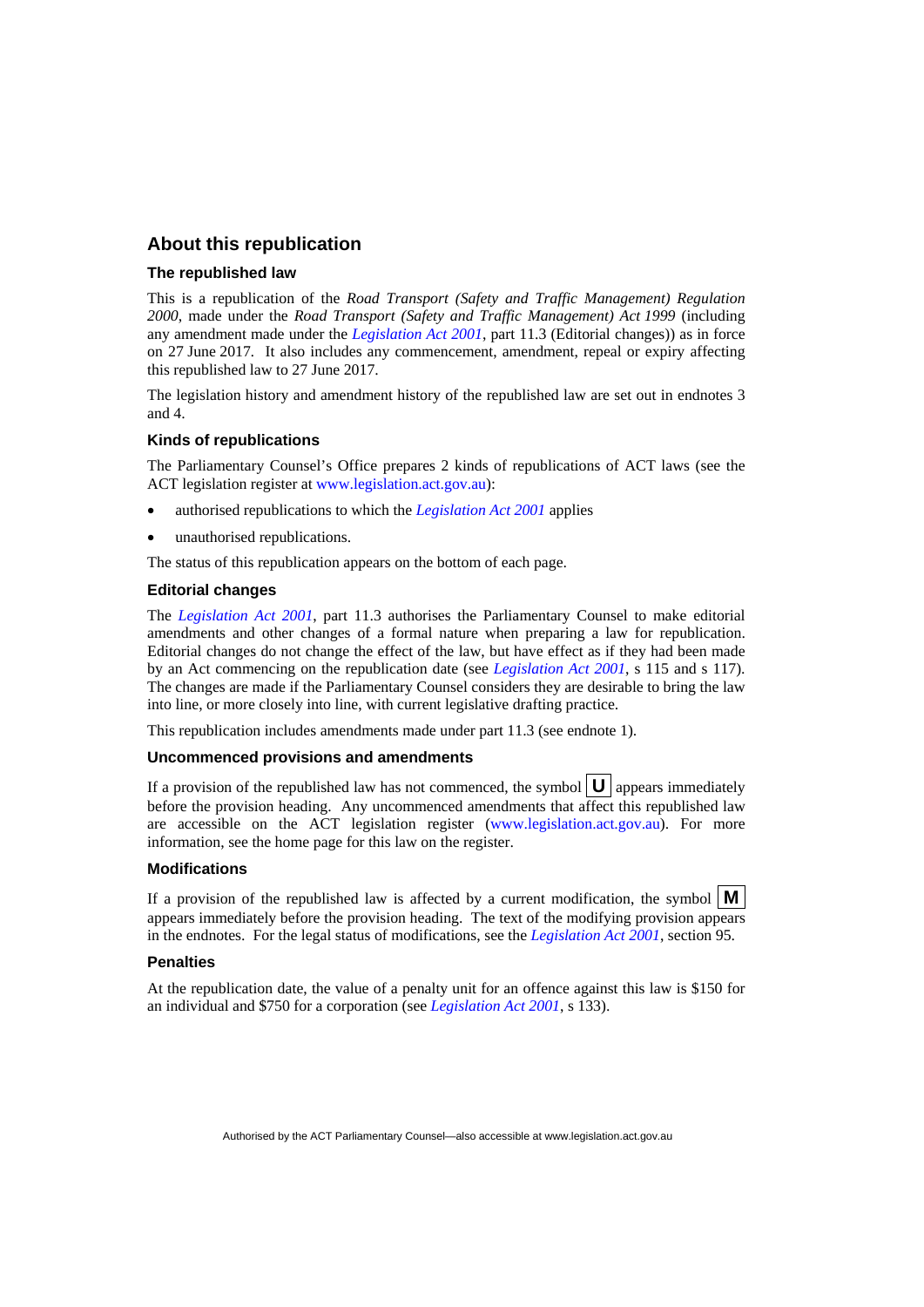

# **Road Transport (Safety and Traffic Management) Regulation 2000**

made under the

**Road Transport (Safety and Traffic Management) Act 1999** 

# **Contents**

Page

| <b>Chapter 1</b>            | <b>Preliminary</b>                                                |            |
|-----------------------------|-------------------------------------------------------------------|------------|
|                             | Name of regulation                                                | 2          |
| 2                           | Dictionary                                                        | 2          |
| 3                           | Dictionary—application to Australian Road Rules                   | 2          |
| 3A                          | Road includes road related area                                   | 2          |
| 3B                          | Meaning of <i>park</i> and <i>stop</i>                            | 3          |
| 4                           | <b>Notes</b>                                                      | 3          |
| 4A                          | Offences against regulation-application of Criminal Code etc      | 3          |
| 4B                          | Offences against regulation are strict liability offences         | 4          |
| R <sub>63</sub><br>27/06/17 | Road Transport (Safety and Traffic Management)<br>Regulation 2000 | contents 1 |
|                             | Effective: 27/06/17-30/06/17                                      |            |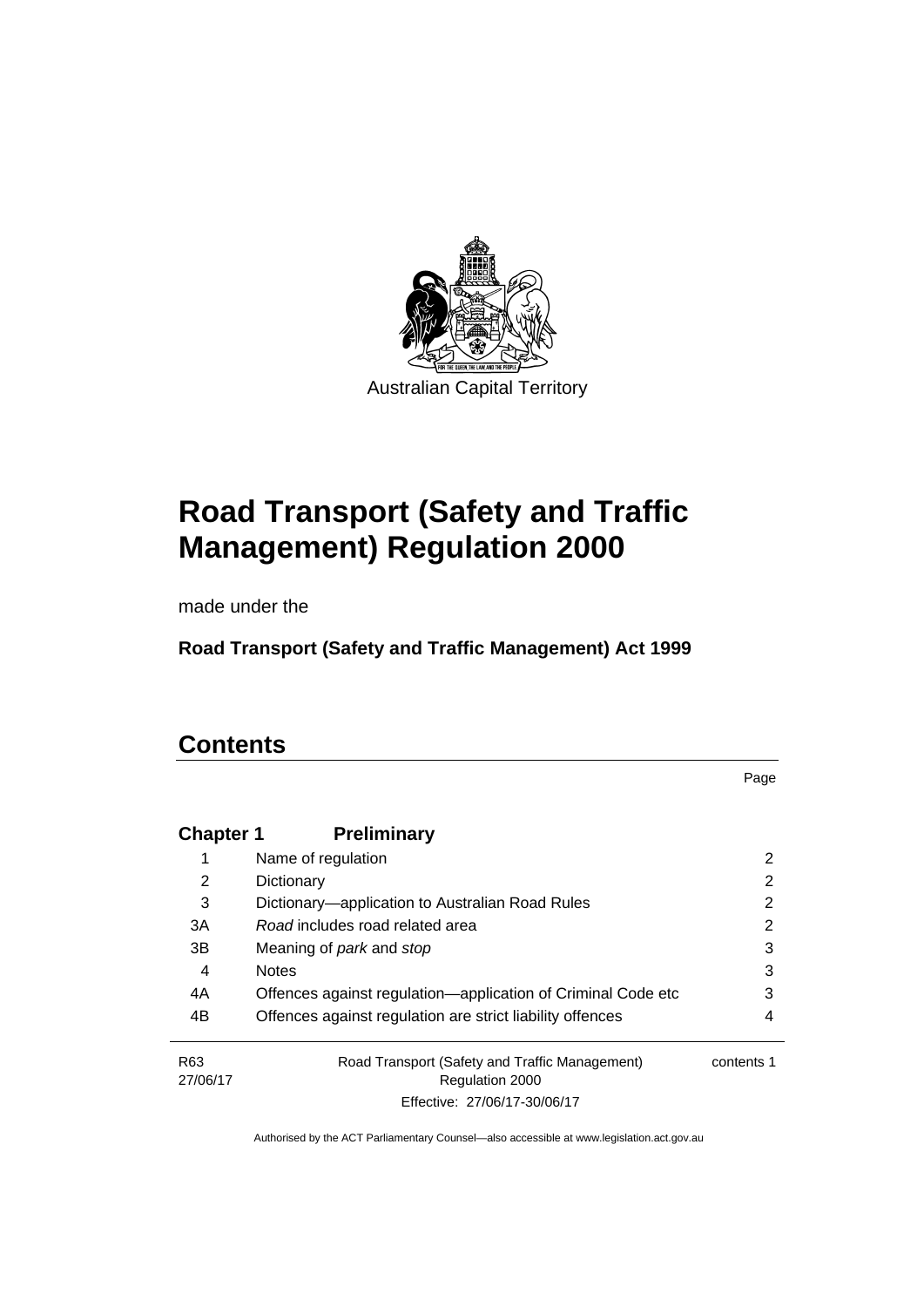| 4C               | General defence of accident or reasonable effort                                     | Page<br>4       |
|------------------|--------------------------------------------------------------------------------------|-----------------|
| <b>Chapter 2</b> | <b>Australian Road Rules</b>                                                         |                 |
| <b>Part 2.1</b>  | <b>Incorporation into ACT law</b>                                                    |                 |
| 5                | Meaning of Australian Road Rules                                                     | 5               |
| 6                | Incorporation of Australian Road Rules into ACT law                                  | 5               |
| <b>Part 2.2</b>  | <b>How the Australian Road Rules are</b><br>incorporated                             |                 |
| Division 2.2.1   | <b>General</b>                                                                       |                 |
| 7                | References to another law of this jurisdiction etc                                   | 2               |
| Division 2.2.2   | Other provisions for the Australian Road Rules                                       |                 |
| 8                | ARR r 10 (2)-penalties for offences                                                  | 2               |
| 9                | ARR r 95—emergency stopping lane only signs                                          | 3               |
| 10               | ARR r 104-no truck signs                                                             | 3               |
| 11               | ARR r 151 (3) (b)—riding a motorbike or bicycle alongside more than<br>1 other rider | 3               |
| <b>11A</b>       | ARR r 158 (2) (c)—other vehicles permitted to travel in bicycle lanes                | 3               |
| 12               | ARR r 158 (2) (c)-other vehicles permitted to travel in bus lanes                    | 4               |
| 12A              | ARR r 176-stopping on a clearway                                                     | 4               |
| 13               | ARR r 179 (1) (c)—stopping in a loading zone—goods and permit<br>vehicles            | 4               |
| 13A              | ARR r 179 (1) (c) and (2) (c)—stopping in loading zone—bookable<br>vehicles          | 5               |
| 13B              | ARR r 183-stopping in a bus zone                                                     | 6               |
| 13BA             | ARR r 189-double parking-motorbikes                                                  | 6               |
| 13C              | ARR r 195-stopping at or near a bus stop                                             | $\overline{7}$  |
| 14               | ARR r 199 (2)-stopping near postbox                                                  | $\overline{7}$  |
| 15               | ARR $r$ 206 (2) (b), (c)—time extension for people with disabilities<br>permit       | 7               |
| 16               | ARR r 207 (2) (a)-fees for parking in pay parking spaces                             | 8               |
| 16A              | ARR r 213 (5)—making a motor vehicle secure—exception                                | 8               |
| 17               | ARR r 215 (4)-lights required to be fitted to a vehicle                              | 8               |
| contents 2       | Road Transport (Safety and Traffic Management)<br>Regulation 2000                    | R63<br>27/06/17 |

Effective: 27/06/17-30/06/17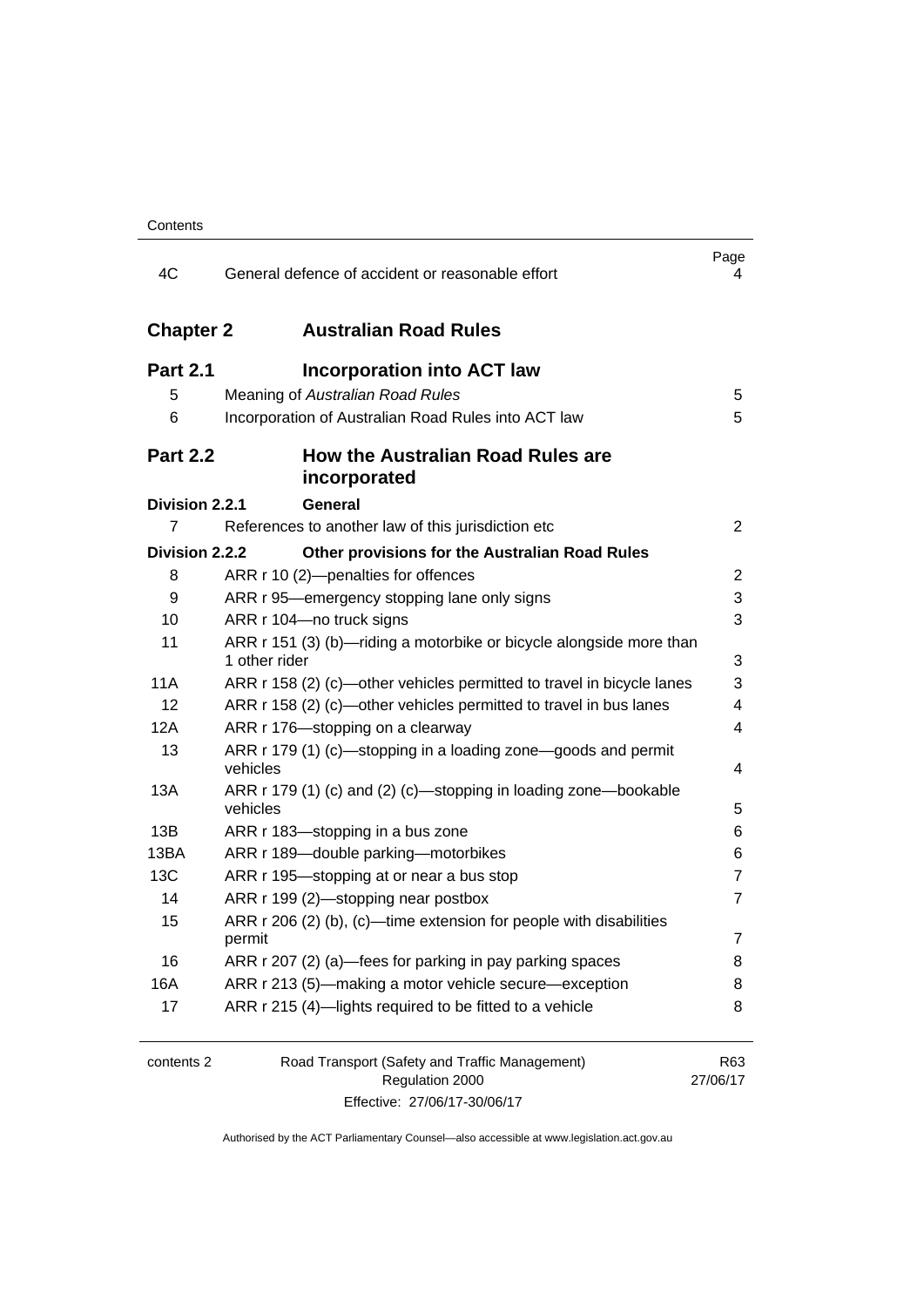| Contents |  |
|----------|--|
|----------|--|

|                 |                                                                               | Page       |
|-----------------|-------------------------------------------------------------------------------|------------|
| 18              | ARR r 216 (3)—towing a vehicle at night or in hazardous weather<br>conditions | 9          |
| 19              | ARR r 220 (3)—using lights on vehicles that are stopped                       | 9          |
| 20              | ARR r 221 (f)—using hazard warning lights on buses carrying children          | 9          |
| 21              | ARR r 222—using warning lights on buses carrying children                     | 9          |
| 22              | ARR r 225-use of radar detectors                                              | 10         |
| 22A             | ARR r 236 (6)-hitchhiking, roadside commerce etc permitted                    | 10         |
| 23              | ARR r 244C-motorised scooters not to be used                                  | 11         |
| 24              | ARR r 266 (7)—wearing of seatbelts by passengers under 16 years<br>old        | 11         |
| 26              | ARR r 270 (3)—wearing motorbike helmets                                       | 11         |
| 27              | ARR r 271 (6)-riding on motorbikes                                            | 12         |
| 27A             | ARR r 280 (2) (a)—other vehicles to which B light rules apply                 | 12         |
| 28              | ARR r 287 (3), (4)—duties of participants in crashes                          | 12         |
| 29              | ARR r 289 (1) (g)-driving on nature strip                                     | 13         |
| 30              | ARR r 298-driving with a person in or on trailer                              | 14         |
| 30A             | ARR r 299-television receivers and visual display units in motor<br>vehicles  | 15         |
| 30 <sub>B</sub> | ARR r 300 (1) (c)-use of mobile phone                                         | 16         |
| 31              | ARR r 310 (3), (4)-exemption for road workers etc                             | 17         |
| 32              | ARR r 313-postal workers                                                      | 17         |
| 33              | ARR dict-definitions for dictionary                                           | 18         |
| <b>Part 2.3</b> | <b>Additional ACT road rules</b>                                              |            |
| Division 2.3.1  | Noise and other nuisances                                                     |            |
| 37              | Making unnecessary engine noise                                               | 21         |
| 38              | Emission of waste oil or grease                                               | 21         |
| Division 2.3.1A | <b>Bicycle riders</b>                                                         |            |
| 38A             | Keeping safe lateral distance when passing bicycle rider                      | 22         |
| 38B             | Exceptions for passing bicycle rider                                          | 23         |
| 38C             | Riding across road on crossing                                                | 24         |
| 38D             | Application of ARRs to riders crossing road on crossing                       | 25         |
| Division 2.3.2  | Driver and passenger safety                                                   |            |
| 39              | Safety of persons on trailers                                                 | 26         |
| R63<br>27/06/17 | Road Transport (Safety and Traffic Management)<br>Regulation 2000             | contents 3 |

Authorised by the ACT Parliamentary Counsel—also accessible at www.legislation.act.gov.au

Effective: 27/06/17-30/06/17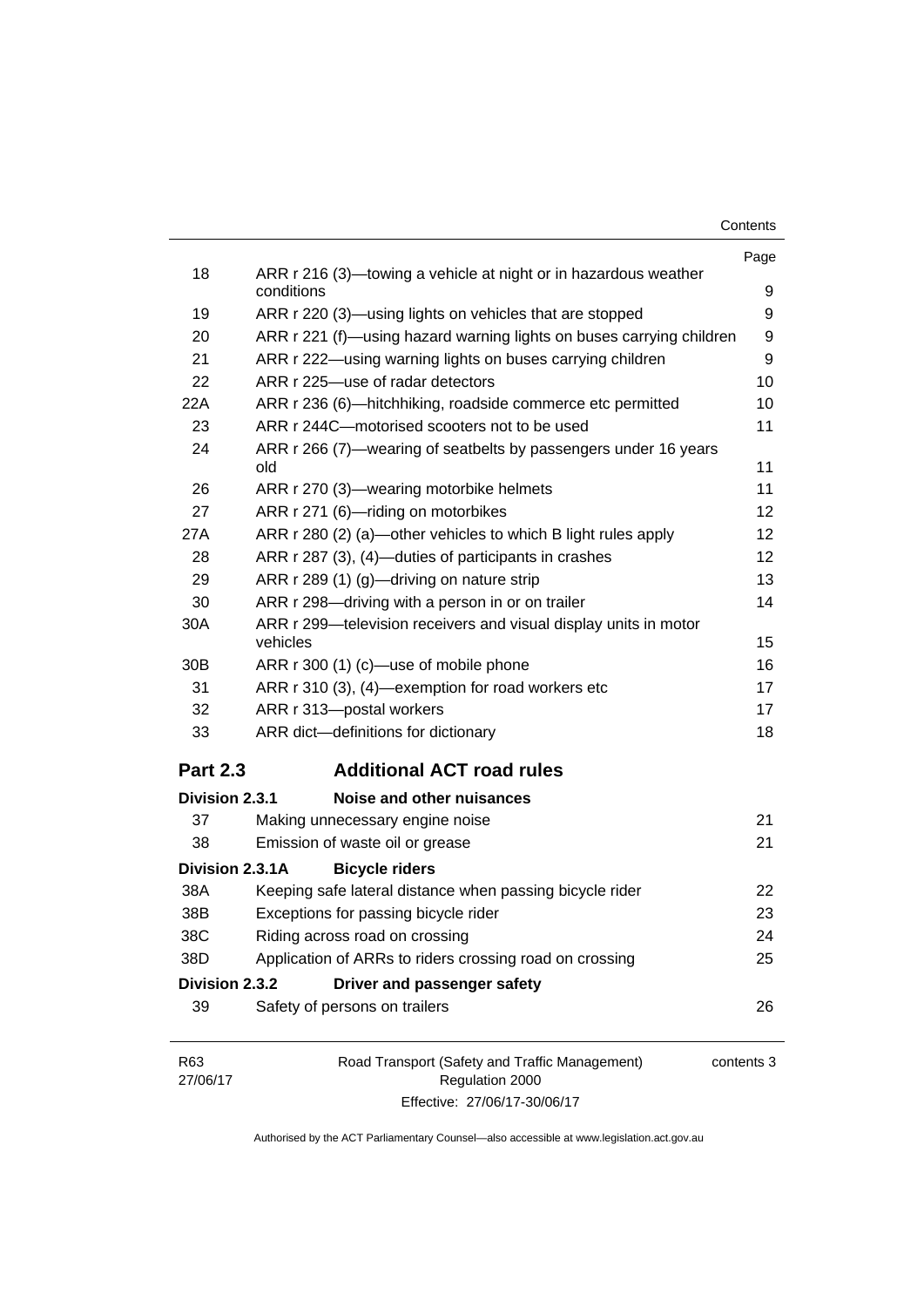#### **Contents**

| 40             | Passengers in sidecars to be seated                                            | Page<br>27      |
|----------------|--------------------------------------------------------------------------------|-----------------|
| Division 2.3.3 | <b>Trailers and towing</b>                                                     |                 |
| 41             | Number of vehicles that may be drawn                                           | 28              |
| 42             | Towing by vehicles under 4.5t                                                  | 29              |
| Division 2.3.4 | <b>Lights on vehicles</b>                                                      |                 |
| 43             | Lights on motor vehicles generally                                             | 31              |
| Division 2.3.5 | <b>Metered parking</b>                                                         |                 |
| 44             | Metered parking-parking in spaces                                              | 32              |
| 44AA           | Metered parking-parking in spaces-motorbikes                                   | 33              |
| 44A            | Metered parking-parking fees                                                   | 33              |
| 44B            | Metered parking-maximum length of stay                                         | 34              |
| 45             | Metered parking-exceptions to s 44A and s 44B                                  | 34              |
| 46             | Temporary closure of metered parking spaces                                    | 35              |
| 47             | Misuse of parking meters                                                       | 36              |
| 48             | Interfering with parking meters etc                                            | 36              |
| Division 2.3.6 | <b>Ticket parking</b>                                                          |                 |
| 49             | Ticket parking-parking in spaces                                               | 36              |
| 49AAA          | Ticket parking-parking in spaces-motorbikes                                    | 37              |
| 49A            | Ticket parking-display of tickets                                              | 38              |
| 49AA           | Ticket parking-e-payment                                                       | 40              |
| 49B            | Ticket parking-maximum length of stay                                          | 40              |
| 50             | Ticket parking-exceptions to s 49A and s 49B                                   | 41              |
| 51             | Temporary closure of ticket parking spaces and areas                           | 42              |
| 52             | Use of false or damaged parking tickets etc                                    | 43              |
| 53             | Misuse of parking ticket machines                                              | 43              |
| 54             | Interfering with parking ticket machines etc                                   | 44              |
| 55             | Interfering with parking tickets                                               | 44              |
| Division 2.3.7 | Other ACT road rules about stopping and parking                                |                 |
| 56             | Unauthorised use of parking permits and mobility parking scheme<br>authorities | 45              |
| 56A            | Interfering with parking permits and mobility parking scheme<br>authorities    | 46              |
| 57A            | Stopping public buses in bus zones and at bus stops                            | 46              |
| contents 4     | Road Transport (Safety and Traffic Management)<br>Regulation 2000              | R63<br>27/06/17 |

Effective: 27/06/17-30/06/17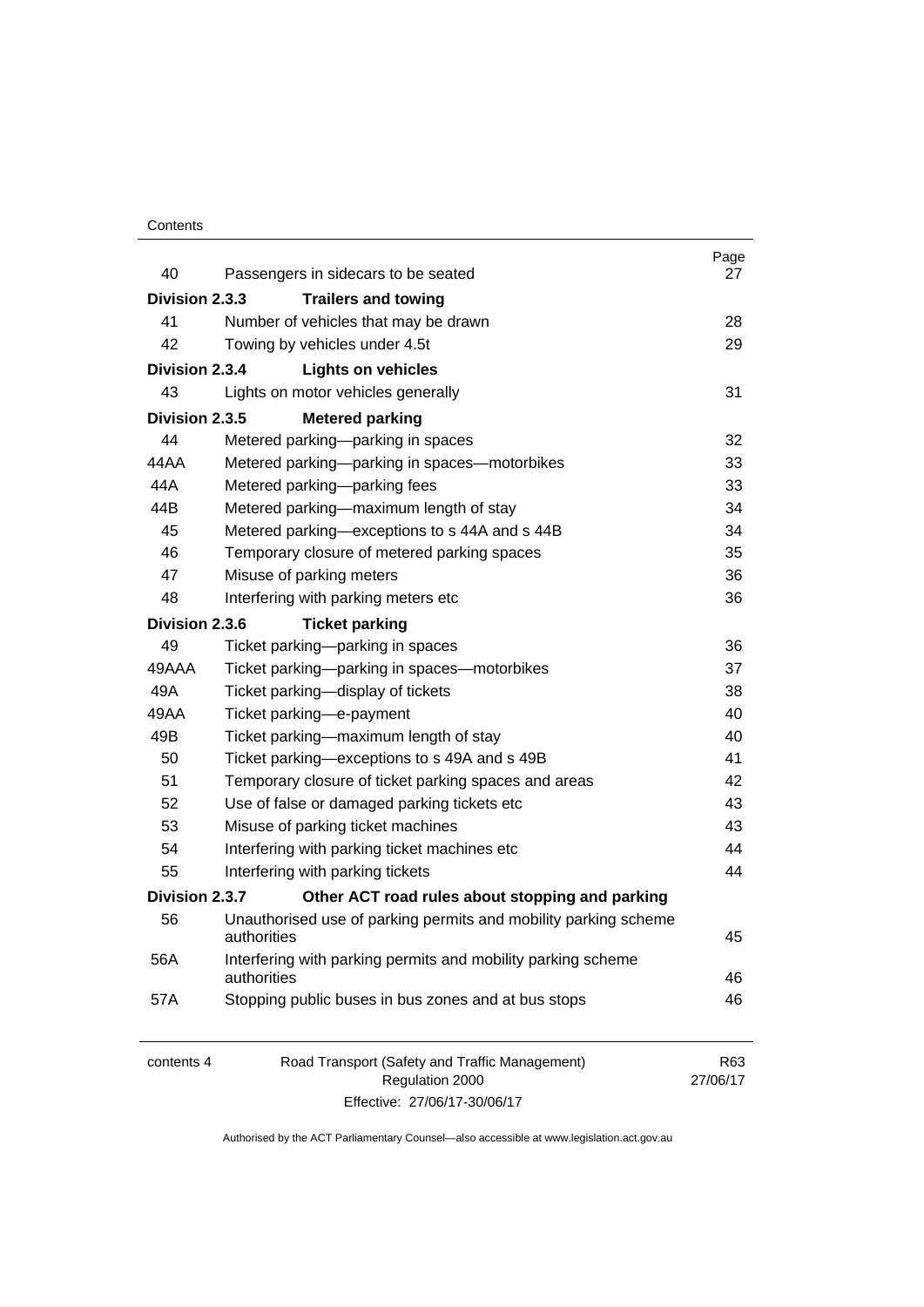|                 |                                                                                                         | Contents   |
|-----------------|---------------------------------------------------------------------------------------------------------|------------|
| 58              | Stopping in an emergency etc or to comply with another law                                              | Page<br>47 |
| Division 2.3.8  | Other ACT road rules                                                                                    |            |
| 60              | Interrupting funeral processions etc                                                                    | 49         |
| 61              | Driving on roads closed to traffic                                                                      | 49         |
| 62              | Use of wheeled recreational devices and wheeled toys on roads                                           | 49         |
| <b>Part 2.4</b> | <b>Other provisions</b>                                                                                 |            |
| 63              | Devices that are prescribed traffic control devices—Act, dict, def<br>prescribed traffic control device | 50         |
| 64              | Preventing prescribed traffic control devices being clearly visible                                     | 50         |
| 65              | Use of do not overtake turning vehicle sign                                                             | 51         |
| 66              | Approvals etc by road transport authority                                                               | 51         |
| 67              | Exemption from requirement about riding on motorbikes                                                   | 52         |
| 68              | Defence of complying with direction of police officer or authorised                                     |            |
|                 | person                                                                                                  | 52         |
| 69              | Exemption for driver of police vehicle-generally-Act, s 35                                              | 53         |
| 69A             | Exemption for driver of police vehicle—training and assessment                                          | 54         |
| 70              | Exemption for driver of emergency vehicles                                                              | 55         |
| 71              | Stopping and parking exemption for police and emergency vehicles<br>and authorised people               | 55         |

## **[Chapter 3](#page-73-0) Parking**

| <b>Part 3.1</b> | <b>Parking schemes</b>                          |            |
|-----------------|-------------------------------------------------|------------|
| Division 3.1.1  | <b>Metered parking schemes</b>                  |            |
| 72              | Metered parking schemes                         | 57         |
| 73              | Metered parking areas                           | 57         |
| 74              | Parking meters                                  | 57         |
| 75              | Metered parking spaces                          | 58         |
| Division 3.1.2  | <b>Ticket parking schemes</b>                   |            |
| 75A             | Parking authorities                             | 58         |
| 75B             | Parking authority guidelines                    | 59         |
| 76              | Ticket parking schemes—road transport authority | 59         |
| 76AA            | Approval of e-payment method                    | 59         |
| R <sub>63</sub> | Road Transport (Safety and Traffic Management)  | contents 5 |
| 27/06/17        | <b>Regulation 2000</b>                          |            |

Effective: 27/06/17-30/06/17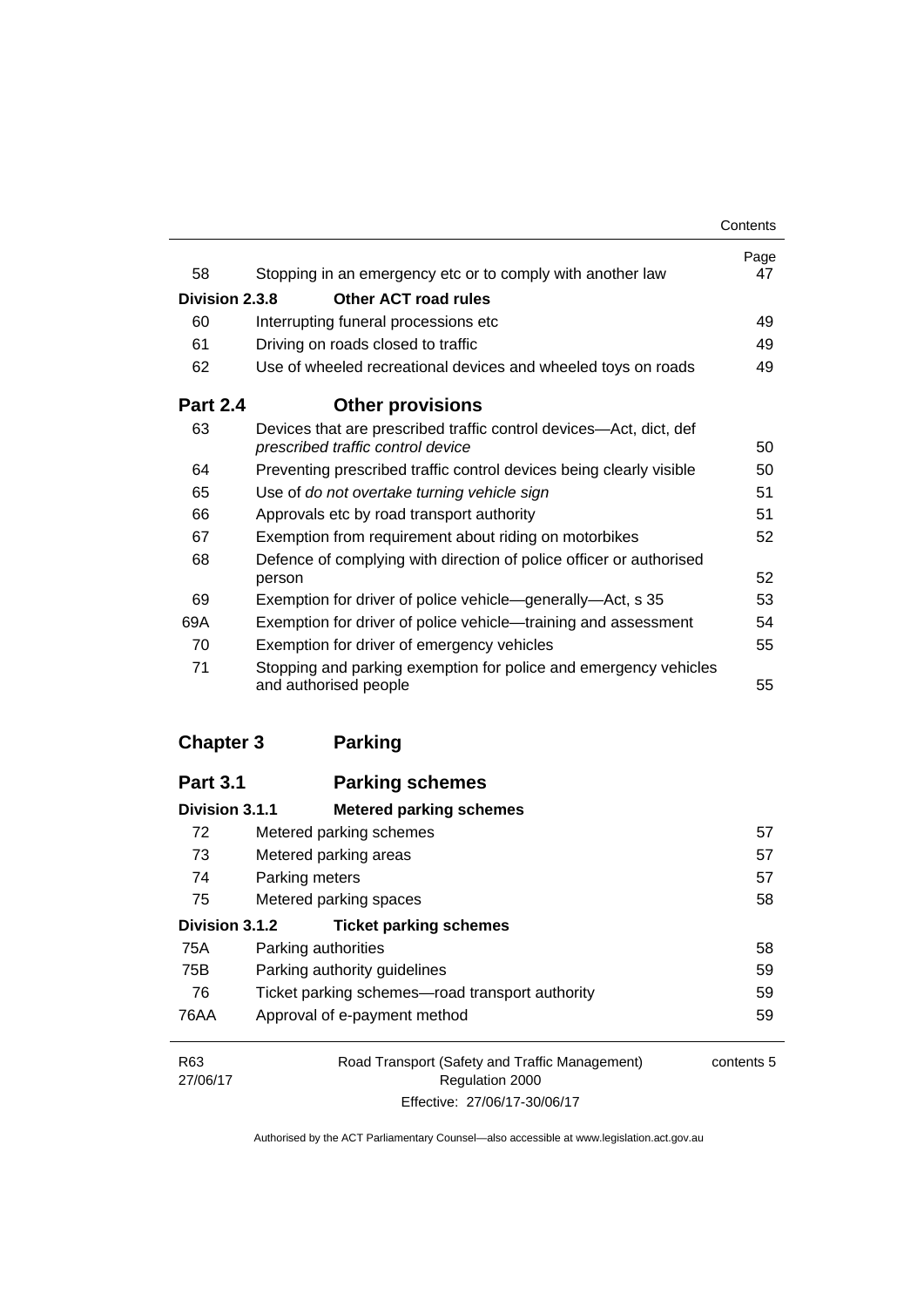| 76A | Ticket parking schemes—parking authorities                                | Page<br>60 |
|-----|---------------------------------------------------------------------------|------------|
| 77  | Ticket parking areas                                                      | 61         |
| 78  | Ticket parking spaces                                                     | 61         |
| 79  | <b>Ticket machines</b>                                                    | 61         |
| 80  | Parking tickets                                                           | 61         |
| 81  | Duration of parking tickets and e-payment parking period                  | 62         |
|     | Division 3.1.3<br><b>Heavy vehicle parking</b>                            |            |
| 82  | Definitions-div 3.1.3                                                     | 62         |
| 83  | References in div 3.1.3 to land adjoining residential land                | 63         |
| 84  | Vehicle parked partly on residential land                                 | 63         |
| 85  | Parking of certain vehicles on residential land prohibited                | 63         |
| 85A | No more than 1 heavy vehicle on residential land                          | 64         |
| 85B | Heavy vehicles to be parked away from residential land boundaries         | 64         |
| 86  | Parking of certain vehicles on land adjoining residential land prohibited | 65         |
| 87  | Parking of certain commercial vehicles on land with multi-unit housing    | 65         |
| 87A | No offence if reasonable necessity etc                                    | 66         |
| 87B | Heavy vehicle refrigeration units not to be operated on residential land  | 66         |
| 87C | Prohibition on night operation of heavy vehicle                           | 67         |
| 88  | Daily infringement                                                        | 67         |
|     | Division 3.1.3A<br>Heavy vehicle parking-enforcement                      |            |
| 89  | Meaning of occupier-div 3.1.3A                                            | 68         |
| 90  | Power to enter premises                                                   | 68         |
| 91  | Production of identity card                                               | 69         |
| 92  | Consent to entry                                                          | 69         |
| 93  | General powers on entry to premises                                       | 70         |
| 94  | Damage etc to be minimised                                                | 71         |
| 95  | Compensation for exercise of enforcement powers                           | 71         |
|     | Division 3.1.4<br><b>Miscellaneous</b>                                    |            |
| 97A | Other powers to provide pay parking                                       | 72         |
| 98  | Overlapping schemes                                                       | 72         |
| 98A | Income from ticket parking scheme                                         | 72         |
| 98B | Costs of ticket parking scheme                                            | 73         |
| 99  | Trailers not separately chargeable                                        | 73         |
|     |                                                                           |            |

| contents 6 | Road Transport (Safety and Traffic Management) | R63      |
|------------|------------------------------------------------|----------|
|            | Regulation 2000                                | 27/06/17 |
|            | Effective: 27/06/17-30/06/17                   |          |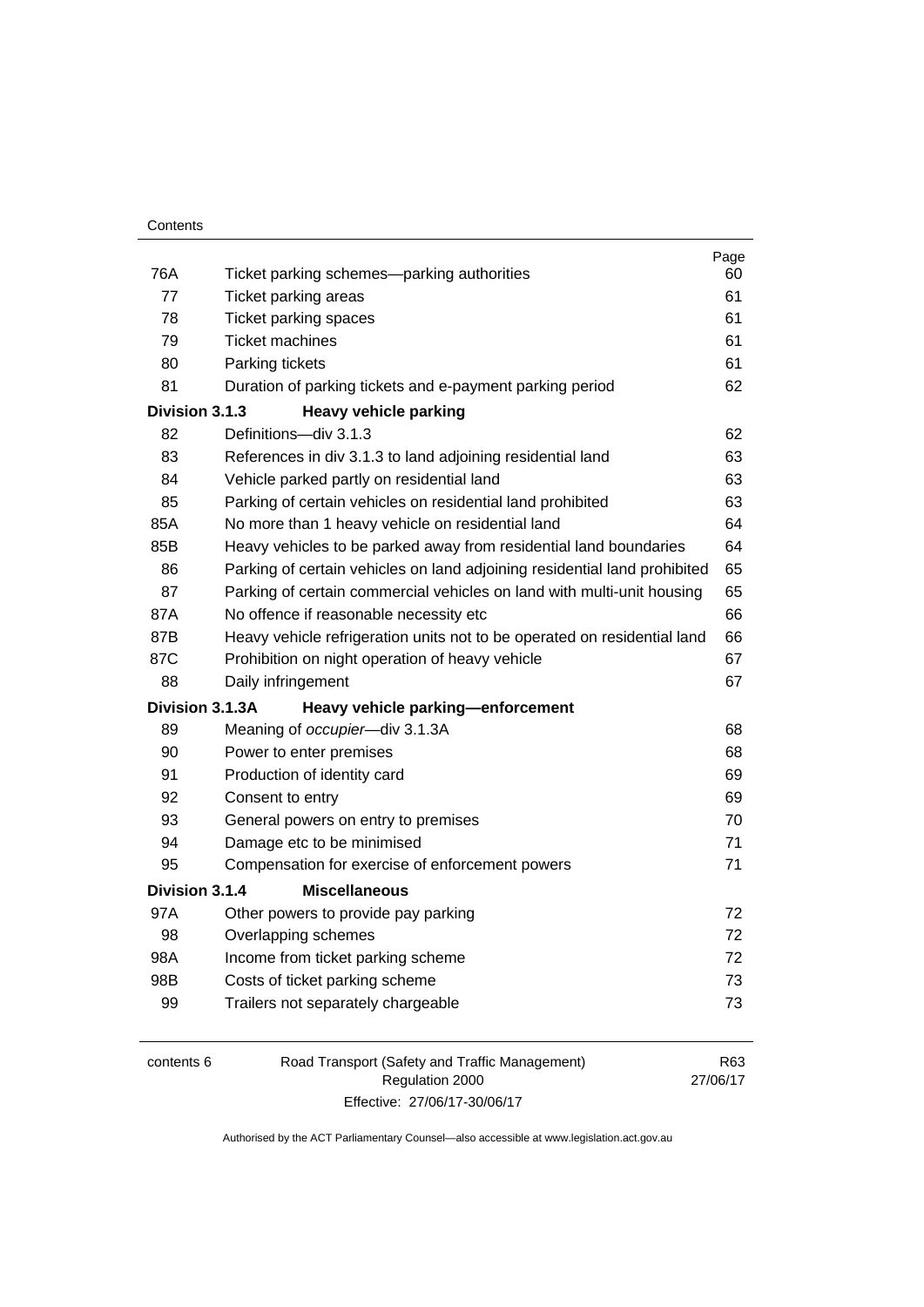|                  |                                                                                                                                         | Contents   |
|------------------|-----------------------------------------------------------------------------------------------------------------------------------------|------------|
|                  |                                                                                                                                         | Page       |
| <b>Part 3.2</b>  | Parking permits and mobility parking scheme<br>authorities                                                                              |            |
| 100              | Parking permits                                                                                                                         | 74         |
| 101              | Mobility parking scheme authorities                                                                                                     | 75         |
| 101A             | Parking permits and mobility parking scheme authorities—cancellation                                                                    | 76         |
| 101B             | Parking permits and mobility parking scheme authorities-return when<br>cancelled                                                        | 77         |
| <b>Part 3.3</b>  | <b>Parking-other provisions</b>                                                                                                         |            |
| 101C             | Marking tyres by parking inspectors                                                                                                     | 78         |
| <b>Chapter 4</b> | <b>Traffic offence detection devices</b>                                                                                                |            |
| 102              | Definitions-ch 4                                                                                                                        | 79         |
| 103              | Approved traffic offence detection devices                                                                                              | 82         |
| 103A             | Approval of police vehicle speedometers                                                                                                 | 82         |
| 103B             | Average speed detection systems-Act, s 22AA, s 23B and s 24 (2)                                                                         | 82         |
| 104              | Major testing of laser speed measuring devices                                                                                          | 86         |
| 104A             | Major testing of other traffic offence detection devices                                                                                | 87         |
| 104B             | Certification and sealing of traffic offence detection devices                                                                          | 89         |
| 105              | Use of certain digital camera detection devices                                                                                         | 89         |
| 105A             | Use of certain laser speed measuring devices                                                                                            | 91         |
| 105B             | Use of certain radar speed measuring devices                                                                                            | 92         |
| 106              | Approved people-testing and sealing                                                                                                     | 93         |
| 107              | Approved people-use                                                                                                                     | 93         |
| 107A             | Recording of camera detection device image files—Act, s 23 (2) (c) (ii)                                                                 | 94         |
| 107B             | Verification of camera detection device image files-Act,<br>s 23 (2) (c) (iii)                                                          | 95         |
| 108              | Meaning of codes etc on image taken by approved camera detection<br>device or approved average speed detection system-Act, s 24 (2) (a) | 95         |
| <b>Chapter 5</b> | <b>Miscellaneous</b>                                                                                                                    |            |
| 109              | Additional police powers-removing parked cars                                                                                           | 100        |
| 110              | Prohibition on car minding                                                                                                              | 100        |
| R63<br>27/06/17  | Road Transport (Safety and Traffic Management)<br>Regulation 2000                                                                       | contents 7 |

Authorised by the ACT Parliamentary Counsel—also accessible at www.legislation.act.gov.au

Effective: 27/06/17-30/06/17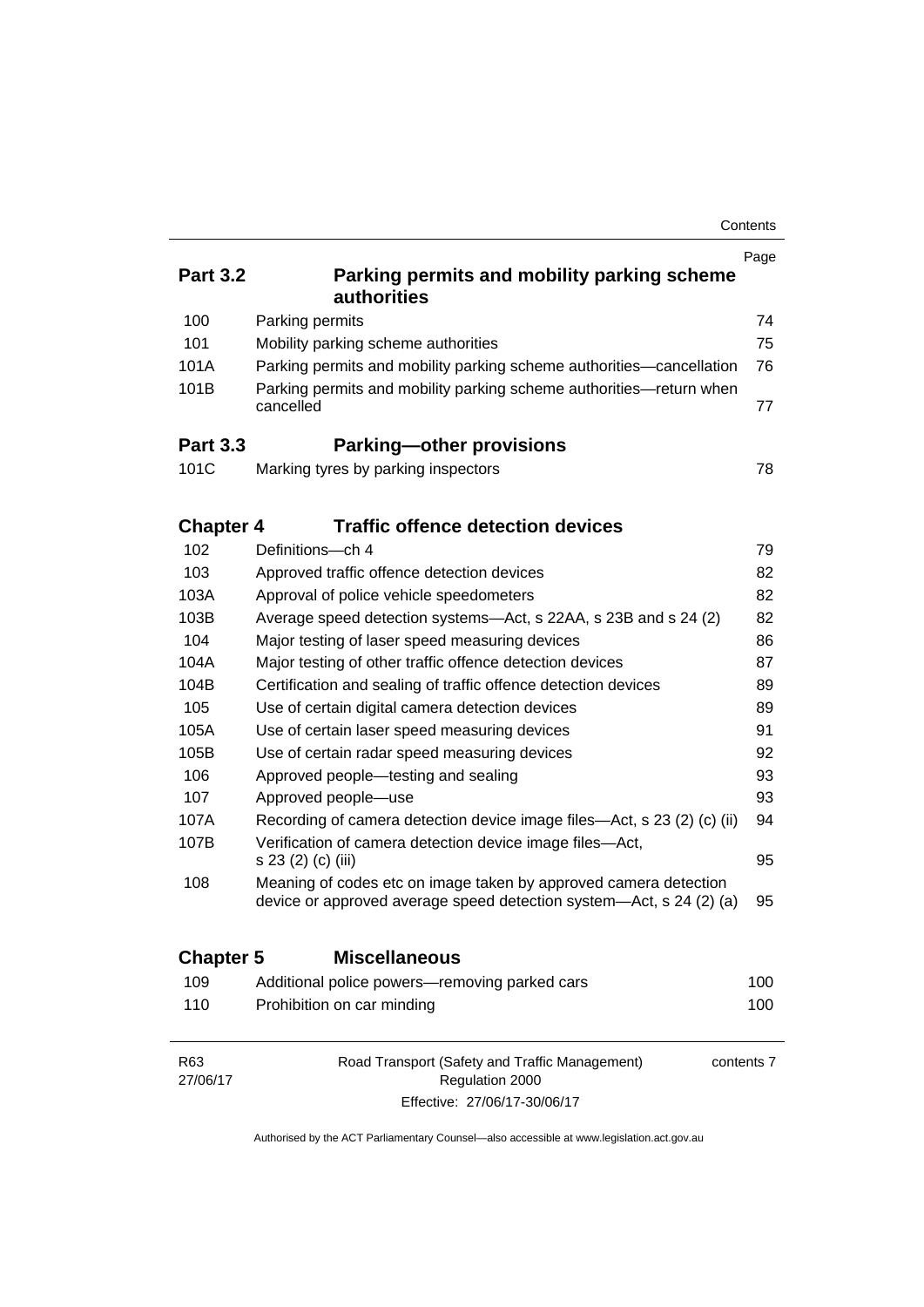| Contents |                                                    |      |
|----------|----------------------------------------------------|------|
|          |                                                    | Page |
| 111      | Removal of unattended vehicles—Act, s 32 (1) (c)   | 101  |
| 112      | Disposal of impounded vehicles—Act, s 10K          | 101  |
| 112A     | Disposal of forfeited vehicles—Act, s 10K          | 103  |
| 113      | Responsible person to inspect driver licence       | 103  |
| 114      | Responsible person's consent                       | 103  |
| 115      | Standards for safe carriage of loads—Act, s 14 (2) | 103  |
| 116      | Tracked vehicle—Act, dict, def vehicle, par (b)    | 104  |
| 117      | Review of div 2.3.1A                               | 104  |

# **Dictionary** [105](#page-121-0)

| <b>Endnotes</b> |                        |     |
|-----------------|------------------------|-----|
|                 | About the endnotes     | 115 |
| 2               | Abbreviation key       | 115 |
| 3               | Legislation history    | 116 |
| 4               | Amendment history      | 127 |
| 5               | Earlier republications | 146 |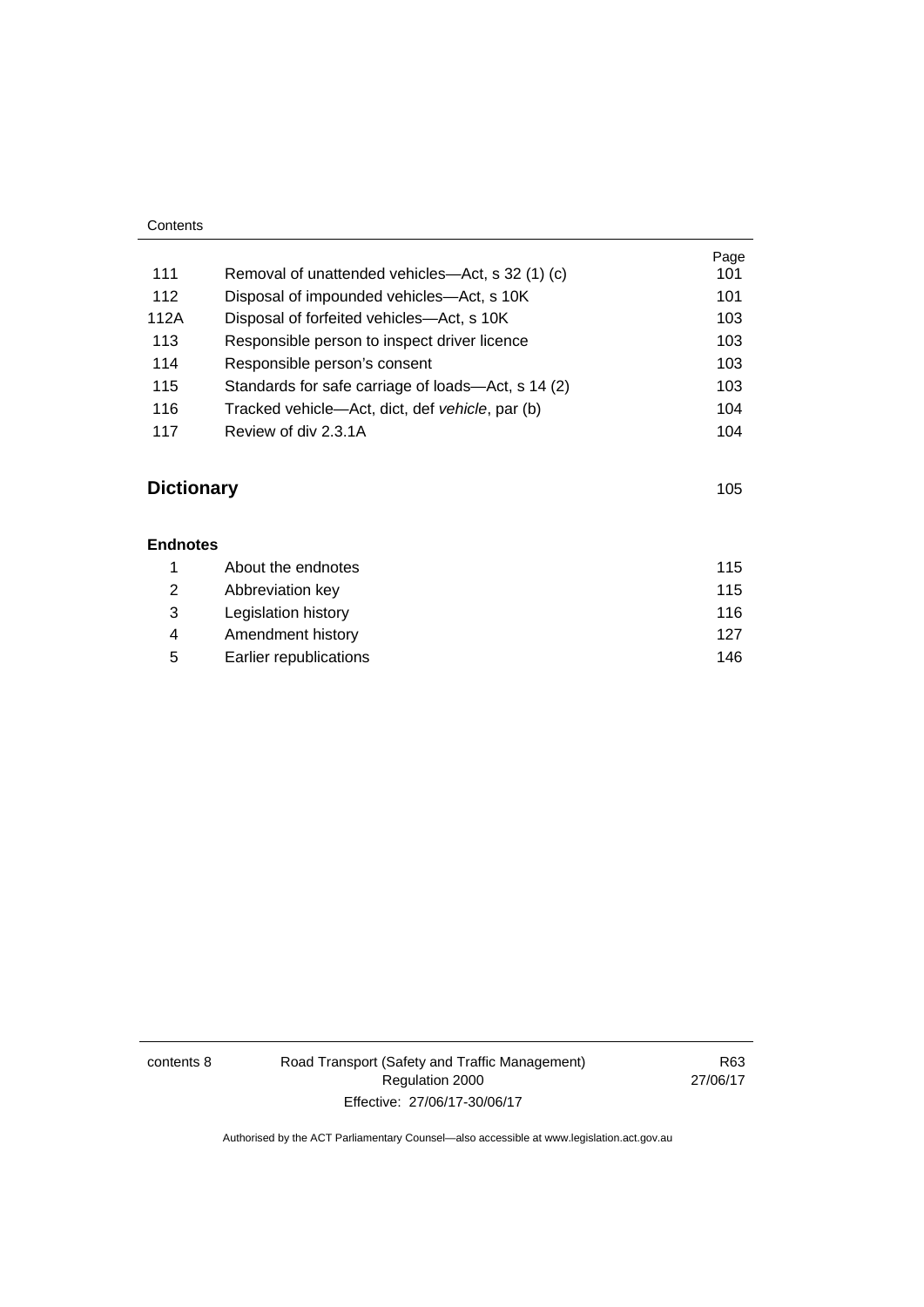

# **Road Transport (Safety and Traffic Management) Regulation 2000**

made under the

**[Road Transport \(Safety and Traffic Management\) Act 1999](http://www.legislation.act.gov.au/a/1999-80)**

R63 27/06/17

l

Road Transport (Safety and Traffic Management) Regulation 2000 Effective: 27/06/17-30/06/17

page 1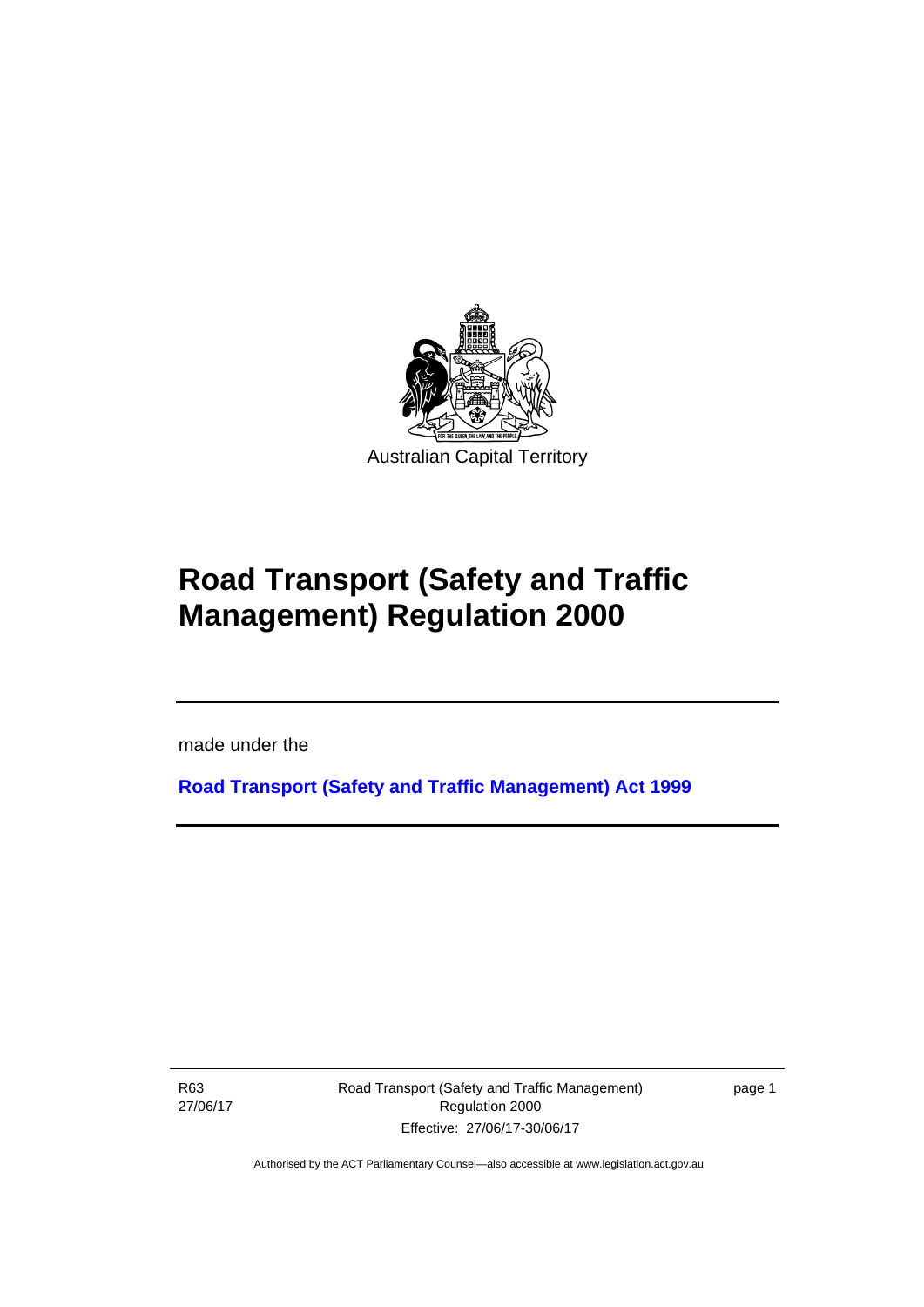# <span id="page-11-0"></span>**Chapter 1** Preliminary

#### <span id="page-11-1"></span>**1 Name of regulation**

This regulation is the *Road Transport (Safety and Traffic Management) Regulation 2000*.

#### <span id="page-11-2"></span>**2 Dictionary**

The dictionary at the end of this regulation is part of the regulation.

*Note 1* The dictionary at the end of this regulation defines certain terms used in this regulation, and includes references (*signpost definitions*) to other terms defined elsewhere.

> For example, the signpost definition '*semitrailer*—see the *[Road](http://www.legislation.act.gov.au/sl/2000-12)  [Transport \(Vehicle Registration\) Regulation 2000](http://www.legislation.act.gov.au/sl/2000-12)*, dictionary.' means that the term 'semitrailer' is defined in that dictionary and the definition applies to this regulation.

*Note 2* A definition in the dictionary (including a signpost definition) applies to the entire regulation unless the definition, or another provision of the regulation, provides otherwise or the contrary intention otherwise appears (see [Legislation Act,](http://www.legislation.act.gov.au/a/2001-14) s 155 and s 156 (1)).

#### <span id="page-11-3"></span>**3 Dictionary—application to Australian Road Rules**

The definitions in the dictionary do not apply to the Australian Road [Rules](http://www.legislation.act.gov.au//ni/db_37271/default.asp) unless this regulation provides otherwise.

*Note* See div 2.2.1, note 2 for the relevant provisions of this regulation.

#### <span id="page-11-4"></span>**3A** *Road* **includes road related area**

In this regulation:

*road* includes a road related area.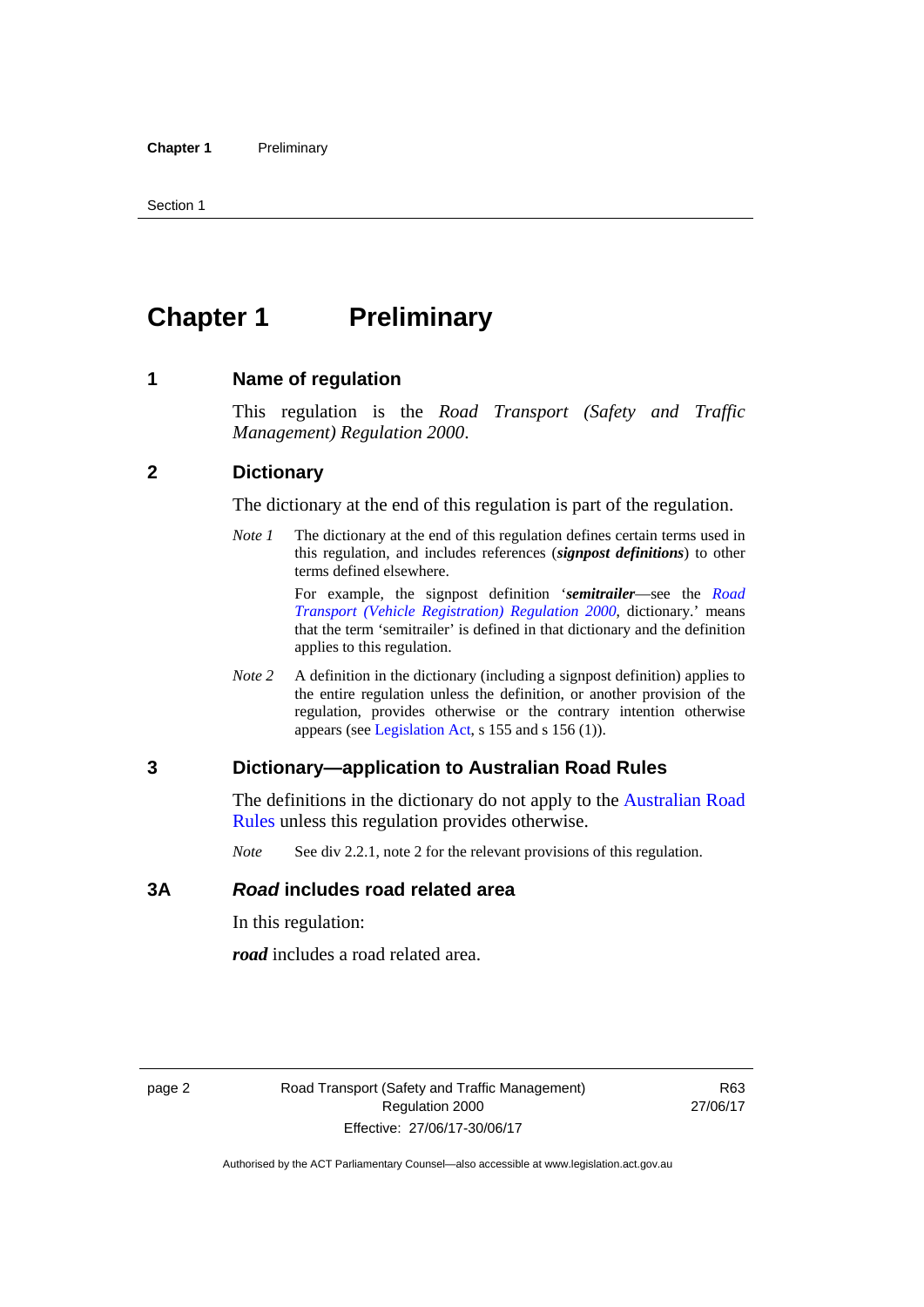### <span id="page-12-0"></span>**3B Meaning of** *park* **and** *stop*

In this regulation:

*park*, in relation to a driver, includes stop and allow the driver's vehicle to stay (whether or not the driver leaves the vehicle).

*stop*, for a driver, includes park, but does not include stop to reverse the driver's vehicle into a parking bay or other parking space.

#### <span id="page-12-1"></span>**4 Notes**

A note in this regulation is explanatory and is not part of this regulation.

*Note* See the [Legislation Act,](http://www.legislation.act.gov.au/a/2001-14) s 127 (1), (4) and (5) for the legal status of notes.

#### <span id="page-12-2"></span>**4A Offences against regulation—application of Criminal Code etc**

Other legislation applies in relation to offences against this regulation (including the [Australian Road Rules](http://www.legislation.act.gov.au//ni/db_37271/default.asp)).

*Note 1 Criminal Code* The [Criminal Code,](http://www.legislation.act.gov.au/a/2002-51) ch 2 applies to an offence against this regulation (see Code, pt 2.1).

> The chapter sets out the general principles of criminal responsibility (including burdens of proof and general defences), and defines terms used for offences to which the Code applies (eg *conduct*, *intention*, *recklessness* and *strict liability*).

#### *Note 2 Penalty units*

The [Legislation Act](http://www.legislation.act.gov.au/a/2001-14), s 133 deals with the meaning of offence penalties that are expressed in penalty units.

*Note 3* The [Australian Road Rules](http://www.legislation.act.gov.au//ni/db_37271/default.asp) are to be read with, and as if they formed part of, this regulation (see s 6).

R63 27/06/17 page 3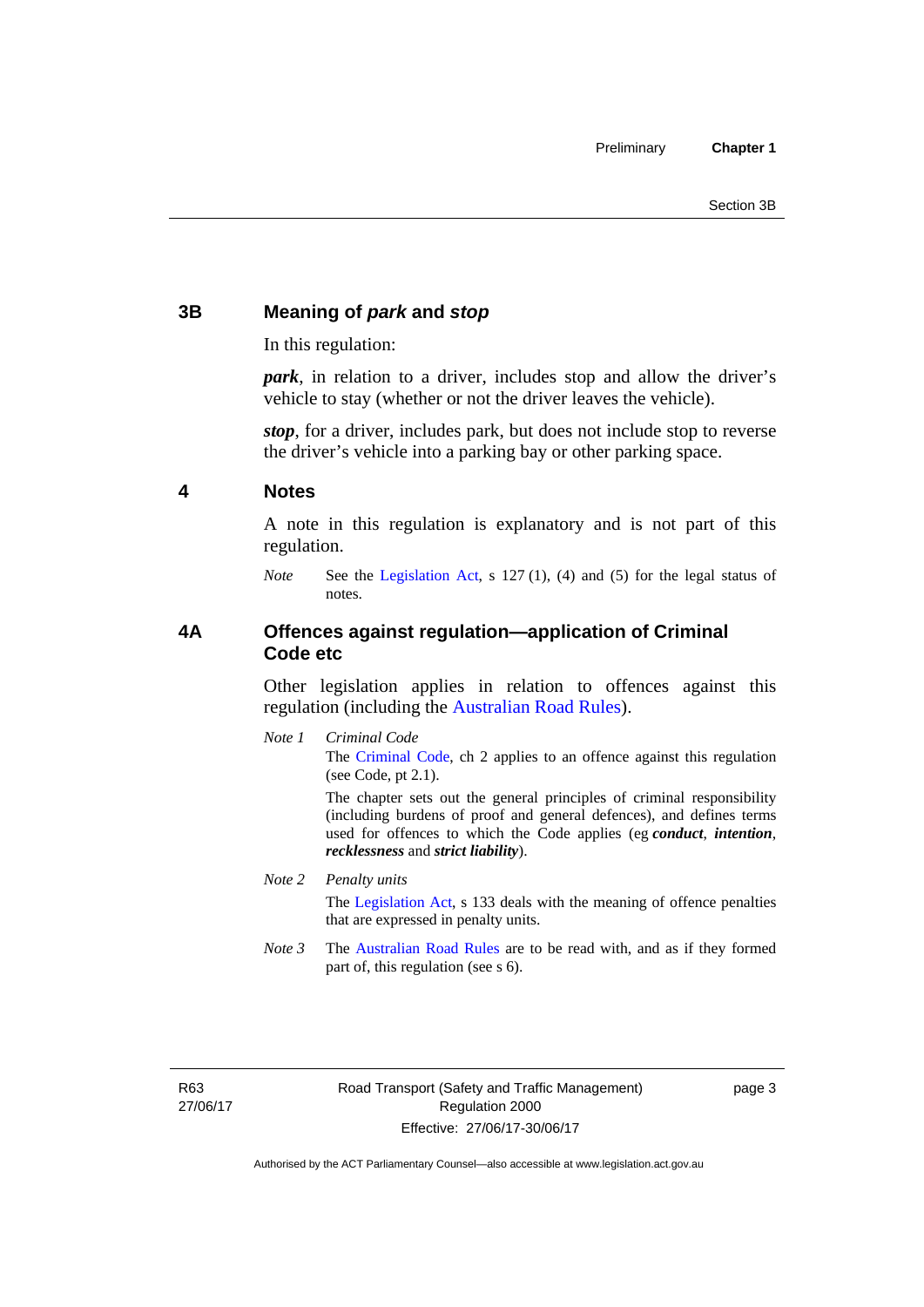#### **Chapter 1** Preliminary

Section 4B

#### <span id="page-13-0"></span>**4B Offences against regulation are strict liability offences**

An offence against this regulation (including the [Australian Road](http://www.legislation.act.gov.au//ni/db_37271/default.asp)  [Rules](http://www.legislation.act.gov.au//ni/db_37271/default.asp)) is a strict liability offence.

#### <span id="page-13-1"></span>**4C General defence of accident or reasonable effort**

Without limiting any other defence, it is a defence to an offence against this regulation (including the [Australian Road Rules\)](http://www.legislation.act.gov.au//ni/db_37271/default.asp) if the defendant proves that the offence—

- (a) was the result of an accident; or
- (b) could not have been avoided by any reasonable efforts by the defendant.

page 4 Road Transport (Safety and Traffic Management) Regulation 2000 Effective: 27/06/17-30/06/17

R63 27/06/17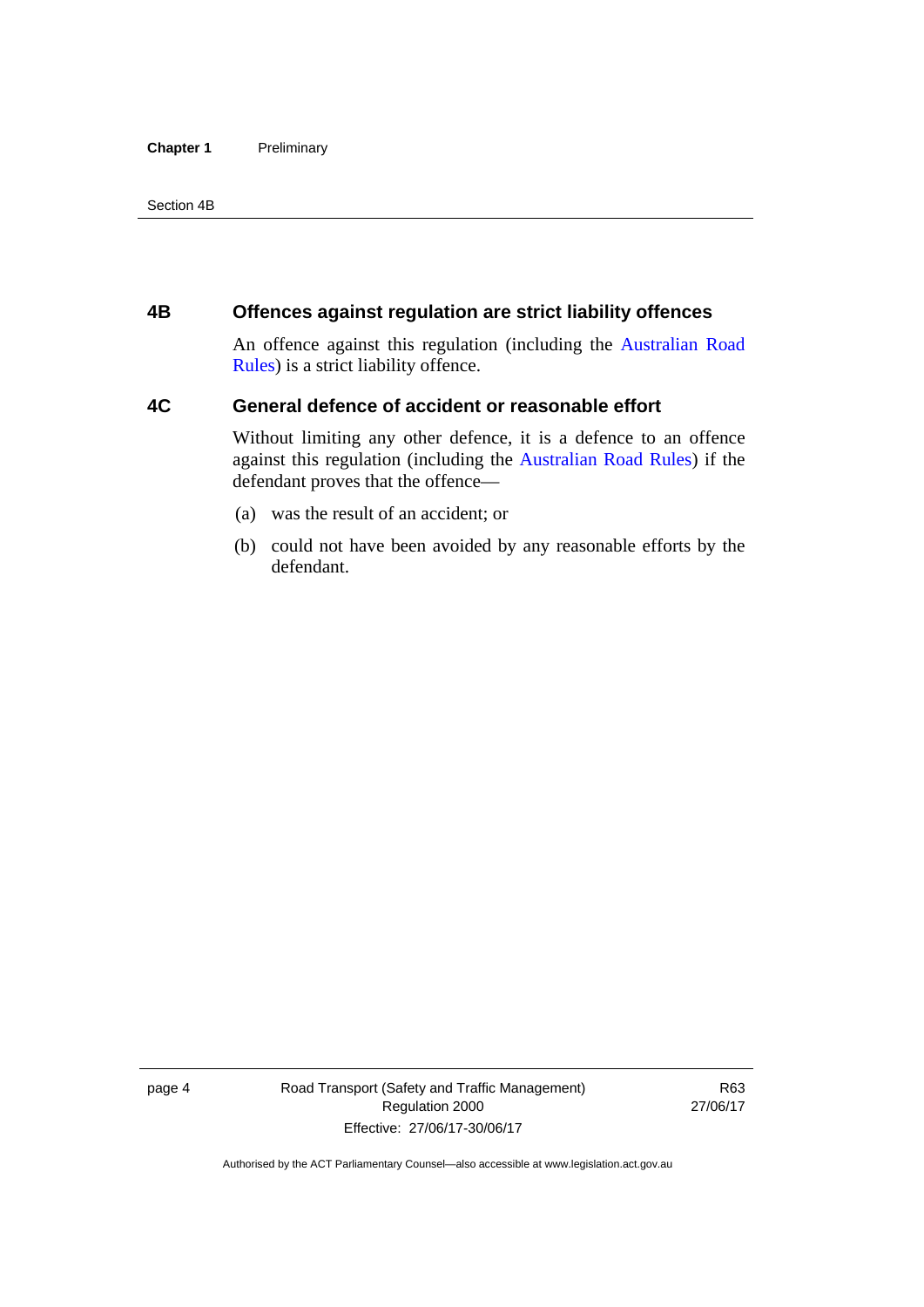# <span id="page-14-0"></span>**Chapter 2 Australian Road Rules**

## <span id="page-14-1"></span>**Part 2.1 Incorporation into ACT law**

#### <span id="page-14-2"></span>**5 Meaning of** *Australian Road Rules*

In this regulation:

*Australian Road Rules* means that part of the publication known as the [Australian Road Rules](http://www.legislation.act.gov.au//ni/db_37271/default.asp), ISBN 0 7240 8874 1 published by the National Transport Commission in February 2012 that consists of the rules approved by the Australian Transport Council under the *[National Transport Commission Act 2003](http://www.comlaw.gov.au/Series/C2004A01166)* (Cwlth).

*Note* The [Australian Road Rules](http://www.legislation.act.gov.au//ni/db_37271/default.asp) are accessible at [www.legislation.act.gov.au](http://www.legislation.act.gov.au/).

#### <span id="page-14-3"></span>**6 Incorporation of Australian Road Rules into ACT law**

- (1) The [Australian Road Rules](http://www.legislation.act.gov.au//ni/db_37271/default.asp) (other than rule 2) are to be read with, and as if they formed part of, this regulation.
- (2) Subsection (1) has effect subject to this regulation.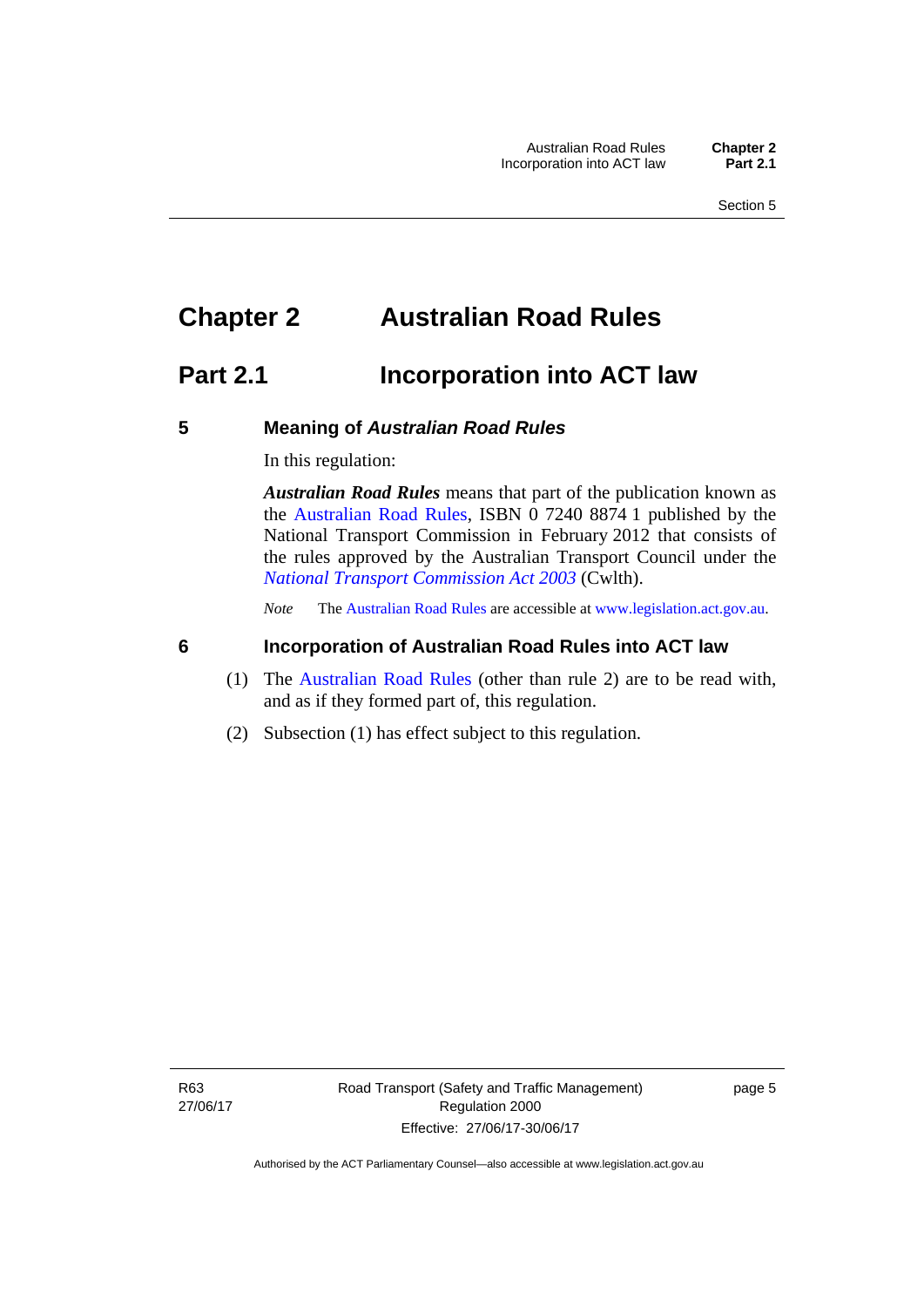# <span id="page-15-0"></span>**Part 2.2 How the Australian Road Rules are incorporated**

#### <span id="page-15-1"></span>**Division 2.2.1 General**

*Note 1* The [Australian Road Rules](http://www.legislation.act.gov.au//ni/db_37271/default.asp) are not completely self-contained and need to be read with associated laws of each jurisdiction. Many of the rules provide for 'another law of this jurisdiction' to define terms used in the [Australian Road Rules](http://www.legislation.act.gov.au//ni/db_37271/default.asp) for application of the [Australian Road Rules](http://www.legislation.act.gov.au//ni/db_37271/default.asp) in the ACT, to permit things to be done in the ACT otherwise prohibited by the [Australian Road Rules](http://www.legislation.act.gov.au//ni/db_37271/default.asp) or to exempt persons in the ACT from complying with the [Australian Road Rules.](http://www.legislation.act.gov.au//ni/db_37271/default.asp)

| column 1<br>item | column <sub>2</sub><br><b>ARR</b> provision | column 3<br>provision of this regulation |
|------------------|---------------------------------------------|------------------------------------------|
| 1                | 10(2)                                       | 8                                        |
| 2                | 95                                          | 9                                        |
| 3                | 104                                         | 10                                       |
| 4                | 151(3)(b)                                   | 11                                       |
| 5                | 158(2)(c)                                   | 12                                       |
| 6                | 179(1)(c)                                   | 13                                       |
| 7                | 179 $(1)$ $(c)$ and $(2)$ $(c)$             | 13A                                      |
| 8                | 183(1)                                      | 13B                                      |
| 9                | 195(1)                                      | 13C                                      |
| 10               | 199(2)                                      | 14                                       |
| 11               | $206(2)$ (b) and (c)                        | 15                                       |
| 12               | 207(2)(a)                                   | 16                                       |
| 13               | 213(5)                                      | 16A                                      |
| 14               | 215(4)                                      | 17                                       |

*Note 2* The following table sets out the provisions of the [Australian Road Rules](http://www.legislation.act.gov.au//ni/db_37271/default.asp) for which provision is made by this part:

page 6 Road Transport (Safety and Traffic Management) Regulation 2000 Effective: 27/06/17-30/06/17

R63 27/06/17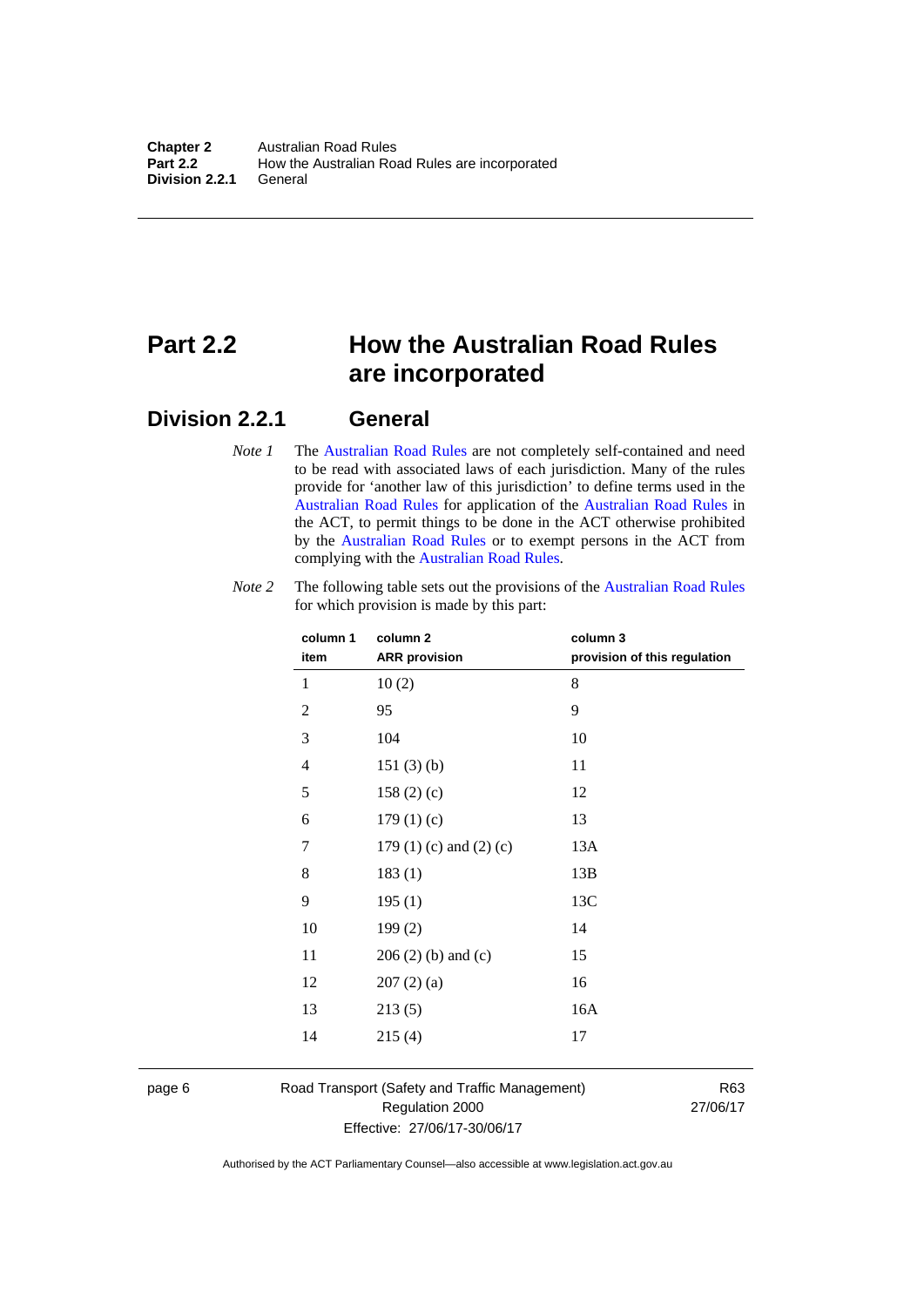| column 1<br>item | column <sub>2</sub><br><b>ARR</b> provision | column 3<br>provision of this regulation |
|------------------|---------------------------------------------|------------------------------------------|
| 15               | 216(3)                                      | 18                                       |
| 16               | 220(3)                                      | 19                                       |
| 17               | 221(f)                                      | 20                                       |
| 18               | 222                                         | 21                                       |
| 19               | 225                                         | 22                                       |
| 20               | 236(6)                                      | 22A                                      |
| 21               | 244C                                        | 23                                       |
| 22               | 266(7)                                      | 24                                       |
| 23               | 270(3)                                      | 26                                       |
| 24               | 271(6)                                      | 27                                       |
| 25               | 280(2)(a)                                   | 27A                                      |
| 26               | $287(3)$ (e) and (4)                        | 28                                       |
| 27               | 289(1)(g)                                   | 29                                       |
| 28               | 298                                         | 30                                       |
| 29               | 299                                         | 30A                                      |
| 30               | 300                                         | 30B                                      |
| 31               | $310(3)$ and $(4)$                          | 31                                       |
| 32               | 313                                         | 32                                       |
| 33               | dict, def approved bicycle<br>helmet        | 33(1)                                    |
| 34               | dict, def approved seatbelt                 | 33(1)                                    |
| 35               | dict, def <i>authorised</i> person          | 33(1)                                    |
| 36               | dict, def emergency worker                  | 33(1)                                    |
| 37               | dict, def GVM                               | 33(2)                                    |
| 38               | dict, def hazard warning<br>lights          | 33(3)                                    |

R63 27/06/17 Road Transport (Safety and Traffic Management) Regulation 2000 Effective: 27/06/17-30/06/17

page 7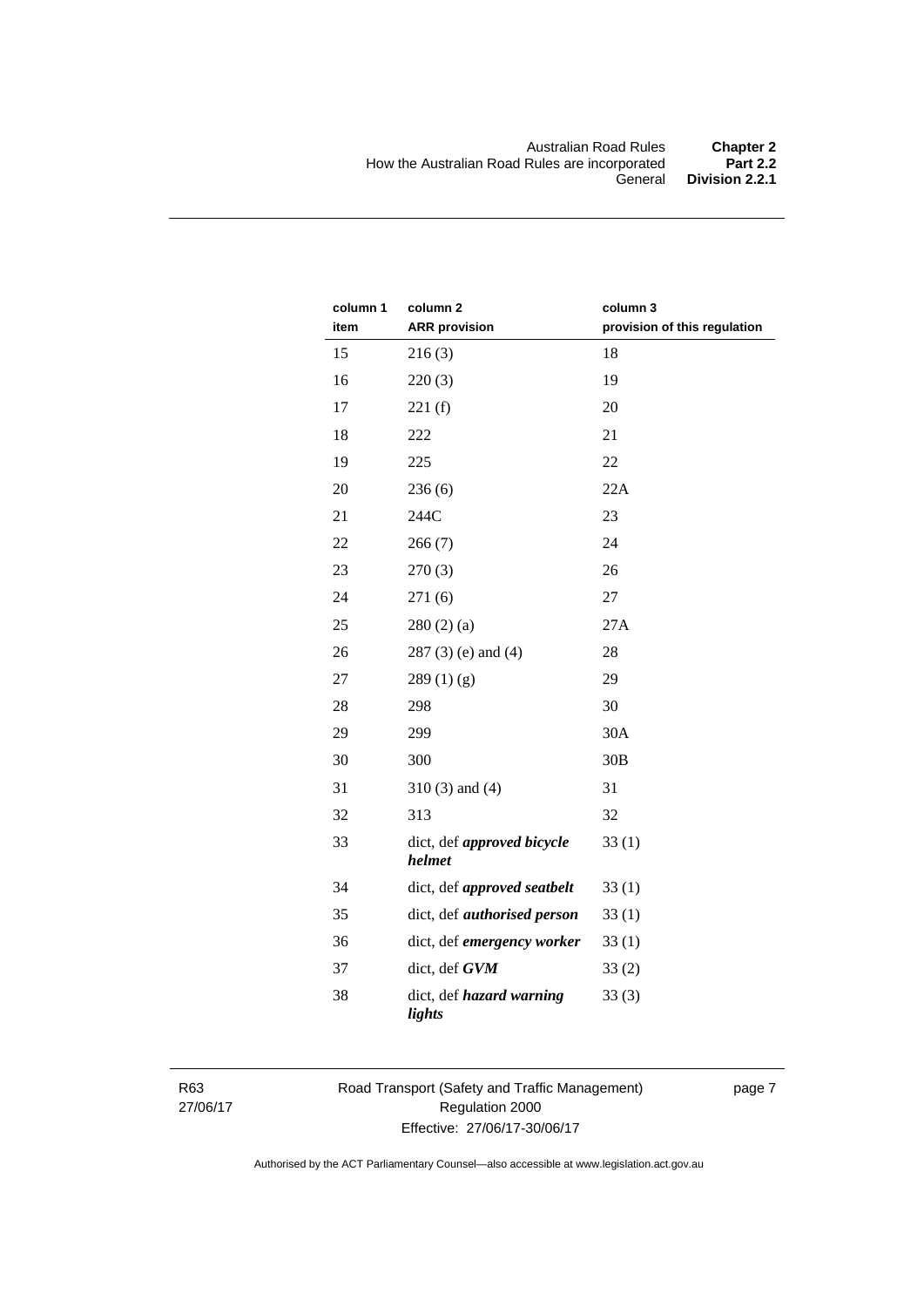| column 1<br>item | column 2<br><b>ARR</b> provision                 | column 3<br>provision of this regulation |
|------------------|--------------------------------------------------|------------------------------------------|
| 39               | dict, def <i>mechanical</i><br>signalling device | 33(1)                                    |
| 40               | dict. def <i>oversize</i> vehicle                | 33(1)                                    |
| 41               | dict, def <i>police</i> officer                  | 33(1)                                    |
| 42               | dict, def <i>portable</i> warning<br>triangle    | 33 (4)                                   |
| 43               | dict, def <i>postal</i> worker                   | 33(1)                                    |
| 44               | dict, def <i>public</i> bus                      | 33(1)                                    |
| 45               | dict, def taxi                                   | 33(1)                                    |

*Note 3* The following table sets out other provisions of the Australian Road [Rules](http://www.legislation.act.gov.au//ni/db_37271/default.asp) for which provision is made by other territory laws (including provisions in other parts of this regulation):

| column 1<br>item | column 2<br><b>ARR</b> provision | column 3<br>other law                                                   |
|------------------|----------------------------------|-------------------------------------------------------------------------|
| 1                | 12(2)                            | Road Transport (General) Act 1999,<br>s 12                              |
| 2                | 13(2)                            | Road Transport (General) Act 1999,<br>s 12                              |
| 3                | $28(2)$ , n 3                    | this regulation, s 65                                                   |
| 4                | $32(2)$ , n 3                    | this regulation, s 65                                                   |
| 5                | 65                               | this regulation, $s$ 38D $(1)$                                          |
| 6                | 80                               | this regulation, $s$ 38D $(2)$                                          |
| 7                | 81                               | this regulation, $s$ 38D $(3)$                                          |
| 8                | 185(1)                           | this regulation, s 100                                                  |
| 9                | 248                              | this regulation, $s$ 38D $(5)$                                          |
| 10               | 262                              | this regulation, $s$ 38D (4)                                            |
| 11               | $287(1)$ , n 2                   | <b>Road Transport (Safety and Traffic</b><br>Management) Act 1999, s 16 |

page 8 Road Transport (Safety and Traffic Management) Regulation 2000 Effective: 27/06/17-30/06/17

R63 27/06/17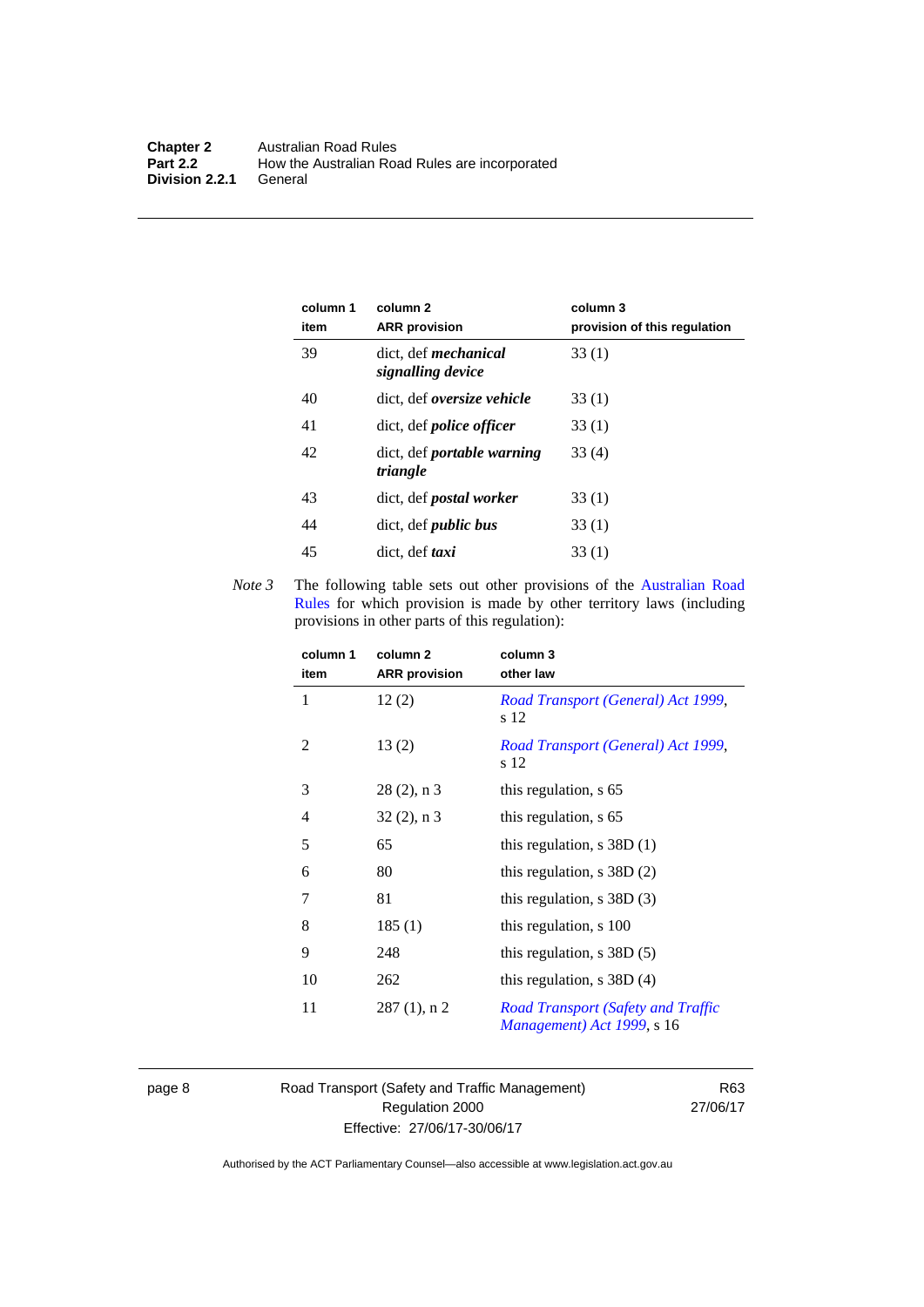| <b>Chapter 2</b> | <b>Australian Road Rules</b>                   |
|------------------|------------------------------------------------|
| <b>Part 2.2</b>  | How the Australian Road Rules are incorporated |
| Division 2.2.2   | Other provisions for the Australian Road Rules |

Section 7

| column 1<br>item | column <sub>2</sub><br><b>ARR</b> provision                           | column 3<br>other law                                                                    |
|------------------|-----------------------------------------------------------------------|------------------------------------------------------------------------------------------|
| 12               | 304                                                                   | Road Transport (General)<br><i>Regulation 2000</i> , s 6 and s 7                         |
| 13               | 311(1)(c)                                                             | <i>Heavy Vehicle National Law (ACT)</i>                                                  |
| 14               | 312(3)(c)                                                             | <b>Road Transport (Safety and Traffic</b><br><i>Management</i> ) Act 1999, s 31 and s 32 |
| 15               | dict, def <i>parking</i><br>permit for<br>people with<br>disabilities | this regulation, s 101                                                                   |
| 16               | dict, def <i>bicycle</i>                                              | Road Transport (General) Act 1999,<br>dict, def <i>bicycle</i>                           |

#### <span id="page-18-0"></span>**7 References to another law of this jurisdiction etc**

- (1) In the [Australian Road Rules,](http://www.legislation.act.gov.au//ni/db_37271/default.asp) a reference to *another law of this jurisdiction* includes a reference to the Act.
	- *Note* A reference to an Act includes a reference to the statutory instruments made or in force under the Act, including any regulation (see [Legislation Act,](http://www.legislation.act.gov.au/a/2001-14) s 104).
- (2) In the [Australian Road Rules](http://www.legislation.act.gov.au//ni/db_37271/default.asp):

*law of this jurisdiction* means a territory law or a law applying as a territory law.

*this jurisdiction* means the Australian Capital Territory.

### <span id="page-18-1"></span>**Division 2.2.2 Other provisions for the Australian Road Rules**

#### <span id="page-18-2"></span>**8 ARR r 10 (2)—penalties for offences**

For the [Australian Road Rules,](http://www.legislation.act.gov.au//ni/db_37271/default.asp) rule 10 (2), the penalty for an offence against the [Australian Road Rules](http://www.legislation.act.gov.au//ni/db_37271/default.asp) is a maximum penalty of 20 penalty units.

|--|--|

Road Transport (Safety and Traffic Management) Regulation 2000 Effective: 27/06/17-30/06/17

R63 27/06/17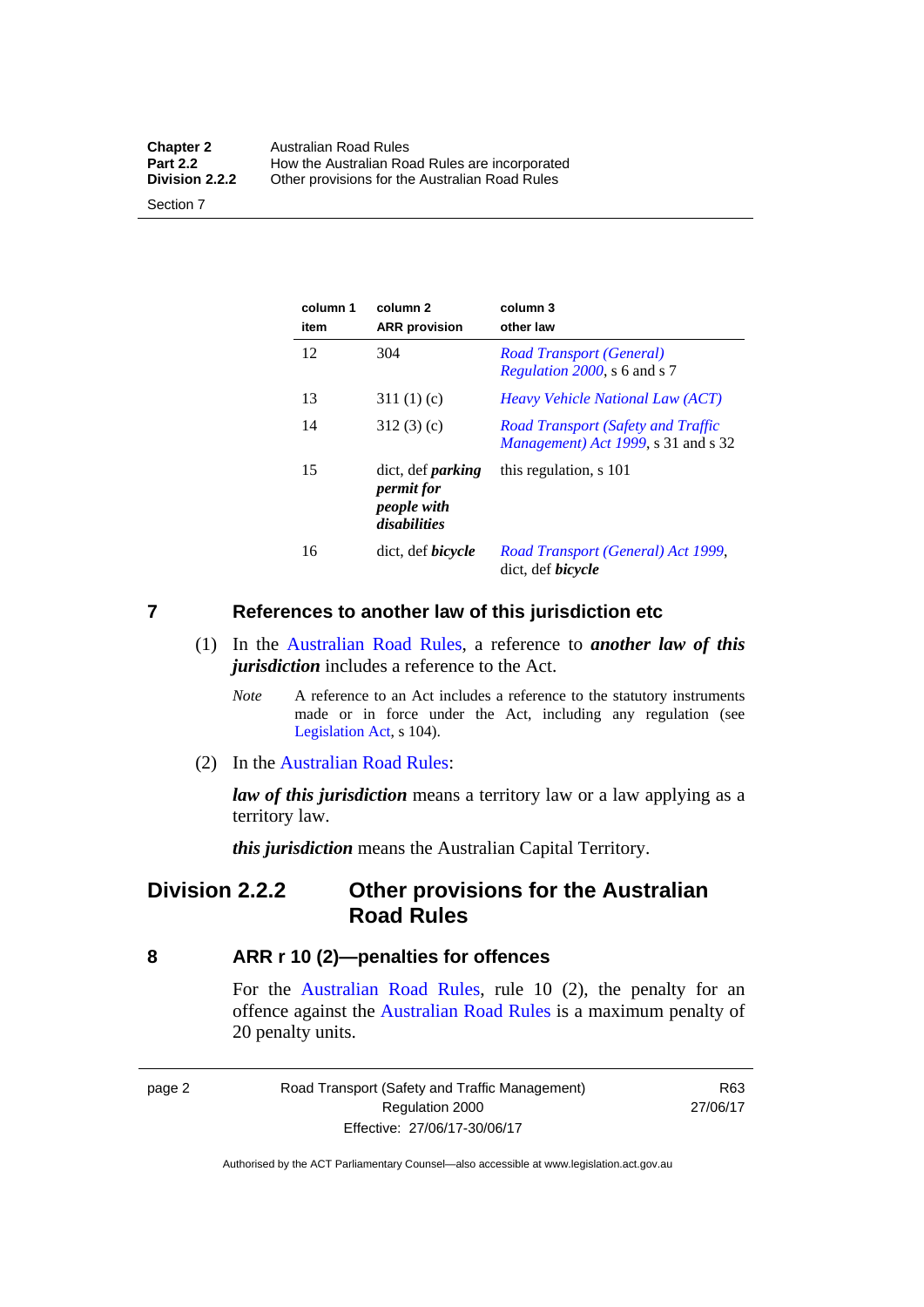#### <span id="page-19-0"></span>**9 ARR r 95—emergency stopping lane only signs**

For the [Australian Road Rules,](http://www.legislation.act.gov.au//ni/db_37271/default.asp) rule 95, the driver of a police vehicle or emergency vehicle is permitted to drive in an emergency stopping lane.

#### <span id="page-19-1"></span>**10 ARR r 104—no truck signs**

For the [Australian Road Rules,](http://www.legislation.act.gov.au//ni/db_37271/default.asp) rule 104, a driver is permitted to drive the vehicle on a road (or a bridge, causeway, ramp or similar structure forming part of a road) past a *no trucks sign* mentioned in rule 104 (1), (2) or (3) if the destination of the driver's vehicle is a place on or reached from the road (or structure) and there is no alternative route by which to reach the destination.

#### <span id="page-19-2"></span>**11 ARR r 151 (3) (b)—riding a motorbike or bicycle alongside more than 1 other rider**

For the [Australian Road Rules](http://www.legislation.act.gov.au//ni/db_37271/default.asp), rule 151 (3) (b), the rider of a motorbike or bicycle is permitted to ride alongside more than 1 rider if each of the riders is taking part in an event approved by the road transport authority for this section.

#### <span id="page-19-3"></span>**11A ARR r 158 (2) (c)—other vehicles permitted to travel in bicycle lanes**

A driver of a rideshare vehicle or hire car may drive for up to 50m in a bicycle lane if—

- (a) the driver is dropping off, or picking up, passengers; and
- (b) there is not another law of this jurisdiction prohibiting the driver from driving in the bicycle lane.
- *Note* A similar provision applies to taxi drivers and bus drivers (see [ARR,](http://www.legislation.act.gov.au//ni/db_37271/default.asp) r 153 (3)).

page 3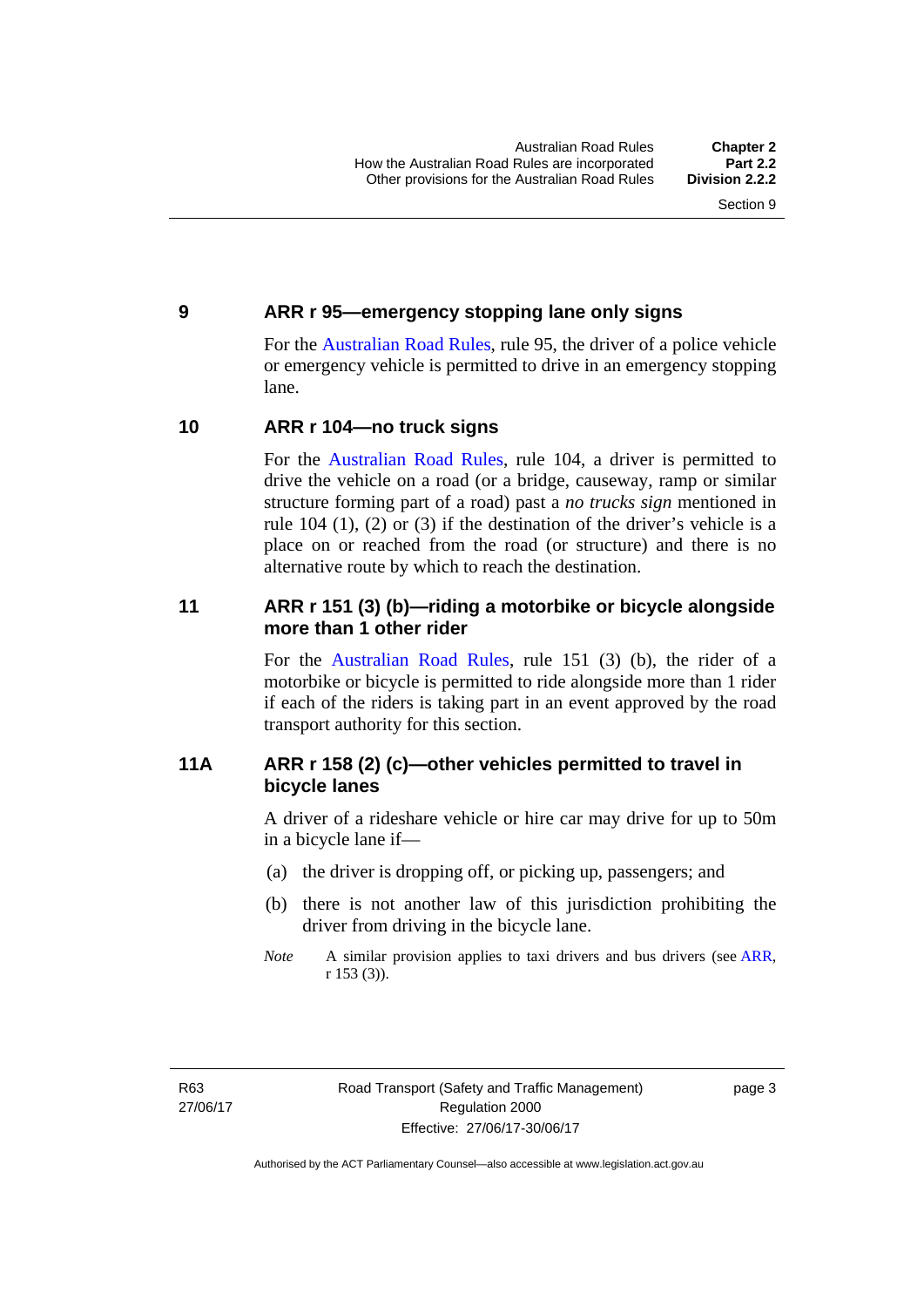#### <span id="page-20-0"></span>**12 ARR r 158 (2) (c)—other vehicles permitted to travel in bus lanes**

The drivers of the following vehicles are permitted to drive in a bus lane:

- (a) taxis;
- (b) hire cars;
- (c) demand responsive service vehicles;
- (d) motorbikes.
- *Note* Section 27A applies the B light rules to drivers of taxis, hire cars, demand responsive service vehicles and motorbikes.

#### <span id="page-20-1"></span>**12A ARR r 176—stopping on a clearway**

Despite the [Australian Road Rules,](http://www.legislation.act.gov.au//ni/db_37271/default.asp) rule 176 (1), a driver of a rideshare vehicle or hire car may stop on a length of road to which a clearway sign applies if—

- (a) the driver is dropping off, or picking up, passengers; and
- (b) there is not another law of this jurisdiction prohibiting the driver from stopping on a length of road to which a clearway sign applies.
- *Note* A similar provision applies to taxi drivers and bus drivers (see [ARR,](http://www.legislation.act.gov.au//ni/db_37271/default.asp) r 176 (2) and (3)).

#### <span id="page-20-2"></span>**13 ARR r 179 (1) (c)—stopping in a loading zone—goods and permit vehicles**

- (1) For the [Australian Road Rules,](http://www.legislation.act.gov.au//ni/db_37271/default.asp) rule 179 (1) (c), the following vehicles are permitted to stop in a loading zone:
	- (a) a motor vehicle that is built mainly for the transport of goods if the vehicle is dropping off, or picking up, goods;

page 4 Road Transport (Safety and Traffic Management) Regulation 2000 Effective: 27/06/17-30/06/17

R63 27/06/17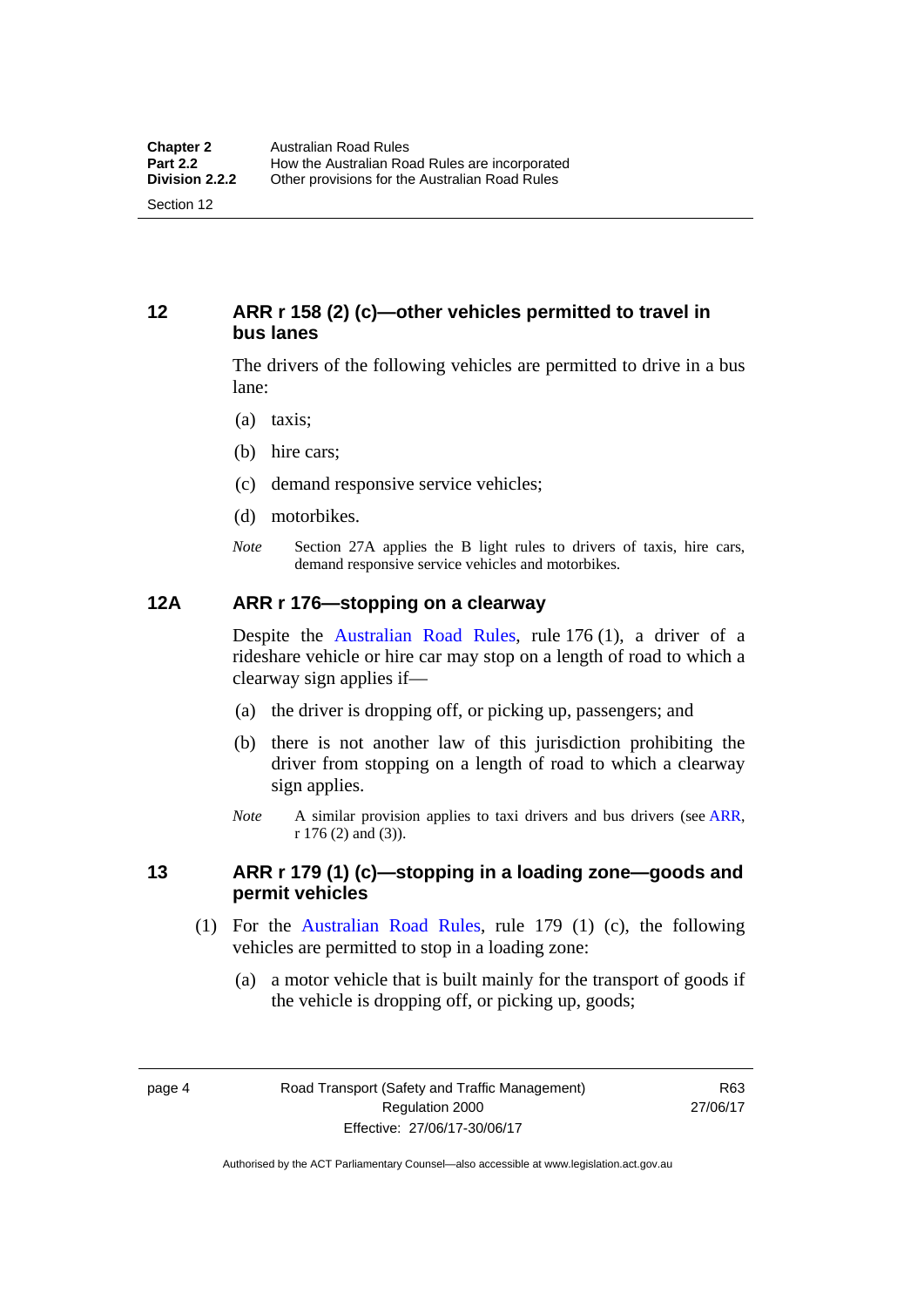- (b) a vehicle displaying a current loading zone permit if the vehicle is complying with the conditions of the permit.
- (2) In this section:

*loading zone permit* means a loading zone permit issued under section 100.

#### <span id="page-21-0"></span>**13A ARR r 179 (1) (c) and (2) (c)—stopping in loading zone bookable vehicles**

- (1) For the [Australian Road Rules,](http://www.legislation.act.gov.au//ni/db_37271/default.asp) rule 179 (1) (c), a bookable vehicle that is dropping off, or picking up, a passenger is permitted to stop in a loading zone if—
	- (a) the bookable vehicle driver does not leave the bookable vehicle unattended, other than to comply with a passenger assistance requirement; and
	- (b) the driver complies with subsection (2).
- (2) For the [Australian Road Rules,](http://www.legislation.act.gov.au//ni/db_37271/default.asp) rule 179 (2) (c), the driver must complete the dropping off, or picking up, of the passenger, and drive on—
	- (a) within 2 minutes; or
	- (b) if the driver is required to comply with a passenger assistance requirement—as soon as possible after the driver complies with the requirement.
- (3) In this section:

*bookable vehicle*—see the *[Road Transport \(Public Passenger](http://www.legislation.act.gov.au/a/2001-62)  [Services\) Act 2001](http://www.legislation.act.gov.au/a/2001-62)*, section 29.

*Note Bookable vehicle* means a taxi, rideshare vehicle or hire car.

page 5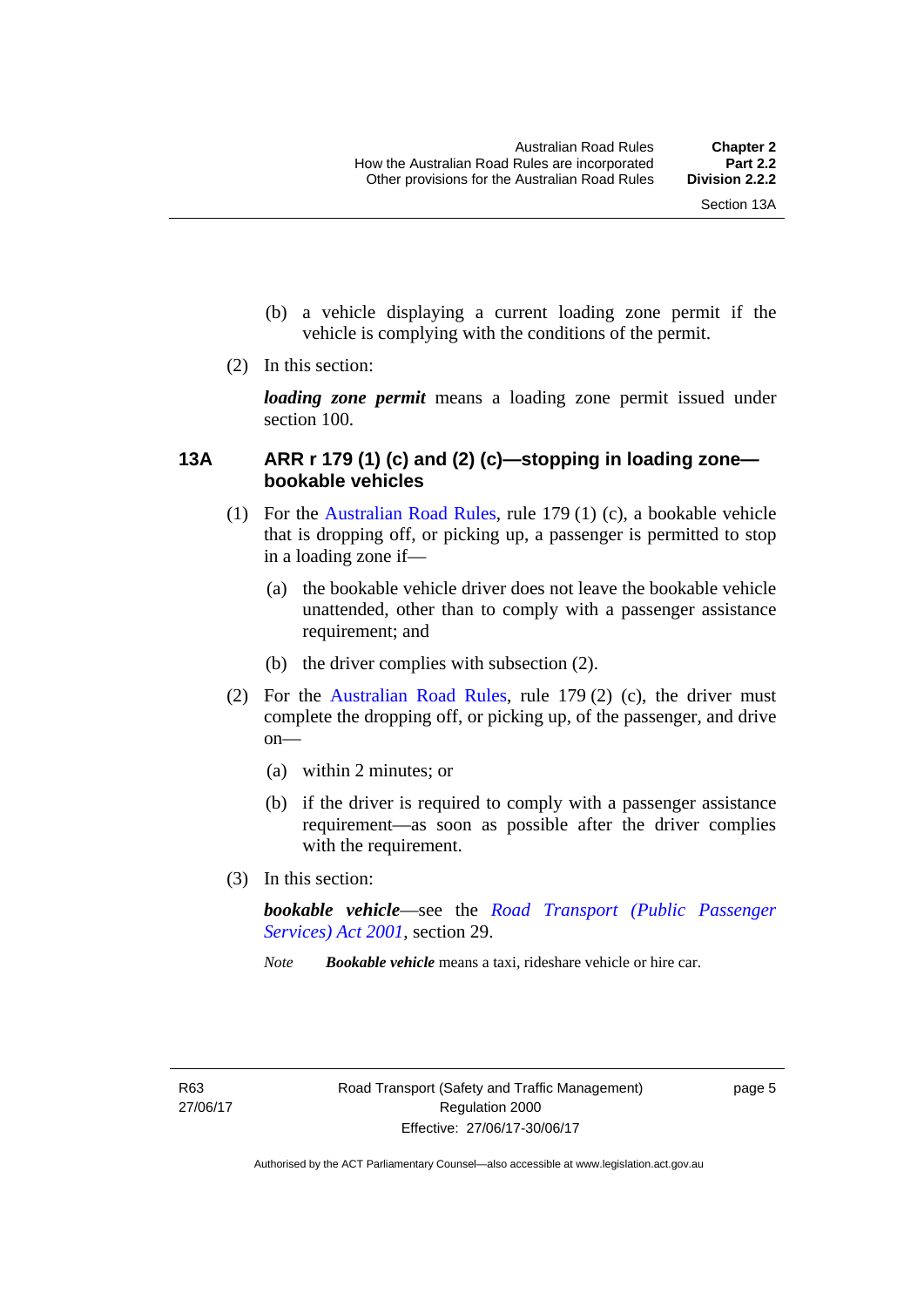Section 13B

*passenger assistance requirement* means a requirement under the *[Road Transport \(Public Passenger Services\) Regulation 2002](http://www.legislation.act.gov.au/sl/2002-3)*, section 132 (5) (which requires a wheelchair-accessible taxi driver to provide reasonable assistance in loading and unloading a wheelchair, or a person in a wheelchair, into or from the taxi).

*unattended*—a driver leaves a bookable vehicle *unattended* if the driver leaves the bookable vehicle so the driver is over 3m from the closest point of the bookable vehicle.

#### <span id="page-22-0"></span>**13B ARR r 183—stopping in a bus zone**

- (1) Despite the [Australian Road Rules](http://www.legislation.act.gov.au//ni/db_37271/default.asp), rule 183 (1), the driver of a demand responsive service vehicle may stop in a bus zone if—
	- (a) the driver is dropping off, or picking up, a passenger; and
	- (b) the vehicle is authorised to stop in the bus zone.
- (2) In this section:

*authorised to stop*, in a bus zone, for a DRS vehicle, means a bus zone that the demand responsive service vehicle is authorised to stop in under an authority under the *[Road Transport \(Public](http://www.legislation.act.gov.au/sl/2002-3)  [Passenger Services\) Regulation 2002](http://www.legislation.act.gov.au/sl/2002-3)*, section 305 (1) (DRS vehicles—bus stop and bus zone authorities).

#### <span id="page-22-1"></span>**13BA ARR r 189—double parking—motorbikes**

Despite the [Australian Road Rules](http://www.legislation.act.gov.au//ni/db_37271/default.asp), rule 189 (1), the rider of a motorbike may stop on the road with part of the motorbike between another motorbike that is parked on the road and the centre of the road if both motorbikes are parked within the same parking bay.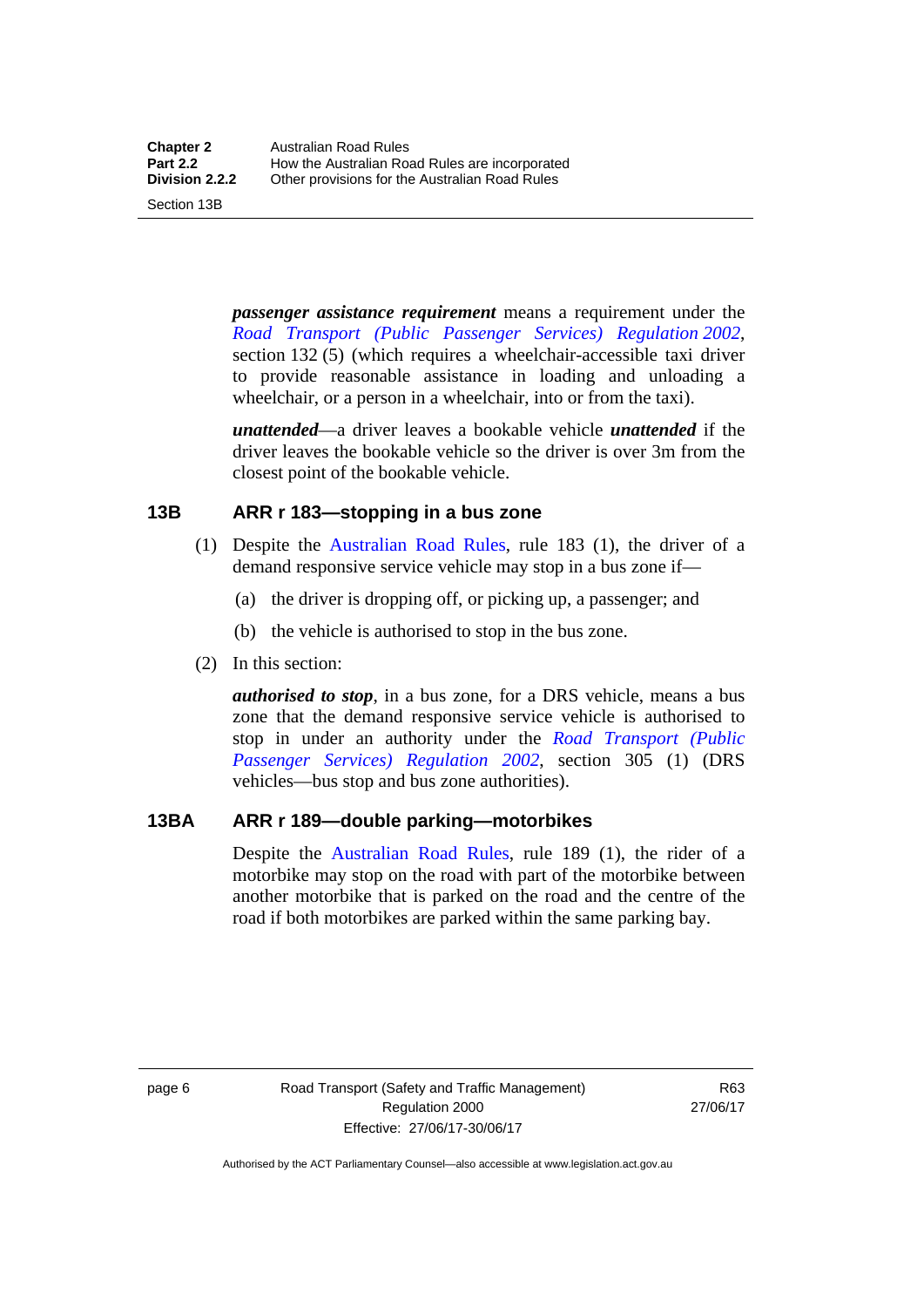#### <span id="page-23-0"></span>**13C ARR r 195—stopping at or near a bus stop**

- (1) Despite the [Australian Road Rules](http://www.legislation.act.gov.au//ni/db_37271/default.asp), rule 195 (1), the driver of a demand responsive service vehicle may stop at a bus stop, or on the road, within 20m before a sign on the road that indicates the bus stop, and 10m after the sign, if—
	- (a) the driver stops at a place on a length of road, or in an area, to which a parking control sign applies and the driver is permitted to stop at that place under the [Australian Road Rules](http://www.legislation.act.gov.au//ni/db_37271/default.asp); or
	- (b) the driver is dropping off, or picking up, passengers and the vehicle is authorised to stop at the bus stop.
- (2) In this section:

*authorised to stop*, at a bus stop, for a DRS vehicle, means a bus stop that the demand responsive service vehicle is authorised to stop at under an authority under the *[Road Transport \(Public Passenger](http://www.legislation.act.gov.au/sl/2002-3)  [Services\) Regulation 2002](http://www.legislation.act.gov.au/sl/2002-3)*, section 305 (1) (DRS vehicles—bus stop and bus zone authorities).

#### <span id="page-23-1"></span>**14 ARR r 199 (2)—stopping near postbox**

For the [Australian Road Rules](http://www.legislation.act.gov.au//ni/db_37271/default.asp), rule 199 (2):

*public postbox* means a postbox erected, maintained or used by Australia Post.

#### <span id="page-23-2"></span>**15 ARR r 206 (2) (b), (c)—time extension for people with disabilities permit**

 (1) For the [Australian Road Rules,](http://www.legislation.act.gov.au//ni/db_37271/default.asp) rule 206 (2) (b), a driver to whom the [Australian Road Rules,](http://www.legislation.act.gov.au//ni/db_37271/default.asp) rule 206 applies may park for not longer than 2 hours on a length of road, or in an area, to which a *permissive parking sign* applies if the maximum period of parking allowed by the sign is not longer than 30 minutes.

R63 27/06/17 page 7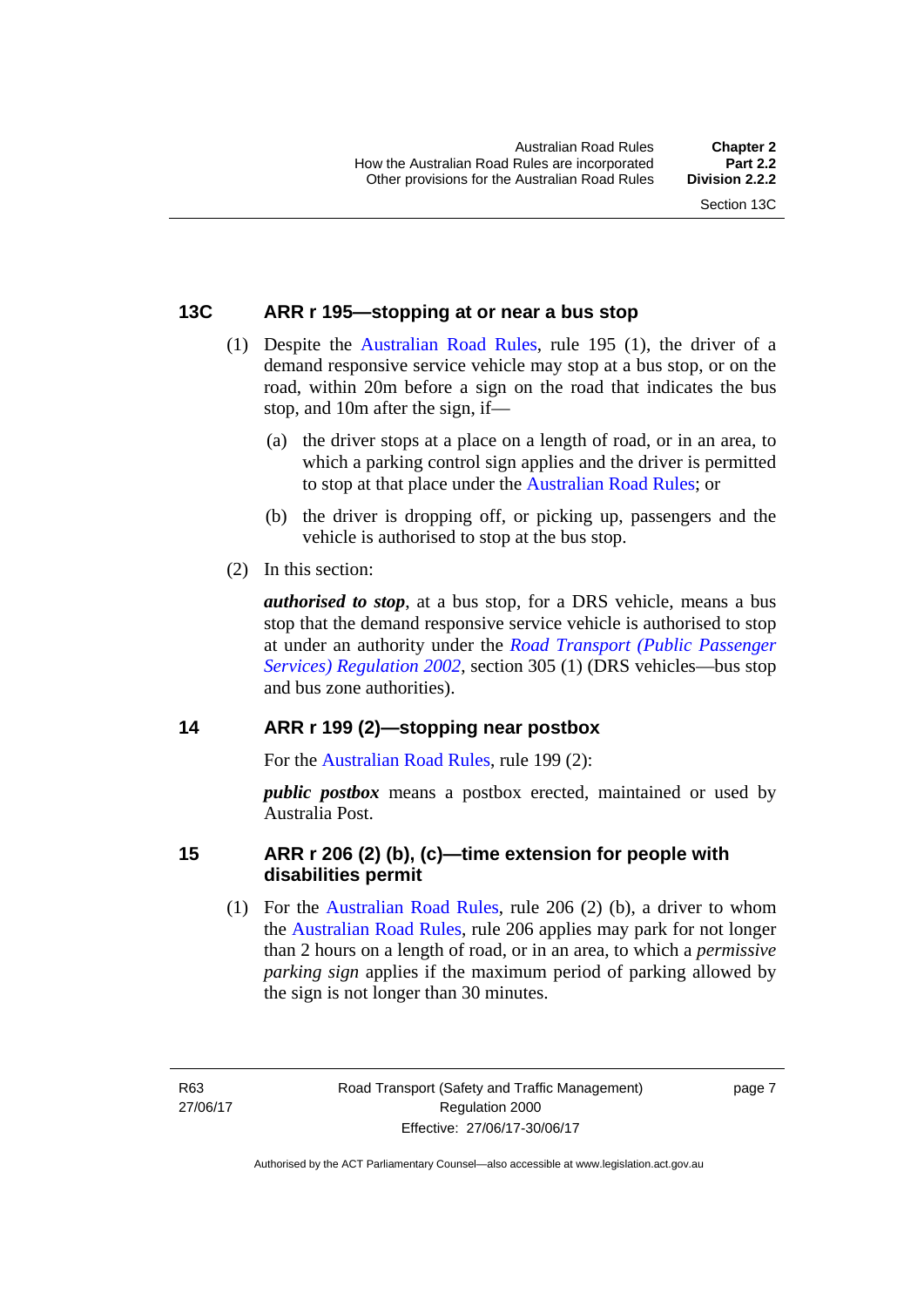(2) For the [Australian Road Rules,](http://www.legislation.act.gov.au//ni/db_37271/default.asp) rule 206 (2) (c), a driver to whom the [Australian Road Rules,](http://www.legislation.act.gov.au//ni/db_37271/default.asp) rule 206 applies may park for an unlimited period on a length of road, or in an area, to which a *permissive parking sign* applies if the maximum period of parking allowed by the sign is longer than 30 minutes.

#### <span id="page-24-0"></span>**16 ARR r 207 (2) (a)—fees for parking in pay parking spaces**

- (1) For the [Australian Road Rules,](http://www.legislation.act.gov.au//ni/db_37271/default.asp) rule 207 (2) (a), if a *permissive parking sign* applies to a length of road or area that is (or is part of) a pay parking area, the relevant parking fee is payable for parking in a pay parking space on the road or in the area.
- (2) For this section, the relevant parking fee does not become payable under subsection (1) until immediately after a vehicle is parked in the pay parking space concerned.
	- *Note* Pt 3.1 of this regulation makes provision for the administration of pay parking schemes (including the designation of pay parking areas by the erection of permissive parking signs and the fixing of fees).

#### <span id="page-24-1"></span>**16A ARR r 213 (5)—making a motor vehicle secure exception**

Every driver is exempt from the [Australian Road Rules](http://www.legislation.act.gov.au//ni/db_37271/default.asp), rule 213 (5).

#### <span id="page-24-2"></span>**17 ARR r 215 (4)—lights required to be fitted to a vehicle**

For the [Australian Road Rules,](http://www.legislation.act.gov.au//ni/db_37271/default.asp) rule 215 (4), the lights required to be fitted to a vehicle are the lights required to be fitted to the vehicle under the *[Road Transport \(Vehicle Registration\) Regulation 2000](http://www.legislation.act.gov.au/sl/2000-12),*  schedule 1.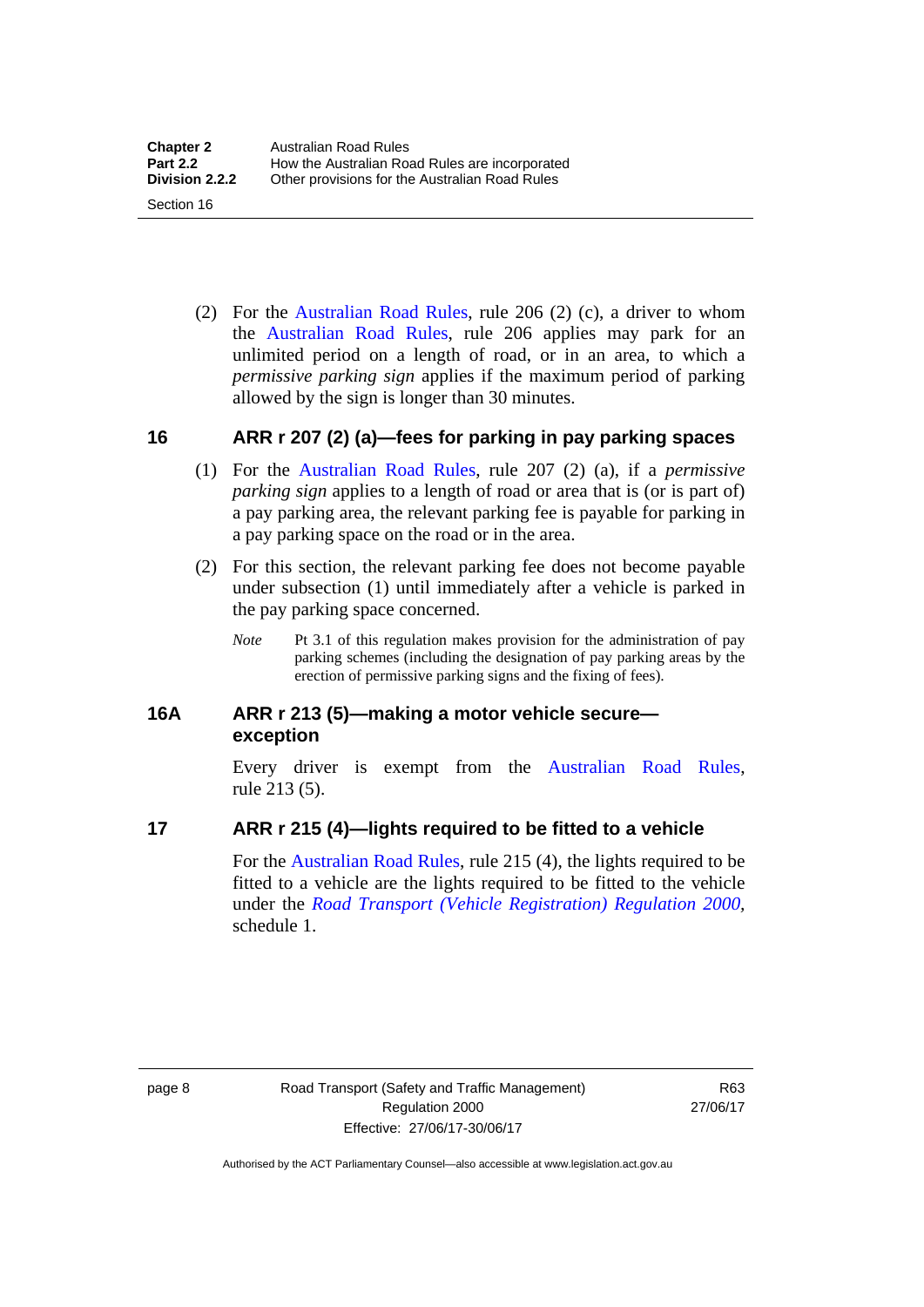### <span id="page-25-0"></span>**18 ARR r 216 (3)—towing a vehicle at night or in hazardous weather conditions**

For the [Australian Road Rules](http://www.legislation.act.gov.au//ni/db_37271/default.asp), rule 216 (3):

*dangerous goods*—see the *[Dangerous Goods \(Road Transport\)](http://www.legislation.act.gov.au/a/2009-34)  [Act 2009](http://www.legislation.act.gov.au/a/2009-34)*, dictionary.

*placard load*—see the *[Dangerous Goods \(Road Transport\)](http://www.legislation.act.gov.au/a/2009-34)  [Act 2009](http://www.legislation.act.gov.au/a/2009-34)*, dictionary.

#### <span id="page-25-1"></span>**19 ARR r 220 (3)—using lights on vehicles that are stopped**

For the [Australian Road Rules](http://www.legislation.act.gov.au//ni/db_37271/default.asp), rule 220 (3), a light of a kind required to be fitted to a vehicle is a light of that kind required to be fitted to the vehicle under the *[Road Transport \(Vehicle Registration\)](http://www.legislation.act.gov.au/sl/2000-12)  [Regulation 2000](http://www.legislation.act.gov.au/sl/2000-12)*, schedule 1.

#### <span id="page-25-2"></span>**20 ARR r 221 (f)—using hazard warning lights on buses carrying children**

- (1) This section applies to a bus that is carrying children and is fitted with hazard warning lights in accordance with the *[Road Transport](http://www.legislation.act.gov.au/sl/2000-12)  [\(Vehicle Registration\) Regulation 2000](http://www.legislation.act.gov.au/sl/2000-12)*, schedule 1, but is not fitted with any other warning lights in accordance with that schedule.
- (2) For the [Australian Road Rules](http://www.legislation.act.gov.au//ni/db_37271/default.asp), rule 221 (f), if the driver of the bus stops the bus to drop off or pick up a child, the driver is permitted to operate the hazard warning lights.

#### <span id="page-25-3"></span>**21 ARR r 222—using warning lights on buses carrying children**

(1) This section applies to a bus that is carrying children and is fitted with warning lights (other than hazard warning lights) in accordance with the *[Road Transport \(Vehicle Registration\) Regulation 2000](http://www.legislation.act.gov.au/sl/2000-12)*, schedule 1.

page 9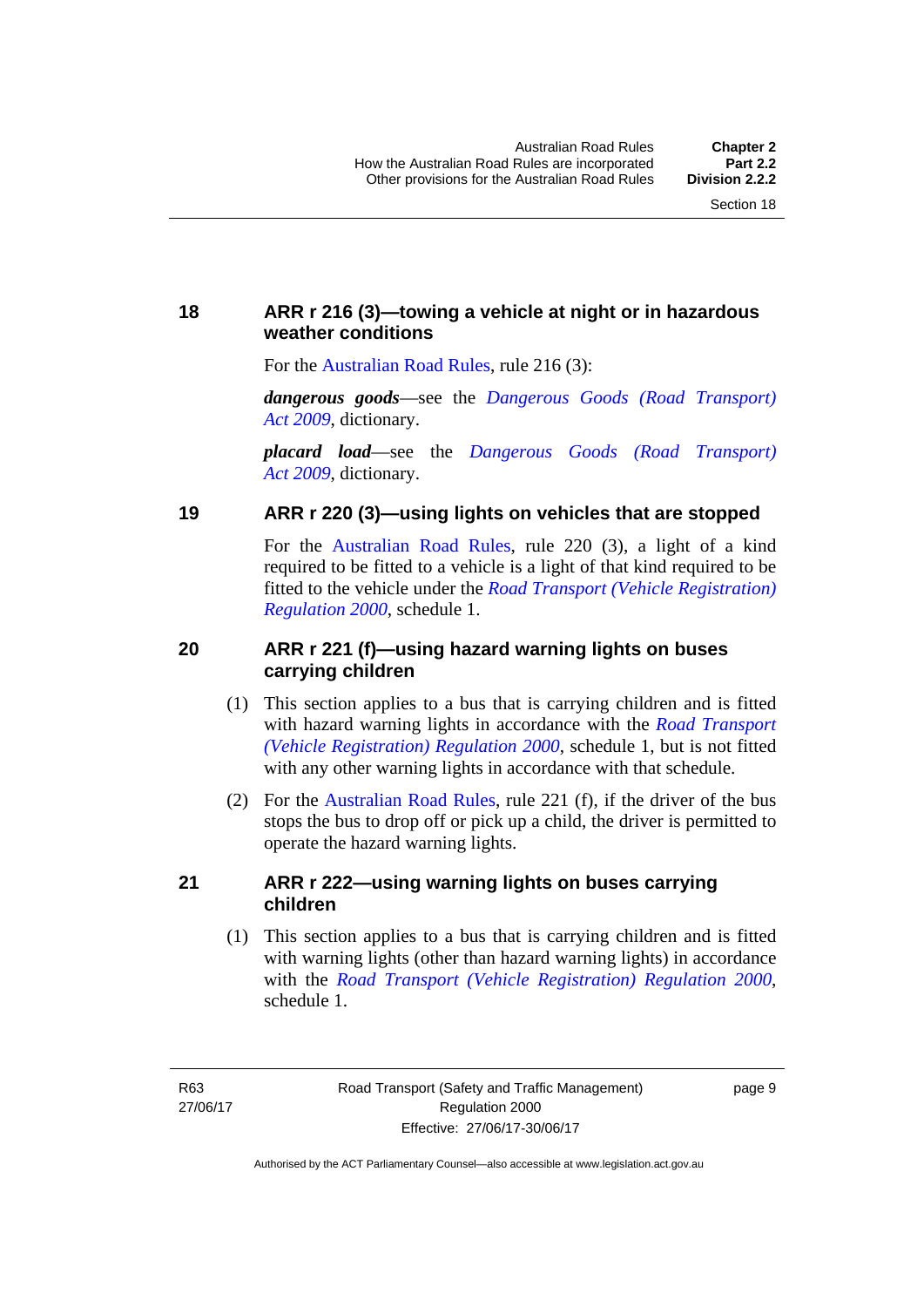(2) For the [Australian Road Rules](http://www.legislation.act.gov.au//ni/db_37271/default.asp), rule 222, the driver of the bus must operate the warning lights by activating them.

#### <span id="page-26-0"></span>**22 ARR r 225—use of radar detectors**

Every driver is exempt from rule 225 of the [Australian Road Rules.](http://www.legislation.act.gov.au//ni/db_37271/default.asp)

*Note* The [Australian Road Rules,](http://www.legislation.act.gov.au//ni/db_37271/default.asp) r 225 is superfluous in the ACT because the [Act](http://www.legislation.act.gov.au/a/1999-80/default.asp), s 9 (2) makes it an offence for a person to drive or park a motor vehicle on a road or road related area if a traffic offence evasion device is fitted to, applied to, or carried in the vehicle.

#### <span id="page-26-1"></span>**22A ARR r 236 (6)—hitchhiking, roadside commerce etc permitted**

- (1) For the [Australian Road Rules,](http://www.legislation.act.gov.au//ni/db_37271/default.asp) rule 236 (6)—
	- (a) a pedestrian may stand on, or move onto, a road to—
		- (i) solicit contributions, employment or business from an occupant of a vehicle; or
		- (ii) hitchhike; or
		- (iii) display an advertisement; or
		- (iv) sell or offer articles for sale; or
		- (v) wash or clean, or offer to clean, the windscreen of a vehicle; and
	- (b) a person in a vehicle may buy, or offer to buy, an article or service from a person standing on a road.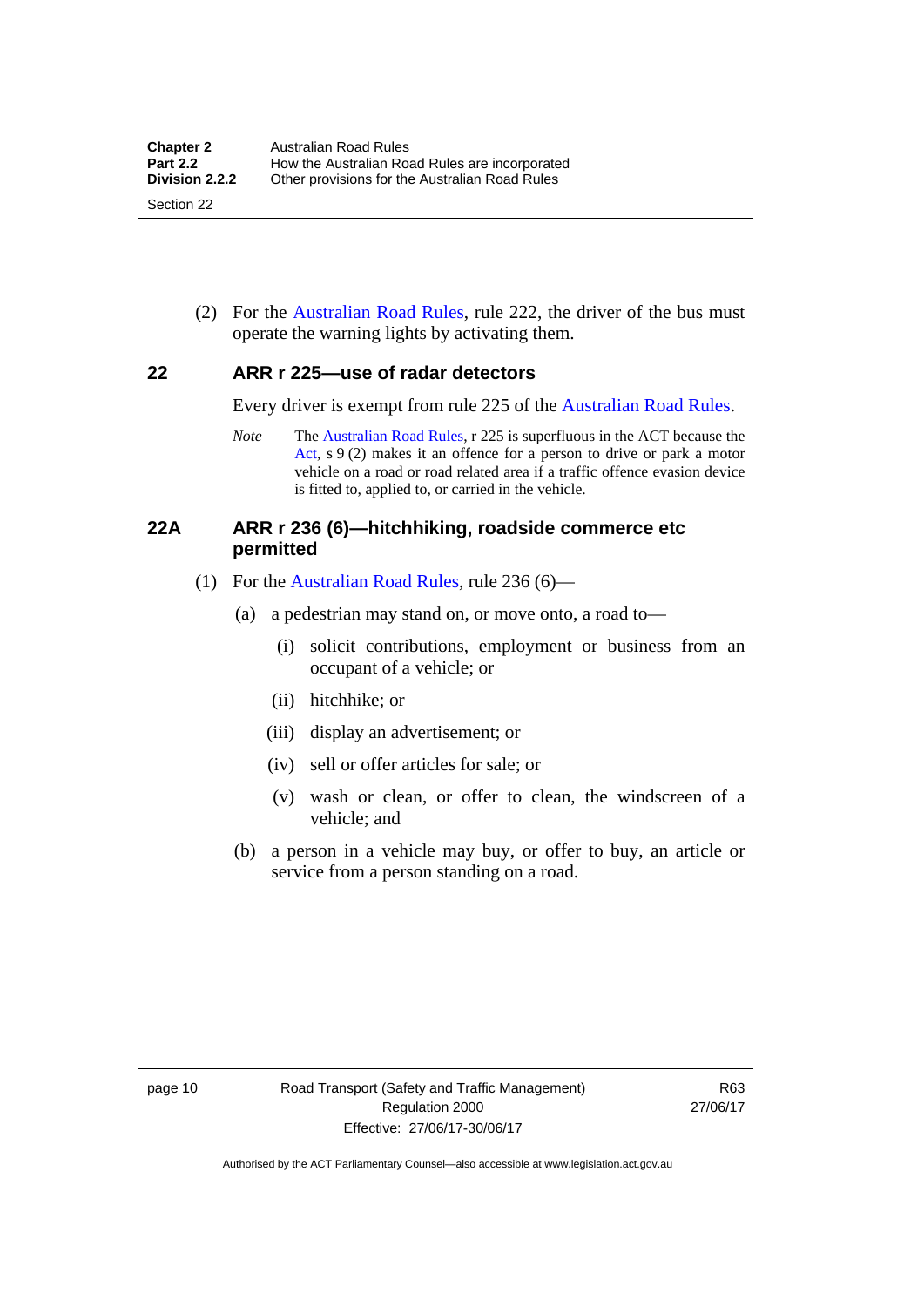(2) In this section:

*road* includes any shoulder of the road, and any median strip, painted island or traffic island, but does not include any other roadrelated area.

*Note Median strip*, *painted island* and *traffic island* are defined in the [Australian Road Rules,](http://www.legislation.act.gov.au//ni/db_37271/default.asp) dictionary, *shoulder* is defined in [ARR](http://www.legislation.act.gov.au//ni/db_37271/default.asp), r 12, and *road-related area* is defined in the [ARR](http://www.legislation.act.gov.au//ni/db_37271/default.asp), r 13.

#### <span id="page-27-0"></span>**23 ARR r 244C—motorised scooters not to be used**

For the [Australian Road Rules](http://www.legislation.act.gov.au//ni/db_37271/default.asp), rule 244C, a person must not use a motorised scooter on a road or road related area.

#### <span id="page-27-1"></span>**24 ARR r 266 (7)—wearing of seatbelts by passengers under 16 years old**

For the [Australian Road Rules](http://www.legislation.act.gov.au//ni/db_37271/default.asp), rule 266 (7):

*approved booster seat* means a booster seat that is approved by the road transport authority under section 66 (1) (b) (Approvals etc by road transport authority).

*approved child restraint* means a child restraint that is approved by the road transport authority under section 66 (1) (c) (Approvals etc by road transport authority).

*approved child safety harness* means a child safety harness that is approved by the road transport authority under section 66 (1) (d) (Approvals etc by road transport authority).

#### <span id="page-27-2"></span>**26 ARR r 270 (3)—wearing motorbike helmets**

For the [Australian Road Rules](http://www.legislation.act.gov.au//ni/db_37271/default.asp), rule 270 (3):

*approved motor bike helmet* means a protective helmet for motorbike riders that is approved by the road transport authority under section 66 (1) (e) (Approvals etc by road transport authority).

R63 27/06/17 page 11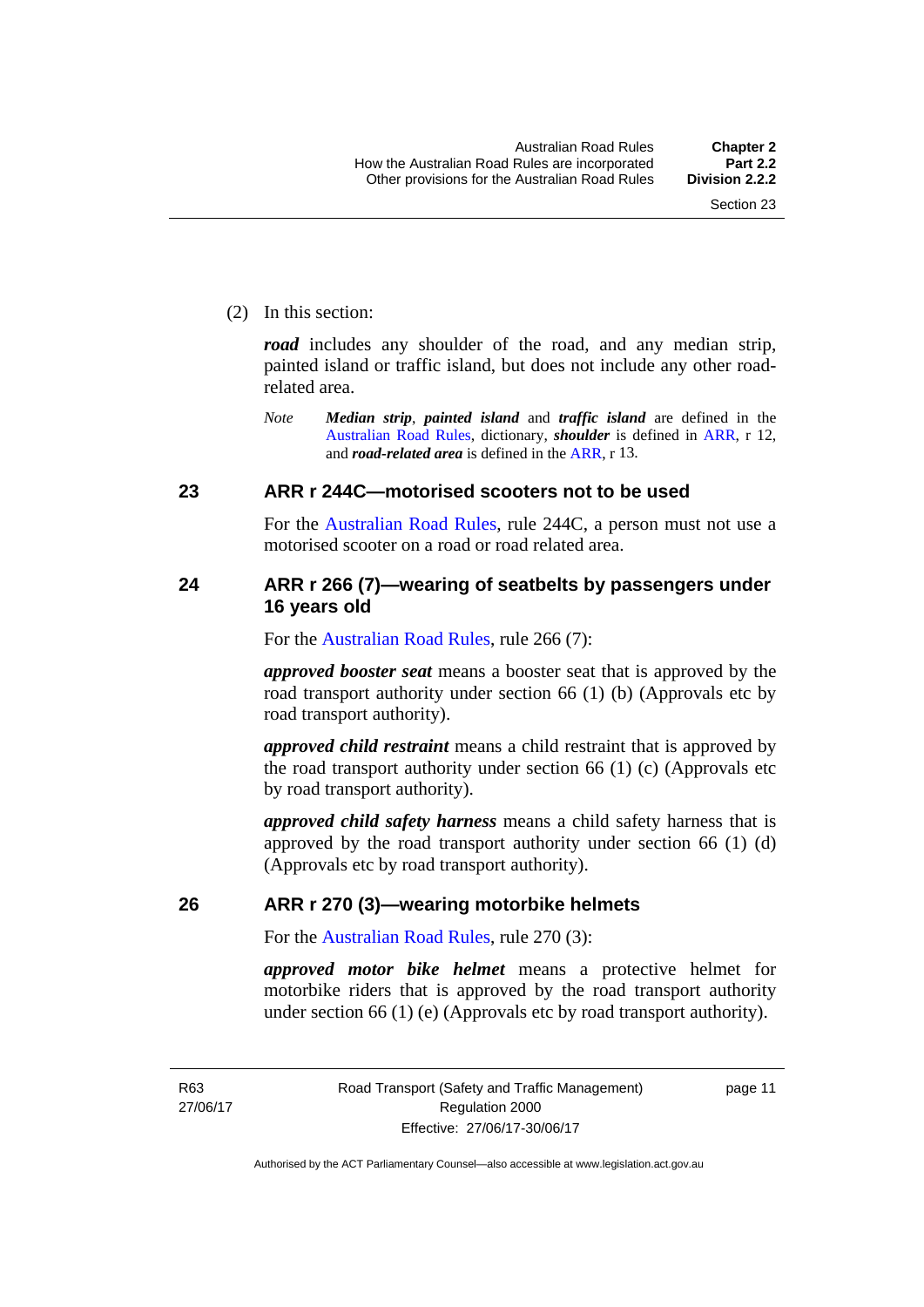### <span id="page-28-0"></span>**27 ARR r 271 (6)—riding on motorbikes**

For the [Australian Road Rules,](http://www.legislation.act.gov.au//ni/db_37271/default.asp) rule 271 (6):

- (a) the [Australian Road Rules](http://www.legislation.act.gov.au//ni/db_37271/default.asp), rule 271 (2) does not apply to a passenger on a motorbike to the extent that the passenger is exempt from the subrule under section 67 (Exemption from requirement about riding on motorbikes); and
- (b) the [Australian Road Rules,](http://www.legislation.act.gov.au//ni/db_37271/default.asp) rule 271 (3) does not apply to the rider of a motorbike in relation to a passenger to the extent that, under paragraph (a), rule 271 (2) does not apply to the passenger.

#### <span id="page-28-1"></span>**27A ARR r 280 (2) (a)—other vehicles to which B light rules apply**

The following classes of vehicles are specified:

- (a) taxis;
- (b) hire cars;
- (c) demand responsive service vehicles;
- (d) motorbikes.
- *Note* This section applies the B light rules to drivers of taxis, hire cars, demand responsive service vehicles and riders of motorbikes who, under s 12, are allowed to drive in bus lanes.

#### <span id="page-28-2"></span>**28 ARR r 287 (3), (4)—duties of participants in crashes**

 (1) For the [Australian Road Rules,](http://www.legislation.act.gov.au//ni/db_37271/default.asp) rule 287 (3), a driver of a motor vehicle involved in a crash is taken to have given the driver's required particulars to a police officer if the driver supplies the particulars in accordance with the requirements of the crash reporting website.

page 12 Road Transport (Safety and Traffic Management) Regulation 2000 Effective: 27/06/17-30/06/17

R63 27/06/17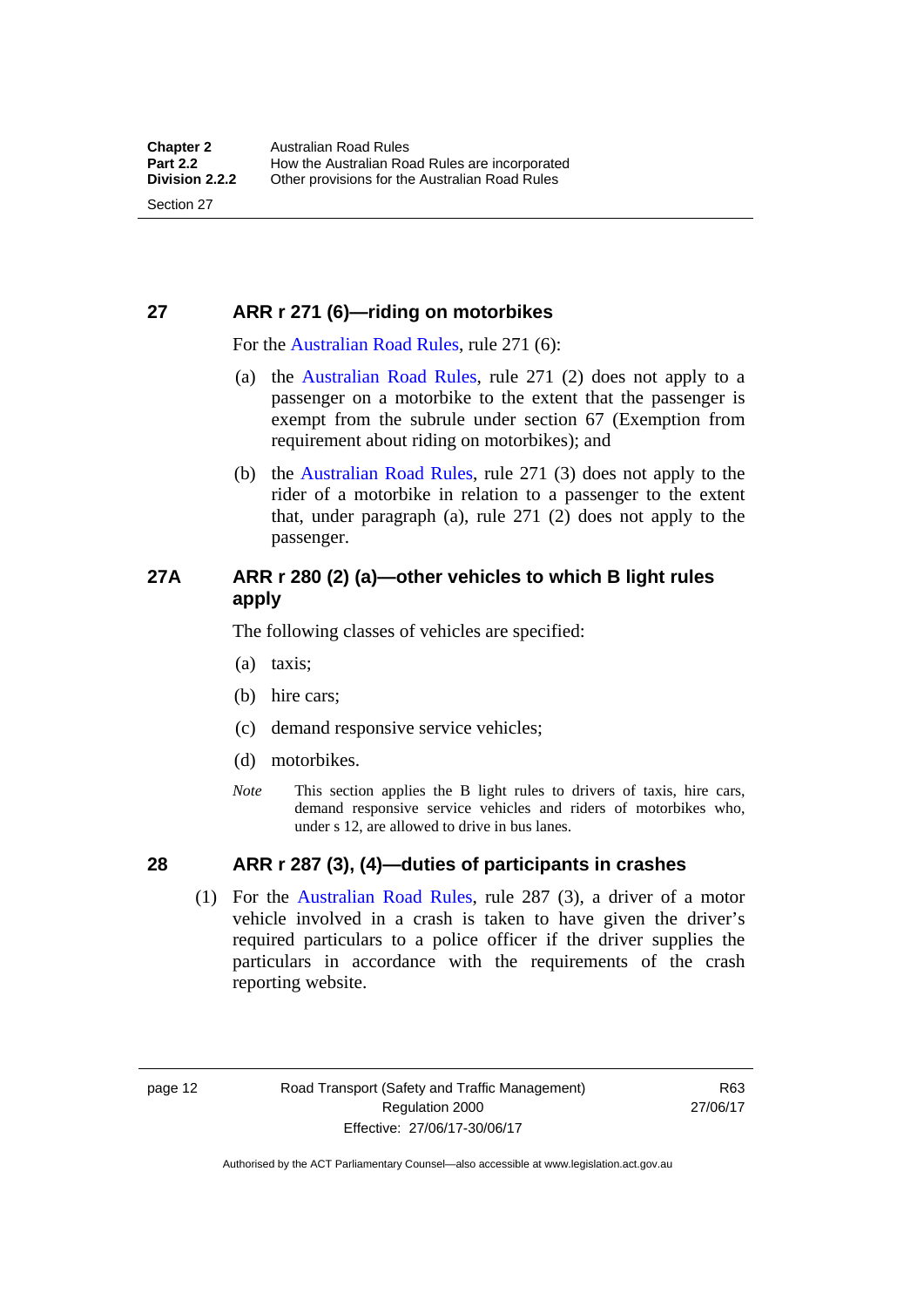- (2) For the [Australian Road Rules,](http://www.legislation.act.gov.au//ni/db_37271/default.asp) rule 287 (3) (e), every crash not mentioned in the [Australian Road Rules,](http://www.legislation.act.gov.au//ni/db_37271/default.asp) rule 287 (3) (a) to (d) must be reported to a police officer.
	- *Note* The [Australian Road Rules,](http://www.legislation.act.gov.au//ni/db_37271/default.asp) r 287 (3) (e) requires the driver (or the driver's representative) to give the driver's required particulars, within the required time, about a crash to a police officer if the crash is required to be reported to a police officer under another law of this jurisdiction.
- (3) For the [Australian Road Rules](http://www.legislation.act.gov.au//ni/db_37271/default.asp), rule 287 (4), definition of *required particulars*, information required to be given to a police officer about a crash includes an explanation of the circumstances of the crash.
- (4) In this section:

*crash reporting website* means the website operated by the Territory for the purpose of receiving information about crashes.

*Note* The crash reporting website can be accessed through the Canberra Connect website [\(www.canberraconnect.act.gov.au\)](http://www.canberraconnect.act.gov.au/). The website can also be accessed through the website for police services in the ACT [\(www.afp.gov.au\)](http://www.afp.gov.au/).

#### <span id="page-29-0"></span>**29 ARR r 289 (1) (g)—driving on nature strip**

For the [Australian Road Rules,](http://www.legislation.act.gov.au//ni/db_37271/default.asp) rule 289 (1) (g), a driver may drive the driver's vehicle on a nature strip adjacent to a length of road in a built-up area if the vehicle—

- (a) is a motor vehicle (other than a ride-on lawnmower) that is built and used solely for cutting grass, or for purposes incidental to cutting grass; or
- (b) is a motor vehicle that is designed for cleaning footpaths and is being driven on the nature strip for the purpose of cleaning a footpath and is displaying an amber flashing light; or

page 13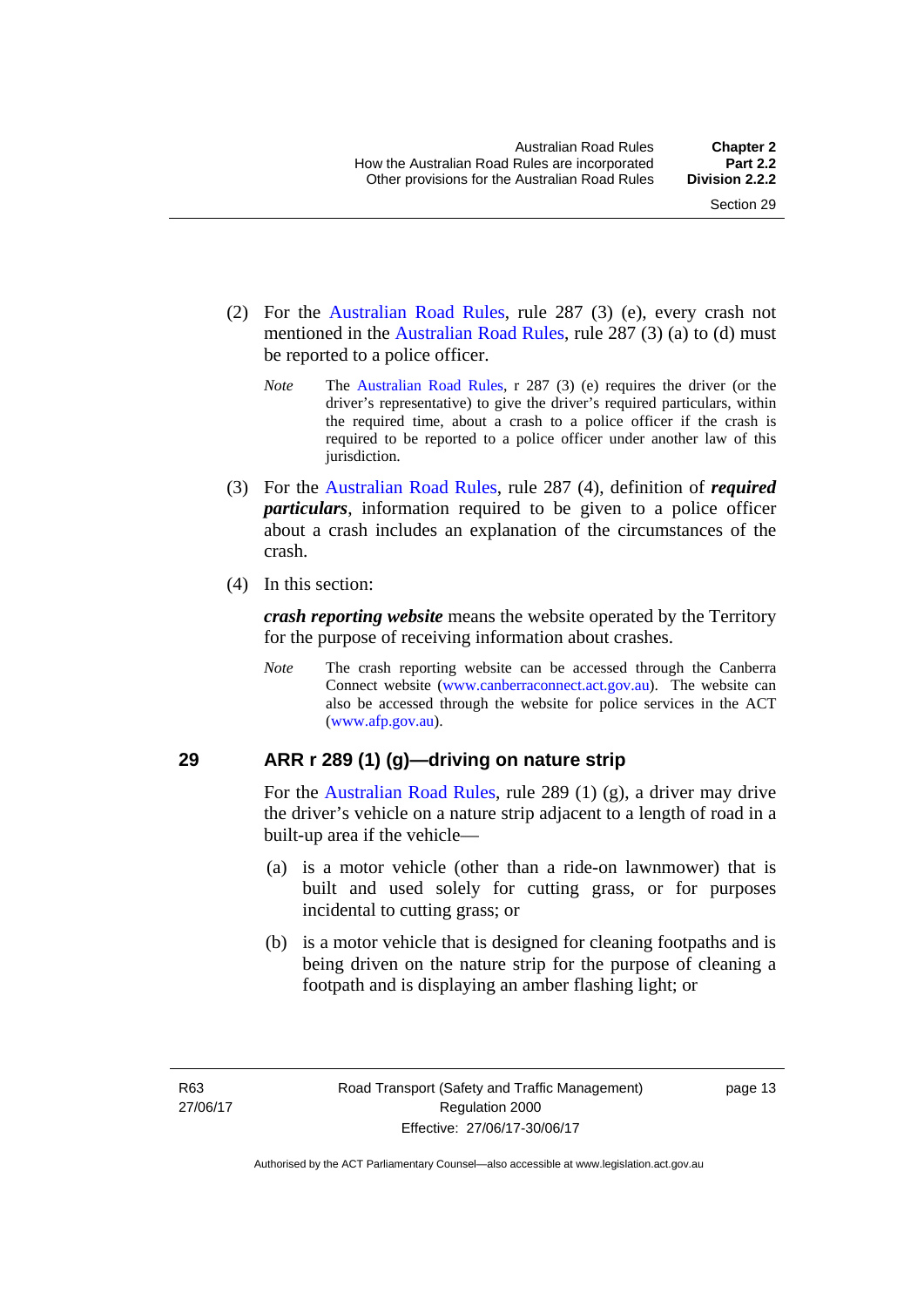(c) is being used to transport goods or materials for use in (or for the purposes of) the construction or maintenance of roads by or on behalf of the Territory; or

- (d) is a postal vehicle that is  $-$ 
	- (i) a motorbike with an engine capacity of not more than 110mL; and
	- (ii) being driven at a speed of not more than 10km/h.
- (e) is being used by a person in the course of his or her duties as a person authorised under this regulation to use a traffic offence detection device.

#### <span id="page-30-0"></span>**30 ARR r 298—driving with a person in or on trailer**

- (1) For the [Australian Road Rules,](http://www.legislation.act.gov.au//ni/db_37271/default.asp) rule 298, a trailer is exempt if—
	- (a) the trailer is being towed by a police vehicle or emergency vehicle; or
	- (b) the carriage of passengers is permitted in a part of the trailer and anyone in the trailer is in that part; or
	- (c) anyone who is in the trailer is engaged in the door-to-door delivery or collection of goods, or in the collection of waste or garbage, and the trailer is not travelling faster than 25 km/h; or
	- (d) in all the circumstances, there is no reasonable danger of anyone in the trailer falling from the trailer or being injured.
- (2) For this section, the carriage of passengers is permitted in a part of a trailer if the part is designed primarily for—
	- (a) the carriage of passengers; or
	- (b) the carriage of goods, but is enclosed.

Section 30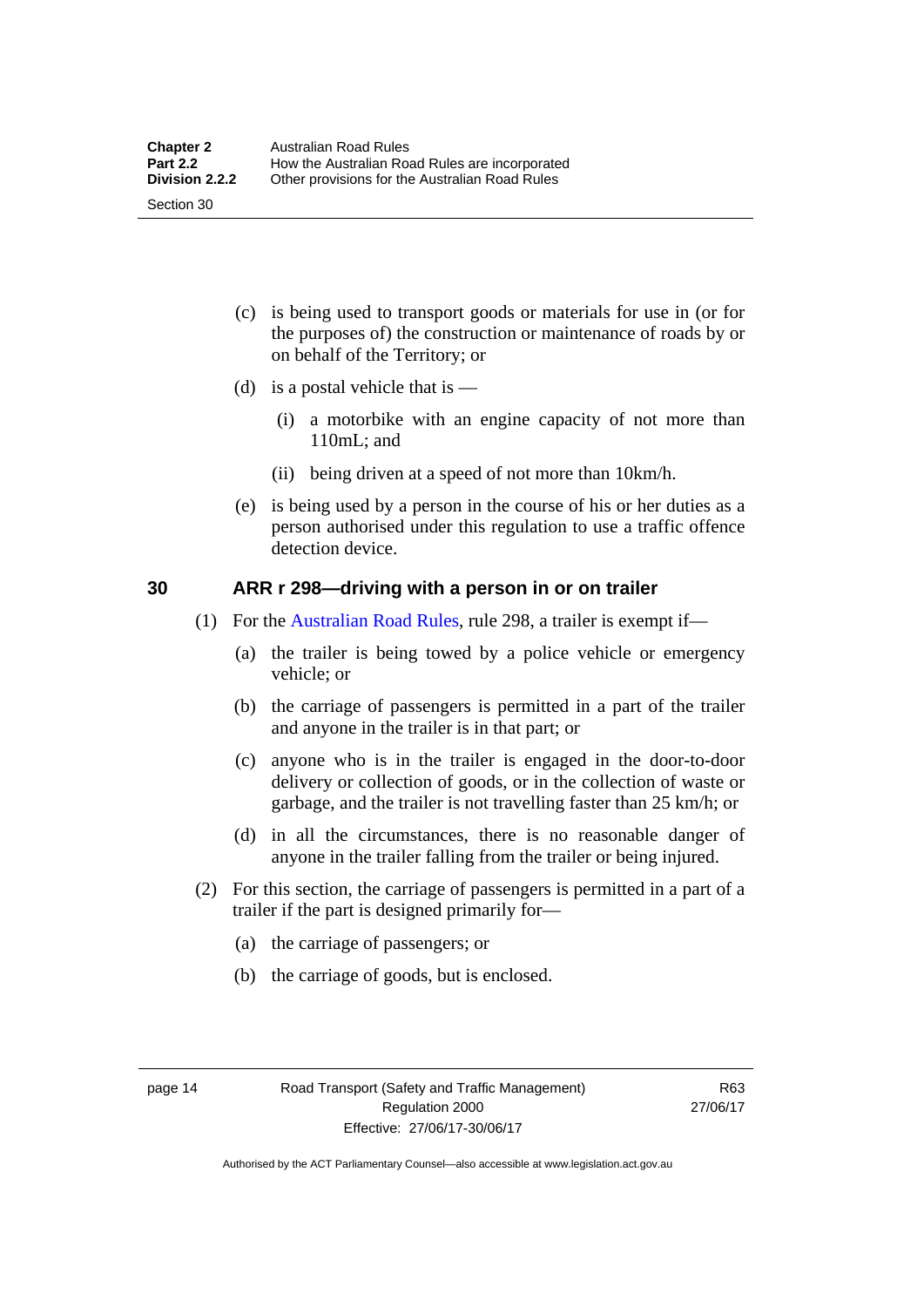(3) In this section:

*enclosed*, for a part of a trailer, means enclosed by—

- (a) the structure of the trailer; or
- (b) a canopy, cage or other device fitted to the trailer that is of a kind approved by the road transport authority under section 66 (1) (f) (Approvals etc by road transport authority).

*in* includes on.

#### <span id="page-31-0"></span>**30A ARR r 299—television receivers and visual display units in motor vehicles**

- (1) For the [Australian Road Rules,](http://www.legislation.act.gov.au//ni/db_37271/default.asp) rule 299 (2) (c), a driver and vehicle are exempt if the visual display unit is, or is part of, a driver's aid that is—
	- (a) an integrated part of the vehicle design; or
	- (b) secured in a mounting affixed to the vehicle while being used.
- (2) For subsection (1), a visual display unit is secured in a mounting affixed to the vehicle if, and only if—
	- (a) the mounting is commercially designed and manufactured for that purpose; and
	- (b) the visual display unit is secured in the mounting, and the mounting is affixed to the vehicle, in the manner intended by the manufacturer.
- (3) The [Australian Road Rules](http://www.legislation.act.gov.au//ni/db_37271/default.asp), rule 299 (2) (aa), rule 299 (2) (b) and rule 299 (3) do not apply.

page 15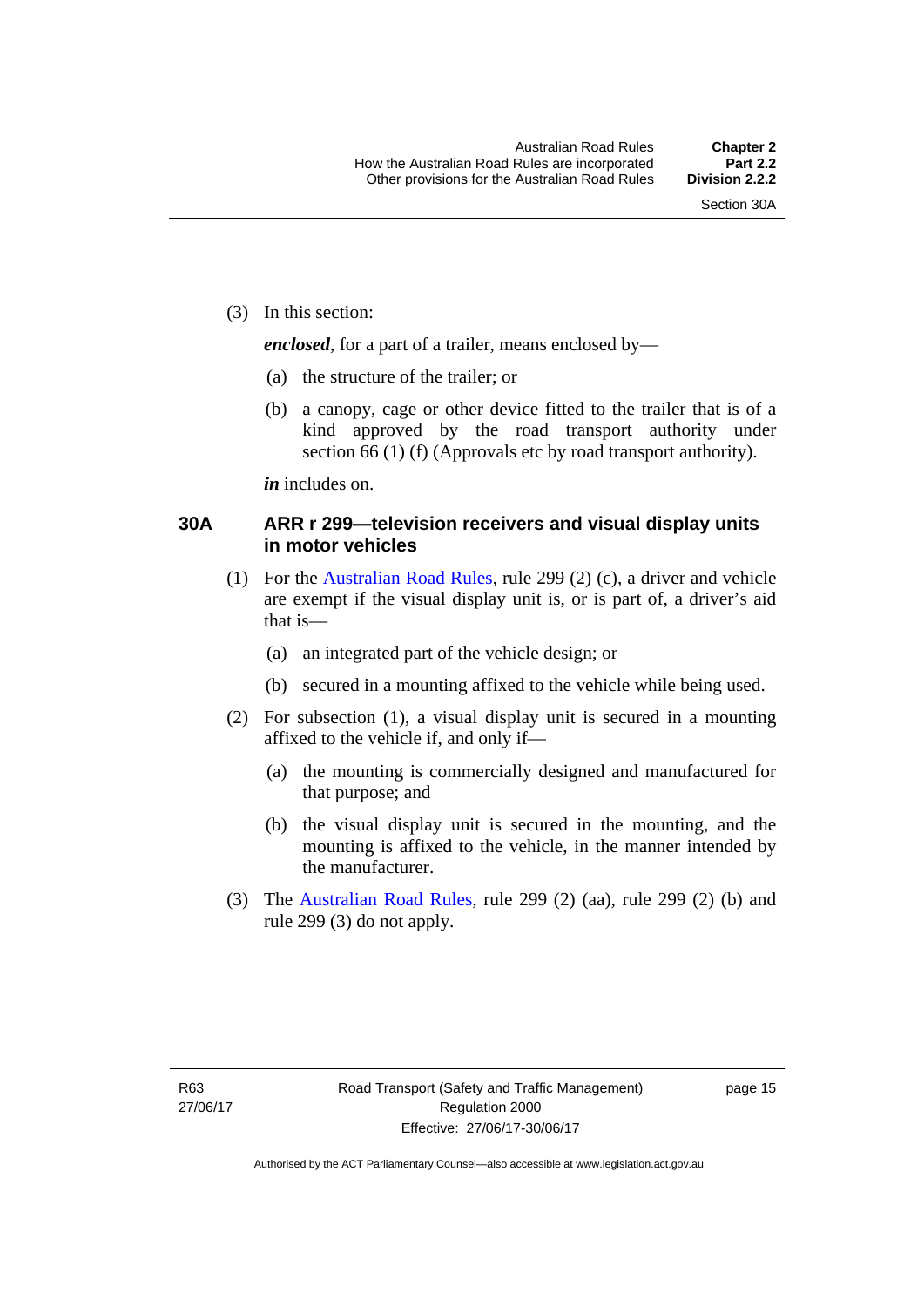<span id="page-32-0"></span>**30B ARR r 300 (1) (c)—use of mobile phone** 

- (1) For the [Australian Road Rules,](http://www.legislation.act.gov.au//ni/db_37271/default.asp) rule 300 (1) (c), a driver may use a mobile phone while the vehicle is moving, or is stationary but not parked, if—
	- (a) the phone is—

Section 30B

- (i) being used to perform a navigational or intelligent highway and vehicle system function; and
- (ii) secured in a mounting affixed to the vehicle; or
- (b) each of the following apply:
	- (i) the phone is being used to stream, play or listen to music or audio files;
	- (ii) the phone is not being held by the driver;
	- (iii) the use of the phone does not require the driver, at any time while using it, to press anything on the body of the phone or to otherwise manipulate any part of the body of the phone.
- (2) For subsection (1), a mobile phone is secured in a mounting affixed to the vehicle if, and only if—
	- (a) the mounting is commercially designed and manufactured for that purpose; and
	- (b) the mobile phone is secured in the mounting, and the mounting is affixed to the vehicle, in the manner intended by the manufacturer.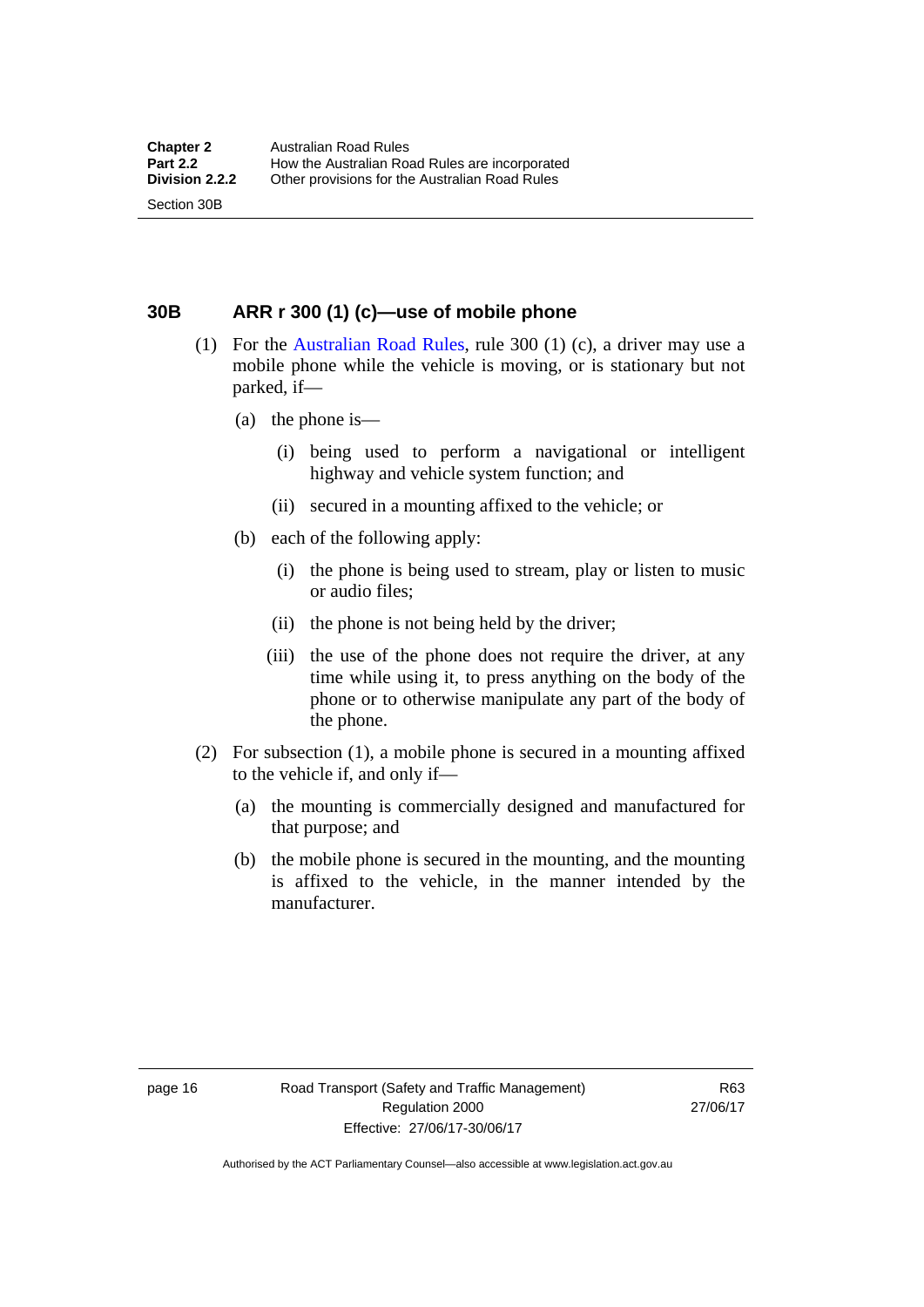(3) In this section:

*mobile phone* includes any other wireless hand-held device designed or capable of being used for telecommunication other than a CB radio or any other 2-way radio.

#### **Example—other hand-held devices**

iPad or other tablet computer

*Note* An example is part of the regulation, is not exhaustive and may extend, but does not limit, the meaning of the provision in which it appears (see [Legislation Act,](http://www.legislation.act.gov.au/a/2001-14) s 126 and s 132).

#### <span id="page-33-0"></span>**31 ARR r 310 (3), (4)—exemption for road workers etc**

- (1) For the [Australian Road Rules](http://www.legislation.act.gov.au//ni/db_37271/default.asp), rule 310 (3) (b), the road transport authority may authorise a person to engage in speed zoning tests.
- (2) For the [Australian Road Rules](http://www.legislation.act.gov.au//ni/db_37271/default.asp), rule 310 (4), definition of *roadworks*, the road transport authority may authorise—
	- (a) installation or maintenance work on, above or below a road; or
	- (b) installation or maintenance of a traffic control device; or
	- (c) a traffic survey.
- (3) This section is additional to, and does not limit, any other power of the road transport authority or anyone else under a territory law to authorise something mentioned in this section.
	- *Note* Under the Act, the road transport authority can authorise a person to install or display (or to interfere with, change or remove) a prescribed traffic control device.

#### <span id="page-33-1"></span>**32 ARR r 313—postal workers**

For the [Australian Road Rules](http://www.legislation.act.gov.au//ni/db_37271/default.asp), rule 313—

 (a) the [Australian Road Rules,](http://www.legislation.act.gov.au//ni/db_37271/default.asp) rule 186 (Stopping in a mail zone) does not apply to the driver of a postal vehicle; and

R63 27/06/17 page 17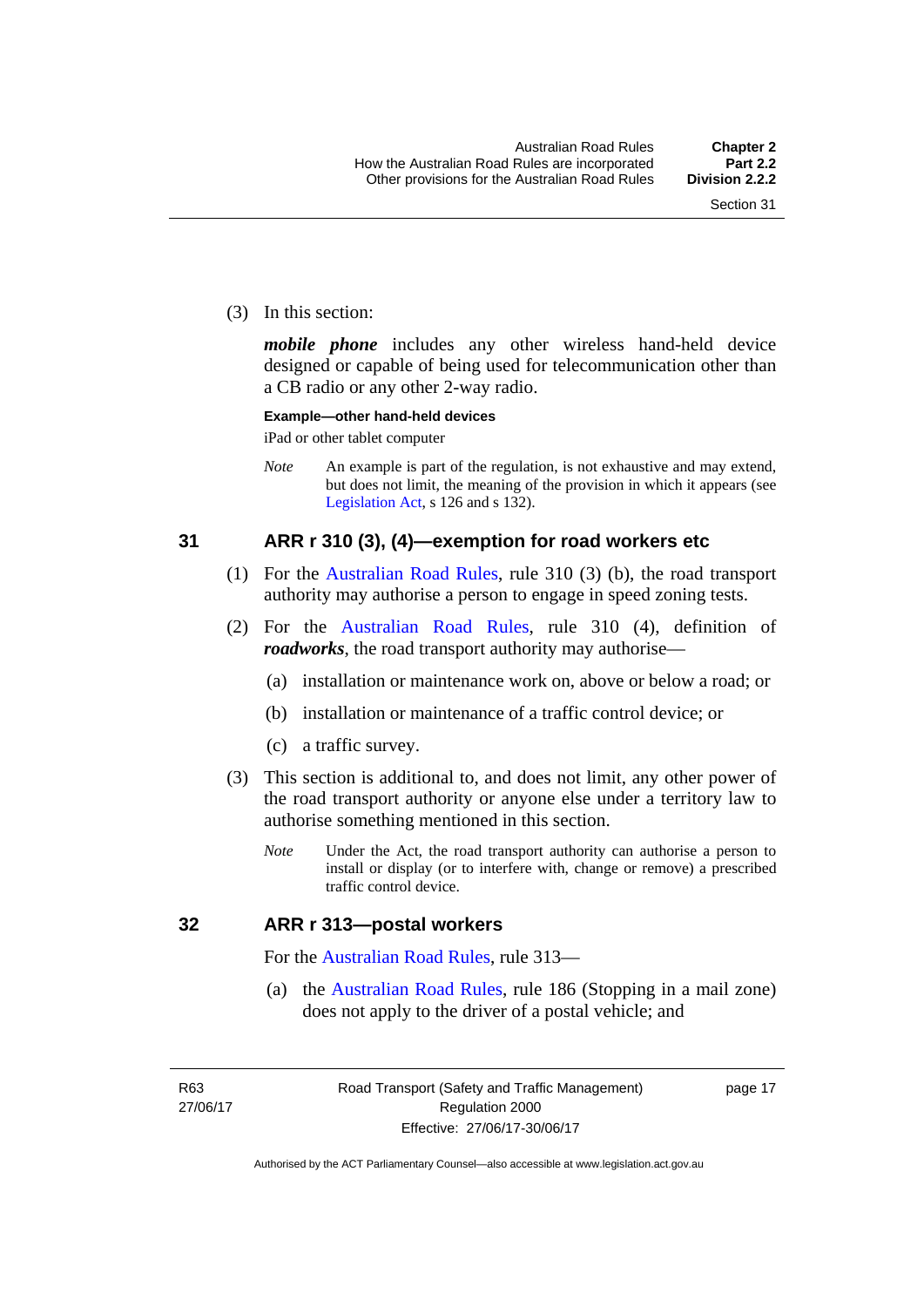- (b) the [Australian Road Rules](http://www.legislation.act.gov.au//ni/db_37271/default.asp), rule 288 (Driving on a path) does not apply to the driver of a postal vehicle if—
	- (i) the vehicle is a motorbike with an engine capacity of not more than 110mL; and
	- (ii) the vehicle is being driven at a speed of not more than 10km/h.

#### <span id="page-34-0"></span>**33 ARR dict—definitions for dictionary**

(1) For the [Australian Road Rules,](http://www.legislation.act.gov.au//ni/db_37271/default.asp) dictionary:

*approved bicycle helmet* means a protective helmet for bicycle riders that is approved by the road transport authority under section 66 (1) (a) (Approvals etc by road transport authority).

*approved seatbelt* means a seatbelt that complies with ADR 4 or ADR 68.

*authorised person,* for a provision of the [Australian Road Rules](http://www.legislation.act.gov.au//ni/db_37271/default.asp), means a person who is appointed as, or prescribed to be, an authorised person under the *[Road Transport \(General\) Act 1999](http://www.legislation.act.gov.au/a/1999-77)* for the [Australian Road Rules](http://www.legislation.act.gov.au//ni/db_37271/default.asp) or the provision.

*emergency worker* means—

- (a) a member of the ambulance service rendering or providing transport for sick or injured people; or
- (b) a member of the ambulance service, the fire and rescue service, the rural fire service or the SES providing transport in an emergency; or
- (c) a person who is declared by the road transport authority under section 66 (1) (g) (Approvals etc by road transport authority) to be an emergency worker.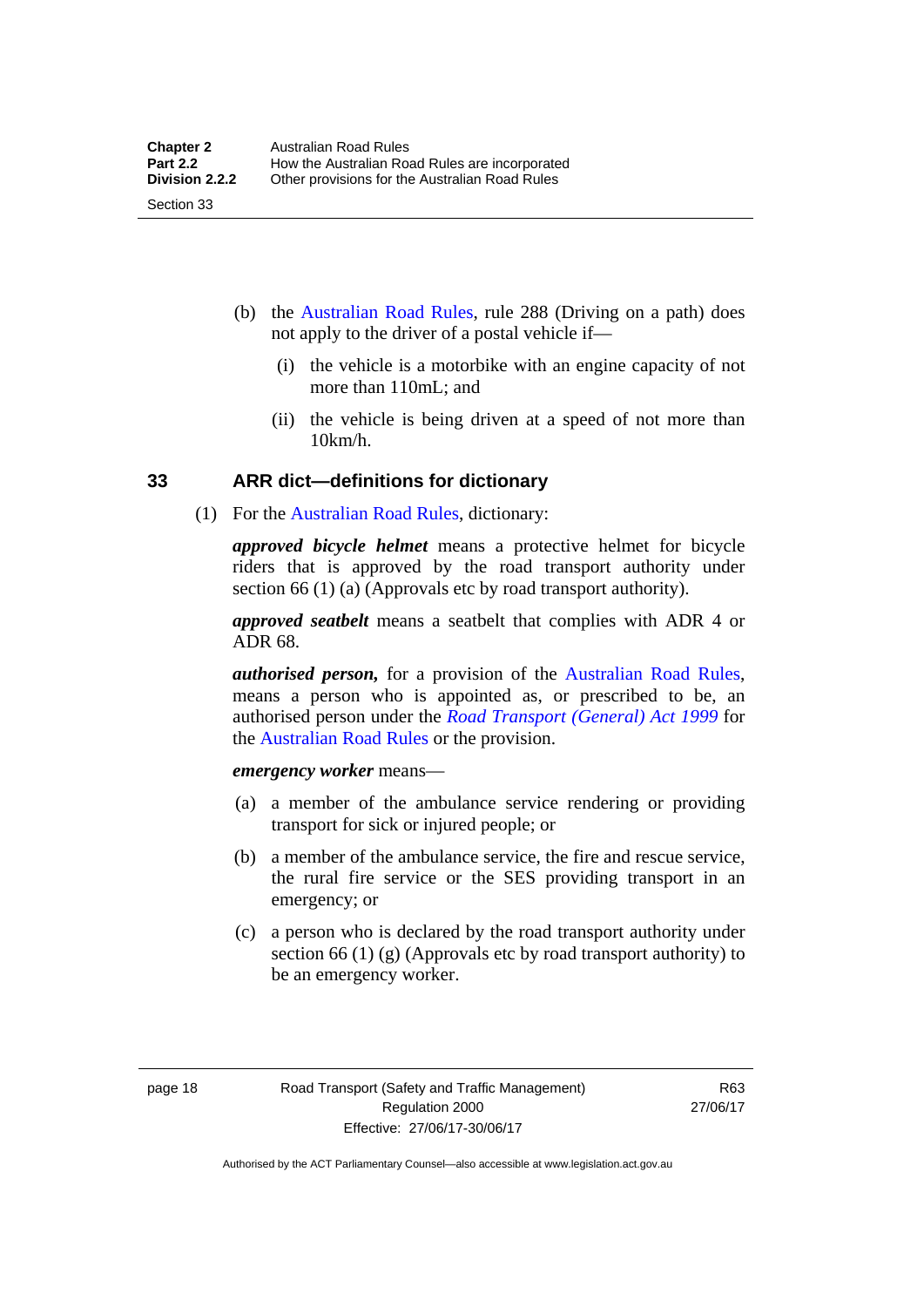*mechanical signalling device*, in relation to a vehicle, means a device that—

- (a) is fitted to the vehicle; and
- (b) is a mechanical signalling device or turn signal that complies with the *[Road Transport \(Vehicle Registration\)](http://www.legislation.act.gov.au/sl/2000-12)  [Regulation 2000](http://www.legislation.act.gov.au/sl/2000-12)*, schedule 1.

*oversize vehicle* means a vehicle with a dimension that, including the dimension of any load, exceeds a relevant dimension limit under—

- (a) the *[Heavy Vehicle National Law \(ACT\)](http://www.legislation.act.gov.au/a/db_49155/default.asp)*; or
- (b) the *[Road Transport \(Vehicle Registration\) Regulation 2000](http://www.legislation.act.gov.au/sl/2000-12)*.
- *Note* A reference to an Act includes a reference to the statutory instruments made or in force under the Act, including any regulation (see [Legislation Act,](http://www.legislation.act.gov.au/a/2001-14) s 104).

*police officer*—see the [Legislation Act](http://www.legislation.act.gov.au/a/2001-14), dictionary, part 1.

*postal worker* means an employee of Australia Post or anyone else engaged by Australia Post to deliver post.

*public bus*—see the *[Road Transport \(Public Passenger Services\)](http://www.legislation.act.gov.au/a/2001-62)  [Act 2001](http://www.legislation.act.gov.au/a/2001-62)*, dictionary.

*taxi*—

- (a) see the *[Road Transport \(Public Passenger Services\) Act 2001](http://www.legislation.act.gov.au/a/2001-62)*, section 45 (Meaning of *taxi*); and
- (b) except in the [Australian Road Rules,](http://www.legislation.act.gov.au//ni/db_37271/default.asp) rule 182 (which is about stopping in taxi zones), includes a hire car.
- (2) For the [Australian Road Rules](http://www.legislation.act.gov.au//ni/db_37271/default.asp), dictionary, definition of *GVM*, paragraph (b):

*vehicle registration authority* means:

(a) the road transport authority; or

R63 27/06/17 page 19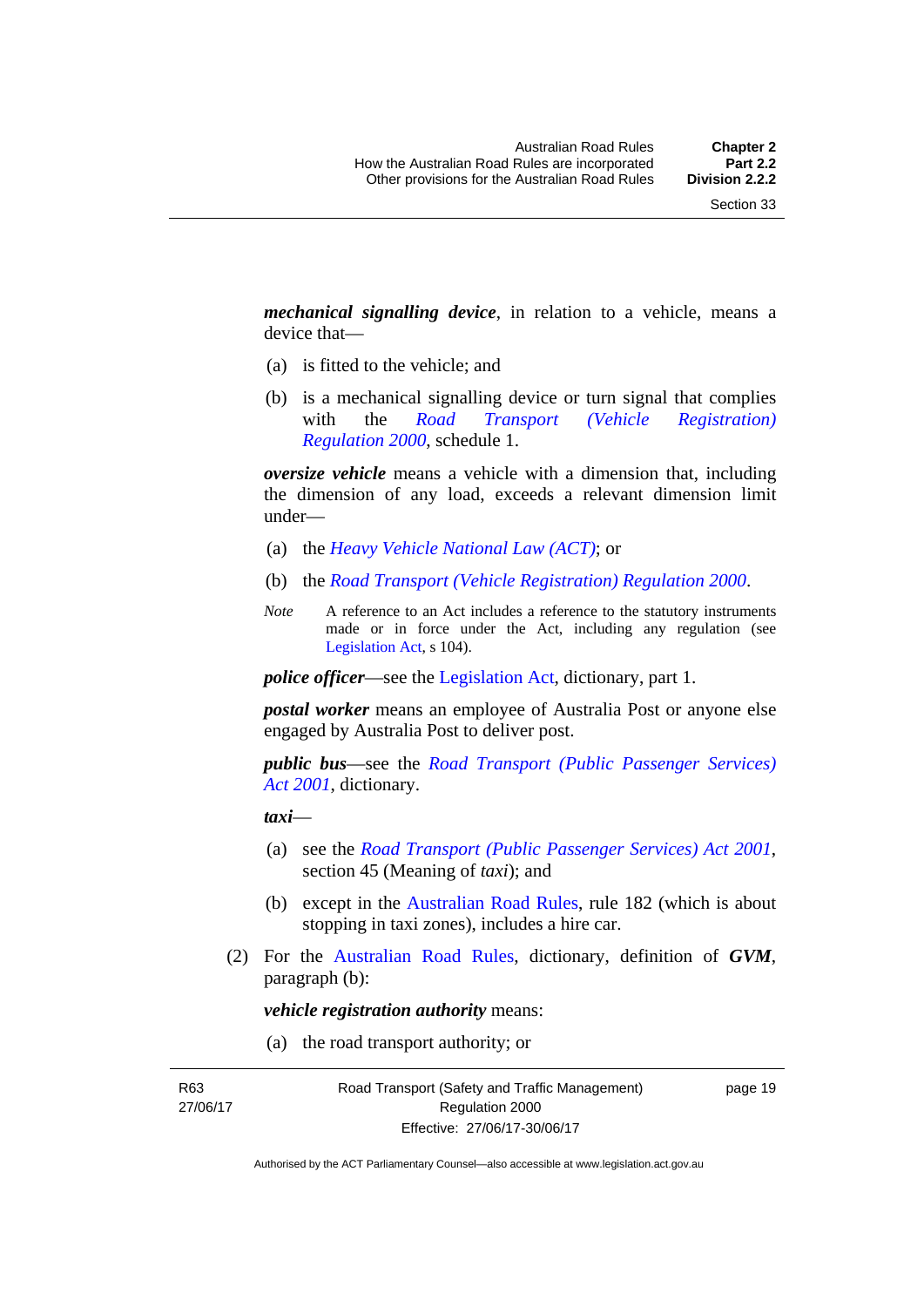- (b) the corresponding authority of another jurisdiction.
- (3) For the [Australian Road Rules](http://www.legislation.act.gov.au//ni/db_37271/default.asp), dictionary, definition of *hazard warning lights*:

*another law of this jurisdiction* means the *[Road Transport \(Vehicle](http://www.legislation.act.gov.au/sl/2000-12)  [Registration\) Regulation 2000](http://www.legislation.act.gov.au/sl/2000-12)*, schedule 1.

- (4) For the [Australian Road Rules](http://www.legislation.act.gov.au//ni/db_37271/default.asp), dictionary, definition of *portable warning triangle*, a portable warning triangle is approved if it—
	- (a) is in the form of an equilateral triangle; and
	- (b) has a minimum height of 300mm; and
	- (c) has, on the front and back, red reflecting sheeting or material, or 9 red reflectors arranged in a triangular shape, causing a red reflection that would be clearly visible to a driver at night when the upper beam of light from any headlight on the vehicle (complying with the relevant provisions to the *[Road](http://www.legislation.act.gov.au/sl/2000-12)  [Transport \(Vehicle Registration\) Regulation 2000](http://www.legislation.act.gov.au/sl/2000-12)*), schedule 1 is projected directly onto the sign from a distance of 200m; and
	- (d) is of a robust and durable construction, capable of being readily erected to stand in an upright position and capable of remaining unaffected (to any material degree) by any reasonable force of wind or variation in weather conditions.
- (5) In this section:

*ADR* (or *Australian Design Rule*)—see the *[Road Transport](http://www.legislation.act.gov.au/sl/2000-12)  [\(Vehicle Registration\) Regulation 2000](http://www.legislation.act.gov.au/sl/2000-12)*, schedule 1, section 1.11 and section 1.13.

*Note* The *[Road Transport \(Vehicle Registration\) Regulation 2000](http://www.legislation.act.gov.au/sl/2000-12)* defines *ADR* as a national standard under the *[Motor Vehicle Standards](http://www.comlaw.gov.au/Series/C2004A03813)  [Act 1989](http://www.comlaw.gov.au/Series/C2004A03813)* (Cwlth).

Section 33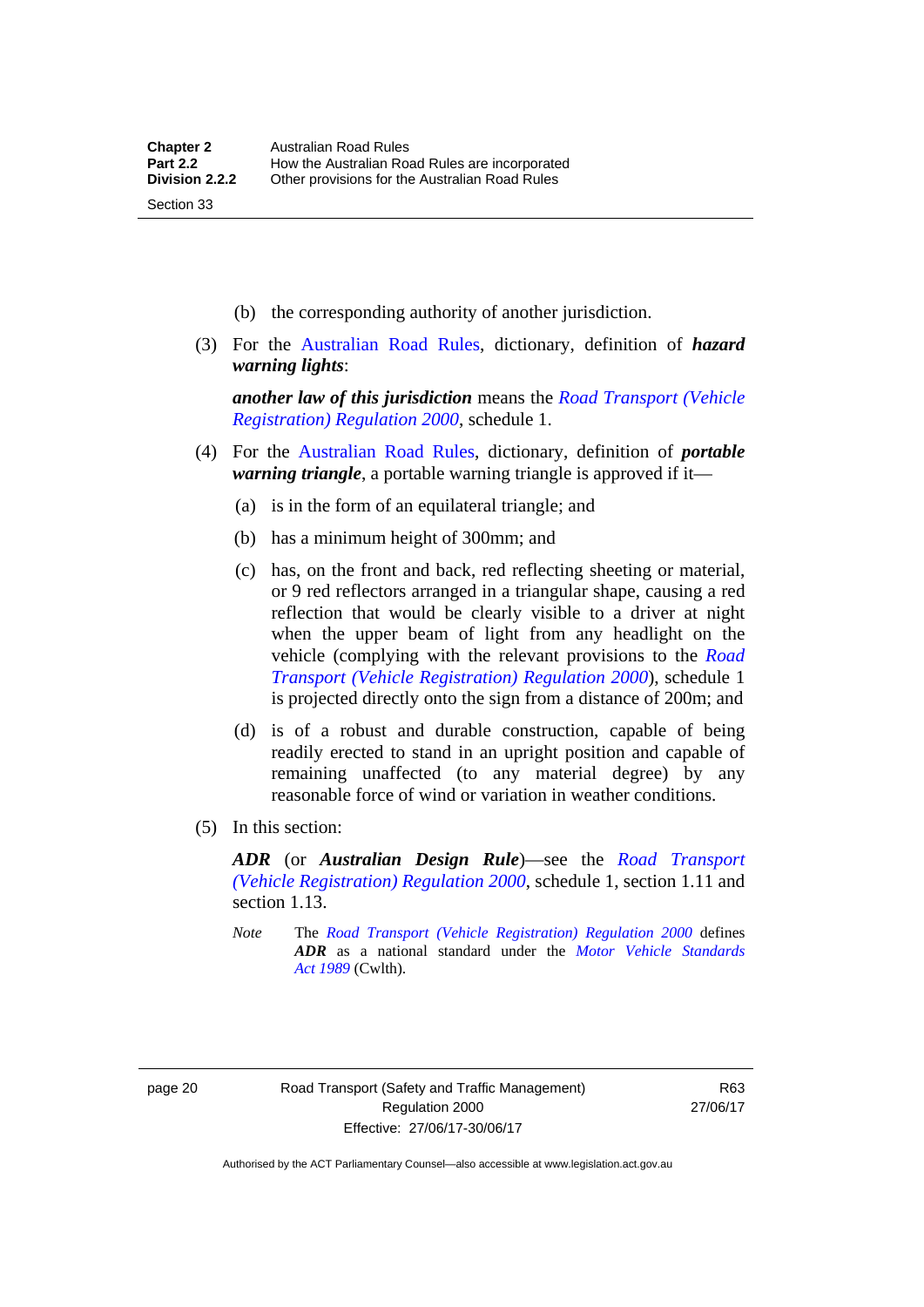Australian Road Rules **Chapter 2** Additional ACT road rules **Part 2.3** Noise and other nuisances

# **Part 2.3 Additional ACT road rules**

*Note* The [Australian Road Rules](http://www.legislation.act.gov.au//ni/db_37271/default.asp) are not completely self-contained and need to be read with associated laws of each jurisdiction. This part sets out some of the associated laws that are particular to the ACT. Provisions of Acts and other regulations included in the road transport legislation contain other provisions that are particular to the ACT.

# **Division 2.3.1 Noise and other nuisances**

#### **37 Making unnecessary engine noise**

The driver of a motor vehicle on a road must not make unnecessary noise by turning on, running or failing to turn off the vehicle's engine.

Maximum penalty: 20 penalty units.

*Note* Under the [Australian Road Rules,](http://www.legislation.act.gov.au//ni/db_37271/default.asp) r 291 it is an offence to start or drive a vehicle in a way that makes unnecessary noise or smoke.

#### **38 Emission of waste oil or grease**

 (1) A person must not use a motor vehicle or trailer on a road unless adequate precautions have been taken to prevent waste oil or grease from the machinery or from any other part of the vehicle from dropping onto the roadway.

Maximum penalty: 20 penalty units.

- *Note* The [Australian Road Rules,](http://www.legislation.act.gov.au//ni/db_37271/default.asp) r 293 requires the driver of a vehicle to remove oil or grease that falls from the vehicle in certain circumstances.
- (2) Without limiting the liability of anyone else, the responsible person for a motor vehicle or trailer must take reasonable steps to prevent a contravention of subsection (1) in relation to the vehicle.

Maximum penalty: 20 penalty units.

R63 27/06/17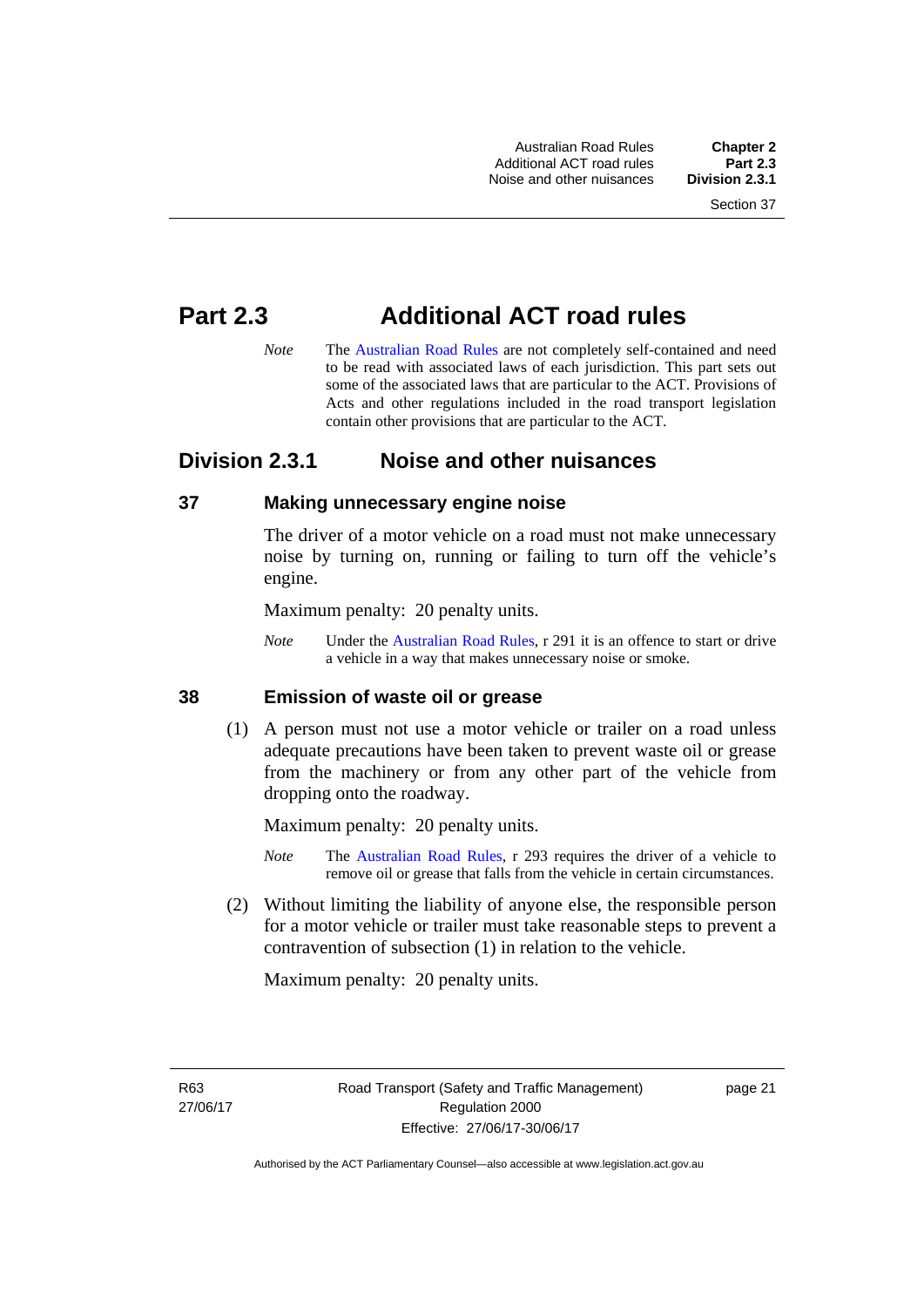# **Division 2.3.1A Bicycle riders**

#### **38A Keeping safe lateral distance when passing bicycle rider**

- (1) The driver of a motor vehicle passing the rider of a bicycle that is travelling in the same direction as the driver must pass the bicycle at a sufficient distance from—
	- (a) the bicycle; or
	- (b) if the rider is riding alongside another rider—the bicycle furthest to the right.

Maximum penalty: 20 penalty units.

- *Note* **The [Australian Road Rules](http://www.legislation.act.gov.au//ni/db_37271/default.asp), r 129 requires the rider of a bicycle on a** road, other than a multi-lane road, to ride as near as practicable to the far left side of the road.
- (2) For this section—
	- (a) a driver passes a bicycle at a *sufficient distance from the bicycle* if the driver passes at a lateral distance from the bicycle of—
		- (i) if the applicable speed limit at the point the driver passes the bicycle is not more than 60km/h—at least 1m; or
		- (ii) if the applicable speed limit at the point the driver passes the bicycle is more than 60km/h—at least 1.5m; and
	- (b) the *lateral distance* between a motor vehicle passing a bicycle and the bicycle is the distance between—
		- (i) the most distant point to the left—
			- (A) on the driver's vehicle; or
			- (B) on any projection from the vehicle (whether or not attached to the vehicle); and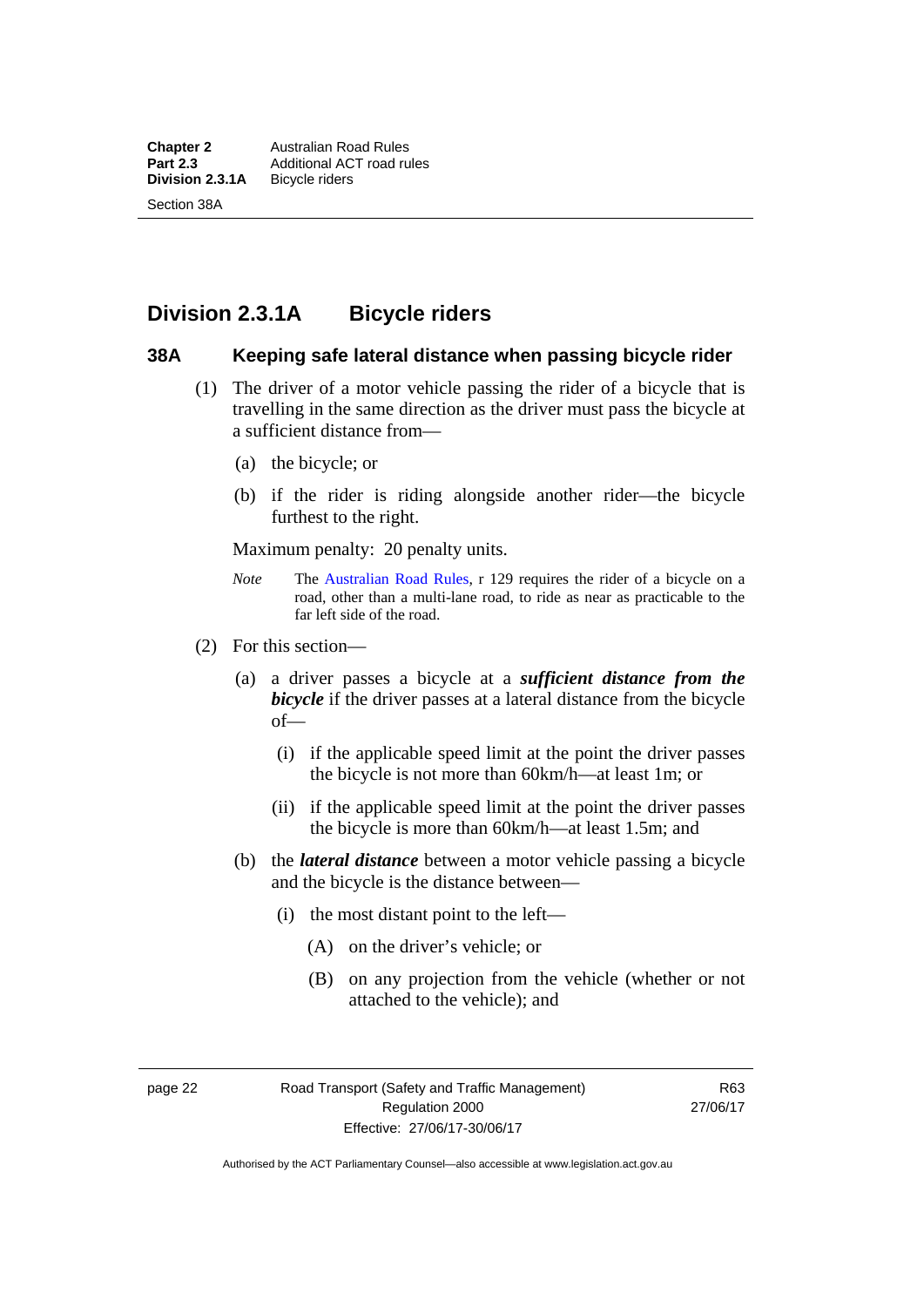- (ii) the most distant point to the right—
	- (A) on the bicycle (or any part of the bicycle); or
	- (B) on a rider of the bicycle; or
	- (C) on any bicycle trailer towed by the bicycle; or
	- (D) on any passenger in or on any bicycle trailer.

#### **Examples—part of a bicycle**

basket, pannier bags

#### **Example—not part of a bicycle**

a flag or stick, whether or not flexible, attached to the bicycle, that projects sideways from the bicycle

*Note* An example is part of the regulation, is not exhaustive and may extend, but does not limit, the meaning of the provision in which it appears (see [Legislation Act,](http://www.legislation.act.gov.au/a/2001-14) s 126 and s 132).

#### **38B Exceptions for passing bicycle rider**

- (1) The driver of a motor vehicle passing the rider of a bicycle that is travelling in the same direction as the driver may make a permitted manoeuvre to pass the rider if—
	- (a) the driver has a clear view of any approaching traffic; and
	- (b) the permitted manoeuvre is necessary to comply with section 38A; and
	- (c) the driver can do so safely.
- (2) In this section:

#### *permitted manoeuvre* means—

 (a) if the driver is driving on a two-way road without a dividing line or median strip—drive to the right of the centre of the road; or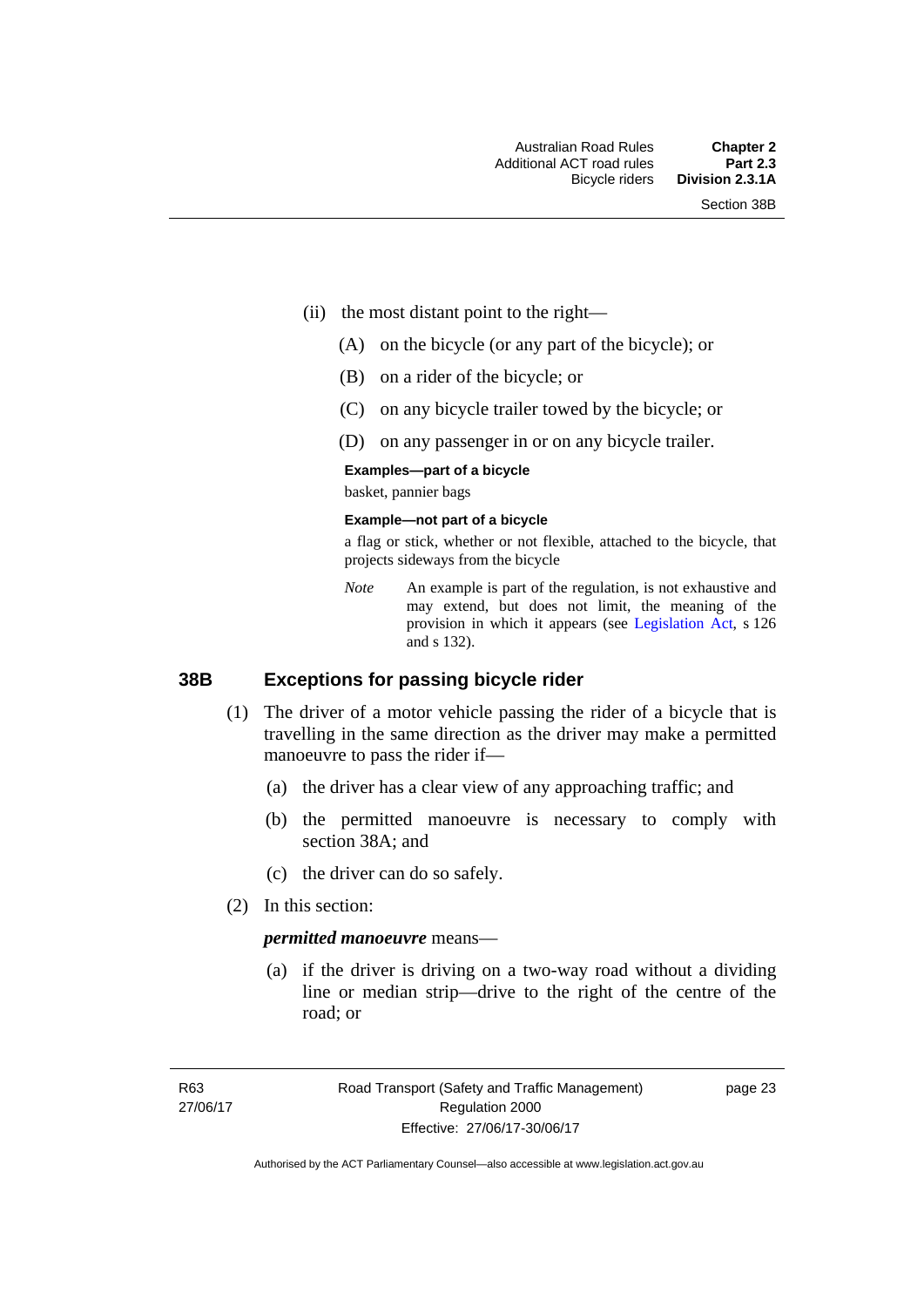- (b) if the driver is driving on a road with a dividing line—drive to the right of the dividing line; or
- (c) drive on a dividing strip that is at the same level as the road; or
- (d) drive on or over a single continuous line; or
- (e) drive on or over 2 parallel lines; or
- (f) drive along a side, or surrounding, of a painted island.
- *Note* See the [Australian Road Rules](http://www.legislation.act.gov.au//ni/db_37271/default.asp), r 46 or r 48 for the requirement to give left or right change of direction signal.

### **38C Riding across road on crossing**

- (1) The rider of a bicycle may ride across a road, or part of a road, on the following (a *crossing*) if the rider complies with this section:
	- (a) a children's crossing; or
	- (b) a marked foot crossing; or
	- (c) a pedestrian crossing.
- (2) The rider of the bicycle may only ride across a road, or part of a road, on a crossing if—
	- (a) the rider approaches the crossing no faster than 10km/h; and
	- (b) before riding on the crossing, the rider looks for approaching traffic and is prepared to stop; and
	- (c) the rider rides no faster than 10km/h on the crossing; and
	- (d) the rider gives way to pedestrians on the crossing; and
	- (e) the rider keeps to the left of any oncoming bicycle or pedestrian; and
	- (f) on a marked foot crossing with bicycle crossing lights—the crossing is showing a green bicycle crossing light; and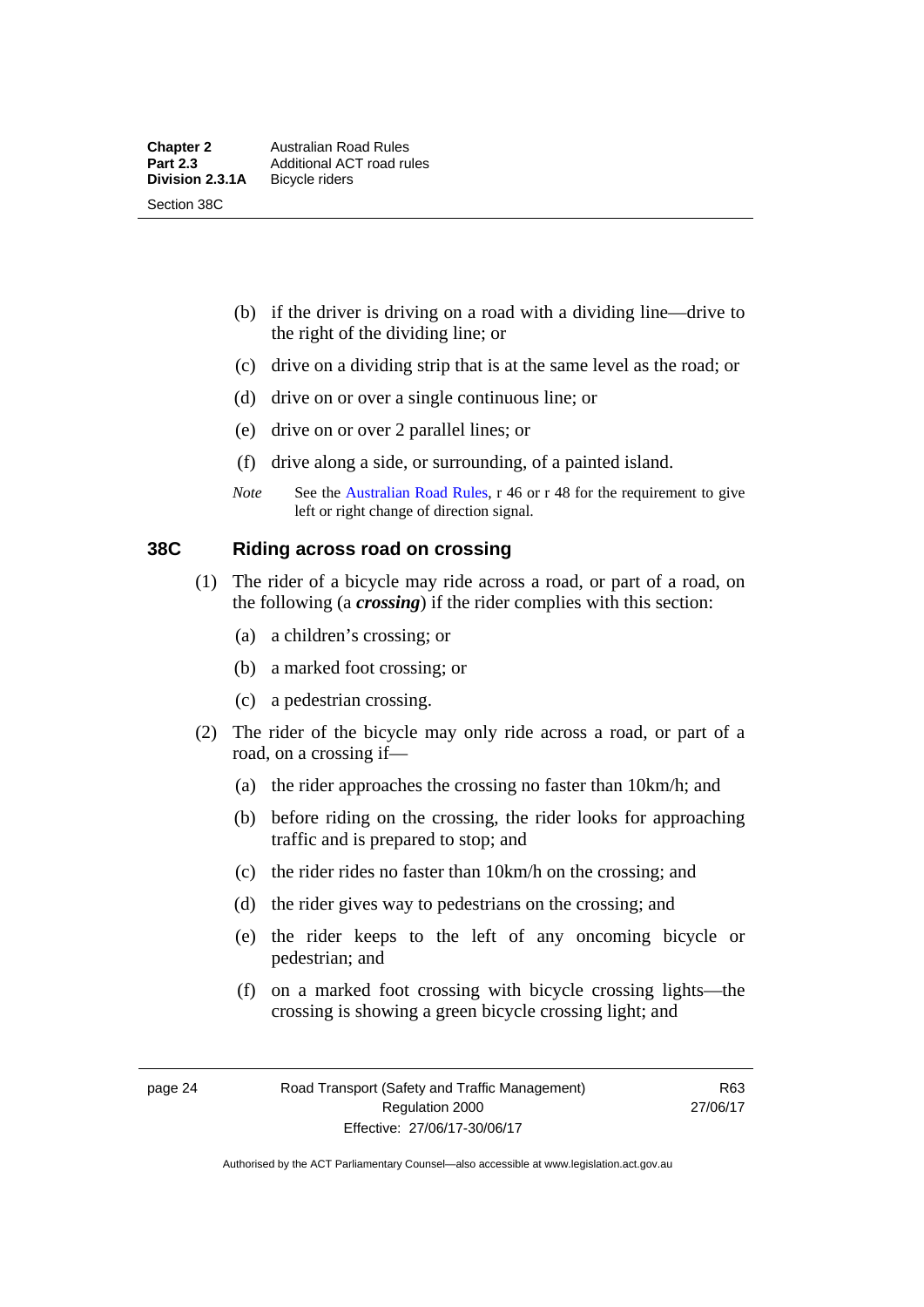(g) on a marked foot crossing without bicycle crossing lights—the crossing is showing a green pedestrian crossing light.

Maximum penalty: 20 penalty units.

*Note* See the [Australian Road Rules](http://www.legislation.act.gov.au//ni/db_37271/default.asp), r 260 and r 262 for the circumstances in which a rider of a bicycle is allowed to cross a road at bicycle crossing lights.

#### **38D Application of ARRs to riders crossing road on crossing**

- (1) The [Australian Road Rules,](http://www.legislation.act.gov.au//ni/db_37271/default.asp) rule 65 (Giving way at a marked foot crossing (except at an intersection) with a flashing yellow traffic light) applies as if a reference to a pedestrian on the crossing also includes a reference to a rider of a bicycle on the crossing.
- (2) The [Australian Road Rules](http://www.legislation.act.gov.au//ni/db_37271/default.asp), rule 80 (Stopping at a children's crossing) applies as if a reference to a pedestrian on the crossing also includes a reference to a rider of a bicycle on the crossing.
- (3) The [Australian Road Rules,](http://www.legislation.act.gov.au//ni/db_37271/default.asp) rule 81 (Giving way at a pedestrian crossing) applies as if a reference to a pedestrian on the crossing also includes a reference to a rider of a bicycle on the crossing.
- (4) The [Australian Road Rules](http://www.legislation.act.gov.au//ni/db_37271/default.asp), rule 262 (Proceeding when bicycle crossing lights change to yellow or red) applies to a rider of a bicycle crossing a marked foot crossing without bicycle lights when the crossing shows a green pedestrian crossing light as if a reference to a bicycle crossing light were a reference to a pedestrian crossing light.
- (5) The [Australian Road Rules](http://www.legislation.act.gov.au//ni/db_37271/default.asp), rule 248 (No riding across a road on a crossing) does not apply.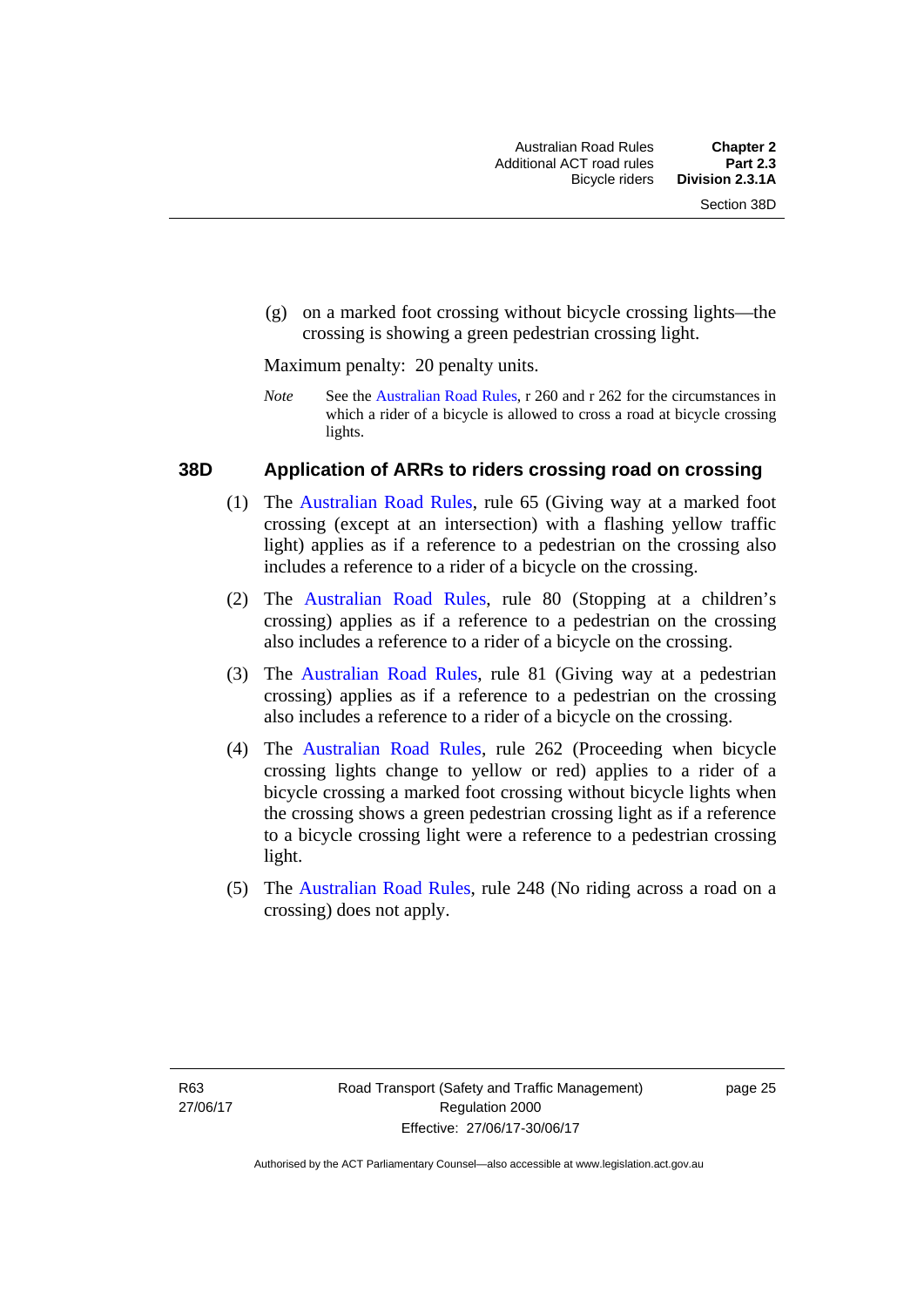Section 39

# **Division 2.3.2 Driver and passenger safety**

#### **39 Safety of persons on trailers**

 (1) A person must not travel on a road in or on any part of a trailer that is not a part designed primarily for the carriage of passengers or goods.

Maximum penalty: 20 penalty units.

 (2) A person must not travel on a road in or on any part of a trailer that is a part designed primarily for the carriage of goods if the part is not enclosed.

Maximum penalty: 20 penalty units.

- (3) This section does not apply to a person—
	- (a) who is in or on a police vehicle or emergency vehicle; or
	- (b) engaged in the door-to-door delivery or collection of goods, or in the collection of waste or garbage, in or on a trailer that is not travelling faster than 25km/h; or
	- (c) if, in all the circumstances, there is a no reasonable danger of the person falling or being thrown from the trailer, or being injured, because the person is travelling in a way prohibited by this section.
- (4) In this section:

*enclosed*, for a part of a trailer, means enclosed by—

(a) the structure of the trailer; or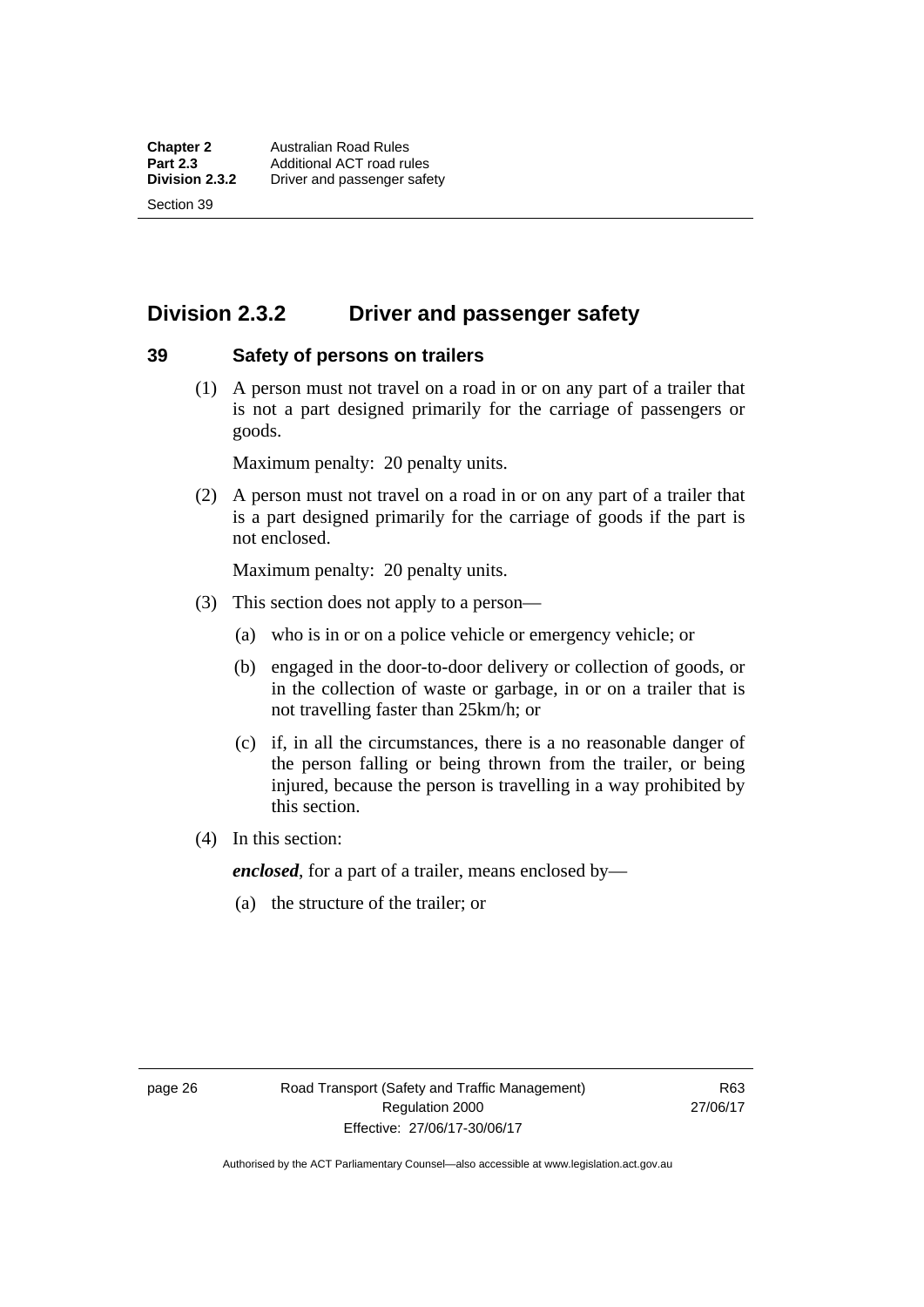- (b) a canopy, cage or other device fitted to the trailer that is of a kind approved by the road transport authority under section 66 (1) (f) (Approvals etc by road transport authority).
- *Note* The [Australian Road Rules](http://www.legislation.act.gov.au//ni/db_37271/default.asp), r 298 prohibits a driver from driving a motor vehicle towing a trailer with a person in or on the trailer, unless the trailer is exempt from the rule under another law of this jurisdiction. Section 30 provides the exemption from the rule.

#### **40 Passengers in sidecars to be seated**

 (1) A passenger in a sidecar attached to a motorbike that is moving, or is stationary but not parked, on a road must sit in a place in the sidecar designed for use by a passenger.

Maximum penalty: 20 penalty units.

 (2) The rider of a motorbike must not ride with a passenger in a sidecar unless the passenger complies with subsection (1).

Maximum penalty: 20 penalty units.

# **Division 2.3.3 Trailers and towing**

- *Note* The following rules of the [Australian Road Rules](http://www.legislation.act.gov.au//ni/db_37271/default.asp) apply to the towing of vehicles:
	- r 216 (which is about the lights that must be used when towing a vehicle at night or in hazardous weather conditions)
	- r 254 (which is about the towing of bicycles)
	- r 257 (which is about riding with a person on a bicycle trailer)
	- r 292 (which is about towing a vehicle with an insecure or overhanging load)
	- r 294 (which is about keeping control of a motor vehicle or trailer being towed)
	- r 295 (which is about towing another vehicle with a towline)
	- r 298 (which is about driving with a person in a trailer)
	- r 312 (which provides certain exemptions for tow truck drivers).

R63 27/06/17 page 27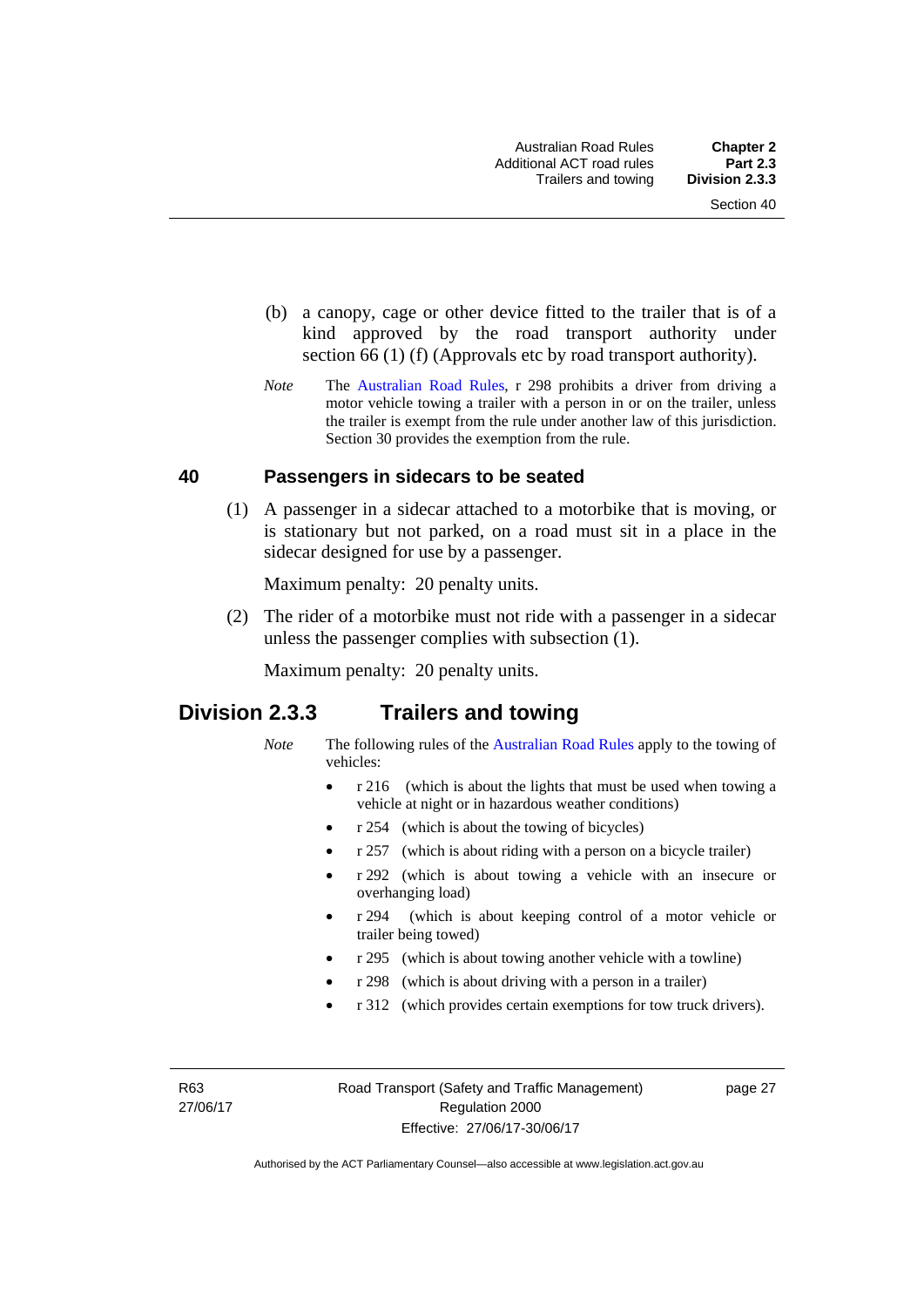Section 41

#### **41 Number of vehicles that may be drawn**

 (1) The driver of an articulated vehicle must not tow any other vehicle on a road.

Maximum penalty: 20 penalty units.

 (2) The driver of a motor vehicle must not tow more than 1 other vehicle on a road.

Maximum penalty: 20 penalty units.

- (3) The road transport authority may exempt a vehicle or person from subsection  $(1)$  or  $(2)$ .
- (4) Subsection (2) does not apply in relation to a tow truck that is towing an articulated vehicle (other than a B-double or road train) if—
	- (a) the articulated vehicle has broken down on a road and it is necessary for it to be towed away; or
	- (b) the articulated vehicle has been involved in a crash on a road and it is necessary for it to be towed away.
- (5) Subsection (2) does not apply to a motor vehicle that is towing another vehicle using a lift and tow trailer if—
	- (a) the other vehicle is partly supported by the lift and tow trailer; and
	- (b) the vehicle is not towed at faster than 60 km/h; and
	- (c) the combined weight of the towed vehicle and the lift and tow trailer is not more than the unladen weight of the towing vehicle.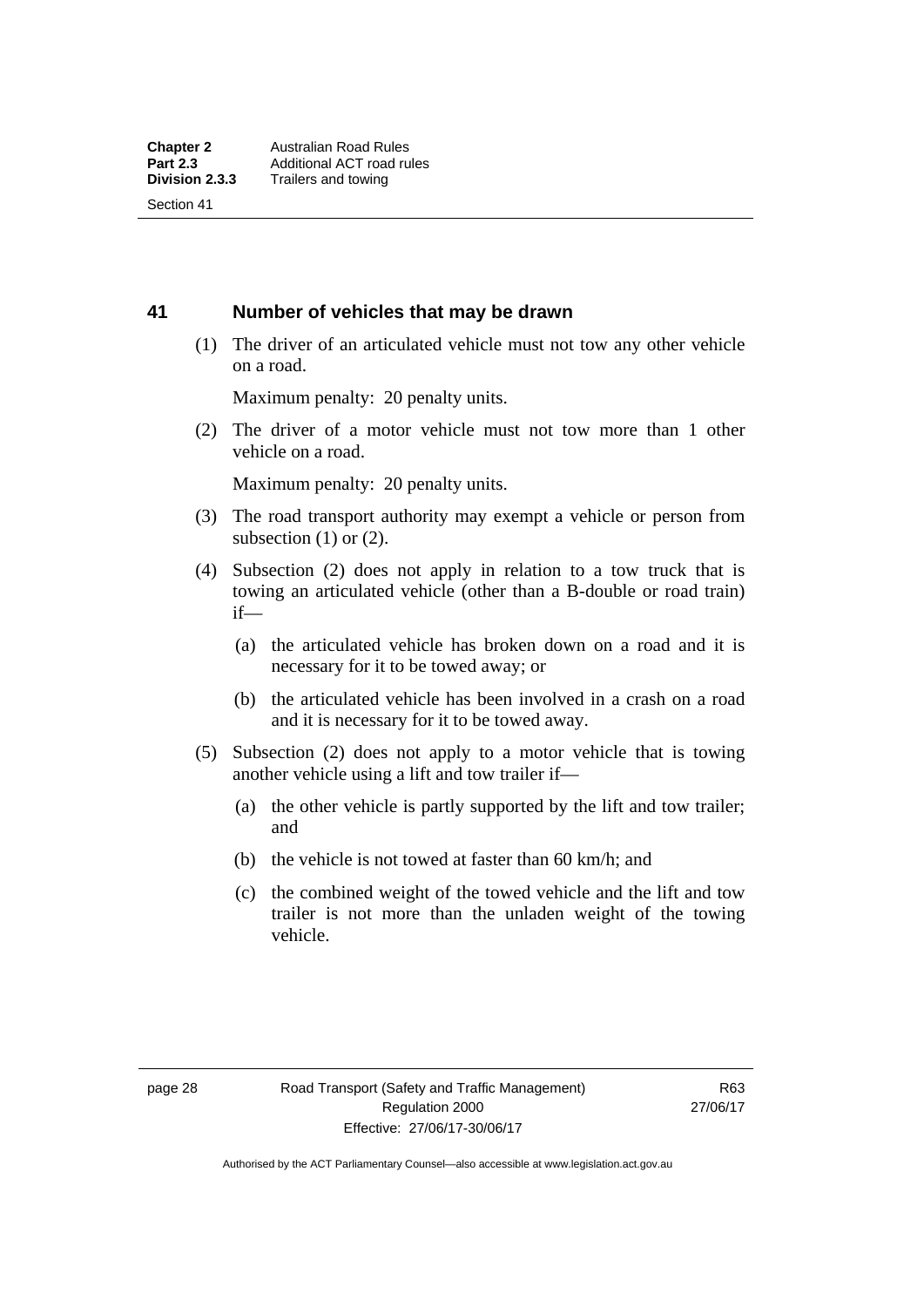- (6) Subsection (2) does not apply to—
	- (a) a tractor-harvester-cutting head trailer combination; or
	- (b) a tractor with multiple implements attached, if the implements are normally used as a single unit when performing agricultural operations; or
	- (c) a tractor and implement combination towing a fuel trailer or laser tower; or
	- (d) an articulated low-loader consisting of a prime mover towing a converter dolly and a semitrailer; or
	- (e) a B-double, dog trailer or road train.

#### **42 Towing by vehicles under 4.5t**

- (1) The driver of a motor vehicle (the *towing vehicle*) must not tow another vehicle (the *towed vehicle*) on a road if the laden weight of the towed vehicle is more than—
	- (a) the capacity of the towing attachment fitted to the towing vehicle; or
	- (b) the maximum laden weight for the towed vehicle.

Maximum penalty: 20 penalty units.

- (2) Subsection (1) does not apply to the driver if the towing vehicle has a GVM over 4.5t.
- (3) The road transport authority may exempt a vehicle or person from subsection  $(1)$ .
- (4) In this section:

*maximum laden weight*, for the towed vehicle, means—

 (a) the maximum laden weight for a towed vehicle specified by the manufacturer of the towing vehicle in relation to the towing vehicle; or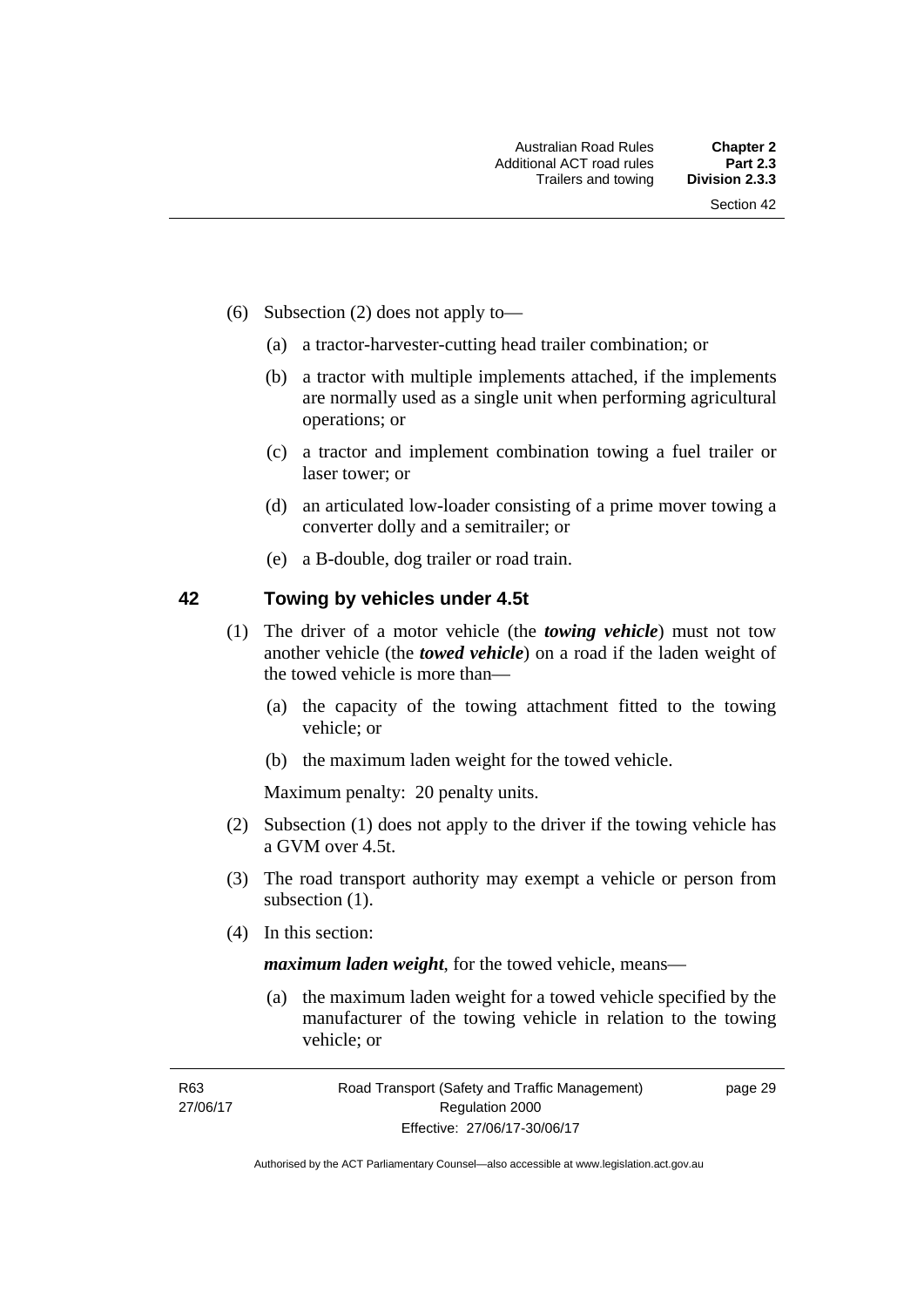- (b) if there is no such specification by the manufacturer, the manufacturer of the vehicle cannot be identified or the specification is not appropriate because the towing vehicle has been modified—
	- (i) 1.5 times the unladen weight of the towing vehicle if the towed vehicle is fitted with a braking system that is working properly; or
	- (ii) the unladen weight of the towing vehicle in any other case.

# **Division 2.3.4 Lights on vehicles**

- *Note* The following rules of the [Australian Road Rules](http://www.legislation.act.gov.au//ni/db_37271/default.asp) apply to lights on vehicles:
	- r 215 (which is about using lights when driving at night or in hazardous weather conditions)
	- r 216 (which is about the lights that must be used when towing a vehicle at night or in hazardous weather conditions)
	- r 217 (which is about using rear fog lights)
	- r 218 (which is about using headlights on high-beam)
	- r 219 (which is about not using lights to dazzle other road users)
	- r 220 (which is about the use of lights on a vehicle that is stopped)
	- r 221 (which is about using hazard warning lights)
	- r 222 (which is about the use of warning lights on buses carrying children)
	- r 223 (which is about using lights when riding an animal-drawn vehicle at night or in hazardous weather conditions)
	- r 259 (which is about using lights when riding a bicycle at night).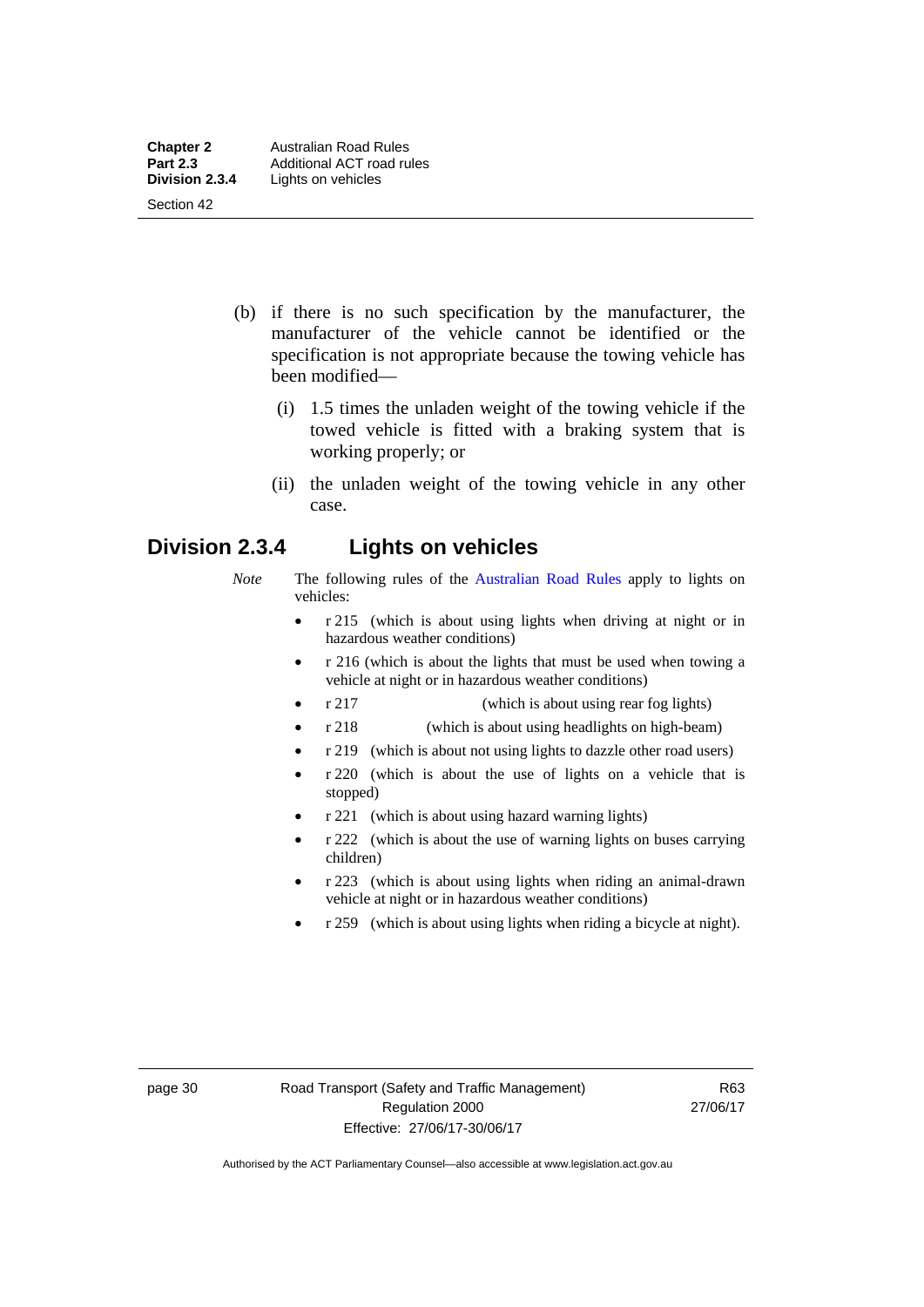#### **43 Lights on motor vehicles generally**

- (1) The driver of a motor vehicle fitted with a spotlight or searchlight must not operate the light, or allow it to be operated, on a road unless—
	- (a) the vehicle is stationary, the light is operated only for examining or making adjustments or repairs to a vehicle, and light from it is not projected further than 6m; or
	- (b) the light is operated for the temporary purpose of reading or looking for a notice, sign, house number or something similar; or
	- (c) the vehicle is a police vehicle; or
	- (d) the vehicle is being used by the Territory, the Commonwealth or any public authority.

Maximum penalty: 20 penalty units.

- (2) The driver of a motor vehicle fitted with an additional headlight permitted to be fitted under the *[Road Transport \(Vehicle](http://www.legislation.act.gov.au/sl/2000-12)  [Registration\) Regulation 2000](http://www.legislation.act.gov.au/sl/2000-12)*, schedule 1 must not operate the headlight, or allow it to be operated, if—
	- (a) the vehicle is being driven on a length of road in a built-up area; or
	- (b) the driver is driving less than—
		- (i) 200m behind a vehicle travelling in the same direction as the driver; or
		- (ii) 200m from an oncoming vehicle.

Maximum penalty: 20 penalty units.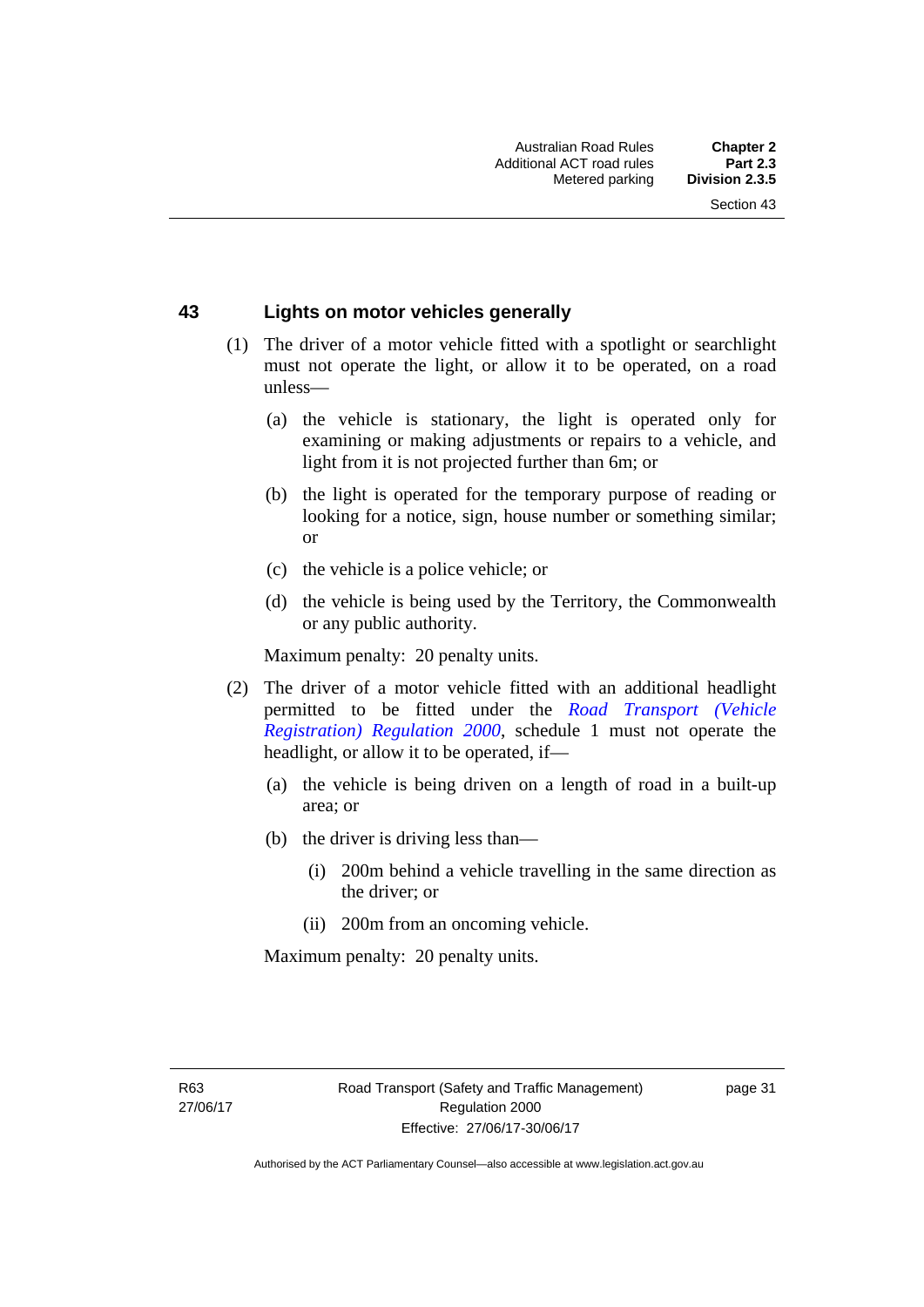**Chapter 2 Australian Road Rules**<br>**Part 2.3 Additional ACT road rules Part 2.3 Additional ACT road rules**<br>**Division 2.3.5** Metered parking **Metered parking** 

Section 44

# **Division 2.3.5 Metered parking**

- *Note* The rules of the [Australian Road Rules](http://www.legislation.act.gov.au//ni/db_37271/default.asp) that apply to the parking of vehicles include the following:
	- r 189 (which is about double parking)
	- $r$  203 (which is about stopping in a parking area for people with disabilities)
	- r 205 (which is about parking for longer than indicated)
	- r 207 (which is about parking where fees are payable)
	- r 208 (which is about parallel parking on a road, except in a median strip parking area)
	- r 209 (which is about parallel parking in a median strip parking area)
	- r 210 (which is about angle parking)
	- r 211 (which is about parking in parking bays).

#### **44 Metered parking—parking in spaces**

- (1) A driver commits an offence if—
	- (a) the driver parks in a metered parking area; and
	- (b) the driver's vehicle is not parked in a metered parking space.

Maximum penalty: 20 penalty units.

 (2) A driver must not park the driver's vehicle in a metered parking space if another vehicle is parked in the space.

Maximum penalty: 20 penalty units.

- (3) Subsection (2) does not apply to the rider of a motorbike if the other vehicle is also a motorbike.
- (4) A driver who parks in a metered parking space must position the driver's vehicle completely within the space.

Maximum penalty: 20 penalty units.

page 32 Road Transport (Safety and Traffic Management) Regulation 2000 Effective: 27/06/17-30/06/17

R63 27/06/17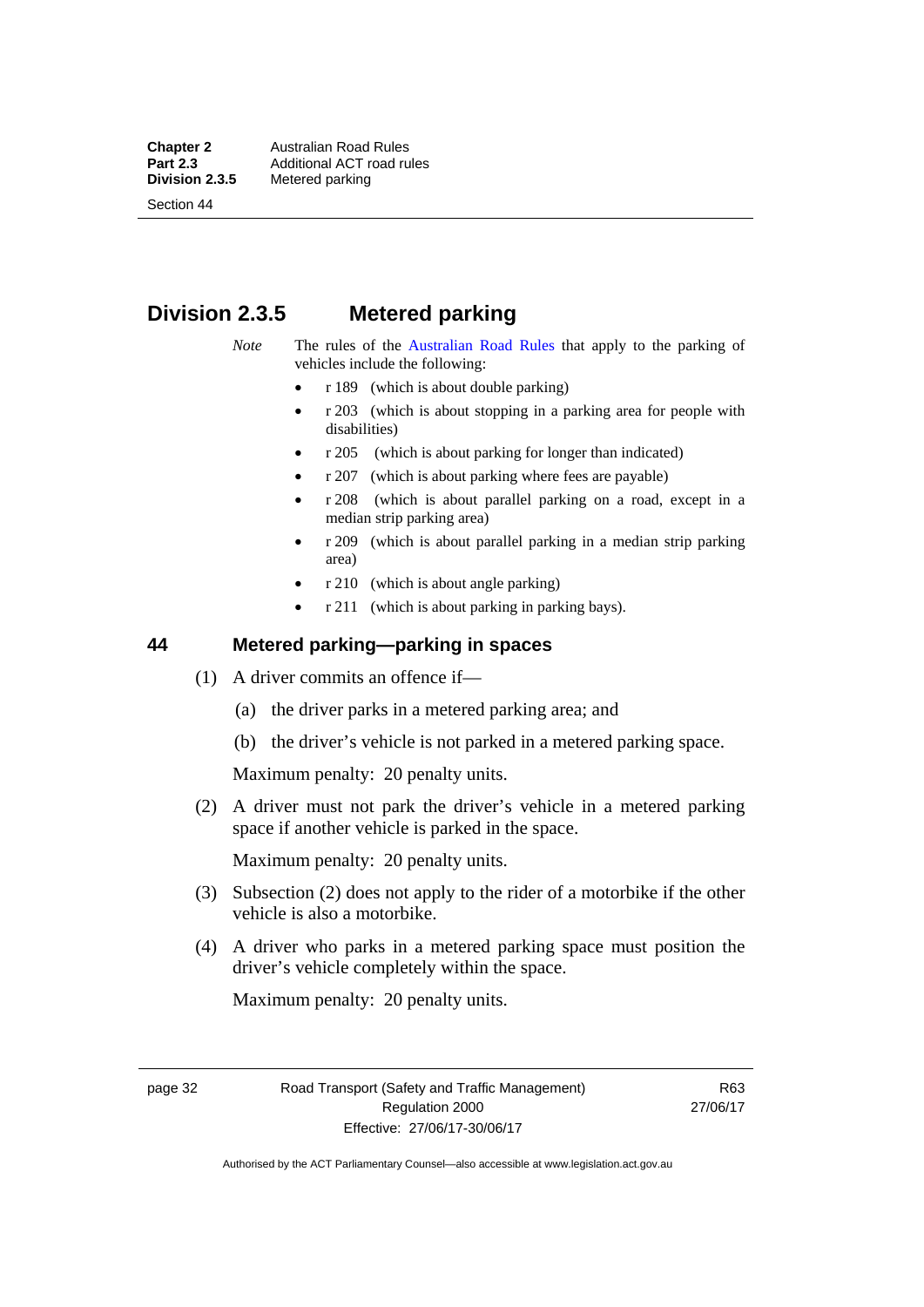# **44AA Metered parking—parking in spaces—motorbikes**

- (1) The rider of a motorbike commits an offence if—
	- (a) the rider parks the motorbike in a metered parking space; and
	- (b) there are more than 2 other motorbikes already parked in the space.

Maximum penalty: 20 penalty units.

- (2) The rider of a motorbike commits an offence if—
	- (a) the rider parks the motorbike in a metered parking space; and
	- (b) another motorbike is already parked in the space; and
	- (c) the rider parks the motorbike in a position that unreasonably obstructs the path of the other motorbike out of the space.

Maximum penalty: 20 penalty units.

## **44A Metered parking—parking fees**

(1) A driver must not park in a metered parking space without paying the relevant parking fee for the space.

Maximum penalty: 20 penalty units.

- (2) A driver does not commit an offence against subsection (1) if—
	- (a) the relevant parking fee for the metered parking space is paid immediately after the driver parks the driver's vehicle in the metered parking space; or
	- (b) the parking meter for the metered parking space indicates that the period for which parking in the space has been paid for has not expired; or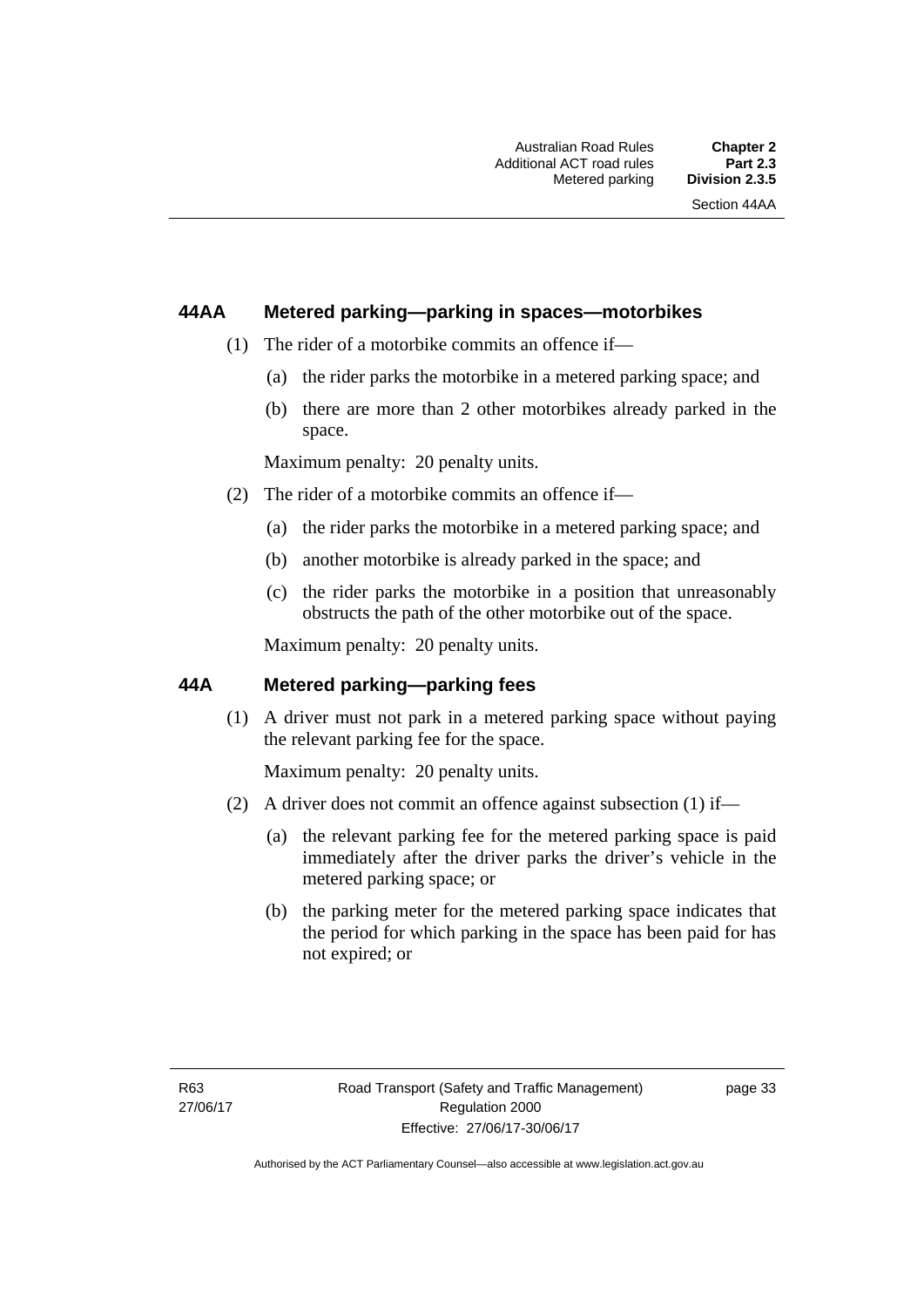- (c) the parking meter for the metered parking space—
	- (i) is not working; or
	- (ii) is covered with a parking meter hood bearing the words 'out of order time limit applies'.

*Note* For other exceptions to s (1), see s 45.

#### **44B Metered parking—maximum length of stay**

 (1) A driver must not allow the driver's vehicle to remain parked in a metered parking space if the parking meter for the space indicates that the period for which parking in the space has been paid for has expired.

Maximum penalty: 20 penalty units.

*Note* For exceptions to s (1), see s 45.

 (2) A driver must not allow the driver's vehicle to remain parked in a metered parking space for longer than the period (if any) indicated on the metered parking signs applying to the space as the maximum period for which a vehicle may be parked in the space.

Maximum penalty: 20 penalty units.

*Note* For exceptions to s (2), see s 45.

#### **45 Metered parking—exceptions to s 44A and s 44B**

Section 44A (Metered parking—parking fees) and section 44B (Metered parking—maximum length of stay) do not apply to—

 (a) a driver for any period the driver's vehicle is parked in a metered parking space outside the controlled parking hours for the space; or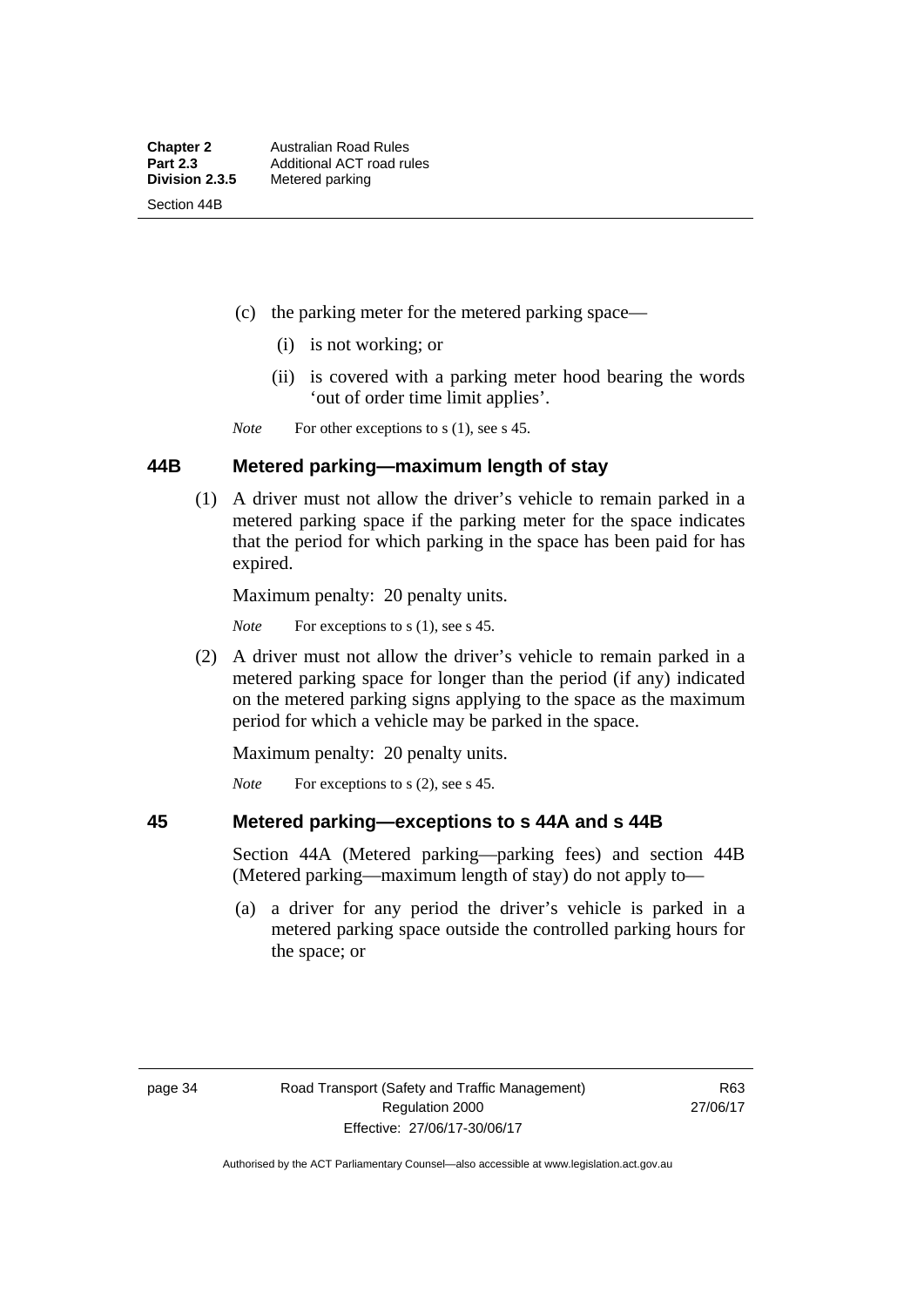- (b) a driver if—
	- (i) the driver's vehicle is parked in a metered parking space; and
	- (ii) the driver displays in or on the vehicle a current mobility parking scheme authority; and
	- (iii) the driver complies with the conditions (if any) of the authority; or
- (c) a driver if—
	- (i) the driver's vehicle is parked in a metered parking space designated by a *permit zone sign* for use by the holder of a stated kind of parking permit; and
	- (ii) the driver displays in or on the vehicle a current parking permit of that kind; and
	- (iii) the driver complies with the conditions (if any) of the permit.

#### **46 Temporary closure of metered parking spaces**

- (1) If the road transport authority decides that the use of a metered parking space should be temporarily discontinued, the authority may close the space by—
	- (a) installing a sign, at or near the space, that displays words to the effect that the space is closed; or
	- (b) covering the parking meter applying to the space with a parking meter hood bearing the words 'no parking'.
- (2) A driver must not park in a metered parking space that has been closed under subsection (1).

Maximum penalty: 20 penalty units.

R63 27/06/17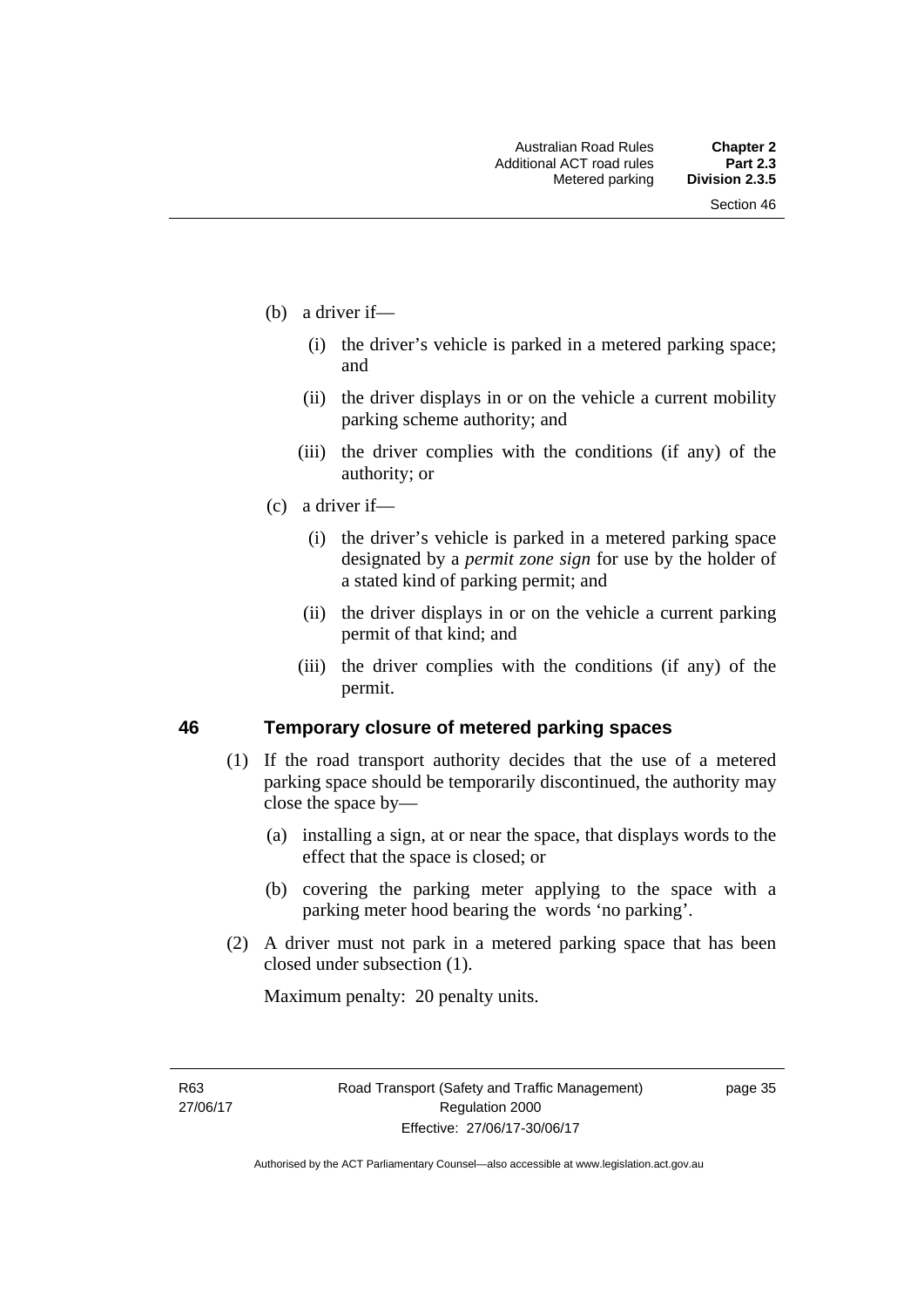(3) In this section:

*sign* includes a board, device, plate, screen, words or anything else, whether or not installed with or on a traffic sign.

#### **47 Misuse of parking meters**

A person must not—

- (a) insert in a parking meter anything other than coins appropriate for the meter; or
- (b) attach anything (for example, advertising material) to a parking meter.

Maximum penalty: 20 penalty units.

*Note* An example is part of the regulation, is not exhaustive and may extend, but does not limit, the meaning of the provision in which it appears (see [Legislation Act,](http://www.legislation.act.gov.au/a/2001-14) s 126 and s 132).

### **48 Interfering with parking meters etc**

A person must not—

- (a) do anything that interferes with (or is likely to interfere with) the proper working of a parking meter; or
- (b) fraudulently operate a parking meter.

Maximum penalty: 20 penalty units.

# **Division 2.3.6 Ticket parking**

# **49 Ticket parking—parking in spaces**

- (1) A driver commits an offence if—
	- (a) the driver parks in a ticket parking area; and

page 36 Road Transport (Safety and Traffic Management) Regulation 2000 Effective: 27/06/17-30/06/17

R63 27/06/17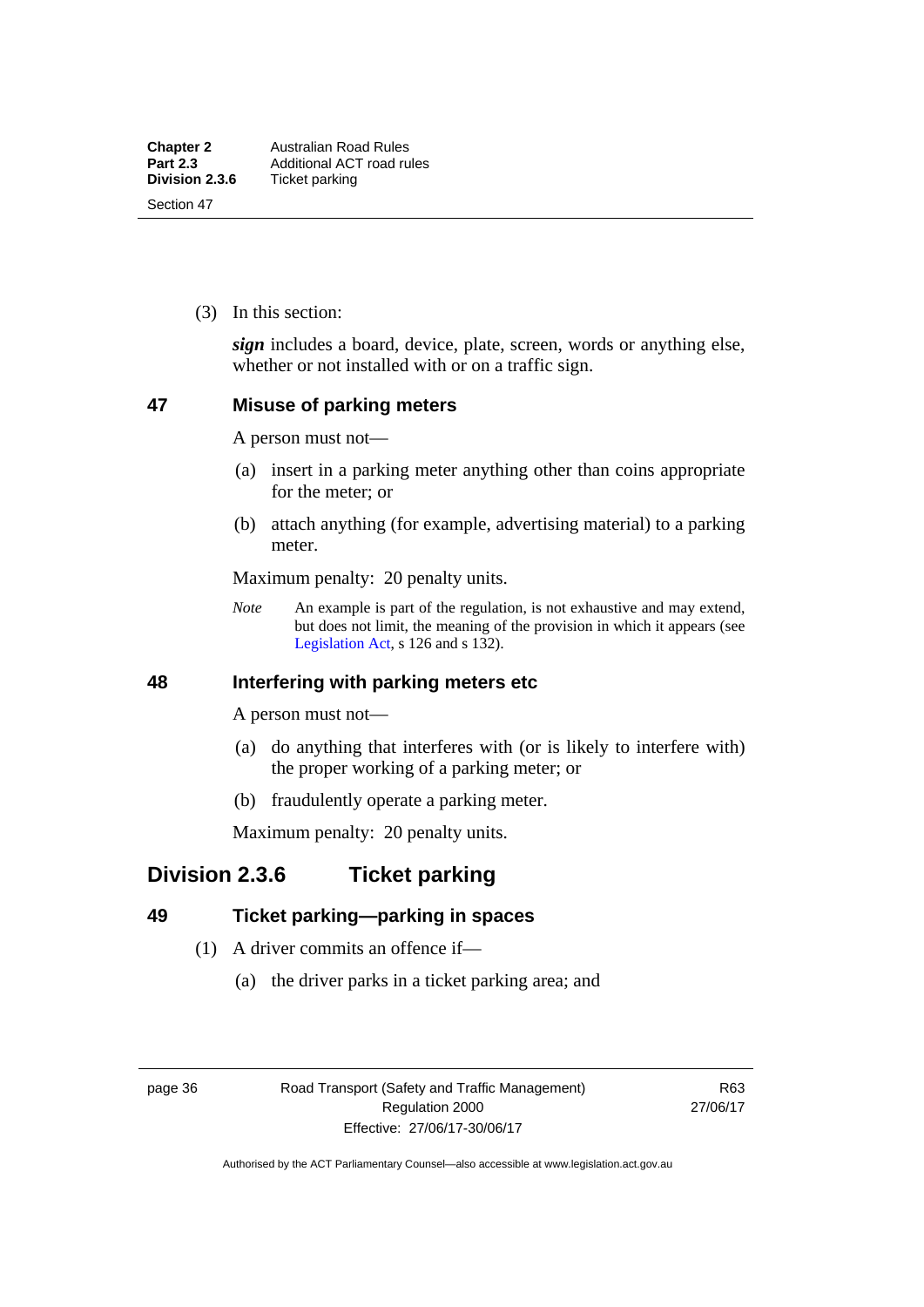(b) the driver's vehicle is not parked in a ticket parking space.

Maximum penalty: 20 penalty units.

- (2) However, the driver does not commit an offence against subsection (1) if the driver parks in a metered parking space within a ticket parking area and the driver complies with the provisions of division 2.3.5 (Metered parking) in relation to parking in the space.
- (3) A driver must not park the driver's vehicle in a ticket parking space if another vehicle is parked in the space.

Maximum penalty: 20 penalty units.

- (4) Subsection (3) does not apply to the rider of a motorbike if the other vehicle is also a motorbike.
- (5) A driver who parks in a ticket parking space must position the driver's vehicle completely within the space.

Maximum penalty: 20 penalty units.

#### **49AAA Ticket parking—parking in spaces—motorbikes**

- (1) The rider of a motorbike commits an offence if—
	- (a) the rider parks the motorbike in a ticket parking space; and
	- (b) there are more than 2 other motorbikes already parked in the space.

Maximum penalty: 20 penalty units.

- (2) The rider of a motorbike commits an offence if—
	- (a) the rider parks the motorbike in a ticket parking space; and
	- (b) another motorbike is already parked in the space; and
	- (c) the rider parks the motorbike in a position that unreasonably obstructs the path of the other motorbike out of the space.

Maximum penalty: 20 penalty units.

R63 27/06/17 page 37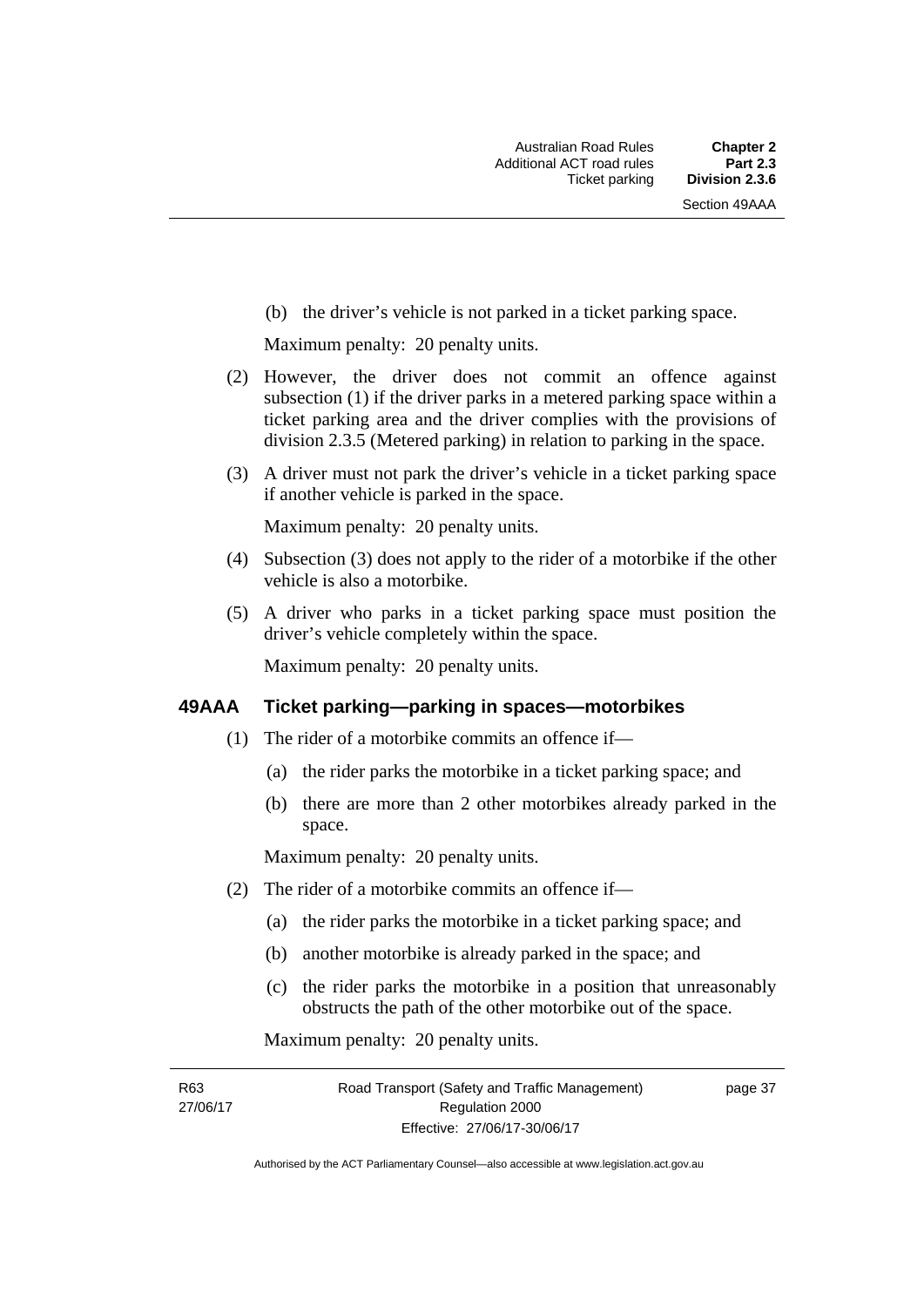### **49A Ticket parking—display of tickets**

- (1) A driver may park the driver's vehicle in a ticket parking area only if—
	- (a) for an RTA multi-stay ticket parking area—
		- (i) a current parking ticket for the area is correctly displayed in or on the vehicle; or
		- (ii) a current part-day parking ticket for another RTA multi-stay ticket parking area is correctly displayed in or on the vehicle; or
		- (iii) a current equivalent all-day parking ticket for another RTA multi-stay ticket parking area is correctly displayed in or on the vehicle; or
	- (b) for any other ticket parking area—a current parking ticket for the area is correctly displayed in or on the vehicle.

Maximum penalty: 20 penalty units.

#### **Examples of ticket parking areas for par (b)**

- 1 a ticket parking area set up by the road transport authority in which parking up to a maximum of 4 hours is permitted by the ticket parking signs applying to the area
- 2 a ticket parking area set up by a parking authority
- *Note 1* Ticket parking areas may be set up by the road transport authority or a parking authority (see s 75A-s 76A).
- *Note 2* An example is part of the regulation, is not exhaustive and may extend, but does not limit, the meaning of the provision in which it appears (see [Legislation Act,](http://www.legislation.act.gov.au/a/2001-14) s 126 and s 132).
- (2) Subsection (1) (a) does not apply to a driver if, immediately after parking in the ticket parking area, the driver—
	- (a) obtains a parking ticket for the ticket parking area and the ticket is correctly displayed in or on the driver's vehicle; or

page 38 Road Transport (Safety and Traffic Management) Regulation 2000 Effective: 27/06/17-30/06/17

R63 27/06/17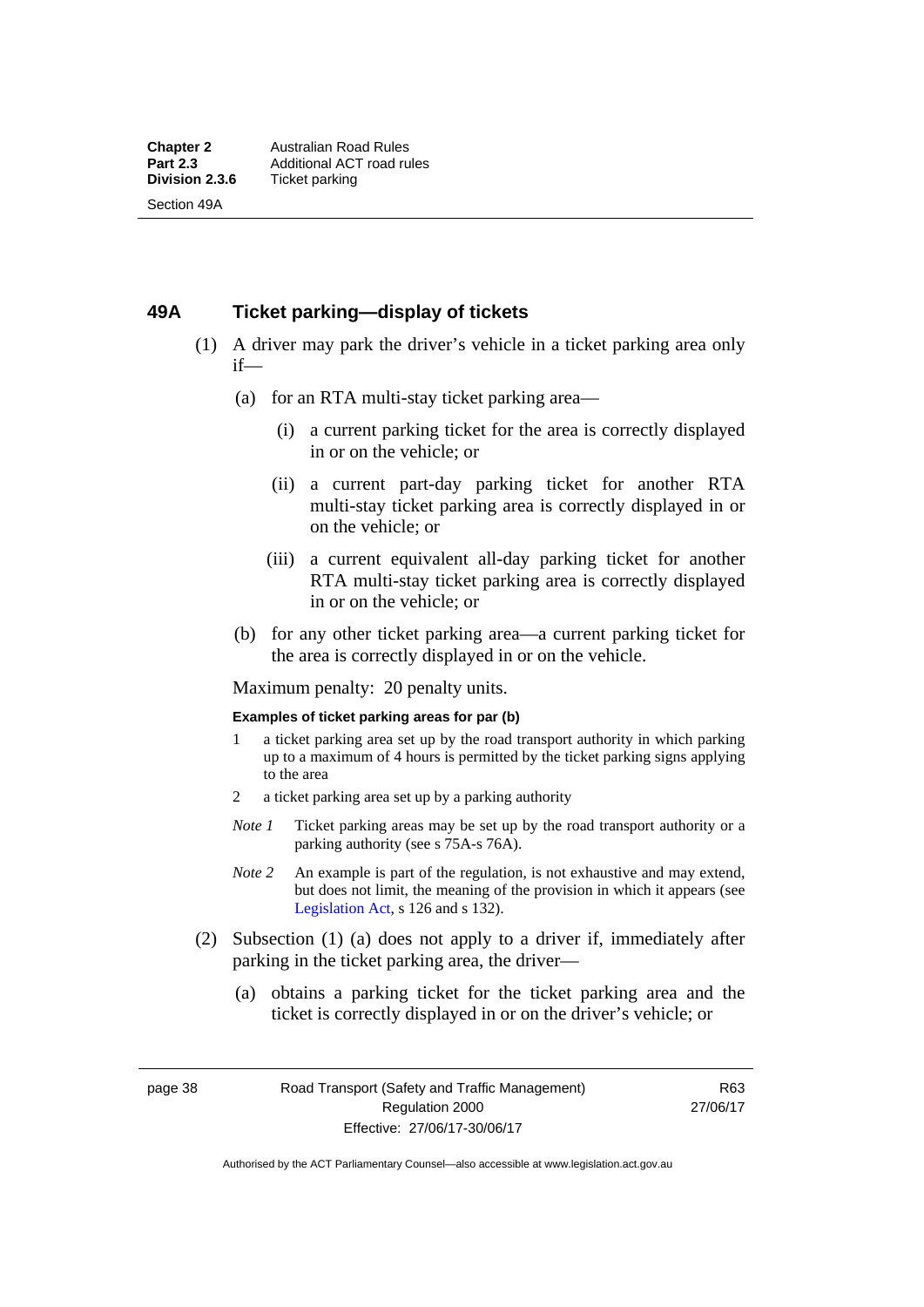- (b) correctly displays in or on the driver's vehicle a parking ticket mentioned in subsection  $(1)$   $(a)$   $(ii)$  or  $(iii)$ .
- (3) Subsection (1) (b) does not apply to a driver if, immediately after parking in the ticket parking area, the driver obtains a parking ticket for the ticket parking area and the ticket is correctly displayed in or on the driver's vehicle.
- (4) It is a defence to the prosecution of a driver for an offence against subsection (1) if the driver proves that—
	- (a) a parking ticket was displayed in accordance with the subsection; and
	- (b) the driver took reasonable steps to ensure that the ticket remained correctly displayed while the driver's vehicle was parked in the ticket parking area.
	- *Note* For other exceptions to s (1), see s 49AA and s 50.
- (5) In this section:

*all-day parking ticket*, for a ticket parking area, means a parking ticket for which the relevant parking fee for parking all-day in the area has been paid.

*correctly displayed*—a parking ticket is *correctly displayed* in or on a vehicle if the ticket is displayed—

- (a) in or on the front left-hand side of the vehicle or, if the ticket requires the driver to display the ticket in or on a part of the vehicle, in or on that part of the vehicle; and
- (b) in a way that its expiry date (and, for a parking ticket other than an all-day parking ticket, its expiry time) and the ticket parking area for which it is issued, are clearly visible from outside the vehicle.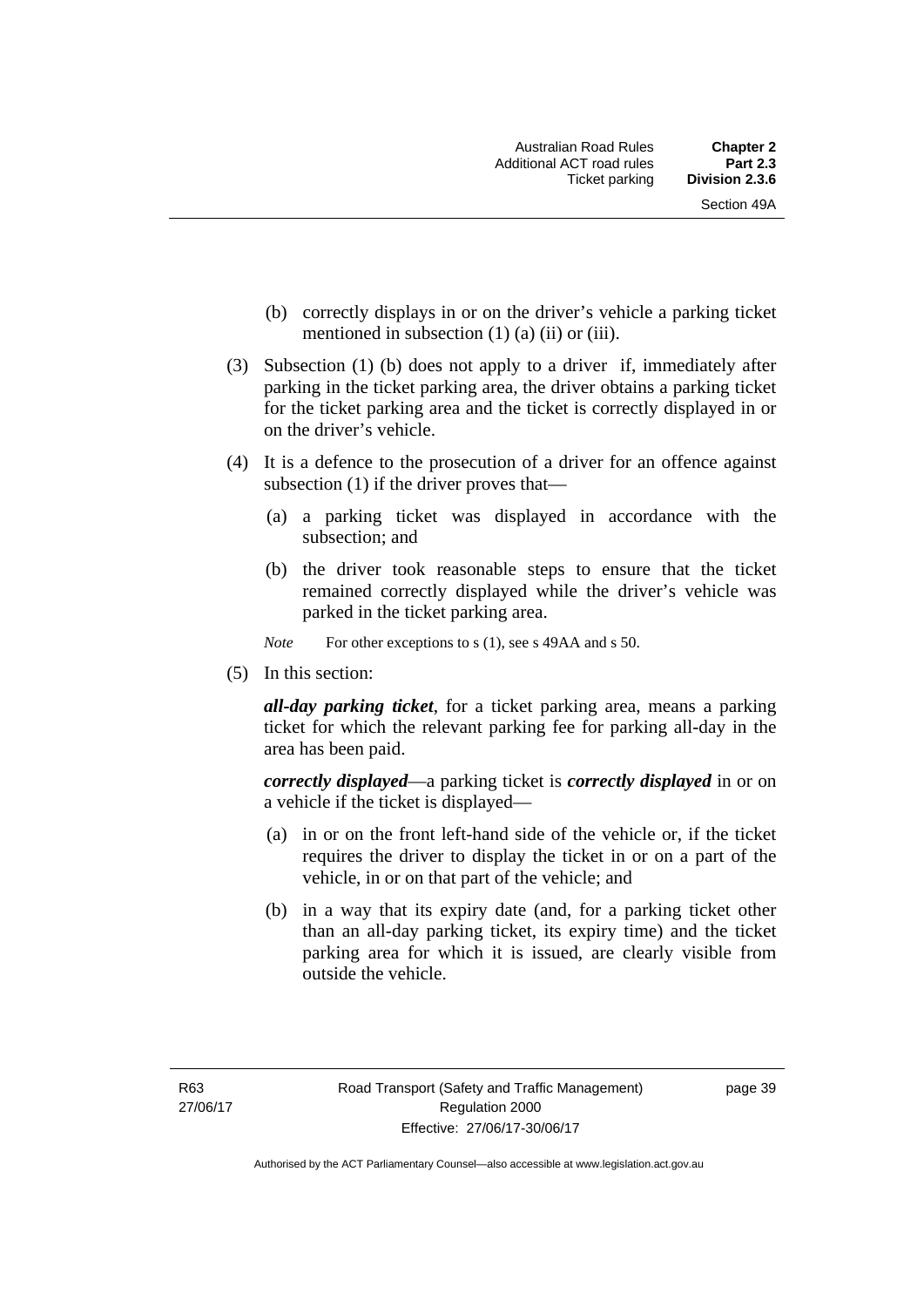**Chapter 2** Australian Road Rules<br>**Part 2.3** Additional ACT road ru **Part 2.3 Additional ACT road rules**<br>**Division 2.3.6** Ticket parking **Ticket parking** 

Section 49AA

*equivalent*, for a multi-stay ticket parking area, means another ticket parking area for which the relevant parking fee for an all-day parking ticket for the area is the same or higher.

*part-day parking ticket* means a parking ticket that is not an all-day parking ticket.

*RTA multi-stay ticket parking area* means a ticket parking area set aside under section 76 (2) (a) (Ticket parking schemes—road transport authority) where all-day parking is permitted by the ticket parking signs applying to the area.

### **49AA Ticket parking—e-payment**

- (1) Section 49A (1) does not apply to a driver if—
	- (a) the driver's vehicle is parked in a parking space in a ticket parking area; and
	- (b) the driver has paid for the parking space using an approved e-payment method.
- (2) In this section:

*approved e-payment method*—see section 76AA.

## **49B Ticket parking—maximum length of stay**

(1) A driver must not allow the driver's vehicle to remain parked in a ticket parking area after the expiry of a parking ticket displayed in or on the vehicle.

Maximum penalty: 20 penalty units.

- *Note 1* For when a parking ticket expires, see s 81 (1).
- *Note* 2 For exceptions to s (1), see s 50.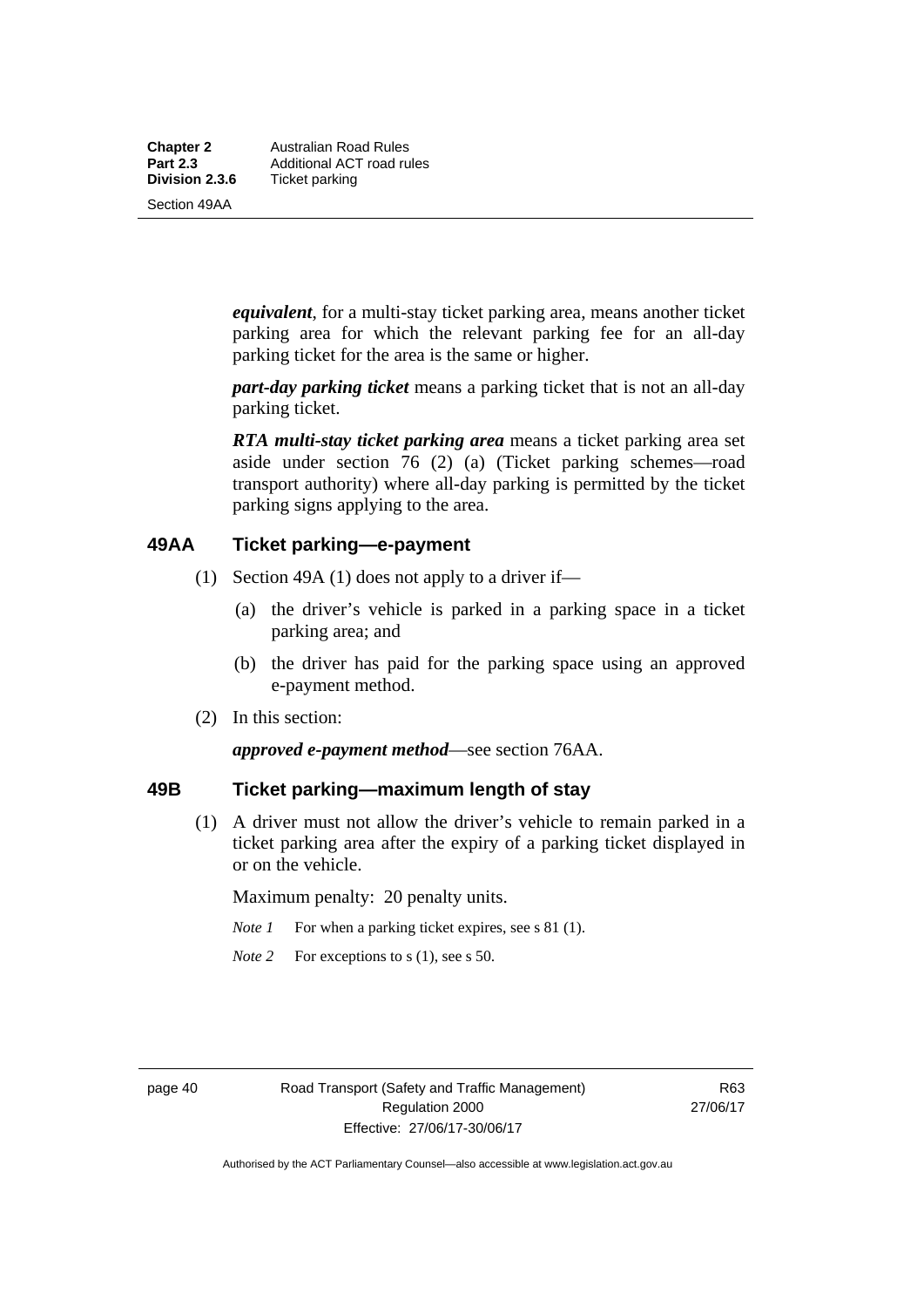(2) A driver who has used an approved e-payment method to pay for a parking space must not allow the driver's vehicle to remain parked in the parking space after the e-payment parking period for which parking in the space has been paid for ends.

Maximum penalty: 20 penalty units.

*Note 1* For when an e-payment ticket parking period ends, see s 81 (2).

*Note* 2 For exceptions to s (2), see s 50.

 (3) A driver must not allow the driver's vehicle to remain parked in a ticket parking area for longer than the period (if any) indicated on the ticket parking signs applying to the area as the maximum period for which a vehicle may be parked in the area.

Maximum penalty: 20 penalty units.

*Note* For exceptions to s (3), see s 50.

**50 Ticket parking—exceptions to s 49A and s 49B** 

Section 49A (Ticket parking—display of tickets) and section 49B (Ticket parking—maximum length of stay) do not apply to—

- (a) a driver if the driver parks the driver's vehicle in a metered parking space within a ticket parking area and the driver complies with the provisions of division 2.3.5 (Metered parking) in relation to parking in the space; or
- (b) a driver for any period the driver's vehicle is parked in a ticket parking space outside the controlled parking hours for the space; or
- (c) a driver if—
	- (i) the driver's vehicle is parked in a ticket parking space; and
	- (ii) the driver displays in or on the vehicle a current mobility parking scheme authority; and

R63 27/06/17 page 41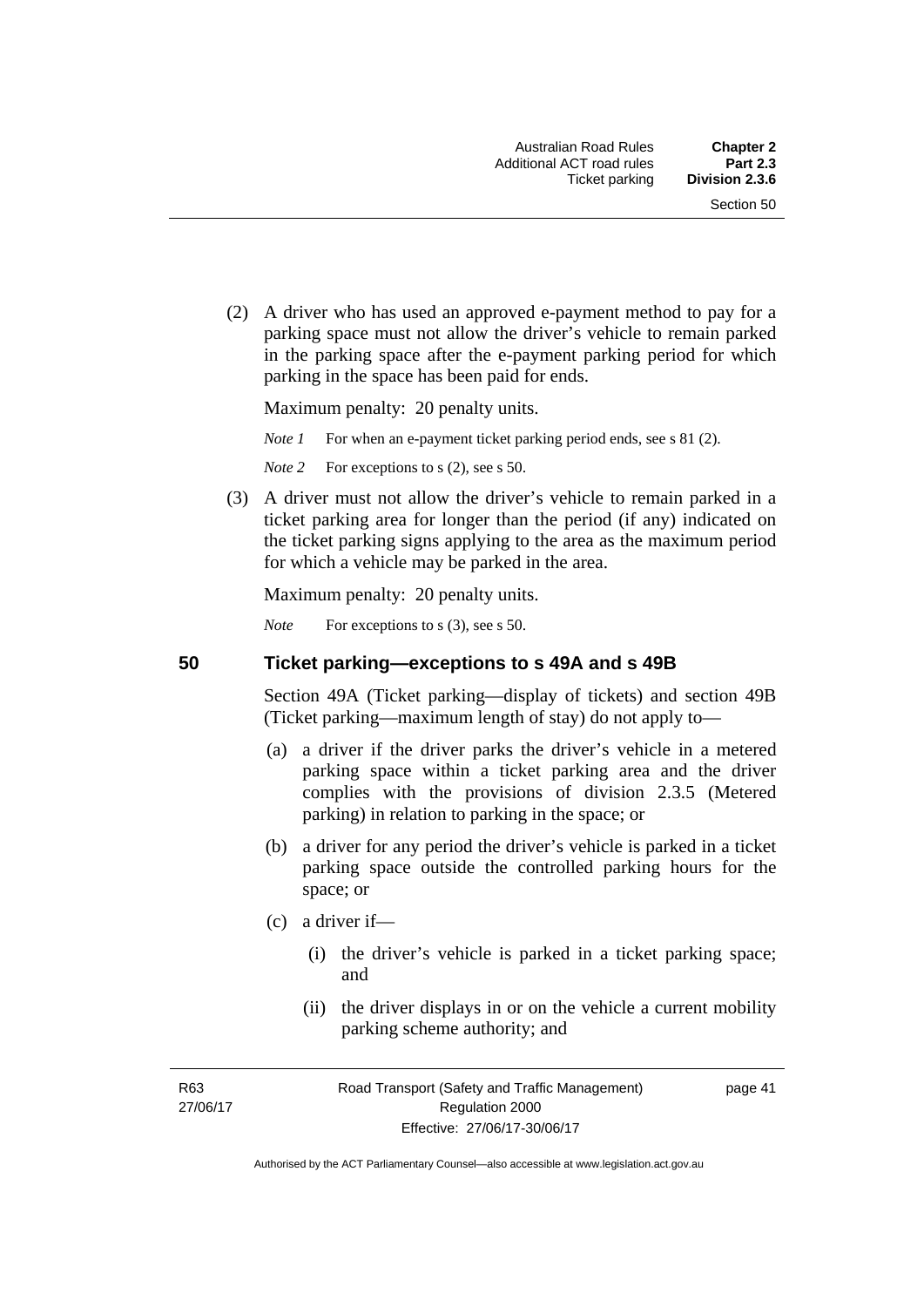Section 51

- (iii) the driver complies with the conditions (if any) of the authority; or
- (d) a driver if—
	- (i) the driver's vehicle is parked in a ticket parking space, or on a length of road in a ticket parking area, designated by a *permit zone sign* for use by the holder of a stated kind of parking permit; and
	- (ii) the driver displays in or on the vehicle a current parking permit of that kind; and
	- (iii) the driver complies with the conditions (if any) of the permit.

### **51 Temporary closure of ticket parking spaces and areas**

- (1) If the road transport authority decides that the use of a ticket parking area, or ticket parking space, should be temporarily discontinued, the authority may close the area or space by—
	- (a) for the closure of a ticket parking area—installing a sign, at or near each traffic sign applying to the area, that displays words to the effect that the area is closed; or
	- (b) for the closure of a ticket parking space—installing a sign, at or near the space, that displays words to that effect.
- (2) If a parking authority decides that the use of a ticket parking area, or ticket parking space, within its area of operations should be temporarily discontinued, the authority may close the area or space  $by-$ 
	- (a) for the closure of a ticket parking area—installing a sign, at or near each traffic sign applying to the area, that displays words to the effect that the area is closed; or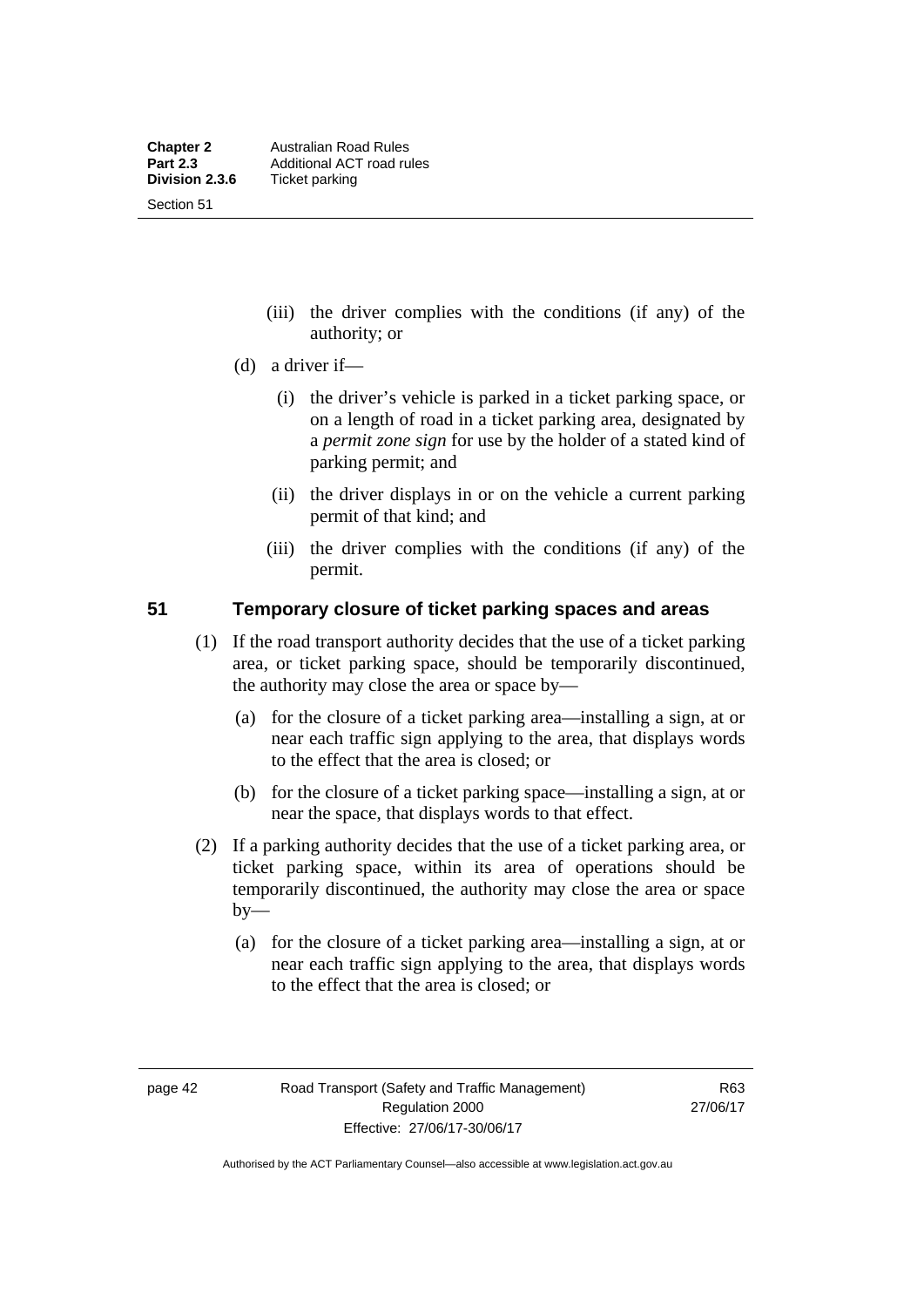- (b) for the closure of a ticket parking space—installing a sign, at or near the space, that displays words to that effect.
- *Note* Section 75A provides for the road transport authority to declare parking authorities and s 76A provides for the operation of ticket parking schemes by parking authorities.
- (3) A driver must not park in a ticket parking area or ticket parking space that has been closed under subsection (1) or (2).

Maximum penalty: 20 penalty units.

(4) In this section:

*sign* includes a board, device, plate, screen, words or anything else, whether or not installed with or on a traffic sign.

### **52 Use of false or damaged parking tickets etc**

- (1) This section applies in relation to a vehicle that is parked in a ticket parking space within a ticket parking area.
- (2) A person must not display in or on the vehicle—
	- (a) anything resembling a parking ticket that falsely suggests that the relevant parking fee for parking in the space has been paid; or
	- (b) a parking ticket that has been changed, damaged or defaced.

Maximum penalty: 20 penalty units.

 (3) Subsection (2) does not apply if the parking ticket was not changed, damaged or defaced in a material particular.

#### **53 Misuse of parking ticket machines**

A person must not—

(a) insert in a parking ticket machine anything other than coins, or another means of payment, appropriate for the machine; or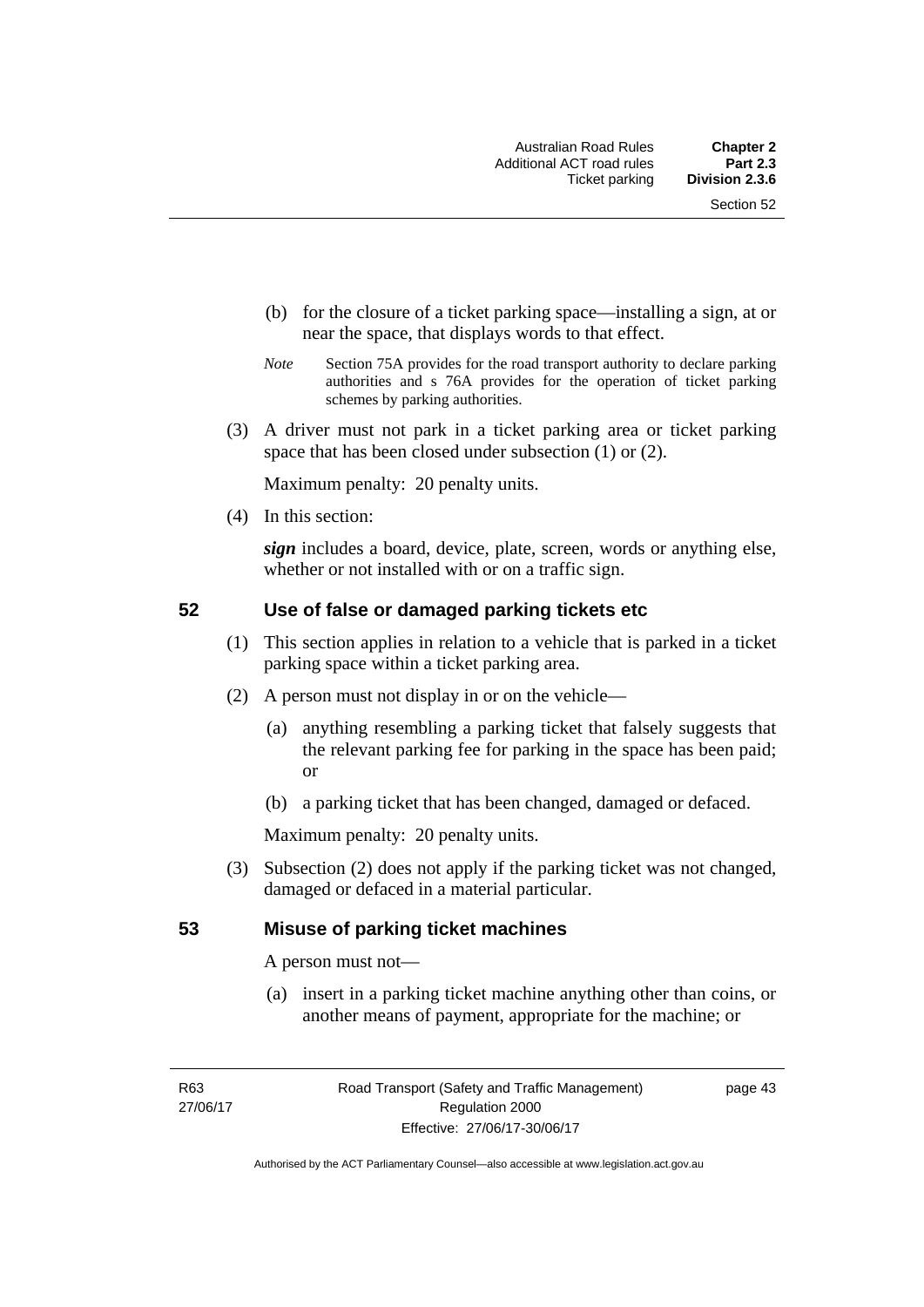Section 54

 (b) attach anything (for example, advertising material) to a parking ticket machine.

Maximum penalty: 20 penalty units.

*Note* An example is part of the regulation, is not exhaustive and may extend, but does not limit, the meaning of the provision in which it appears (see [Legislation Act,](http://www.legislation.act.gov.au/a/2001-14) s 126 and s 132).

#### **54 Interfering with parking ticket machines etc**

A person must not—

- (a) do anything that interferes with (or is likely to interfere with) the proper working of a parking ticket machine; or
- (b) fraudulently operate a parking ticket machine.

Maximum penalty: 20 penalty units.

#### **55 Interfering with parking tickets**

A person commits an offence if—

- (a) the person removes, changes, damages, defaces or otherwise interferes with a parking ticket that is in or on a vehicle; and
- (b) the vehicle is parked in a ticket parking area; and
- (c) the person is not—
	- (i) the driver of the vehicle; or
	- (ii) the responsible person for the vehicle.

Maximum penalty: 20 penalty units.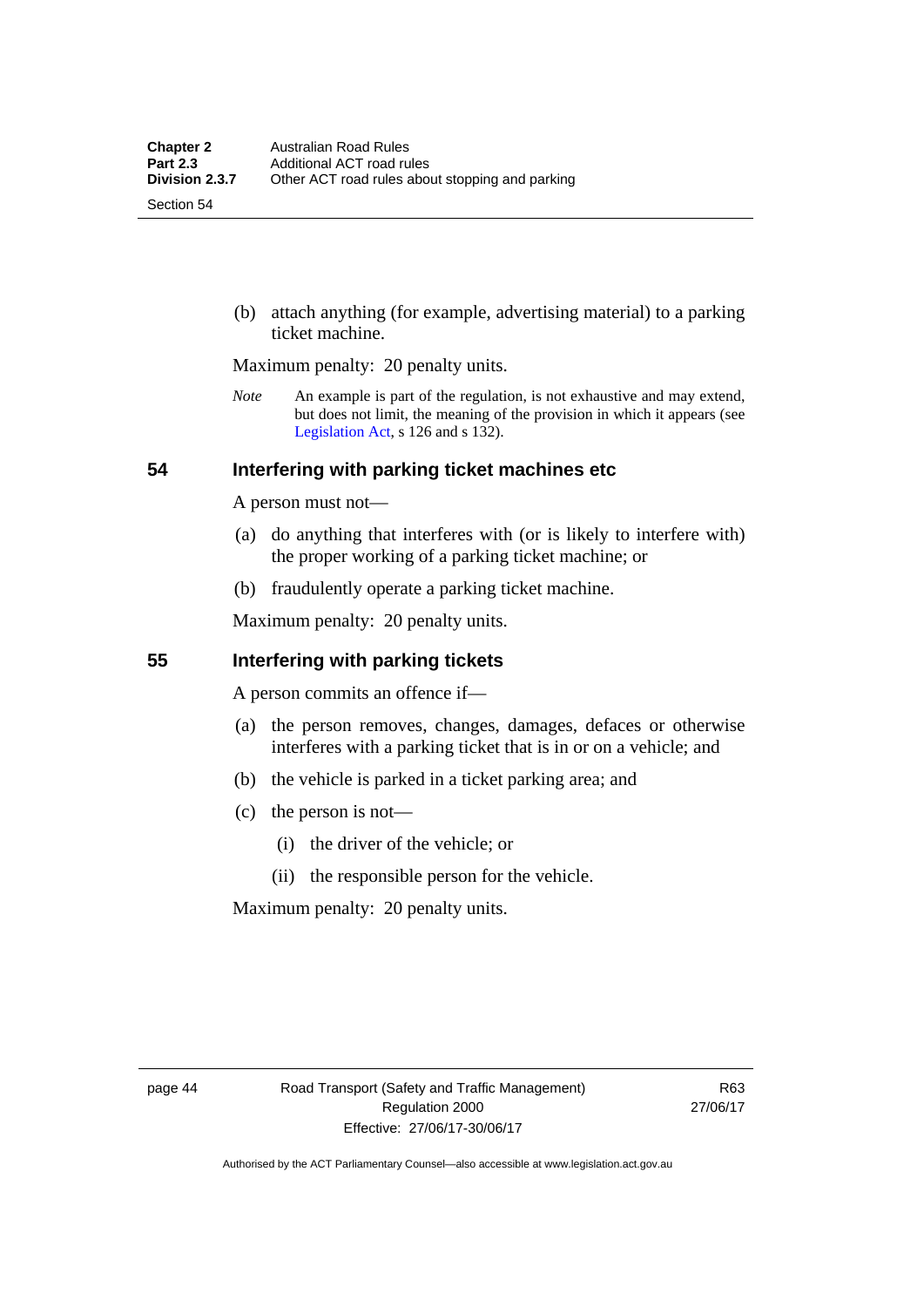# **Division 2.3.7 Other ACT road rules about stopping and parking**

*Note* The [Australian Road Rules](http://www.legislation.act.gov.au//ni/db_37271/default.asp) contains rules about the stopping and parking of vehicles, including the following:

- r 189 (which is about double parking)
- r 203 (which is about stopping in a parking area for people with disabilities)
- r 205 (which is about parking for longer than indicated)
- r 207 (which is about parking where fees are payable)
- r 208 (which is about parallel parking on a road, except in a median strip parking area)
- r 209 (which is about parallel parking in a median strip parking area)
- r 210 (which is about angle parking)
- r 211 (which is about parking in parking bays).

## **56 Unauthorised use of parking permits and mobility parking scheme authorities**

 (1) A driver must not display a parking permit in or on the driver's vehicle if the driver is not entitled to do so under the conditions of the permit.

Maximum penalty: 20 penalty units.

 (2) A driver must not display a mobility parking scheme authority in or on the driver's vehicle if the driver is not entitled to do so under the conditions of the authority.

Maximum penalty: 20 penalty units.

R63 27/06/17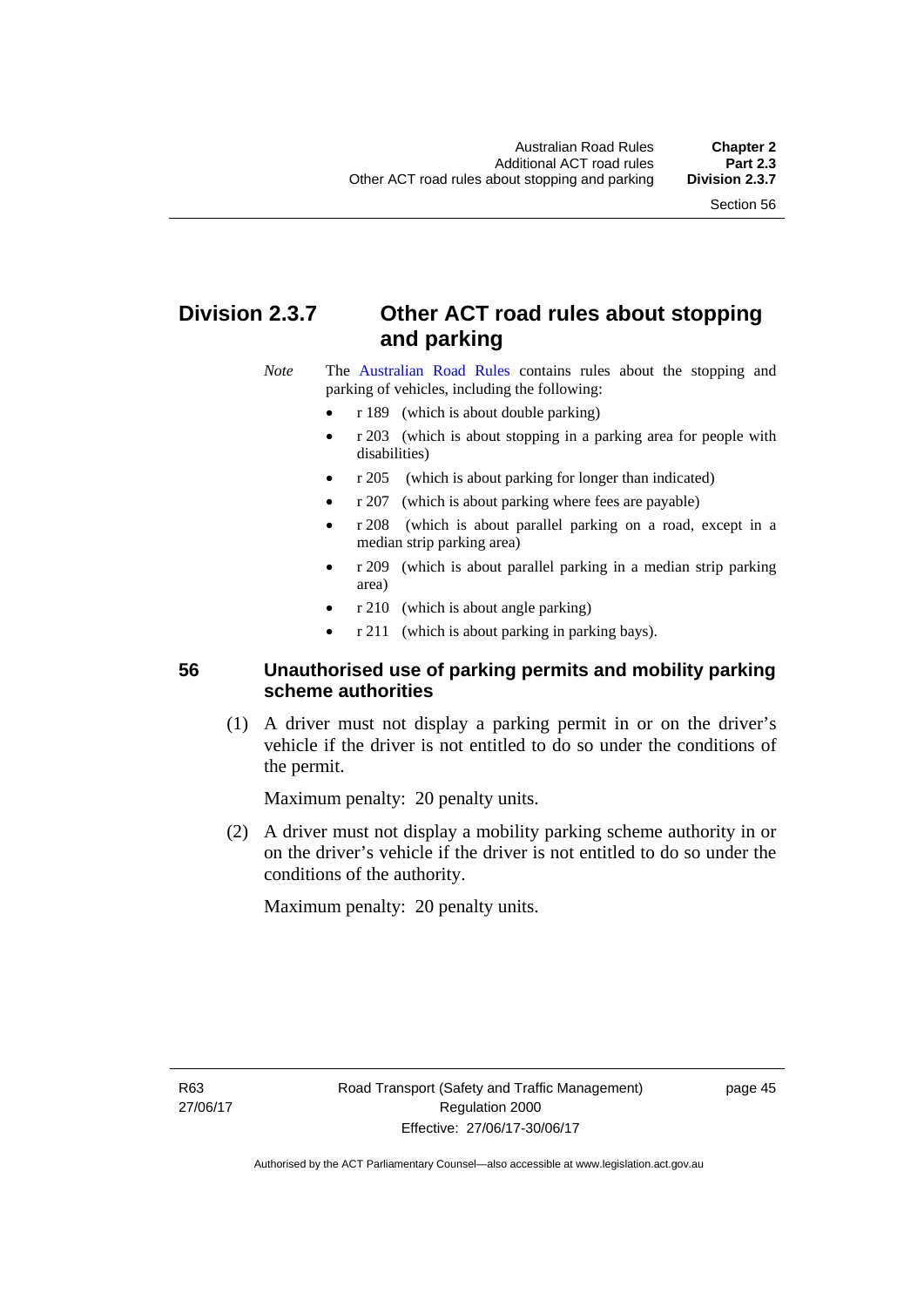Section 56A

# **56A Interfering with parking permits and mobility parking scheme authorities**

A person commits an offence if—

- (a) the person removes, changes, damages, defaces or otherwise interferes with a parking permit or mobility parking scheme authority that is in or on a vehicle; and
- (b) the person is not—
	- (i) the driver of the vehicle; or
	- (ii) the responsible person for the vehicle; or
	- (iii) the person to whom the permit or authority was issued.

Maximum penalty: 20 penalty units.

#### **57A Stopping public buses in bus zones and at bus stops**

- (1) The driver of a public bus must not stop in a bus zone unless the driver—
	- (a) is dropping off, or picking up, passengers; or
	- (b) is stopping for a regular route service.

Maximum penalty: 20 penalty units.

- (2) Subsection (1) does not apply to the driver of a public bus that is not permitted to stop in the bus zone by information on or with the *bus zone sign* applying to the bus zone.
	- *Note* The driver would contravene the [Australian Road Rules,](http://www.legislation.act.gov.au//ni/db_37271/default.asp) r 183.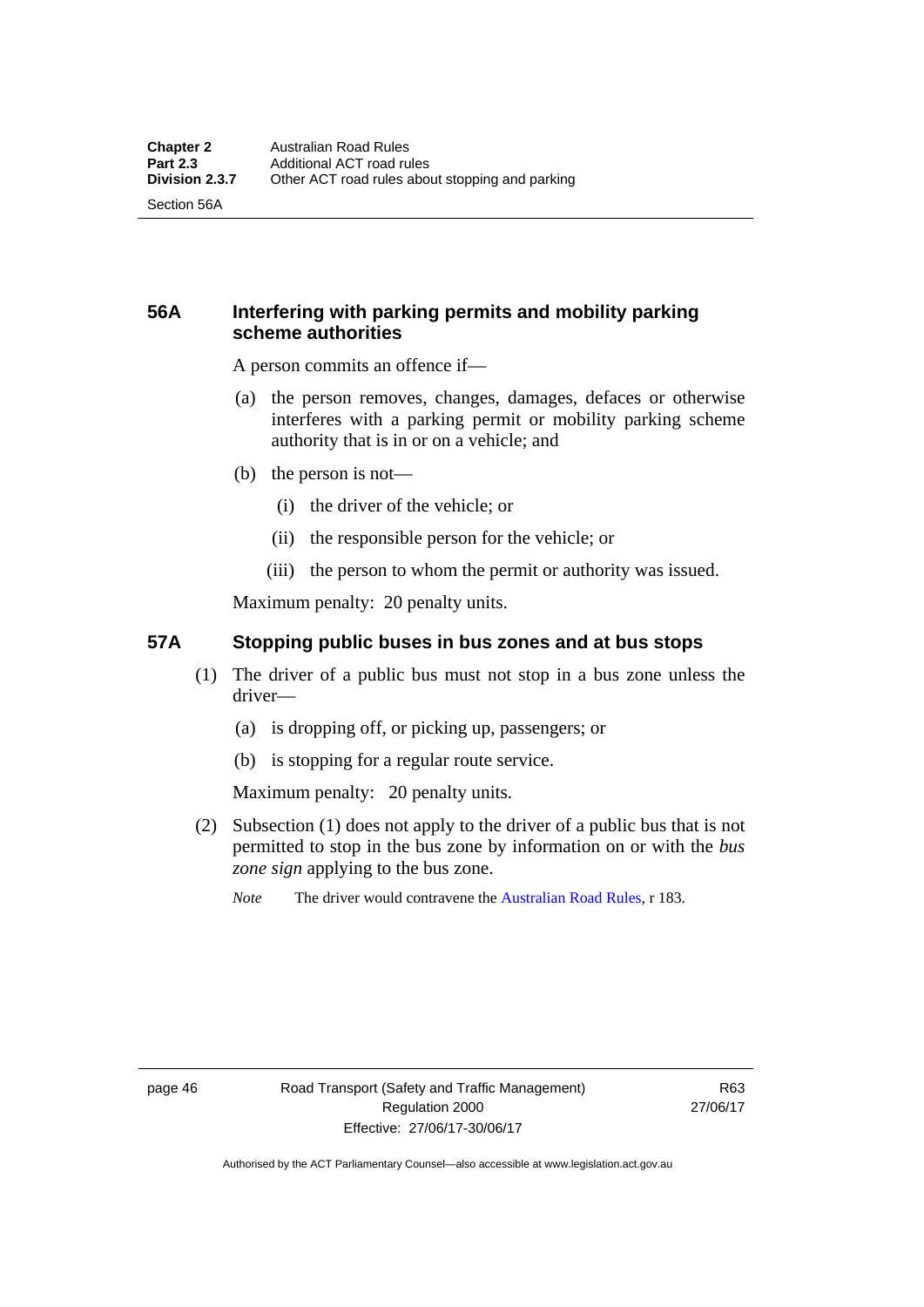- (3) The driver of a public bus must not stop at a bus stop, or on the road, within 20m before a sign on the road that indicates the bus stop, and 10m after the sign, unless the driver—
	- (a) stops at a place on a length of road, or in an area, to which a parking control sign applies and the driver is permitted to stop at that place under the [Australian Road Rules;](http://www.legislation.act.gov.au//ni/db_37271/default.asp) or
	- (b) is dropping off, or picking up, passengers; or
	- (c) is stopping for a regular route service.

Maximum penalty: 20 penalty units.

(4) In this section:

*bus stop***—see the [Australian Road Rules](http://www.legislation.act.gov.au//ni/db_37271/default.asp)**, rule 195.

*bus zone***—see the Australian Road Rules**, rule 183.

*bus zone sign*—see the [Australian Road Rules,](http://www.legislation.act.gov.au//ni/db_37271/default.asp) schedule 2, schedule 3, rule 314, rule 315 and rule 316.

*regular route service*—see the *[Road Transport \(Public Passenger](http://www.legislation.act.gov.au/a/2001-62)  Services*) *Act 2001*, section 12 (What is a regular route service?).

#### **58 Stopping in an emergency etc or to comply with another law**

(1) In this section:

*stopping or parking provision of this chapter* means a provision of the following divisions:

- (a) division 2.3.5 (Metered parking);
- (b) division 2.3.6 (Ticket parking);
- (c) division 2.3.7 (Other ACT road rules about stopping and parking).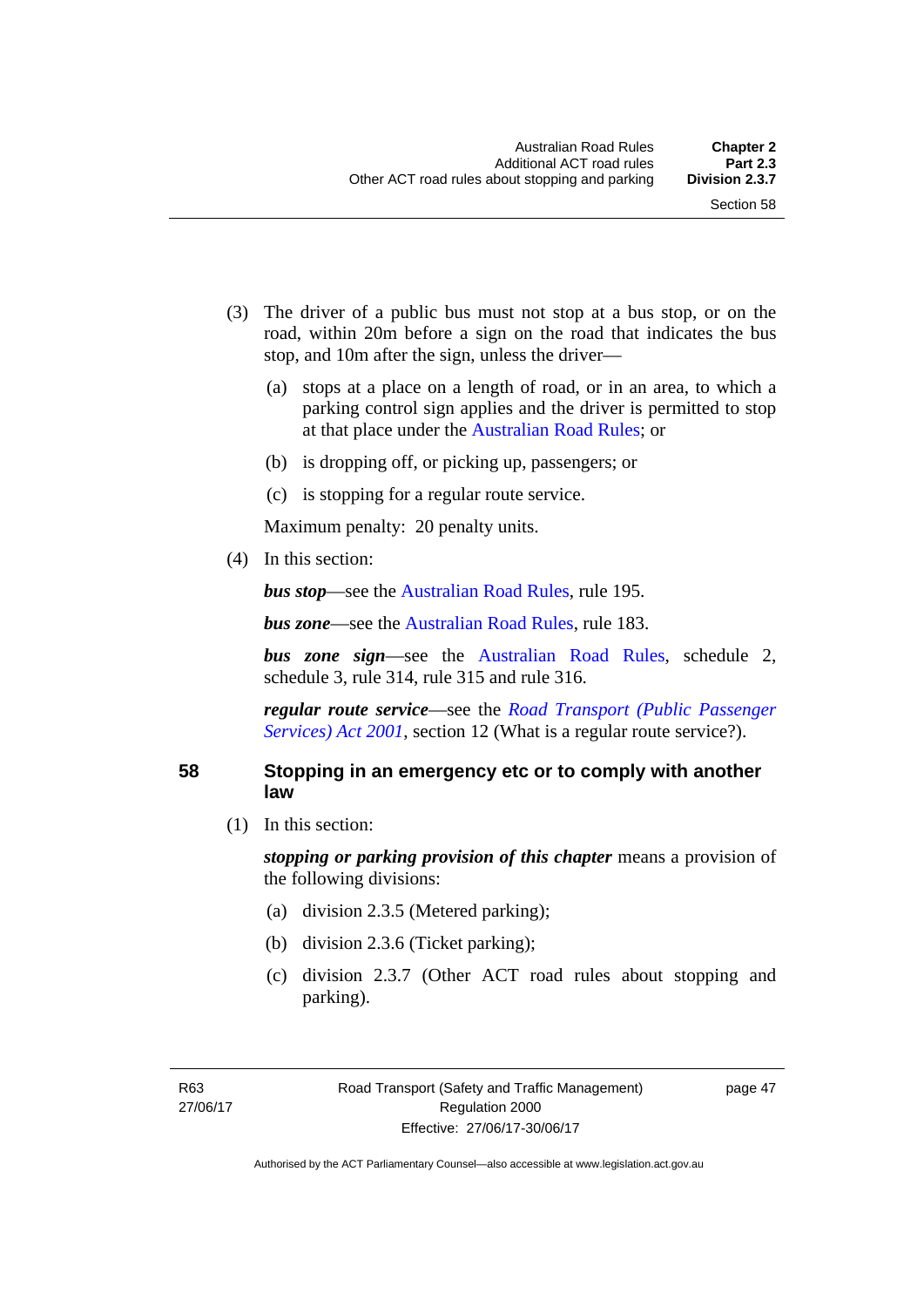- (2) A stopping or parking provision of this chapter does not apply to a driver if—
	- (a) the driver stops at a particular place, or in a particular way, to avoid a collision, and the driver stops for no longer than is necessary to avoid the collision; or
	- (b) the driver stops at a particular place, or in a particular way, because the driver's vehicle is disabled, and the driver stops for no longer than is necessary for the vehicle to be moved safely to a place where the driver is permitted to park the vehicle under the [Australian Road Rules](http://www.legislation.act.gov.au//ni/db_37271/default.asp) and a stopping or parking provision of this chapter; or
	- (c) the driver stops at a particular place, or in a particular way, to deal with a medical or other emergency, and the driver stops for no longer than is necessary in the circumstances; or
	- (d) the driver stops at a particular place, or in a particular way, because the condition of the driver, a passenger, or the driver's vehicle makes it necessary for the driver to stop in the interests of safety, and the driver stops for no longer than is necessary in the circumstances; or
	- (e) the driver stops at a particular place, or in a particular way, to comply with a provision of the [Australian Road Rules](http://www.legislation.act.gov.au//ni/db_37271/default.asp) or a provision of another law, and the driver stops for no longer than is necessary to comply with the provision.

Section 58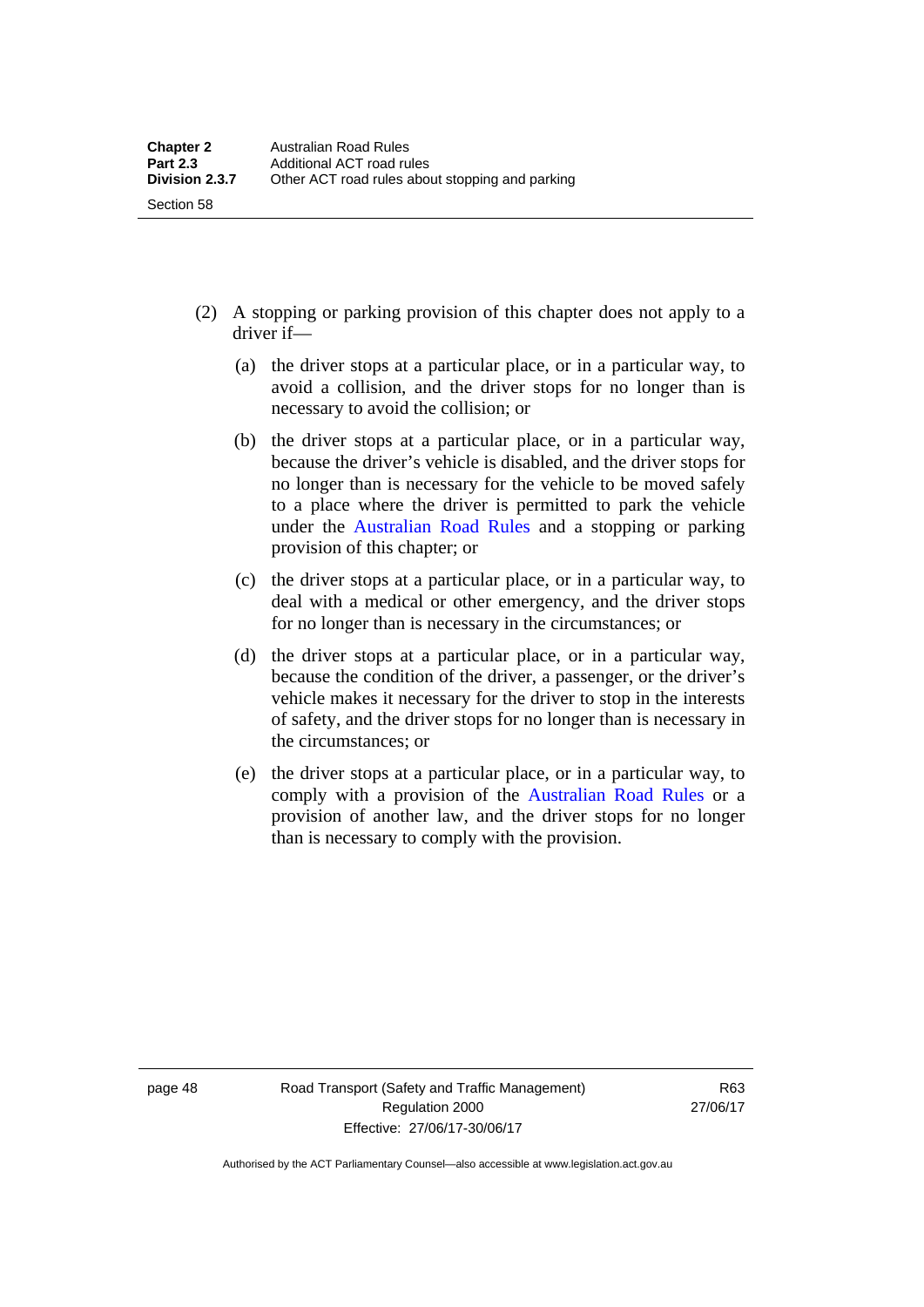# **Division 2.3.8 Other ACT road rules**

### **60 Interrupting funeral processions etc**

A driver must not interfere with, or interrupt, the free passage of—

- (a) a funeral procession or any other lawful procession; or
- (b) any vehicle or person forming part of a procession mentioned in paragraph (a).

Maximum penalty: 20 penalty units.

#### **61 Driving on roads closed to traffic**

A person must not drive a vehicle on a road that is closed to traffic under the [Act](http://www.legislation.act.gov.au/a/1999-80/default.asp), section 30.

Maximum penalty: 20 penalty units.

#### **62 Use of wheeled recreational devices and wheeled toys on roads**

 (1) A person must not travel in or on a wheeled recreational device or wheeled toy on a road while it is attached to another vehicle.

Maximum penalty: 20 penalty units.

 (2) A person travelling in or on a wheeled recreational device or wheeled toy on a road must not permit it to be drawn by another vehicle.

Maximum penalty: 20 penalty units.

 (3) A person must not travel in or on a wheeled recreational device or wheeled toy on a road if anyone travelling in or on it is completely or partly assisted in propelling it by means other than human power or gravity.

Maximum penalty: 20 penalty units.

R63 27/06/17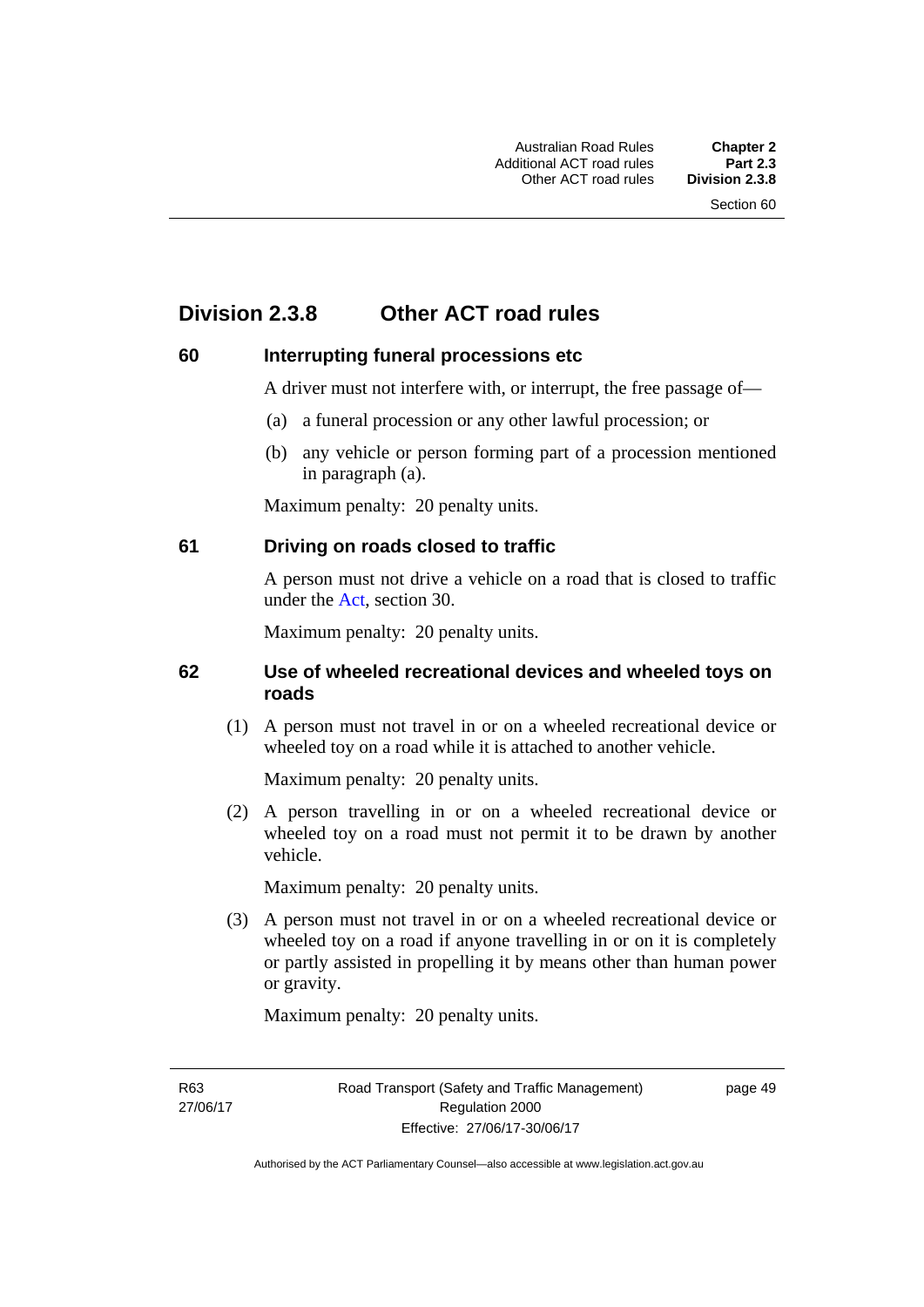# **Part 2.4 Other provisions**

### **63 Devices that are prescribed traffic control devices—Act, dict, def** *prescribed traffic control device*

The following things are prescribed traffic control devices:

- (a) any traffic control device that has effect for the [Australian](http://www.legislation.act.gov.au//ni/db_37271/default.asp)  [Road Rules](http://www.legislation.act.gov.au//ni/db_37271/default.asp) under the [Australian Road Rules](http://www.legislation.act.gov.au//ni/db_37271/default.asp), rule 315;
- (b) any traffic-related item that has effect for the [Australian Road](http://www.legislation.act.gov.au//ni/db_37271/default.asp)  [Rules](http://www.legislation.act.gov.au//ni/db_37271/default.asp) under the [Australian Road Rules,](http://www.legislation.act.gov.au//ni/db_37271/default.asp) rule 319;
- (c) any pay parking device, pay parking sign and parking meter hood;
- (d) any device, plate, screen, words or anything else on or with anything mentioned in paragraph (a), (b) or (c).

#### **64 Preventing prescribed traffic control devices being clearly visible**

 (1) A person must not (except with the approval of the road transport authority) place anything in a position that prevents, or is likely to prevent, a prescribed traffic control device from being clearly visible to the road users to whom it is intended to apply.

Maximum penalty: 20 penalty units.

*Note* The [Act](http://www.legislation.act.gov.au/a/1999-80/default.asp), s 19 (1) also makes it an offence for a person to install or display (or interfere, change or remove) a prescribed traffic control device without appropriate authority.

page 50 Road Transport (Safety and Traffic Management) Regulation 2000 Effective: 27/06/17-30/06/17

R63 27/06/17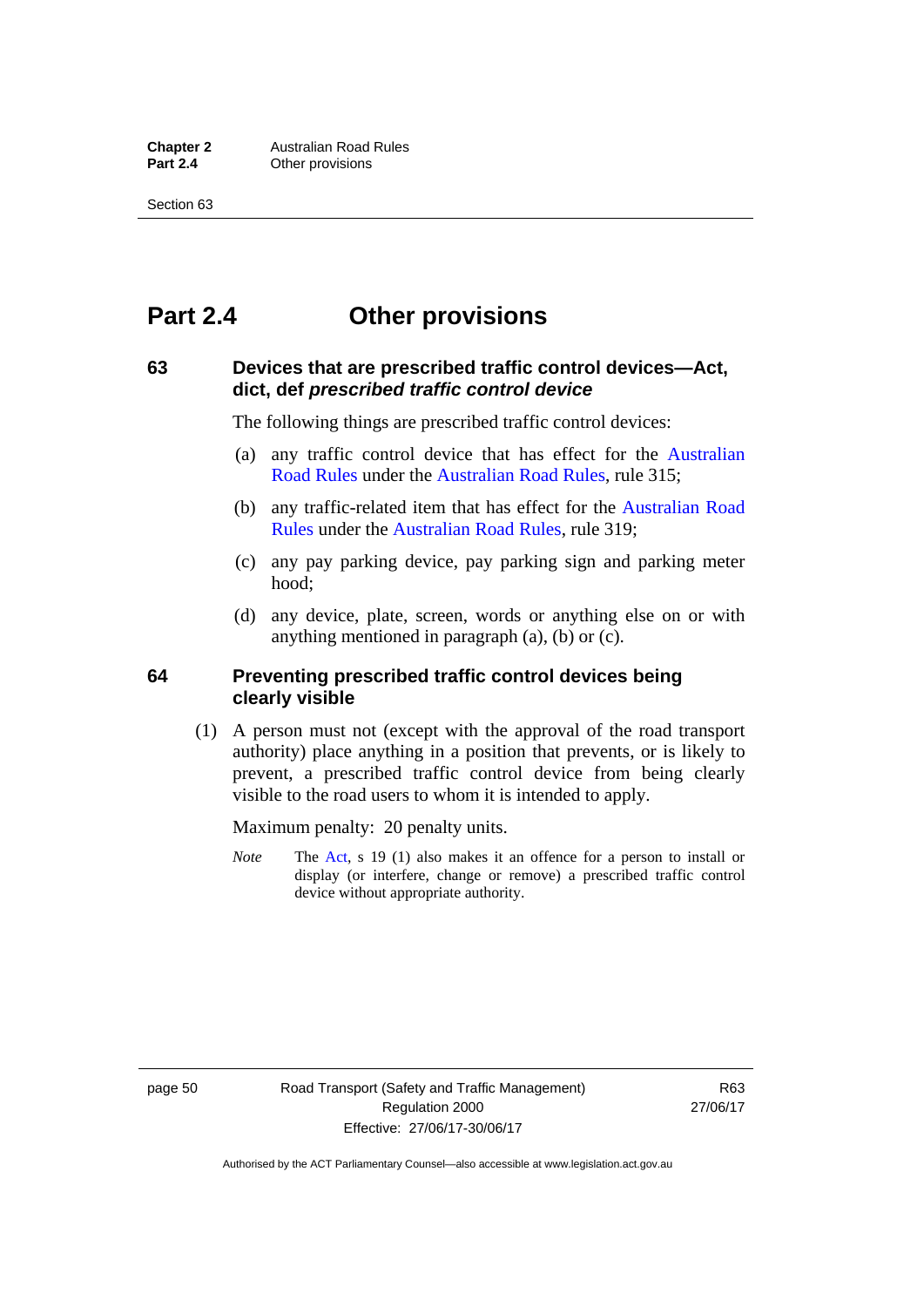- (2) The road transport authority, a police officer or an authorised person—
	- (a) may, orally or in writing, direct a person who has contravened subsection (1) by placing something to remove the thing within a stated reasonable time; or
	- (b) may remove the thing.
- (3) If a person is given a direction under subsection (2) (a), the person must comply with the direction.

Maximum penalty: 20 penalty units.

#### **65 Use of** *do not overtake turning vehicle sign*

A person must not drive a motor vehicle or combination displaying a *do not overtake turning vehicle sign* unless the motor vehicle or combination, together with any load or projection, is at least 7.5m long.

Maximum penalty: 20 penalty units.

#### **66 Approvals etc by road transport authority**

- (1) For the [Australian Road Rules](http://www.legislation.act.gov.au//ni/db_37271/default.asp) and this regulation, the road transport authority may—
	- (a) approve a protective helmet for bicycle riders as an approved bicycle helmet; or
	- (b) approve a booster seat as an approved booster seat; or
	- (c) approve a child restraint as an approved child restraint; or
	- (d) approve a child safety harness as an approved child safety harness; or
	- (e) approve a protective helmet for motorbike riders as an approved motorbike helmet; or

page 51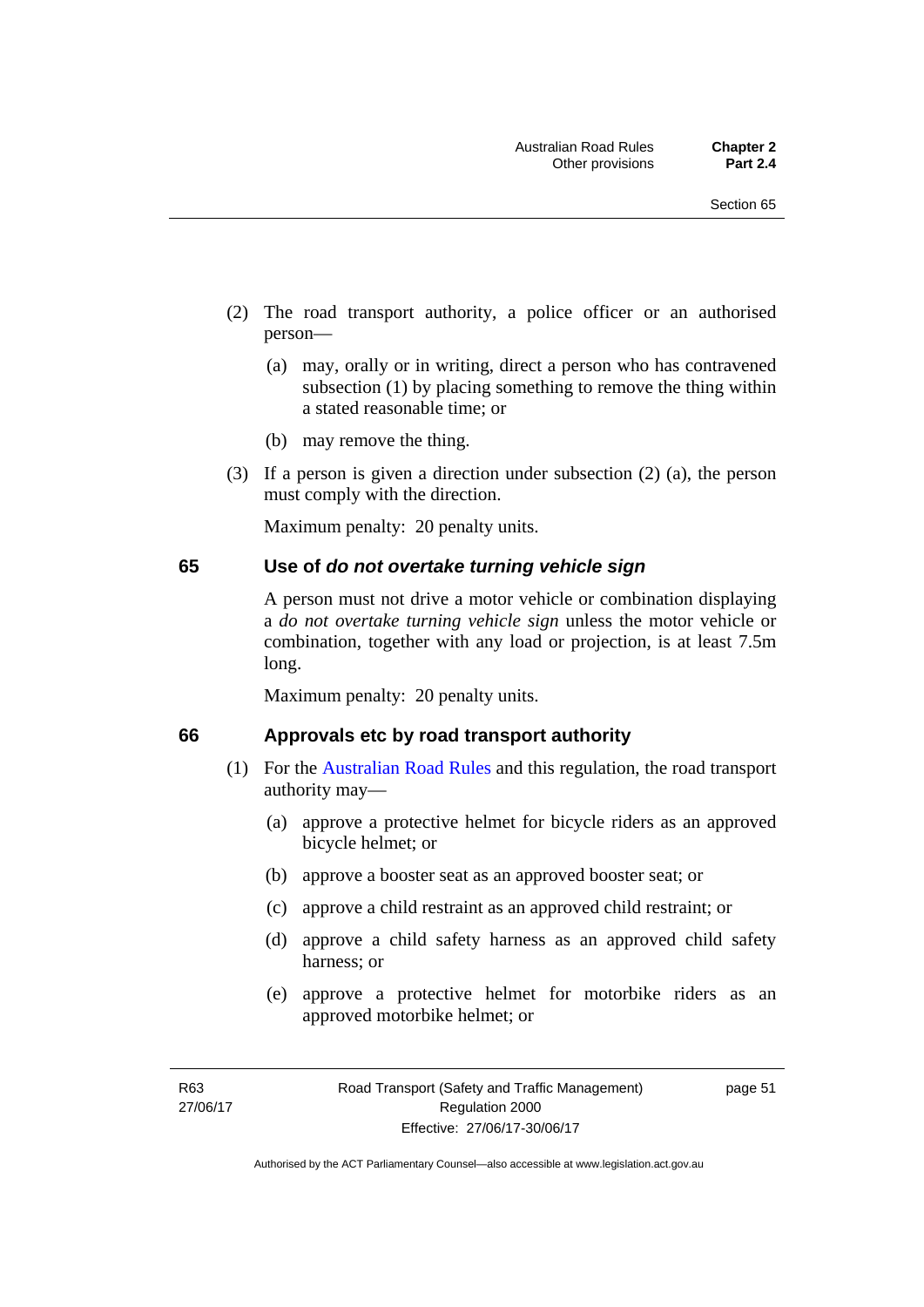- (f) approve a canopy, cage or other device fitted to a vehicle; or
- (g) declare a person to be an emergency worker.
- (2) An approval or declaration is a disallowable instrument.
	- *Note* A disallowable instrument must be notified, and presented to the Legislative Assembly, under the [Legislation Act.](http://www.legislation.act.gov.au/a/2001-14)

#### **67 Exemption from requirement about riding on motorbikes**

The road transport authority may, for the purpose of allowing a sporting or similar event to be filmed, exempt a person from the [Australian Road Rules](http://www.legislation.act.gov.au//ni/db_37271/default.asp), rule 271 (2) to the extent that it requires the person to face forward while being carried as a passenger on a motorbike.

### **68 Defence of complying with direction of police officer or authorised person**

- (1) It is a defence to a prosecution of a person for an offence against a provision of this chapter if, at the time of the offence, the person was obeying a direction given to the person under the [Australian](http://www.legislation.act.gov.au//ni/db_37271/default.asp)  [Road Rules,](http://www.legislation.act.gov.au//ni/db_37271/default.asp) rule 304 (1).
- (2) To remove any doubt, it is declared that a person must obey a direction given to the person under the [Australian Road Rules](http://www.legislation.act.gov.au//ni/db_37271/default.asp), rule 304 (1), whether or not the person may contravene a provision of this chapter by obeying the direction.

page 52 Road Transport (Safety and Traffic Management) Regulation 2000 Effective: 27/06/17-30/06/17

R63 27/06/17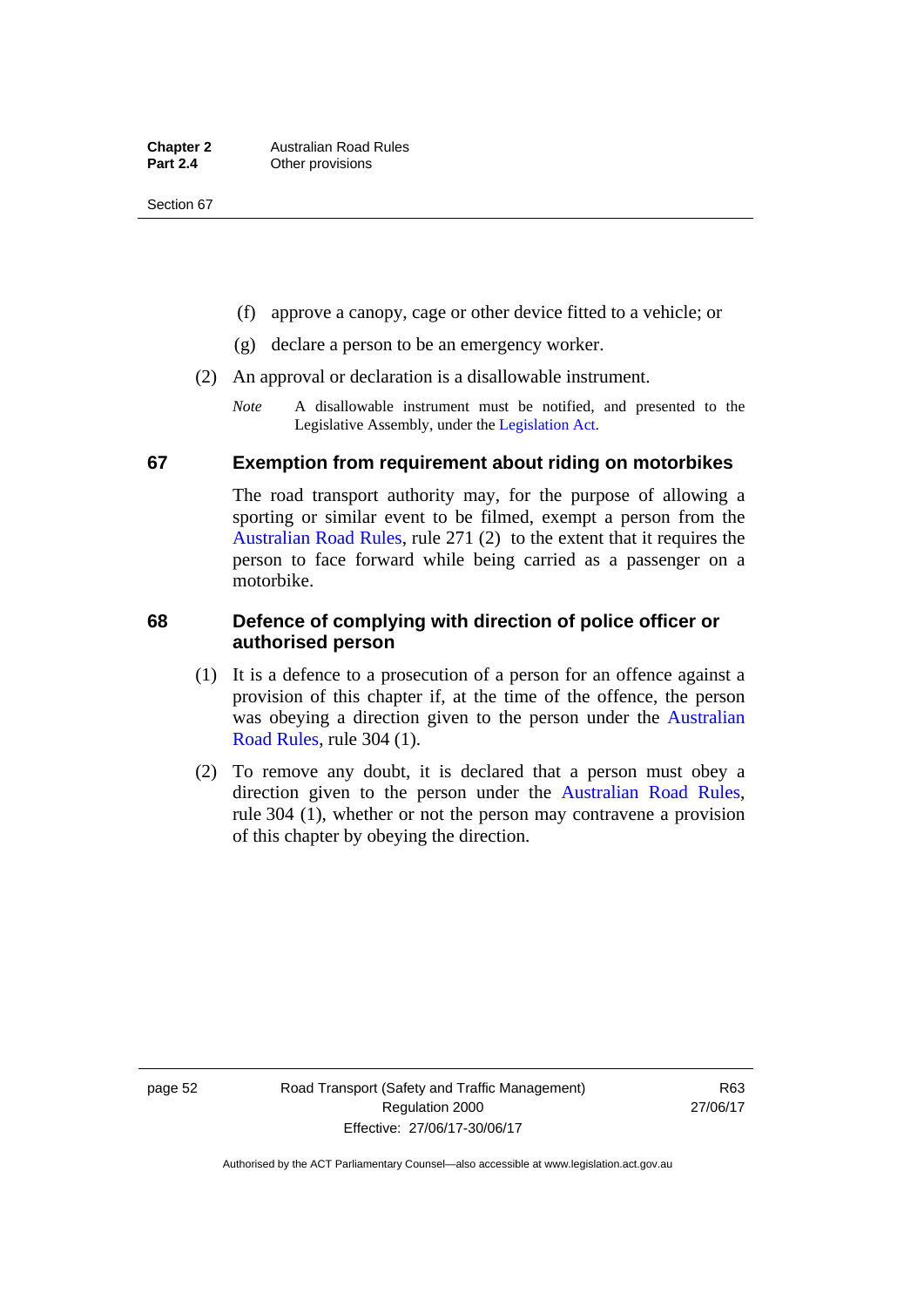### **69 Exemption for driver of police vehicle—generally—Act, s 35**

- (1) An exemption provision does not apply to the driver of a police vehicle if—
	- (a) in the circumstances—
		- (i) the driver is taking reasonable care; and
		- (ii) it is reasonable that the provision should not apply, having regard to the road and traffic conditions at the time; and
	- (b) if the vehicle is a motor vehicle that is moving—the vehicle is displaying a blue or red flashing light or sounding an alarm.
	- *Note* This section also applies to a rider of a police motorbike (see *[Road](http://www.legislation.act.gov.au/a/1999-77)  [Transport \(General\) Act 1999](http://www.legislation.act.gov.au/a/1999-77)*, dict defs *drive*, *driver*, *ride* and *vehicle*).
- (2) Subsection (1) (b) does not apply to the driver if, in the circumstances, it is reasonable—
	- (a) not to display the light or sound the alarm; or
	- (b) for the vehicle not to be fitted or equipped with a blue or red flashing light or an alarm.
- (3) In this section:

*exemption provision* means—

- (a) the [Act](http://www.legislation.act.gov.au/a/1999-80/default.asp), section 5B (Burnouts and other prohibited conduct); or
- (b) the [Act](http://www.legislation.act.gov.au/a/1999-80/default.asp), section 7 (Furious, reckless or dangerous driving), to the extent the section relates to furious or dangerous driving; or
- (c) part 2.1 (Incorporation into ACT law); or
- (d) part 2.2 (How the [Australian Road Rules](http://www.legislation.act.gov.au//ni/db_37271/default.asp) are incorporated); or
- (e) part 2.3 (Additional ACT road rules).

R63 27/06/17 page 53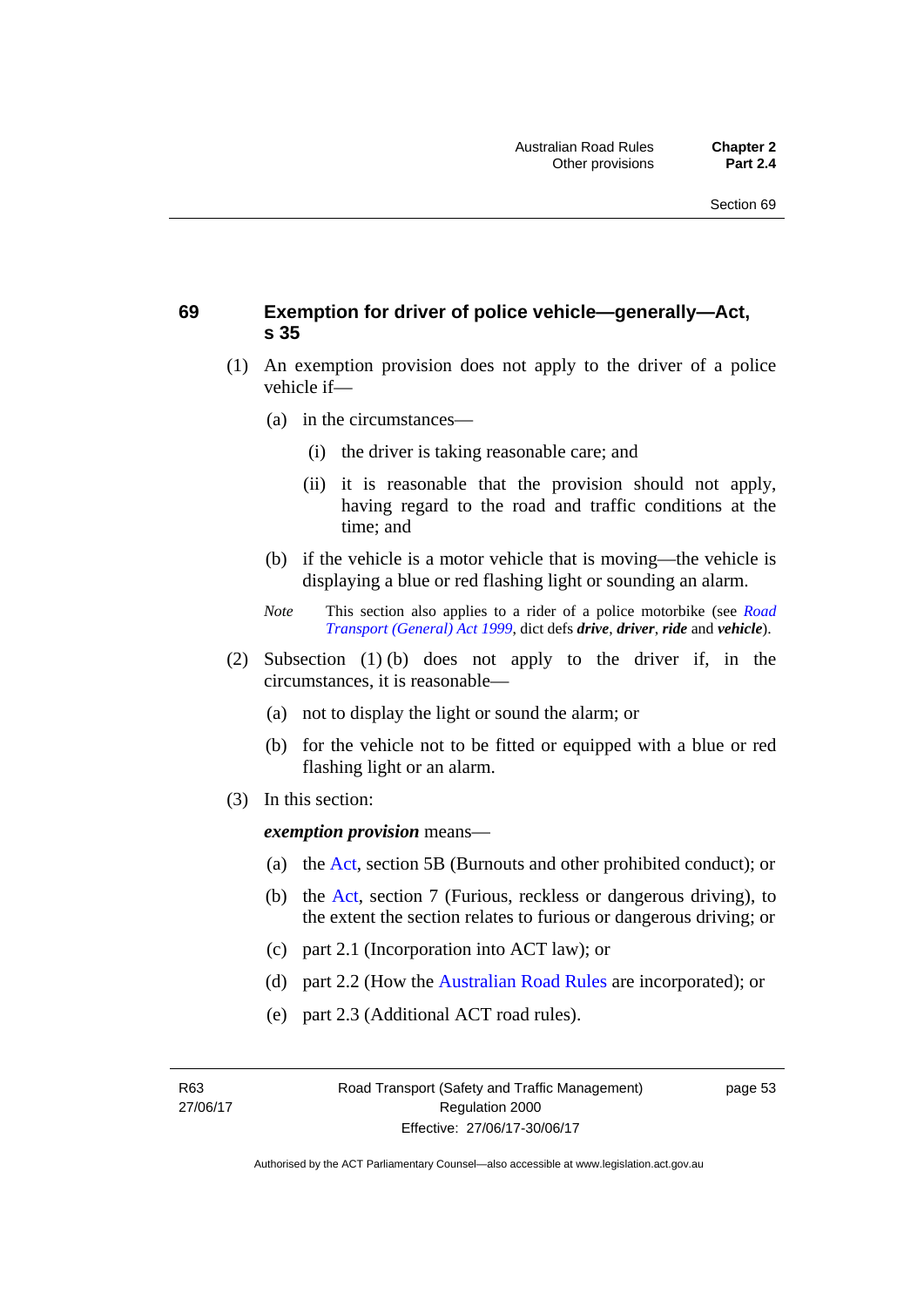## **69A Exemption for driver of police vehicle—training and assessment**

- (1) An exemption provision does not apply to the driver of a police vehicle if—
	- (a) the driver is doing police driver training or police driver assessment; and
	- (b) in the circumstances—
		- (i) the driver is taking reasonable care; and
		- (ii) it is reasonable that the provision should not apply, having regard to the road and traffic conditions at the time; and
	- (c) if the vehicle is a motor vehicle that is moving—the vehicle is displaying a blue or red flashing light or sounding an alarm.
	- *Note* This section also applies to a rider of a police motorbike (see *[Road](http://www.legislation.act.gov.au/a/1999-77)  [Transport \(General\) Act 1999](http://www.legislation.act.gov.au/a/1999-77)*, dict defs *drive*, *driver*, *ride* and *vehicle*).
- (2) Subsection (1) (c) does not apply to the driver if, in the circumstances, it is reasonable—
	- (a) not to display the light or sound the alarm; or
	- (b) for the vehicle not to be fitted or equipped with a blue or red flashing light or an alarm.
- (3) In this section:

*AFP* means the Australian Federal Police.

#### *exemption provision* means—

- (a) the [Act,](http://www.legislation.act.gov.au/a/1999-80/default.asp) section 5B (Burnouts and other prohibited conduct); or
- (b) the [Act](http://www.legislation.act.gov.au/a/1999-80/default.asp), section 7 (Furious, reckless or dangerous driving), to the extent the section relates to furious or dangerous driving; or
- (c) part 2.1 (Incorporation into ACT law); or

page 54 Road Transport (Safety and Traffic Management) Regulation 2000 Effective: 27/06/17-30/06/17

R63 27/06/17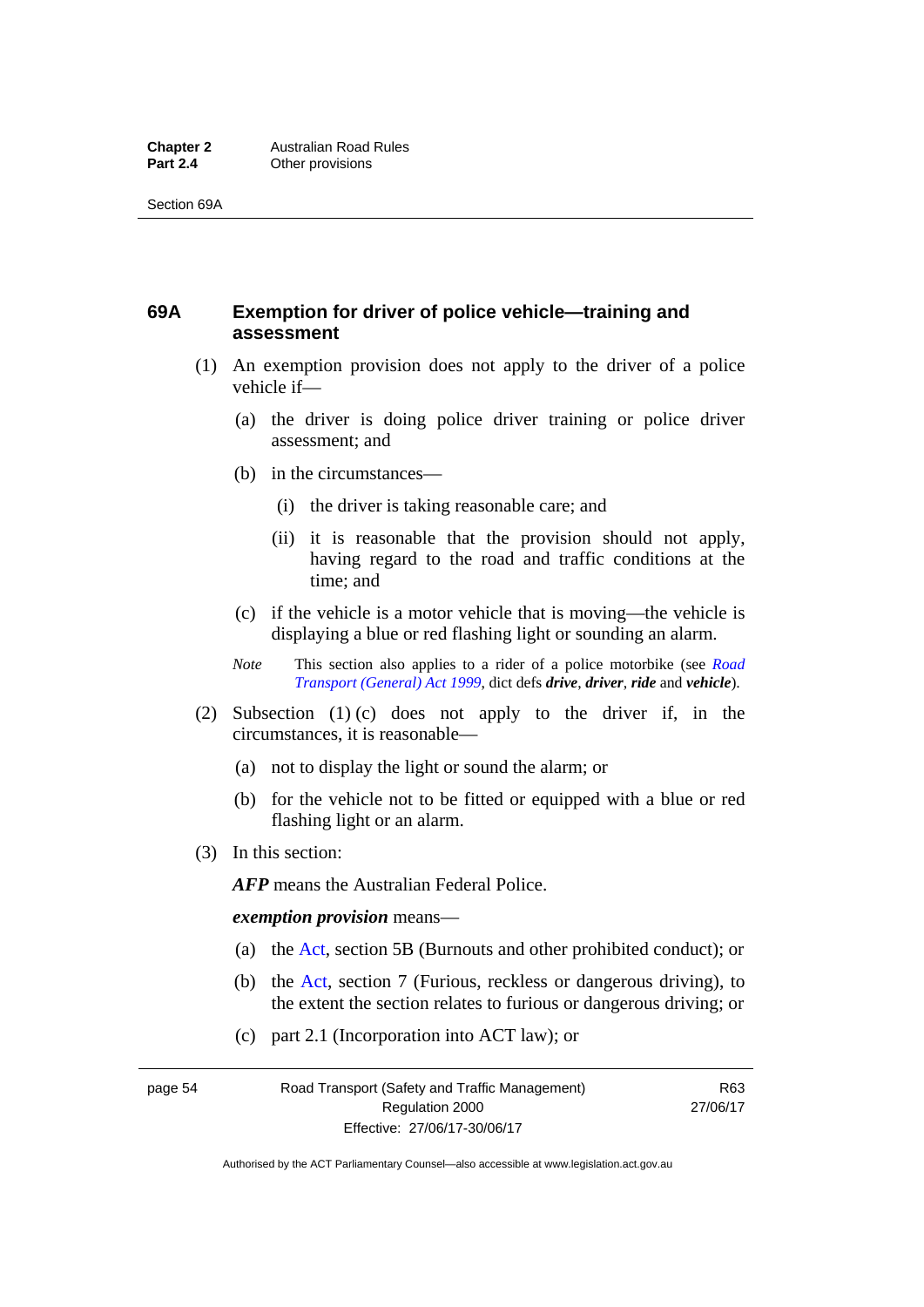- (d) part 2.2 (How the [Australian Road Rules](http://www.legislation.act.gov.au//ni/db_37271/default.asp) are incorporated); or
- (e) part 2.3 (Additional ACT road rules).

*police driver assessment* means an assessment conducted by an AFP employee or contractor of a police officer's ability to drive a police vehicle in the exercise of the police officer's functions as a police officer.

*police driver training* means training provided by the AFP, or an AFP contractor, that teaches a police officer how to drive a police vehicle for the purpose of the exercise of the police officer's functions as a police officer.

*police officer* includes a person who is training to become a police officer.

#### **70 Exemption for driver of emergency vehicles**

A provision of this chapter does not apply to the driver of an emergency vehicle if—

- (a) in the circumstances—
	- (i) the driver is taking reasonable care; and
	- (ii) it is reasonable that the provision should not apply; and
- (b) if the vehicle is a motor vehicle that is moving—the vehicle is displaying a blue or red flashing light or sounding an alarm.

### **71 Stopping and parking exemption for police and emergency vehicles and authorised people**

(1) In this section:

*stopping or parking provision of this chapter*—see section 58 (1).

page 55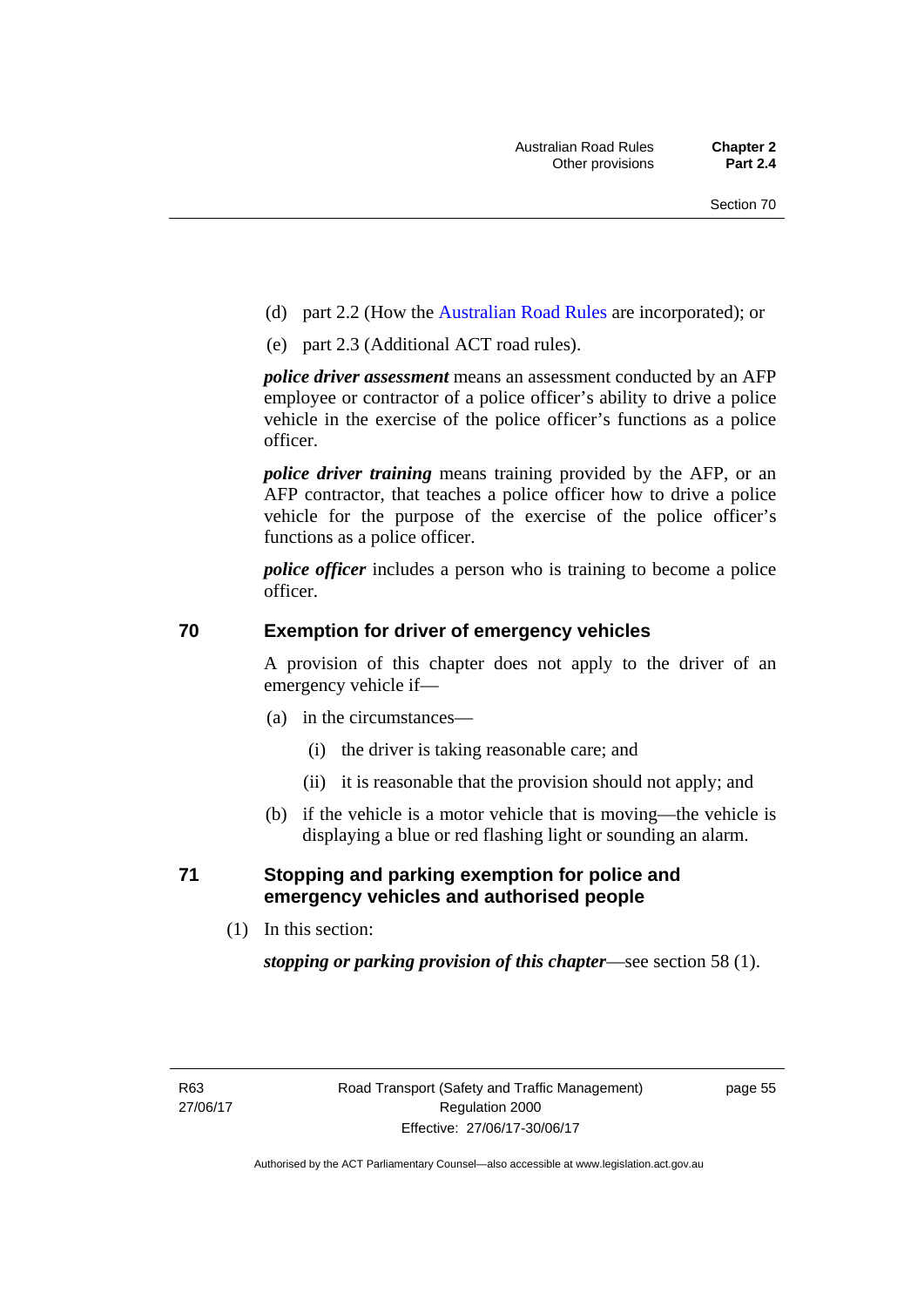- (2) A stopping or parking provision of this chapter does not apply to the driver of a police vehicle or emergency vehicle if, in the circumstances—
	- (a) the driver is taking reasonable care; and
	- (b) it is reasonable that the provision should not apply.
- (3) A stopping or parking provision of this chapter does not apply to an authorised person who is driving a vehicle in the course of the person's duty as an authorised person if, in the circumstances—
	- (a) the person is taking reasonable care; and
	- (b) it is reasonable that the provision should not apply.

page 56 Road Transport (Safety and Traffic Management) Regulation 2000 Effective: 27/06/17-30/06/17

R63 27/06/17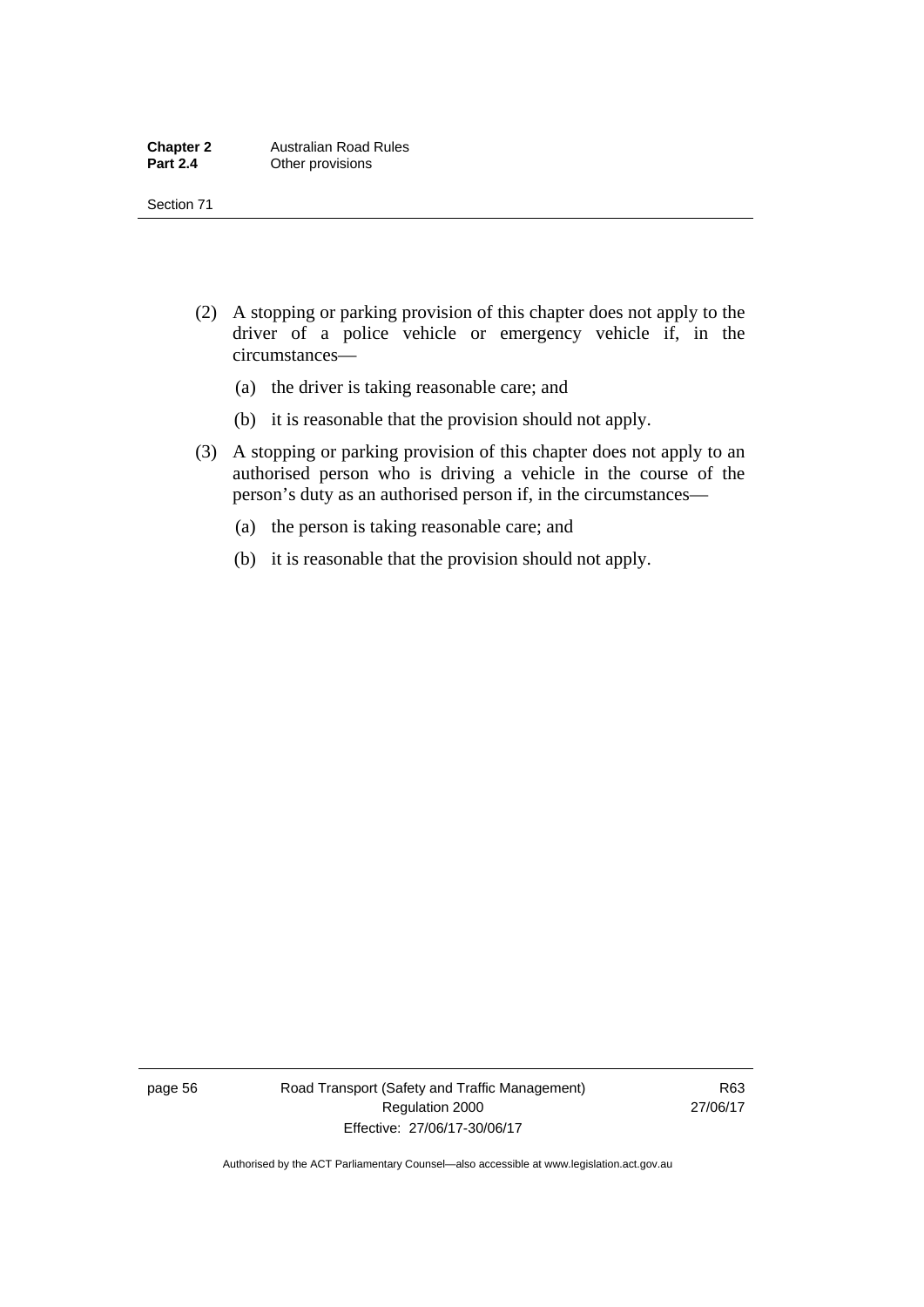# **Chapter 3 Parking**

# **Part 3.1 Parking schemes**

### **Division 3.1.1 Metered parking schemes**

### **72 Metered parking schemes**

- (1) The road transport authority may establish and operate metered parking schemes for any length of road or area.
- (2) For a metered parking scheme, the road transport authority—
	- (a) may set aside metered parking spaces; and
	- (b) may install parking meters for the payment of fees for metered parking spaces.

### **73 Metered parking areas**

- (1) The road transport authority may set aside a length of road or area as a metered parking area.
- (2) A metered parking area must be designated by metered parking signs.

### **74 Parking meters**

- (1) A parking meter must be installed at the space to which it applies or, if a parking meter applies to 2 or more spaces, close to the spaces.
- (2) The parking meter applying to a metered parking space must show or be capable of showing the fees fixed for the space under this division.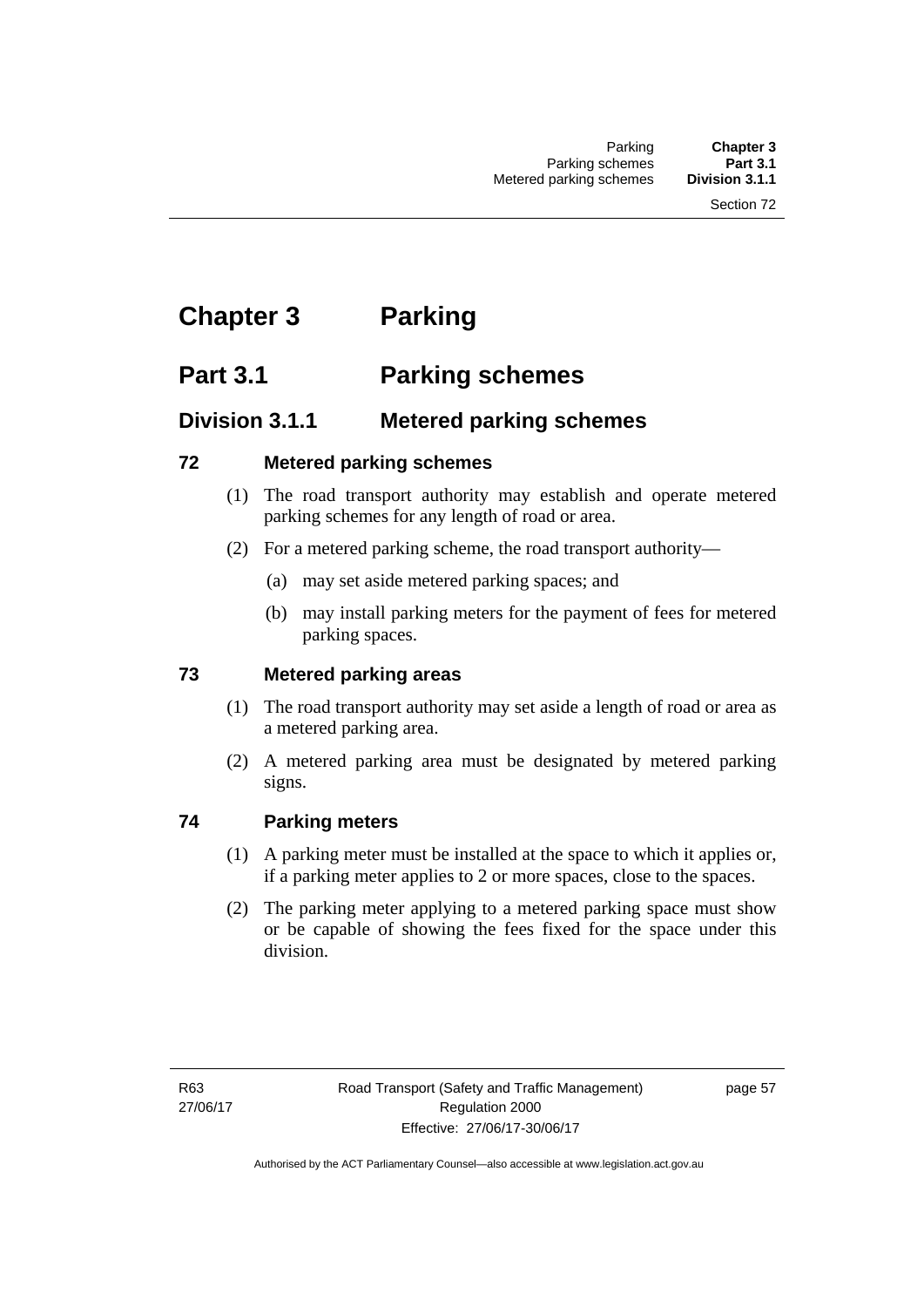- (3) A parking meter must clearly show, or be capable of clearly showing, whether the relevant parking fee for the parking of a vehicle in the metered parking space or spaces to which it applies has been paid.
- (4) A multi-space parking meter must also identify each metered parking space by its number.

#### **75 Metered parking spaces**

- (1) A metered parking space must be designated by a road marking.
- (2) For a metered parking space to which a multi-space parking meter applies, the number for the space and an arrow indicating the direction of the meter must be marked in or adjacent to the space.

### **Division 3.1.2 Ticket parking schemes**

*Note* The [Australian Road Rules](http://www.legislation.act.gov.au//ni/db_37271/default.asp), r 207 (2) provides that a driver who parks in a ticket parking area must pay the fee and obey the instructions on the ticket. See also s 16.

#### **75A Parking authorities**

- (1) A person may apply to the road transport authority to be a parking authority for a stated area.
- (2) The road transport authority may declare the person to be a parking authority for a stated area (the *area of operations*).
	- *Note* The power to make the declaration includes the power to amend or repeal it (see [Legislation Act,](http://www.legislation.act.gov.au/a/2001-14) s 46).
- (3) The declaration is a disallowable instrument.
	- *Note* A disallowable instrument must be notified, and presented to the Legislative Assembly, under the [Legislation Act.](http://www.legislation.act.gov.au/a/2001-14)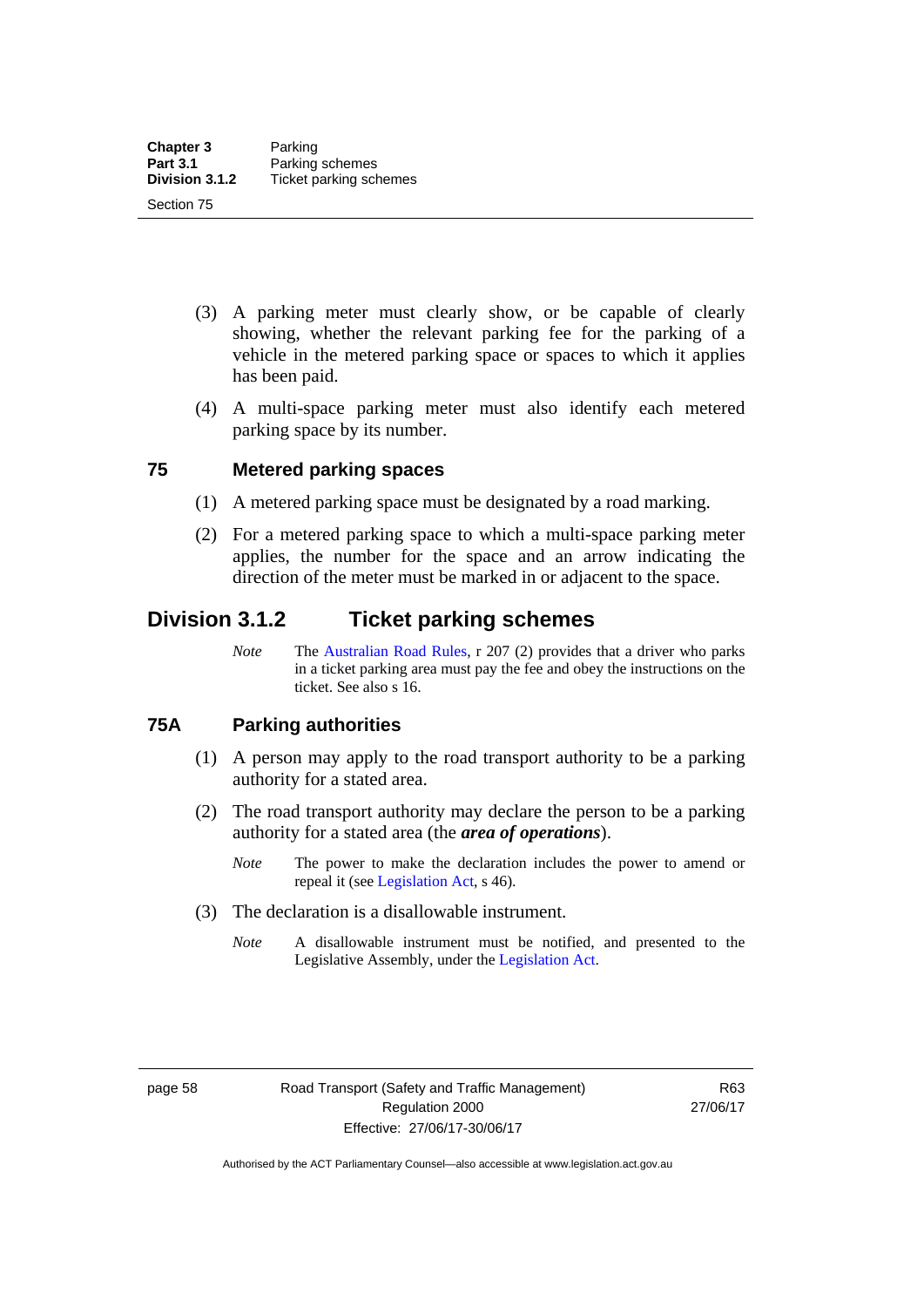### **75B Parking authority guidelines**

- (1) The road transport authority must establish guidelines for section 76A (the *parking authority guidelines*).
- (2) The parking authority guidelines are a disallowable instrument.

- (3) A parking authority is not entitled to provide, or charge for, parking in a ticket parking area if the parking authority does not comply with the parking authority guidelines.
- (4) A parking authority is taken to comply with the parking authority guidelines until the contrary is proved.

#### **76 Ticket parking schemes—road transport authority**

- (1) The road transport authority may establish and operate a ticket parking scheme for any length of road or area.
- (2) For a ticket parking scheme, the road transport authority—
	- (a) may set aside a length of road or area as a ticket parking area; and
	- (b) may adopt the ways of, and schemes for, payment of the fees the authority considers appropriate; and
	- (c) may install pay parking devices.

#### **76AA Approval of e-payment method**

(1) The road transport authority may approve an e-payment method (an *approved e-payment method*) for a driver of a vehicle to pay for the use of a parking space in a ticket parking area.

*Note* A disallowable instrument must be notified, and presented to the Legislative Assembly, under the [Legislation Act.](http://www.legislation.act.gov.au/a/2001-14)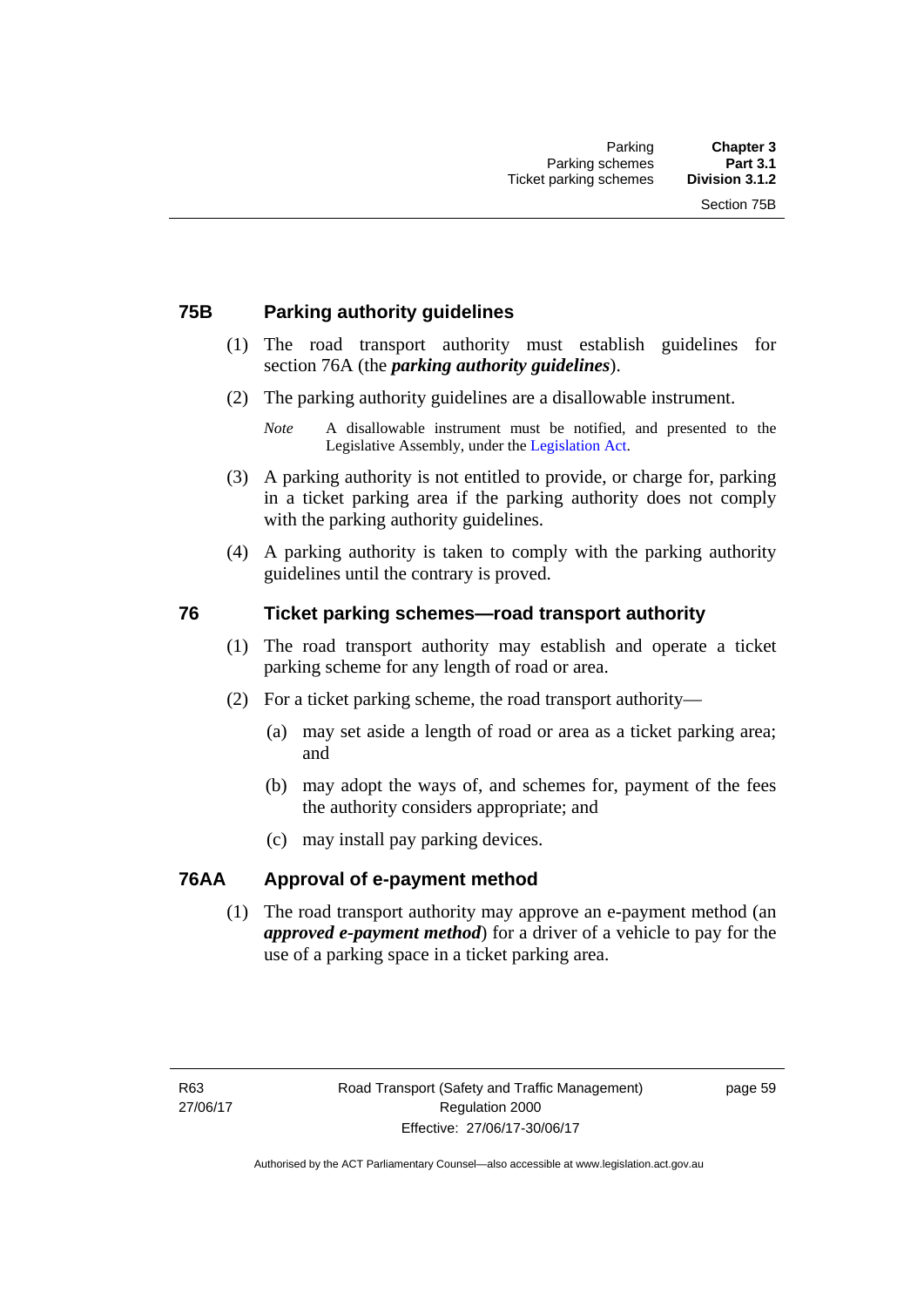- (2) The road transport authority may not approve an e-payment method unless satisfied that the system supporting the method is capable of—
	- (a) giving the road transport authority contemporary information about fees paid for parking spaces in ticket parking areas; and
	- (b) keeping a record of each transaction; and
	- (c) giving a person using the method an electronic receipt for the transaction.
- (3) An approval is a notifiable instrument.

*Note* A notifiable instrument must be notified under the [Legislation Act](http://www.legislation.act.gov.au/a/2001-14).

(4) In this section:

*e-payment method* means a method for payment using an electronic device.

#### **76A Ticket parking schemes—parking authorities**

- (1) A parking authority may, in accordance with the parking authority guidelines, establish and operate a ticket parking scheme for any length of road or area within its area of operations.
- (2) For a ticket parking scheme, the parking authority may, in accordance with the parking authority guidelines—
	- (a) set aside a length of road or area within its area of operations as a ticket parking area; and
	- (b) fix fees for the parking of vehicles in the area; and
	- (c) adopt the ways of, and schemes for, payment of the fees the authority considers appropriate; and
	- (d) install pay parking devices.
	- *Note* Section 75A provides for the road transport authority to declare parking authorities and s 75B provides for parking authority guidelines.

page 60 Road Transport (Safety and Traffic Management) Regulation 2000 Effective: 27/06/17-30/06/17

R63 27/06/17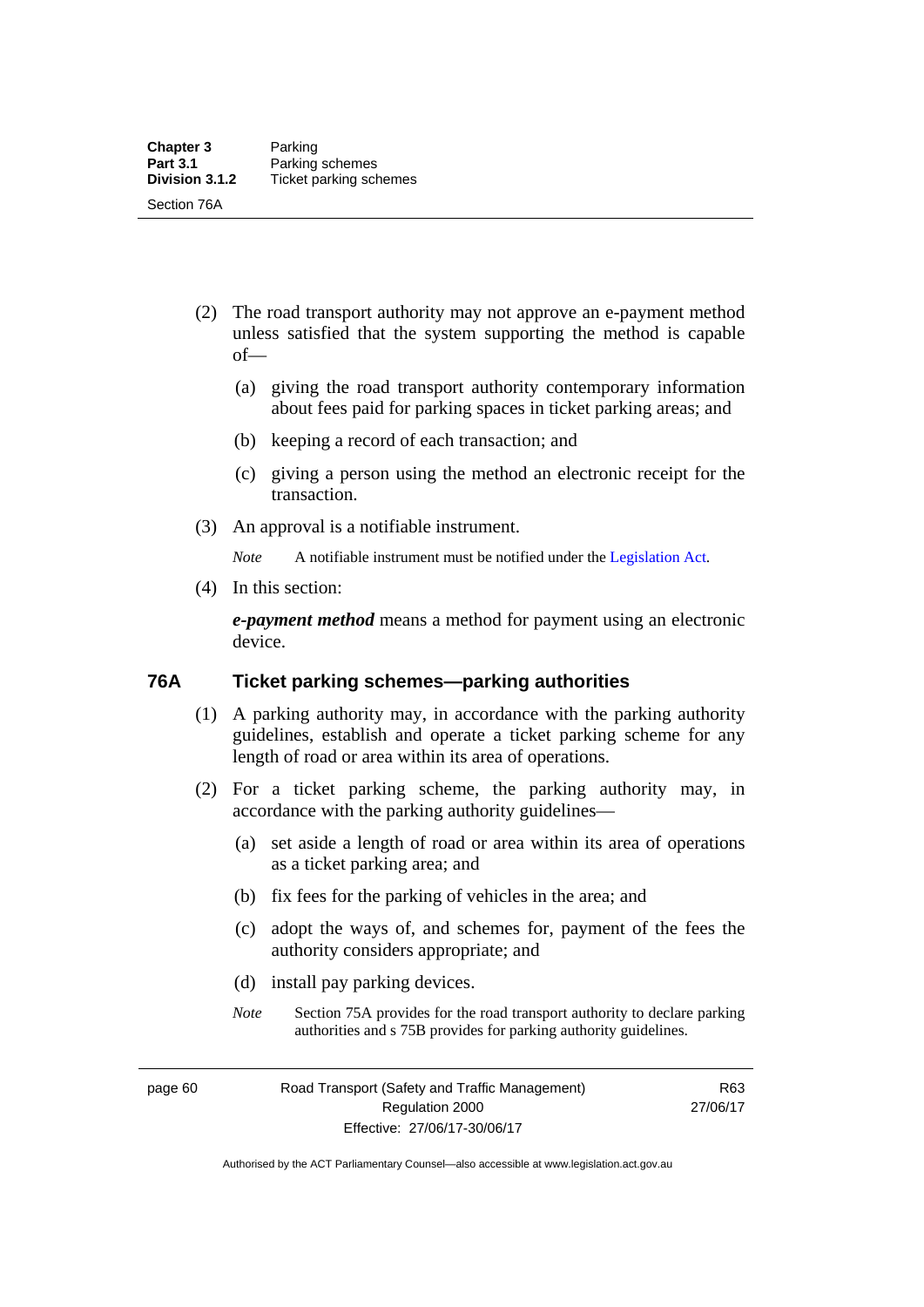### **77 Ticket parking areas**

- (1) A ticket parking area must be designated by ticket parking signs.
- (2) A ticket parking area is taken to include only such lengths of road and areas to which ticket parking signs apply as are lawfully available, apart from this division, for the parking of vehicles.

#### **78 Ticket parking spaces**

A ticket parking area may be divided into ticket parking spaces, of a size suitable for parking a single vehicle, by a road marking.

#### **79 Ticket machines**

The ticket machine for a ticket parking area must show or be capable of showing the fees fixed for the area under this division.

#### **80 Parking tickets**

- (1) The following information must be printed on a parking ticket:
	- (a) the expiry date (expressed as the day of the month, the month and the year);
	- (b) for a parking ticket other than an RTA periodic ticket—the expiry time (expressed in hours and minutes);
	- (c) the name of the authority issuing the ticket;
	- (d) an indication of the ticket parking area where or for which the ticket is issued;
	- (e) the fee paid for the issue of the ticket or, for an RTA periodic ticket (except a ticket issued at a concessional price), the daily value of the ticket;
	- (f) a serial number;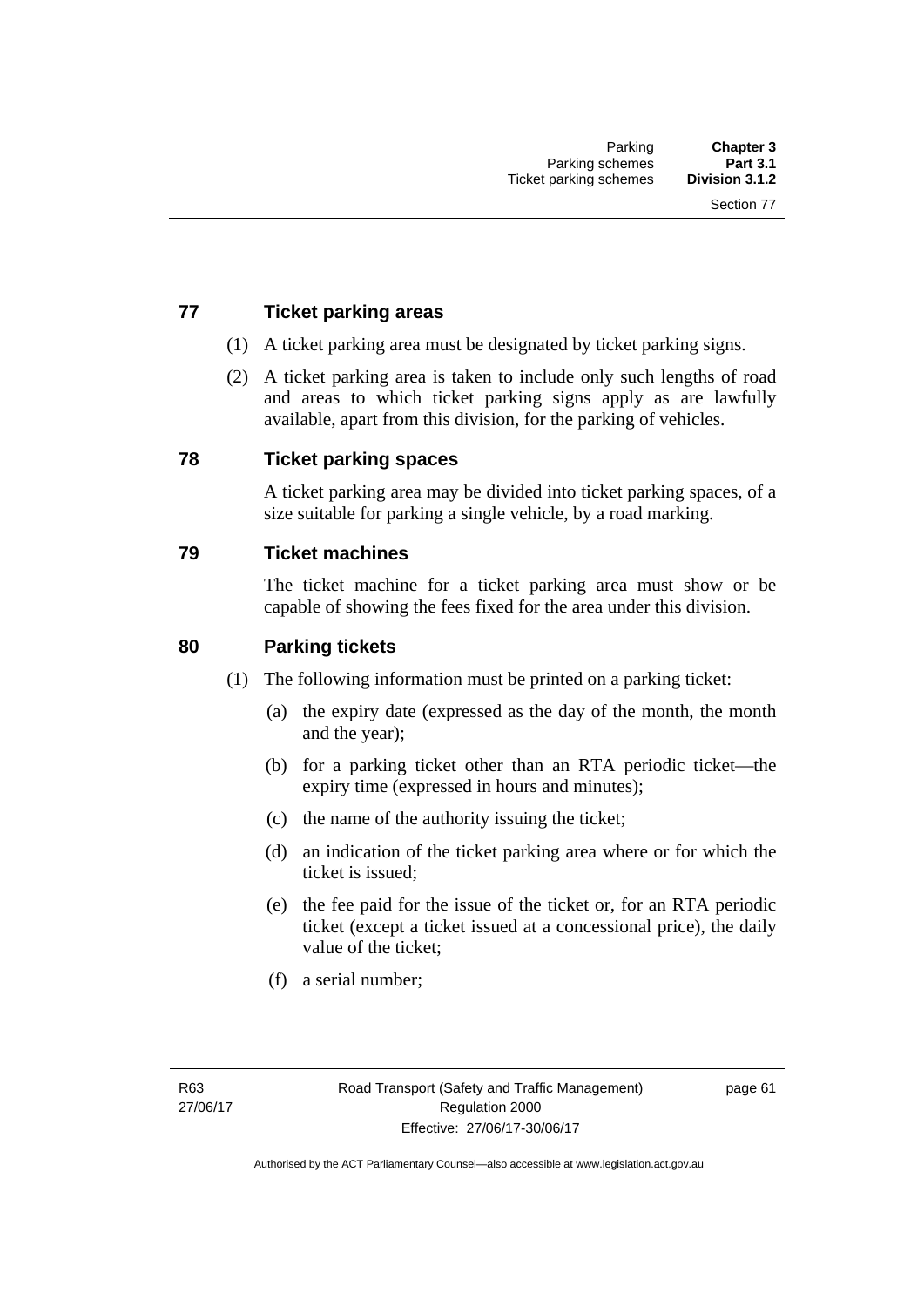Section 81

(g) instructions for use of the ticket.

#### **Examples for par (d)**

- 1 a code for the ticket parking area where the ticket is issued
- 2 the number of the parking ticket machine which issued the ticket
- 3 for an RTA periodic ticket—the daily value of the ticket or the area where the ticket may be used
- *Note* An example is part of the regulation, is not exhaustive and may extend, but does not limit, the meaning of the provision in which it appears (see [Legislation Act,](http://www.legislation.act.gov.au/a/2001-14) s 126 and s 132).
- (2) A parking ticket must be legible and of a size and design that enables it to be easily displayed in or on a vehicle.
- (3) In this section:

*RTA periodic ticket*, for a ticket parking area, means a ticket issued by the road transport authority that is valid for parking in the area for a stated period of not less than 1 week.

#### **81 Duration of parking tickets and e-payment parking period**

- (1) A parking ticket takes effect when it is issued and expires at the expiry time stated on the ticket.
- (2) An e-payment parking period begins when the parking period is initiated by a device in accordance with an approved e-payment method and ends when the period for which payment is made in accordance with the approved e-payment method ends.

### **Division 3.1.3 Heavy vehicle parking**

### **82 Definitions—div 3.1.3**

In this division:

*heavy vehicle* means a vehicle, whether loaded or unloaded, that is longer than 7.5m, has a GVM over 4.5t, and is used for commercial purposes.

page 62 Road Transport (Safety and Traffic Management) Regulation 2000 Effective: 27/06/17-30/06/17

R63 27/06/17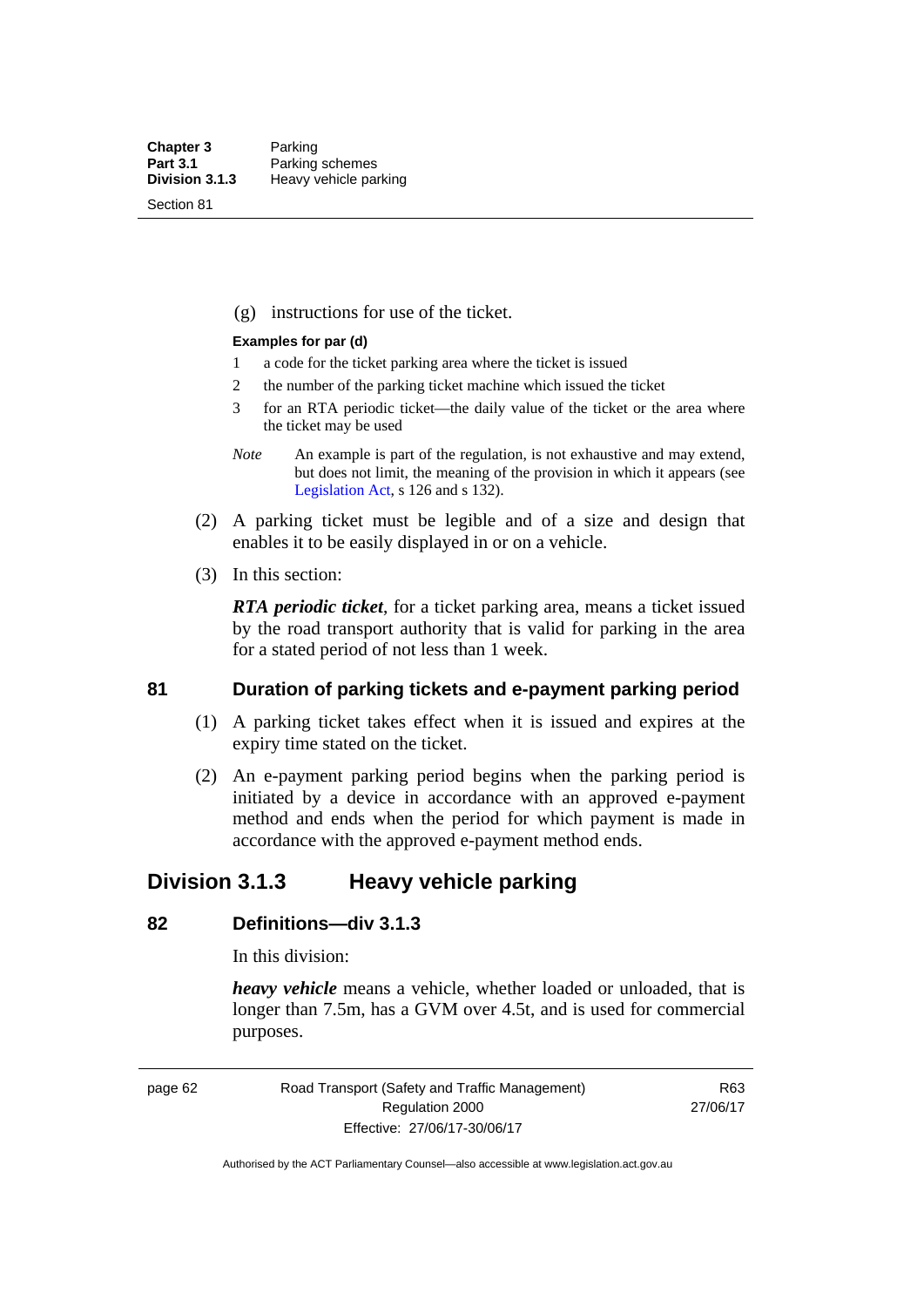### *land adjoining residential land*—see section 83.

*residential land* means land leased for residential purposes.

*stock truck* means a vehicle that has a GVM over 4.5t and is built or used to transport livestock.

#### **83 References in div 3.1.3 to land adjoining residential land**

A reference in this division to *land adjoining residential land* includes a reference to land that would, apart from an intervening road, adjoin that land.

#### **84 Vehicle parked partly on residential land**

For this division, a vehicle that is parked partly on residential land, and partly on adjoining land that is not residential land, is taken not to be parked on residential land.

### **85 Parking of certain vehicles on residential land prohibited**

- (1) This section applies to a vehicle, whether loaded or unloaded, that is—
	- (a) a stock truck; or
	- (b) a semitrailer with the load space permanently enclosed by rigid construction or with sides enclosed by nonrigid material and a rigid roof; or
	- (c) higher than 3.6m and used for commercial purposes.
- (2) A person must not park a vehicle to which this section applies on residential land.

Maximum penalty: 20 penalty units.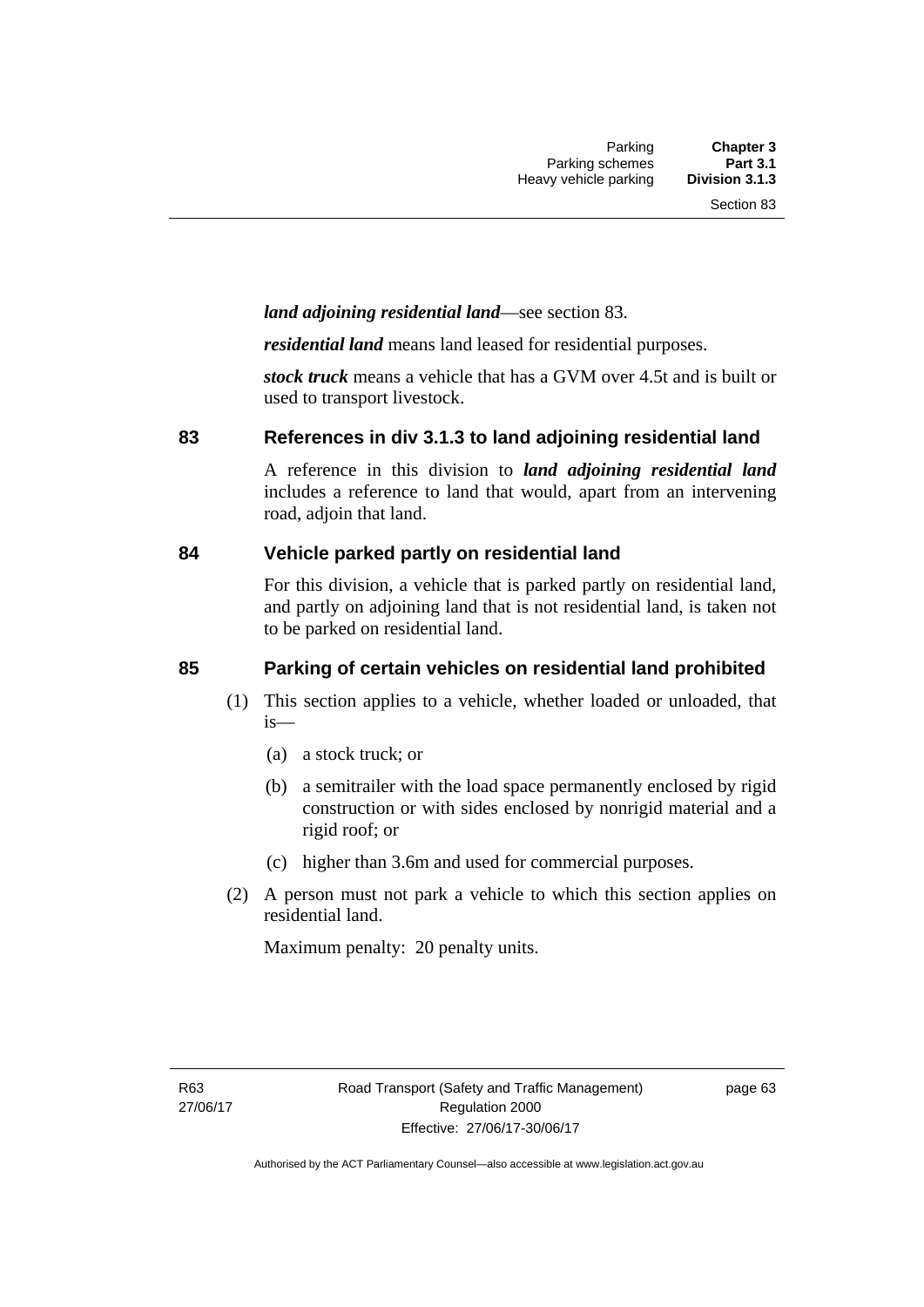#### **85A No more than 1 heavy vehicle on residential land**

- (1) A person commits an offence if—
	- (a) the person parks 2 or more heavy vehicles on residential land; or
	- (b) the person parks a heavy vehicle on residential land and there is already another heavy vehicle parked on the land.

Maximum penalty: 20 penalty units.

- (2) Subsection (1) does not apply if—
	- (a) only 2 heavy vehicles are parked on the residential land; and
	- (b) 1 vehicle is plant that is parked on the other vehicle; and
	- (c) no part of either vehicle is higher than 3.6m from the ground.
- (3) In this section:

*plant* means a motor vehicle that consists solely of—

- (a) a machine or implement that cannot carry a load, other than tools and accessories usually carried in or on the vehicle; or
- (b) a crane, forklift truck or bobcat; or
- (c) a bobcat and excavation equipment.

#### **85B Heavy vehicles to be parked away from residential land boundaries**

- (1) A person commits an offence if—
	- (a) the person parks a heavy vehicle on residential land; and
	- (b) any part of the vehicle when parked is—
		- (i) in front of the setback line of the front boundary of the land; or

page 64 Road Transport (Safety and Traffic Management) Regulation 2000 Effective: 27/06/17-30/06/17

R63 27/06/17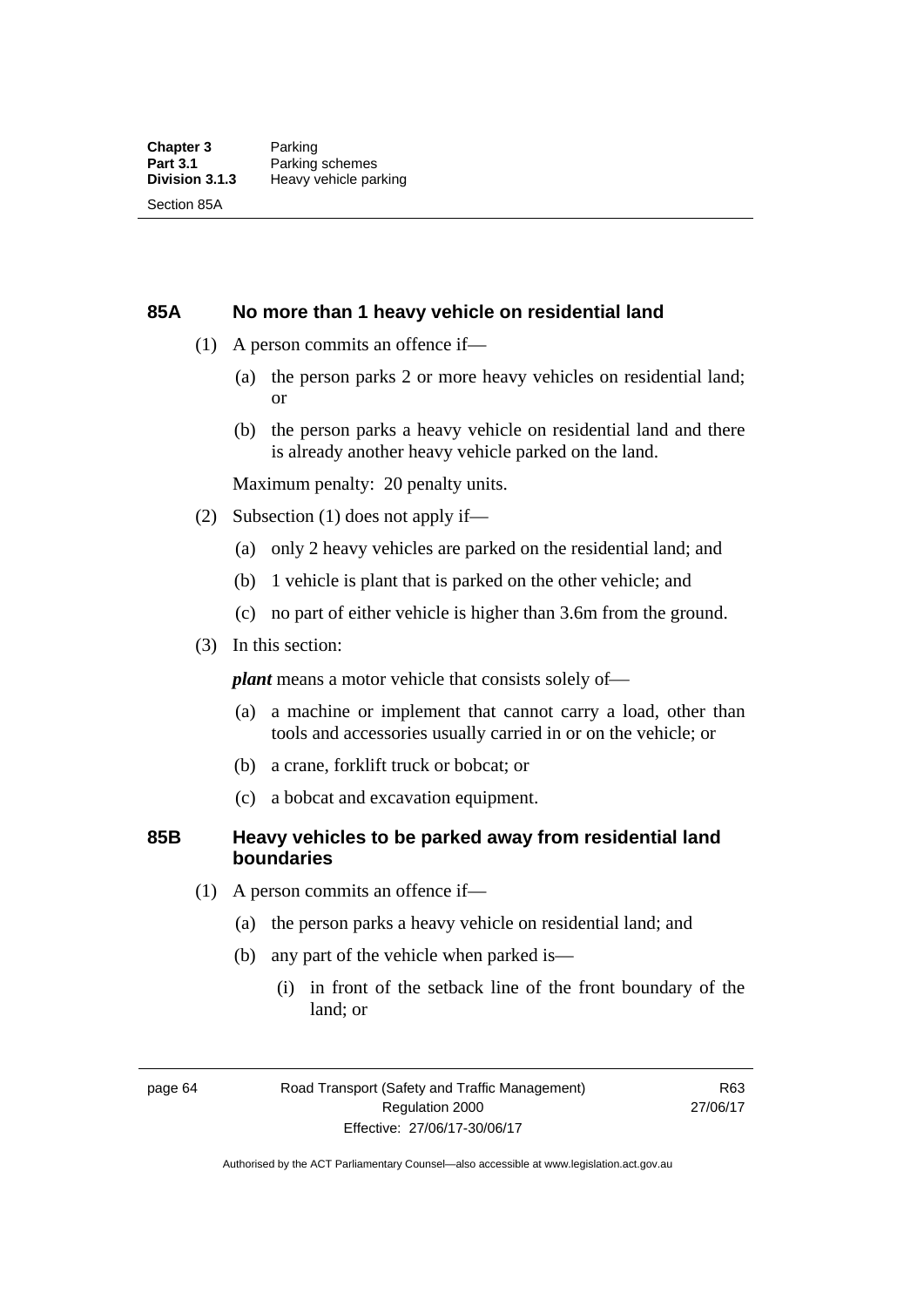(ii) less than 1.5m from any other boundary.

Maximum penalty: 20 penalty units.

(2) In this section:

*setback*, in relation to land—see the territory plan, part 13 (Definitions).

### **86 Parking of certain vehicles on land adjoining residential land prohibited**

- (1) This section applies to—
	- (a) a vehicle or combination, whether loaded or unloaded, that is longer than 7.5m; and
	- (b) a vehicle, whether loaded or unloaded, with a GVM over 4.5t.
- (2) A person must not park a vehicle or combination to which this section applies on land adjoining residential land for more than 1 hour.

Maximum penalty: 20 penalty units.

 (3) Subsection (2) does not apply to the vehicle or combination if the land where it is parked is residential land or land leased for commercial purposes.

#### **87 Parking of certain commercial vehicles on land with multi-unit housing**

- (1) This section applies to a vehicle, whether loaded or unloaded, that is used for commercial purposes and is longer than 6m, higher than 2.6m or has a GVM over 3.75t.
- (2) A person must not park a vehicle to which this section applies on residential land with multi-unit housing.

Maximum penalty: 20 penalty units.

R63 27/06/17 page 65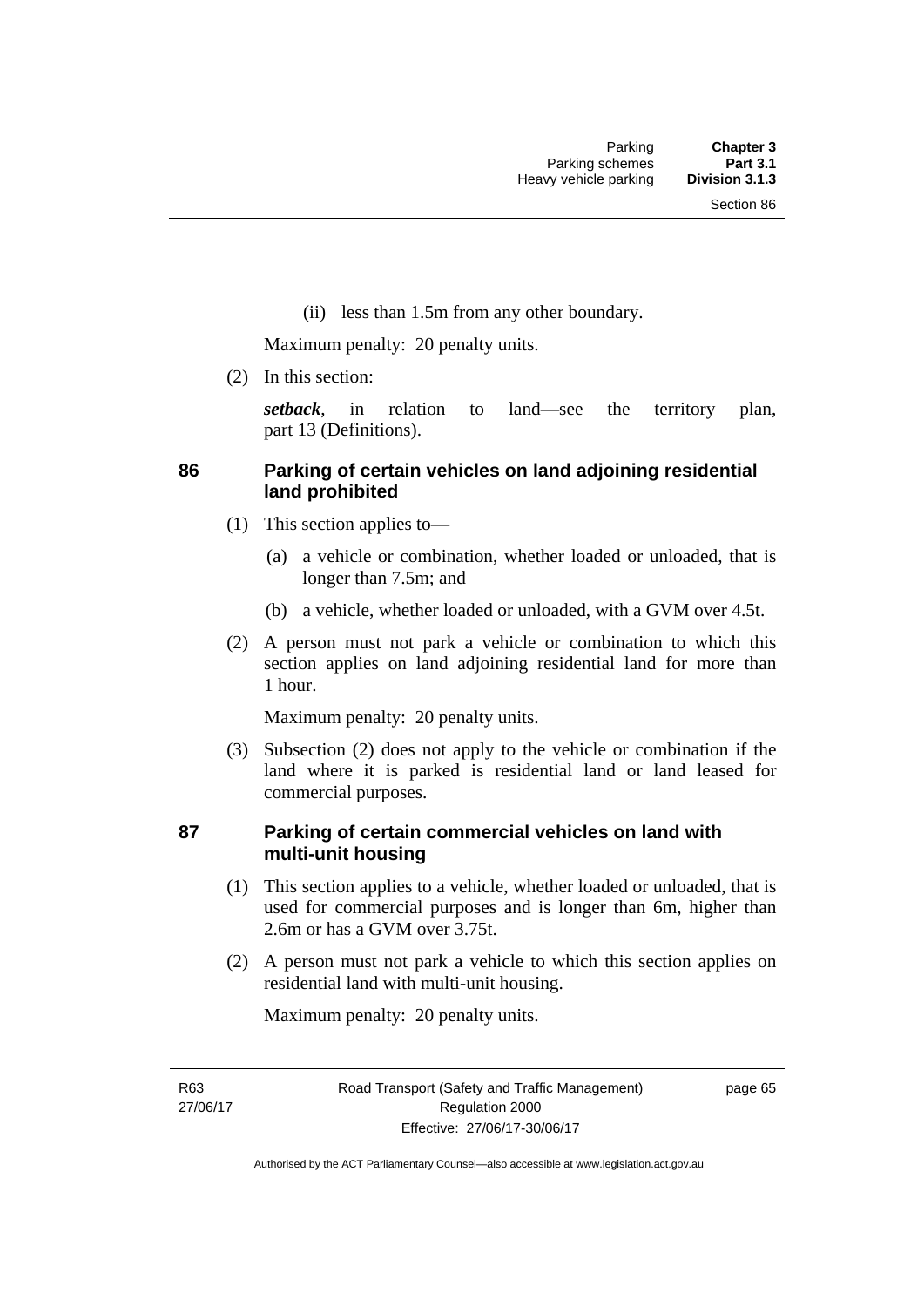- (3) For this section, residential land has multi-unit housing if the land has more than 1 dwelling on it.
- (4) In this section:

*dwelling—*see the territory plan.

*Note* The territory plan defines *dwelling* as meaning 'a building or part of a building used as a self contained residence which must include food preparation facilities, a bath or shower, and a closet pan and wash basin'.

#### **87A No offence if reasonable necessity etc**

A person does not commit an offence against section 85, section 85A, section 85B, section 86 or section 87 if—

- (a) either of the following applies:
	- (i) it was reasonably necessary to park the vehicle on the land to avoid contravening the Act or another territory law;
	- (ii) the vehicle was parked on the land to deliver or collect goods or passengers, or to provide services; and
- (b) the vehicle was on the land no longer than was reasonable.

#### **87B Heavy vehicle refrigeration units not to be operated on residential land**

A person commits an offence if—

- (a) the person parks a heavy vehicle that has a refrigeration unit on residential land; and
- (b) the refrigeration unit is running at any time while the vehicle is parked on the land.

Maximum penalty: 20 penalty units.

page 66 Road Transport (Safety and Traffic Management) Regulation 2000 Effective: 27/06/17-30/06/17

R63 27/06/17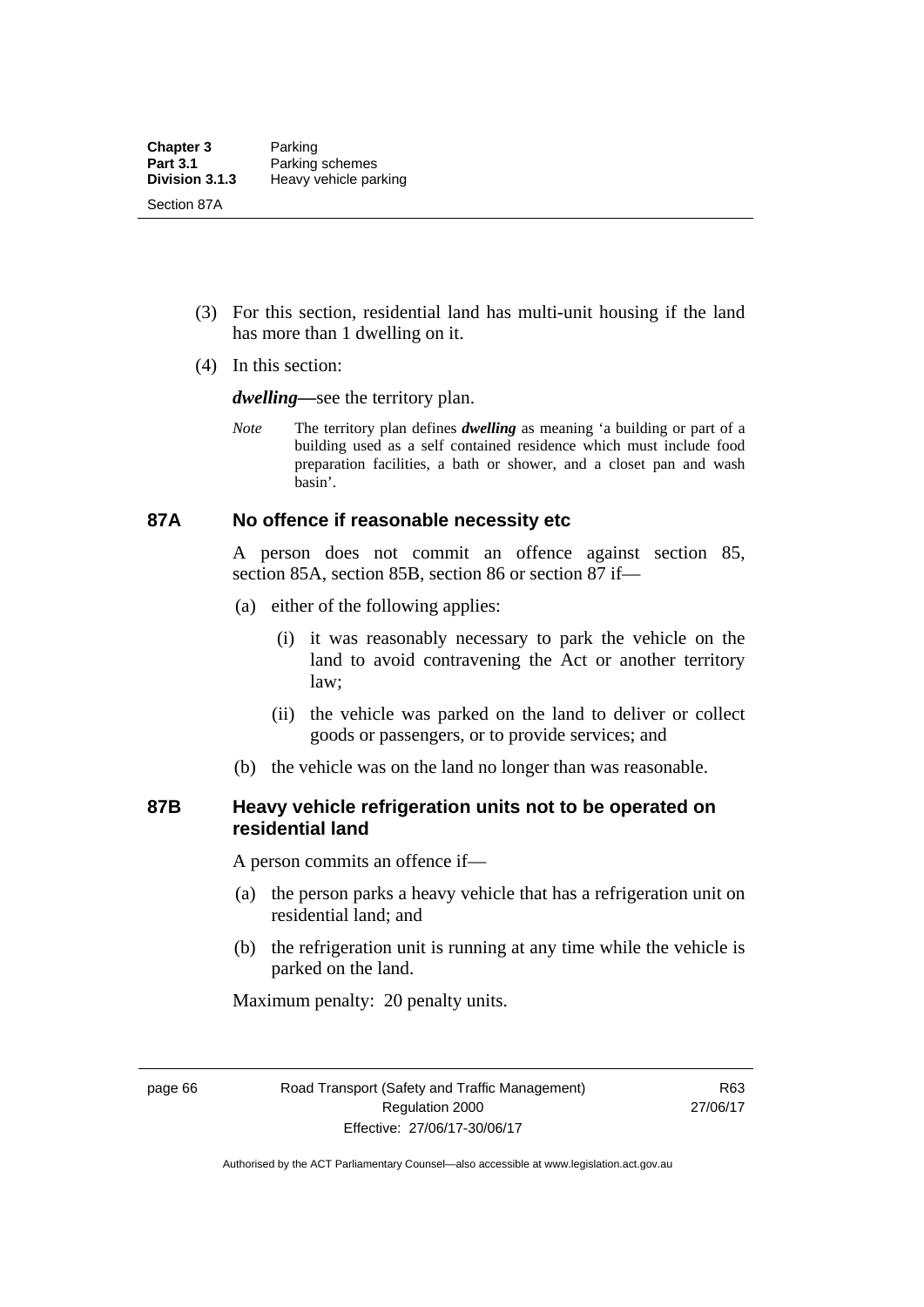#### **87C Prohibition on night operation of heavy vehicle**

 (1) A person, other than an existing operator, commits an offence if the person operates a heavy vehicle parked on residential land at any time between 10 pm and 6 am.

Maximum penalty: 20 penalty units.

 (2) An existing operator commits an offence if the operator operates a heavy vehicle parked on residential land at any time between midnight and 5.30 am.

Maximum penalty: 20 penalty units.

(3) In this section:

*existing operator* means the holder of an existing operator's certificate issued under the *[Motor Traffic Act 1936](http://www.legislation.act.gov.au/a/1936-45)*, section 150R that is still in force.

#### **88 Daily infringement**

A person who contravenes any of the following sections commits a separate offence for each day during any part of which the contravention continues:

- (a) section 85 (Parking of certain vehicles on residential land prohibited);
- (b) section 85A (No more than 1 heavy vehicle on residential land);
- (c) section 85B (Heavy vehicles to be parked away from residential land boundaries);
- (d) section 86 (Parking of certain vehicles on land adjoining residential land prohibited);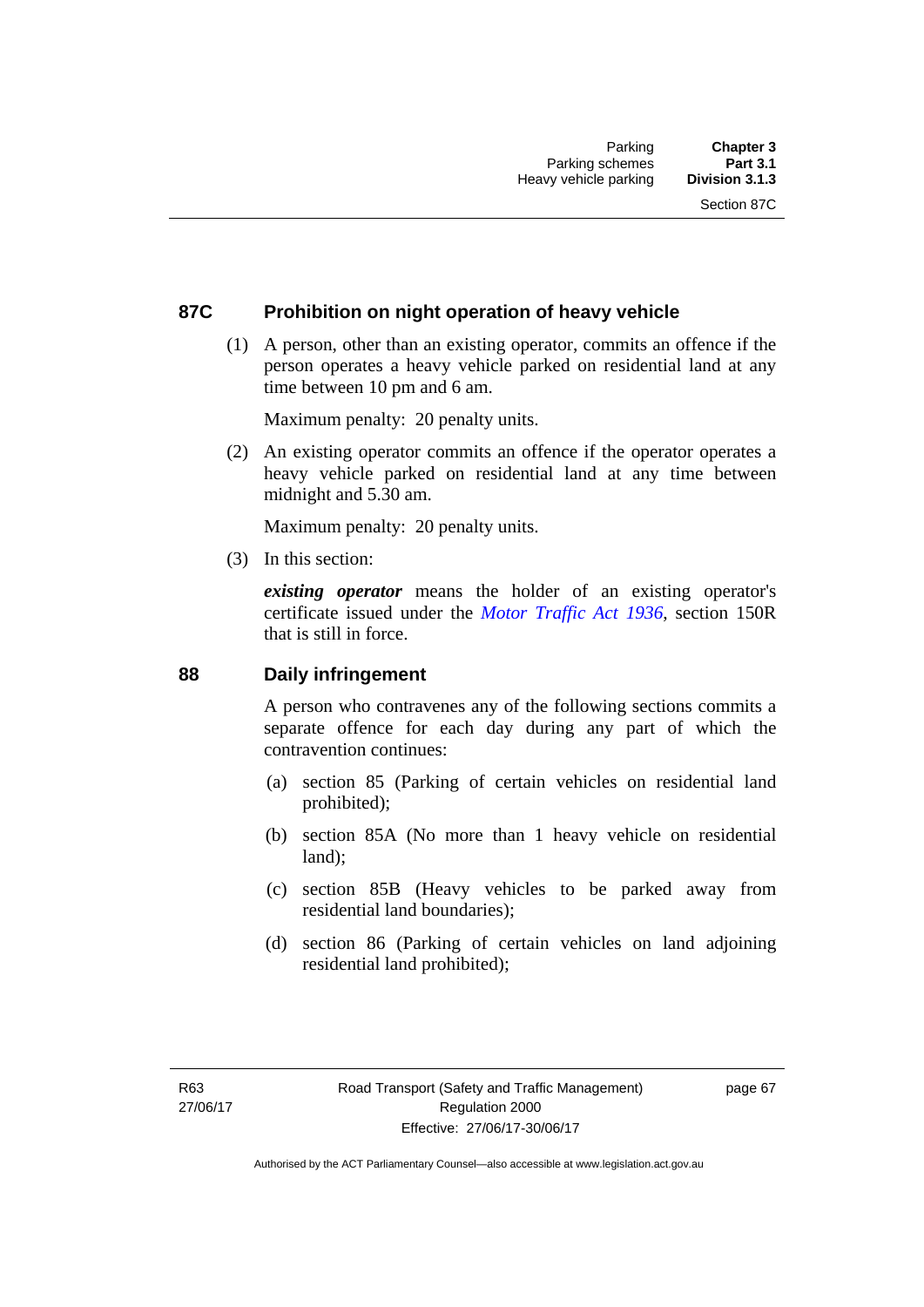- (e) section 87 (Parking of certain commercial vehicles on land with multi-unit housing);
- (f) section 87B (Heavy vehicle refrigeration units not to be operated on residential land).

### **Division 3.1.3A Heavy vehicle parking—enforcement**

#### **89 Meaning of** *occupier***—div 3.1.3A**

In this division:

*occupier*, of premises, includes—

- (a) a person believed on reasonable grounds to be an occupier of the premises; and
- (b) a person apparently in charge of the premises.

#### **90 Power to enter premises**

- (1) For division 3.1.3 (Heavy vehicle parking), an authorised person may—
	- (a) enter premises with the occupier's consent; or
	- (b) enter premises if the authorised person believes on reasonable grounds that—
		- (i) a heavy vehicle is parked on the premises in contravention of that division; and
		- (ii) it is necessary to enter the premises to inspect, take measurements, or record identification particulars about the vehicle.
- (2) An authorised person may, without the consent of the occupier of premises, enter land around the premises to ask for consent to enter the premises.

page 68 Road Transport (Safety and Traffic Management) Regulation 2000 Effective: 27/06/17-30/06/17

R63 27/06/17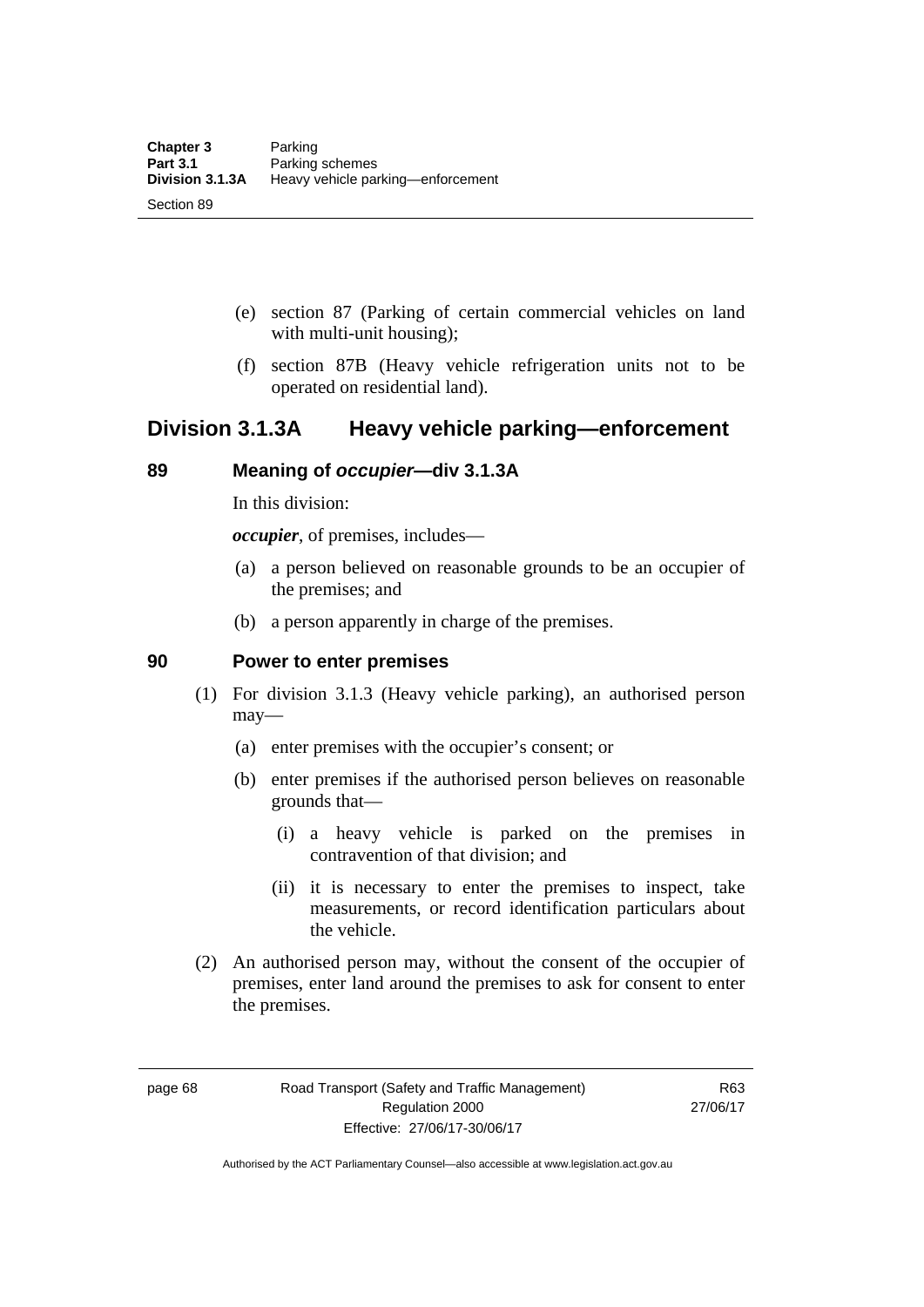- (3) An authorised person may enter premises under this section––
	- (a) for a contravention of section 87B or section 87C––at any time; and
	- (b) in any other case––between 8 am and 8 pm.

#### **91 Production of identity card**

An authorised person must not remain at premises entered under this division if the authorised person does not produce his or her identity card when asked by the occupier.

*Note* Identity cards for authorised people are provided for in the *[Road](http://www.legislation.act.gov.au/a/1999-77)  [Transport \(General\) Act 1999](http://www.legislation.act.gov.au/a/1999-77)*, s 20.

#### **92 Consent to entry**

- (1) When seeking the consent of an occupier of premises to enter premises under section 90 (1) (a), an authorised person must—
	- (a) produce his or her identity card; and
	- (b) tell the occupier—
		- (i) the purpose of the entry; and
		- (ii) that consent may be refused.
- (2) If the occupier consents, the authorised person must ask the occupier to sign a written acknowledgment (an *acknowledgment of consent*)—
	- (a) that the occupier was told—
		- (i) the purpose of the entry; and
		- (ii) that consent may be refused; and
	- (b) that the occupier consented to the entry; and
	- (c) stating the time and date when consent was given.

R63 27/06/17 page 69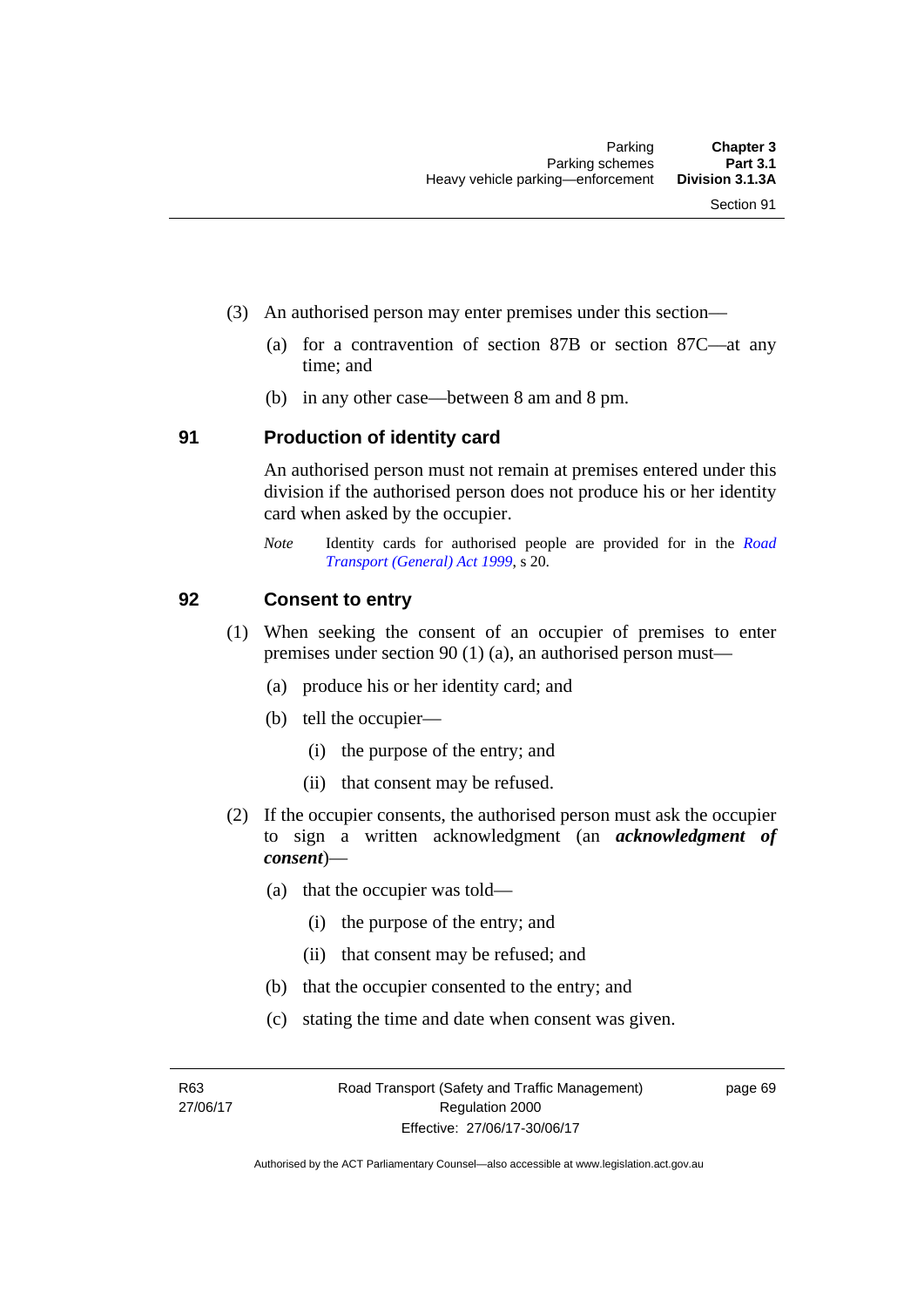- (3) If the occupier signs an acknowledgment of consent, the authorised person must immediately give a copy to the occupier.
- (4) A court must find that the occupier did not consent to entry to the premises by the authorised person under this division if—
	- (a) the question arises in a proceeding in the court whether the occupier consented to the entry; and
	- (b) an acknowledgment of consent is not produced in evidence; and
	- (c) it is not proved that the occupier consented to the entry.

#### **93 General powers on entry to premises**

- (1) An authorised person who enters premises under this division may, for division 3.1.3 (Heavy vehicle parking) and this division, do 1 or more of the following in relation to a heavy vehicle on the premises:
	- (a) inspect the vehicle (including for its identification particulars);
	- (b) take measurements;
	- (c) take photographs, films, or audio, video or other recordings;
	- (d) require the occupier, or anyone at the premises to—
		- (i) give the authorised person information; or
		- (ii) produce documents to the authorised person; or
		- (iii) give the authorised person reasonable help to exercise a power under this division.
	- *Note* The [Legislation Act](http://www.legislation.act.gov.au/a/2001-14), s 170 and s 171 deal with the application of the privilege against self incrimination and client legal privilege.
- (2) A person must take all reasonable steps to comply with a requirement made of the person under subsection (1) (d).

Maximum penalty: 20 penalty units.

page 70 Road Transport (Safety and Traffic Management) Regulation 2000 Effective: 27/06/17-30/06/17

R63 27/06/17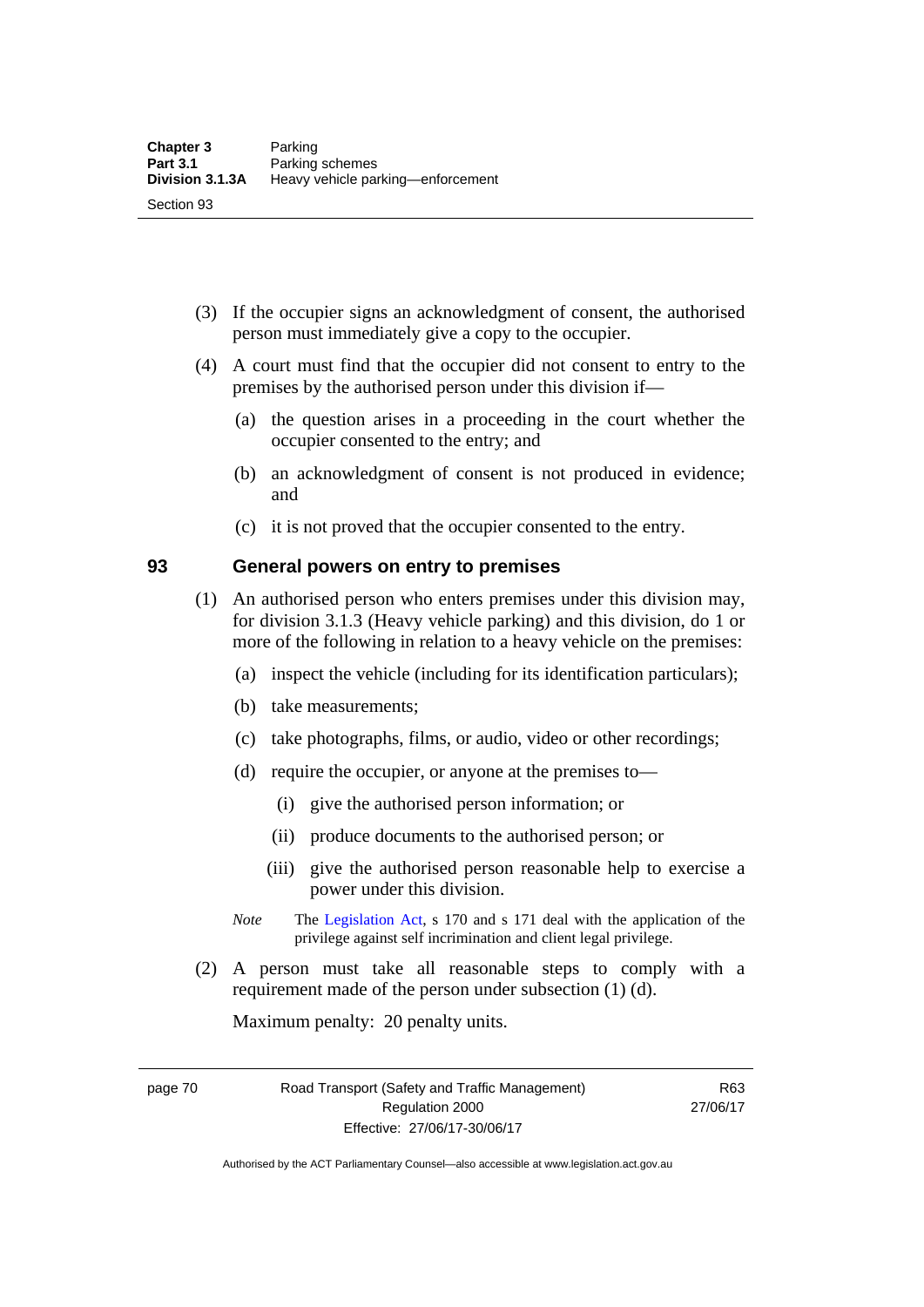### **94 Damage etc to be minimised**

- (1) In the exercise, or purported exercise, of a function under this division, an authorised person must take all reasonable steps to ensure that the authorised person, and any person assisting the authorised person, causes as little inconvenience, detriment and damage as practicable.
- (2) If an authorised person, or a person assisting an authorised person, damages anything in the exercise or purported exercise of a function under this division, the authorised person must give written notice of the particulars of the damage to the person the authorised person believes on reasonable grounds is the owner of the thing.
- (3) If the damage happens at premises entered under this division in the absence of the occupier, the notice may be given by leaving it, secured conspicuously, at the premises.

#### **95 Compensation for exercise of enforcement powers**

- (1) A person may claim compensation from the Territory if the person suffers loss or expense because of the exercise, or purported exercise, of a function under this division by an authorised person or a person assisting an authorised person.
- (2) Compensation may be claimed and ordered in a proceeding for—
	- (a) compensation brought in a court of competent jurisdiction; or
	- (b) an offence against this regulation brought against the person making the claim for compensation.
- (3) A court may order the payment of reasonable compensation for the loss or expense only if satisfied that it is just to make the order in the circumstances of the particular case.
- (4) A regulation may prescribe matters that may, must or must not be taken into account by the court in considering whether it is just to make the order.

page 71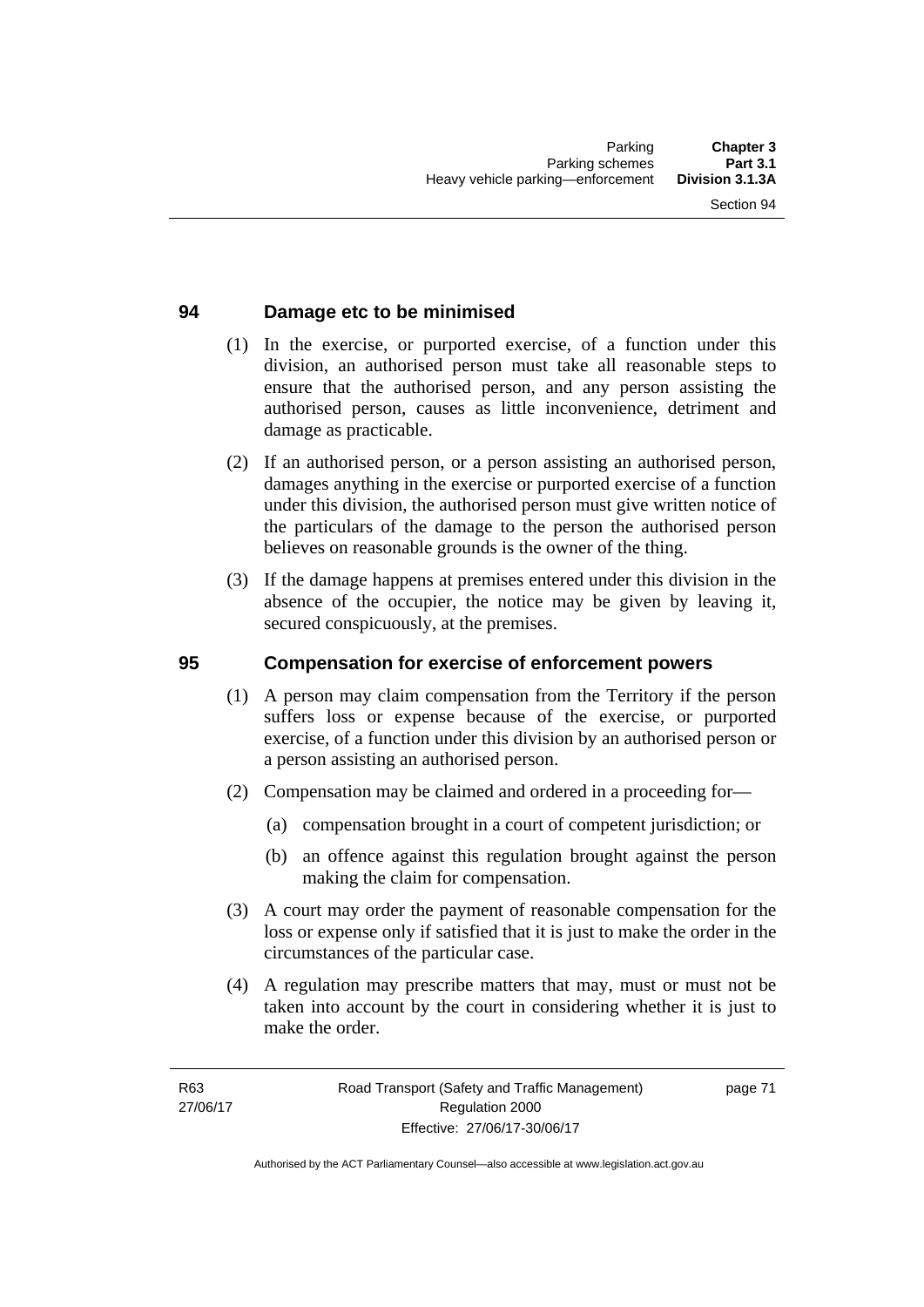## **Division 3.1.4 Miscellaneous**

#### **97A Other powers to provide pay parking**

- (1) This part does not affect any other power of a parking authority to provide for parking on land within its area of operations.
- (2) A parking authority may exercise a power under this part in relation to land that it does not own only with the consent of the owner of the land.
- (3) Consent may be given subject to conditions, including conditions about the length and withdrawal of the consent.
- (4) Subject to the conditions of the consent, the consent may be withdrawn only after reasonable notice.
- (5) In this section:

*owner*, of land, includes lessee of land.

#### **98 Overlapping schemes**

- (1) This part does not prevent the road transport authority or a parking authority from establishing and operating a pay parking scheme on the same length of road, or in the same area, where it is operating a different pay parking scheme.
- (2) The road transport authority or a parking authority may not recover the fee fixed for the parking of a vehicle in a metered space or ticket parking area if any other applicable parking fee has been paid for parking the vehicle in the space or area.

#### **98A Income from ticket parking scheme**

- (1) All fees collected by a parking authority from the operation of a ticket parking scheme belong to the parking authority.
- (2) Any surplus arising from the operation of a ticket parking scheme may be applied at the discretion of the parking authority.

page 72 Road Transport (Safety and Traffic Management) Regulation 2000 Effective: 27/06/17-30/06/17

R63 27/06/17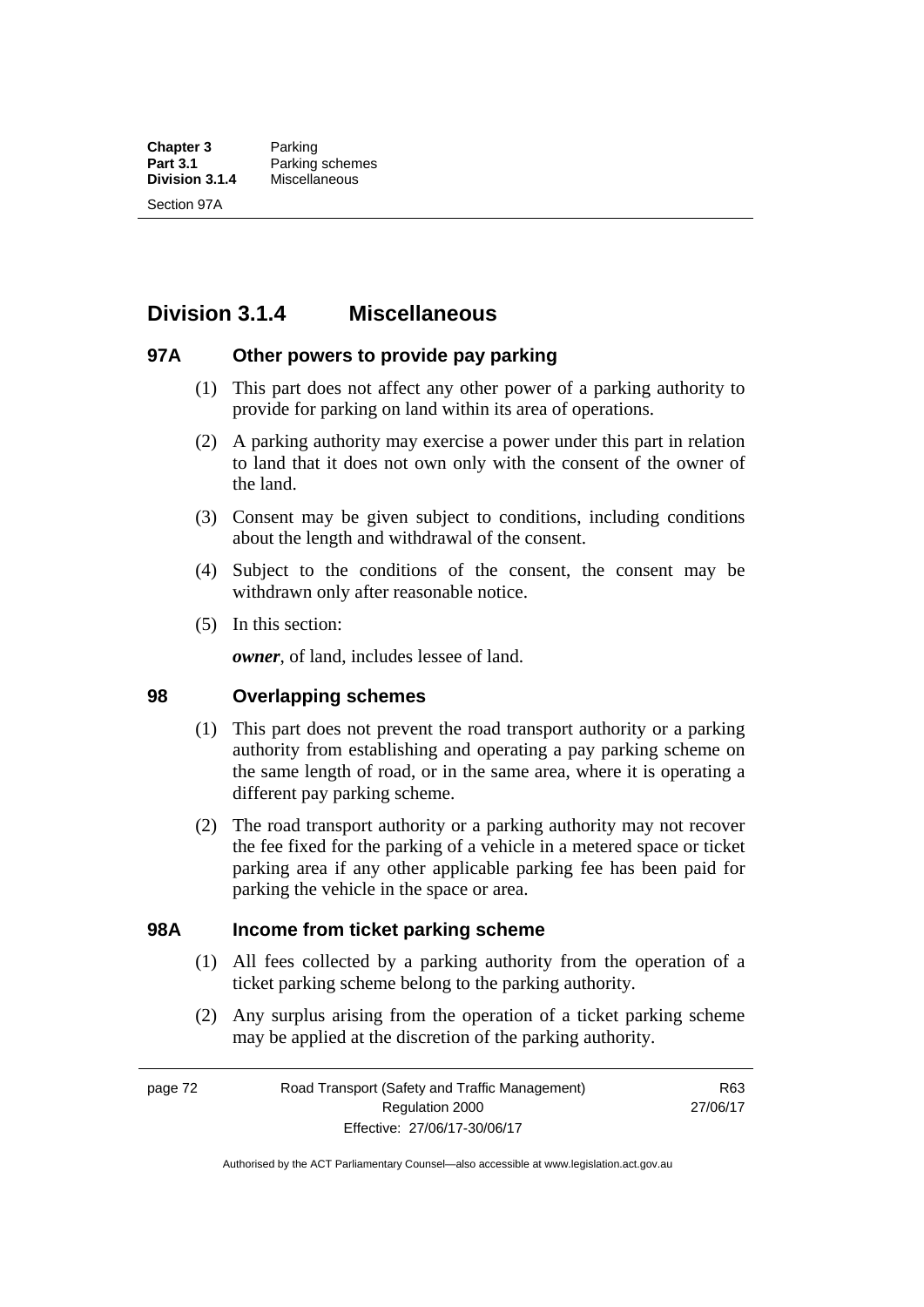### **98B Costs of ticket parking scheme**

The costs of administering a ticket parking scheme operated by a parking authority under section 76A are to be borne by the parking authority.

#### **99 Trailers not separately chargeable**

A separate parking fee is not required to be paid for a trailer towed by another vehicle.

R63 27/06/17 Road Transport (Safety and Traffic Management) Regulation 2000 Effective: 27/06/17-30/06/17

page 73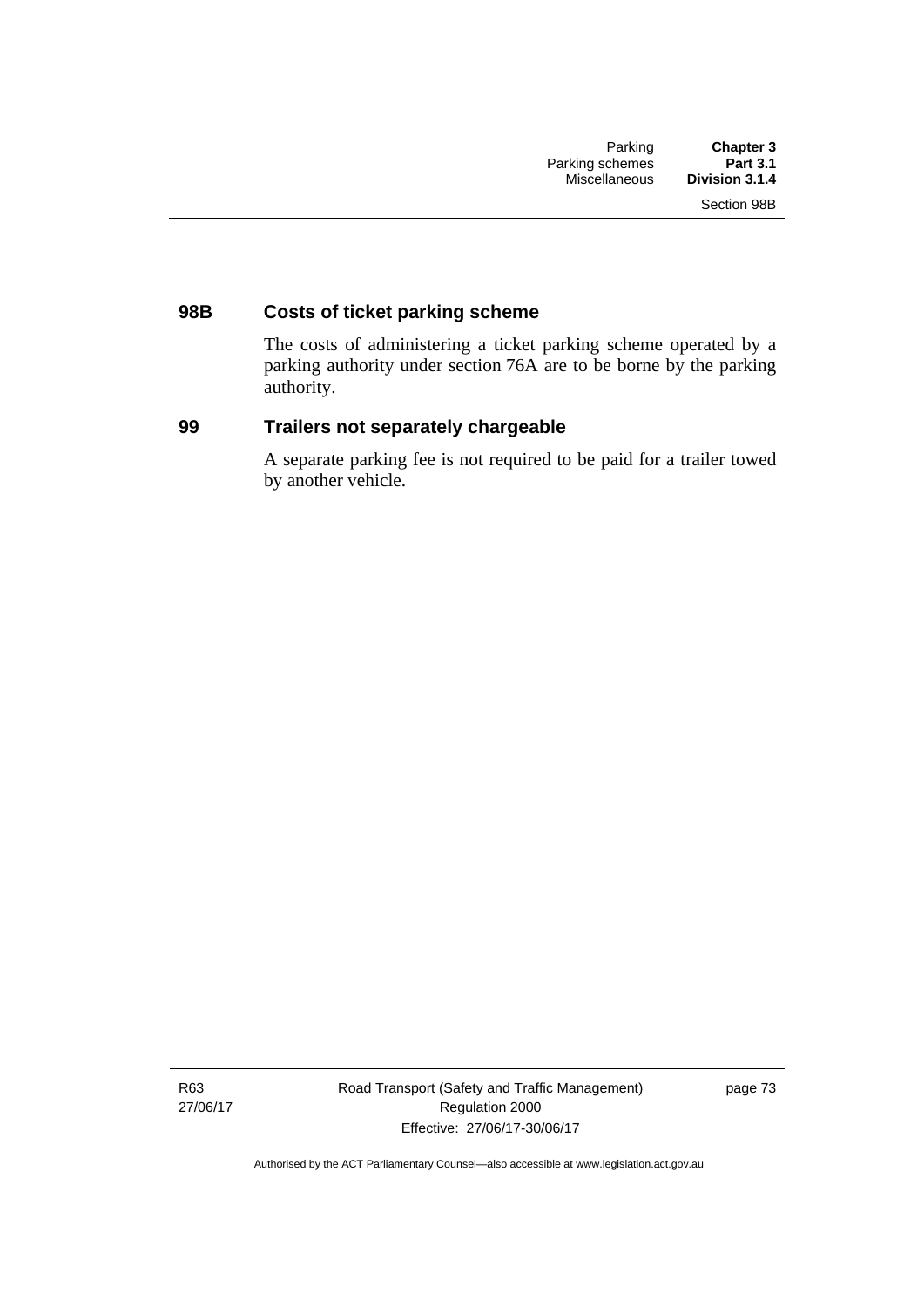# **Part 3.2 Parking permits and mobility parking scheme authorities**

#### **100 Parking permits**

- (1) The road transport authority may issue a permit (a *parking permit*) of a kind mentioned in subsection (2) authorising the parking of a vehicle, without charge, on a length of road or in an area designated by a *permit zone sign* for use by holders of that kind of parking permit.
- (2) The parking permit may be of 1 or more of the following kinds:
	- (a) a business parking permit;
	- (b) a commuter parking permit;
	- (c) a loading zone permit;
	- (d) a resident parking permit;
	- (e) a resident's visitor parking permit;
	- (f) a special event parking permit;
	- (g) any other kind declared by the road transport authority for this section.
- (3) The parking permit may be issued subject to conditions.
- (4) The parking permit—
	- (a) must state when it expires; and
	- (b) may state anything else that the road transport authority considers appropriate.

#### **Examples for par (b)**

- 1 the length of road or area to which the permit applies
- 2 any conditions to which the permit is subject

page 74 Road Transport (Safety and Traffic Management) Regulation 2000 Effective: 27/06/17-30/06/17

R63 27/06/17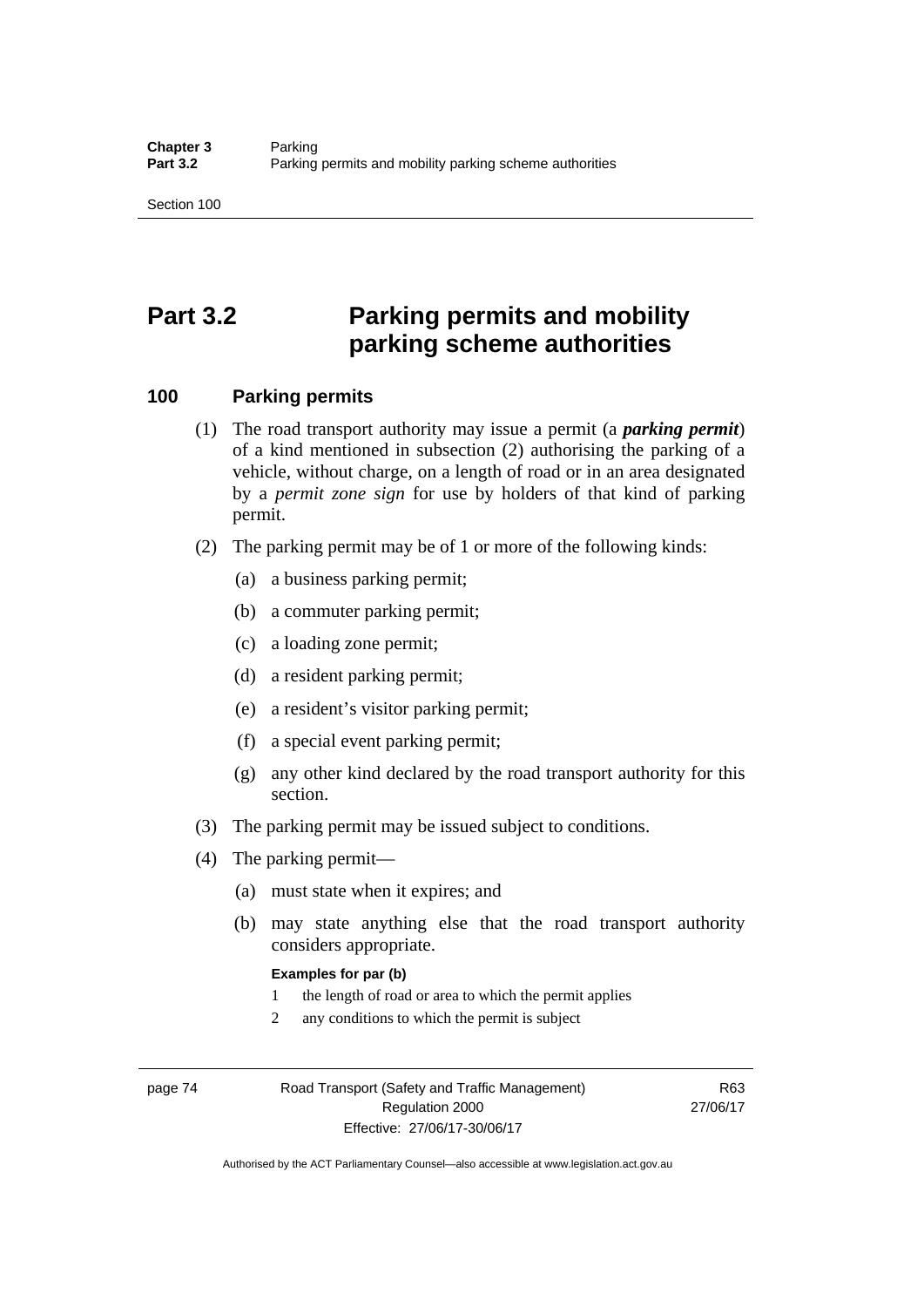- 3 the maximum period which a vehicle may be parked in a designated area under the permit
- 4 the name or address of the person to whom it is issued
- *Note* An example is part of the regulation, is not exhaustive and may extend, but does not limit, the meaning of the provision in which it appears (see [Legislation Act,](http://www.legislation.act.gov.au/a/2001-14) s 126 and s 132).
- (5) The holder of a permit may surrender the permit by returning it to the road transport authority.
- (6) A declaration under subsection  $(2)$  (g) is a notifiable instrument.

*Note* A notifiable instrument must be notified under the [Legislation Act](http://www.legislation.act.gov.au/a/2001-14).

#### **101 Mobility parking scheme authorities**

- (1) The road transport authority may issue a mobility parking scheme authority—
	- (a) for use by a person with a disability; or
	- (b) for use by an entity for the transport of people with disabilities.
- (2) A mobility parking scheme authority may be issued subject to conditions.
- (3) A mobility parking scheme authority—
	- (a) must include a people with disabilities symbol; and
	- (b) must state when it expires; and
	- (c) may state anything else that the road transport authority considers appropriate.
	- *Note 1 People with disabilities symbol* is defined in the [ARR,](http://www.legislation.act.gov.au//ni/db_37271/default.asp) dict.
	- *Note 2* For parking by mobility parking scheme authority holders, see s 15 and [ARR,](http://www.legislation.act.gov.au//ni/db_37271/default.asp) r 206.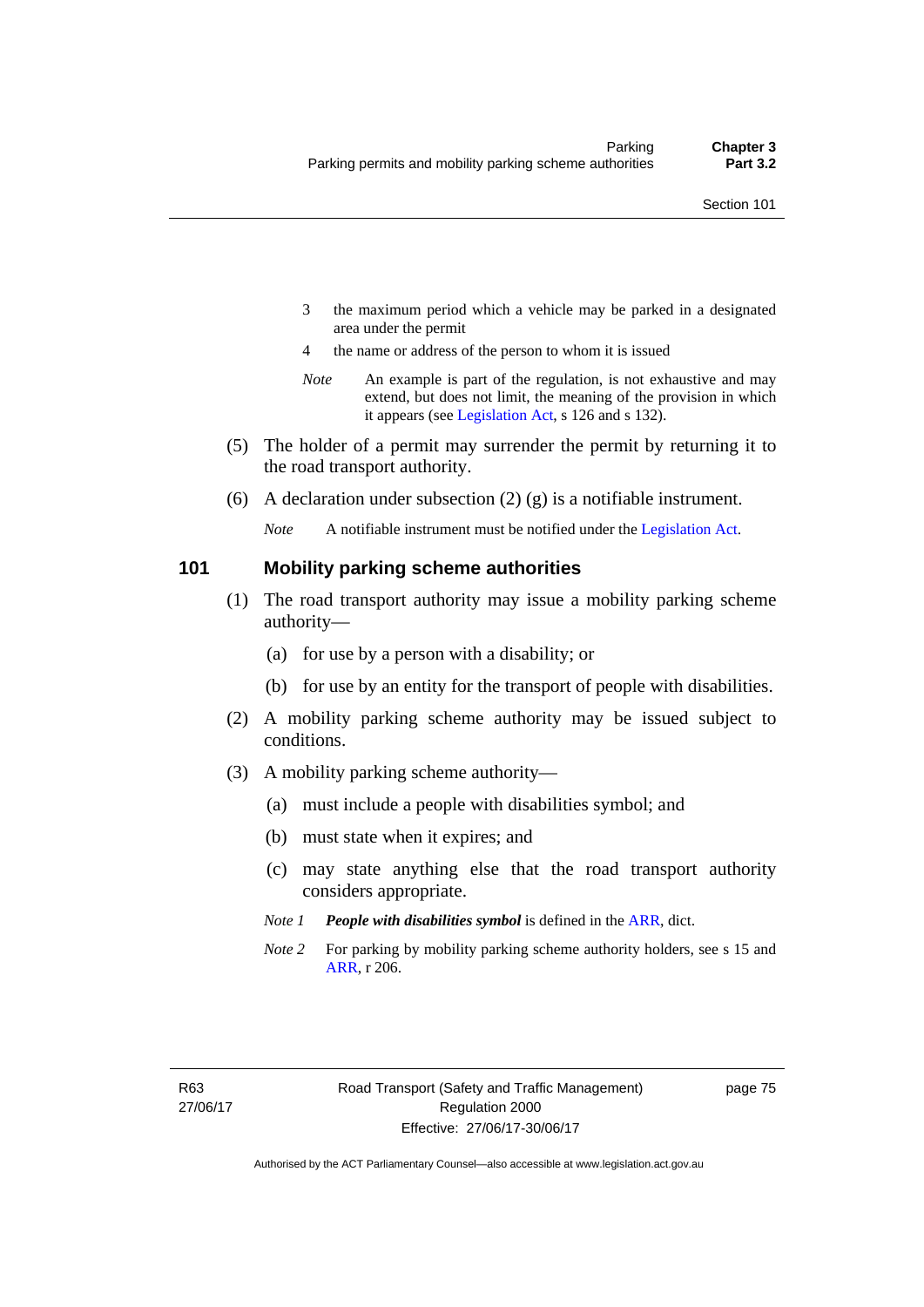### **101A Parking permits and mobility parking scheme authorities—cancellation**

- (1) This section applies if the road transport authority proposes to cancel (the *proposed action*) a parking permit or mobility parking scheme authority.
- (2) The road transport authority must give the person to whom the parking permit or mobility parking scheme authority was issued a written notice stating—
	- (a) the proposed action; and
	- (b) an explanation for the proposed action; and
	- (c) that the person may, within 14 days after the day the person receives the notice, give a written response to the authority about the notice.
- (3) In deciding whether to take the proposed action, the road transport authority must consider any response given to the authority in accordance with the notice.
- (4) The road transport authority must give the person written notice of the authority's decision.
- (5) If the road transport authority decides to take the proposed action, the authority's decision takes effect the day after the day when notice of the decision is given to the person or, if the notice states a later date of effect, that date.

page 76 Road Transport (Safety and Traffic Management) Regulation 2000 Effective: 27/06/17-30/06/17

R63 27/06/17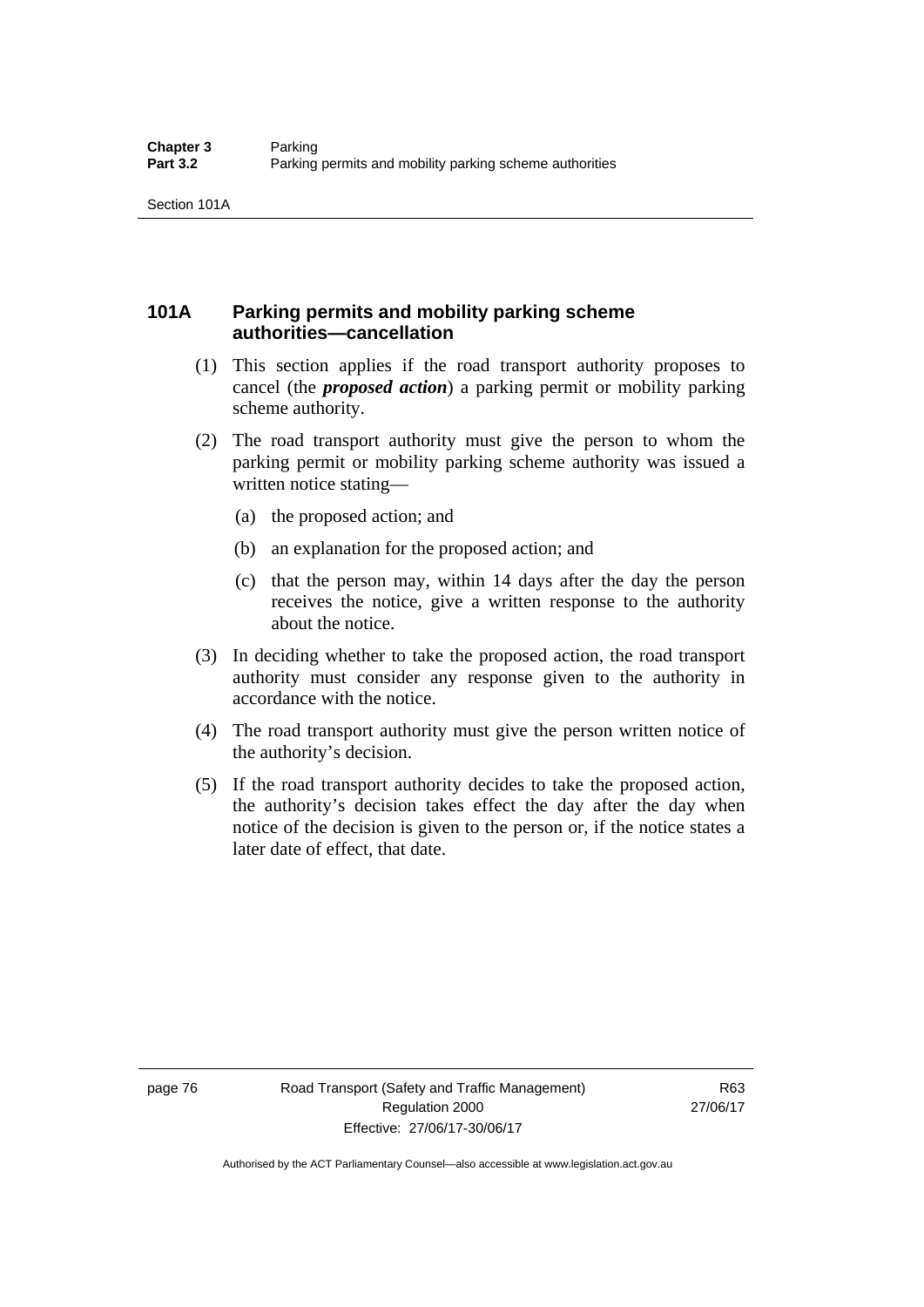### **101B Parking permits and mobility parking scheme authorities—return when cancelled**

If a parking permit or mobility parking scheme authority is cancelled under section 101A, the person to whom the parking permit or mobility parking scheme authority was issued must return the permit or authority to the road transport authority as soon as practicable but no later than 21 days after the date of effect of the cancellation of the permit or authority.

Maximum penalty: 20 penalty units.

R63 27/06/17 Road Transport (Safety and Traffic Management) Regulation 2000 Effective: 27/06/17-30/06/17

page 77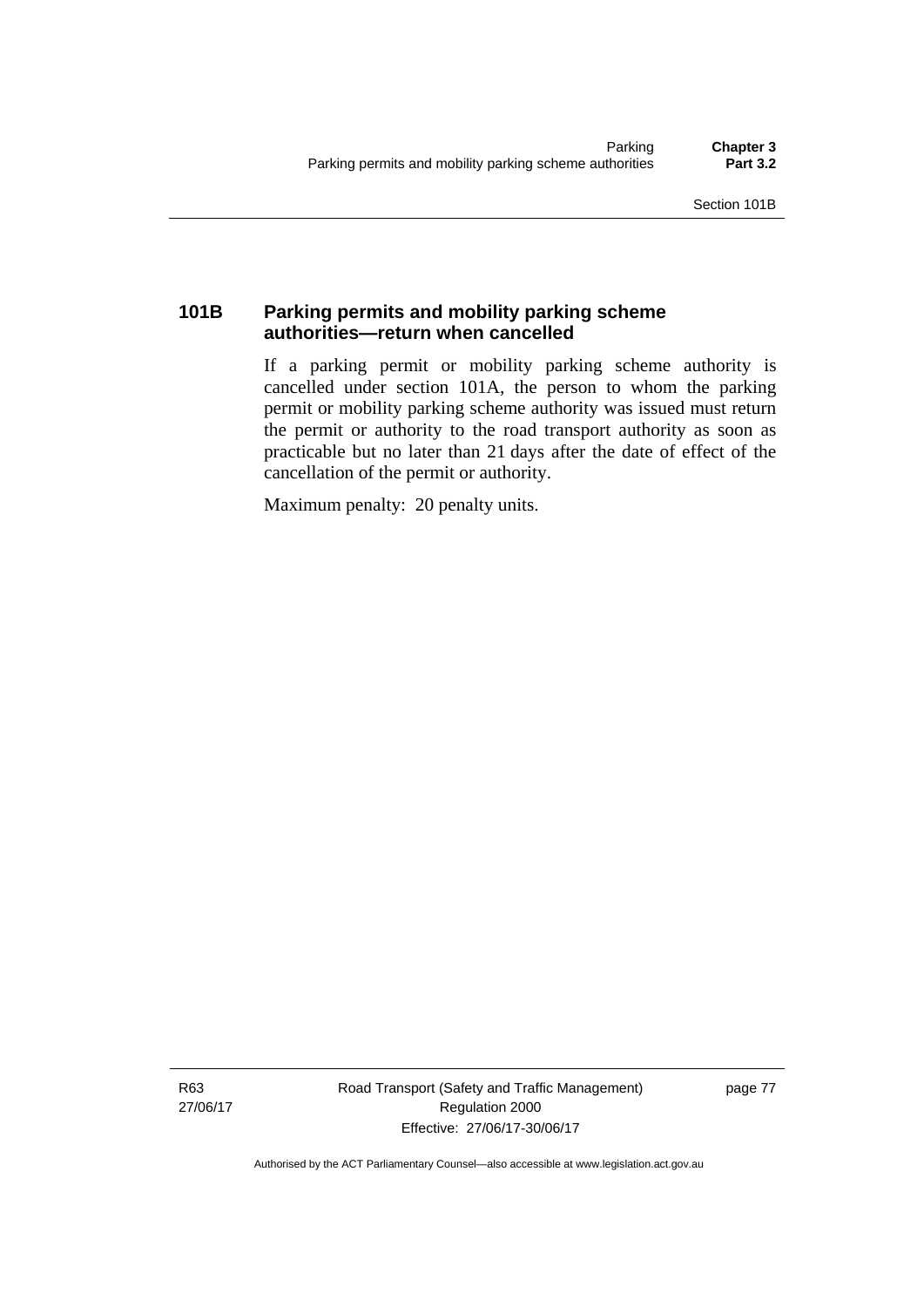**Chapter 3** Parking<br>**Part 3.3** Parking Parking—other provisions

## **Part 3.3 Parking—other provisions**

#### **101C Marking tyres by parking inspectors**

A police officer or authorised person may mark the tyres on a vehicle using crayon, chalk or a similar substance as far as is reasonably necessary for the purpose of enforcing a provision of an Act relating to the regulation or prohibition of the parking of vehicles.

*Note* A reference to an Act includes a reference to the statutory instruments made or in force under the Act, including a regulation (see [Legislation](http://www.legislation.act.gov.au/a/2001-14)  [Act](http://www.legislation.act.gov.au/a/2001-14), s 104).

page 78 Road Transport (Safety and Traffic Management) Regulation 2000 Effective: 27/06/17-30/06/17

R63 27/06/17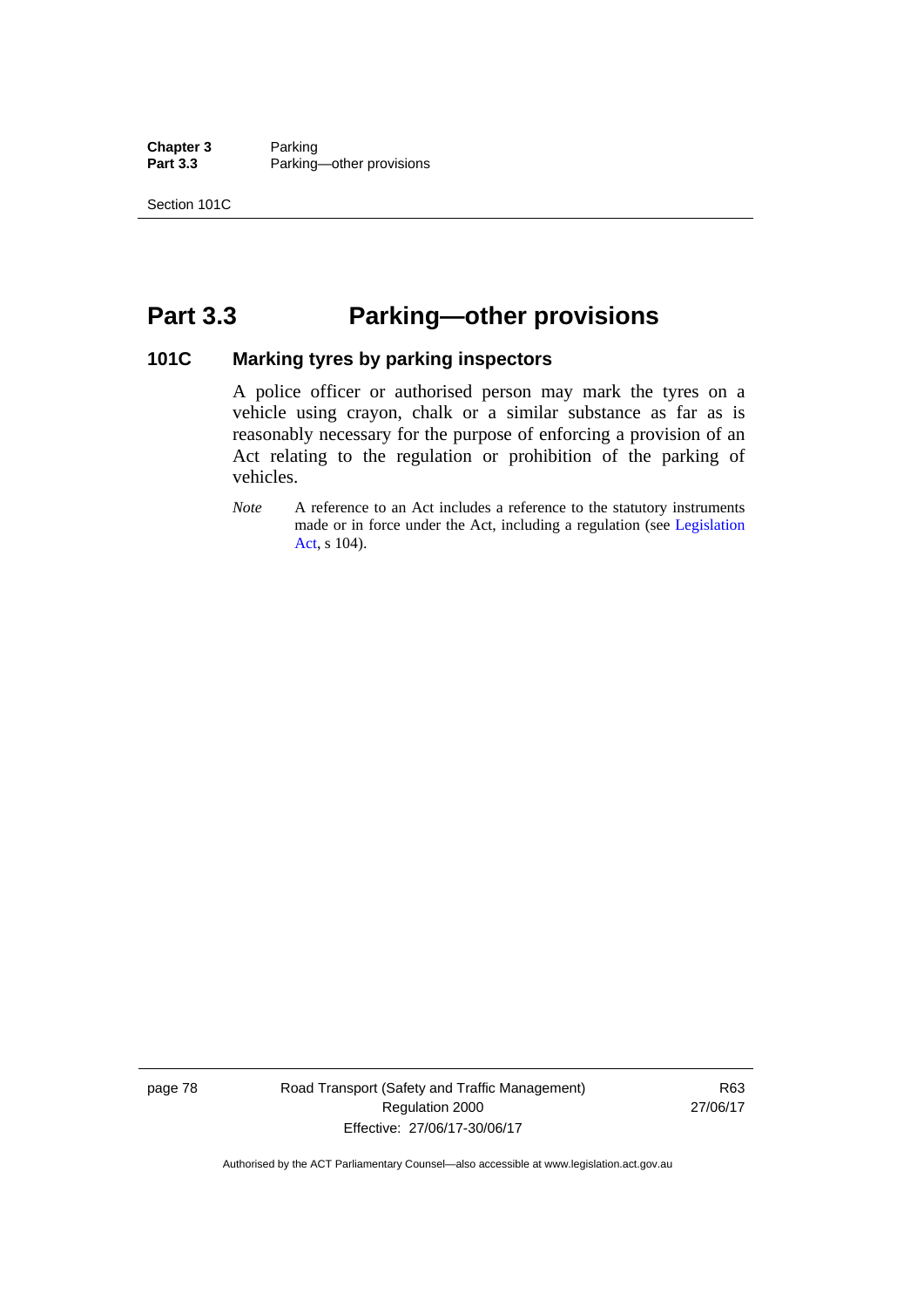# **Chapter 4 Traffic offence detection devices**

#### **102 Definitions—ch 4**

In this chapter:

*approved police speedometer* means a speedometer approved under section 103A (Approval of police vehicle speedometers).

*digital camera detection device* means a camera detection device known as—

- (a) Gatsometer Digital Radar Camera System (DRCS) that includes, as a component, a radar speed measuring device; or
- (b) LaserCam 2000 that includes, as a component, a laser speed measuring device; or
- (c) LaserCam NT that includes, as a component, a laser speed measuring device; or
- (d) VITRONIC PoliScan SPEED M1 HP that includes, as a component, a laser speed measuring device; or
- (e) VITRONIC PoliScan FM1 that includes, as a component, a laser speed measuring device.

*fixed camera detection device* means a camera detection device known as—

- (a) Centaur 2000 that includes, as a component, a piezo strip speed measuring device; or
- (b) Gatsometer Digital Radar Camera System (DRCS) that includes, as a component, a radar speed measuring device; or
- (c) Gatsometer Traffic Camera Digital (GTC-D) that includes, as a component, a loop detector speed measuring device; or

R63 27/06/17 page 79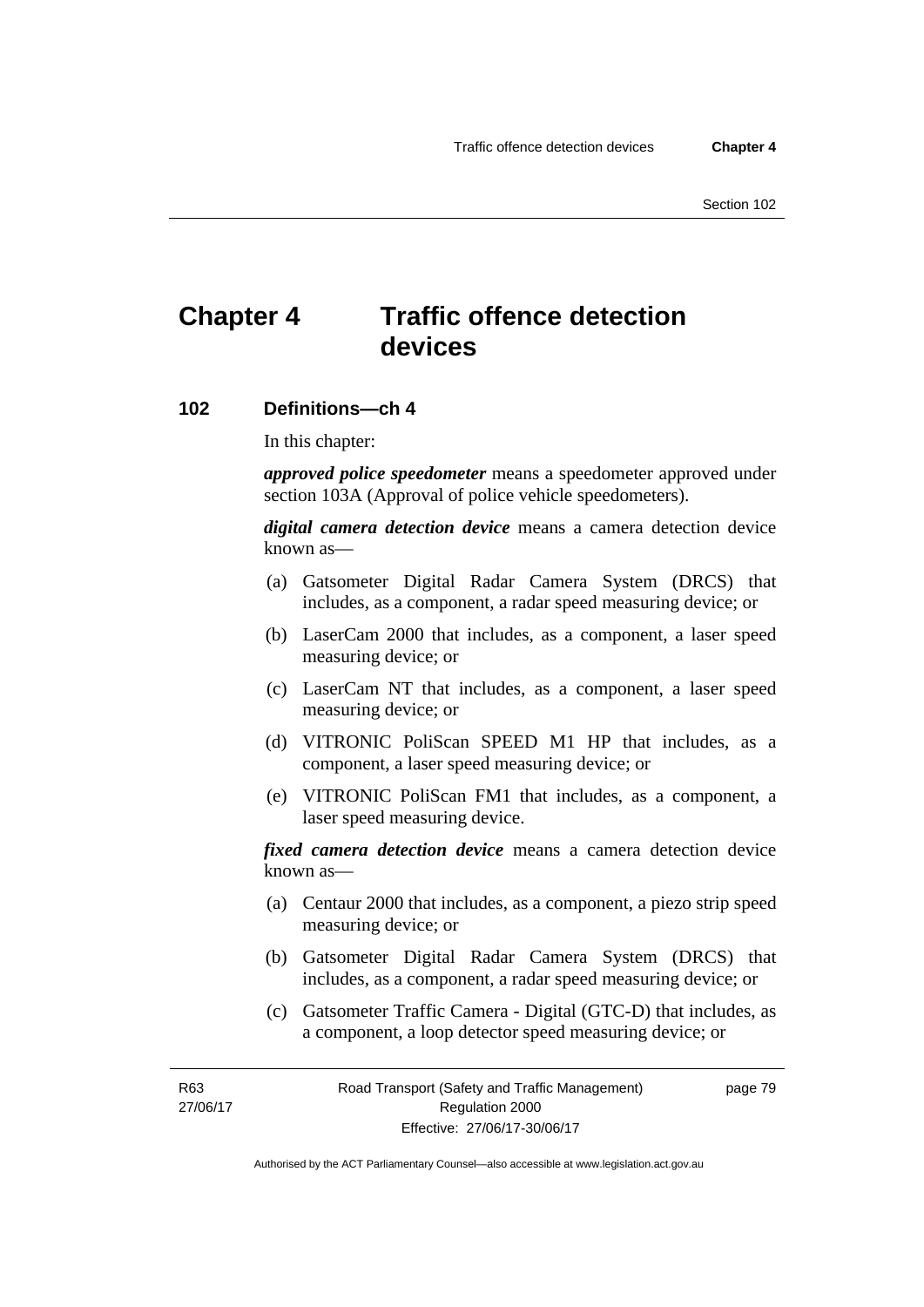- (d) Gatsometer Traffic Camera (GTC-GS11) that includes, as a component, a loop detector speed measuring device; or
- (e) Gatsometer Traffic Camera (T-series) (GT20) that includes, as a component, a radar speed measuring device or a loop detector speed measuring device; or
- (f) Gatsometer Multi Camera System (MCS) that includes, as a component, a loop detector speed measuring device.

*laser speed measuring device* means a speed measuring device known as—

- (a) Laser Technology Inc. LTI 20-20 Marksman (or Laser Technology Inc. LTI 20/20 Marksman); or
- (b) Laser Technology Inc. LTI 20-20 UltraLyte (or Laser Technology Inc. LTI 20/20 UltraLyte); or
- (c) Laser Technology Inc. LTI 20-20 UltraLyte LR (or Laser Technology Inc. LTI 20/20 UltraLyte LR); or
- (d) Laser Technology Inc. LTI 20-20 UltraLyte Compact (or Laser Technology Inc. LTI 20/20 UltraLyte Compact); or
- (e) Laser Technology Inc. LTI 20-20 SE (or Laser Technology Inc LTI 20/20 SE); or
- (f) Laser Technology Inc. LTI 20-20 TruSpeed (or Laser Technology Inc. LTI 20/20 TruSpeed); or
- (g) VITRONIC PoliScan SPEED M1 HP; or
- (h) VITRONIC PoliScan FM1.

*loop detector speed measuring device* means a speed measuring device known as the Gatsometer Loop Detector (GLD4-2S).

*piezo strip speed measuring device* means a speed measuring device known as Truvelo M4 MPC.

page 80 Road Transport (Safety and Traffic Management) Regulation 2000 Effective: 27/06/17-30/06/17

R63 27/06/17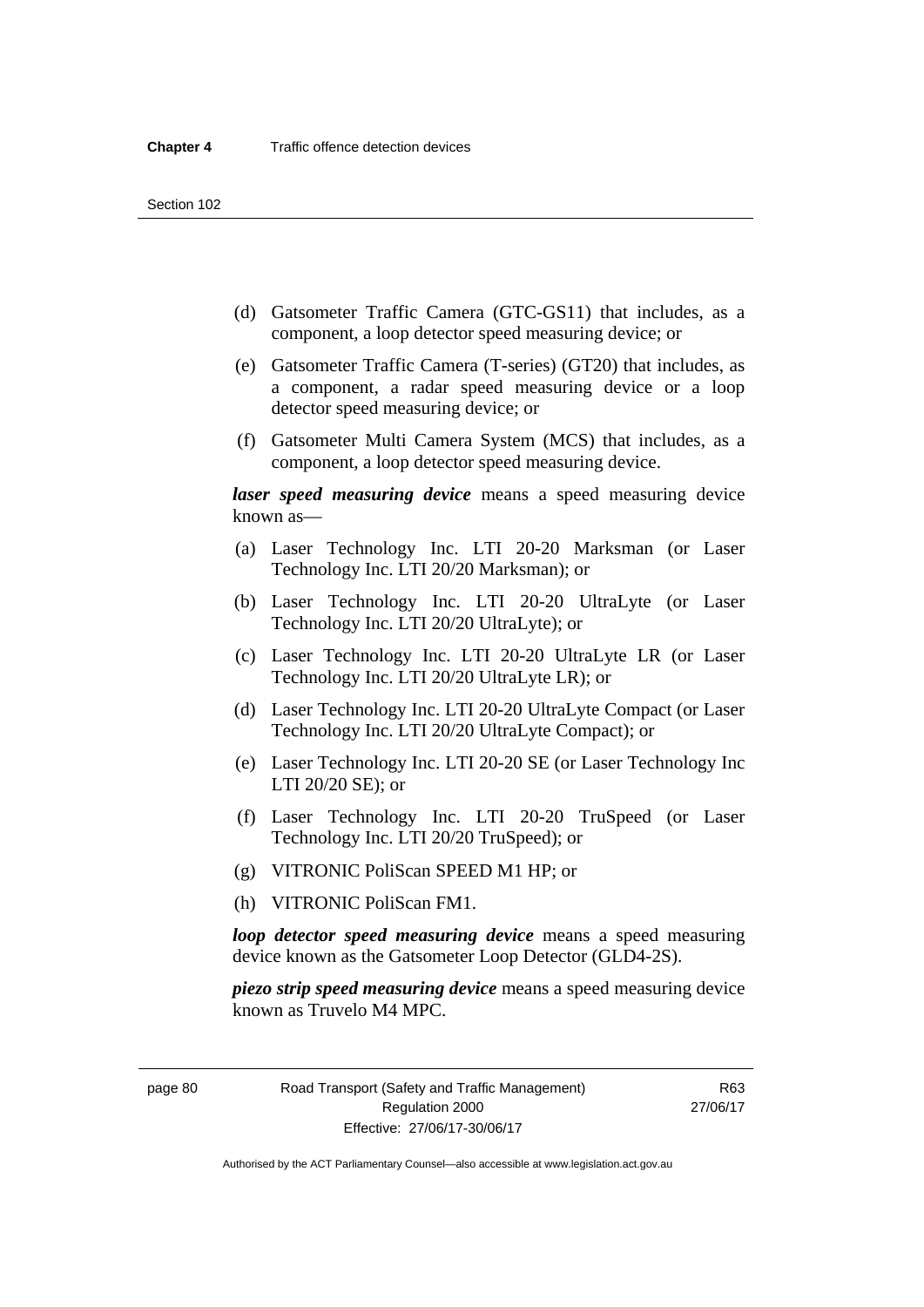*radar speed measuring device* means a speed measuring device known as—

- (a) Applied Concepts Inc. Stalker Dual; or
- (b) Gatsometer RT3 tracking radar; or
- (c) Gatsometer RT4 tracking radar; or
- (d) Gatsometer Radar 24; or
- (e) Kustom Signals, Inc. Silver Eagle; or
- (f) Kustom Signals, Inc. Silver Eagle II; or
- (g) Kustom Signals, Inc. Raptor RP-1.

*security checksum*, for an electronic file, means the number (whether numerals or numerals and letters) produced by the application of an algorithm to the contents of an electronic file or a copy of the file.

#### *testing authority* means—

- (a) a department of electrical or electronic engineering at a university in Australia; or
- (b) the National Measurement Institute under the *[National](http://www.comlaw.gov.au/Series/C2004A07405)  [Measurement Act 1960](http://www.comlaw.gov.au/Series/C2004A07405)* (Cwlth); or
- (c) an entity that is accredited by the National Association of Testing Authorities to test traffic offence detection devices; or
- (d) Technical Services, Australian Federal Police, Canberra; or
- (e) for an approved police speedometer—an entity approved in writing by the chief police officer to test approved police speedometers.
- *Note* An entity includes an individual, see the [Legislation Act,](http://www.legislation.act.gov.au/a/2001-14) dict, pt 1, def of *entity*.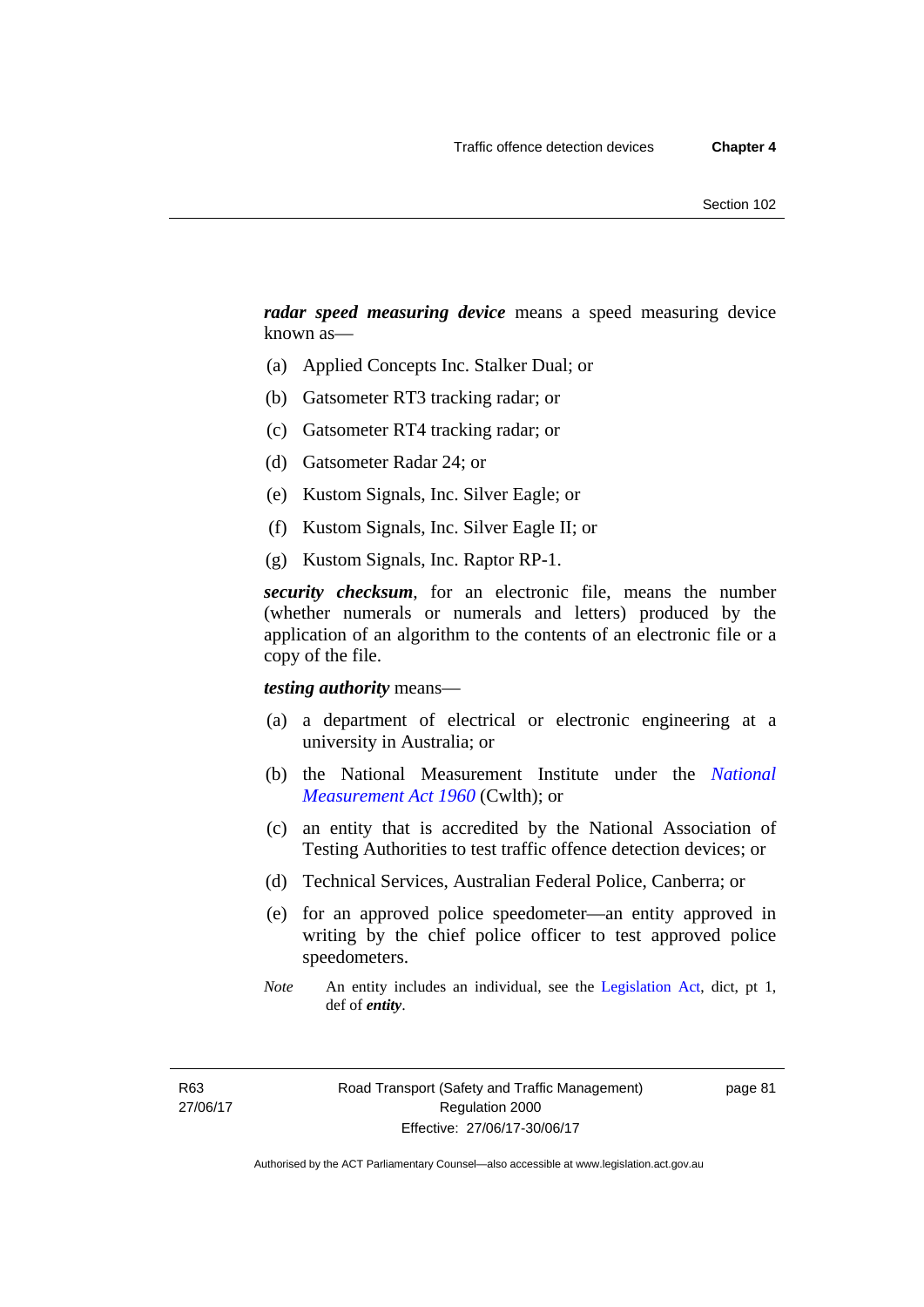#### **103 Approved traffic offence detection devices**

- (1) For the [Act](http://www.legislation.act.gov.au/a/1999-80/default.asp), dictionary, definition of *approved camera detection device*, each digital camera detection device and fixed camera detection device is approved.
- (2) For the [Act,](http://www.legislation.act.gov.au/a/1999-80/default.asp) dictionary, definition of *approved speed measuring device*, each laser speed measuring device, loop detector speed measuring device, piezo strip speed measuring device, radar speed measuring device and approved police speedometer is approved.
- (3) For the [Act](http://www.legislation.act.gov.au/a/1999-80/default.asp), dictionary, definition of *approved average speed detection system*, the P482 dual-camera automatic number plate recognition system manufactured by PIPS Technology Ltd, that is used with SpeedPoints matching software, is approved.

#### **103A Approval of police vehicle speedometers**

- (1) For section 102, definition of *approved police speedometer*, the chief police officer may approve a kind of speedometer that is fitted to a motor vehicle driven by a police officer for measuring the speed at which vehicles are being driven.
- (2) An approval is a notifiable instrument.

*Note* A notifiable instrument must be notified under the [Legislation Act](http://www.legislation.act.gov.au/a/2001-14).

#### **103B Average speed detection systems—Act, s 22AA, s 23B and s 24 (2)**

- (1) For the [Act](http://www.legislation.act.gov.au/a/1999-80/default.asp), section 22AA, definition of *average speed limit*, the average speed limit for the road between 2 detection points mentioned in an item in table 103B, column 2 is the speed mentioned in column 6 for the item.
- (2) For the [Act](http://www.legislation.act.gov.au/a/1999-80/default.asp), section 22AA, definition of *detection point*, the points mentioned in table 103B, column 2 are prescribed.

page 82 Road Transport (Safety and Traffic Management) Regulation 2000 Effective: 27/06/17-30/06/17

R63 27/06/17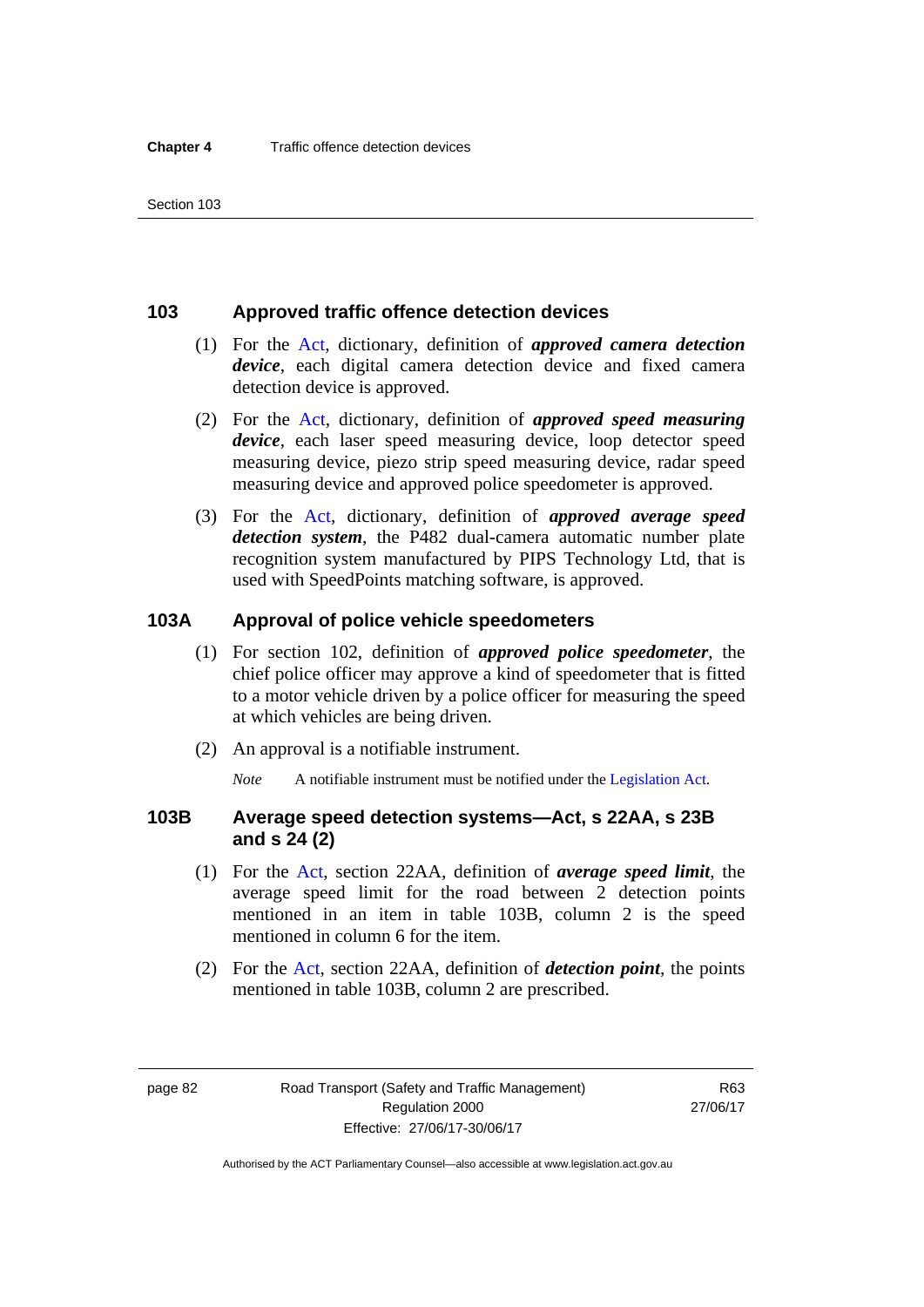- (3) For the [Act](http://www.legislation.act.gov.au/a/1999-80/default.asp), section 22AA, definition of *shortest practicable distance*, the distance mentioned in an item in table 103B, column 3 is the shortest practicable distance between the 2 detection points mentioned in column 2 for the item.
- (4) For the [Act,](http://www.legislation.act.gov.au/a/1999-80/default.asp) section 23B (a), definition of *shortest practicable route*, the route mentioned in an item in table 103B, column 4 is the route used to work out the shortest practicable distance mentioned in column 3 for the item.
- (5) For the [Act](http://www.legislation.act.gov.au/a/1999-80/default.asp), section 23B (b), the minimum time that a vehicle's driver could take to drive the vehicle on the route mentioned in an item in table 103B, column 4 is the time mentioned in column 5 for the item.
- (6) In this section:

*ACT Standard Grid Coordinates*—see the *[Surveyors](http://www.legislation.act.gov.au/di/2010-267/default.asp)  [\(Surveyor-General\) Practice Directions 2010 \(No 2\)](http://www.legislation.act.gov.au/di/2010-267/default.asp)* (DI2010-267), schedule 2.

*AHD*—see the *[Surveyors \(Surveyor-General\) Practice Directions](http://www.legislation.act.gov.au/di/2010-267/default.asp)  [2010 \(No 2\)](http://www.legislation.act.gov.au/di/2010-267/default.asp)* (DI2010-267), direction 5 (Definitions).

R63 27/06/17 page 83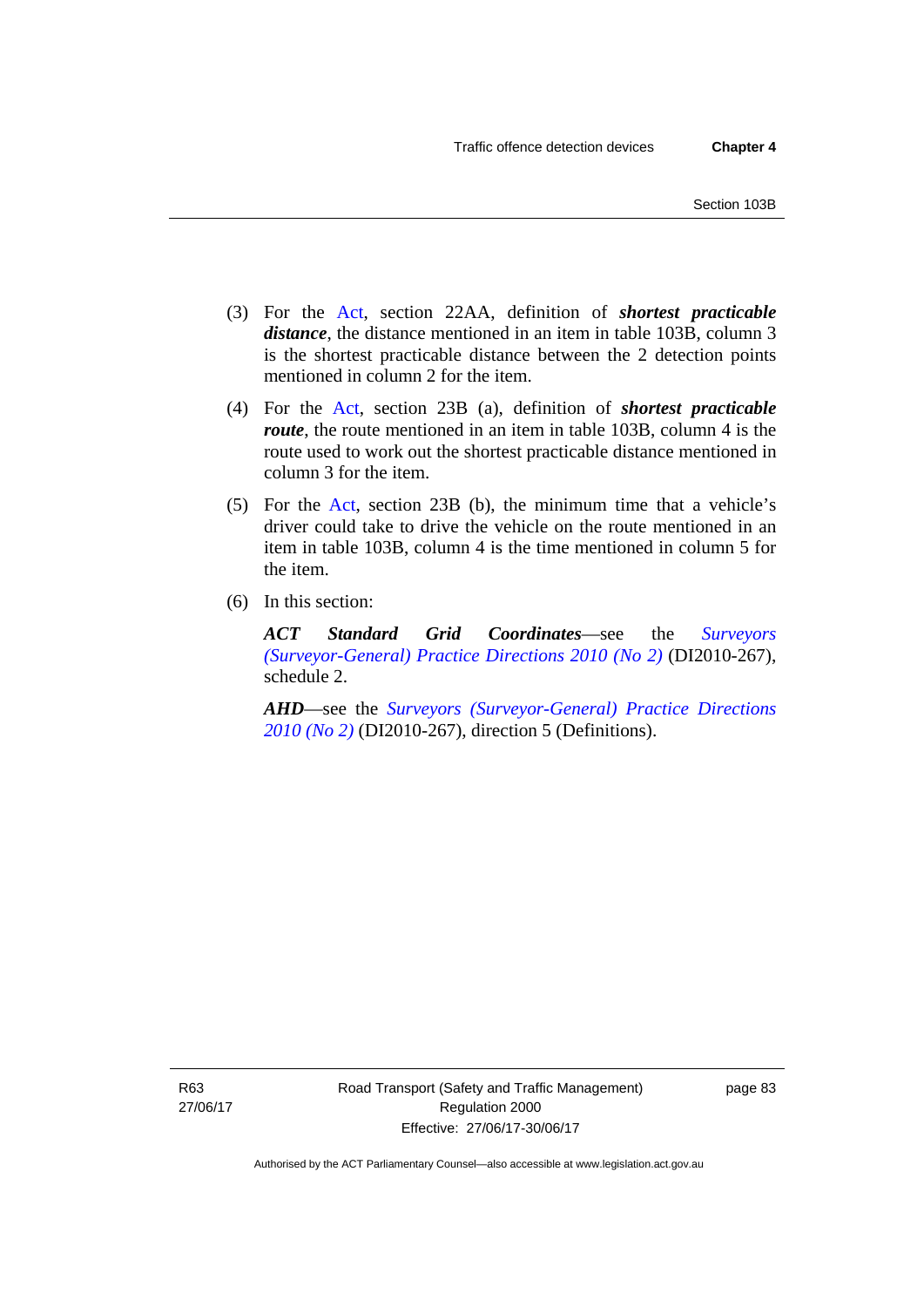#### Section 103B

#### **Table 103B**

| column 1       | column <sub>2</sub>                                                                                                                                                                                                        | column 3                            | column 4                                                                                                                                                                                                    | column 5                     | column 6                  |
|----------------|----------------------------------------------------------------------------------------------------------------------------------------------------------------------------------------------------------------------------|-------------------------------------|-------------------------------------------------------------------------------------------------------------------------------------------------------------------------------------------------------------|------------------------------|---------------------------|
| item           | detection<br>points                                                                                                                                                                                                        | shortest<br>practicable<br>distance | shortest<br>practicable<br>route                                                                                                                                                                            | minimum<br>time<br>(seconds) | average<br>speed<br>limit |
| 1              | <b>ACT</b> Standard<br>Grid<br>Coordinates<br>208876.18<br>East,<br>596541.65<br>North, AHD<br>629.88 Level<br><b>ACT</b> Standard<br>Grid<br>Coordinates<br>211361.44<br>East,<br>596864.50<br>North, AHD<br>644.45 Level | 2.7081 <sub>km</sub><br>(westbound) | Hindmarsh<br>Drive<br>(westbound),<br>starting west<br>of the<br>intersection of<br>Dalrymple<br>Street and<br>Mugga Lane<br>and ending<br>north-east of<br>Tyagarah<br><b>Street</b>                       | 121.8645<br>(westbound)      | 80km/h                    |
| $\overline{2}$ | <b>ACT</b> Standard<br>Grid<br>Coordinates<br>208912.50<br>East,<br>596591.35<br>North, AHD<br>629.42 Level<br><b>ACT</b> Standard<br>Grid<br>Coordinates<br>211418.53<br>East.<br>596883.22<br>North, AHD<br>641.25 Level | 2.7146km<br>(eastbound)             | Hindmarsh<br>Drive<br>(eastbound),<br>starting<br>north-east of<br><b>Palmer Street</b><br>near Tyagarah<br>Street and<br>ending west of<br>the<br>intersection of<br>Dalrymple<br>Street and<br>Mugga Lane | 122.157<br>(eastbound)       | 80km/h                    |

page 84 Road Transport (Safety and Traffic Management) Regulation 2000 Effective: 27/06/17-30/06/17

R63 27/06/17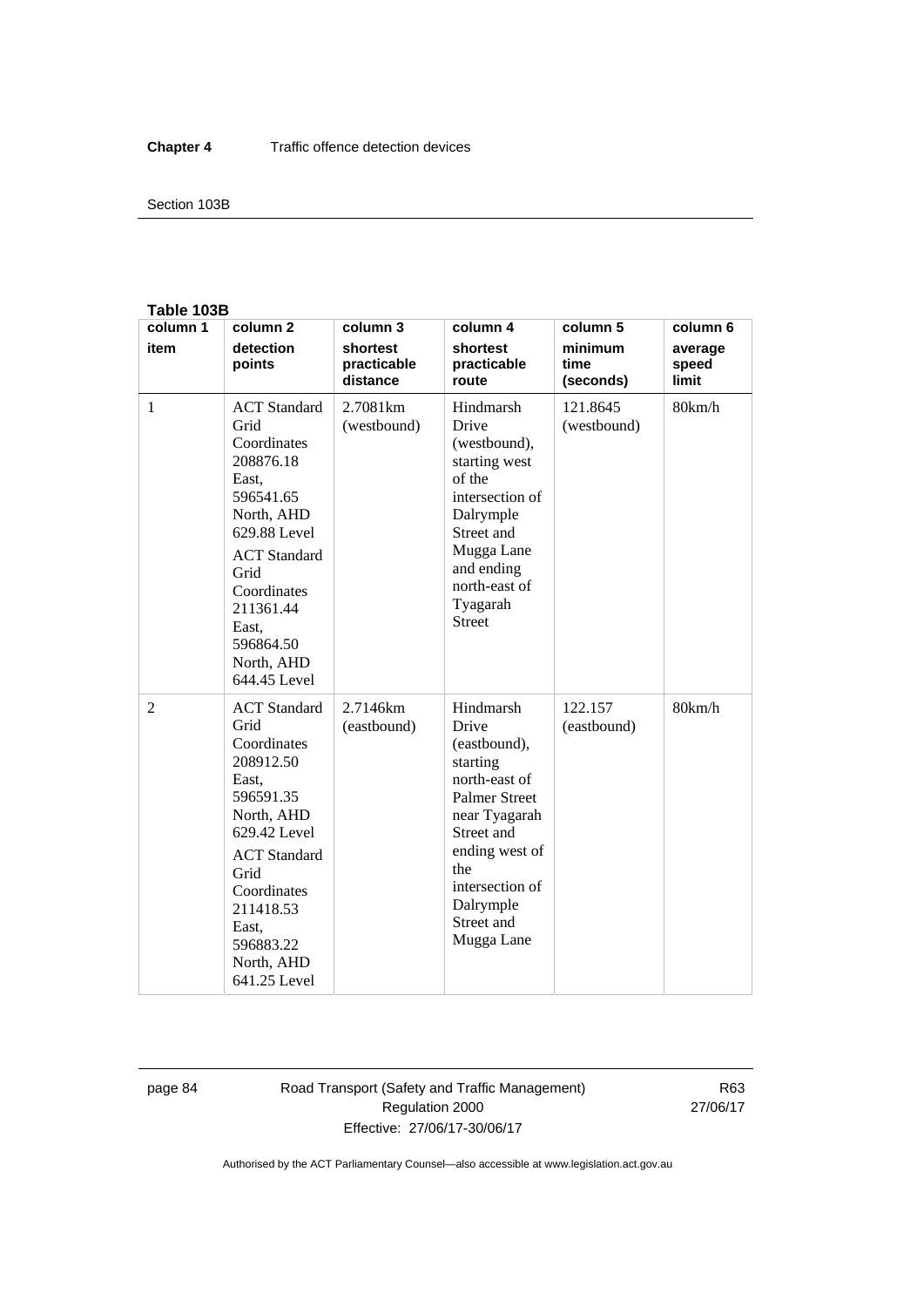| column 1<br>item | column <sub>2</sub><br>detection<br>points                                                                                                                                                                                 | column 3<br>shortest<br>practicable<br>distance | column 4<br>shortest<br>practicable<br>route                                                                                                                                                                                                            | column 5<br>minimum<br>time<br>(seconds) | column 6<br>average<br>speed<br>limit |
|------------------|----------------------------------------------------------------------------------------------------------------------------------------------------------------------------------------------------------------------------|-------------------------------------------------|---------------------------------------------------------------------------------------------------------------------------------------------------------------------------------------------------------------------------------------------------------|------------------------------------------|---------------------------------------|
| 3                | <b>ACT</b> Standard<br>Grid<br>Coordinates<br>207503.18<br>East,<br>593617.84<br>North, AHD<br>629.92 Level<br><b>ACT</b> Standard<br>Grid<br>Coordinates<br>205843.16<br>East,<br>591218.80<br>North, AHD<br>581.95 Level | 3.3226km<br>(southbound)                        | <b>Athllon Drive</b><br>(southbound),<br>starting south<br>of the<br>intersection of<br><b>Beasley Street</b><br>and Athllon<br>Drive and<br>ending<br>north-east of<br>the<br>intersection of<br>Drakeford<br>Drive and<br><b>Athllon Drive</b>        | 149.517<br>(southbound)                  | 80km/h                                |
| $\overline{4}$   | <b>ACT</b> Standard<br>Grid<br>Coordinates<br>205879.90<br>East,<br>591244.94<br>North, AHD<br>582.25 Level<br><b>ACT</b> Standard<br>Grid<br>Coordinates<br>207485.15<br>East,<br>593666.74<br>North, AHD<br>629.42 Level | 3.3022km<br>(northbound)                        | <b>Athllon Drive</b><br>(northbound),<br>starting<br>north-east of<br>the<br>intersection of<br><b>Drakeford</b><br>Drive and<br><b>Athllon Drive</b><br>and ending<br>south of the<br>intersection of<br><b>Beasley Street</b><br>and Athllon<br>Drive | 148.599<br>(northbound)                  | 80km/h                                |

R63 27/06/17 Road Transport (Safety and Traffic Management) Regulation 2000 Effective: 27/06/17-30/06/17

page 85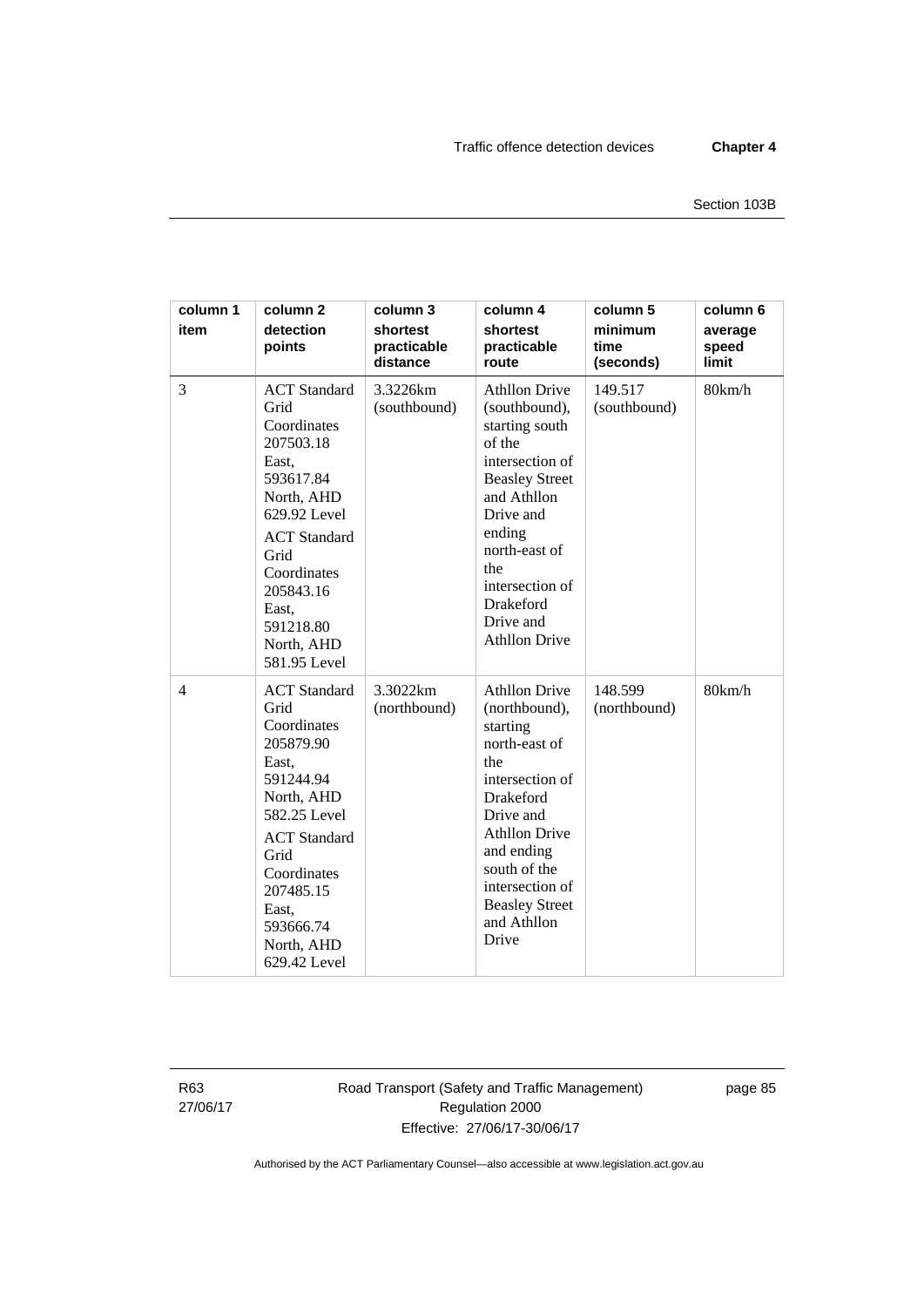#### **104 Major testing of laser speed measuring devices**

- (1) The following devices must be tested in accordance with this section at least once every 12 months:
	- (a) a laser speed measuring device;
	- (b) the laser speed measuring device component of a digital camera detection device.
- (2) The test must be carried out—
	- (a) by a person approved under section 106 (Approved people testing and sealing); and
	- (b) in accordance with Australian Standard AS 4691.1-2003, as in force on the commencement of this paragraph.
		- *Note 1* The text of an applied, adopted or incorporated law or instrument, whether applied as in force from time to time or at a particular time, is taken to be a notifiable instrument if the operation of the [Legislation Act,](http://www.legislation.act.gov.au/a/2001-14) s 47 (5) or (6) is not disapplied (see s 47 (7)).
		- *Note 2* A notifiable instrument must be notified under the [Legislation](http://www.legislation.act.gov.au/a/2001-14)  [Act](http://www.legislation.act.gov.au/a/2001-14).
- (3) The [Legislation Act,](http://www.legislation.act.gov.au/a/2001-14) section 47 (5) does not apply in relation to subsection (2) (b).
- (4) The test must show whether the device—
	- (a) is operating in accordance with the manufacturer's specifications; and
	- (b) is accurate within a tolerance of 2km/h.
- (5) For this section, it is sufficient for the laser speed measuring device component of a digital camera detection device to be tested separately from the other components of the device, and it is not necessary for the other components to be tested.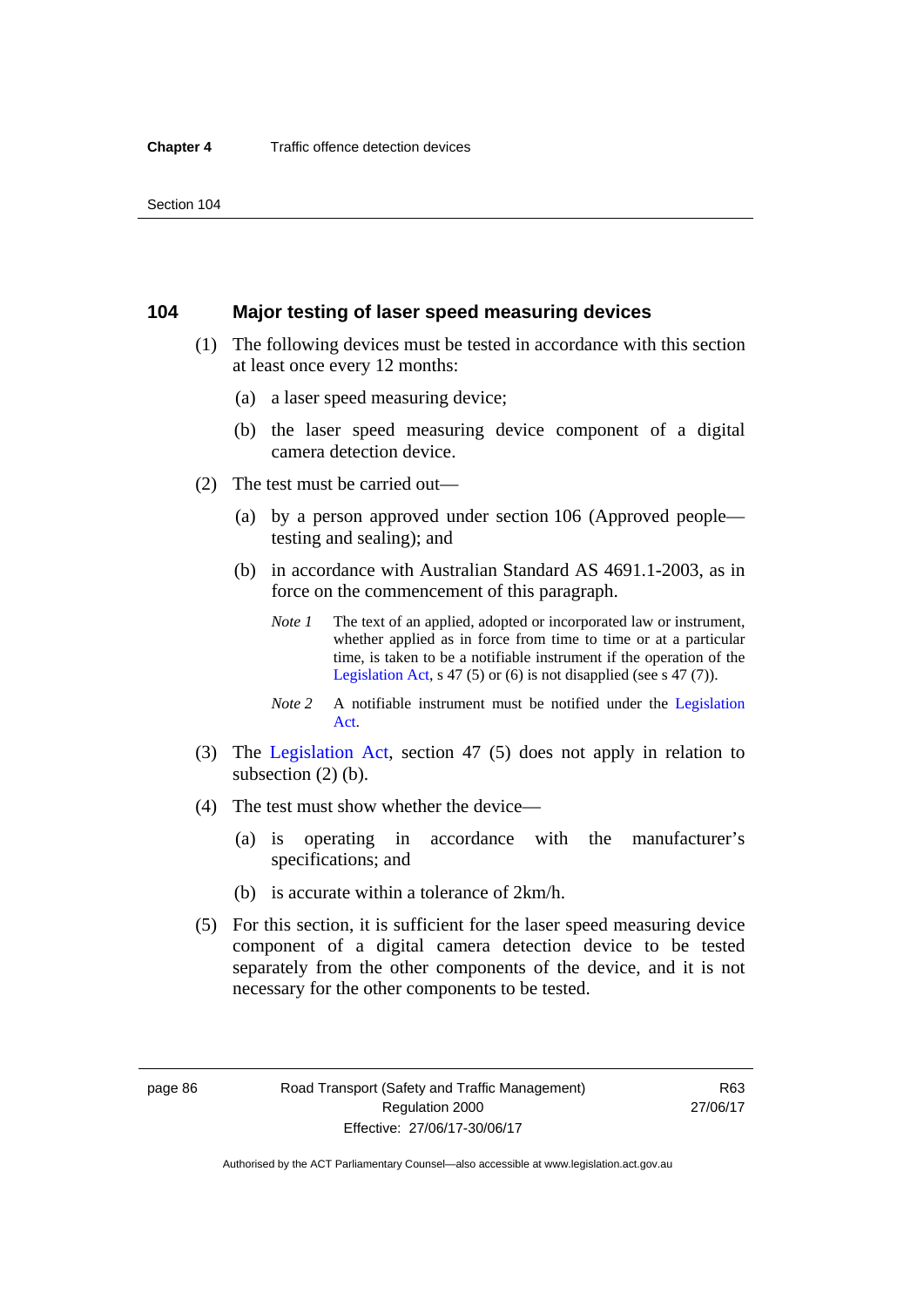#### **104A Major testing of other traffic offence detection devices**

- (1) The following devices must be tested in accordance with this section:
	- (a) a radar speed measuring device that is not a component of a fixed camera detection device or a digital camera detection device;
	- (b) a radar speed measuring device component of a fixed camera detection device or a digital camera detection device;
	- (c) an approved police speedometer;
	- (d) the loop detector speed measuring device component of a fixed camera detection device;
	- (e) the piezo strip speed measuring device component of a fixed camera detection device;
	- (f) an approved average speed detection system.
- (2) The devices mentioned in subsection (1) must be tested at least once every 12 months.
- (3) The test must be carried out by a person approved under section 106 (Approved people—testing and sealing).
- (4) The test of a radar speed measuring device that is not a component of a fixed camera detection device, or a digital camera detection device, must show whether the device is operating in accordance with Australian Standard AS 2898.1-2, as in force on the commencement of this subsection.
	- *Note 1* AS 2898.1-2 may be purchased at [www.standards.org.au](http://www.standards.org.au/Pages/default.aspx)*.*
	- *Note* 2 The text of an applied, adopted or incorporated law or instrument, whether applied as in force from time to time or at a particular time, is taken to be a notifiable instrument if the operation of the [Legislation](http://www.legislation.act.gov.au/a/2001-14)  [Act,](http://www.legislation.act.gov.au/a/2001-14) s 47 (5) or (6) is not disapplied (see s 47 (7)).
	- *Note 3* A notifiable instrument must be notified under the [Legislation Act](http://www.legislation.act.gov.au/a/2001-14).

R63 27/06/17 page 87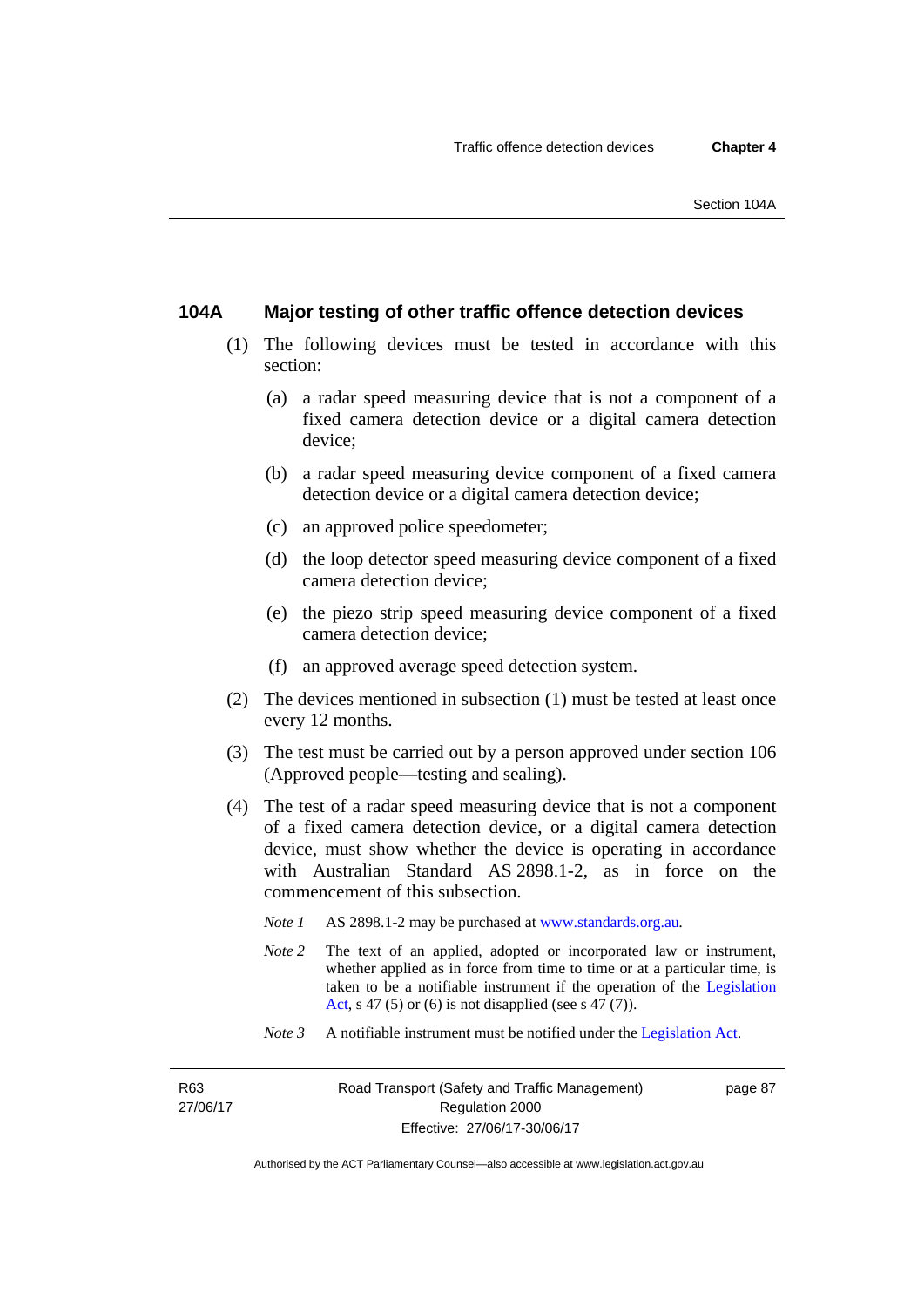- (5) The [Legislation Act,](http://www.legislation.act.gov.au/a/2001-14) section 47 (5) does not apply in relation to AS 2898.1-2 under subsection (4).
- (6) The test of the radar speed measuring device component of a fixed camera detection device, or a digital camera detection device, must show whether the device—
	- (a) is operating in accordance with the manufacturer's specifications; and
	- (b) for speeds of 100km/h and under—is accurate within a tolerance of 2km/h; and
	- (c) for speeds over 100km/h—is accurate within a tolerance of 2%.
- (7) The test of an approved police speedometer must show whether the device is accurate within a tolerance of 2km/h.
- (8) The test of the loop detector speed measuring device component of a fixed camera detection device must show whether the speed measuring device—
	- (a) for speeds of 100km/h and under—is accurate within a tolerance of 2km/h; and
	- (b) for speeds over 100km/h—is accurate within a tolerance of 2%.
- (9) The test of the piezo strip speed measuring device component of a fixed camera detection device must show whether the speed measuring device—
	- (a) is operating in accordance with the manufacturer's specifications; and
	- (b) is accurate within a tolerance of 2km/h.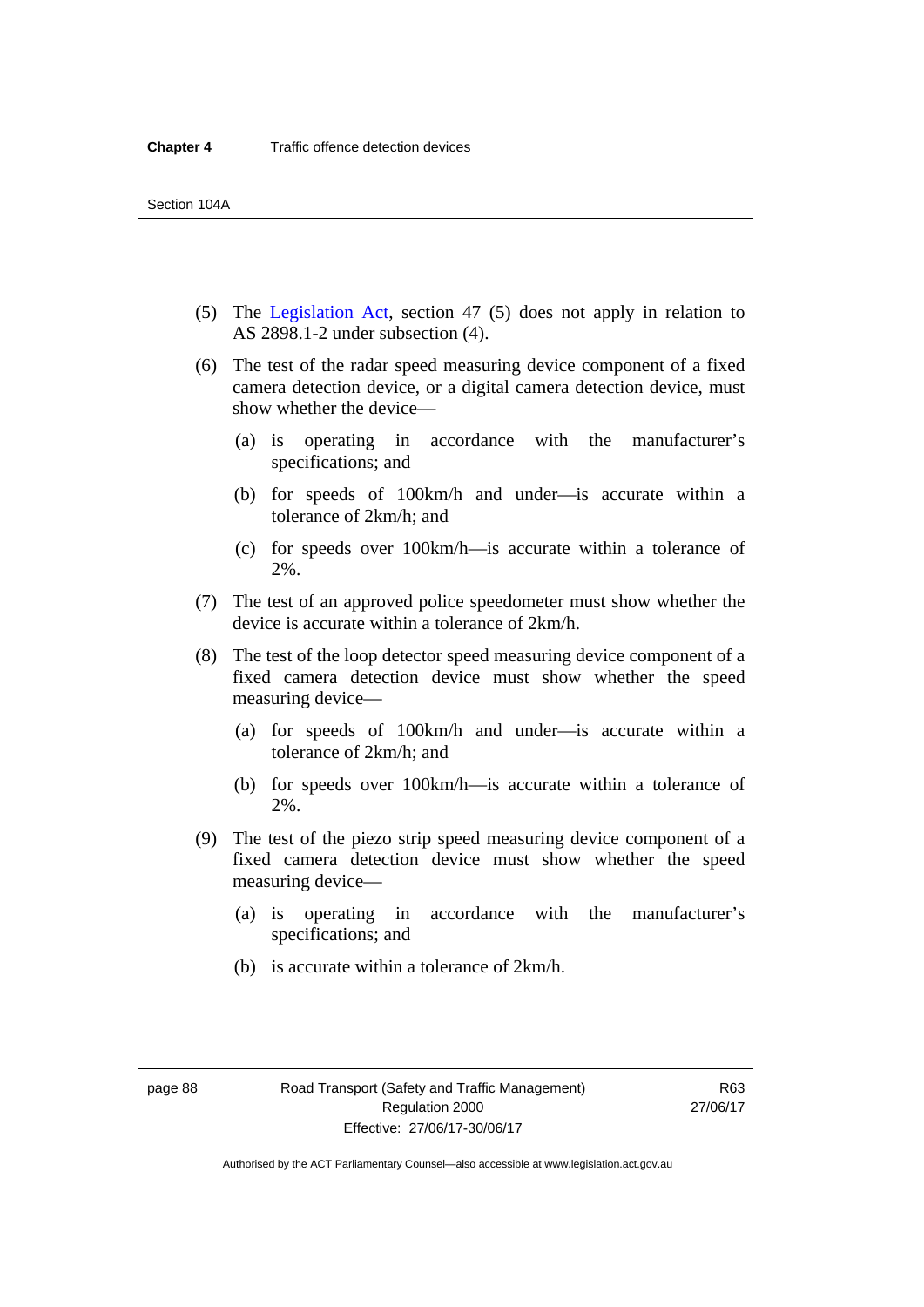- (10) The test of an approved average speed detection system that takes images of vehicles at 2 detection points must show whether the device—
	- (a) is operating in accordance with the manufacturer's specifications; and
	- (b) for the measurement of the time that elapses between vehicles passing the first and second detection points—is accurate within a tolerance of 2%.

### **104B Certification and sealing of traffic offence detection devices**

- (1) This section applies if a test of a traffic offence detection device under section 104 or section 104A establishes—
	- (a) a matter mentioned in section 104A (4) or (7) in relation to the device; or
	- (b) the matters mentioned in section 104 (4) or section 104A (9) in relation to the device.
- (2) The person who carried out the test must—
	- (a) sign a certificate to that effect; and
	- (b) if a seal on the device has been damaged or removed—seal the device.

### **105 Use of certain digital camera detection devices**

(1) This section applies to the operation of a digital camera detection device that is located in a vehicle that can be moved from place to place to detect traffic offences.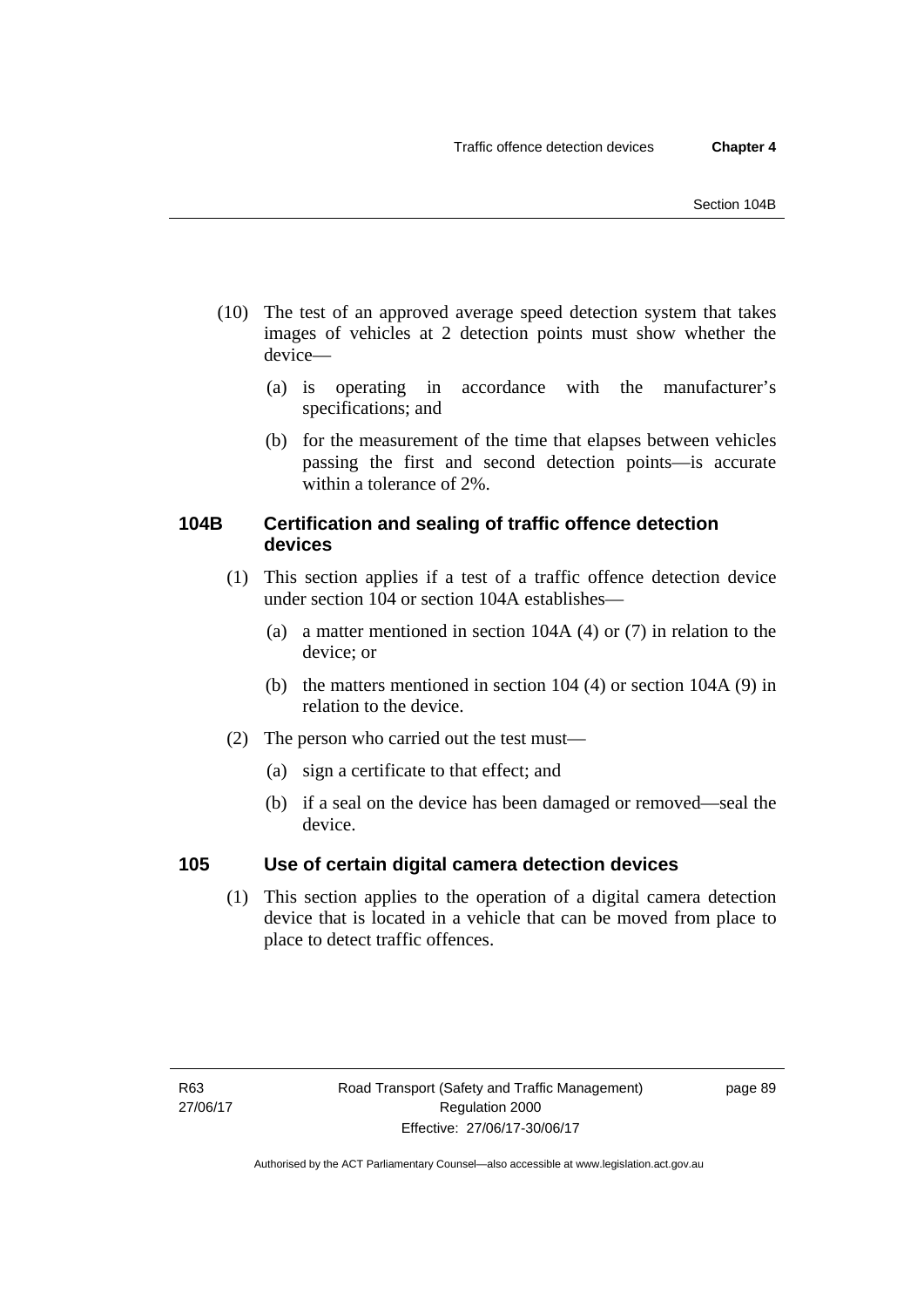- (2) The operator of a digital camera detection device that includes as a component a radar speed measuring device must ensure that the following operations are done in accordance with the manufacturer's instructions for the device:
	- (a) aligning the vehicle in which the device is located with the road;
	- (b) activating the device;
	- (c) operating the device.
- (3) The operator of a digital camera detection device that includes as a component a laser speed measuring device must ensure that the following operations are done in accordance with the manufacturer's instructions for the device:
	- (a) testing the laser speed measuring component of the device at the beginning and end of each shift of the operator by carrying out the following checks:
		- (i) an instrument confidence check;
		- (ii) a calibration verification check;
		- (iii) a scope alignment check;
	- (b) activating the device;
	- (c) operating the device.
- (4) However, subsection (3) (a) (ii) and (iii) do not apply in relation to the operation of—
	- (a) a VITRONIC PoliScan SPEED M1 HP device; or
	- (b) a VITRONIC PoliScan FM1 device.
- (5) To remove any doubt, if a device mentioned in subsection (3) is used at more than 1 place during a shift of the operator, the operator is not required to carry out the checks mentioned in

page 90 Road Transport (Safety and Traffic Management) Regulation 2000 Effective: 27/06/17-30/06/17

R63 27/06/17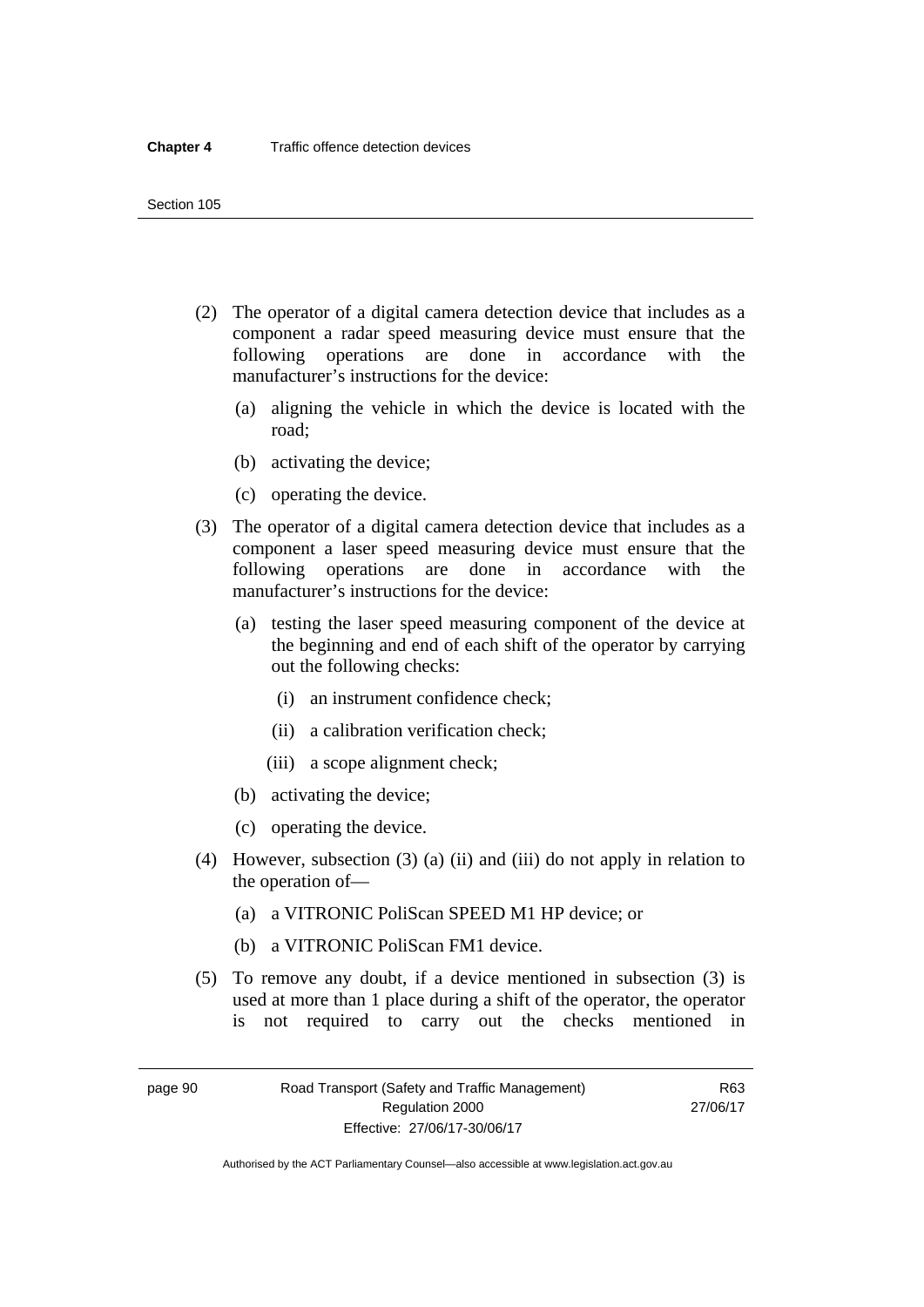subsection (3) (a) each time the device is activated at a different place.

- (6) If the requirements set out in this section are met, the device may operate unattended.
- (7) If a device is used by 2 or more operators, who are working together during a shift, the requirements set out in this section may be carried out by different operators.
- (8) In this section:

*operator* means a person approved to use a traffic offence detection device under section 107 (Approved people—use).

#### **105A Use of certain laser speed measuring devices**

- (1) This section applies to a laser speed measuring device, other than a device mentioned in section 105 (Use of certain digital camera detection devices).
- (2) The operator of the laser speed measuring device must ensure that the following operations are done in accordance with the manufacturer's instructions for the device:
	- (a) testing the device at the beginning and end of each shift of the operator by carrying out the following checks:
		- (i) an instrument confidence check;
		- (ii) a calibration verification check;
		- (iii) a scope alignment check;
	- (b) activating the device;
	- (c) operating the device.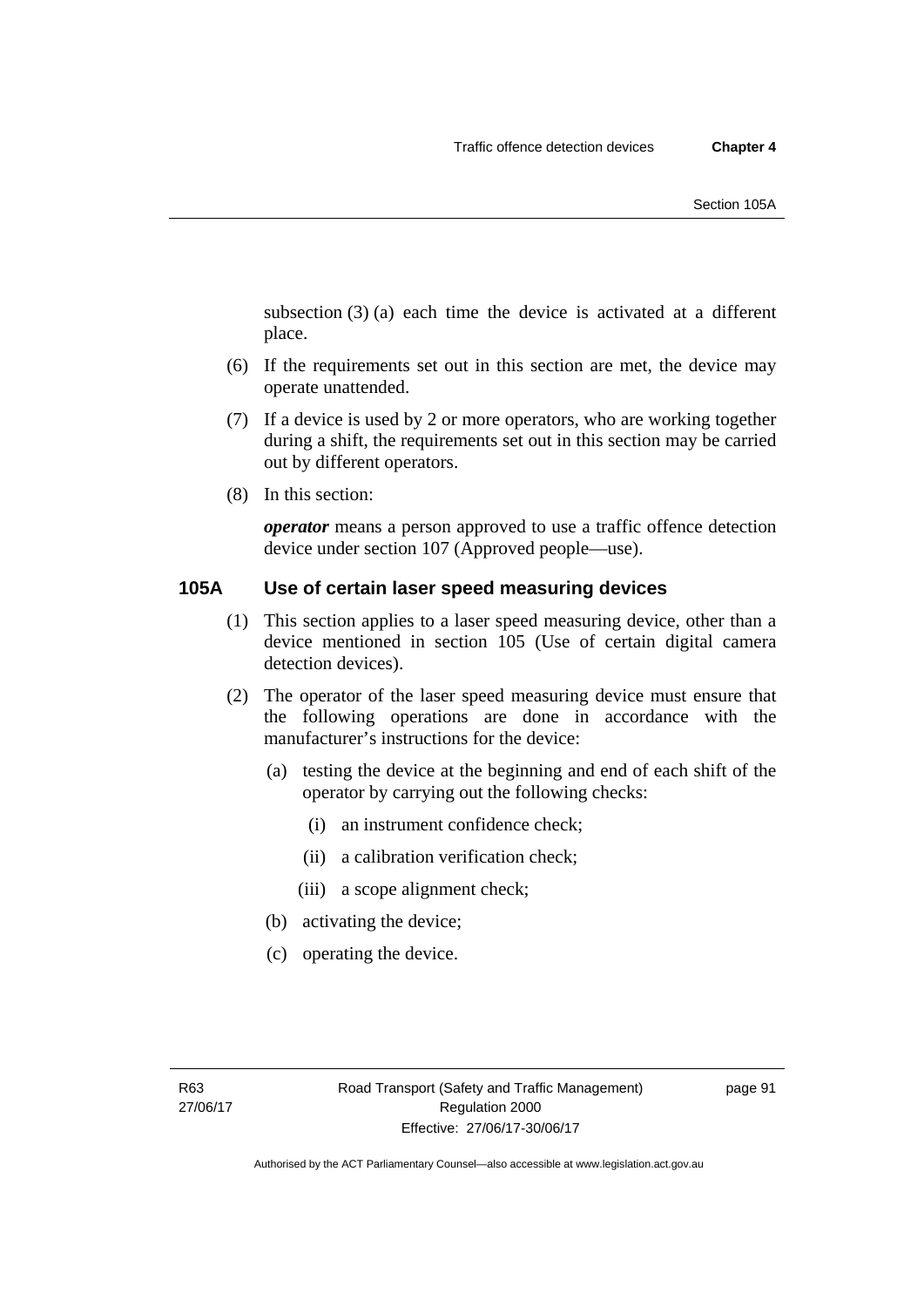- (3) To remove any doubt, if the device is used at more than 1 place during a shift of the operator, the operator is not required to carry out the checks mentioned in subsection (1) (a) each time the device is activated at a different place.
- (4) If the device is used by 2 or more operators who are working together during the shift, the tests mentioned in subsection (1) (a) and (d) may be carried out by different operators.
- (5) In this section:

*operator* means a person approved to use a traffic offence detection device under section 107 (Approved people—use).

# **105B Use of certain radar speed measuring devices**

- (1) This section applies to a radar speed measuring device, other than a device that is a component of—
	- (a) a digital camera detection device; or
	- (b) a fixed camera detection device.
- (2) The radar speed measuring device must be used by an operator in accordance with the manufacturer's instructions for the device.
- (3) The operator must test the device—
	- (a) at the beginning of each shift of the operator against an approved police speedometer; and
	- (b) at the end of each shift of the operator against the speedometer mentioned in paragraph (a); and
	- (c) if the operator's shift is longer than 9 hours—9 hours after the beginning of the shift against the speedometer mentioned in paragraph (a).
- (4) After each test, the device must be found to be accurate within a tolerance of 2 km/h.

page 92 Road Transport (Safety and Traffic Management) Regulation 2000 Effective: 27/06/17-30/06/17

R63 27/06/17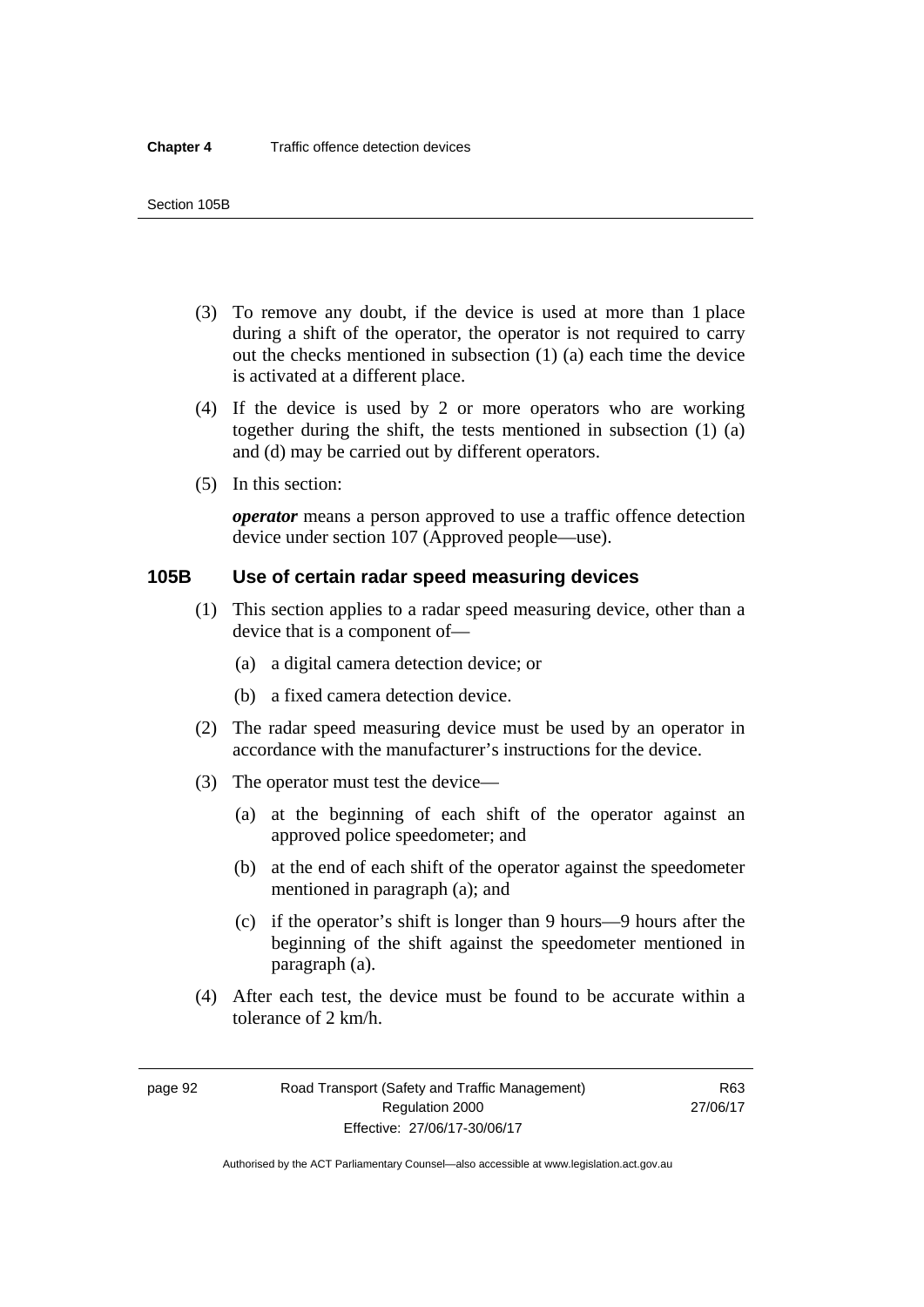- (5) To remove any doubt, if the device is used at more than 1 place during a shift of the operator, the operator is not required to carry out the checks mentioned in subsection (3) (a) each time the device is activated at a different place.
- (6) If the device is used by 2 or more operators who are working together during the shift, the tests mentioned in subsection (3) may be carried out by different operators.
- (7) In this section:

*operator* means a person approved to use a traffic offence detection device under section 107 (Approved people—use).

# **106 Approved people—testing and sealing**

Each person employed by a testing authority to test and seal traffic offence detection devices is approved to test and seal traffic offence detection devices.

# **107 Approved people—use**

- (1) Each police officer is approved to use any traffic offence detection device (other than a fixed camera detection device).
- (2) The road transport authority may approve a person who is not a police officer to use digital camera detection devices.
- (3) The road transport authority may only approve a person under subsection (2) if the authority is satisfied that the person has appropriate qualifications to operate, or experience in the operation of, digital camera detection devices.

page 93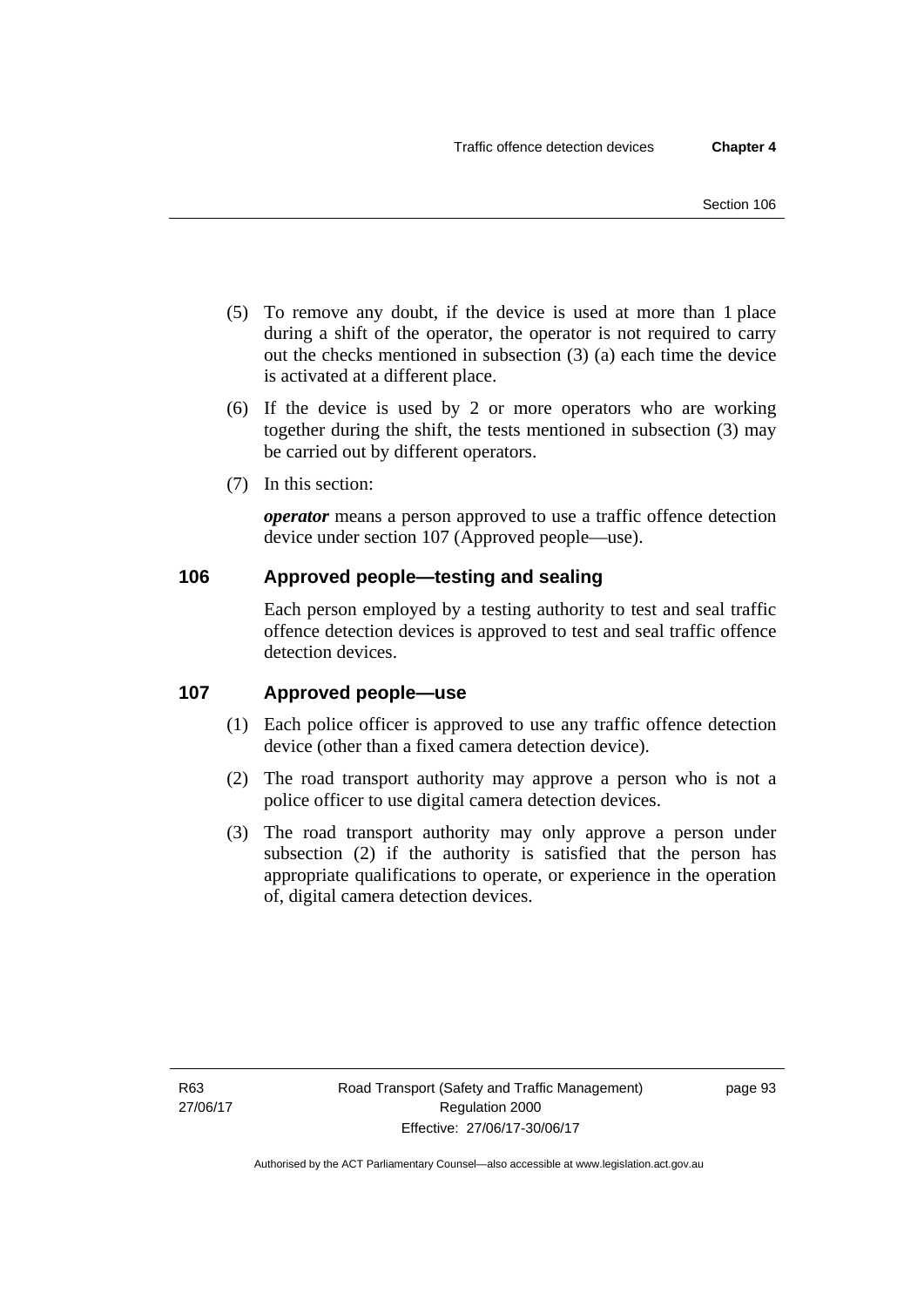# **107A Recording of camera detection device image files—Act, s 23 (2) (c) (ii)**

 (1) An electronic file created by a camera detection device must be recorded on a storage medium for electronic data (the *recording medium*).

*Note Camera detection device*—see the [Act,](http://www.legislation.act.gov.au/a/1999-80/default.asp) s 23.

- (2) The recording medium for a camera detection device may be—
	- (a) attached directly to, or located with, the device; or
	- (b) at a place other than the place where the device is located.

#### **Example—par (b)**

If a motor vehicle goes through a red traffic light and an image of the vehicle is taken by a fixed camera detection device, the electronic file created by the device in relation to the offence is sent along a wire or optical fibre, or across a wireless network, to a recording device in a building in another suburb and is stored at that building on a recording medium.

- *Note* An example is part of the regulation, is not exhaustive and may extend, but does not limit, the meaning of the provision in which it appears (see [Legislation Act,](http://www.legislation.act.gov.au/a/2001-14) s 126 and s 132).
- (3) If the recording medium for a camera detection device is at a place other than the place where the device is located—
	- (a) the device must produce a security checksum for each electronic file created by the device; and
	- (b) the device must encrypt the security checksum and the file; and
	- (c) the security checksum and the encrypted file must be recorded as soon as practicable on a recording medium.
- (4) However, subsection (3) does not prevent other security measures being taken in relation to a security checksum or an electronic file before it is recorded on the recording medium.

page 94 Road Transport (Safety and Traffic Management) Regulation 2000 Effective: 27/06/17-30/06/17

R63 27/06/17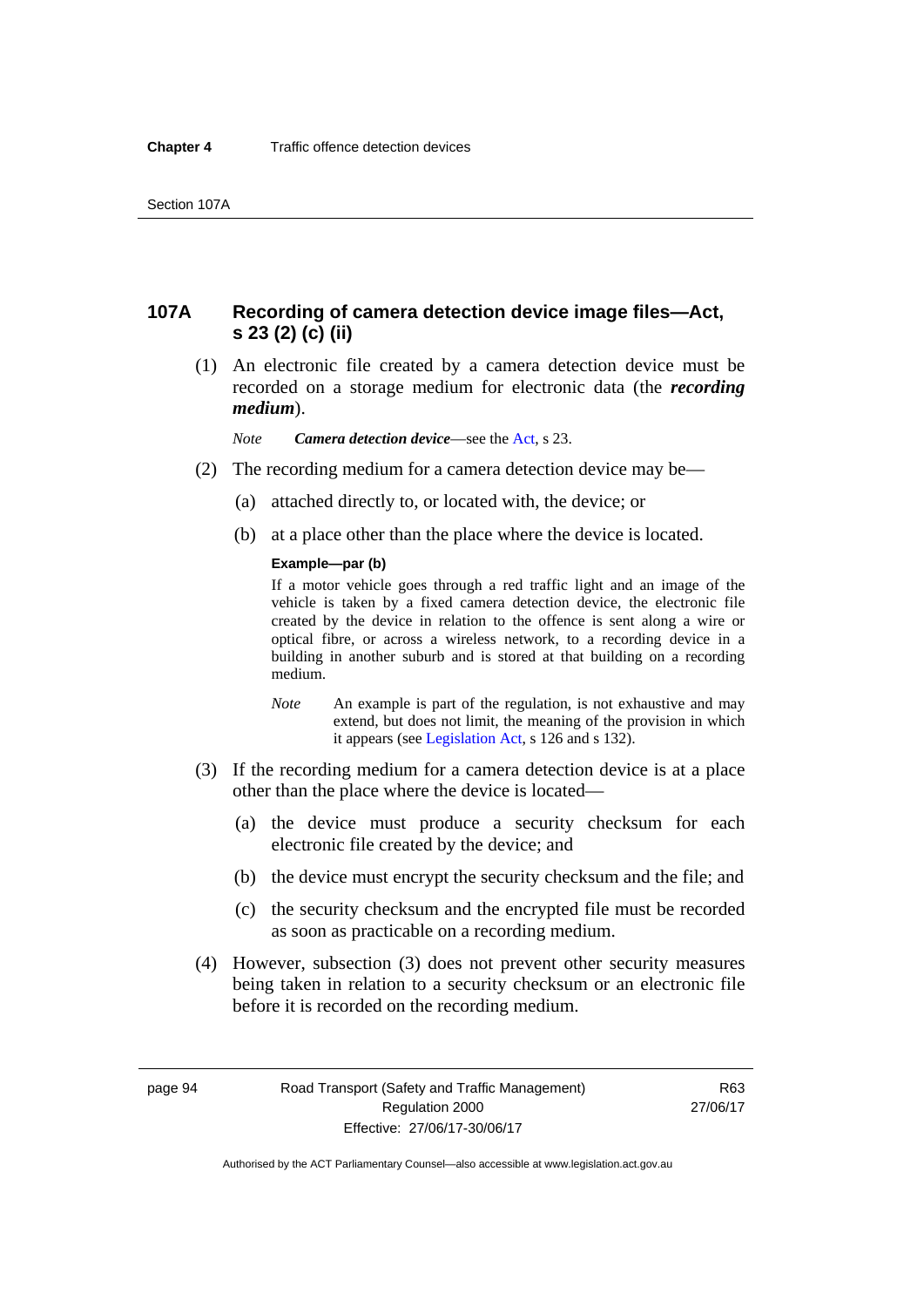# **107B Verification of camera detection device image files—Act, s 23 (2) (c) (iii)**

- (1) This section applies if an electronic file that contains an image of a vehicle taken by a camera detection device is recorded on a recording medium that is at a place other than the place where the device is located.
- (2) Before the image of the vehicle is produced from the file, the accuracy of the file must be verified by using a computer to—
	- (a) recalculate the security checksum for the file; and
	- (b) confirm that the security checksum produced by the recalculation is identical to the checksum produced by the device for the file.

# **108 Meaning of codes etc on image taken by approved camera detection device or approved average speed detection system—Act, s 24 (2) (a)**

- (1) This section defines the meaning of codes and other information indicated on an image of a vehicle taken by an approved camera detection device or approved average speed detection system.
	- *Note* Information etc that is indicated on an image includes information etc accompanying or reasonably associated with the image (see [Act,](http://www.legislation.act.gov.au/a/1999-80/default.asp) dict, def of *indicated on*).
- (2) It is not necessary that all the codes and other information mentioned in this section be indicated on an image but if they do appear they have the meaning given in this section.
- (3) The characters (whether numbers, letters or both) in the field immediately after 'Device' is the code for—
	- (a) the laser speed measuring device component of the digital camera detection device that took the image; or

page 95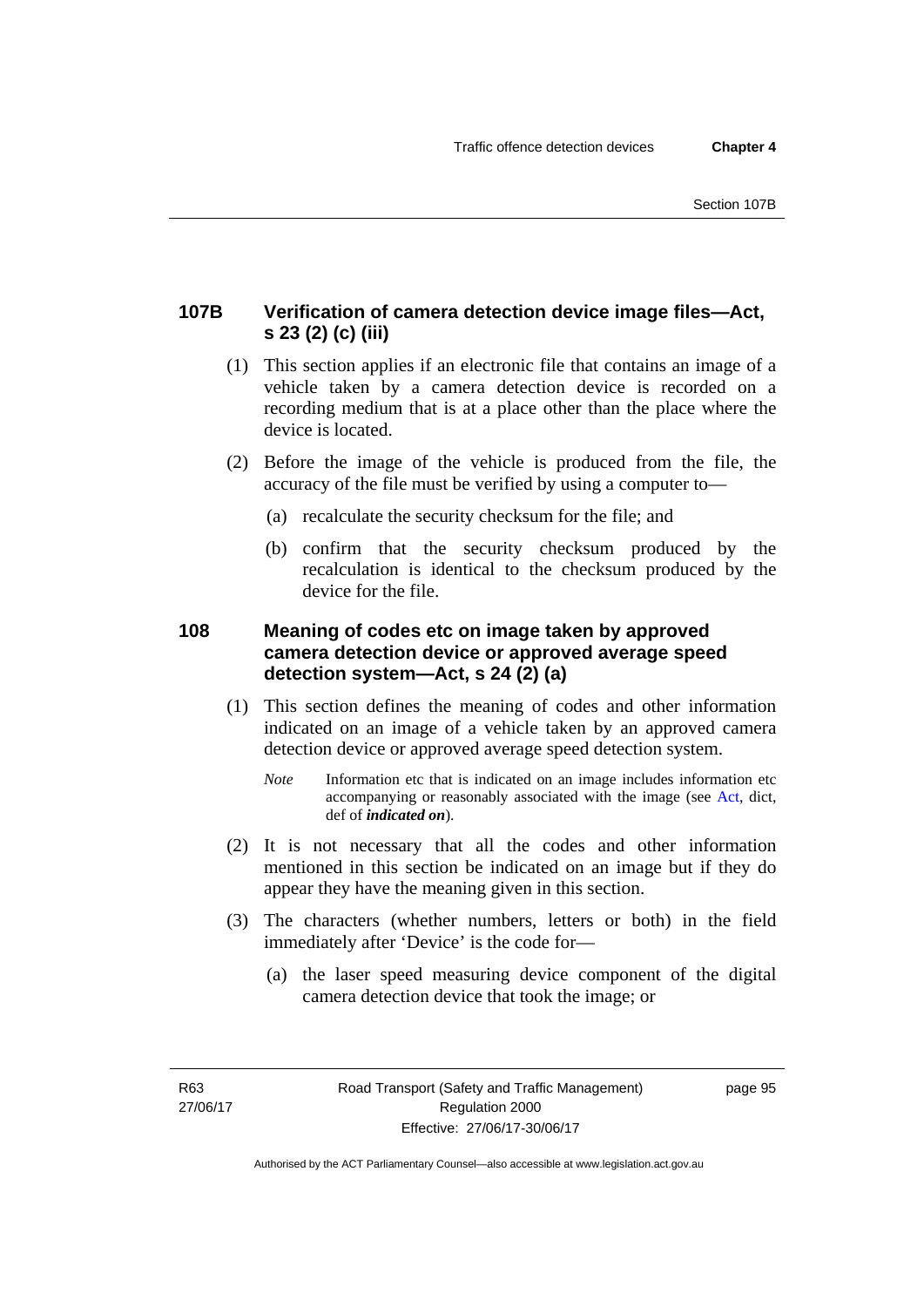- (b) the radar speed measuring device component of the digital camera detection device, or fixed camera detection device, that took the image; or
- (c) the piezo strip speed measuring device component of the fixed camera detection device that took the image; or
- (d) the loop detector speed measuring device component of the fixed camera detection device that took the image; or
- (e) the automatic number plate recognition camera component of the average speed detection system that took the image.

#### **Example**

'Device: 012409' indicates that the code for the laser speed measuring device component of the digital detection device, or piezo strip speed measuring device component of the fixed camera detection device, that took the image, is 012409.

 (4) The characters in the field immediately after 'Date' is the date when the image was taken, with the first 2 numbers indicating the day of the month, followed by an abbreviation for the month and the year.

#### **Example**

'Date: 15/11/00' indicates that the image was taken on 15 November 2000.

 (5) The numbers in the field immediately after 'Time' is the time when the image was taken, stated in the 24-hour clock system.

#### **Examples**

- 1 'Time: 11.07.00.23' indicates that the image was taken at 0.23 seconds after 11.07 am.
- 2 'Time: 13:53:10:07' indicates that the image was taken at 10.07 seconds after 1.53 pm.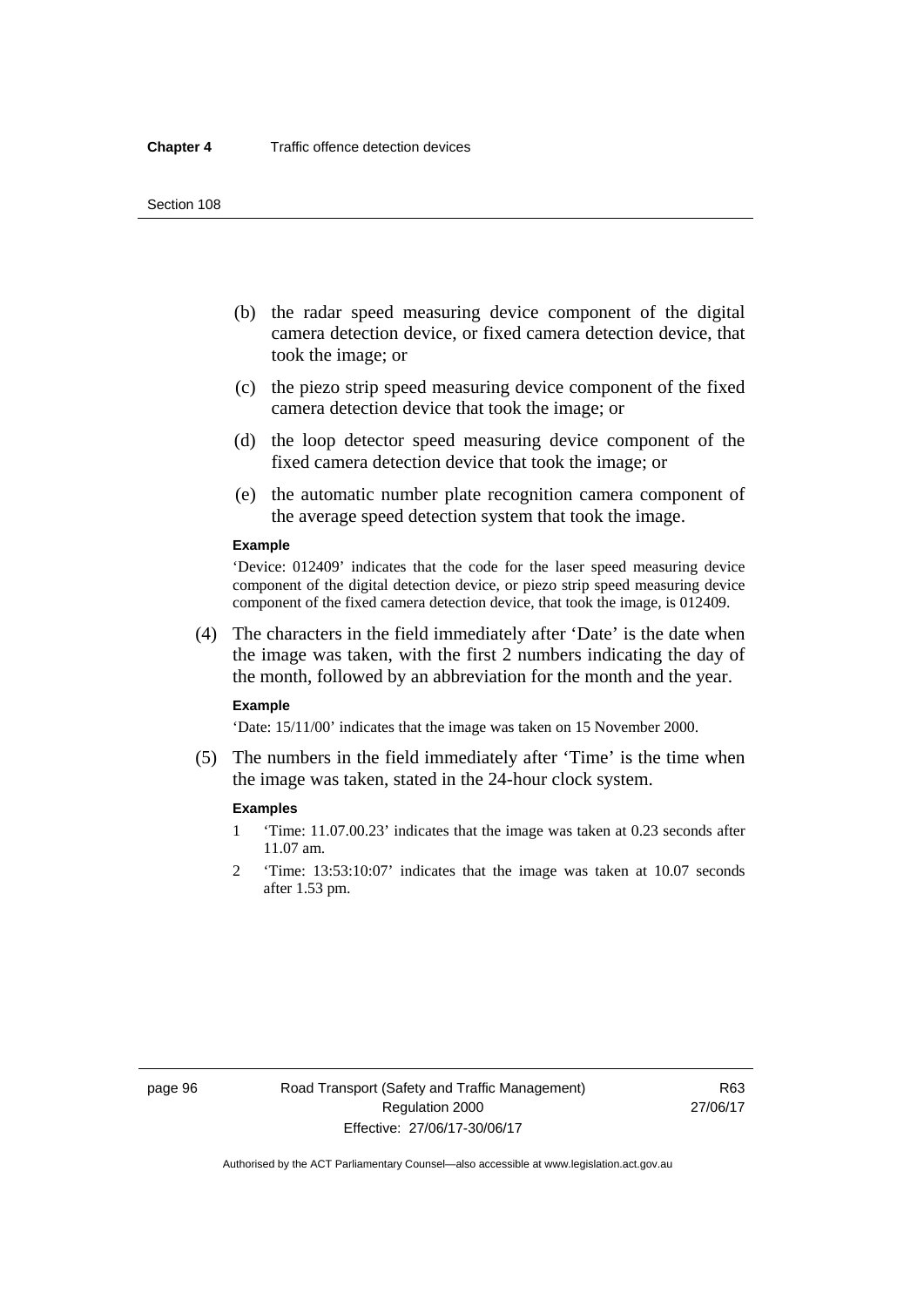- (6) The letter in the field immediately after 'Direction' or 'Dir' indicates—
	- (a) for an image taken by a digital camera detection device whether the general direction in which the vehicle was travelling was away from or towards the device, with 'A' indicating away from the device and 'T' indicating towards the device; or
	- (b) for an image taken by a fixed camera detection device—the general direction in which the vehicle was travelling when the image was taken, with 'N' indicating north, 's' indicating south, 'E' indicating east and 'W' indicating west.

#### **Example for par (a)**

'Direction: A' indicates that when the image was taken the vehicle was generally travelling away from the digital camera detection device that took the image.

#### **Example for par (b)**

'Direction: N' indicates that when the image was taken the vehicle was travelling in the general direction of north.

 (7) The characters in the field immediately after 'Lane' is the code for the lane in which the vehicle was travelling when the image was taken, with the following codes having the stated meaning:

'L1' or '1': means the lane next to the centre of the road

'L2' or '2': means the lane immediately to the left of L1 (or 1)

'L3' or '3': means the lane immediately to the left of L2 (or 2)

'L4' or '4': means the lane immediately to the left of L3 (or 3).

#### **Example**

'Lane: L1' indicates that the vehicle was travelling in the lane next to the centre of the road when the image was taken.

R63 27/06/17 page 97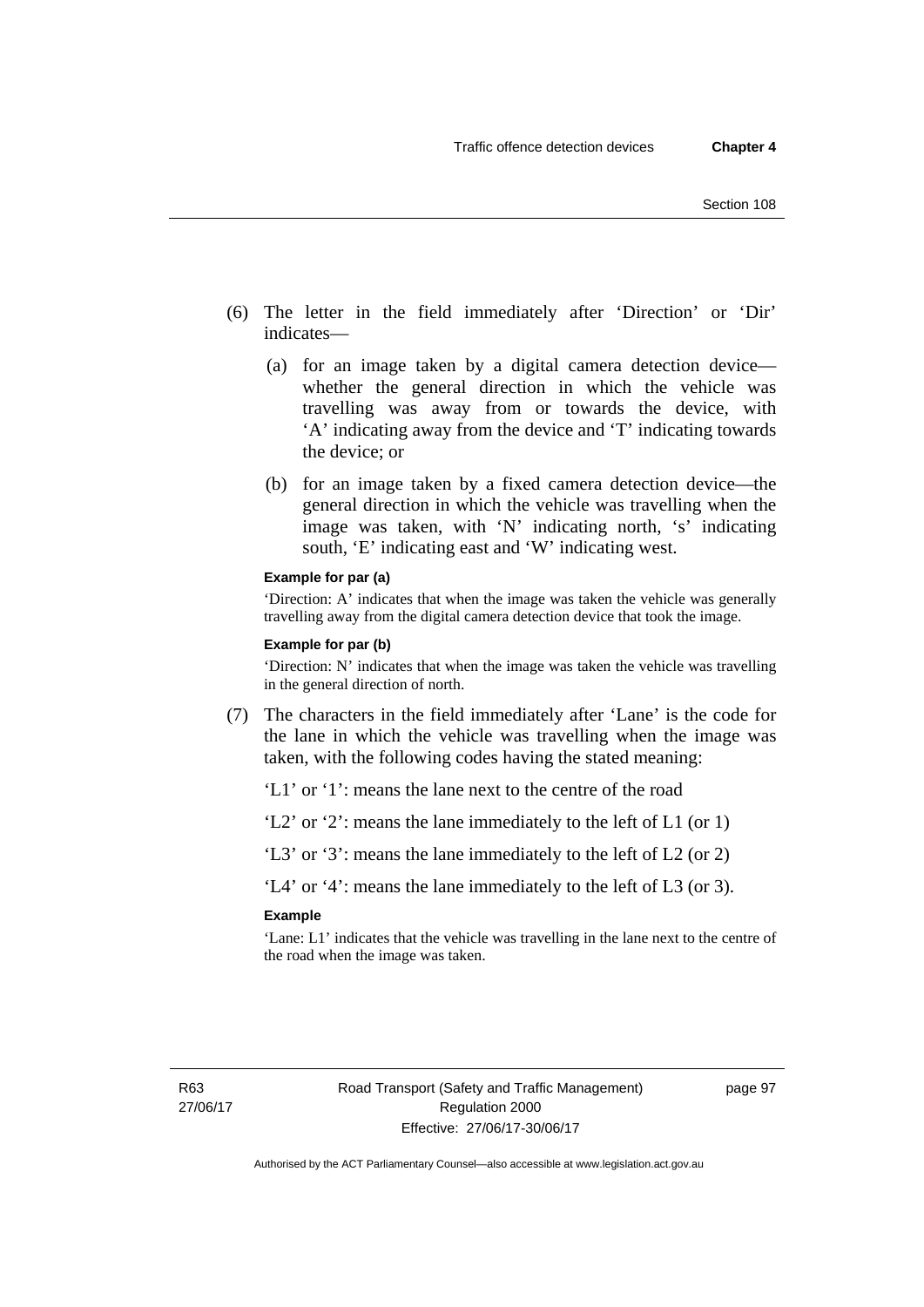(8) The number in the field immediately after 'Red time' is the time in seconds and part seconds (stated as a fraction) that a red traffic light or red traffic arrow facing the driver of the vehicle had been showing before the driver entered the intersection concerned.

#### **Example**

'Red time: 1.50' indicates that the red traffic light or red traffic arrow facing the driver of the vehicle had been showing for 1.5 seconds before the driver entered the intersection concerned.

 (9) The number in the field immediately after 'Speed li', which may be described as 'Speed limit', is the speed limit applying to the driver of the vehicle for the length of road where the driver was driving when the image was taken.

#### **Example**

'Speed li: 60'or 'Speed limit 60' indicates that the speed limit applying to the driver of the vehicle for the length of road where the driver was driving when the image was taken is 60 km/h.

 (10) The number in the field immediately after 'Speed' is the speed in kilometres per hour at which the driver of the vehicle was driving when the image was taken.

#### **Example**

'Speed: 82' indicates that the driver of the vehicle was driving at 82 km/h when the image was taken.

 (11) The characters (whether numbers, letters or both) in the field immediately after 'Operator' is the code for the person responsible for the use of the device when the image was taken.

### **Example**

'Operator: op002' indicates that the code for the person responsible for the device when the image was taken is operator 002.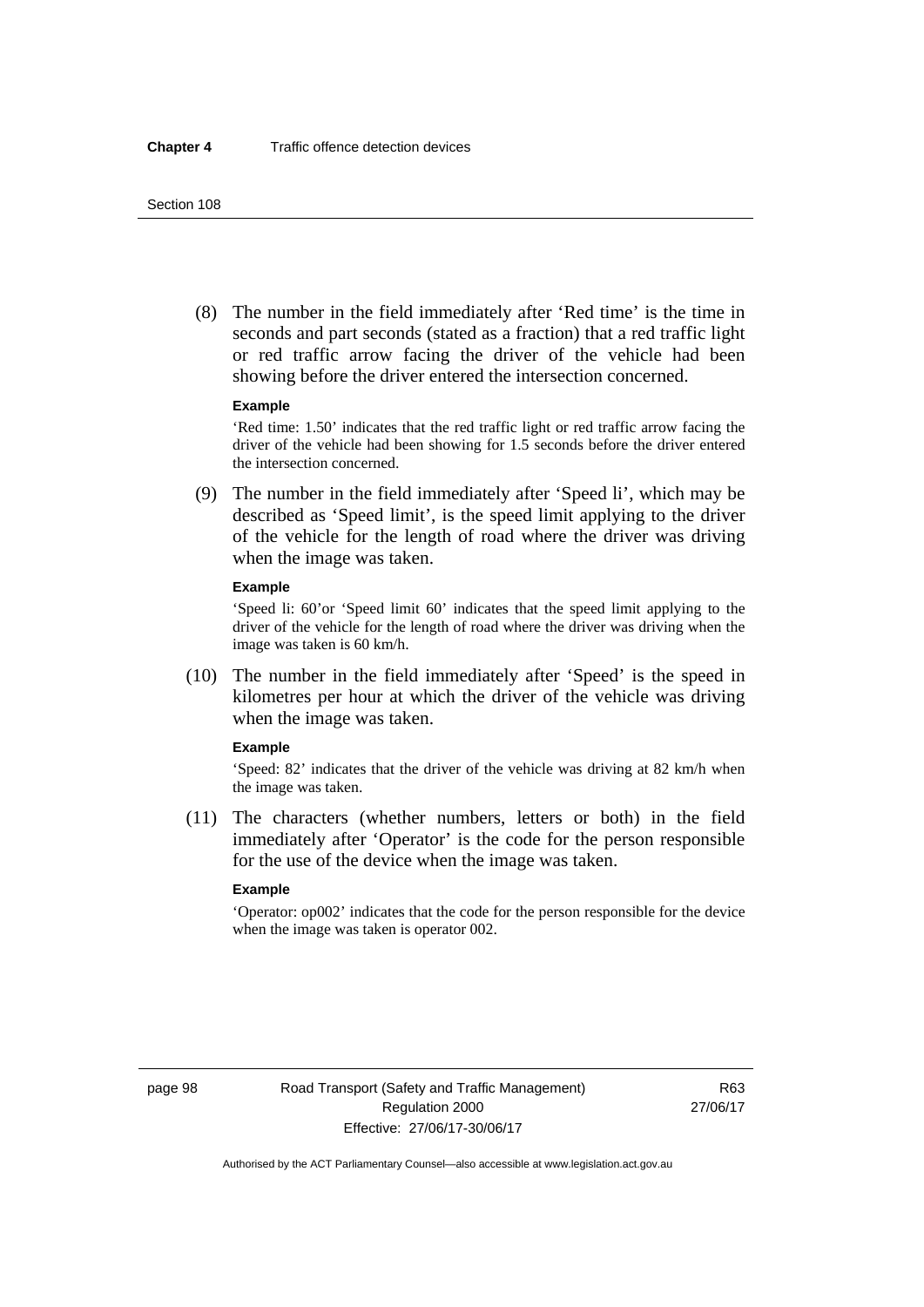(12) The characters (whether numbers, letters or both) in the field immediately after 'Disk' is the code for the recording medium used to record the image of the vehicle.

#### **Example**

'Disk: WD0022' indicates that the code for the device used to record the image was WD0022.

*Note* An example is part of the regulation, is not exhaustive and may extend, but does not limit, the meaning of the provision in which it appears (see [Legislation Act,](http://www.legislation.act.gov.au/a/2001-14) s 126 and s 132).

R63 27/06/17 Road Transport (Safety and Traffic Management) Regulation 2000 Effective: 27/06/17-30/06/17

page 99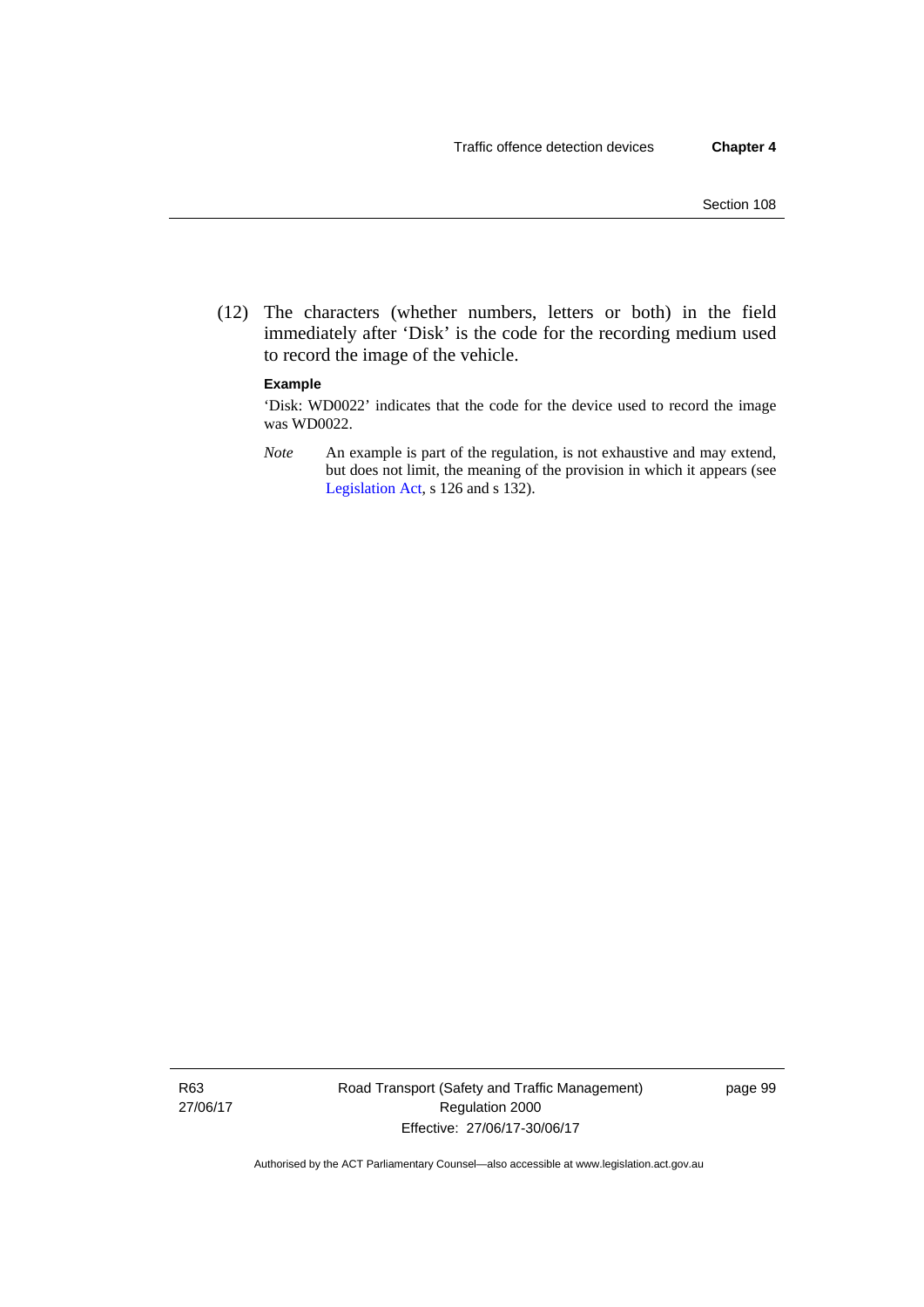# **Chapter 5 Miscellaneous**

# **109 Additional police powers—removing parked cars**

A police officer may, during a temporary obstruction or danger to traffic or in an emergency, direct the responsible person for or driver of a vehicle parked in any part of a pay parking area to remove the vehicle or, if no-one appears to be in charge of the vehicle, remove the vehicle.

# **110 Prohibition on car minding**

- (1) The chief police officer may, by written notice given to a person, prohibit the person from—
	- (a) parking, minding, caring for, or taking charge of any motor vehicle or trailer (other than a motor vehicle or trailer of which the person is the driver) on a road; or
	- (b) offering his or her services for any such purpose.
- (2) A person who is given a notice under subsection (1) must comply with the notice.

Maximum penalty: 20 penalty units.

- (3) This section does not authorise the chief police officer to prohibit the proprietor of a parking station or parking area—
	- (a) from parking, minding, caring for, or taking charge of a motor vehicle or trailer in or on the parking station or parking area; or
	- (b) from offering the proprietor's services for that purpose—
		- (i) whether by the display or publication of an advertisement in relation to the parking station or parking area or otherwise; and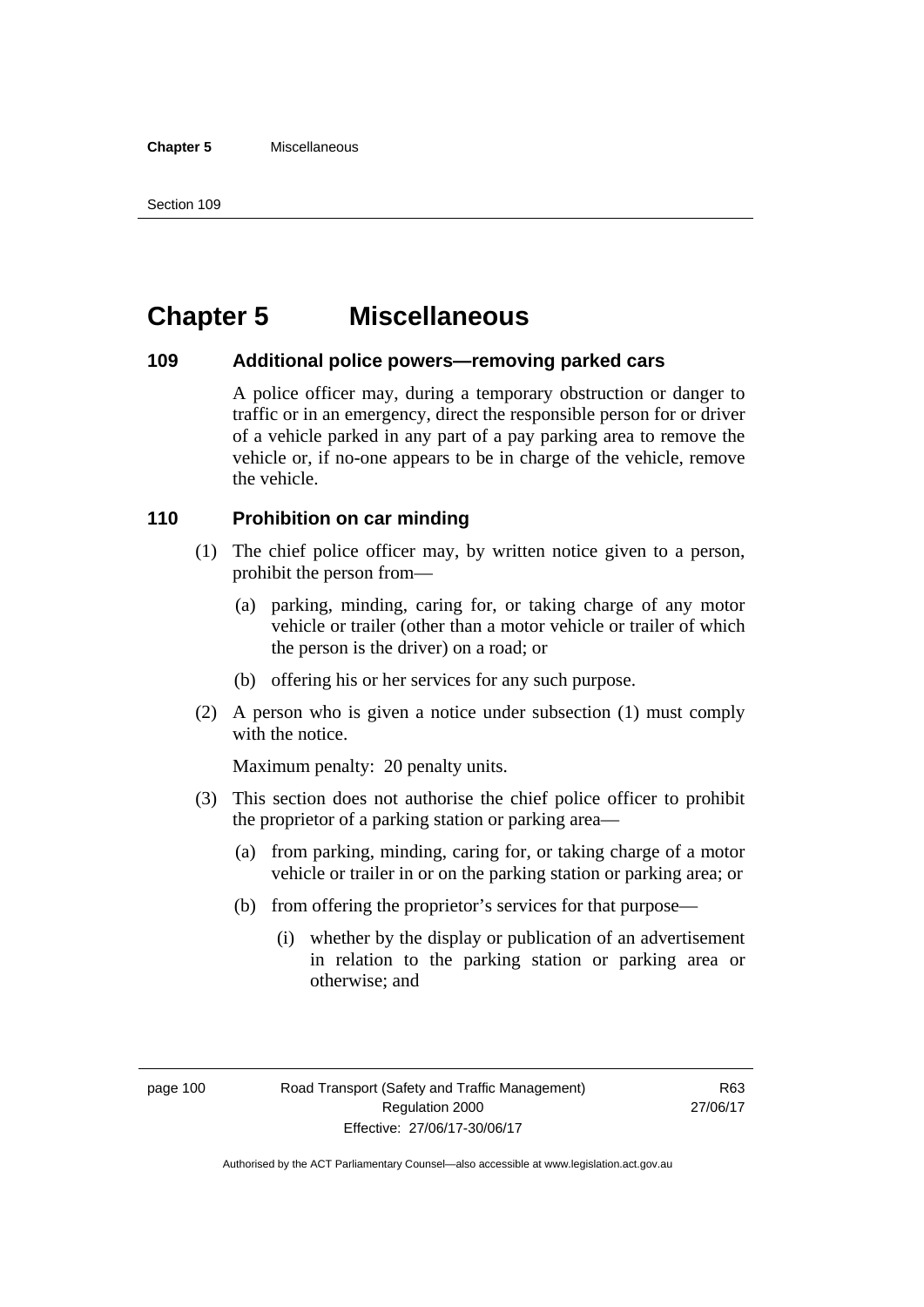(ii) whether the services are performed or offered to be performed by the proprietor or by an employee or agent of the proprietor.

# **111 Removal of unattended vehicles—Act, s 32 (1) (c)**

A police officer or authorised person may move an unattended vehicle from a road or road related area to a retention area if the vehicle is in—

- (a) a bus lane; or
- (b) a length of road to which a *clearway sign* applies; or
- (c) a transit lane.

# **112 Disposal of impounded vehicles—Act, s 10K**

- (1) This section applies to a vehicle impounded under the following provisions of the [Act](http://www.legislation.act.gov.au/a/1999-80/default.asp):
	- (a) section 10A (Impounding of vehicles used for menacing driving on court order before conviction etc);
	- (b) section 10B (Impounding or forfeiture of vehicles on conviction etc for certain offences);
	- (c) section 10C (Powers of police officers to seize and impound vehicles used in committing certain offences).
- (2) If a person has not applied to the chief police officer for the release of the vehicle at the end of the period of impoundment, the chief police officer must, by notice served on the registered operator of the vehicle and every person who has a registered interest in the vehicle, warn them that the vehicle may be offered for sale if the vehicle is not removed from the place of impoundment within 28 days after the day of service of the notice.

page 101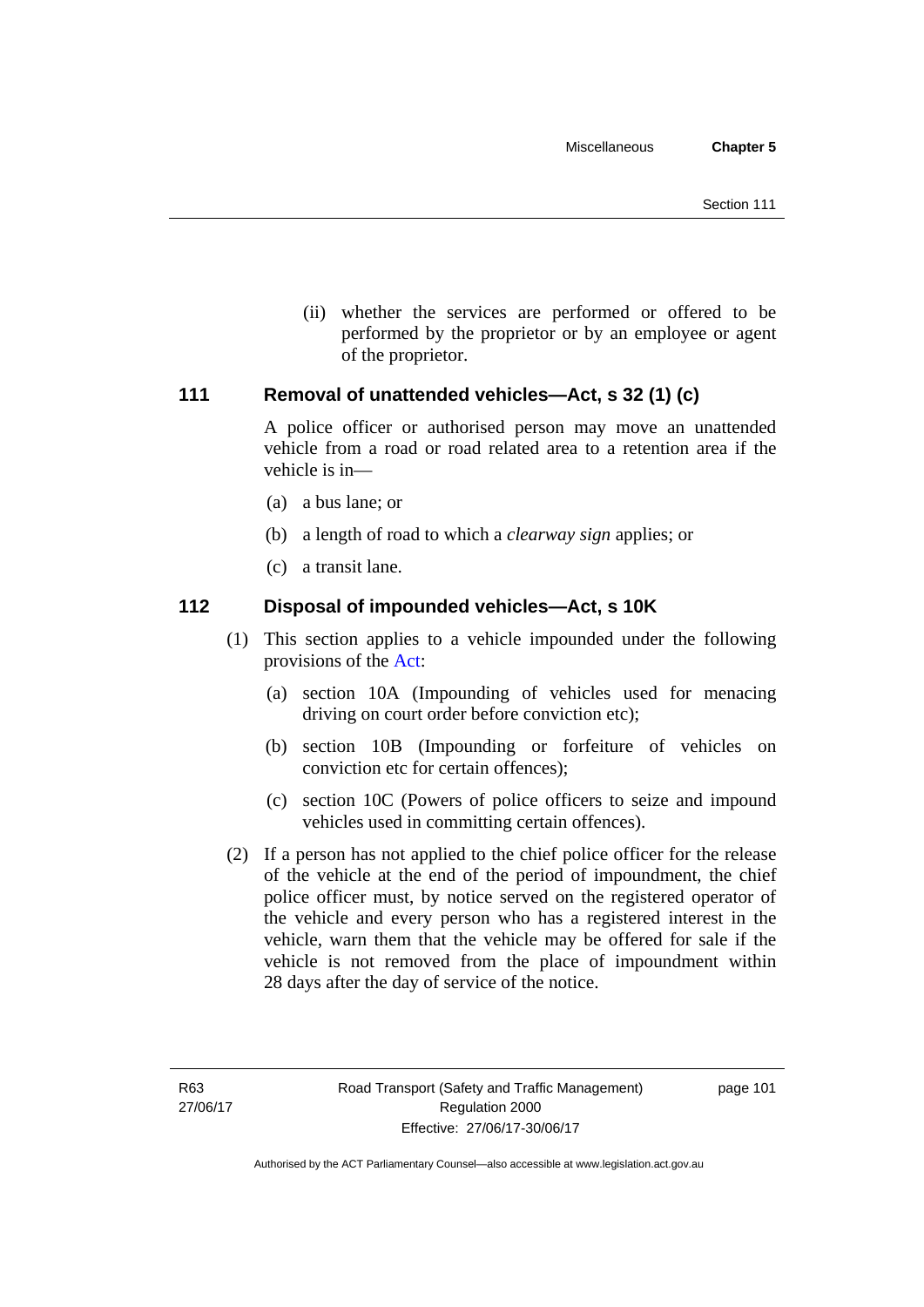- (3) The vehicle may be offered for sale, by public auction or public tender, if the vehicle is not removed within 28 days after service of the notice or, if more than 1 notice is served under subsection (2), the later of the notices.
- (4) A person may apply to the chief police officer for payment to the person of the balance of the proceeds of sale of a vehicle within 1 year after the vehicle is sold in accordance with subsection (3).
- (5) The balance of the proceeds of sale may be paid to the person if the person satisfies the chief police officer that—
	- (a) the person was lawfully entitled to possession of the vehicle immediately before its sale; and
	- (b) there was a reasonable excuse for the person's failure to obtain release of the vehicle before it was sold.
- (6) In this section:

*balance of the proceeds of sale*, of a vehicle, means the proceeds of the sale of the vehicle less—

- (a) any fee or other amount payable under the *[Road Transport](http://www.legislation.act.gov.au/a/1999-77)  [\(General\) Act 1999](http://www.legislation.act.gov.au/a/1999-77)* for the seizure, impounding and storage of the vehicle; and
- (b) the reasonable costs of or incidental to the sale.
- (7) An interest mentioned in subsection (6), definition of *balance of proceeds of sale* paragraph (a) or (b) is a statutory interest of a kind to which the *[Personal Property Securities Act 2009](http://www.comlaw.gov.au/Series/C2009A00130)* (Cwlth), section 73 (2) applies.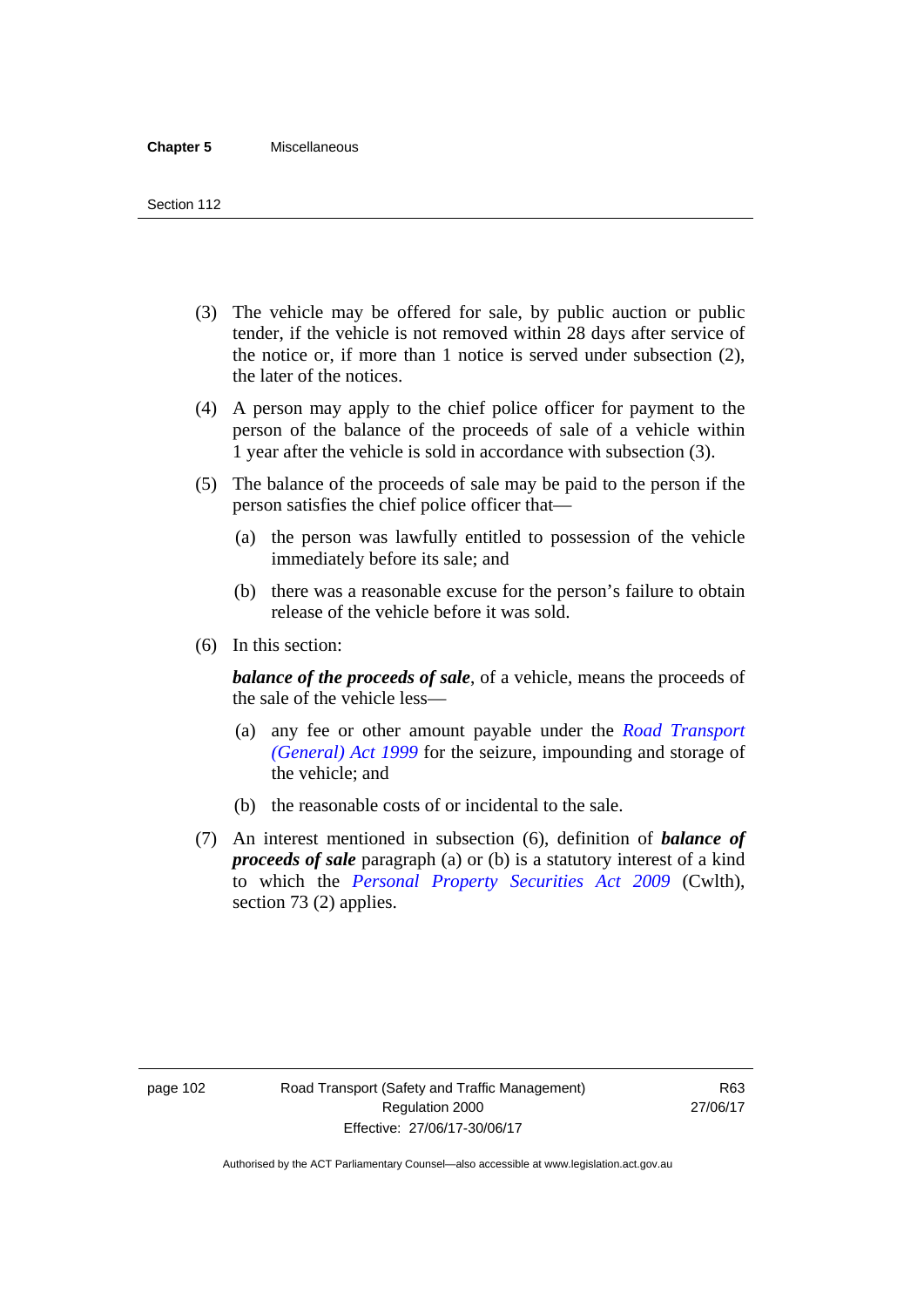# **112A Disposal of forfeited vehicles—Act, s 10K**

A vehicle that has been forfeited to the Territory under the [Act](http://www.legislation.act.gov.au/a/1999-80/default.asp), section 10B (Impounding or forfeiture of vehicles on conviction etc for certain offences) may be offered for sale by public auction or public tender.

# **113 Responsible person to inspect driver licence**

(1) Before permitting someone else to drive a motor vehicle, the responsible person for, or the person in charge of, the vehicle must require the person to produce his or her Australian driver licence or external driver licence and must inspect the licence.

Maximum penalty: 20 penalty units.

 (2) It is a defence to a prosecution of a person for an offence against subsection (1) if the person proves that the person had taken reasonable steps (other than those mentioned in the subsection) to ensure the person permitted to drive the motor vehicle was the holder of a current Australian driver licence or external driver licence.

# **114 Responsible person's consent**

The person in charge of a motor vehicle or trailer on a road must not, without reasonable excuse, permit anyone to use the vehicle without the consent of the responsible person for the vehicle.

Maximum penalty: 20 penalty units.

# **115 Standards for safe carriage of loads—Act, s 14 (2)**

The prescribed standards are the performance standards in the *[Load](http://www.ntc.gov.au/viewpage.aspx?documentid=862)  [Restraint Guide—Guidelines and Performance Standards for the](http://www.ntc.gov.au/viewpage.aspx?documentid=862)  [Safe Carriage of Loads on Road Vehicles](http://www.ntc.gov.au/viewpage.aspx?documentid=862)*, 2nd ed (2004) published by the National Transport Commission.

R63 27/06/17 page 103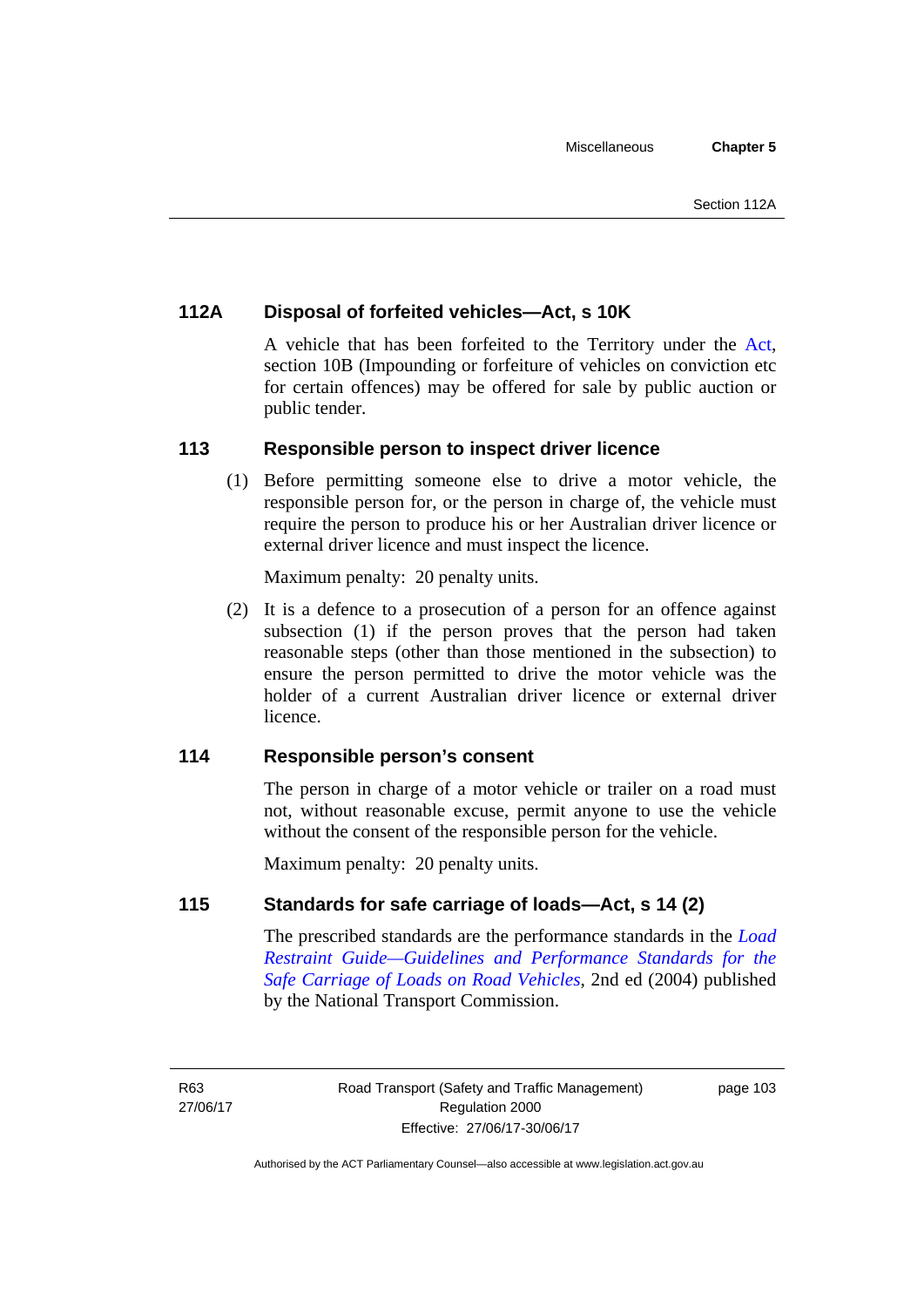# **116 Tracked vehicle—Act, dict, def** *vehicle***, par (b)**

- (1) Any tracked vehicle that is not used exclusively on a railway or tramway is prescribed.
- (2) In this section:

*tracked vehicle* means a vehicle that moves on wheels inside endless tracks.

**Example—tracked vehicle** 

bulldozer

*Note* An example is part of the regulation, is not exhaustive and may extend, but does not limit, the meaning of the provision in which it appears (see [Legislation Act,](http://www.legislation.act.gov.au/a/2001-14) s 126 and s 132).

# **117 Review of div 2.3.1A**

- (1) The Minister must review the operation of division 2.3.1A (Bicycle riders) as soon as practicable after the end of its 2nd year of operation.
- (2) The Minister must present a report of the review to the Legislative Assembly within 3 months after the day the review is started.
- (3) This section expires 2 years after the day it commences.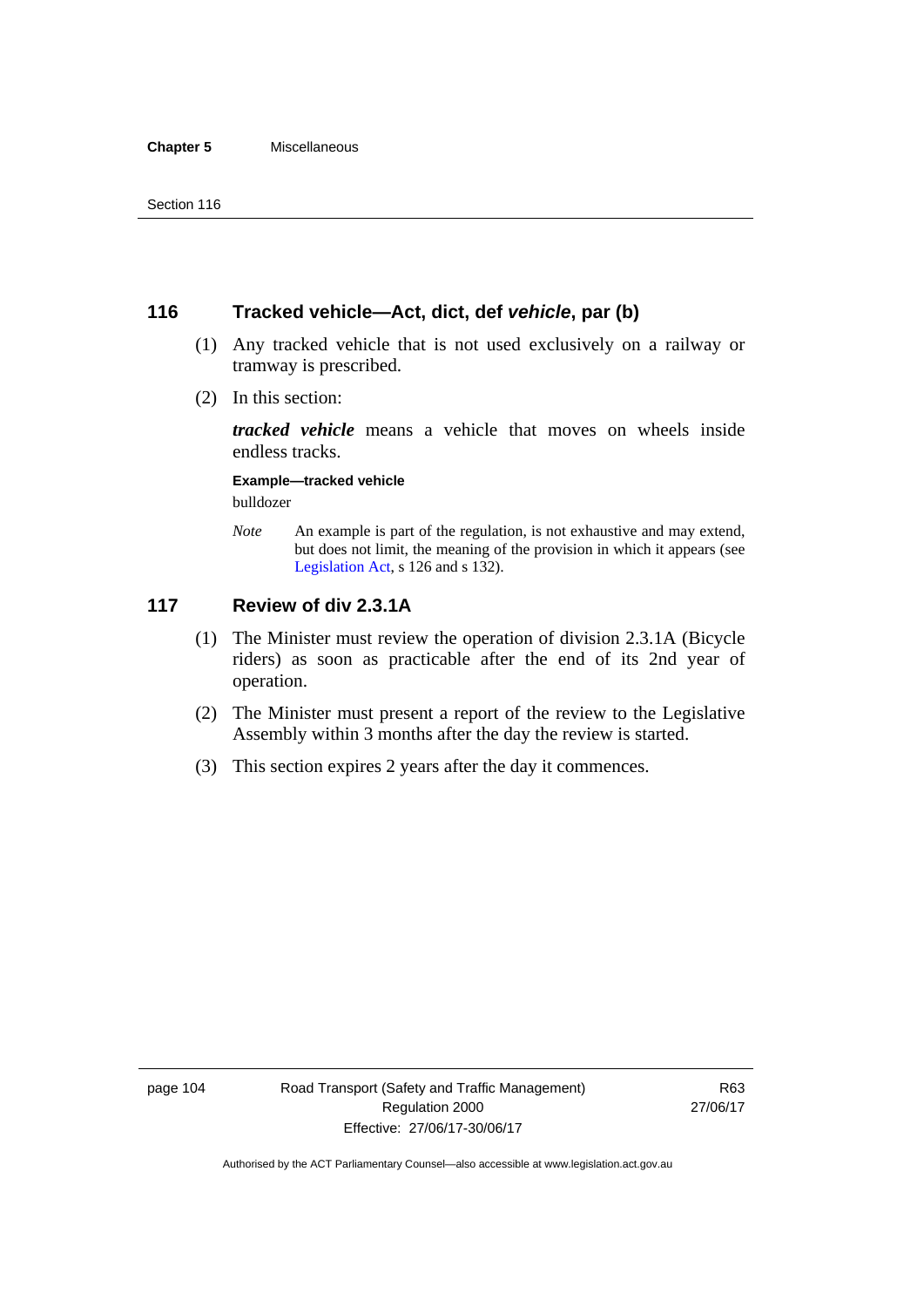# **Dictionary**

(see s 3)

*Note 1* The [Legislation Act](http://www.legislation.act.gov.au/a/2001-14) contains definitions and other provisions relevant to this regulation.

*Note 2* For example, the [Legislation Act,](http://www.legislation.act.gov.au/a/2001-14) dict, pt 1, defines the following terms:

- ambulance service
- chief police officer
- contravene
- exercise
- fire and rescue service
- police officer
- rural fire service
- SES
- territory plan
- the Territory.
- *Note 3* Terms used in this regulation have the same meaning that they have in the *[Road Transport \(Safety and Traffic Management\) Act 1999](http://www.legislation.act.gov.au/a/1999-80)* (see [Legislation Act,](http://www.legislation.act.gov.au/a/2001-14) s 148.) For example, the following terms are defined in the *[Road Transport \(Safety and Traffic Management\) Act 1999](http://www.legislation.act.gov.au/a/1999-80)*, dict:
	- authorised person
	- camera detection device (see s 23)
	- indicated on
	- registered interest
	- road related area
	- speed measuring device
	- traffic offence detection device.
- *Note 4* The *[Road Transport \(General\) Act 1999](http://www.legislation.act.gov.au/a/1999-77)* contains definitions relevant to this Regulation. For example, the following terms are defined in the *[Road Transport \(General\) Act 1999](http://www.legislation.act.gov.au/a/1999-77)*, dictionary:
	- another jurisdiction
	- bicycle
	- combination

R63 27/06/17 Road Transport (Safety and Traffic Management) Regulation 2000 Effective: 27/06/17-30/06/17

page 105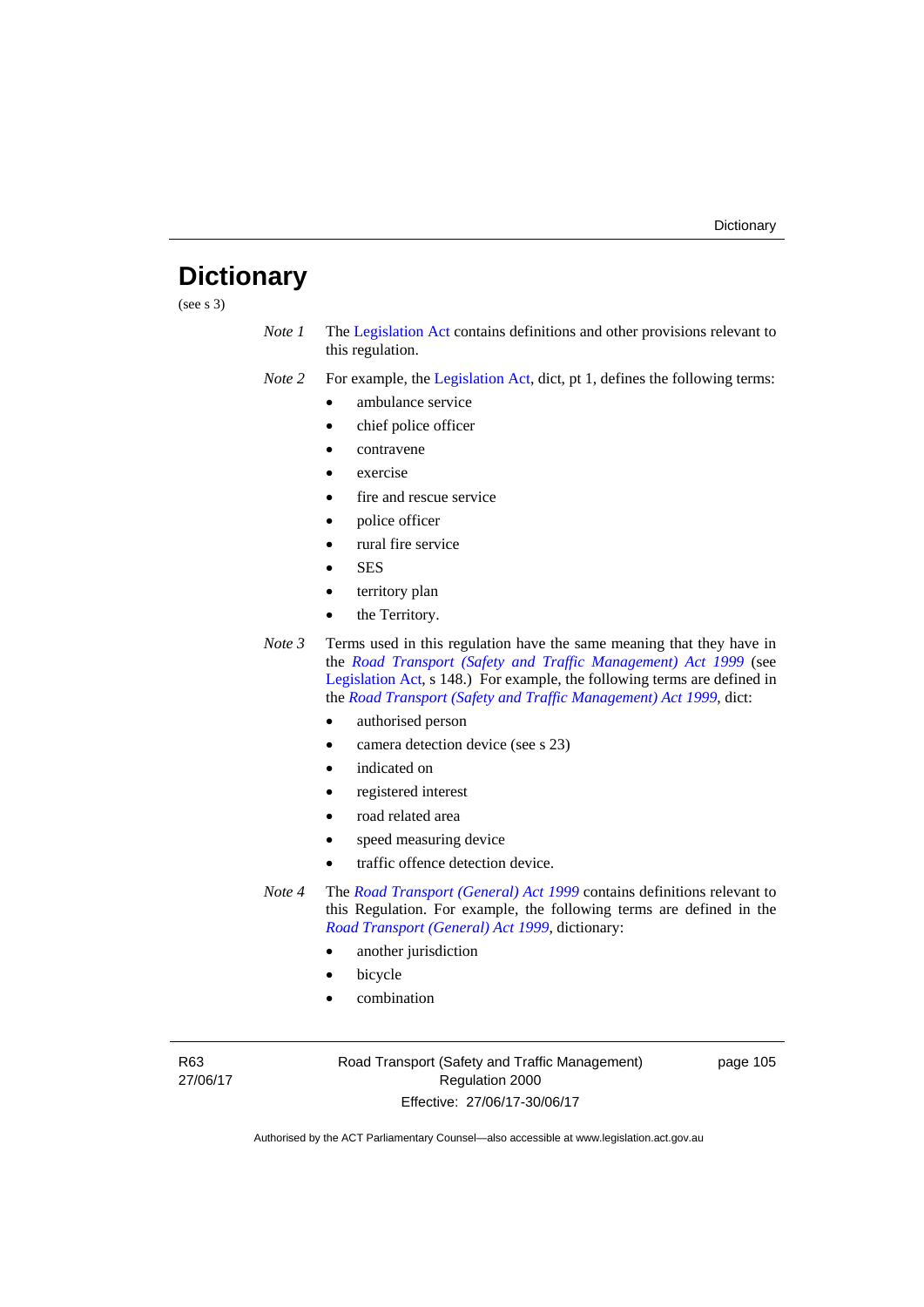- driver
- jurisdiction
- motor vehicle
- National Transport Commission
- ride
- road transport authority (or authority) (see s 16)
- road transport legislation (see s 6)
- taxi
- trailer
- use (in relation to a vehicle).

*approved child restraint* means a child restraint approved by the road transport authority under section 66 (1) (c).

*approved e-payment method*—see section 76AA.

*approved police speedometer*, for chapter 4 (Traffic offence detection devices)—see section 102.

*area*—see the [Australian Road Rules,](http://www.legislation.act.gov.au//ni/db_37271/default.asp) dictionary.

*area of operations*, for a parking authority, means the area of operations declared for the parking authority under section 75A.

*ARR* means [Australian Road Rules](http://www.legislation.act.gov.au//ni/db_37271/default.asp).

*articulated vehicle* means a motor vehicle with—

- (a) 2 rigid sections, each of which has wheels; and
- (b) the rear section pivoted on, and part of the rear section (other than a pole, drawbar or similar device, or an accessory of the motor vehicle) superimposed on, the front section.

*Australian driver licence*—see the *[Road Transport \(Driver](http://www.legislation.act.gov.au/a/1999-78)  [Licensing\) Act 1999](http://www.legislation.act.gov.au/a/1999-78)*, dictionary.

*Australian Road Rules*—see section 5.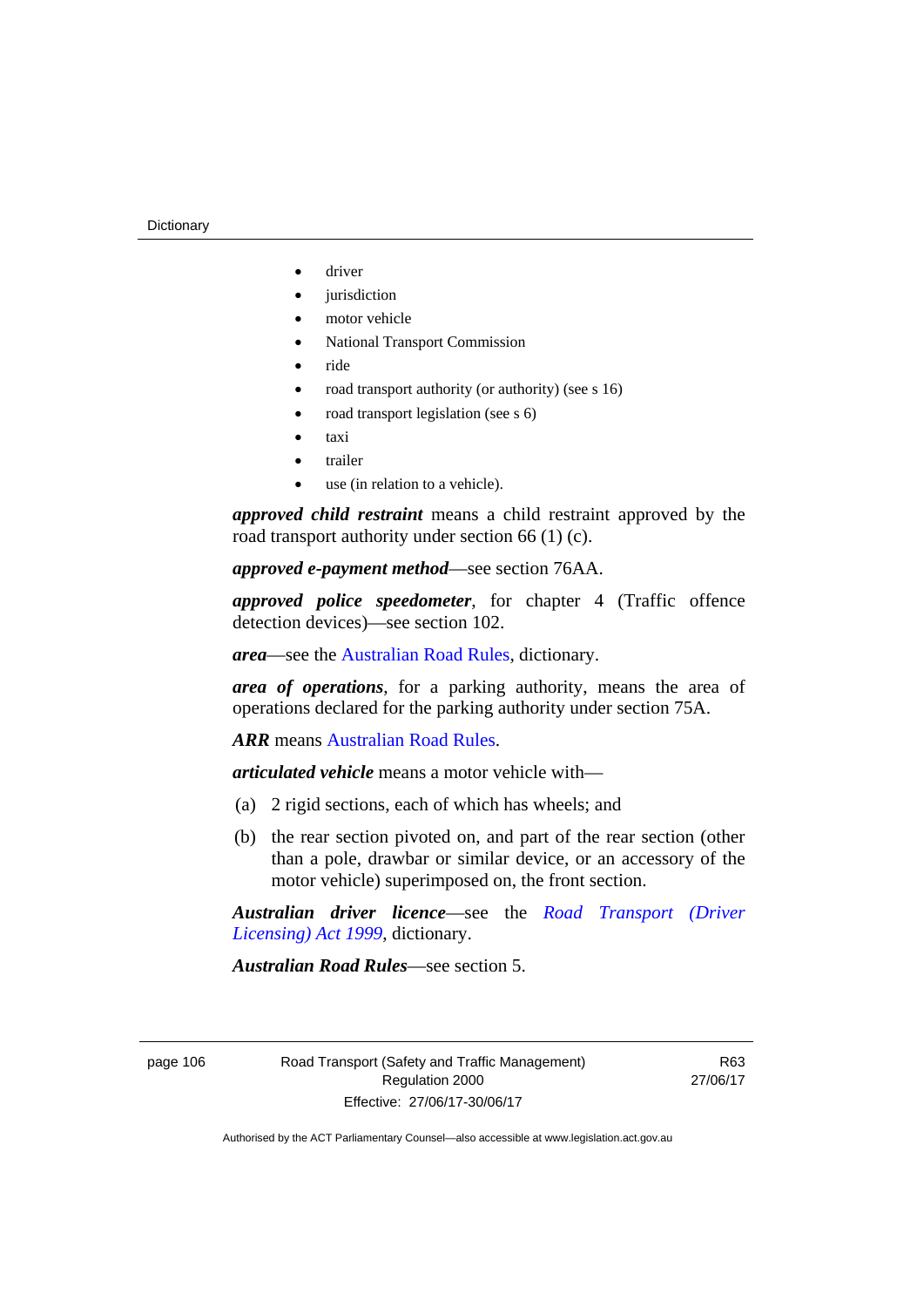*axle group*—see the *[Road Transport \(Vehicle Registration\)](http://www.legislation.act.gov.au/sl/2000-12)  [Regulation 2000](http://www.legislation.act.gov.au/sl/2000-12)*, dictionary.

*B-double*—see the *[Road Transport \(Vehicle Registration\)](http://www.legislation.act.gov.au/sl/2000-12)  [Regulation 2000](http://www.legislation.act.gov.au/sl/2000-12)*, dictionary.

**built-up area**, in relation to a length of road—see the Australian [Road Rules,](http://www.legislation.act.gov.au//ni/db_37271/default.asp) dictionary.

*bus*—see the [Australian Road Rules](http://www.legislation.act.gov.au//ni/db_37271/default.asp), dictionary.

*bus lane*—see the [Australian Road Rules](http://www.legislation.act.gov.au//ni/db_37271/default.asp), rule 154.

*camera detection device*—see the [Act,](http://www.legislation.act.gov.au/a/1999-80/default.asp) section 23 (1) (Use of camera detection devices).

*centre of the road*—see the [Australian Road Rules](http://www.legislation.act.gov.au//ni/db_37271/default.asp), dictionary.

*clearway sign*—see the [Australian Road Rules,](http://www.legislation.act.gov.au//ni/db_37271/default.asp) schedule 2, rule 314, rule 315 and rule 316.

*controlled parking hours*, in relation to a pay parking space, means the periods (as indicated by information on or with traffic signs applying to the space) when a vehicle may not be parked in the space unless the relevant parking fee has been paid.

*converter dolly*—see the *[Road Transport \(Vehicle Registration\)](http://www.legislation.act.gov.au/sl/2000-12)  [Regulation 2000](http://www.legislation.act.gov.au/sl/2000-12)*, dictionary.

*crash*—see the [Australian Road Rules](http://www.legislation.act.gov.au//ni/db_37271/default.asp), dictionary.

*demand responsive service vehicle*—see the *[Road Transport](http://www.legislation.act.gov.au/a/2001-62)  [\(Public Passenger Services\) Act 2001](http://www.legislation.act.gov.au/a/2001-62)*, section 81.

*digital camera detection device*, for chapter 4 (Traffic offence detection devices)—see section 102.

*dog trailer*—see the *[Road Transport \(Vehicle Registration\)](http://www.legislation.act.gov.au/sl/2000-12)  [Regulation 2000](http://www.legislation.act.gov.au/sl/2000-12)*, dictionary.

*do not overtake turning vehicle sign*—see the [Australian Road](http://www.legislation.act.gov.au//ni/db_37271/default.asp)  [Rules](http://www.legislation.act.gov.au//ni/db_37271/default.asp), schedule 4, rule 319 and rule 320.

R63 27/06/17 Road Transport (Safety and Traffic Management) Regulation 2000 Effective: 27/06/17-30/06/17

page 107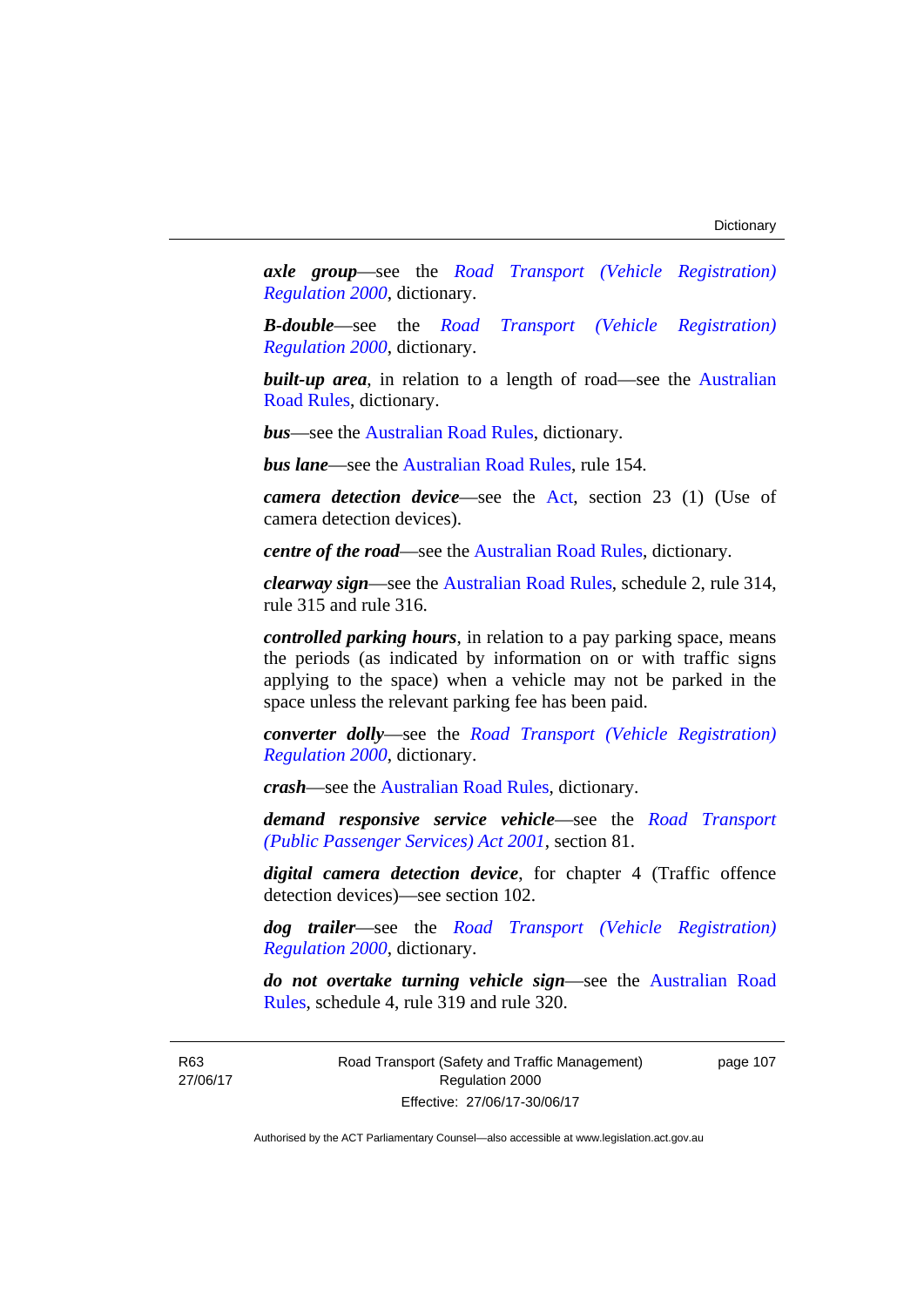*drawbar*—see the *[Road Transport \(Vehicle Registration\)](http://www.legislation.act.gov.au/sl/2000-12)  [Regulation 2000](http://www.legislation.act.gov.au/sl/2000-12)*, dictionary.

*driver's vehicle*, for a driver*—*see the [Australian Road Rules](http://www.legislation.act.gov.au//ni/db_37271/default.asp), dictionary.

*emergency stopping lane—see the [Australian Road Rules](http://www.legislation.act.gov.au//ni/db_37271/default.asp), rule 95.* 

*emergency vehicle* means any vehicle driven by a person who is—

- (a) an emergency worker; and
- (b) driving the vehicle in the course of his or her duties as an emergency worker.

*emergency worker*—see section 33 (1).

*external driver licence*—see the *[Road Transport \(Driver Licensing\)](http://www.legislation.act.gov.au/a/1999-78)  [Act 1999](http://www.legislation.act.gov.au/a/1999-78)*, dictionary.

*fixed camera detection device*, for chapter 4 (Traffic offence detection devices)—see section 102.

*footpath*—see the [Australian Road Rules](http://www.legislation.act.gov.au//ni/db_37271/default.asp), dictionary.

*give way*—see the [Australian Road Rules,](http://www.legislation.act.gov.au//ni/db_37271/default.asp) dictionary.

*GVM*—see the *[Road Transport \(Vehicle Registration\) Act 1999](http://www.legislation.act.gov.au/a/1999-81)*, dictionary.

*heavy vehicle*, for division 3.1.3 (Heavy vehicle parking)—see section 82.

*hire car*—see the *[Road Transport \(Public Passenger Services\)](http://www.legislation.act.gov.au/a/2001-62)  [Act 2001](http://www.legislation.act.gov.au/a/2001-62)*, section 67.

*implement*—see the *[Road Transport \(Vehicle Registration\)](http://www.legislation.act.gov.au/sl/2000-12)  [Regulation 2000](http://www.legislation.act.gov.au/sl/2000-12)*, dictionary.

*land adjoining residential land*, for division 3.1.3 (Heavy vehicle parking)—see section 82.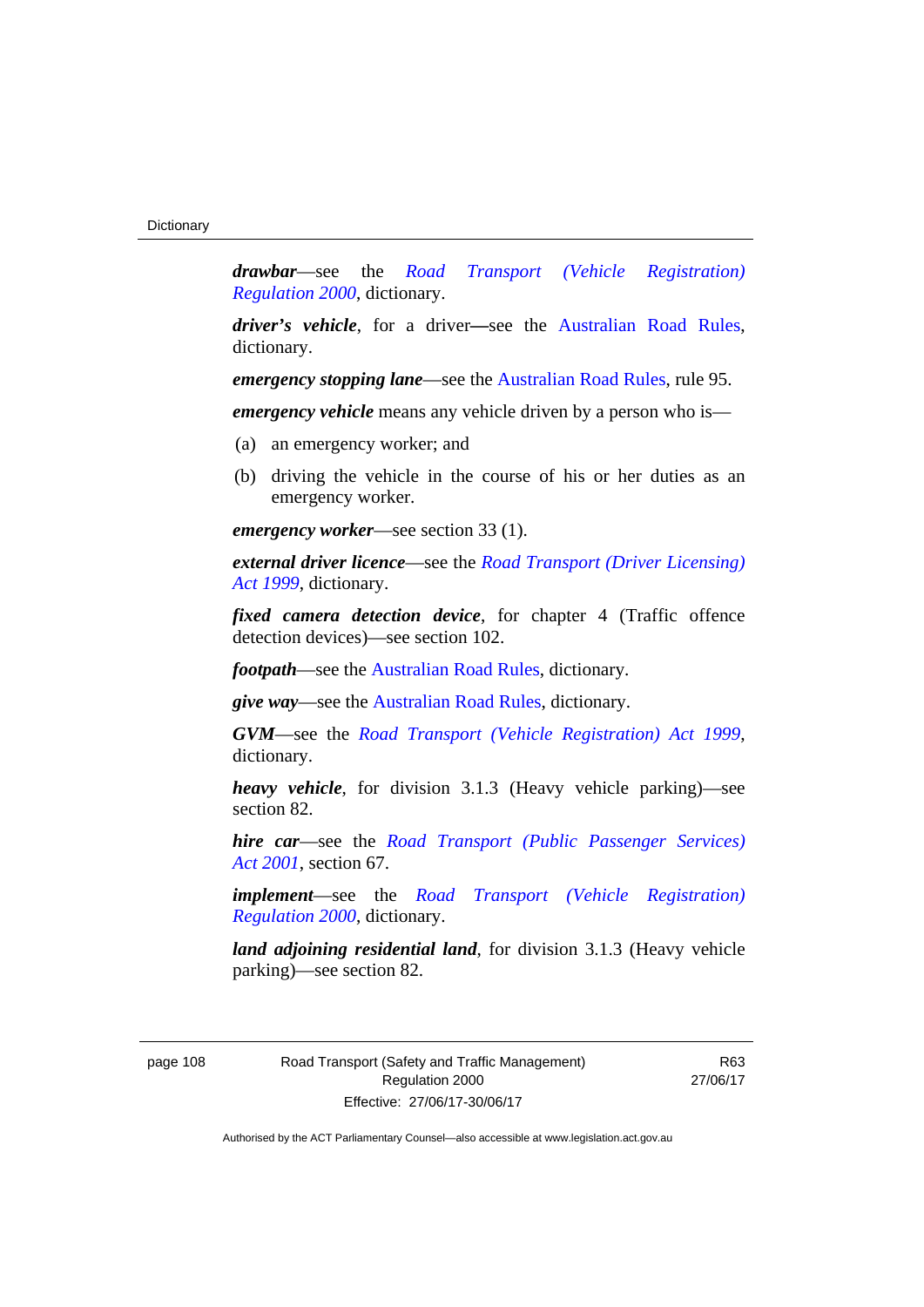*laser speed measuring device*, for chapter 4 (Traffic offence detection devices)—see section 102.

*length*, of road—see the [Australian Road Rules](http://www.legislation.act.gov.au//ni/db_37271/default.asp), dictionary.

*lift and tow trailer* means a trailer consisting of an axle group and a drawbar designed to support 1 axle group of a vehicle under tow.

*loading zone*—see the [Australian Road Rules,](http://www.legislation.act.gov.au//ni/db_37271/default.asp) rule 179.

*marked foot crossing*—see the [Australian Road Rules,](http://www.legislation.act.gov.au//ni/db_37271/default.asp) dictionary.

*metered parking area* means a length of road or area that is set aside as a metered parking area in accordance with section 73.

*metered parking scheme* means a metered parking scheme under division 3.1.1.

*metered parking sign* means a *permissive parking sign* with the word 'meter' on or with the sign.

*metered parking space* means an area that is a metered parking space mentioned in section 75.

*mobility parking scheme authority* means an authority issued under section 101.

*motorbike*—see the [Australian Road Rules,](http://www.legislation.act.gov.au//ni/db_37271/default.asp) dictionary, definition of *motor bike*.

*multi-space parking meter* means a parking meter that applies to 2 or more metered parking spaces.

*nature strip*—see the [Australian Road Rules](http://www.legislation.act.gov.au//ni/db_37271/default.asp), dictionary.

*night*—see the [Australian Road Rules,](http://www.legislation.act.gov.au//ni/db_37271/default.asp) dictionary.

*no parking sign*—see the [Australian Road Rules](http://www.legislation.act.gov.au//ni/db_37271/default.asp), schedule 2, schedule 3, rule 314, rule 315 and rule 316.

*no trucks sign*—see the [Australian Road Rules,](http://www.legislation.act.gov.au//ni/db_37271/default.asp) schedule 2, rule 314, rule 315 and rule 316.

R63 27/06/17 Road Transport (Safety and Traffic Management) Regulation 2000 Effective: 27/06/17-30/06/17

page 109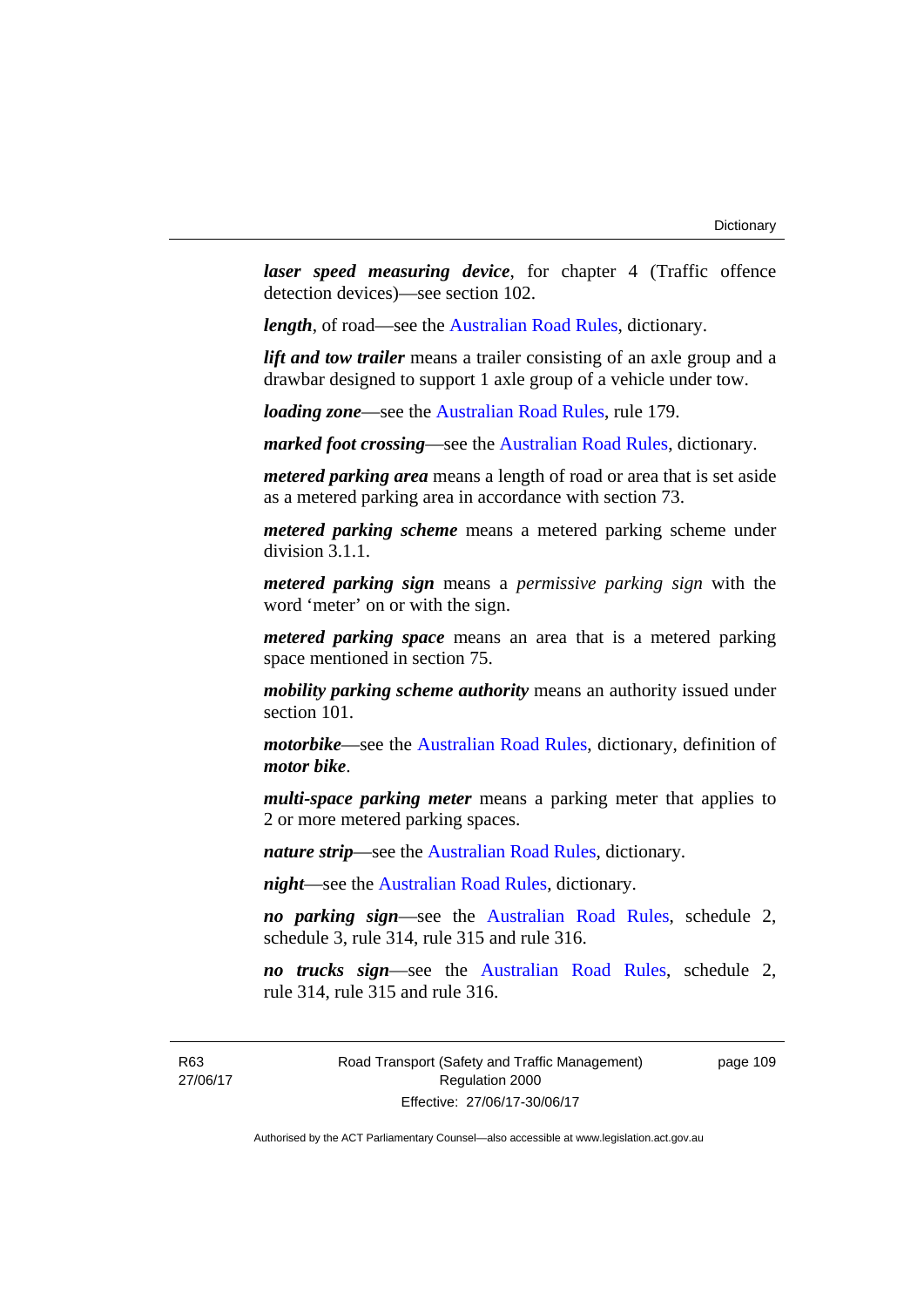*oncoming vehicle*, for a driver—see the [Australian Road Rules](http://www.legislation.act.gov.au//ni/db_37271/default.asp), dictionary.

*park*—see section 3B.

*parking authority* means a person declared to be a parking authority under section 75A.

*parking authority guidelines*—see section 75B (1).

*parking bay*—see the [Australian Road Rules,](http://www.legislation.act.gov.au//ni/db_37271/default.asp) dictionary.

*parking control sign*—see the [Australian Road Rules](http://www.legislation.act.gov.au//ni/db_37271/default.asp), dictionary.

*parking meter* means a device designed to indicate, or capable of indicating, whether the relevant parking fee for the parking of a vehicle in a metered parking space has been paid, and includes the stand on which the device is erected.

*parking meter hood* means a hood or other cover designed to be fitted to a parking meter and to cover the part of the meter that would normally display a sign with the word 'expired' when the meter is not in operation.

*parking permit* means a parking permit issued under section 100.

*parking ticket* means a ticket issued by the road transport authority or a parking authority (by means of a parking ticket machine) for display in or on a vehicle as evidence of the prepayment of a parking fee.

*parking ticket machine* means a device designed to issue parking tickets, and includes the stand on which the device is erected.

*pay parking area* means a metered parking area or ticket parking area.

*pay parking device* means a parking meter or parking ticket machine.

*pay parking scheme* means a metered parking scheme or ticket parking scheme.

| page 110 | Road Transport (Safety and Traffic Management) |
|----------|------------------------------------------------|
|          | Regulation 2000                                |
|          | Effective: 27/06/17-30/06/17                   |

R63 27/06/17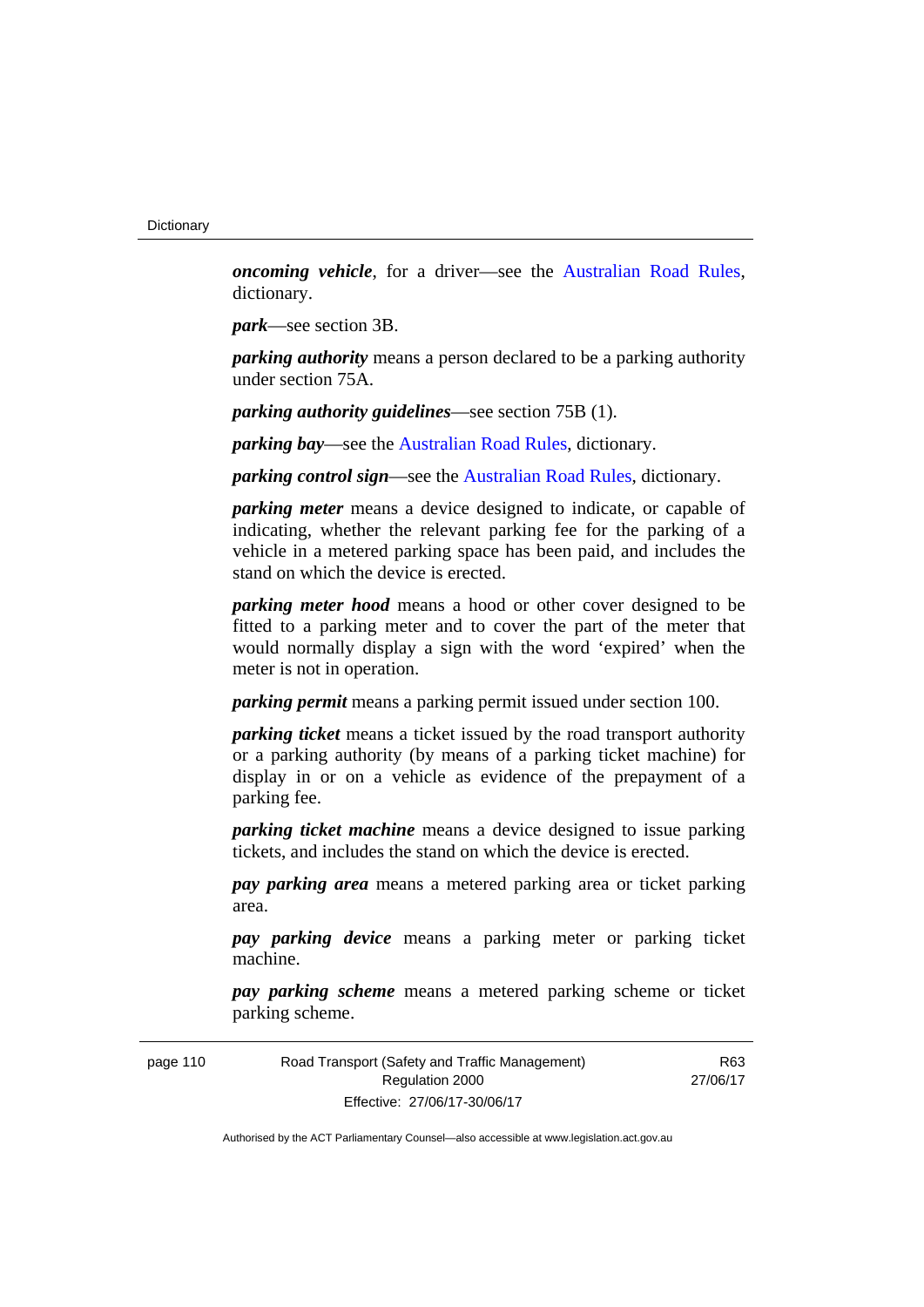*pay parking sign* means a metered parking sign or ticket parking sign.

*pay parking space* means a metered parking space or ticket parking space.

*pedestrian*—see the [Australian Road Rules](http://www.legislation.act.gov.au//ni/db_37271/default.asp), rule 18.

*permissive parking sign*—see the [Australian Road Rules](http://www.legislation.act.gov.au//ni/db_37271/default.asp), schedule 2, schedule 3, rule 314, rule 315 and rule 316.

*person with a disability* means a person—

- (a) who cannot walk because of permanent or temporary loss of the use of 1 or both legs or another permanent medical or physical condition; or
- (b) whose physical condition is detrimentally affected by walking 100m; or
- (c) who needs to use a walking frame, crutches, callipers, a scooter, a wheelchair or a similar mobility aid.

*piezo strip speed measuring device*, for chapter 4 (Traffic offence detection devices)—see section 102.

*police vehicle* means any vehicle driven by a person who is—

- (a) a police officer; and
- (b) driving the vehicle in the course of his or her duties as a police officer.

*postal vehicle*—see the [Australian Road Rules,](http://www.legislation.act.gov.au//ni/db_37271/default.asp) dictionary.

*premises* includes land.

*prime mover*—see the *[Road Transport \(Vehicle Registration\)](http://www.legislation.act.gov.au/sl/2000-12)  [Regulation 2000](http://www.legislation.act.gov.au/sl/2000-12)*, dictionary.

*public bus*—see the *[Road Transport \(Public Passenger Services\)](http://www.legislation.act.gov.au/a/2001-62)  [Act 2001](http://www.legislation.act.gov.au/a/2001-62)*, dictionary.

page 111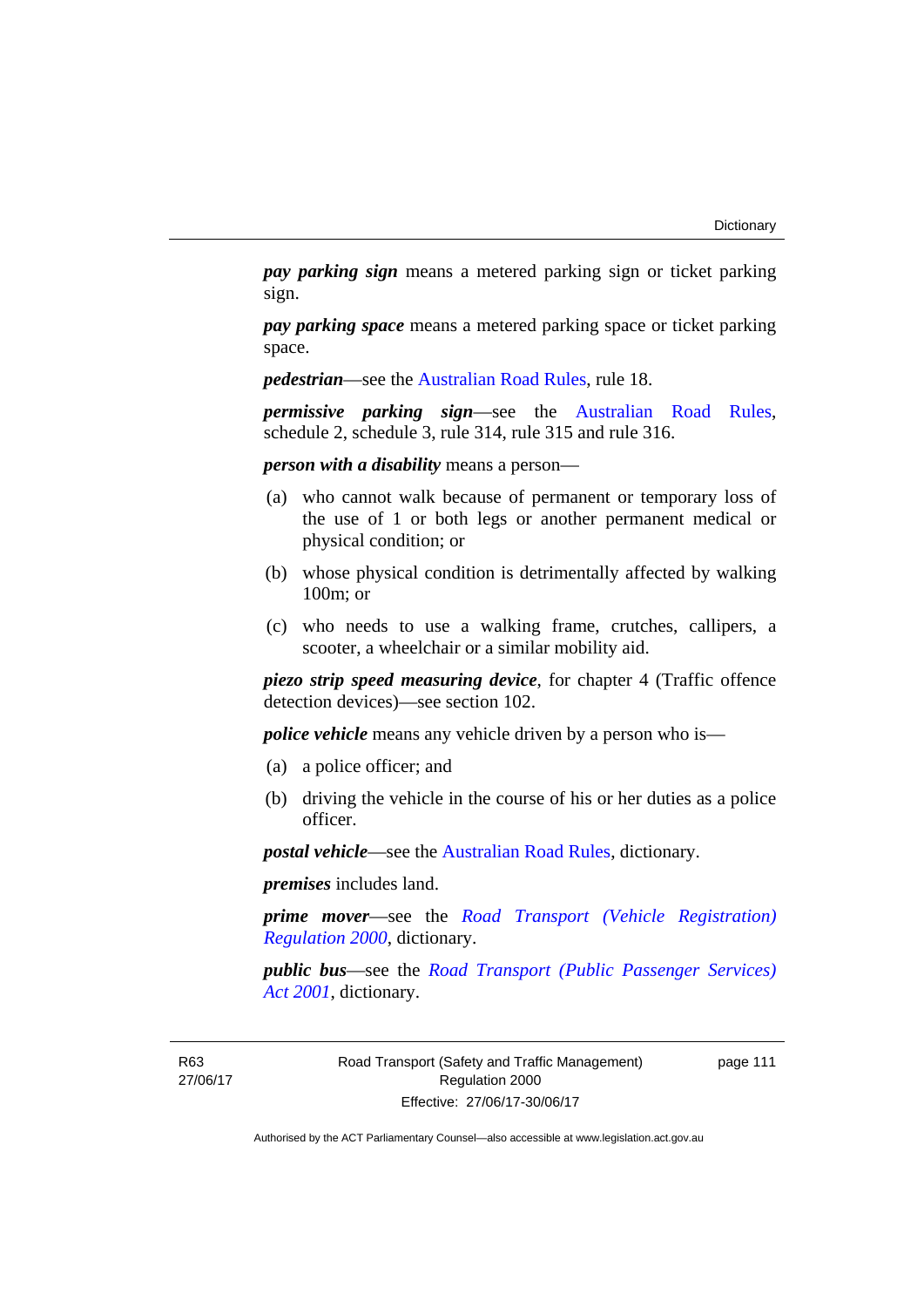*radar speed measuring device*, for chapter 4 (Traffic offence detection devices)—see section 102.

*recording medium*, for chapter 4 (Traffic offence detection devices)—see section 107B (1).

*red traffic arrow*—see the [Australian Road Rules,](http://www.legislation.act.gov.au//ni/db_37271/default.asp) dictionary.

*red traffic light*—see the [Australian Road Rules,](http://www.legislation.act.gov.au//ni/db_37271/default.asp) dictionary.

*registered operator*—see the *[Road Transport \(Vehicle Registration\)](http://www.legislation.act.gov.au/a/1999-81)  [Act 1999](http://www.legislation.act.gov.au/a/1999-81)*, dictionary.

*relevant parking fee*, for parking a vehicle in a pay parking space, means the fee for parking the vehicle in the space, for the day and time when the vehicle is parked in the space, as indicated on or with the parking meter or parking ticket machine applying to the space.

*residential land*, for division 3.1.3 (Heavy vehicle parking)—see section 82.

*rider*—see the [Australian Road Rules,](http://www.legislation.act.gov.au//ni/db_37271/default.asp) rule 17.

*rideshare vehicle*—see the *[Road Transport \(Public Passenger](http://www.legislation.act.gov.au/a/2001-62)  [Services\) Act 2001](http://www.legislation.act.gov.au/a/2001-62)*, section 60A.

*road*—see section 3A.

*road marking*—see the [Australian Road Rules](http://www.legislation.act.gov.au//ni/db_37271/default.asp), dictionary.

*road train*—see the *[Road Transport \(Vehicle Registration\)](http://www.legislation.act.gov.au/sl/2000-12)  [Regulation 2000](http://www.legislation.act.gov.au/sl/2000-12)*, dictionary.

*road user*—see the [Australian Road Rules,](http://www.legislation.act.gov.au//ni/db_37271/default.asp) rule 14.

*security checksum*, for chapter 4 (Traffic offence detection devices)—see section 102.

*semitrailer*—see the *[Road Transport \(Vehicle Registration\)](http://www.legislation.act.gov.au/sl/2000-12)  [Regulation 2000](http://www.legislation.act.gov.au/sl/2000-12)*, dictionary.

*stock truck*, for division 3.1.3 (Heavy vehicle parking)—see section 82.

page 112 Road Transport (Safety and Traffic Management) Regulation 2000 Effective: 27/06/17-30/06/17

R63 27/06/17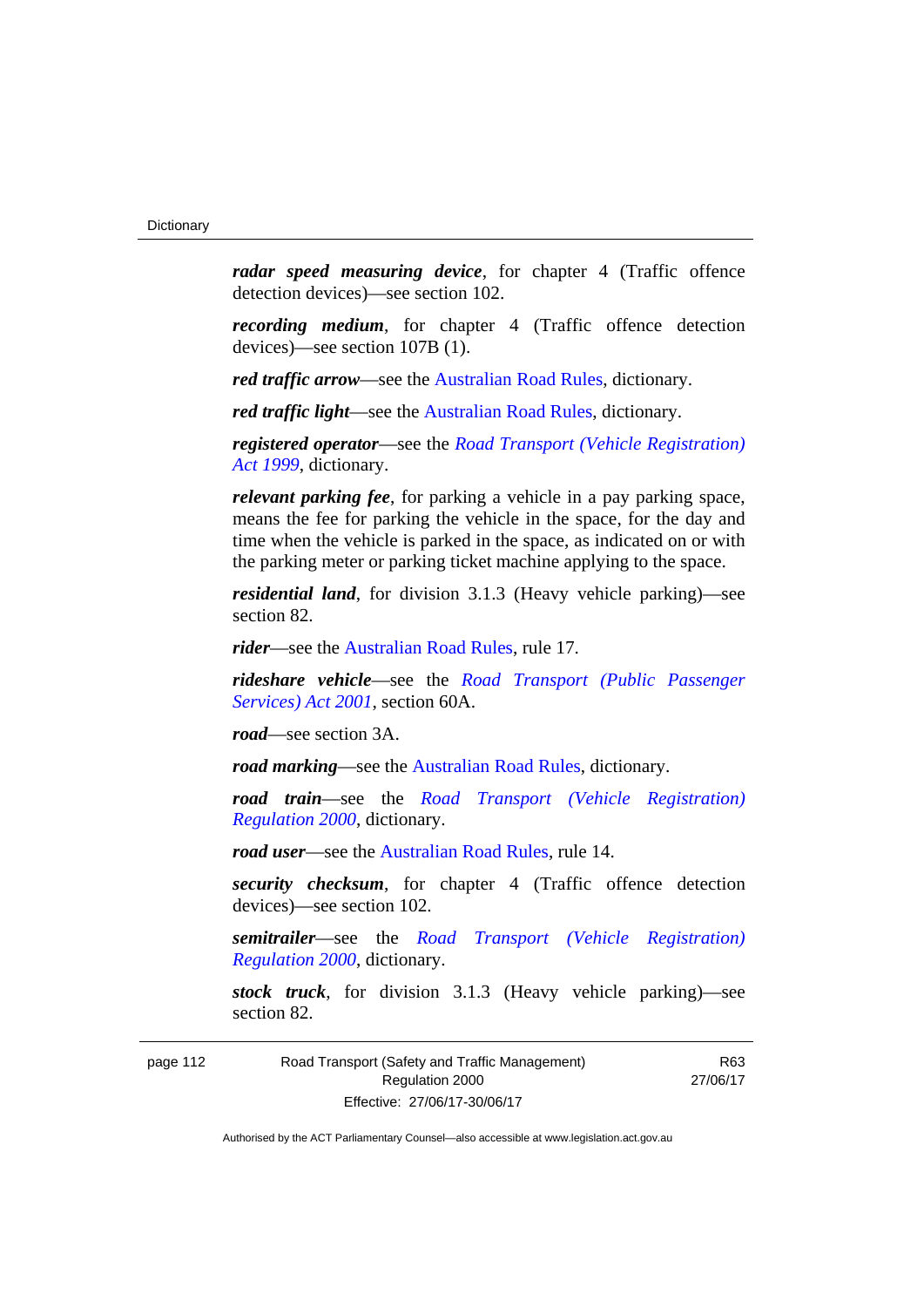*stop*—see section 3B.

*testing authority*, for chapter 4 (Traffic offence detection devices) see section 102.

# *ticket parking area*—

- (a) means a length of road or area that is set aside as a ticket parking area under section 76 (2) (a) or section 76A (2) (a); but
- (b) does not include a length of road or area that, under section 77 (2), is not taken to be included in the length of road or area set aside.

*ticket parking scheme* means a ticket parking scheme under division 3.1.2.

*ticket parking sign* means a *permissive parking sign* with the word 'ticket' on or with the sign.

*ticket parking space* means a ticket parking space under section 78.

*tow truck*—see the *[Road Transport \(Vehicle Registration\)](http://www.legislation.act.gov.au/sl/2000-12)  [Regulation 2000](http://www.legislation.act.gov.au/sl/2000-12)*, dictionary.

*towing attachment* means a device fitted to a vehicle to which the drawbar of a trailer may be attached.

*tractor*—see the *[Road Transport \(Vehicle Registration\) Regulation](http://www.legislation.act.gov.au/sl/2000-12)  [2000](http://www.legislation.act.gov.au/sl/2000-12)*, dictionary.

*traffic control device*—see the [Australian Road Rules](http://www.legislation.act.gov.au//ni/db_37271/default.asp), dictionary.

*traffic-related item*—see the [Australian Road Rules,](http://www.legislation.act.gov.au//ni/db_37271/default.asp) dictionary.

*traffic sign*—see the [Australian Road Rules](http://www.legislation.act.gov.au//ni/db_37271/default.asp), dictionary.

*traffic signals*—see the [Australian Road Rules](http://www.legislation.act.gov.au//ni/db_37271/default.asp), dictionary.

*transit lane*—see the [Australian Road Rules](http://www.legislation.act.gov.au//ni/db_37271/default.asp), rule 156.

*truck lane*—see the [Australian Road Rules](http://www.legislation.act.gov.au//ni/db_37271/default.asp), rule 157.

*vehicle*—see the [Australian Road Rules](http://www.legislation.act.gov.au//ni/db_37271/default.asp), rule 15.

R63 27/06/17 Road Transport (Safety and Traffic Management) Regulation 2000 Effective: 27/06/17-30/06/17

page 113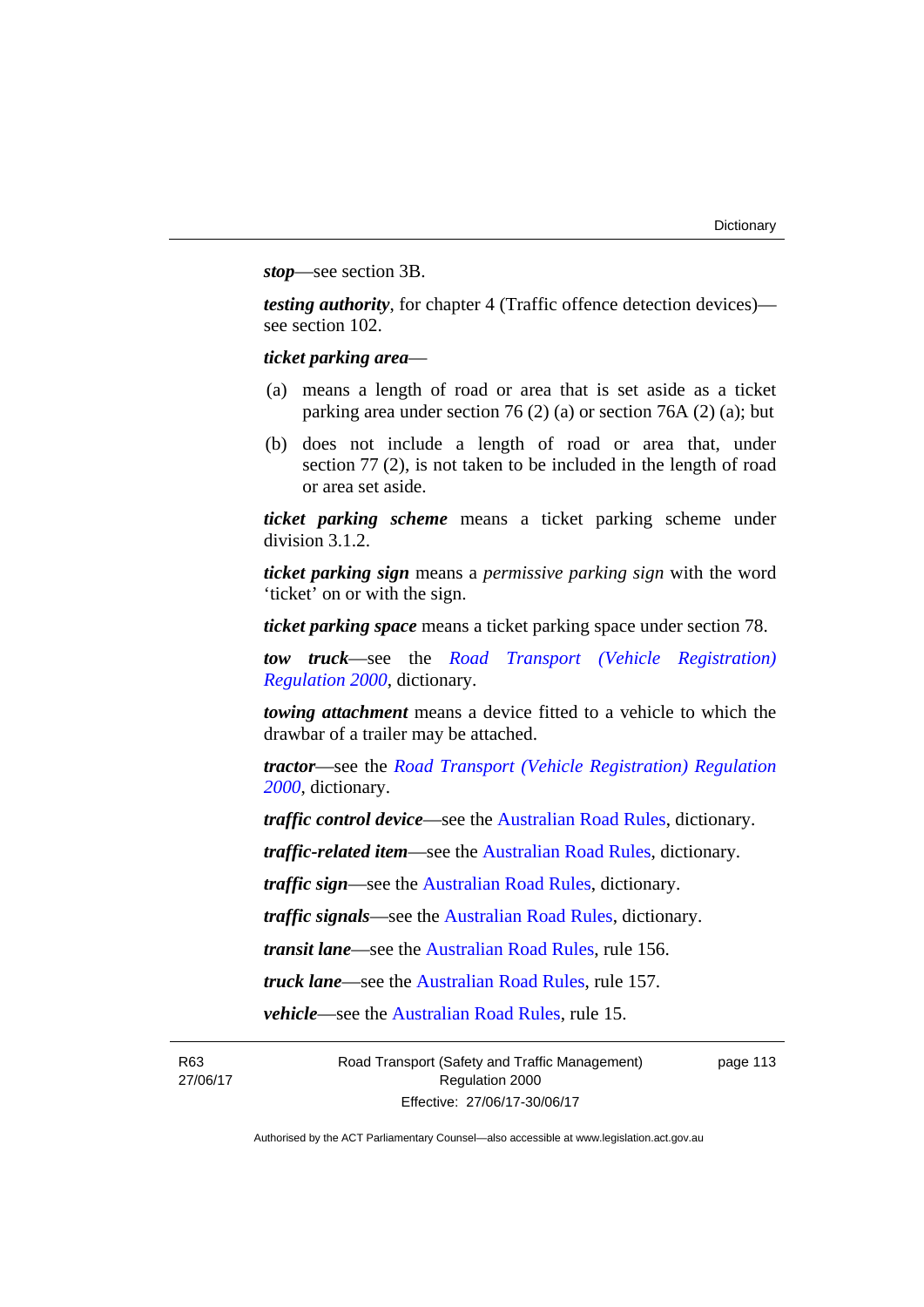*wheeled recreational device*—see the [Australian Road Rules](http://www.legislation.act.gov.au//ni/db_37271/default.asp), dictionary.

*wheeled toy*—see the [Australian Road Rules](http://www.legislation.act.gov.au//ni/db_37271/default.asp), dictionary.

*with*, for information about the application of a traffic control device—see the [Australian Road Rules,](http://www.legislation.act.gov.au//ni/db_37271/default.asp) dictionary.

page 114 Road Transport (Safety and Traffic Management) Regulation 2000 Effective: 27/06/17-30/06/17

R63 27/06/17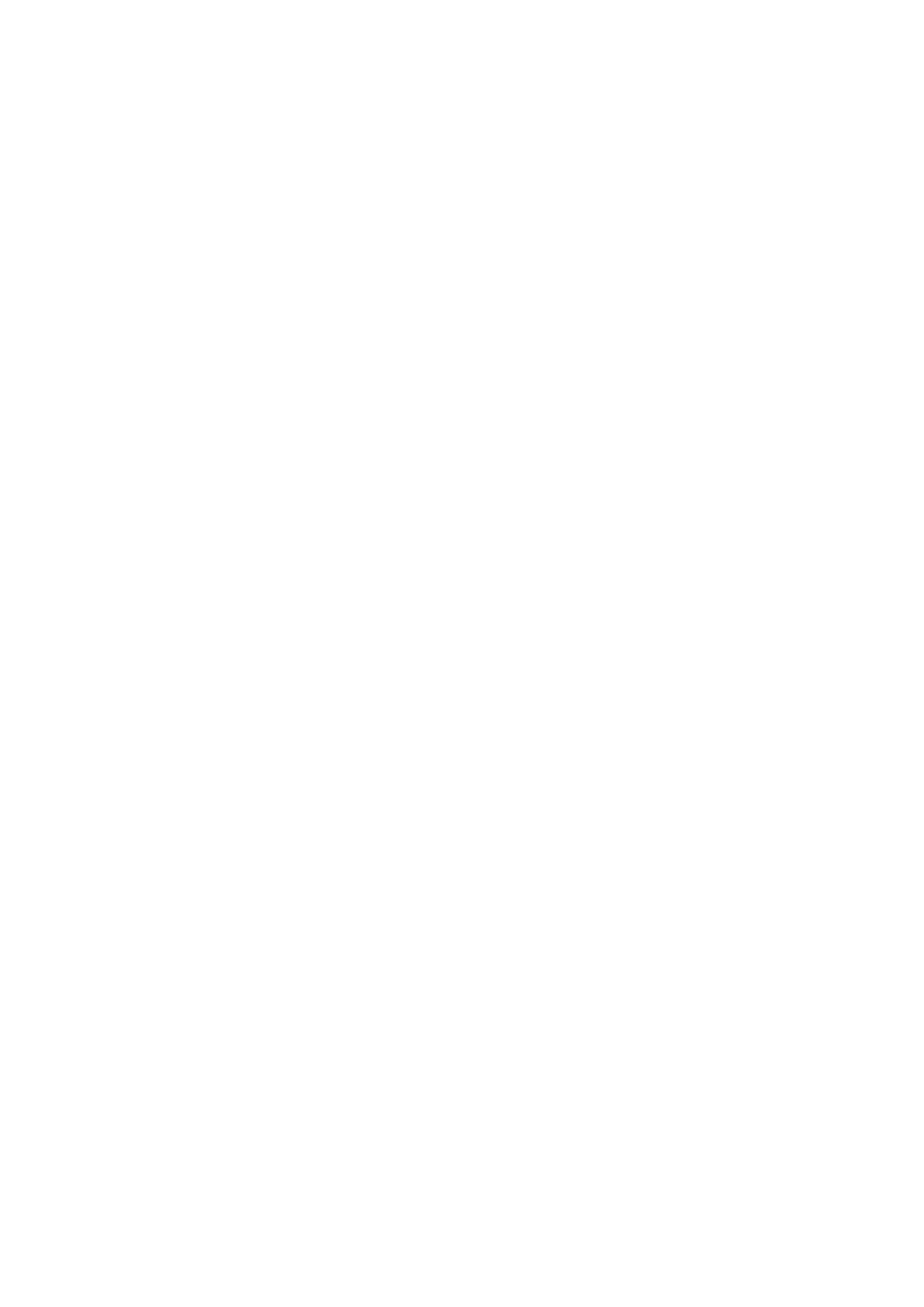# **Endnotes**

# **1 About the endnotes**

Amending and modifying laws are annotated in the legislation history and the amendment history. Current modifications are not included in the republished law but are set out in the endnotes.

Not all editorial amendments made under the *[Legislation Act 2001](http://www.legislation.act.gov.au/a/2001-14)*, part 11.3 are annotated in the amendment history. Full details of any amendments can be obtained from the Parliamentary Counsel's Office.

Uncommenced amending laws are not included in the republished law. The details of these laws are underlined in the legislation history. Uncommenced expiries are underlined in the legislation history and amendment history.

If all the provisions of the law have been renumbered, a table of renumbered provisions gives details of previous and current numbering.

The endnotes also include a table of earlier republications.

| $A = Act$<br>$AF =$ Approved form<br>$am = amended$<br>$amdt = amendment$<br>$AR = Assembly resolution$<br>$ch = chapter$<br>$CN =$ Commencement notice<br>$def = definition$<br>$DI = Disallowable instrument$<br>$dict = dictionary$<br>$disallowed = disallowed by the Legislative$<br>Assembly<br>$div = division$<br>$exp = expires/expired$<br>$Gaz = gazette$<br>$hdg = heading$<br>$IA = Interpretation Act 1967$<br>$ins = inserted/added$<br>$LA =$ Legislation Act 2001<br>$LR =$ legislation register | $NI = Notifiable$ instrument<br>$o = order$<br>$om = omitted/repealed$<br>$ord = ordinance$<br>$orig = original$<br>par = paragraph/subparagraph<br>$pres = present$<br>$prev = previous$<br>$(\text{prev}) = \text{previously}$<br>$pt = part$<br>$r = rule/subrule$<br>$reloc = relocated$<br>$remum = renumbered$<br>$R[X]$ = Republication No<br>$RI = reissue$<br>$s = section/subsection$<br>$sch = schedule$<br>$sdiv = subdivision$<br>$SL = Subordinate$ law<br>$sub =$ substituted |
|-------------------------------------------------------------------------------------------------------------------------------------------------------------------------------------------------------------------------------------------------------------------------------------------------------------------------------------------------------------------------------------------------------------------------------------------------------------------------------------------------------------------|----------------------------------------------------------------------------------------------------------------------------------------------------------------------------------------------------------------------------------------------------------------------------------------------------------------------------------------------------------------------------------------------------------------------------------------------------------------------------------------------|
| LRA = Legislation (Republication) Act 1996                                                                                                                                                                                                                                                                                                                                                                                                                                                                        | underlining = whole or part not commenced                                                                                                                                                                                                                                                                                                                                                                                                                                                    |
| $mod = modified/modification$                                                                                                                                                                                                                                                                                                                                                                                                                                                                                     | or to be expired                                                                                                                                                                                                                                                                                                                                                                                                                                                                             |
|                                                                                                                                                                                                                                                                                                                                                                                                                                                                                                                   |                                                                                                                                                                                                                                                                                                                                                                                                                                                                                              |

# **2 Abbreviation key**

R63 27/06/17 Road Transport (Safety and Traffic Management) Regulation 2000 Effective: 27/06/17-30/06/17

page 115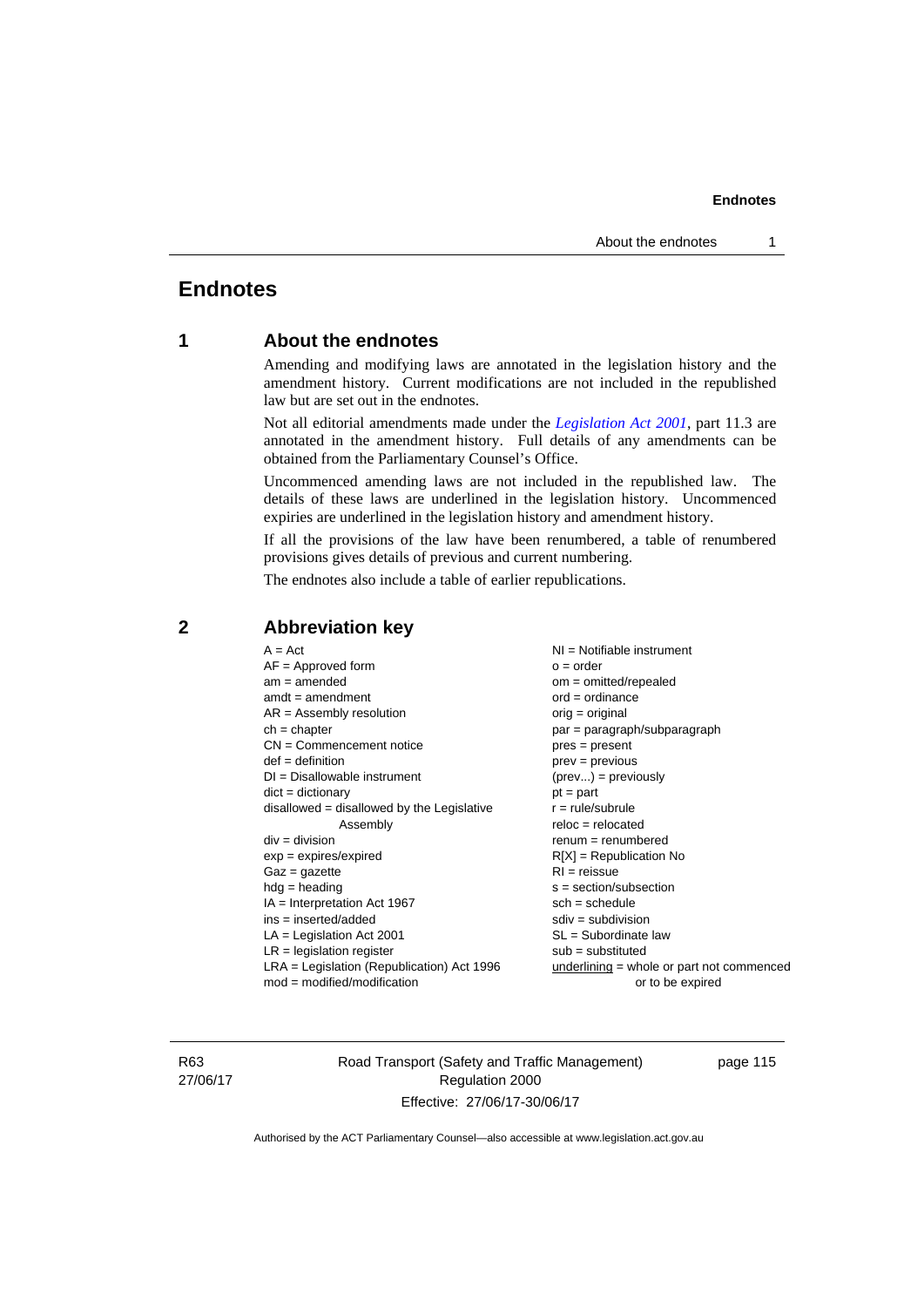3 Legislation history

# **3 Legislation history**

This regulation was originally the *Road Transport (Safety and Traffic Management) Regulations 2000*. It was renamed under the *[Legislation Act 2001](http://www.legislation.act.gov.au/a/2001-14)*.

### **Road Transport (Safety and Traffic Management) Regulation 2000 SL2000-10**

notified 29 February 2000 [\(Gaz 2000 No S6\)](http://www.legislation.act.gov.au/gaz/2000-S6/default.asp) s 1, s 2 commenced 29 February 2000 (IA 10B) remainder commenced 1 March 2000 (s 2 and [Gaz 2000 No S5\)](http://www.legislation.act.gov.au/gaz/2000-S5/default.asp)

#### as amended by

# **Legislative Assembly [AR2000-2](http://www.legislation.act.gov.au/ar/2000-2/default.asp)** notified 18 May 2000 ([Gaz 2000 No 20 p](http://www.legislation.act.gov.au/gaz/2000-20/default.asp) 505) commenced 18 May 2000 (SLA s 6 (13)) **[Road Transport \(Safety and Traffic Management\) Regulations](http://www.legislation.act.gov.au/sl/2000-21/default.asp)  [Amendment](http://www.legislation.act.gov.au/sl/2000-21/default.asp) SL2000-21 pt 2**

notified 18 May 2000 ([Gaz 2000 No 20\)](http://www.legislation.act.gov.au/gaz/2000-20/default.asp) commenced 18 May 2000 (s 1)

# **[Road Transport Legislation Regulations Amendment](http://www.legislation.act.gov.au/sl/2000-33/default.asp) SL2000-33 pt 2**  notified 2 August 2000 ([Gaz 2000 No S41](http://www.legislation.act.gov.au/gaz/2000-S41/default.asp)) commenced 2 August 2000 (s 1)

**[Road Transport Legislation Regulations Amendment](http://www.legislation.act.gov.au/sl/2000-52/default.asp) SL2000-52 pt 2**  notified 14 December 2000 [\(Gaz 2000 No 50](http://www.legislation.act.gov.au/gaz/2000-50/default.asp)) commenced 14 December 2000 (s 1)

### **[Road Transport Legislation Amendment Act 2001](http://www.legislation.act.gov.au/a/2001-27) A2001-27 sch 4**  notified 24 May 2001 ([Gaz 2001 No 21\)](http://www.legislation.act.gov.au/gaz/2001-21/default.asp) s 1, s 2 commenced 24 May 2001 (IA s 10B)

sch 4 commenced 24 May 2001 (s 2)

# **[Road Transport \(Safety and Traffic Management\) Amendment](http://www.legislation.act.gov.au/a/2001-29)  [Act 2001](http://www.legislation.act.gov.au/a/2001-29) A2001-29 pt 3**

notified 24 May 2001 ([Gaz 2001 No 21\)](http://www.legislation.act.gov.au/gaz/2001-21/default.asp) commenced 24 May 2001 (s 2)

page 116 Road Transport (Safety and Traffic Management) Regulation 2000 Effective: 27/06/17-30/06/17

R63 27/06/17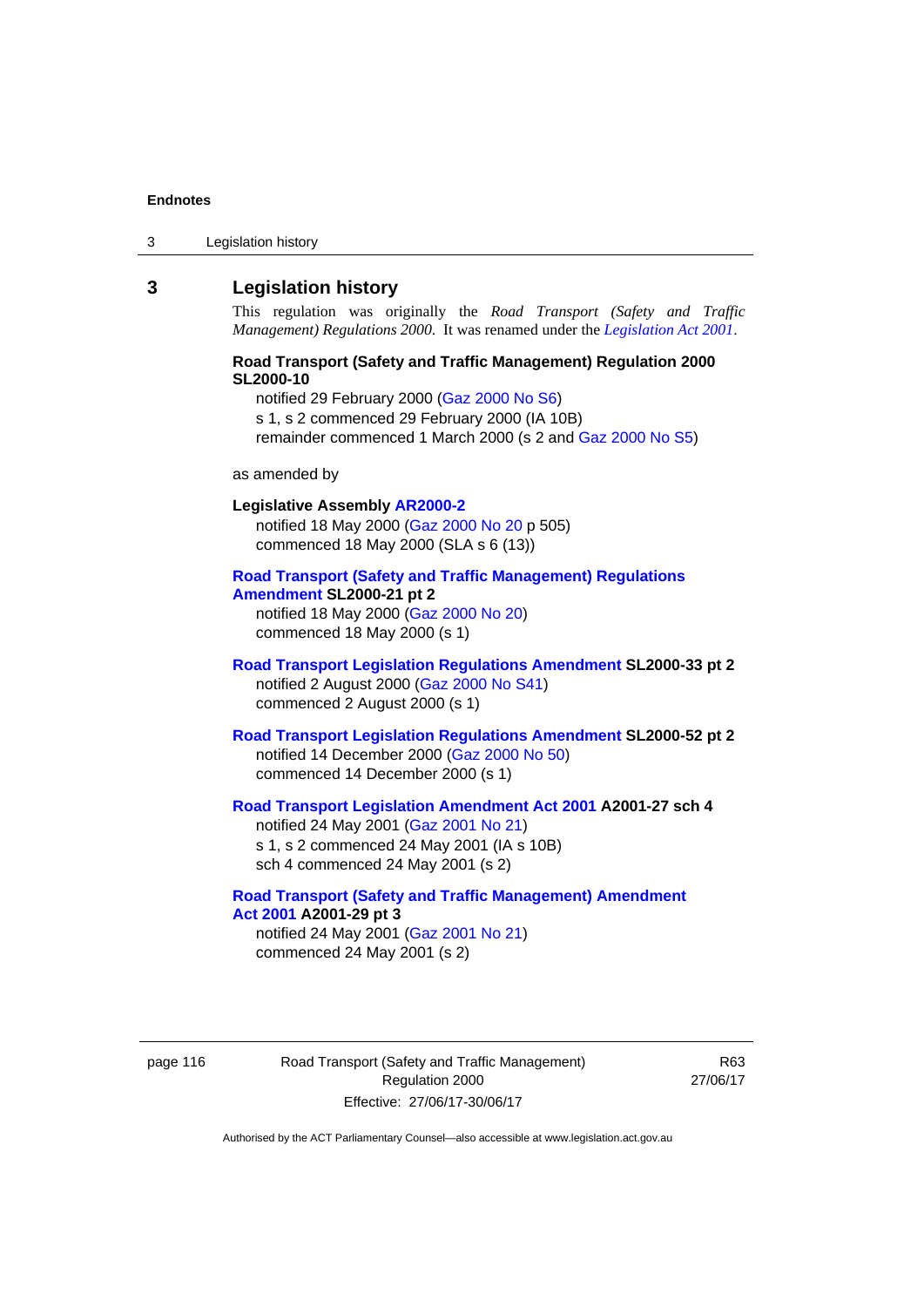# **[Legislation \(Consequential Amendments\) Act 2001](http://www.legislation.act.gov.au/a/2001-44) A2001-44 pt 348**

notified 26 July 2001 ([Gaz 2001 No 30\)](http://www.legislation.act.gov.au/gaz/2001-30/default.asp)

s 1, s 2 commenced 26 July 2001 (IA s 10B) pt 348 commenced 12 September 2001 (s 2 and see [Gaz 2001](http://www.legislation.act.gov.au/gaz/2001-S65/default.asp)  [No S65](http://www.legislation.act.gov.au/gaz/2001-S65/default.asp))

#### **[Statute Law Amendment Act 2001](http://www.legislation.act.gov.au/a/2001-11) A2001-11 pt 3.46**

notified 5 September 2001 [\(Gaz 2001 No S 6](http://www.legislation.act.gov.au/gaz/2001-S/default.asp)5)

s 1, s 2 commenced 5 September 2001 (IA s 10B)

pt 3.46 commenced 12 September 2001 (amdt 3.475)

### **[Road Transport \(Safety and Traffic Management\) Regulations](http://www.legislation.act.gov.au/sl/2001-32)  [Amendment 2001](http://www.legislation.act.gov.au/sl/2001-32) SL2001-32**

notified 11 September 2001 [\(Gaz 2001 No S69\)](http://www.legislation.act.gov.au/gaz/2001-S69/default.asp) commenced 11 September 2001 (s 1)

### **[Road Transport \(Public Passenger Services\) Act 2001](http://www.legislation.act.gov.au/a/2001-62) A2001-62 pt 1.12**

notified 10 September 2001 [\(Gaz 2001 No S66\)](http://www.legislation.act.gov.au/gaz/2001-S66/default.asp)

s 1, s 2 commenced 10 September 2001 (IA s 10B)

pt 1.12 commenced 1 December 2001 (s 2 and [CN2001-2](http://www.legislation.act.gov.au/cn/2001-2/default.asp))

# **[Road Transport Legislation Amendment Regulations 2002](http://www.legislation.act.gov.au/sl/2002-2) SL2002-2 pt 5**

notified LR 27 February 2002 s 1, s 2 commenced 27 February 2002 (LA s 75) pt 5 commenced 1 March 2002 (s 2 and see [CN2002-2](http://www.legislation.act.gov.au/cn/2002-2/default.asp))

**[Road Transport \(Safety and Traffic Management\) Amendment](http://www.legislation.act.gov.au/sl/2002-7)  [Regulations 2002](http://www.legislation.act.gov.au/sl/2002-7) SL2002-7** 

notified LR 15 April 2002 commenced 16 April 2002 (s 2)

## **[Statute Law Amendment Act 2002](http://www.legislation.act.gov.au/a/2002-30) A2002-30 pt 3.73**

notified LR 16 September 2002

s 1, s 2 taken to have commenced 19 May 1997 (LA s 75 (2))

pt 3.73 commenced 17 September 2002 (s 2 (1))

R63 27/06/17 Road Transport (Safety and Traffic Management) Regulation 2000 Effective: 27/06/17-30/06/17

page 117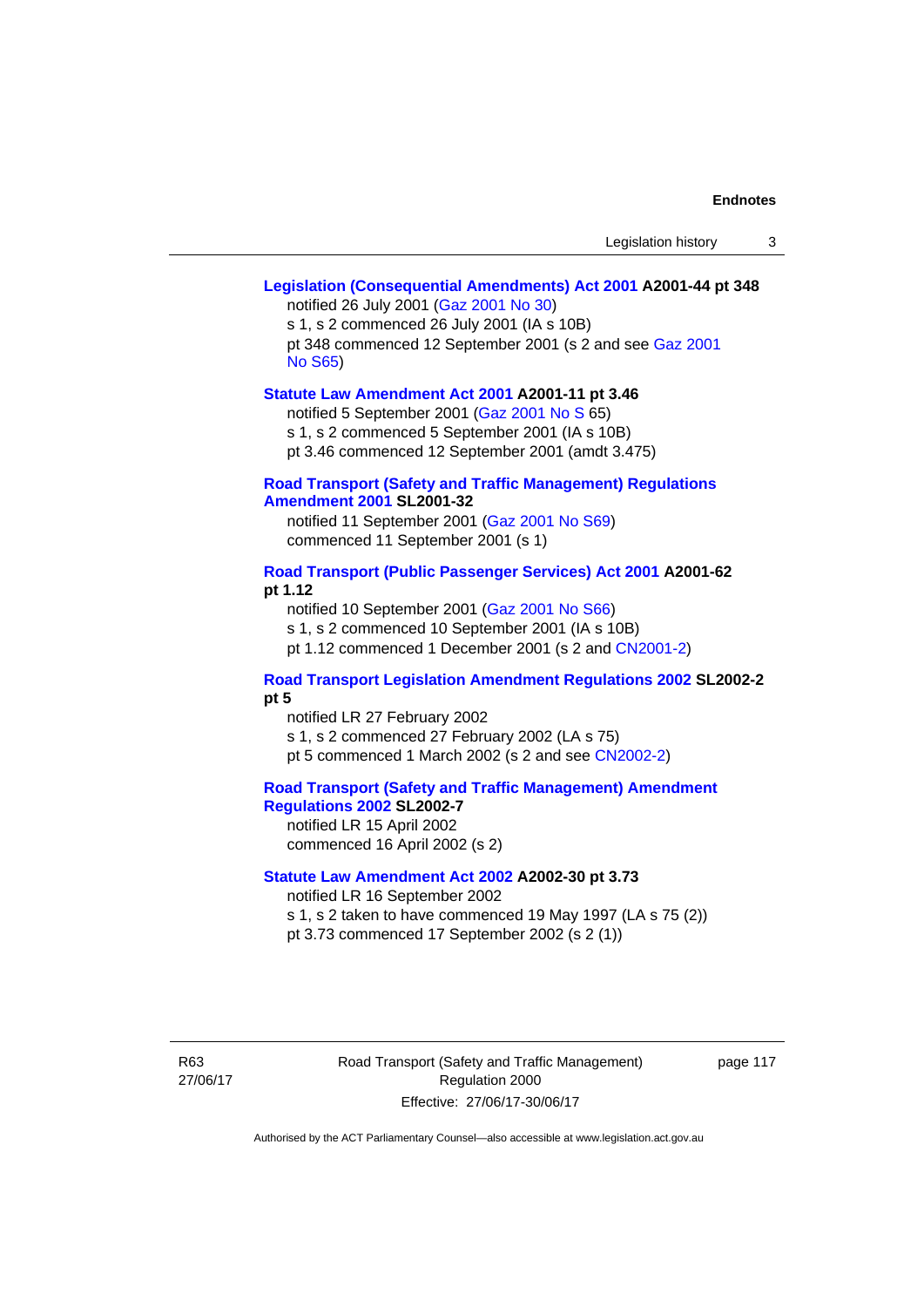3 Legislation history

### **[Road Transport Legislation Amendment Regulations 2002 \(No 2\)](http://www.legislation.act.gov.au/sl/2002-31) SL2002-31 pt 5**

notified LR 31 October 2002 s 1, s 2 commenced 31 October 2002 (LA s 75 (1)) pt 5 commenced 1 November 2002 (s 2 (1))

#### **[Criminal Code 2002](http://www.legislation.act.gov.au/a/2002-51) A2002-51 pt 1.20**

notified LR 20 December 2002 s 1, s 2 commenced 20 December 2002 (LA s 75) pt 1.20 commenced 1 January 2003 (s 2 (1))

### **[Urban Services \(Application of Criminal Code\) Amendment](http://www.legislation.act.gov.au/sl/2003-1)**

# **[Regulations 2002](http://www.legislation.act.gov.au/sl/2003-1) SL2003-1 pt 4**

notified LR 9 January 2003 s 1, s 2 commenced 9 January 2003 (LA s 75 (1)) pt 4 commenced 10 January 2003 (s 2 (3) and see LA s 73 (3) (b))

### **[Road Transport \(Safety and Traffic Management\) Amendment](http://www.legislation.act.gov.au/sl/2003-12)  [Regulations 2003 \(No 1\)](http://www.legislation.act.gov.au/sl/2003-12) SL2003-12**

notified LR 22 May 2003 s 1, s 2 commenced 22 May 2003 (LA s 75 (1)) remainder commenced 1 June 2003 (s 2 and [CN2003-3](http://www.legislation.act.gov.au/cn/2003-3/default.asp))

#### **[Road Transport \(Safety and Traffic Management\) Amendment](http://www.legislation.act.gov.au/sl/2003-14)  [Regulations 2003 \(No 2\)](http://www.legislation.act.gov.au/sl/2003-14) SL2003-14**

notified LR 10 June 2003 s 1, s 2 commenced 10 June 2003 (LA s 75 (1)) remainder commenced 11 June 2003 (s 2)

### **[Dangerous Substances Act 2004](http://www.legislation.act.gov.au/a/2004-7) A2004-7 sch 1 pt 1.8**

notified LR 19 March 2004 s 1, s 2 commenced 19 March 2004 (LA s 75 (1)) sch 1 pt 1.8 commenced 5 April 2004 (s 2 and [CN2004-6](http://www.legislation.act.gov.au/cn/2004-6/default.asp))

page 118 Road Transport (Safety and Traffic Management) Regulation 2000 Effective: 27/06/17-30/06/17

R63 27/06/17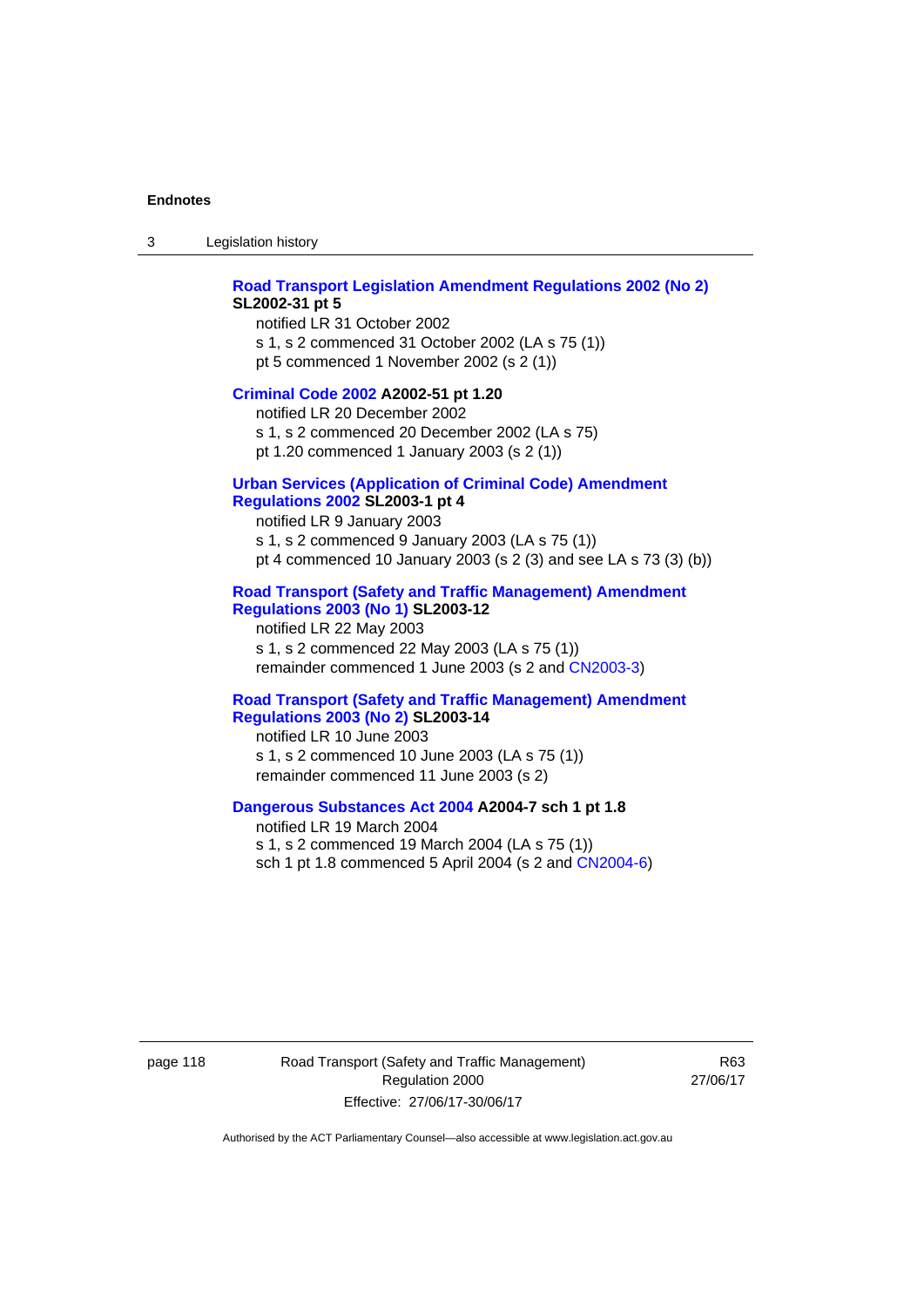# **[Road Transport Legislation \(Australian Road Rules\) Amendment](http://www.legislation.act.gov.au/sl/2004-16)  [Regulations 2004 \(No 1\)](http://www.legislation.act.gov.au/sl/2004-16) SL2004-16 pt 3**

notified LR 24 May 2004

s 1, s 2 commenced 24 May 2004 (LA s 75 (1))

pt 3 commenced 19 July 2004 (s 2 and [CN2004-10](http://www.legislation.act.gov.au/cn/2004-10/default.asp))

### **[Emergencies Act 2004](http://www.legislation.act.gov.au/a/2004-28) A2004-28 sch 3 pt 3.20**

notified LR 29 June 2004

s 1, s 2 commenced 29 June 2004 (LA s 75 (1))

sch 3 pt 3.20 commenced 1 July 2004 (s 2 (1) and [CN2004-11](http://www.legislation.act.gov.au/cn/2004-11/default.asp))

## **[Road Transport Legislation Amendment Regulations 2004 \(No 1\)](http://www.legislation.act.gov.au/sl/2004-47) SL2004-47 pt 5**

notified LR 9 September 2004

s 1, s 2 commenced 9 September 2004 (LA s 75 (1))

pt 5 commenced 10 September 2004 (s 2)

### **[Road Transport Legislation \(Hire Cars\) Amendment Regulation 2005](http://www.legislation.act.gov.au/sl/2005-4)  [\(No 1\)](http://www.legislation.act.gov.au/sl/2005-4) SL2005-4 sch 2 pt 2.4**

notified LR 7 March 2005

s 1, s 2 commenced 7 March 2005 (LA s 75 (1))

sch 2 pt 2.4 commenced 9 March 2005 (s 2 and see [Road Transport](http://www.legislation.act.gov.au/a/2004-69)  [\(Public Passenger Services\) \(Hire Cars\) Amendment Act 2004](http://www.legislation.act.gov.au/a/2004-69) A2004-69, s 2 and LA s 79)

# **[Road Transport \(Safety and Traffic Management\) Amendment](http://www.legislation.act.gov.au/sl/2005-7)  [Regulation 2005 \(No 1\)](http://www.legislation.act.gov.au/sl/2005-7) SL2005-7**

notified LR 8 April 2005 s 1, s 2 commenced 8 April 2005 (LA s 75 (1)) remainder commenced 9 April 2005 (s 2)

# **[Road Transport \(Safety and Traffic Management\) Amendment](http://www.legislation.act.gov.au/sl/2005-22)  [Regulation 2005 \(No 2\)](http://www.legislation.act.gov.au/sl/2005-22) SL2005-22**

notified LR 15 September 2005 s 1, s 2 commenced 15 September 2005 (LA s 75 (1)) remainder commenced 16 September 2005 (s 2)

#### **[Statute Law Amendment Act 2005 \(No 2\)](http://www.legislation.act.gov.au/a/2005-62) A2005-62 sch 1 pt 1.4**

notified LR 21 December 2005 s 1, s 2 commenced 21 December 2005 (LA s 75 (1)) sch 1 pt 1.4 commenced 11 January 2006 (s 2 (1))

R63 27/06/17 Road Transport (Safety and Traffic Management) Regulation 2000 Effective: 27/06/17-30/06/17

page 119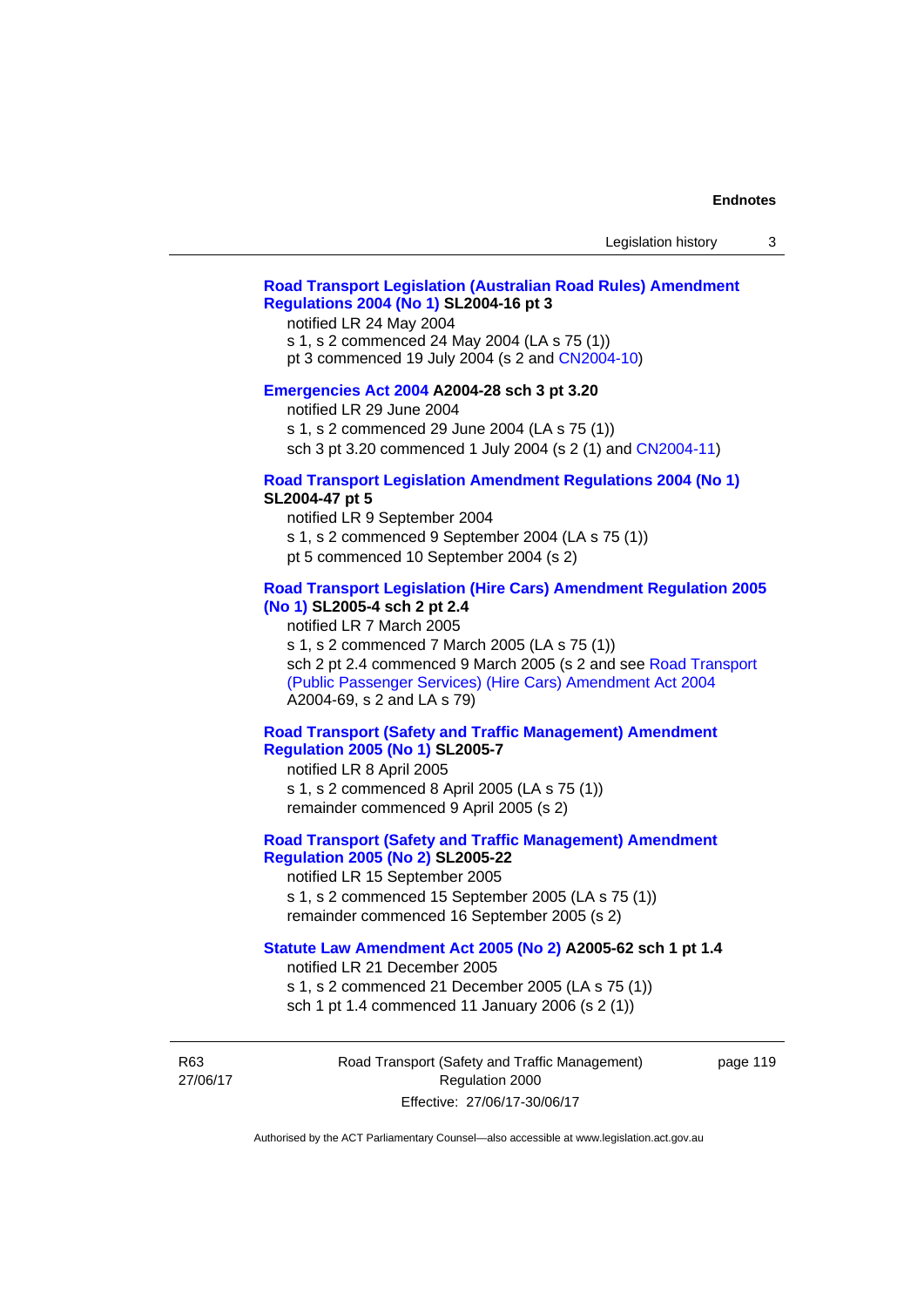| ు | Legislation history |
|---|---------------------|
|---|---------------------|

| <b>Road Transport (Safety and Traffic Management) Amendment</b><br><b>Regulation 2006 (No 1) SL2006-4</b><br>notified LR 16 January 2006<br>s 1, s 2 commenced 16 January 2006 (LA s 75 (1))<br>remainder commenced 17 January 2006 (s 2)                                                                   |
|-------------------------------------------------------------------------------------------------------------------------------------------------------------------------------------------------------------------------------------------------------------------------------------------------------------|
| <b>Road Transport (Public Passenger Services) Amendment</b><br>Regulation 2006 (No 1) SL2006-32 sch 1 pt 1.5<br>notified LR 26 June 2006<br>s 1, s 2 commenced 26 June 2006 (LA s 75 (1))<br>sch 1 pt 1.5 commenced 3 July 2006 (s 2 (2))                                                                   |
| <b>Road Transport (Safety and Traffic Management) Amendment</b><br><b>Regulation 2006 (No 2) SL2006-51</b><br>notified LR 4 December 2006<br>s 1, s 2 commenced 4 December 2006 (LA s 75 (1))<br>remainder commenced 5 December 2006 (s 2)                                                                  |
| <b>Road Transport (Safety and Traffic Management) Amendment</b><br><b>Regulation 2007 (No 1) SL2007-20</b><br>notified LR 30 July 2007<br>s 1, s 2 commenced 30 July 2007 (LA s 75 (1))<br>remainder commenced 31 July 2007 (s 2)                                                                           |
| <b>Planning and Development (Consequential Amendments) Act 2007</b><br>A2007-25 sch 1 pt 1.29<br>notified LR 13 September 2007<br>s 1, s 2 commenced 13 September 2007 (LA s 75 (1))<br>sch 1 pt 1.29 commenced 31 March 2008 (s 2 and see Planning and<br>Development Act 2007 A2007-24, s 2 and CN2008-1) |

# **[Road Transport \(Safety and Traffic Management\) Amendment](http://www.legislation.act.gov.au/sl/2008-40)  [Regulation 2008 \(No 1\)](http://www.legislation.act.gov.au/sl/2008-40) SL2008-40**  notified LR 11 September 2008

s 1, s 2 commenced 11 September 2008 (LA s 75 (1)) remainder commenced 11 March 2009 (s 2 and LA s 79)

page 120 Road Transport (Safety and Traffic Management) Regulation 2000 Effective: 27/06/17-30/06/17

R63 27/06/17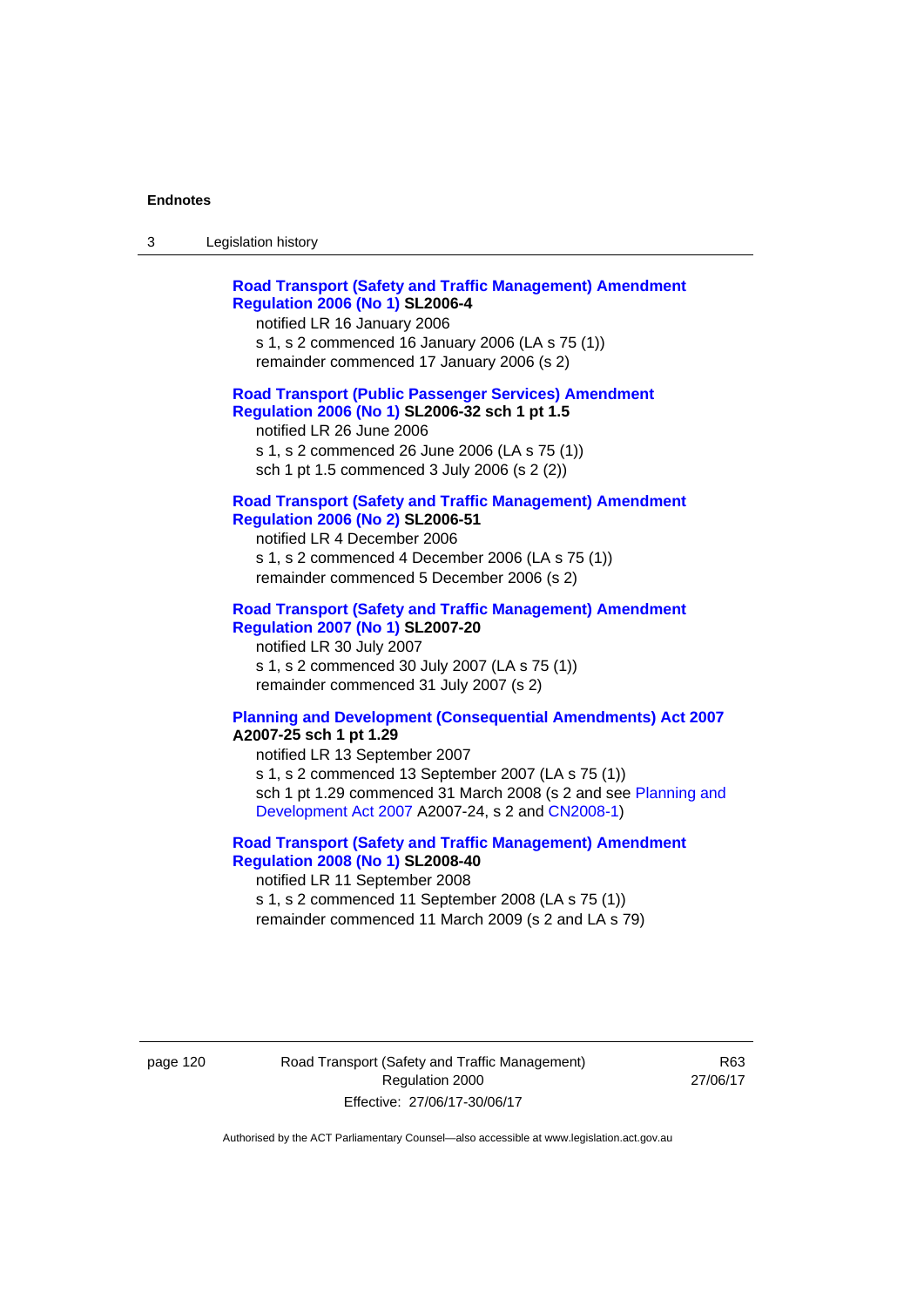#### **[Road Transport Legislation Amendment Regulation 2008 \(No 2\)](http://www.legislation.act.gov.au/sl/2008-47) SL2008-47 sch 1 pt 1.3**

notified LR 1 December 2008 s 1, s 2 commenced 1 December 2008 (LA s 75 (1)) sch 1 pt 1.3 commenced 2 December 2008 (s 2)

### **[Road Transport Legislation Amendment Regulation 2009 \(No 1\)](http://www.legislation.act.gov.au/sl/2009-6) SL2009-6 pt 4**

notified LR 11 March 2009 s 1, s 2 commenced 11 March 2009 (LA s 75 (1)) pt 4 commenced 16 March 2009 (s 2 and [CN2009-7\)](http://www.legislation.act.gov.au/cn/2009-7/default.asp)

#### **[Road Transport \(Safety and Traffic Management\) Amendment](http://www.legislation.act.gov.au/sl/2009-7)  [Regulation 2009 \(No 1\)](http://www.legislation.act.gov.au/sl/2009-7) SL2009-7**

notified LR 12 March 2009 s 1, s 2 commenced 12 March 2009 (LA s 75 (1)) remainder commenced 13 March 2009 (s 2)

### **[Road Transport \(Mass, Dimensions and Loading\) Act 2009](http://www.legislation.act.gov.au/a/2009-22/default.asp) A2009-22 sch 1 pt 1.10**

notified LR 3 September 2009 s 1, s 2 commenced 3 September 2009 (LA s 75 (1)) sch 1 pt 1.10 commenced 3 March 2010 (s 2 and LA s 79)

# **[Dangerous Goods \(Road Transport\) Act 2009](http://www.legislation.act.gov.au/a/2009-34) A2009-34 sch 1 pt 1.3**

notified LR 28 September 2009 s 1, s 2 commenced 28 September 2009 (LA s 75 (1)) sch 1 pt 1.3 commenced 2 April 2010 (s 2, [CN2010-5 a](http://www.legislation.act.gov.au/cn/2010-5/default.asp)nd LA s 77 (3))

**[Road Transport Legislation Amendment Regulation 2010 \(No 1\)](http://www.legislation.act.gov.au/sl/2010-5)**

#### **SL2010-5 pt 4**

notified LR 1 March 2010 s 1, s 2 commenced 1 March 2010 (LA s 75 (1)) s 55, ss 58-62 commenced 15 March 2011 (s 2 (2)) pt 4 remainder commenced 15 March 2010 (s 2 (1))

# **[Road Transport Legislation Amendment Regulation 2010 \(No 2\)](http://www.legislation.act.gov.au/sl/2010-7) SL2010-7 pt 5**

notified LR 16 March 2010 s 1, s 2 commenced 16 March 2010 (LA s 75 (1)) pt 5 commenced 17 March 2010 (s 2 (1))

R63 27/06/17 Road Transport (Safety and Traffic Management) Regulation 2000 Effective: 27/06/17-30/06/17

page 121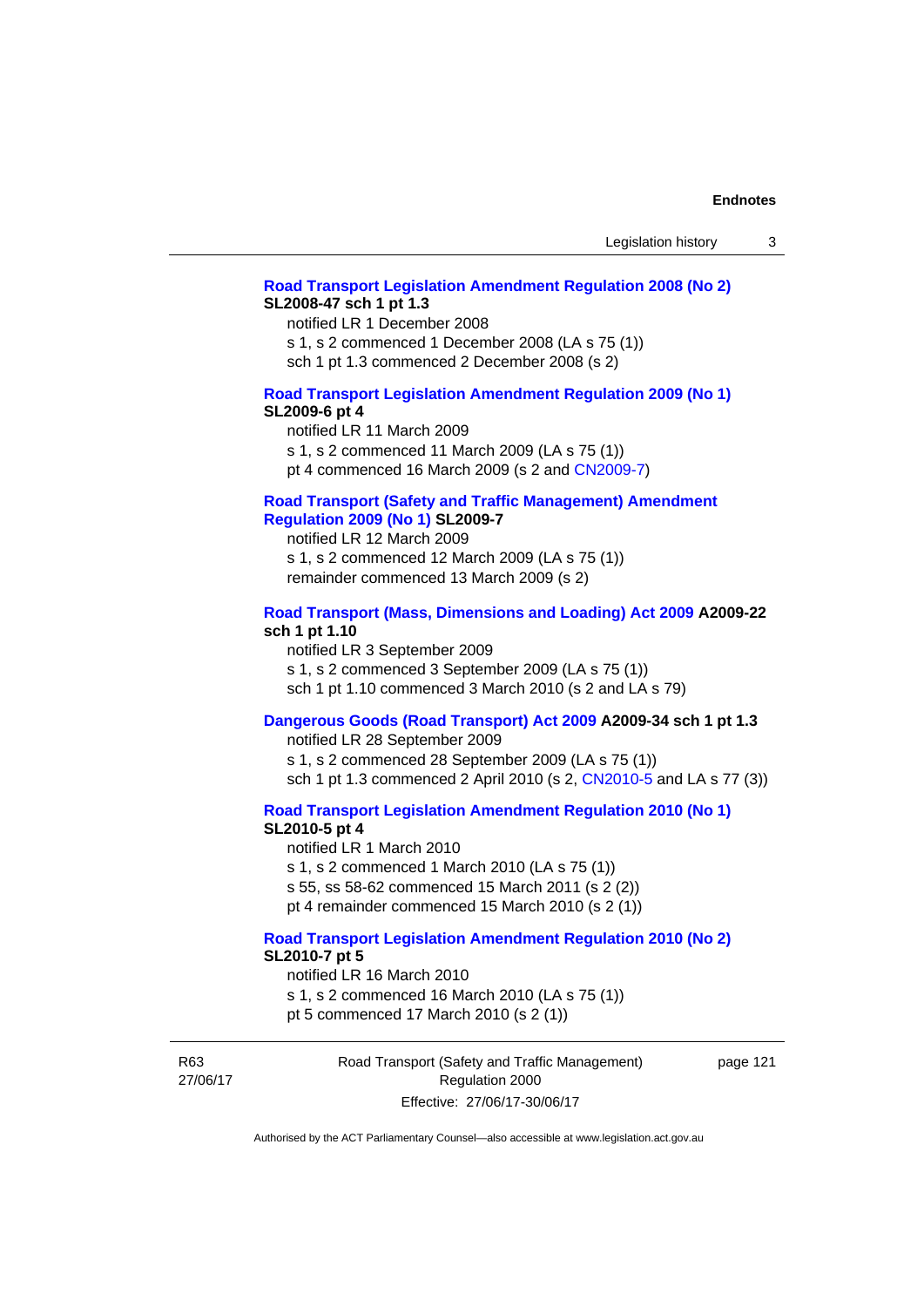3 Legislation history

#### **[Personal Property Securities Act 2010](http://www.legislation.act.gov.au/a/2010-15) A2010-15 sch 2 pt 2.5**

notified LR 1 April 2010 s 1, s 2 commenced 1 April 2010 (LA s 75 (1)) sch 2 pt 2.5 commenced 30 January 2012 (s 2 (2) (b))

#### **[Statute Law Amendment Act 2010](http://www.legislation.act.gov.au/a/2010-18) A2010-18 sch 3 pt 3.21**

notified LR 13 May 2010 s 1, s 2 commenced 13 May 2010 (LA s 75 (1)) sch 3 pt 3.21 commenced 3 June 2010 (s 2)

#### **[Road Transport Legislation Amendment Regulation 2010 \(No 4\)](http://www.legislation.act.gov.au/sl/2010-33) SL2010-33 pt 3**

notified LR 5 August 2010 s 1, s 2 commenced 5 August 2010 (LA s 75 (1)) pt 3 commenced 6 August 2010 (s 2)

#### **[Road Transport \(Safety and Traffic Management\) Amendment](http://www.legislation.act.gov.au/sl/2010-38)  [Regulation 2010 \(No 1\)](http://www.legislation.act.gov.au/sl/2010-38) SL2010-38**

notified LR 16 September 2010 s 1, s 2 commenced 16 September 2010 (LA s 75 (1)) remainder commenced 17 September 2010 (s 2)

### **[Road Transport Legislation Amendment Regulation 2011 \(No 1\)](http://www.legislation.act.gov.au/sl/2011-2) SL2011-2 pt 3**

notified LR 27 January 2011 s 1, s 2 commenced 27 January 2011 (LA s 75 (1)) pt 3 commenced 28 January 2011 (s 2)

# **[Statute Law Amendment Act 2011 \(No 3\)](http://www.legislation.act.gov.au/a/2011-52) A2011-52 sch 3 pt 3.49**

notified LR 28 November 2011 s 1, s 2 commenced 28 November 2011 (LA s 75 (1)) sch 3 pt 3.49 commenced 12 December 2011 (s 2)

page 122 Road Transport (Safety and Traffic Management) Regulation 2000 Effective: 27/06/17-30/06/17

R63 27/06/17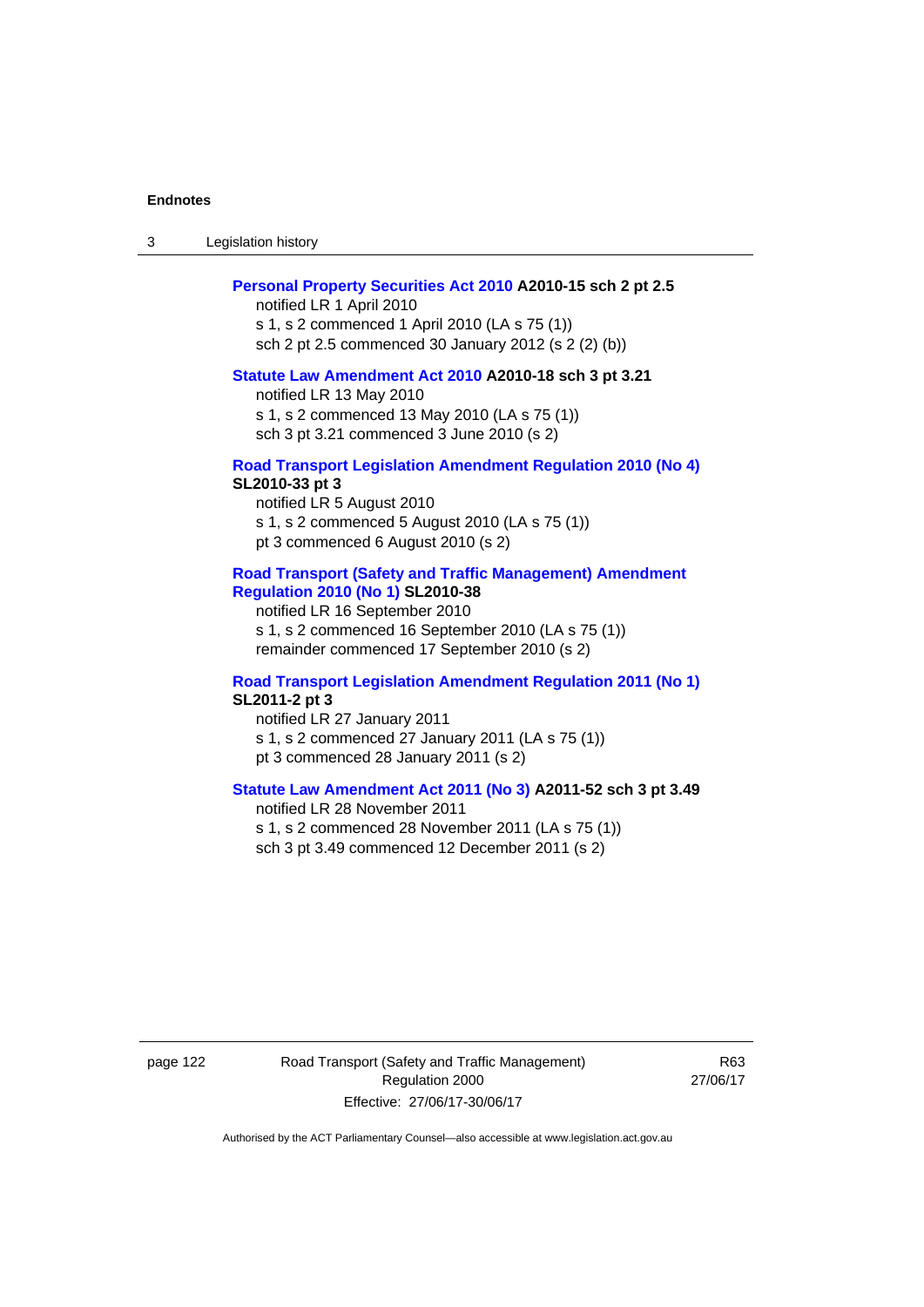### **[Road Transport \(Safety and Traffic Management\) Amendment](http://www.legislation.act.gov.au/sl/2011-35)  [Regulation 2011 \(No 1\)](http://www.legislation.act.gov.au/sl/2011-35) SL2011-35**

notified LR 19 December 2011

s 1, s 2 commenced 19 December 2011 (LA s 75 (1)) remainder commenced 15 January 2012 (s 2 and see [Road Transport](http://www.legislation.act.gov.au/a/2011-38)  [\(Safety and Traffic Management\) Amendment Act 2011](http://www.legislation.act.gov.au/a/2011-38) A2011-38, s 2 and [CN2011-15\)](http://www.legislation.act.gov.au/cn/2011-15/default.asp)

**[Road Transport Legislation Amendment Regulation 2012 \(No 1\)](http://www.legislation.act.gov.au/sl/2012-44/default.asp) SL2012-44 pt 6** 

notified LR 19 December 2012

s 1, s 2 commenced 19 December 2012 (LA s 75 (1))

pt 6 commenced 20 December 2012 (s 2)

#### **[Road Transport \(Police Driver and Rider Exemptions\) Amendment](http://www.legislation.act.gov.au/sl/2013-9/default.asp)  [Regulation 2013 \(No 1\)](http://www.legislation.act.gov.au/sl/2013-9/default.asp) SL2013-9 pt 3**

notified LR 6 May 2013

s 1, s 2 commenced 6 May 2013 (LA s 75 (1))

pt 3 commenced 7 May 2013 (s 2)

# **[Road Transport Legislation Amendment Regulation 2013 \(No 3\)](http://www.legislation.act.gov.au/sl/2013-20) SL2013-20 pt 3**

notified LR 29 July 2013 s 1, s 2 commenced 29 July 2013 (LA s 75 (1)) pt 3 commenced 1 August 2013 (s 2)

### **[Road Transport \(Safety and Traffic Management\) Amendment](http://www.legislation.act.gov.au/sl/2013-25)  [Regulation 2013 \(No 1\)](http://www.legislation.act.gov.au/sl/2013-25) SL2013-25**

notified LR 5 September 2013 s 1, s 2 commenced 5 September 2013 (LA s 75 (1)) remainder commenced 6 September 2013 (s 2)

### **[Heavy Vehicle National Law \(Consequential Amendments\) Act 2013](http://www.legislation.act.gov.au/a/2013-52) A2013-52 pt 13**

notified LR 9 December 2013

s 1, s 2 commenced 9 December 2013 (LA s 75 (1)) pt 13 commenced 10 February 2014 (s 2 and see [Heavy Vehicle](http://www.legislation.act.gov.au/a/2013-51/default.asp) 

[National Law \(ACT\) Act 2013](http://www.legislation.act.gov.au/a/2013-51/default.asp) A2013-51, s 2 (1) and [CN2014-2](http://www.legislation.act.gov.au/cn/2014-2/default.asp))

R63 27/06/17 page 123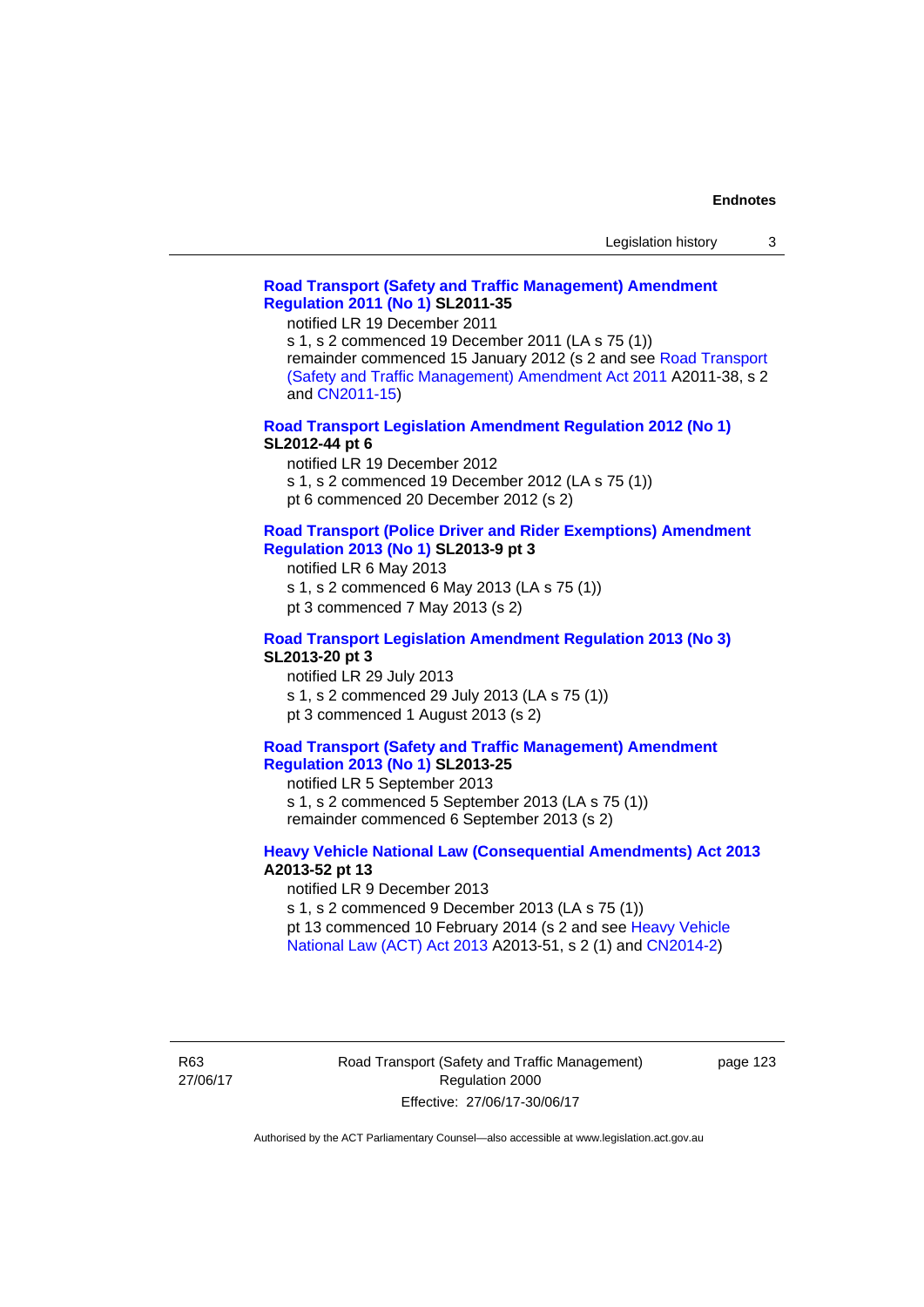| Legislation history<br>-3 |
|---------------------------|
|---------------------------|

| <b>Road Transport (Safety and Traffic Management) Amendment</b> |
|-----------------------------------------------------------------|
| <b>Regulation 2014 (No 1) SL2014-5</b>                          |
| notified LR 27 March 2014                                       |

s 1, s 2 commenced 27 March 2014 (LA s 75 (1)) remainder commenced 28 March 2014 (s 2)

#### **[Road Transport \(Safety and Traffic Management\) Amendment](http://www.legislation.act.gov.au/sl/2014-11)  [Regulation 2014 \(No 2\)](http://www.legislation.act.gov.au/sl/2014-11) SL2014-11**

notified LR 26 June 2014 s 1, s 2 commenced 26 June 2014 (LA s 75 (1)) remainder commenced 27 June 2014 (s 2)

#### **[Road Transport Legislation Amendment Act 2015](http://www.legislation.act.gov.au/a/2015-30/default.asp) A2015-30 pt 8**

notified LR 21 August 2015 s 1, s 2 commenced 21 August 2015 (LA s 75 (1)) pt 8 commenced 22 August 2015 (s 2)

### **[Road Transport \(Safety and Traffic Management\) Amendment](http://www.legislation.act.gov.au/sl/2015-29)  [Regulation 2015 \(No 1\)](http://www.legislation.act.gov.au/sl/2015-29) SL2015-29**

notified LR 28 August 2015 s 1, s 2 commenced 28 August 2015 (LA s 75 (1)) remainder commenced 29 August 2015 (s 2)

# **[Road Transport Legislation Amendment Regulation 2015 \(No 1\)](http://www.legislation.act.gov.au/sl/2015-33) SL2015-33 pt 3**

notified LR 29 October 2015 s 1, s 2 commenced 29 October 2015 (LA s 75 (1)) pt 3 commenced 1 November 2015 (s 2)

# **[Road Transport \(Safety and Traffic Management\) Amendment](http://www.legislation.act.gov.au/sl/2015-35)  [Regulation 2015 \(No 2\)](http://www.legislation.act.gov.au/sl/2015-35) SL2015-35**

notified LR 18 November 2015 s 1, s 2 commenced 18 November 2015 (LA s 75 (1)) remainder commenced 19 November 2015 (s 2)

### **[Statute Law Amendment Act 2015 \(No 2\)](http://www.legislation.act.gov.au/a/2015-50) A2015-50 sch 3 pt 3.30**

notified LR 25 November 2015 s 1, s 2 commenced 25 November 2015 (LA s 75 (1)) sch 3 pt 3.30 commenced 9 December 2015 (s 2)

page 124 Road Transport (Safety and Traffic Management) Regulation 2000 Effective: 27/06/17-30/06/17

R63 27/06/17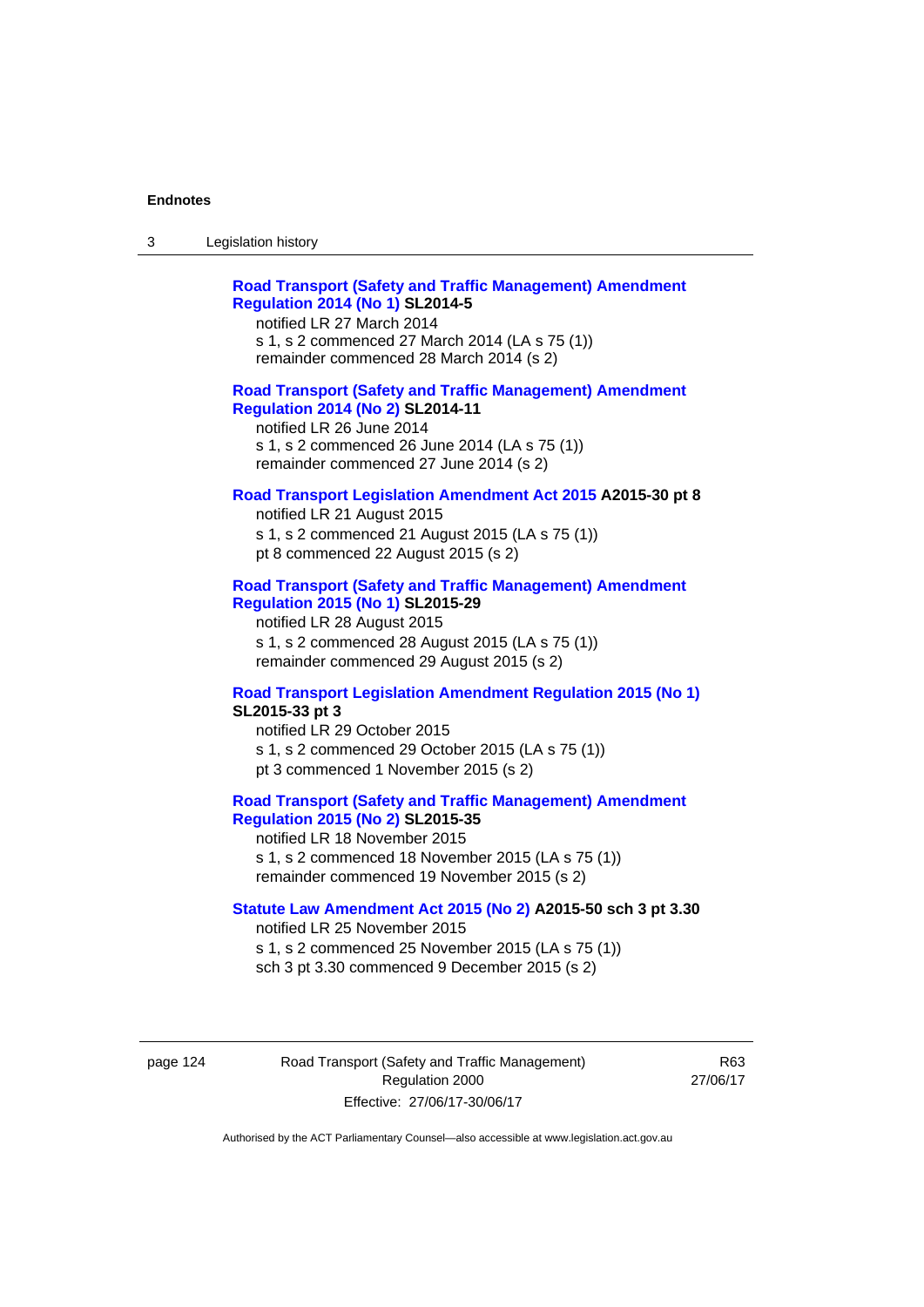# **[Road Transport Legislation Amendment Act 2016 \(No 2\)](http://www.legislation.act.gov.au/a/2016-14) A2016-14 pt 5**

notified LR 17 March 2016 s 1, s 2 commenced 17 March 2016 (LA s 75 (1)) pt 5 commenced 18 March 2016 (s 2)

#### **[Emergencies Amendment Act 2016](http://www.legislation.act.gov.au/a/2016-33) A2016-33 sch 1 pt 1.17**

notified LR 20 June 2016 s 1, s 2 commenced 20 June 2016 (LA s 75 (1)) sch 1 pt 1.17 commenced 21 June 2016 (s 2)

#### **[Road Transport \(Safety and Traffic Management\) Amendment](http://www.legislation.act.gov.au/sl/2016-15)  [Regulation 2016 \(No 1\)](http://www.legislation.act.gov.au/sl/2016-15) SL2016-15**

notified LR 29 June 2016 s 1, s 2 commenced 29 June 2016 (LA s 75 (1)) remainder commenced 1 July 2016 (s 2)

### **[Road Transport \(Taxi Industry Innovation\) Legislation Amendment](http://www.legislation.act.gov.au/sl/2016-20/default.asp)  [Regulation 2016 \(No 1\)](http://www.legislation.act.gov.au/sl/2016-20/default.asp) SL2016-20 sch 1 pt 1.4**

notified LR 26 July 2016 s 1, s 2 commenced 26 July 2016 (LA s 75 (1)) sch 1 pt 1.4 commenced 1 August 2016 (s 2 (1))

### **[Road Transport \(Safety and Traffic Management\) Amendment](http://www.legislation.act.gov.au/sl/2016-21/default.asp)  [Regulation 2016 \(No 2\)](http://www.legislation.act.gov.au/sl/2016-21/default.asp) SL2016-21**

notified LR 18 August 2016 s 1, s 2 commenced 18 August 2016 (LA s 75 (1)) remainder commenced 1 September 2016 (s 2)

# **[Road Transport \(Safety and Traffic Management\) Amendment](http://www.legislation.act.gov.au/sl/2016-35/default.asp)  [Regulation 2016 \(No 3\)](http://www.legislation.act.gov.au/sl/2016-35/default.asp) SL2016-35**

notified LR 22 December 2016 s 1, s 2 commenced 22 December 2016 (LA s 75 (1)) remainder commenced 23 December 2016 (s 2)

R63 27/06/17 Road Transport (Safety and Traffic Management) Regulation 2000 Effective: 27/06/17-30/06/17

page 125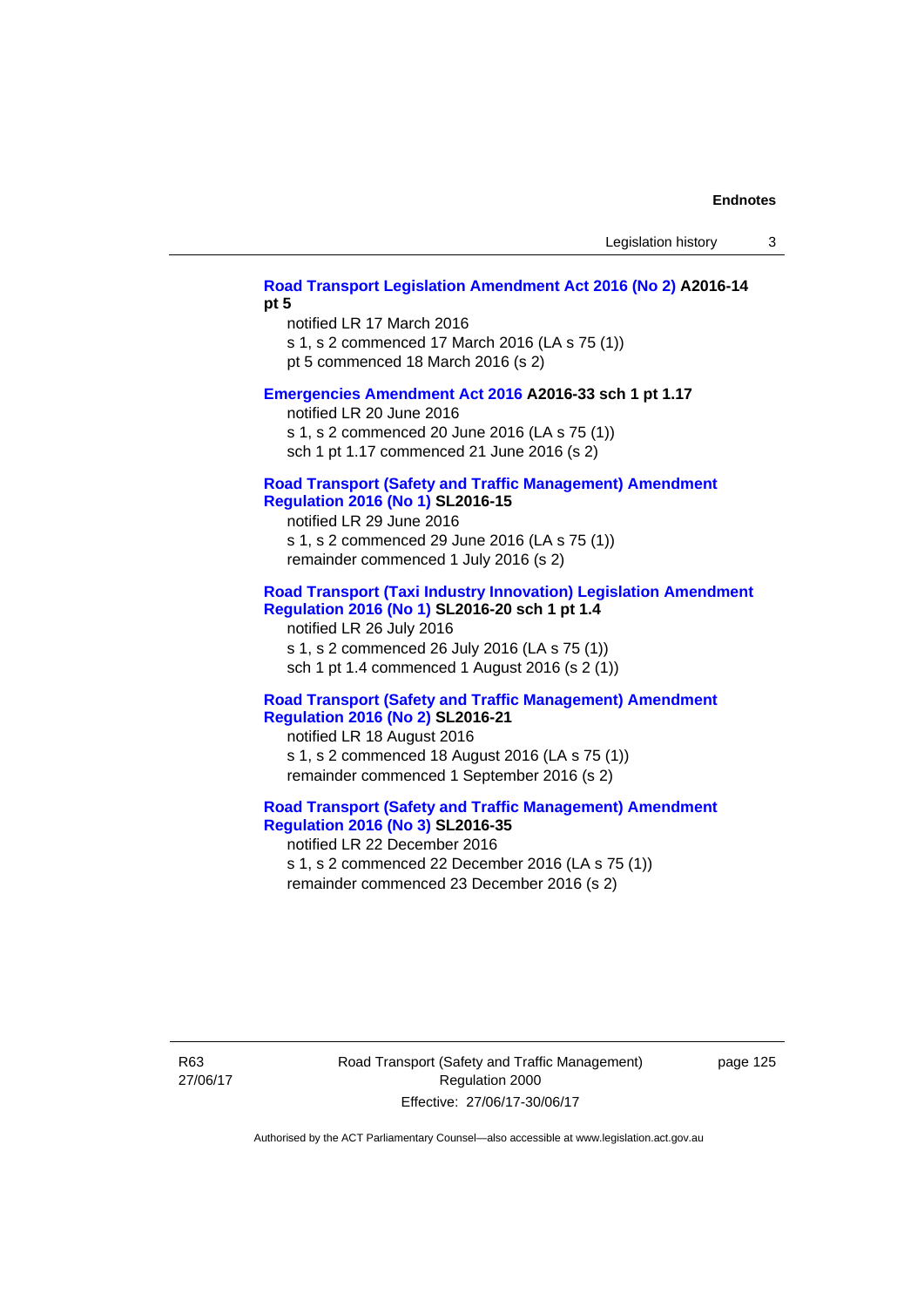3 Legislation history

**[Road Transport Legislation Amendment Regulation 2017 \(No 1\)](http://www.legislation.act.gov.au/sl/2017-14/default.asp) SL2017-14 pt 3** 

notified LR 13 June 2017 s 1, s 2 commenced 13 June 2017 (LA s 75 (1)) s 11, s 15 commence on the commencement of the Road Transport Reform (Light Rail) Legislation Amendment Act 2017, s 3 (s 2 (2)) pt 3 remainder commences 1 July 2017 (s 2 (1))

**[Road Transport \(Safety and Traffic Management\) Amendment](http://www.legislation.act.gov.au/sl/2017-16/default.asp)  [Regulation 2017 \(No 1\)](http://www.legislation.act.gov.au/sl/2017-16/default.asp) SL2017-16** 

notified LR 26 June 2017 s 1, s 2 commenced 26 June 2017 (LA s 75 (1)) remainder commenced 27 June 2017 (s 2)

page 126 Road Transport (Safety and Traffic Management) Regulation 2000 Effective: 27/06/17-30/06/17

R63 27/06/17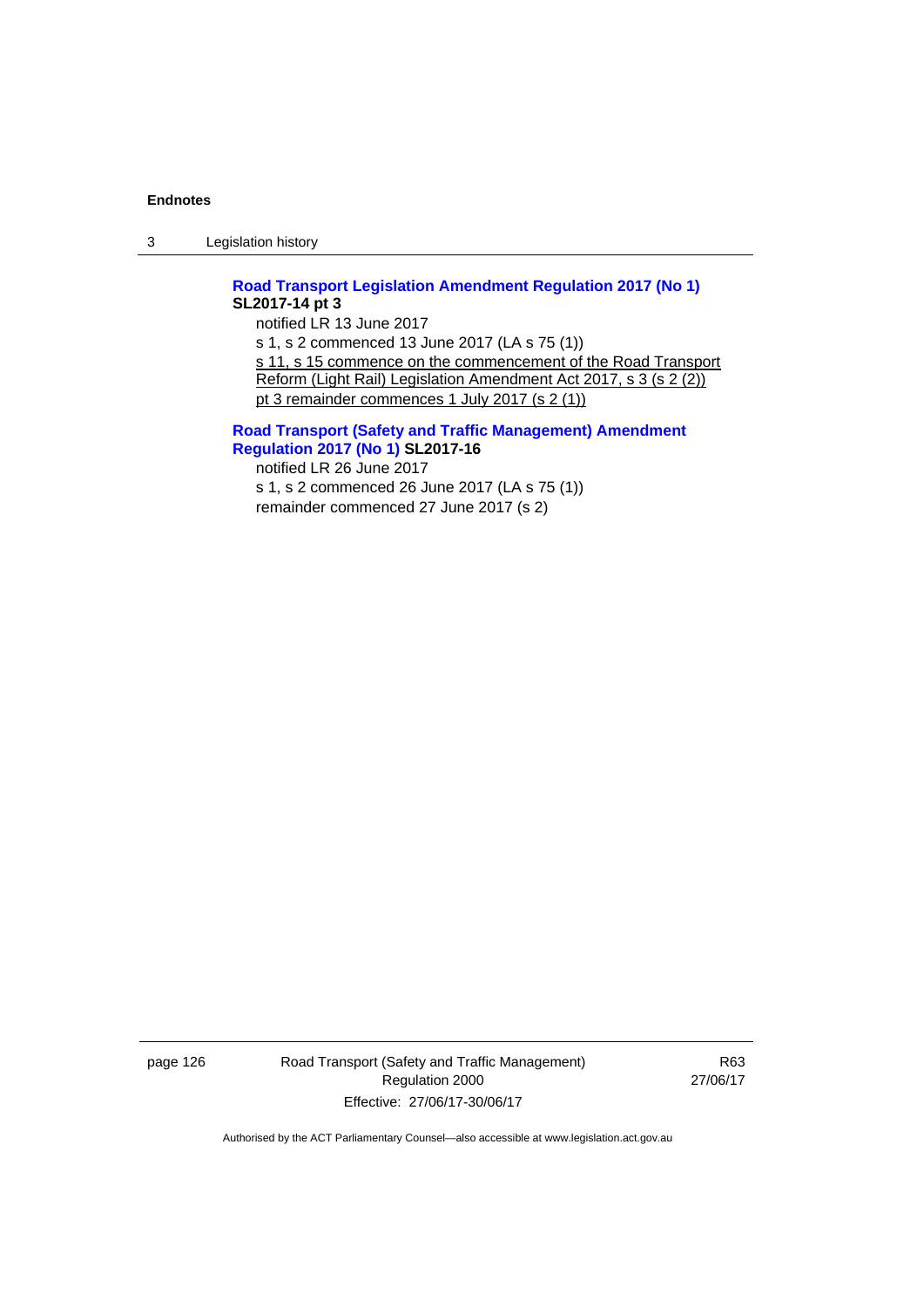# 27/06/17 Road Transport (Safety and Traffic Management) Regulation 2000 **4 Amendment history Name of regulation**  s 1 am R18 LA **Dictionary**  s 2 om [A2001-27](http://www.legislation.act.gov.au/a/2001-27) amdt 4.24 ins [SL2005-22](http://www.legislation.act.gov.au/sl/2005-22) amdt 1.1 **Dictionary—application to Australian Road Rules**  s 3 hdg bracketed note exp 17 September 2002 (s 4 (3)) s 3 am [A2001-44](http://www.legislation.act.gov.au/a/2001-44) amdt 1.3793 sub [SL2005-22](http://www.legislation.act.gov.au/sl/2005-22) amdt 1.1 *Road* **includes road related area**  s 3A **ins SL2005-22** amdt 1.1 **Meaning of** *park* **and** *stop* s 3B ins [SL2005-22](http://www.legislation.act.gov.au/sl/2005-22) amdt 1.1 **Notes**  s 4 hdg bracketed note exp 17 September 2002 (s 4 (3))<br>s 4 am A2001-44 amdt 1.3794: A2002-30 amdt 3.76 am [A2001-44](http://www.legislation.act.gov.au/a/2001-44) amdt 1.3794; [A2002-30](http://www.legislation.act.gov.au/a/2002-30) amdt 3.769 (2), (3) exp 17 September 2002 (s (4 (3)) **Offences against regulation—application of Criminal Code etc**  s 4A ins [SL2003-1](http://www.legislation.act.gov.au/sl/2003-1) s 16 **Offences against regulation are strict liability offences**  s 4B ins [SL2003-1](http://www.legislation.act.gov.au/sl/2003-1) s 16 **General defence of accident or reasonable effort**  s 4C ins [SL2003-1](http://www.legislation.act.gov.au/sl/2003-1) s 16 **Meaning of** *Australian Road Rules* s 5 hdg bracketed note exp 17 September 2002 (s 4 (3)) s 5 sub [SL2004-16](http://www.legislation.act.gov.au/sl/2004-16) s 25 am [SL2005-22](http://www.legislation.act.gov.au/sl/2005-22) amdt 1.2 sub [SL2010-5](http://www.legislation.act.gov.au/sl/2010-5) s 51 am [SL2013–20](http://www.legislation.act.gov.au/sl/2013-20) s 24 **Incorporation of Australian Road Rules into ACT law**  s 6 hdg bracketed note exp 17 September 2002 (s 4 (3)) **Transitional—ARR r 266 and r 267**  s 6A ins [SL2010-5](http://www.legislation.act.gov.au/sl/2010-5) s 52 exp 14 March 2011 (s 6A (2)) **Substitution—ARR r 300**  s 6B ins [SL2010-38](http://www.legislation.act.gov.au/sl/2010-38) s 4 om [SL2013–20](http://www.legislation.act.gov.au/sl/2013-20) s 25

page 127

Authorised by the ACT Parliamentary Counsel—also accessible at www.legislation.act.gov.au

Effective: 27/06/17-30/06/17

R63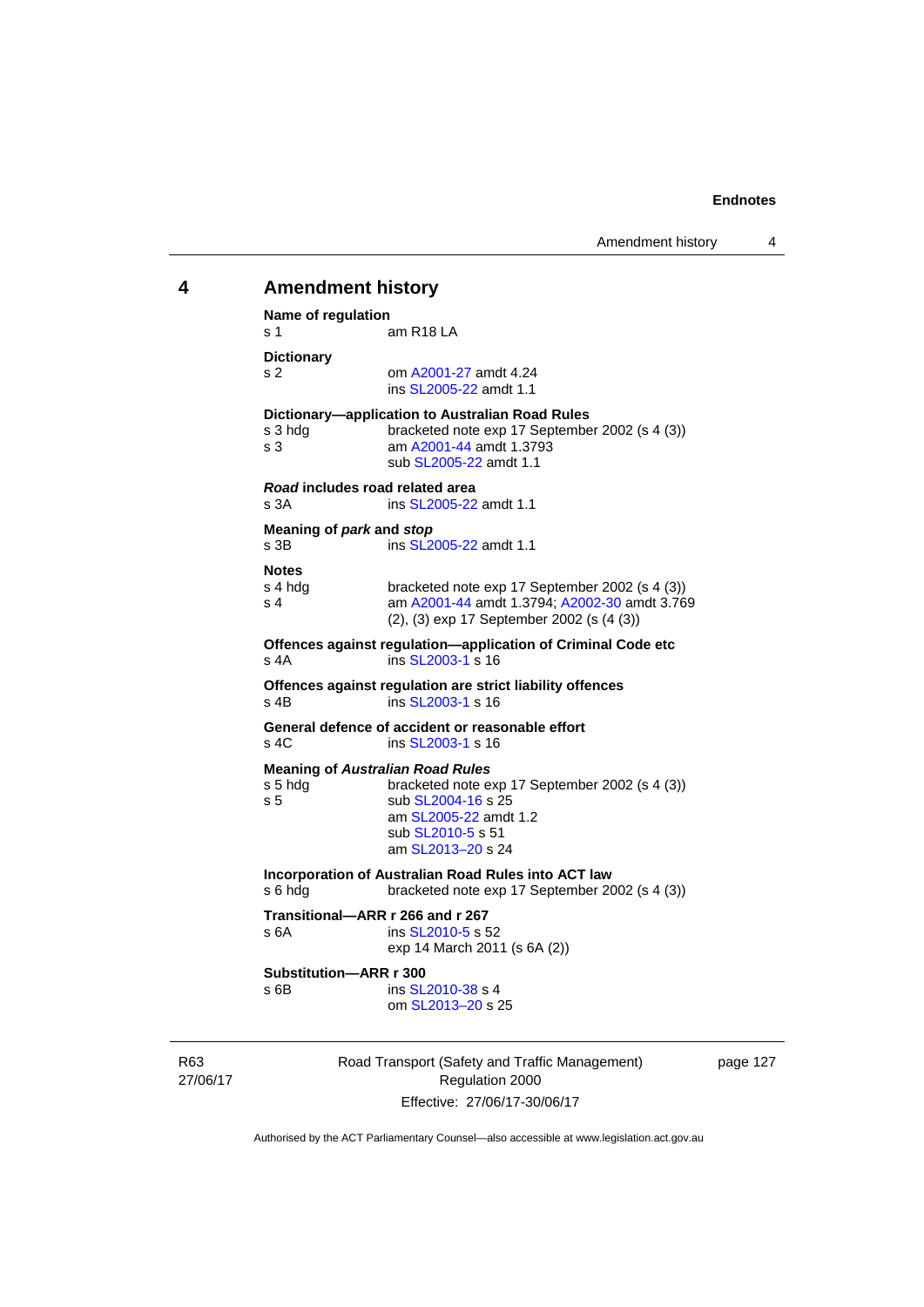4 Amendment history

|                                                                                                                         | General                                        |                                                                                                                                                                                                                                                                                                             |                 |
|-------------------------------------------------------------------------------------------------------------------------|------------------------------------------------|-------------------------------------------------------------------------------------------------------------------------------------------------------------------------------------------------------------------------------------------------------------------------------------------------------------|-----------------|
|                                                                                                                         | div 2.2.1 hdg<br>note 2                        | am SL2000-52 s 3; SL2001-32 s 3; SL2002-31 s 22;<br>SL2003-12 s 4; SL2004-16 ss 26-30<br>sub SL2005-22 s 4<br>am SL2006-32 amdt 1.92; items renum R24 LA; SL2010-5<br>s 53, s 54; items renum R34 LA; SL2010-5 s 55; SL2013-20<br>ss 26-28; items renum R47 LA; SL2015-35 s 4; items renum<br><b>R55 LA</b> |                 |
|                                                                                                                         | div 2.2.1 hdg                                  |                                                                                                                                                                                                                                                                                                             |                 |
|                                                                                                                         | note 3                                         | sub SL2005-22 s 4<br>am A2009-22 amdt 1.25; SL2010-33 s 5; items renum R38 LA;<br>A2013-52 s 65; A2015-30 s 42; SL2015-33 s 5, s 6; items<br>renum R54 LA                                                                                                                                                   |                 |
|                                                                                                                         | s 7 hdg<br>s 7                                 | References to another law of this jurisdiction etc<br>bracketed note exp 17 September 2002 (s 4 (3))<br>am A2001-44 amdt 1.3795, amdt 1.3796                                                                                                                                                                |                 |
|                                                                                                                         | ARR r 10 (2)-penalties for offences<br>s 8 hdg | bracketed note exp 17 September 2002 (s 4 (3))                                                                                                                                                                                                                                                              |                 |
|                                                                                                                         | s 8A                                           | ARR r 25 (2)-default speed-limit in built-up area<br>ins SL2003-12 s 5<br>om SL2004-16 s 31                                                                                                                                                                                                                 |                 |
|                                                                                                                         | s 9 hdg<br>s 9                                 | ARR r 95-emergency stopping lane only signs<br>bracketed note exp 17 September 2002 (s 4 (3))<br>am SL2005-22 amdt 1.3                                                                                                                                                                                      |                 |
| ARR r 104-no truck signs<br>bracketed note exp 17 September 2002 (s 4 (3))<br>s 10 hda<br>s 10<br>am SL2005-22 amdt 1.4 |                                                |                                                                                                                                                                                                                                                                                                             |                 |
|                                                                                                                         | s 11A                                          | ARR r 158 (2) (c)-other vehicles permitted to travel in bicycle lanes<br>ins SL2016-20 amdt 1.39                                                                                                                                                                                                            |                 |
|                                                                                                                         | s 12 hdg<br>s 12                               | ARR r 158 (2) (c)-other vehicles permitted to travel in bus lanes<br>bracketed note exp 17 September 2002 (s 4 (3))<br>sub SL2002-31 s 23; SL2005-4 amdt 2.38<br>am SL2006-32 amdt 1.93                                                                                                                     |                 |
|                                                                                                                         | ARR r 176—stopping on a clearway<br>s 12A      | ins SL2004-16 s 32<br>om SL2010-5 s 56<br>ins SL2016-20 amdt 1.40                                                                                                                                                                                                                                           |                 |
|                                                                                                                         | s 13 hdg<br>s 13                               | ARR r 179 (1) (c)-stopping in a loading zone-goods and permit vehicles<br>bracketed note exp 17 September 2002 (s 4 (3))<br>sub SL2005-22 s 5                                                                                                                                                               |                 |
| page 128                                                                                                                |                                                | Road Transport (Safety and Traffic Management)<br>Regulation 2000                                                                                                                                                                                                                                           | R63<br>27/06/17 |

Effective: 27/06/17-30/06/17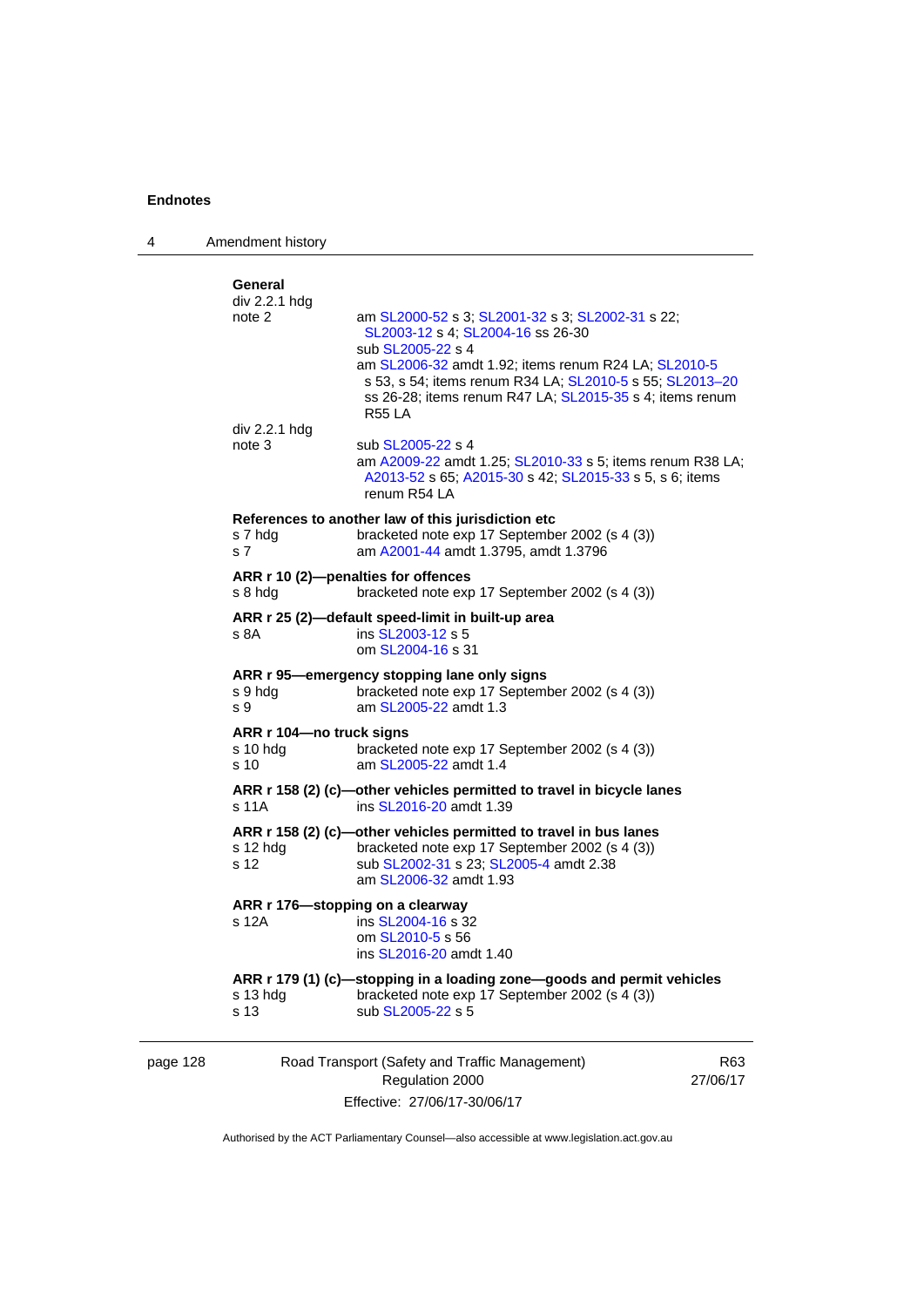Amendment history 4

**ARR r 179 (1) (c) and (2) (c)—stopping in loading zone—bookable vehicles**  s 13A **ins [SL2005-22](http://www.legislation.act.gov.au/sl/2005-22) s 5**  sub [SL2016-20](http://www.legislation.act.gov.au/sl/2016-20) amdt 1.41 **ARR r 183—stopping in a bus zone**  s 13B ins [SL2006-32](http://www.legislation.act.gov.au/sl/2006-32) amdt 1.94 **ARR r 189—double parking—motorbikes**  s 13BA ins [SL2016-15](http://www.legislation.act.gov.au/sl/2016-15) s 4 **ARR r 195—stopping at or near a bus stop**  s 13C ins [SL2006-32](http://www.legislation.act.gov.au/sl/2006-32) amdt 1.94 **ARR r 199 (2)—stopping near postbox**  s 14 hdg bracketed note exp 17 September 2002 (s 4 (3)) **ARR r 206 (2) (b), (c)—time extension for people with disabilities permit**  s 15 hdg bracketed note exp 17 September 2002 (s 4 (3)) sub [SL2005-22](http://www.legislation.act.gov.au/sl/2005-22) amdt 1.5 **ARR r 207 (2) (a)—fees for parking in pay parking spaces**  s 16 hdg bracketed note exp 17 September 2002 (s 4 (3)) **ARR r 213 (5)—making a motor vehicle secure—exception**  s 16A ins Legislative Assembly [AR2000-2](http://www.legislation.act.gov.au/ar/2000-2/default.asp) (see Gaz [SL2000-20\)](http://www.legislation.act.gov.au/sl/2000-20) am [SL2004-16](http://www.legislation.act.gov.au/sl/2004-16) s 33 sub [SL2005-22](http://www.legislation.act.gov.au/sl/2005-22) amdt 1.6 **ARR r 216 (3)—towing a vehicle at night or in hazardous weather conditions**  s 18 hdg bracketed note exp 17 September 2002 (s 4 (3)) s 18 sub [A2009-34](http://www.legislation.act.gov.au/a/2009-34) amdt 1.6 **ARR r 225—use of radar detectors**  s 22 hdg bracketed note exp 17 September 2002 (s 4 (3)) **ARR r 236 (6)—hitchhiking, roadside commerce etc permitted**  s 22A ins [SL2004-16](http://www.legislation.act.gov.au/sl/2004-16) s 34 **ARR r 244C—motorised scooters not to be used**  s 23 hdg bracketed note exp 17 September 2002 (s 4 (3)) s 23 sub [SL2010-5](http://www.legislation.act.gov.au/sl/2010-5) s 57 **ARR r 266—children travelling in interstate registered vehicles**  s 23A ins [SL2000-21](http://www.legislation.act.gov.au/sl/2000-21) s 3 om [SL2004-16](http://www.legislation.act.gov.au/sl/2004-16) s 35 ins [SL2010-5](http://www.legislation.act.gov.au/sl/2010-5) s 58 om [SL2013–20](http://www.legislation.act.gov.au/sl/2013-20) s 29

R63 27/06/17 Road Transport (Safety and Traffic Management) Regulation 2000 Effective: 27/06/17-30/06/17

page 129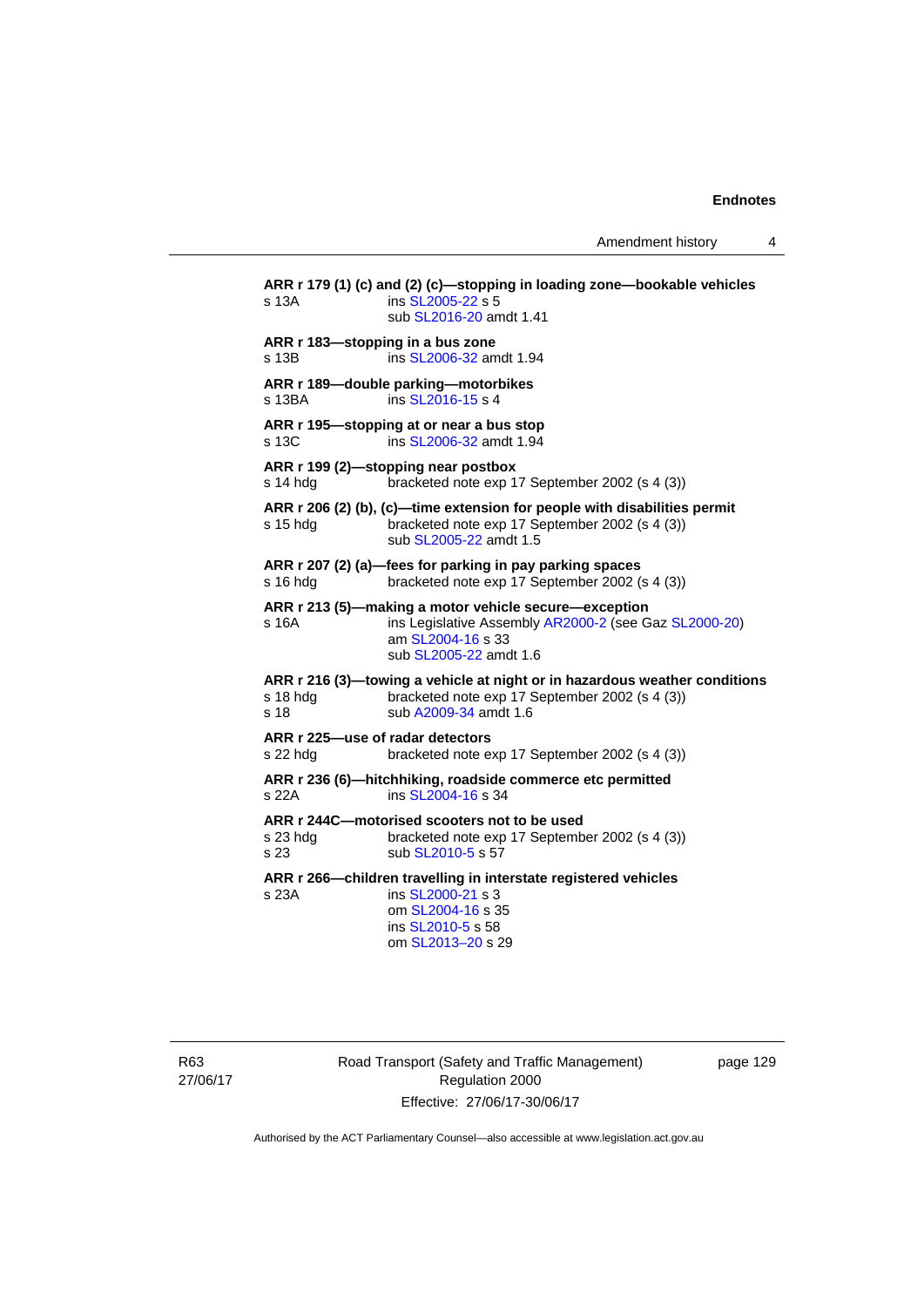| 4 | Amendment history                    |                                                                                                                                                                                                                        |
|---|--------------------------------------|------------------------------------------------------------------------------------------------------------------------------------------------------------------------------------------------------------------------|
|   | s 23B                                | ARR r 266 (2B)-children travelling in goods compartments<br>ins SL2001-32 s 4<br>am SL2002-2 s 28; A2002-51 amdt 1.38; SL2005-4 amdt 2.39,<br>amdt 2.40; SL2006-32 amdt 1.95<br>sub SL2010-5 s 58<br>om SL2013-20 s 29 |
|   | s 24 hdg<br>s 24                     | ARR r 266 (7)—wearing of seatbelts by passengers under 16 years old<br>bracketed note exp 17 September 2002 (s 4 (3))<br>am SL2010-5 s 59                                                                              |
|   | s 25 hdg<br>s 25                     | ARR r 267 (3)-certificates of exemption from wearing seatbelts<br>bracketed note exp 17 September 2002 (s 4 (3))<br>om SL2010-5 s 60                                                                                   |
|   | s 26 hdg                             | ARR r 270 (3)-wearing motorbike helmets<br>bracketed note exp 17 September 2002 (s 4 (3))                                                                                                                              |
|   | s 27 hdg                             | ARR r 271 (6)-riding on motorbikes<br>bracketed note exp 17 September 2002 (s 4 (3))                                                                                                                                   |
|   | s 27A                                | ARR r 280 (2) (a)—other vehicles to which B light rules apply<br>ins SL2002-31 s 24<br>sub SL2005-4 amdt 2.41; SL2006-32 amdt 1.96                                                                                     |
|   | s 28 hdg<br>s 28                     | ARR r 287 (3), (4)—duties of participants in crashes<br>bracketed note exp 17 September 2002 (s 4 (3))<br>sub SL2008-40 s 4                                                                                            |
|   | s 29 hdg<br>s 29                     | ARR r 289 (1) (g)-driving on nature strip<br>bracketed note exp 17 September 2002 (s 4 (3))<br>am SL2004-16 s 36; pars renum R16 LA (see SL2004-16<br>s 37); SL2005-22 amdt 1.7                                        |
|   | s 30                                 | ARR r 298—driving with a person in or on trailer<br>am SL2005-22 amdt 1.8                                                                                                                                              |
|   | s 30A                                | ARR r 299-television receivers and visual display units in motor vehicles<br>ins SL2015-35 s 5                                                                                                                         |
|   | s 30B                                | ARR r 300 (1) (c)-use of mobile phone<br>ins SL2015-35 s 5<br>am SL2016-21 s 4, s 5                                                                                                                                    |
|   | ARR r 313-postal workers<br>s 32 hdg | bracketed note exp 17 September 2002 (s 4 (3))                                                                                                                                                                         |
|   |                                      |                                                                                                                                                                                                                        |

page 130 Road Transport (Safety and Traffic Management) Regulation 2000 Effective: 27/06/17-30/06/17

R63 27/06/17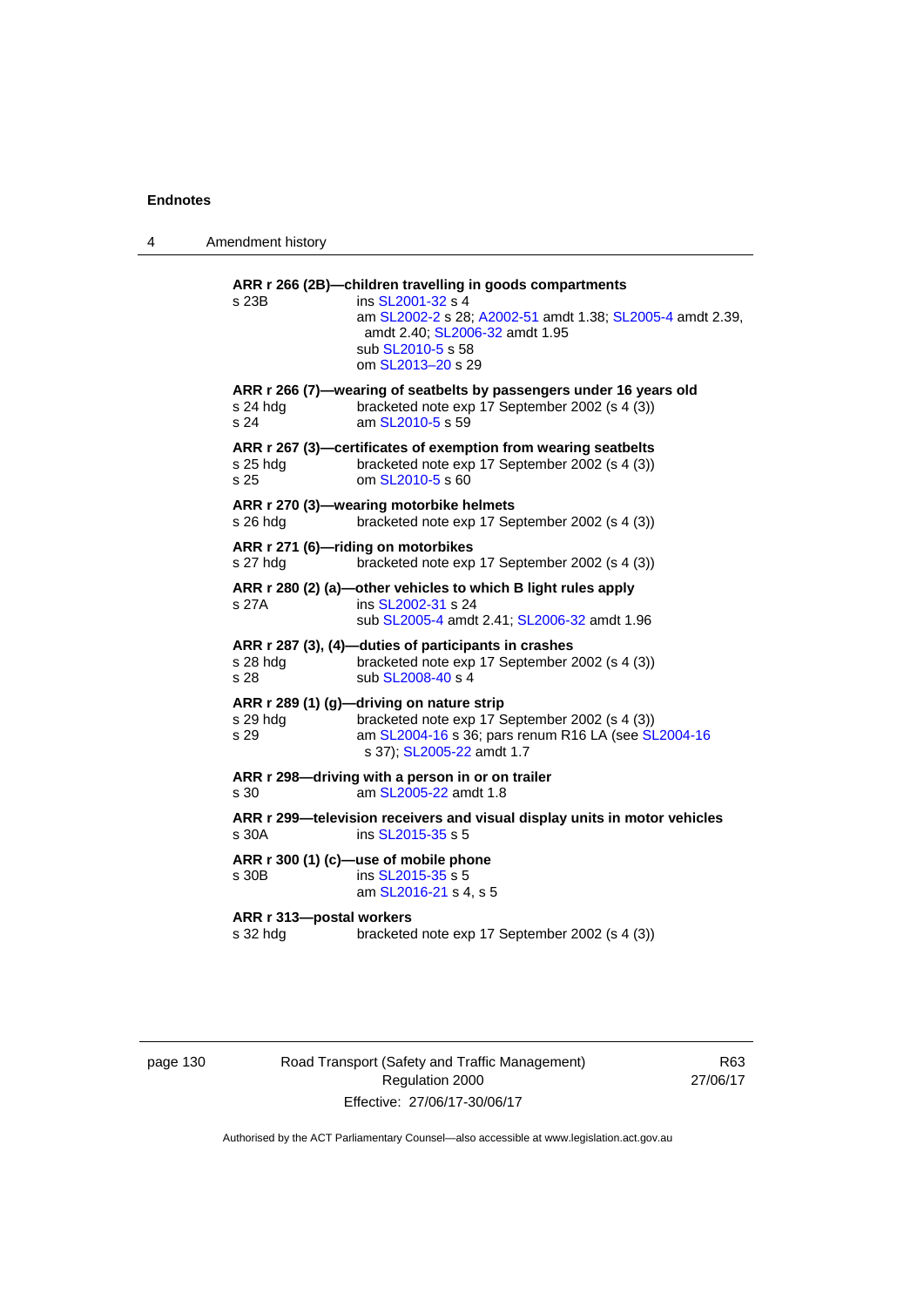# **ARR dict—definitions for dictionary**  s 33 hdg bracketed note exp 17 September 2002 (s 4 (3)) s 33 am [SL2005-22](http://www.legislation.act.gov.au/sl/2005-22) amdt 1.9; [SL2013–20](http://www.legislation.act.gov.au/sl/2013-20) s 31 def *approved seatbelt* ins [SL2013–20](http://www.legislation.act.gov.au/sl/2013-20) s 30 def *authorised person* am [SL2010-33](http://www.legislation.act.gov.au/sl/2010-33) s 6 def *emergency worker* am [A2004-28](http://www.legislation.act.gov.au/a/2004-28) amdt 3.61; [A2015-50](http://www.legislation.act.gov.au/a/2015-50) amdt 3.144; [A2016-33](http://www.legislation.act.gov.au/a/2016-33/default.asp) amdt 1.40 def *hire car* ins [SL2005-4](http://www.legislation.act.gov.au/sl/2005-4) amdt 2.43 def *oversize vehicle* sub [A2009-22](http://www.legislation.act.gov.au/a/2009-22) amdt 1.26 am [A2013-52](http://www.legislation.act.gov.au/a/2013-52) s 66 def *police officer* sub [A2001-56](http://www.legislation.act.gov.au/a/2001-56) amdt 3.475 def *private hire car* om [SL2005-4](http://www.legislation.act.gov.au/sl/2005-4) amdt 2.44 def *public bus* sub [A2001-62](http://www.legislation.act.gov.au/a/2001-62) amdt 1.38 def *restricted hire vehicle* om [SL2005-4](http://www.legislation.act.gov.au/sl/2005-4) amdt 2.44 def *taxi* sub [SL2002-2](http://www.legislation.act.gov.au/sl/2002-2) s 29 am [SL2005-4](http://www.legislation.act.gov.au/sl/2005-4) amdt 2.42 **Offences against the Australian Road Rules**<br>div 2.2.3 hdg om SL2003-1 s 17 om [SL2003-1](http://www.legislation.act.gov.au/sl/2003-1) s 17 **Application of Criminal Code**  s  $\frac{34 \text{ hdg}}{34}$  bracketed note exp 17 September 2002 (s 4 (3))<br>s  $\frac{34}{34}$ sub [A2002-51](http://www.legislation.act.gov.au/a/2002-51) amdt 1.39 om [SL2003-1](http://www.legislation.act.gov.au/sl/2003-1) s 17 **Offences are strict liability offences**  s 35 hdg bracketed note exp 17 September 2002 (s 4 (3)) s 35 am [A2002-51](http://www.legislation.act.gov.au/a/2002-51) amdt 1.40 om [SL2003-1](http://www.legislation.act.gov.au/sl/2003-1) s 17 **General defence of accident or reasonable effort**  s 36 hdg bracketed note exp 17 September 2002 (s 4 (3))<br>s 36 am A2002-51 amdt 1.41 am [A2002-51](http://www.legislation.act.gov.au/a/2002-51) amdt 1.41 om [SL2003-1](http://www.legislation.act.gov.au/sl/2003-1) s 17 **Making unnecessary engine noise**  s 37 hdg bracketed note exp 17 September 2002 (s 4 (3)) **Emission of waste oil or grease**  s 38 hdg bracketed note exp 17 September 2002 (s 4 (3)) **Bicycle riders**  ins [SL2015-33](http://www.legislation.act.gov.au/sl/2015-33) s 7 **Keeping safe lateral distance when passing bicycle rider**  s 38A ins [SL2015-33](http://www.legislation.act.gov.au/sl/2015-33) s 7 **Exceptions for passing bicycle rider**<br>s 38B **ins SL2015-33** s 7 ins [SL2015-33](http://www.legislation.act.gov.au/sl/2015-33) s 7

R63 27/06/17 Road Transport (Safety and Traffic Management) Regulation 2000 Effective: 27/06/17-30/06/17

page 131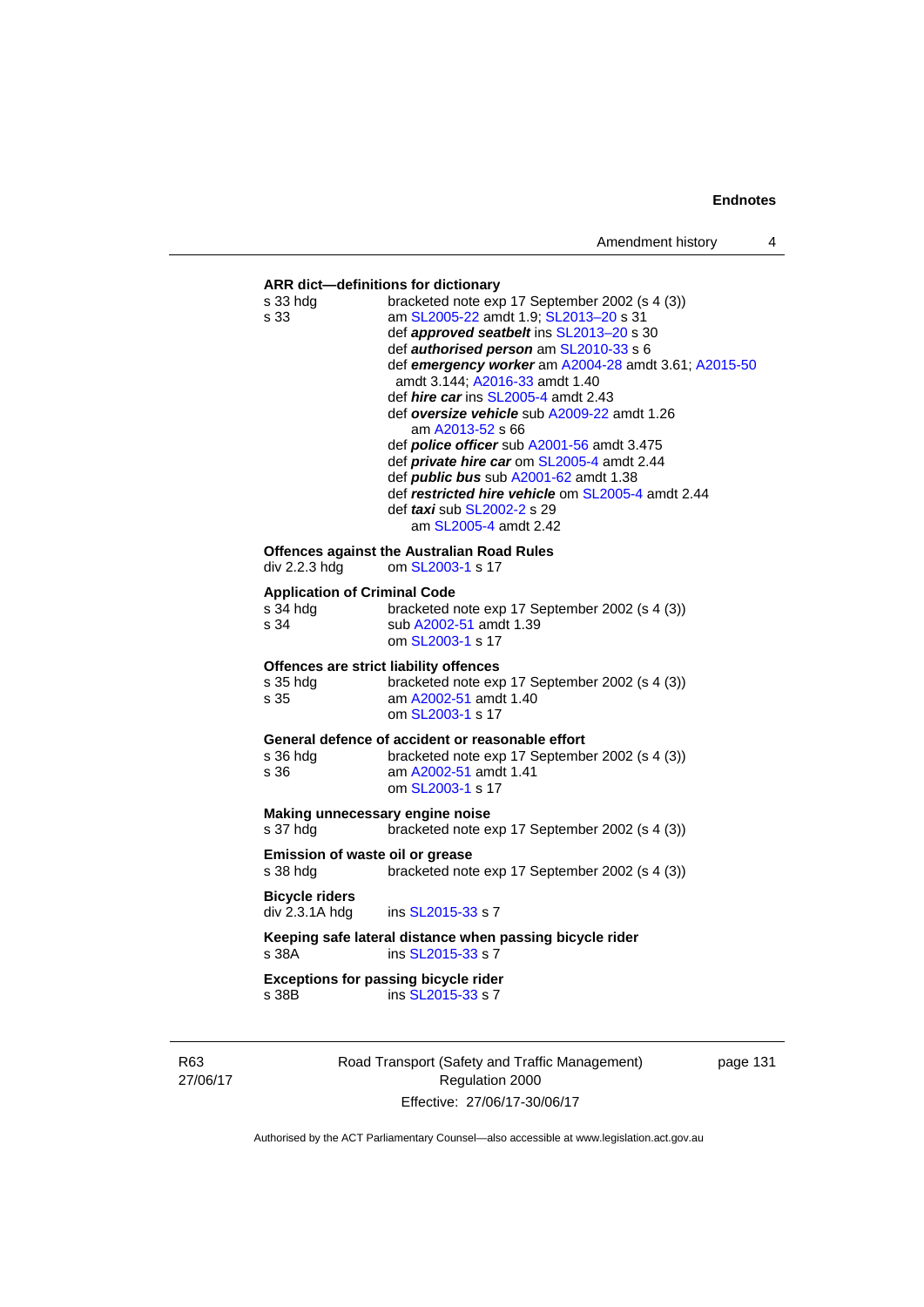| 4 | Amendment history                                                                                                                                                 |
|---|-------------------------------------------------------------------------------------------------------------------------------------------------------------------|
|   | Riding across road on crossing<br>ins SL2015-33 s 7<br>s 38C                                                                                                      |
|   | Application of ARRs to riders crossing road on crossing<br>s 38D<br>ins SL2015-33 s 7                                                                             |
|   | Safety of persons on trailers<br>bracketed note exp 17 September 2002 (s 4 (3))<br>s 39 hdg<br>s 39<br>am SL2005-22 amdt 1.10, amdt 1.11                          |
|   | Passengers in sidecars to be seated<br>s 40 hdg<br>bracketed note exp 17 September 2002 (s 4 (3))                                                                 |
|   | Number of vehicles that may be drawn<br>bracketed note exp 17 September 2002 (s 4 (3))<br>s 41 hdg                                                                |
|   | Towing by vehicles under 4.5t<br>s 42 hdg<br>bracketed note exp 17 September 2002 (s 4 (3))                                                                       |
|   | Lights on motor vehicles generally<br>s 43 hdg<br>bracketed note exp 17 September 2002 (s 4 (3))                                                                  |
|   | <b>Metered parking</b><br>div 2.3.5 hdg<br>sub SL2005-22 s 6                                                                                                      |
|   | Metered parking-parking in spaces<br>s 44 hdg<br>bracketed note exp 17 September 2002 (s 4 (3))<br>s 44<br>sub SL2005-22 s 7<br>am SL2016-15 s 5; ss renum R59 LA |
|   | Metered parking-parking in spaces-motorbikes<br>ins SL2016-15 s 6<br>s 44AA                                                                                       |
|   | Metered parking-parking fees<br>ins SL2005-22 s 7<br>s 44A                                                                                                        |
|   | Metered parking-maximum length of stay<br>ins SL2005-22 s 7<br>s 44B                                                                                              |
|   | Metered parking-exceptions to s 44A and s 44B<br>bracketed note exp 17 September 2002 (s 4 (3))<br>s 45 hdg<br>sub SL2005-22 s 7<br>s 45                          |
|   | Temporary closure of metered parking spaces<br>s 46 hdg<br>bracketed note exp 17 September 2002 (s 4 (3))                                                         |
|   | <b>Misuse of parking meters</b><br>s 47 hdg<br>bracketed note exp 17 September 2002 (s 4 (3))                                                                     |
|   | Interfering with parking meters etc<br>s 48 hdg<br>bracketed note exp 17 September 2002 (s 4 (3))                                                                 |
|   |                                                                                                                                                                   |

page 132 Road Transport (Safety and Traffic Management) Regulation 2000 Effective: 27/06/17-30/06/17

R63 27/06/17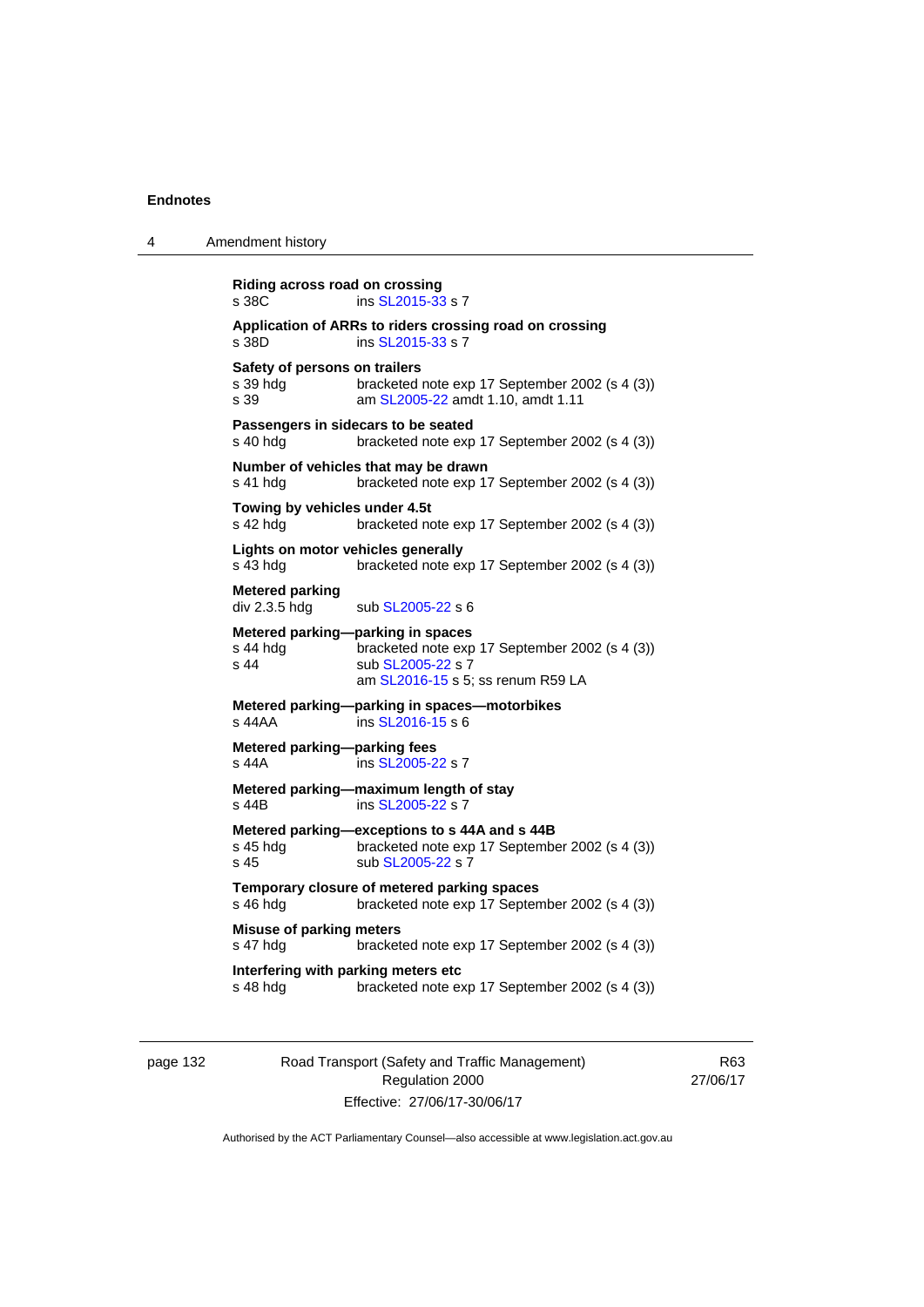| <b>Ticket parking</b><br>div 2.3.6 hdg                | orig div 2.3.6 hdg renum as div 2.3.8 hdg<br>ins by <b>SL2005-22</b> s 8                                                                                                                       |
|-------------------------------------------------------|------------------------------------------------------------------------------------------------------------------------------------------------------------------------------------------------|
| Ticket parking-parking in spaces<br>s 49 hdg<br>s 49  | bracketed note exp 17 September 2002 (s 4 (3))<br>sub SL2005-22 s 8<br>am SL2016-15 s 7; ss renum R59 LA                                                                                       |
| s 49AAA                                               | Ticket parking--parking in spaces--motorbikes<br>ins SL2016-15 s 8                                                                                                                             |
| Ticket parking-display of tickets<br>s 49A            | ins SL2005-22 s 8<br>am SL2010-7 s 42; SL2014-11 s 4                                                                                                                                           |
| Ticket parking-e-payment<br>s 49AA                    | ins SL2014-11 s 5                                                                                                                                                                              |
| s 49B                                                 | Ticket parking-maximum length of stay<br>ins SL2005-22 s 8<br>am SL2014-11 s 6, s 7; ss renum R51 LA                                                                                           |
| s 50 hdg<br>s <sub>50</sub>                           | Ticket parking-exceptions to s 49A and s 49B<br>bracketed note exp 17 September 2002 (s 4 (3))<br>sub SL2005-22 s 8                                                                            |
| s 51 hdg<br>s 51                                      | Temporary closure of ticket parking spaces and areas<br>bracketed note exp 17 September 2002 (s 4 (3))<br>sub SL2005-22 amdt 1.12<br>am SL2002-7 s 4, s 5; regs renum R6 LA (see SL2002-7 s 6) |
| s 52 hdg<br>s 52                                      | Use of false or damaged parking tickets etc<br>bracketed note exp 17 September 2002 (s 4 (3))<br>sub SL2005-22 s 9                                                                             |
| Misuse of parking ticket machines<br>s 53 hdg<br>s 53 | bracketed note exp 17 September 2002 (s 4 (3))<br>sub SL2005-22 s 9                                                                                                                            |
| s 54 hdg                                              | Interfering with parking ticket machines etc<br>bracketed note exp 17 September 2002 (s 4 (3))                                                                                                 |
| Interfering with parking tickets<br>s 55 hdg<br>s 55  | bracketed note exp 17 September 2002 (s 4 (3))<br>sub SL2005-22 s 10                                                                                                                           |
| div 2.3.7 hdg                                         | Other ACT road rules about stopping and parking<br>ins SL2005-22 s 10                                                                                                                          |
|                                                       |                                                                                                                                                                                                |

R63 27/06/17 Road Transport (Safety and Traffic Management) Regulation 2000 Effective: 27/06/17-30/06/17

page 133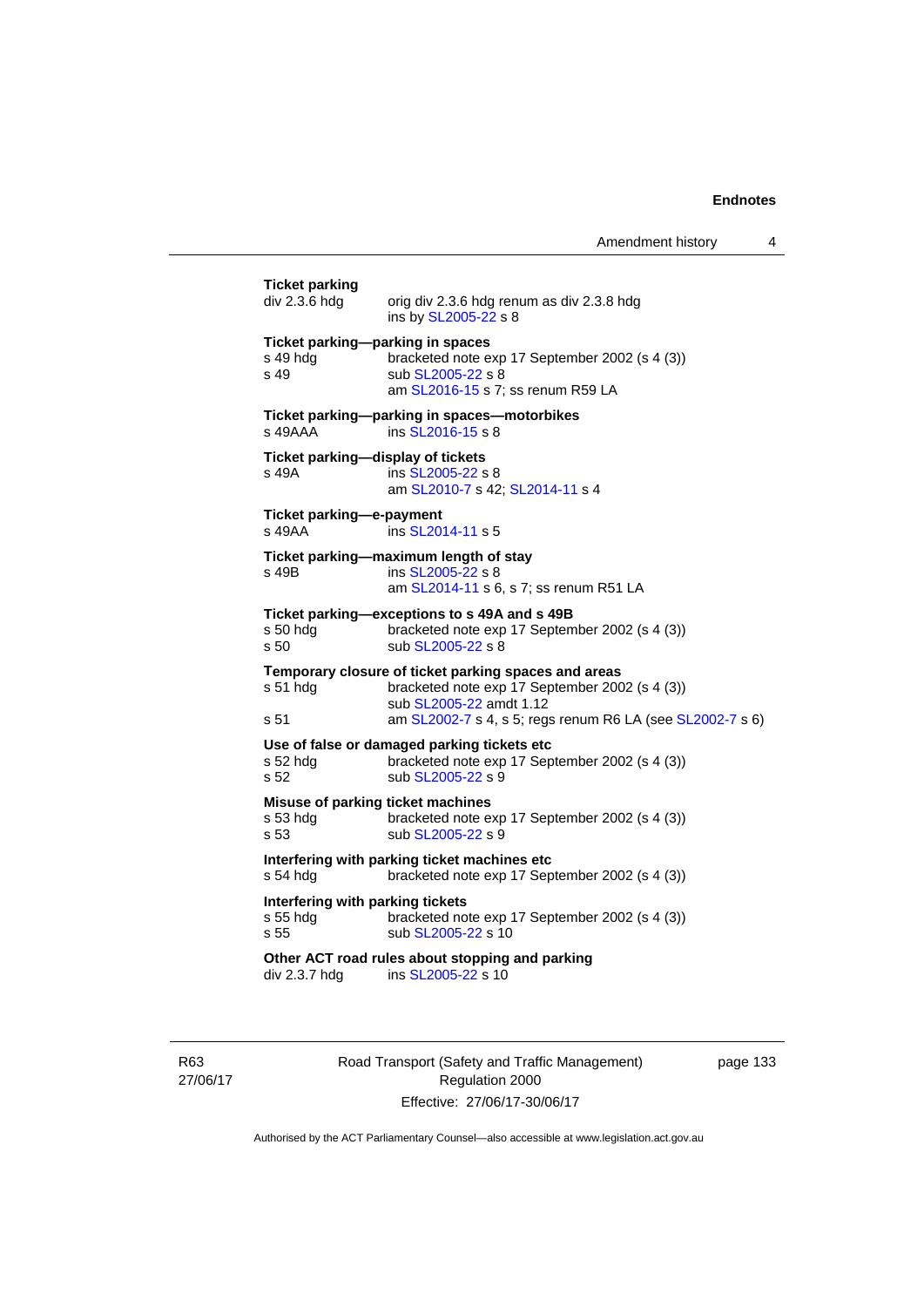| 4 | Amendment history                                                                                                                                                                                    |
|---|------------------------------------------------------------------------------------------------------------------------------------------------------------------------------------------------------|
|   | Unauthorised use of parking permits and mobility parking scheme<br>authorities<br>s 56 hdg<br>bracketed note exp 17 September 2002 (s 4 (3))<br>am A2002-30 amdt 3.770<br>s 56<br>sub SL2005-22 s 10 |
|   | Interfering with parking permits and mobility parking scheme authorities<br>s 56A<br>ins SL2005-22 s 10                                                                                              |
|   | No stopping on a road with a red kerb<br>s 57<br>am SL2001-32 s 5<br>exp 1 December 2002 (s 57 (2))                                                                                                  |
|   | Stopping public buses in bus zones and at bus stops<br>s 57A hda<br>bracketed note exp 17 September 2002 (s 4 (3))<br>s 57A<br>ins SL2000-33 s 3<br>am 2001 Act No 62 amdts 1.39-1.41                |
|   | Stopping in an emergency etc or to comply with another law<br>bracketed note exp 17 September 2002 (s 4 (3))<br>s 58 hda<br>s 58<br>am SL2005-22 s 11, s 12                                          |
|   | <b>Other ACT road rules</b><br>div 2.3.8 hdg<br>(prev div 2.3.6 hdg) ins SL2005-22 s 13                                                                                                              |
|   | Carrying dangerous substances<br>s 59 hdg<br>bracketed note exp 17 September 2002 (s 4 (3))<br>sub A2004-7 amdt 1.14<br>am A2004-7 amdt 1.15, amdt 1.16<br>s 59<br>om A2009-34 amdt 1.7              |
|   | Interrupting funeral processions etc<br>s 60 hdg<br>bracketed note exp 17 September 2002 (s 4 (3))                                                                                                   |
|   | Driving on roads closed to traffic<br>s 61 hdg<br>bracketed note exp 17 September 2002 (s 4 (3))                                                                                                     |
|   | Use of wheeled recreational devices and wheeled toys on roads<br>s 62 hdg<br>bracketed note exp 17 September 2002 (s 4 (3))                                                                          |
|   | Devices that are prescribed traffic control devices-Act, dict, def prescribed<br>traffic control device<br>s 63 hdg<br>bracketed note exp 17 September 2002 (s 4 (3))<br>s 63<br>sub SL2005-22 s 14  |
|   | Preventing prescribed traffic control devices being clearly visible<br>bracketed note exp 17 September 2002 (s 4 (3))<br>s 64 hdg                                                                    |
|   | Use of do not overtake turning vehicle sign<br>bracketed note exp 17 September 2002 (s 4 (3))<br>s 65 hda                                                                                            |

page 134 Road Transport (Safety and Traffic Management) Regulation 2000 Effective: 27/06/17-30/06/17

R63 27/06/17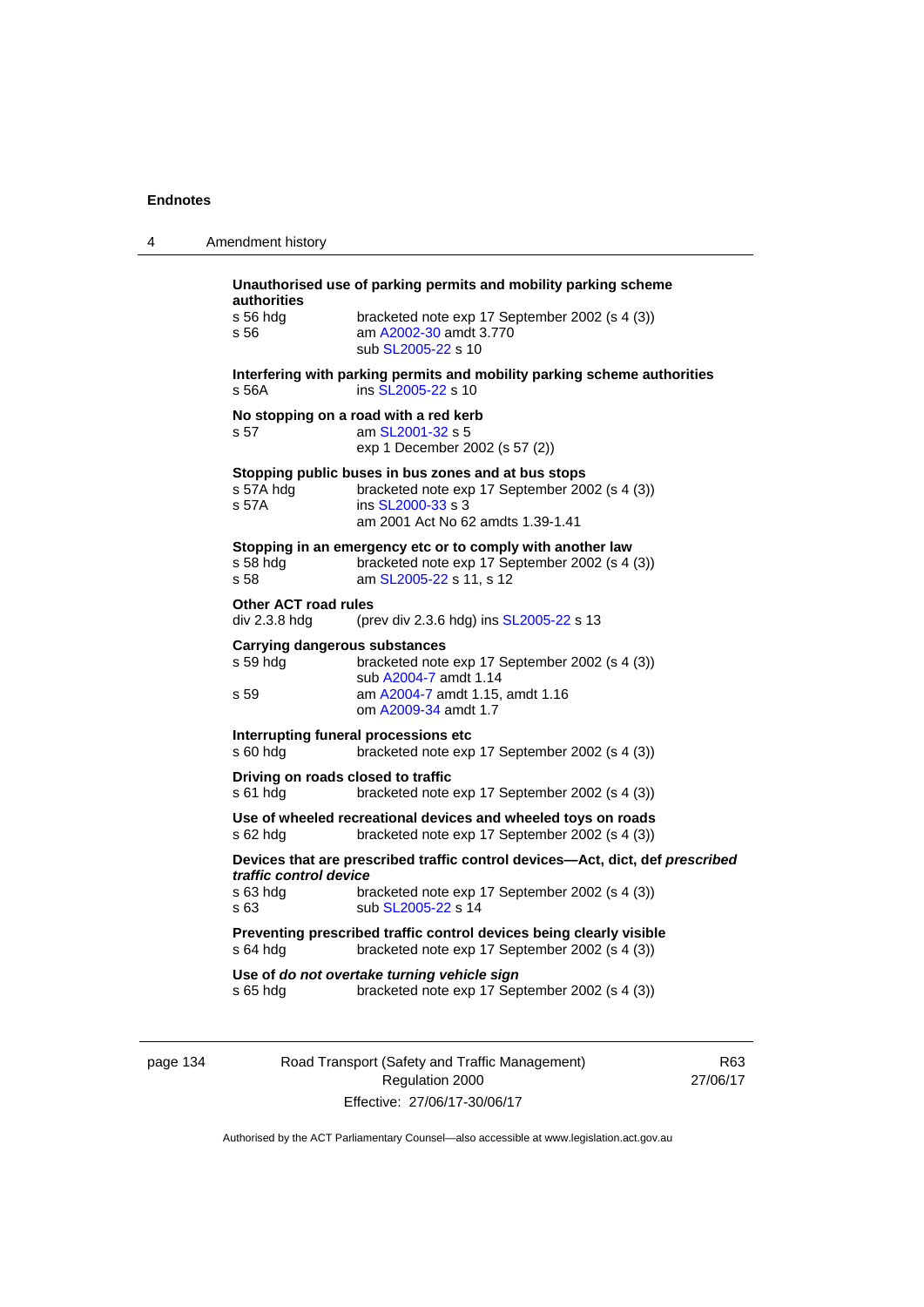|                                                           |                                                                                                                                                   | Amendment history | 4 |
|-----------------------------------------------------------|---------------------------------------------------------------------------------------------------------------------------------------------------|-------------------|---|
| s 66                                                      | Approvals etc by road transport authority<br>am A2001-44 amdt 1.3797, amdt 1.3798; SL2010-5 s 61, s 62;<br>pars renum R41 LA; A2011-52 amdt 3.184 |                   |   |
| s 68 hdg                                                  | Defence of complying with direction of police officer or authorised person<br>bracketed note exp 17 September 2002 (s 4 (3))                      |                   |   |
| s 69 hdg<br>s 69                                          | Exemption for driver of police vehicle-generally-Act, s 35<br>bracketed note exp 17 September 2002 (s 4 (3))<br>sub SL2013-9 s 8                  |                   |   |
| s 69A                                                     | Exemption for driver of police vehicle-training and assessment<br>ins SL2013-9 s 9<br>am A2015-30 s 43                                            |                   |   |
| s 70 hdg                                                  | <b>Exemption for driver of emergency vehicles</b><br>bracketed note exp 17 September 2002 (s 4 (3))                                               |                   |   |
|                                                           | Stopping and parking exemption for police and emergency vehicles and                                                                              |                   |   |
| authorised people<br>s 71 hdg<br>s 71                     | bracketed note exp 17 September 2002 (s 4 (3))<br>sub SL2002-7 s 7; SL2005-22 s 15                                                                |                   |   |
| Parking<br>ch 3 hdg                                       | ins SL2001-32 s 6                                                                                                                                 |                   |   |
| <b>Metered parking schemes</b><br>s 72 hdg                | bracketed note exp 17 September 2002 (s 4 (3))                                                                                                    |                   |   |
| <b>Metered parking areas</b><br>s 73 hdg<br>s 73          | bracketed note exp 17 September 2002 (s 4 (3))<br>am SL2005-22 amdt 1.13                                                                          |                   |   |
| <b>Parking meters</b><br>s 74 hdg                         | bracketed note exp 17 September 2002 (s 4 (3))                                                                                                    |                   |   |
| <b>Metered parking spaces</b><br>s 75 hdg<br>s 74         | bracketed note exp 17 September 2002 (s 4 (3))<br>am SL2005-22 s 16                                                                               |                   |   |
| <b>Parking authorities</b><br>s 75A                       | ins SL2002-7 s 8<br>am A2011-52 amdt 3.185                                                                                                        |                   |   |
| <b>Parking authority guidelines</b><br>s 75B hdg<br>s 75B | bracketed note exp 17 September 2002 (s 4 (3))<br>ins SL2002-7 s 8<br>am A2011-52 amdt 3.186                                                      |                   |   |

R63 27/06/17 Road Transport (Safety and Traffic Management) Regulation 2000 Effective: 27/06/17-30/06/17

page 135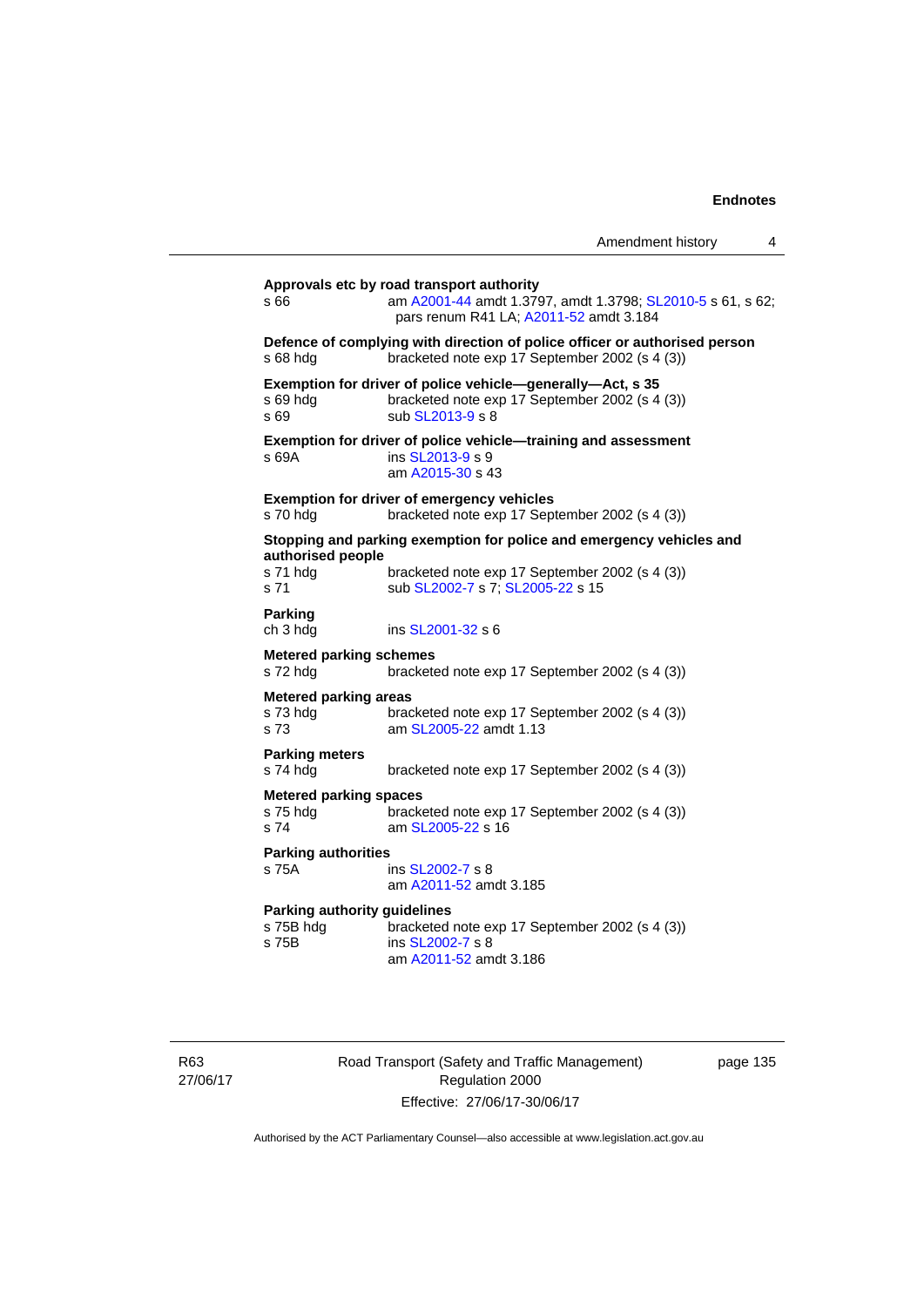| 4        | Amendment history                               |                                                                                                                                                                                                                                                 |     |
|----------|-------------------------------------------------|-------------------------------------------------------------------------------------------------------------------------------------------------------------------------------------------------------------------------------------------------|-----|
|          | s 76 hdg<br>s 76                                | Ticket parking schemes-road transport authority<br>sub SL2002-7 s 9<br>bracketed note exp 17 September 2002 (s 4 (3))<br>am SL2005-22 s 17                                                                                                      |     |
|          | Approval of e-payment method<br>s 76AA          | ins SL2014-11 s 8                                                                                                                                                                                                                               |     |
|          | s 76A hdg<br>s 76A                              | Ticket parking schemes-parking authorities<br>bracketed note exp 17 September 2002 (s 4 (3))<br>sub SL2005-22 amdt 1.14<br>ins SL2002-7 s 10                                                                                                    |     |
|          | <b>Ticket parking areas</b><br>s 77 hdg<br>s 77 | bracketed note exp 17 September 2002 (s 4 (3))<br>am SL2005-22 amdt 1.15, amdt 1.16<br>(3), (4) exp 1 December 2006 (s 77 (4))                                                                                                                  |     |
|          | <b>Ticket parking spaces</b><br>s 78 hdg        | bracketed note exp 17 September 2002 (s 4 (3))                                                                                                                                                                                                  |     |
|          | <b>Ticket machines</b><br>s 79 hdg              | bracketed note exp 17 September 2002 (s 4 (3))                                                                                                                                                                                                  |     |
|          | <b>Parking tickets</b><br>$s80h$ dg<br>s 80     | bracketed note exp 17 September 2002 (s 4 (3))<br>am SL2002-7 s 11; SL2005-22 ss 18-20; SL2010-7 ss 43-46                                                                                                                                       |     |
|          | s 81 hdg<br>s 81                                | Duration of parking tickets and e-payment parking period<br>bracketed note exp 17 September 2002 (s 4 (3))<br>sub SL2014-11 s 9                                                                                                                 |     |
|          | Definitions-div 3.1.3<br>s 82 hdg<br>s 82       | bracketed note exp 17 September 2002 (s 4 (3))<br>def code of practice om SL2008-47 amdt 1.4<br>def exemption om SL2008-47 amdt 1.4<br>def existing operator om SL2008-47 amdt 1.4<br>def existing operator's certificate om SL2008-47 amdt 1.4 |     |
|          | $s$ 83 hdg                                      | References in div 3.1.3 to land adjoining residential land<br>bracketed note exp 17 September 2002 (s 4 (3))                                                                                                                                    |     |
|          | s 84 hdg                                        | Vehicle parked partly on residential land<br>bracketed note exp 17 September 2002 (s 4 (3))                                                                                                                                                     |     |
|          | s 85 hdg<br>s 85                                | Parking of certain vehicles on residential land prohibited<br>bracketed note exp 17 September 2002 (s 4 (3))<br>am SL2005-22 amdt 1.17; SL2008-47 amdt 1.5                                                                                      |     |
|          | s 85A                                           | No more than 1 heavy vehicle on residential land<br>ins SL2008-47 amdt 1.6                                                                                                                                                                      |     |
| page 136 |                                                 | Road Transport (Safety and Traffic Management)                                                                                                                                                                                                  | R63 |

Authorised by the ACT Parliamentary Counsel—also accessible at www.legislation.act.gov.au

Regulation 2000 Effective: 27/06/17-30/06/17 27/06/17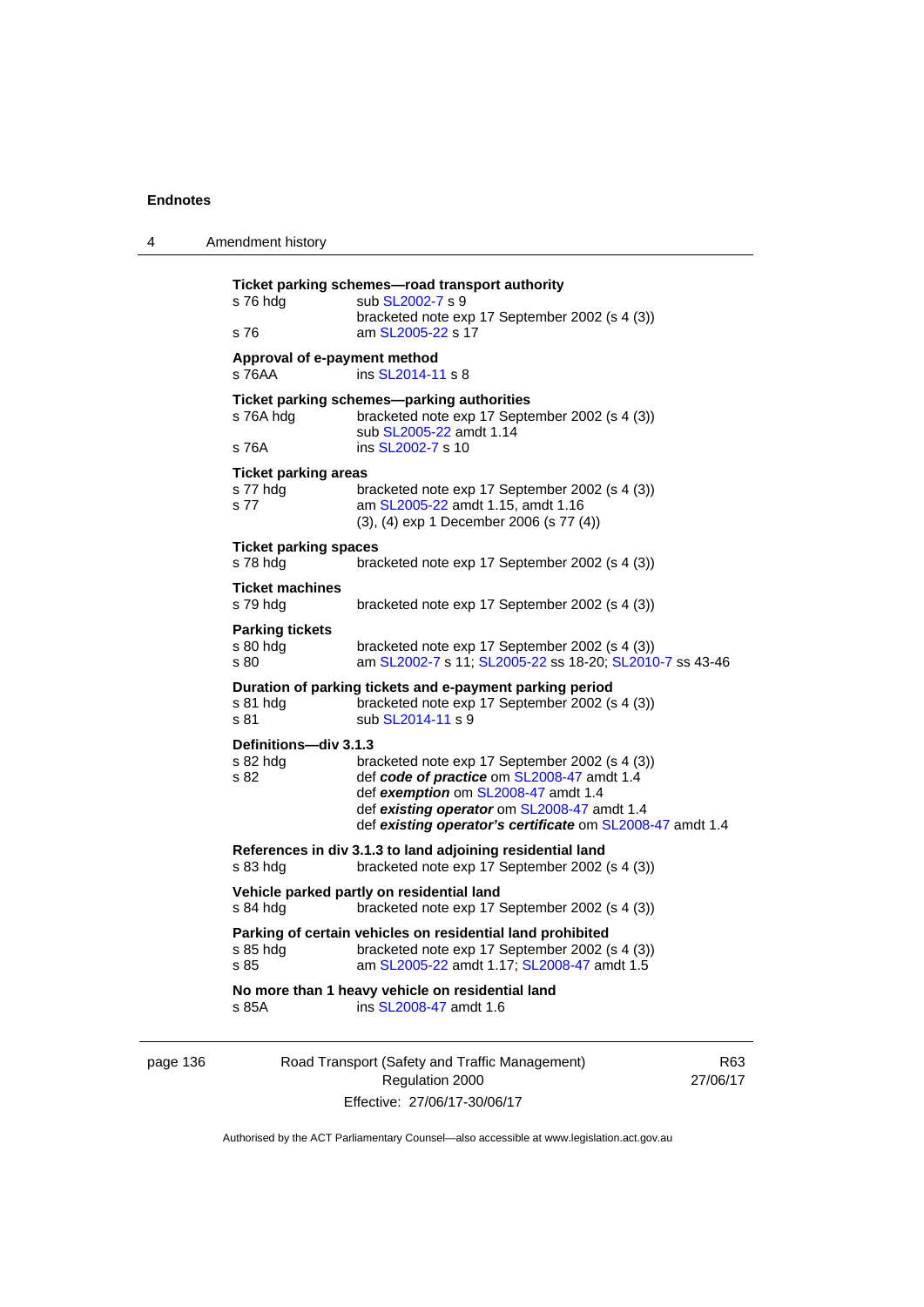|                                                    | Amendment history                                                                                                                                                                                                                                                               | 4 |
|----------------------------------------------------|---------------------------------------------------------------------------------------------------------------------------------------------------------------------------------------------------------------------------------------------------------------------------------|---|
| s 85B                                              | Heavy vehicles to be parked away from residential land boundaries<br>ins SL2008-47 amdt 1.6                                                                                                                                                                                     |   |
| s 86 hdg<br>s 86                                   | Parking of certain vehicles on land adjoining residential land prohibited<br>bracketed note exp 17 September 2002 (s 4 (3))<br>am SL2005-22 amdt 1.17; SL2008-47 amdt 1.7, amdt 1.8;<br>ss renum R29 LA                                                                         |   |
| s 87 hdg<br>s 87                                   | Parking of certain commercial vehicles on land with multi-unit housing<br>bracketed note exp 17 September 2002 (s 4 (3))<br>sub A2007-25 amdt 1.165<br>am A2002-30 amdt 3.771; SL2005-22 amdt 1.17; A2007-25<br>amdt 1.166, amdt 1.167; SL2008-47 amdt 1.9; ss renum R29<br>ΙA. |   |
| s 87A                                              | No offence if reasonable necessity etc<br>ins SL2008-47 amdt 1.10                                                                                                                                                                                                               |   |
| s 87B                                              | Heavy vehicle refrigeration units not to be operated on residential land<br>ins SL2008-47 amdt 1.10                                                                                                                                                                             |   |
| s 87C                                              | Prohibition on night operation of heavy vehicle<br>ins SL2008-47 amdt 1.10                                                                                                                                                                                                      |   |
| Daily infringement<br>s 88 hdg<br>s 88             | bracketed note exp 17 September 2002 (s 4 (3))<br>am A2007-25 amdt 1.168<br>sub SL2008-47 amdt 1.11                                                                                                                                                                             |   |
| div 3.1.3A hdg                                     | Heavy vehicle parking-enforcement<br>ins SL2008-47 amdt 1.13                                                                                                                                                                                                                    |   |
| Meaning of occupier-div 3.1.3A<br>s 89 hdg<br>s 89 | bracketed note exp 17 September 2002 (s 4 (3))<br>am A2001-44 amdt 1.3799, amdt 1.3800<br>om SL2008-47 amdt 1.12<br>ins SL2008-47 amdt 1.13                                                                                                                                     |   |
| Power to enter premises<br>s 90 hdg<br>s 90        | bracketed note exp 17 September 2002 (s 4 (3))<br>am A2001-44 amdts 1.3801-1.3803<br>def the code of practice om A2001-44 amdt 1.3803<br>om SL2008-47 amdt 1.12<br>ins SL2008-47 amdt 1.13                                                                                      |   |
| Production of identity card<br>s 91 hdg<br>s 91    | bracketed note exp 17 September 2002 (s 4 (3))<br>om SL2008-47 amdt 1.12<br>ins SL2008-47 amdt 1.13                                                                                                                                                                             |   |

R63 27/06/17 Road Transport (Safety and Traffic Management) Regulation 2000 Effective: 27/06/17-30/06/17

page 137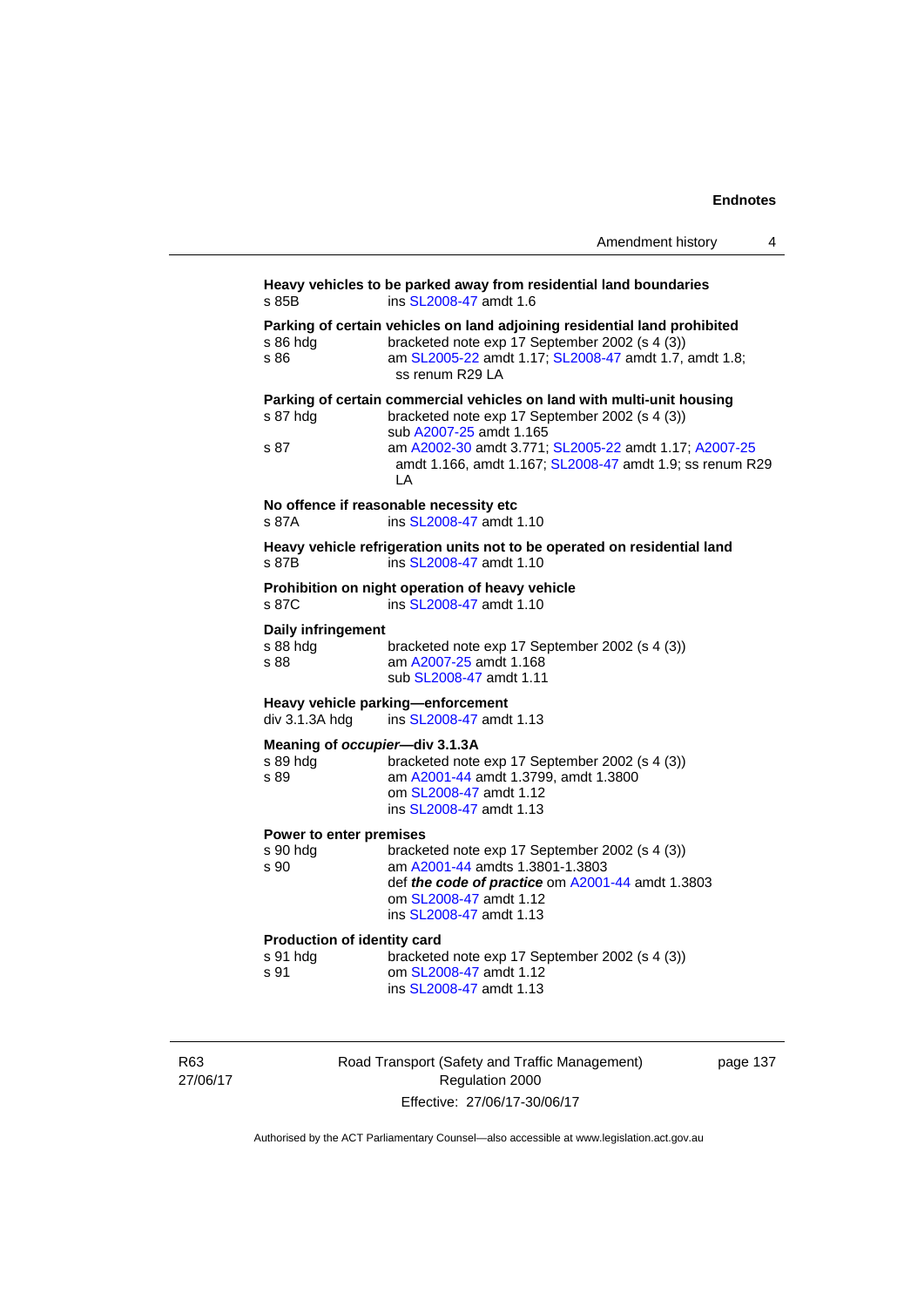| 4 | Amendment history                                       |                                                                                                                                                               |
|---|---------------------------------------------------------|---------------------------------------------------------------------------------------------------------------------------------------------------------------|
|   | <b>Consent to entry</b><br>s 92 hdg<br>s 92             | bracketed note exp 17 September 2002 (s 4 (3))<br>am SL2005-22 s 21<br>om SL2008-47 amdt 1.12<br>ins SL2008-47 amdt 1.13<br>am A2010-18 amdt 3.93             |
|   | s 93 hdg<br>s 93                                        | General powers on entry to premises<br>bracketed note exp 17 September 2002 (s 4 (3))<br>om SL2008-47 amdt 1.12<br>ins SL2008-47 amdt 1.13                    |
|   | Damage etc to be minimised<br>s 94 hdg<br>s 94          | bracketed note exp 17 September 2002 (s 4 (3))<br>om SL2008-47 amdt 1.12<br>ins SL2008-47 amdt 1.13                                                           |
|   | s 95 hdg<br>s 95                                        | <b>Compensation for exercise of enforcement powers</b><br>bracketed note exp 17 September 2002 (s 4 (3))<br>om SL2008-47 amdt 1.12<br>ins SL2008-47 amdt 1.13 |
|   | s 96 hdg<br>s 96                                        | Loss etc of existing operator's certificate<br>bracketed note exp 17 September 2002 (s 4 (3))<br>om SL2008-47 amdt 1.12                                       |
|   | s 97 hdg<br>s 97                                        | Cancellation of existing operator's certificate etc<br>bracketed note exp 17 September 2002 (s 4 (3))<br>am A2002-30 amdt 3.772<br>om SL2008-47 amdt 1.12     |
|   | s 97A hdg<br>s 97A                                      | Other powers to provide pay parking<br>bracketed note exp 17 September 2002 (s 4 (3))<br>ins SL2002-7 s 12                                                    |
|   | <b>Overlapping schemes</b><br>s 98 hdg<br>s 98          | bracketed note exp 17 September 2002 (s 4 (3))<br>am SL2002-7 s 13                                                                                            |
|   | Income from ticket parking scheme<br>s 98A hdg<br>s 98A | bracketed note exp 17 September 2002 (s 4 (3))<br>ins SL2002-7 s 14                                                                                           |
|   | Costs of ticket parking scheme<br>s 98B hdg<br>s 98B    | bracketed note exp 17 September 2002 (s 4 (3))<br>ins SL2002-7 s 14                                                                                           |
|   | Trailers not separately chargeable<br>s 99 hdg          | bracketed note exp 17 September 2002 (s 4 (3))                                                                                                                |

page 138 Road Transport (Safety and Traffic Management) Regulation 2000 Effective: 27/06/17-30/06/17

R63 27/06/17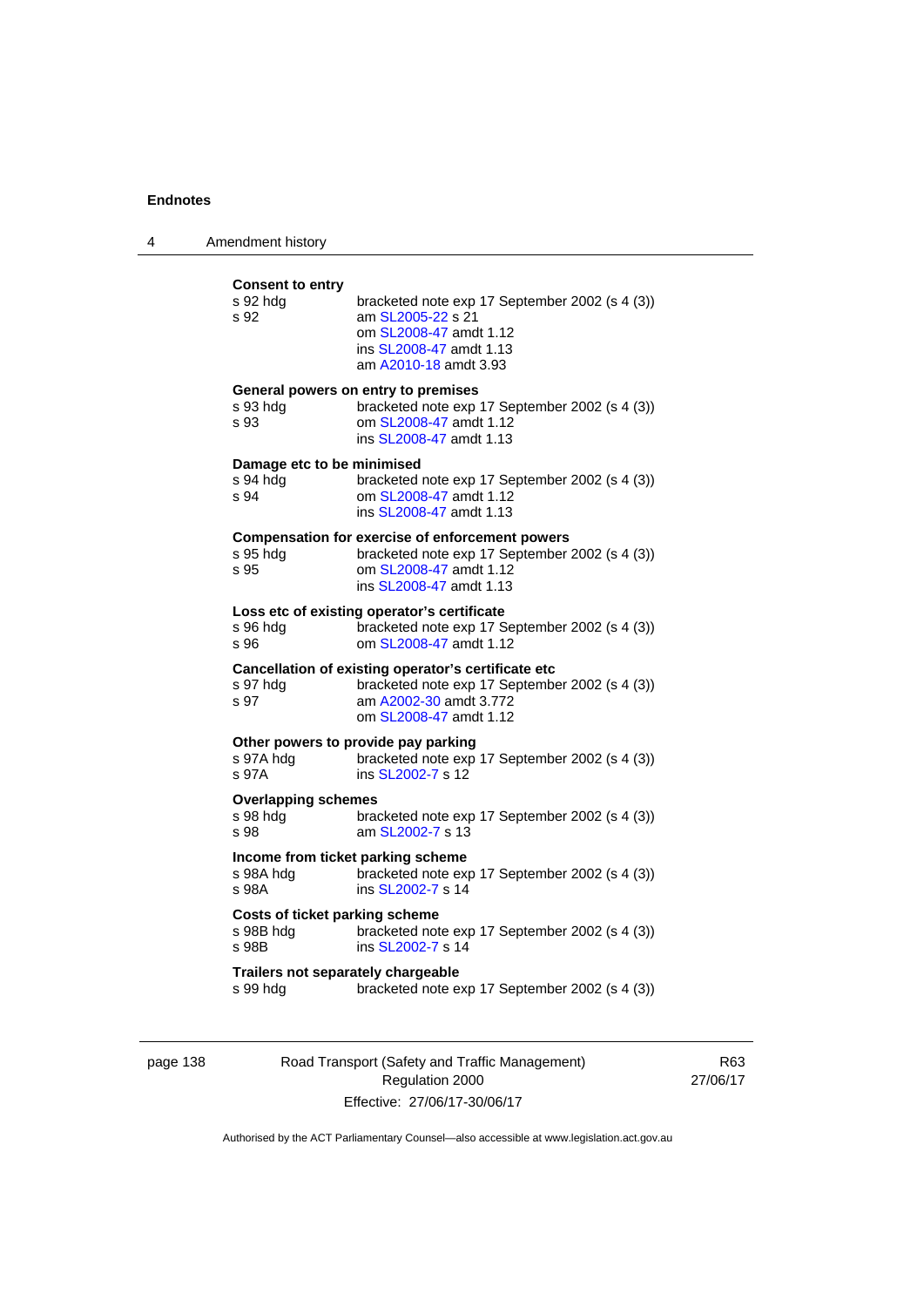| <b>Parking permits</b><br>s 100 hda<br>s 100  | bracketed note exp 17 September 2002 (s 4 (3))<br>sub SL2005-22 s 22                                                                                                                                                                                                                                                                                                                                                                                                                                                                                                                                                                                                                                                                                                                                                                                                                                                                                                                                                                              |
|-----------------------------------------------|---------------------------------------------------------------------------------------------------------------------------------------------------------------------------------------------------------------------------------------------------------------------------------------------------------------------------------------------------------------------------------------------------------------------------------------------------------------------------------------------------------------------------------------------------------------------------------------------------------------------------------------------------------------------------------------------------------------------------------------------------------------------------------------------------------------------------------------------------------------------------------------------------------------------------------------------------------------------------------------------------------------------------------------------------|
| s 101 hdg<br>s 101                            | Mobility parking scheme authorities<br>bracketed note exp 17 September 2002 (s 4 (3))<br>sub SL2005-22 s 22                                                                                                                                                                                                                                                                                                                                                                                                                                                                                                                                                                                                                                                                                                                                                                                                                                                                                                                                       |
| s 101A                                        | Parking permits and mobility parking scheme authorities-cancellation<br>ins SL2005-22 s 22                                                                                                                                                                                                                                                                                                                                                                                                                                                                                                                                                                                                                                                                                                                                                                                                                                                                                                                                                        |
| cancelled<br>s 101B                           | Parking permits and mobility parking scheme authorities-return when<br>ins SL2005-22 s 22                                                                                                                                                                                                                                                                                                                                                                                                                                                                                                                                                                                                                                                                                                                                                                                                                                                                                                                                                         |
| <b>Parking-other provisions</b><br>pt 3.3 hdg | ins SL2006-51 s 4                                                                                                                                                                                                                                                                                                                                                                                                                                                                                                                                                                                                                                                                                                                                                                                                                                                                                                                                                                                                                                 |
| s 101C                                        | Marking tyres by parking inspectors<br>ins SL2006-51 s 4                                                                                                                                                                                                                                                                                                                                                                                                                                                                                                                                                                                                                                                                                                                                                                                                                                                                                                                                                                                          |
| Definitions-ch 4<br>s 102 hdg<br>s 102        | bracketed note exp 17 September 2002 (s 4 (3))<br>am SL2000-33 s 4; SL2000-52 s 4<br>def approved police speedometer ins SL2001-32 s 7<br>def digital camera detection device sub SL2001-32 s 8;<br>SL2007-20 s 4<br>am SL2014-11 s 10; SL2016-35 s 4<br>def fixed camera detection device ins SL2007-20 s 5<br>am SL2014-11 s 11; pars renum R51 LA; SL2017-16 s 4<br>def laser speed measuring device sub SL2004-47 s 40<br>am SL2009-7 s 4; SL2014-11 s 12; SL2016-35 s 5<br>def loop detector speed measuring device ins SL2006-51<br>s 5<br>def piezo strip speed measuring device sub SL2006-51 s 6<br>def radar speed measuring device sub SL2004-47 s 41;<br>SL2007-20 s 6<br>am SL2009-7 s 5; SL2014-11 s 13; pars renum R51 LA;<br>SL2017-16 s 5; pars renum R63 LA<br>def security checksum ins SL2001-32 s 9<br>def testing authority am SL2001-32 s 10; SL2004-47 s 42;<br>SL2009-6 s 33<br>def traffic lights camera detection device am SL2006-51 s 7<br>om SL2007-20 s 7<br>def WORM disk ins SL2004-47 s 43<br>om SL2014-11 s 14 |

R63 27/06/17 Road Transport (Safety and Traffic Management) Regulation 2000 Effective: 27/06/17-30/06/17

page 139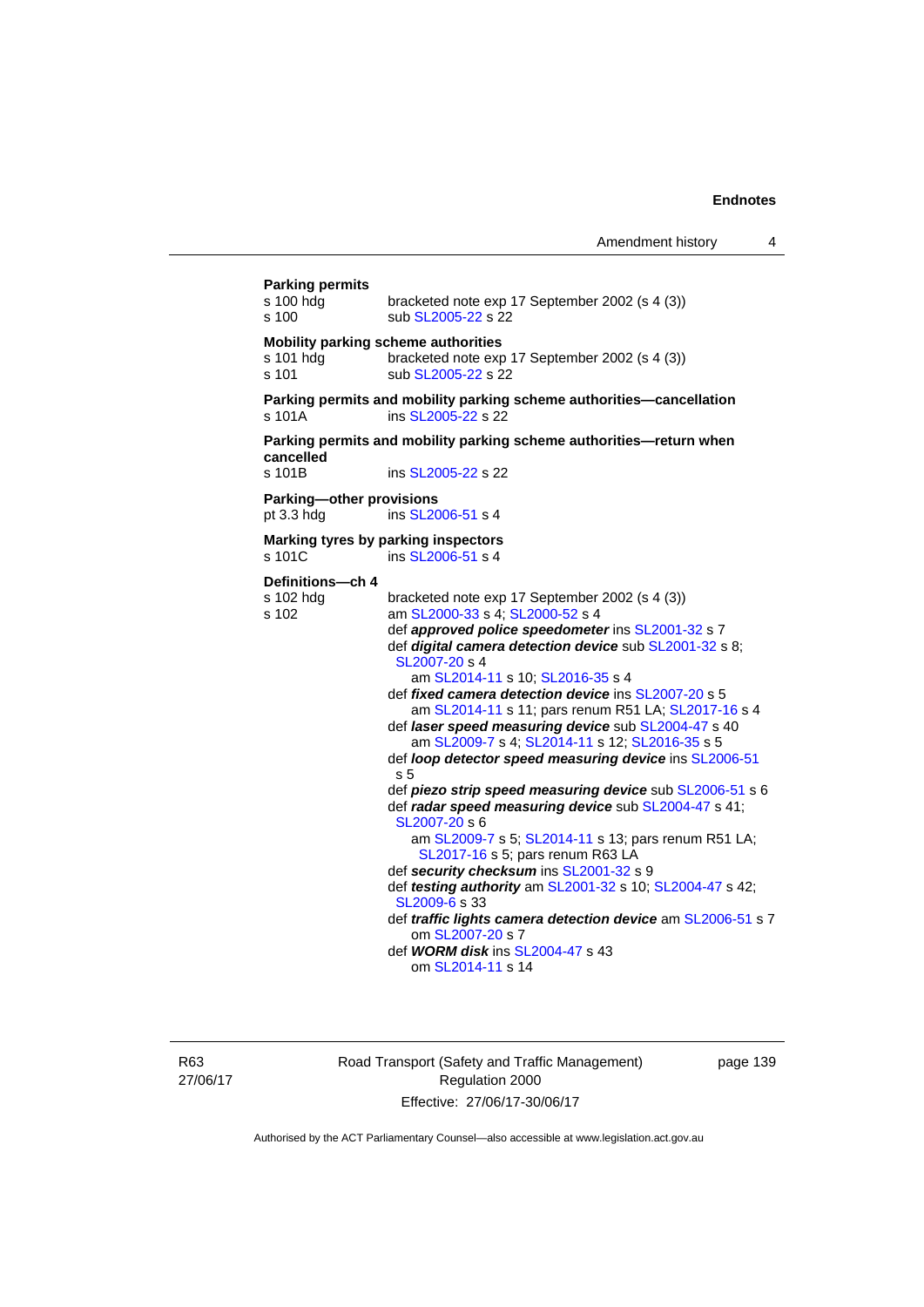| 4        | Amendment history    |                                                                                                                                                                                              |            |
|----------|----------------------|----------------------------------------------------------------------------------------------------------------------------------------------------------------------------------------------|------------|
|          | s 103 hdg<br>s 103   | Approved traffic offence detection devices<br>bracketed note exp 17 September 2002 (s 4 (3))<br>sub SL2000-52 s 5<br>am SL2001-32 s 11; SL2006-51 s 8; SL2007-20 s 8;<br>SL2011-35 s 4       |            |
|          | s 103A               | Approval of police vehicle speedometers<br>ins SL2001-32 s 12<br>am A2011-52 amdt 3.187                                                                                                      |            |
|          | s 103B               | Average speed detection systems—Act, s 22AA, s 23B and s 24 (2)<br>ins SL2011-35 s 5<br>table am SL2013-25 s 4                                                                               |            |
|          | s 104 hdg<br>s 104   | Major testing of laser speed measuring devices<br>bracketed note exp 17 September 2002 (s 4 (3))<br>am SL2000-33 s 5<br>sub SL2000-52 s 5<br>am SL2001-32 regs 13-17<br>sub SL2004-47 s 44   |            |
|          | s 104A               | Major testing of other traffic offence detection devices<br>ins SL2004-47 s 44<br>am SL2006-51 ss 9-11; ss renum R26 LA<br>sub SL2007-20 s 9<br>am SL2011-35 s 6, s 7; SL2014-11 s 15        |            |
|          | s 104B               | Certification and sealing of traffic offence detection devices<br>ins SL2004-47 s 44<br>am SL2011-35 s 8                                                                                     |            |
|          | s 105 hdg<br>s 105   | Use of certain digital camera detection devices<br>bracketed note exp 17 September 2002 (s 4 (3))<br>sub SL2001-32 s 18; SL2007-20 s 10<br>am SL2014-11 s 16; ss renum R51 LA; SL2016-35 s 6 |            |
|          | s 105A hdg<br>s 105A | Use of certain laser speed measuring devices<br>bracketed note exp 17 September 2002 (s 4 (3))<br>sub SL2007-20 s 11<br>ins SL2001-32 s 18<br>am SL2007-20 s 11; ss renum R27 LA             |            |
|          | s 105B               | Use of certain radar speed measuring devices<br>s 105B hdg bracketed note exp 17 September 2002 (s 4 (3))<br>sub SL2007-20 s 12<br>ins SL2001-32 s 18<br>am SL2007-20 s 12; ss renum R27 LA  |            |
|          | s 106 hdg            | Approved people-testing and sealing<br>bracketed note exp 17 September 2002 (s 4 (3))                                                                                                        |            |
| page 140 |                      | Road Transport (Safety and Traffic Management)<br>Regulation 2000                                                                                                                            | F<br>27/06 |

Effective: 27/06/17-30/06/17

R63 27/06/17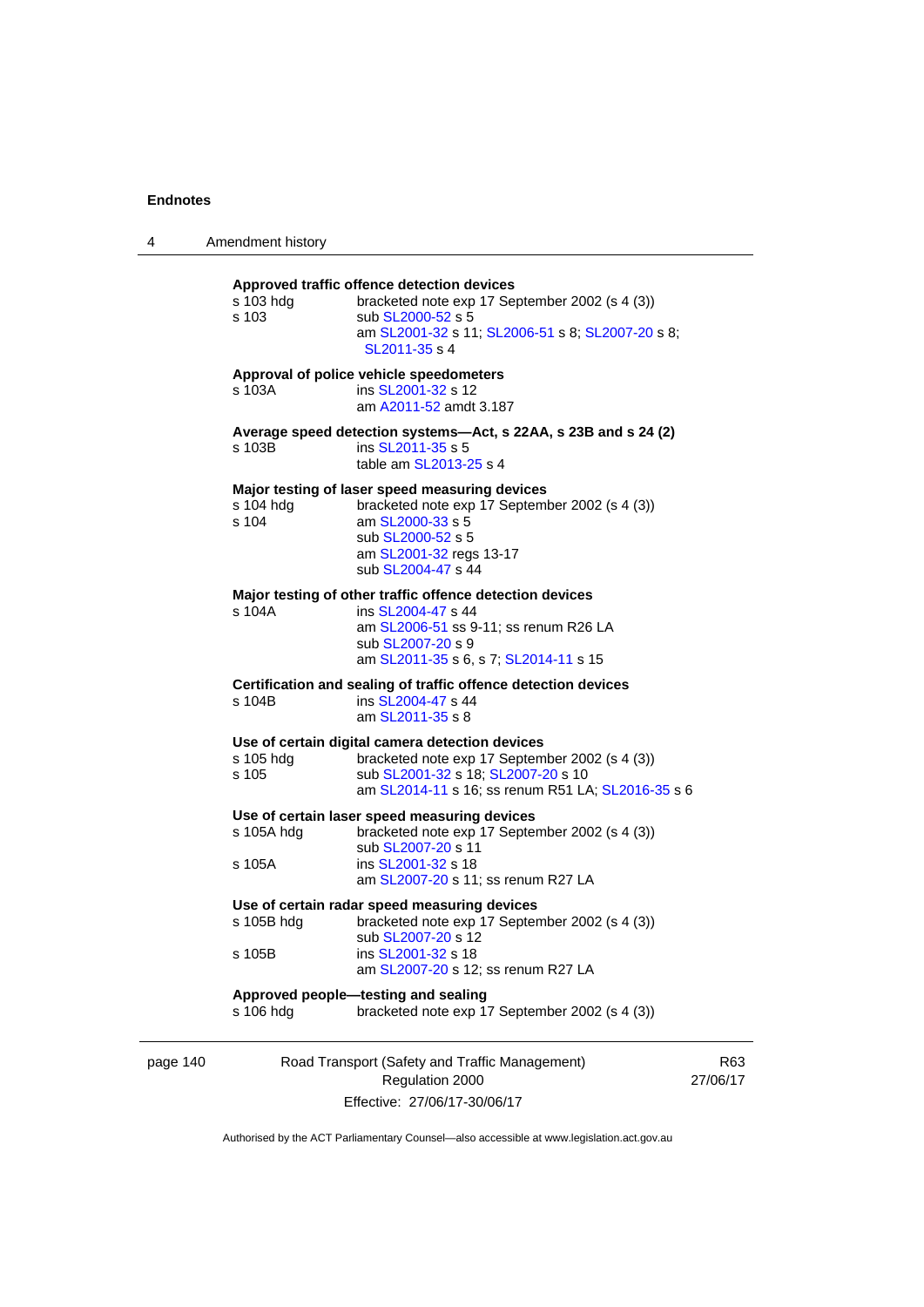#### **Approved people—use**

| s 107 hdg<br>s 107                             | bracketed note exp 17 September 2002 (s 4 (3))<br>am SL2000-52 s 6; SL2007-20 s 13                                                                                                                                                                                                                                                                                                                                  |
|------------------------------------------------|---------------------------------------------------------------------------------------------------------------------------------------------------------------------------------------------------------------------------------------------------------------------------------------------------------------------------------------------------------------------------------------------------------------------|
| s 107A                                         | Recording of camera detection device image files—Act, s 23 (2) (c) (ii)<br>ins SL2001-32 s 19<br>am SL2004-47 s 45<br>sub SL2007-20 s 14<br>am SL2014-11 s 17                                                                                                                                                                                                                                                       |
| s 107B                                         | Verification of camera detection device image files-Act, s 23 (2) (c) (iii)<br>ins SL2001-32 s 19<br>sub SL2007-20 s 14                                                                                                                                                                                                                                                                                             |
| s 23 (2) (c) (iii)                             | Verification of traffic lights camera detection device image files—Act,                                                                                                                                                                                                                                                                                                                                             |
| s 107C                                         | ins SL2001-32 s 19<br>om SL2007-20 s 14                                                                                                                                                                                                                                                                                                                                                                             |
| s 108 hdg<br>s 108                             | Meaning of codes etc on image taken by approved camera detection device<br>or approved average speed detection system-Act, s 24 (2) (a)<br>bracketed note exp 17 September 2002 (s 4 (3))<br>sub SL2011-35 s 9<br>sub SL2000-33 s 6; SL2000-52 s 7<br>am SL2001-32 regs 20-22; SL2005-7 ss 4-6; SL2006-51 s 12;<br>SL2007-20 s 15, s 16; SL2011-35 s 10, s 11; SL2014-11<br>ss 18-21; A2015-29 s 4; ss renum R53 LA |
| s 109 hdg<br>s 109                             | Additional police powers-removing parked cars<br>bracketed note exp 17 September 2002 (s 4 (3))<br>sub A2016-14 s 36<br>am A2016-14 s 37                                                                                                                                                                                                                                                                            |
| <b>Prohibition on car minding</b><br>s 110 hdg | bracketed note exp 17 September 2002 (s 4 (3))                                                                                                                                                                                                                                                                                                                                                                      |
| s 111 hdg<br>s 111                             | Removal of unattended vehicles-Act, s 32 (1) (c)<br>bracketed note exp 17 September 2002 (s 4 (3))<br>sub SL2005-22 amdt 1.18                                                                                                                                                                                                                                                                                       |
| s 112 hdg<br>s 112                             | Disposal of impounded or forfeited vehicles<br>bracketed note exp 17 September 2002 (s 4 (3))<br>am A2001-29 s 14<br>sub SL2001-32 s 23<br>am A2010-15 amdt 2.5                                                                                                                                                                                                                                                     |
| s 112A hdg<br>s 112A                           | Disposal of forfeited vehicles-Act, s 10J<br>bracketed note exp 17 September 2002 (s 4 (3))<br>ins SL2001-32 s 23                                                                                                                                                                                                                                                                                                   |

R63 27/06/17 Road Transport (Safety and Traffic Management) Regulation 2000 Effective: 27/06/17-30/06/17

page 141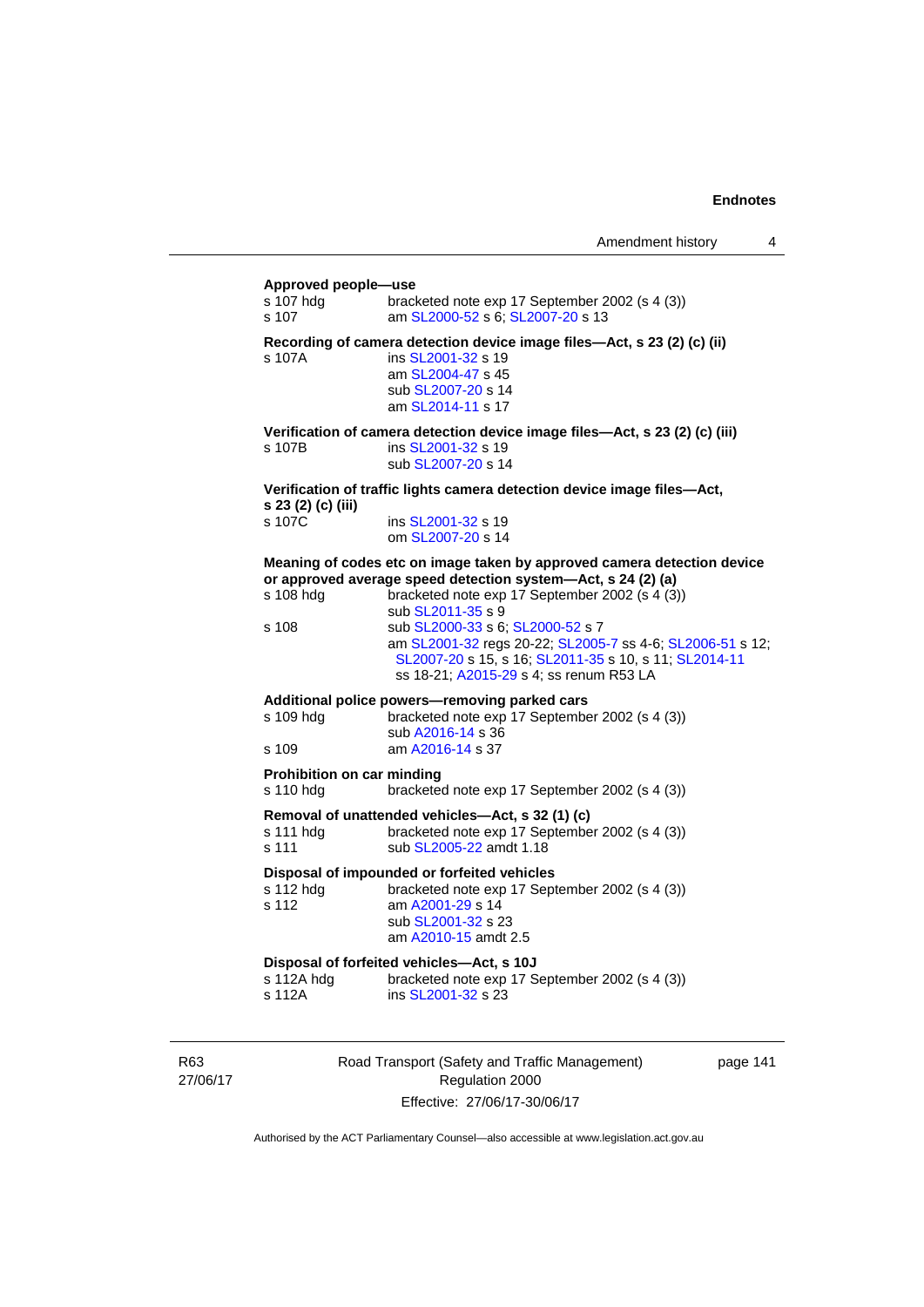4 Amendment history

| s 113 hdg                                      | Responsible person to inspect driver licence<br>bracketed note exp 17 September 2002 (s 4 (3))                                                                              |
|------------------------------------------------|-----------------------------------------------------------------------------------------------------------------------------------------------------------------------------|
| Responsible person's consent<br>s 114 hdg      | bracketed note exp 17 September 2002 (s 4 (3))                                                                                                                              |
| s 115 hdg<br>s 115                             | Standards for safe carriage of loads-Act, s 14 (2)<br>bracketed note exp 17 September 2002 (s 4 (3))<br>sub A2002-51 amdt 1.42<br>om SL2003-1 s 18<br>ins A2005-62 amdt 1.6 |
| s 116 hdg<br>s 116                             | Tracked vehicle—Act, dict, def vehicle, par (b)<br>bracketed note exp 17 September 2002 (s 4 (3))<br>am A2002-51 amdt 1.43<br>om SL2003-1 s 18<br>ins SL2012-44 s 8         |
| Review of div 2.3.1A                           |                                                                                                                                                                             |
| s 117 hdg<br>s 117                             | bracketed note exp 17 September 2002 (s 4 (3))<br>am A2002-51 amdt 1.44<br>om SL2003-1 s 18<br>ins SL2015-33 s 8<br>exp 1 November 2017 (s 117 (3))                         |
| <b>Transitional</b><br>ch 6 hdg                | exp 1 March 2002 (s 128)                                                                                                                                                    |
| <b>Parking</b><br>pt 6.1 hdg                   | exp 1 March 2002 (s 128)                                                                                                                                                    |
| s 118                                          | <b>Existing Class A and Class B parking spaces</b><br>exp 1 March 2002 (s 128)                                                                                              |
| <b>Existing parking labels</b><br>s 119        | exp 1 March 2002 (s 128)                                                                                                                                                    |
| <b>Existing disability labels</b><br>s 120     | exp 1 June 2000 (s 120)                                                                                                                                                     |
| <b>Existing codes of practice</b><br>s 121     | exp 1 March 2002 (s 128)                                                                                                                                                    |
| <b>Existing exemptions</b><br>s 122            | exp 1 March 2002 (s 128)                                                                                                                                                    |
| s 123                                          | Existing applications for exemptions and variation of conditions<br>exp 1 March 2002 (s 128)                                                                                |
| <b>Existing notices to show cause</b><br>s 124 | exp 1 March 2002 (s 128)                                                                                                                                                    |

page 142 Road Transport (Safety and Traffic Management) Regulation 2000 Effective: 27/06/17-30/06/17

R63 27/06/17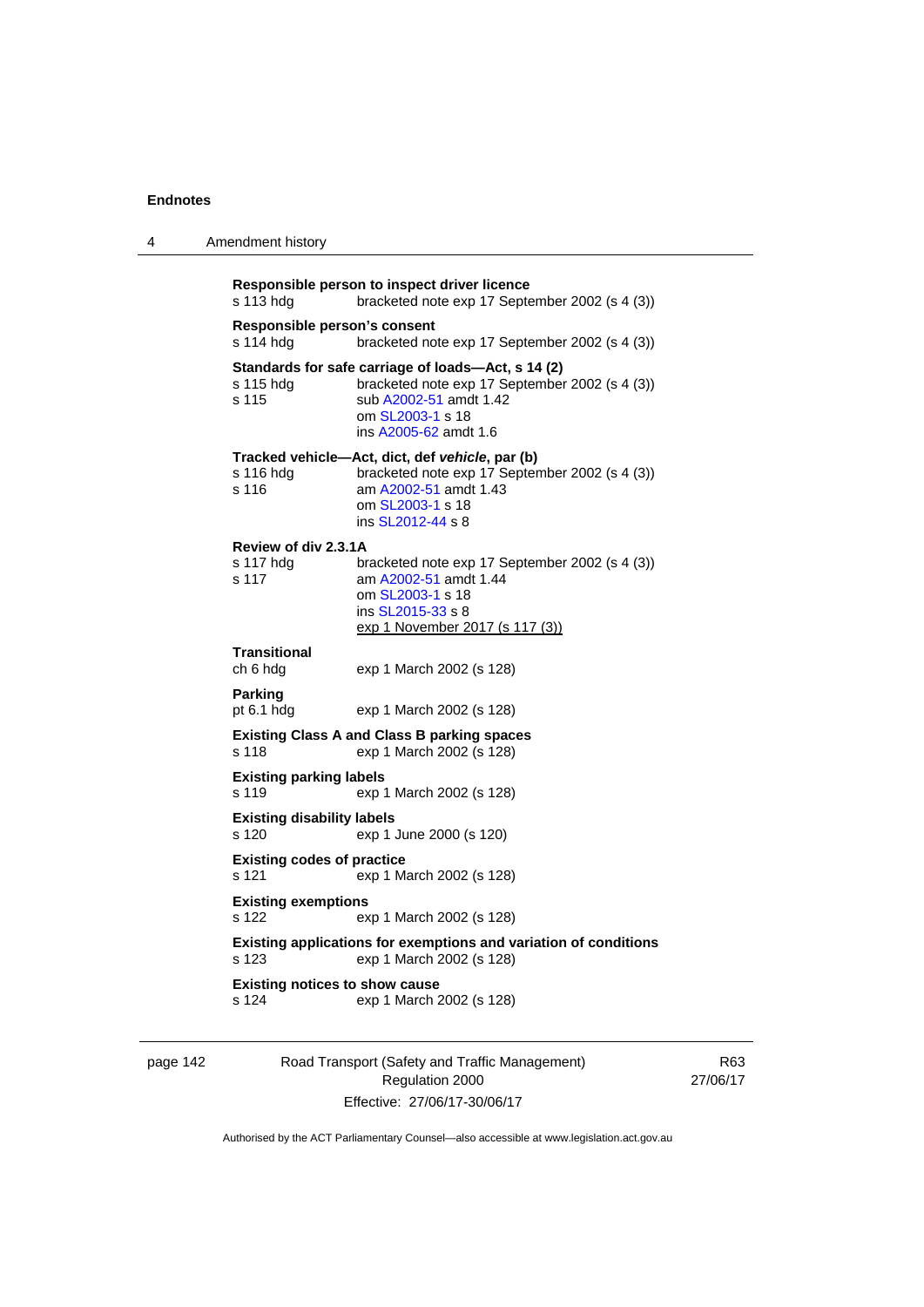Amendment history 4

**Traffic offence detection devices**  pt 6.2 hdg exp 1 March 2002 (s 128) **Existing tests and certificates**  s 125 am [SL2001-32](http://www.legislation.act.gov.au/sl/2001-32) s 24 exp 1 March 2002 (s 128) **Existing approved people—use**  s 126 exp 1 March 2002 (s 128) **Other transitional provisions**  pt 6.3 hdg exp 1 March 2002 (s 128) **Existing medical certificate about seatbelts**  s 127 exp 1 March 2002 (s 128) **Expiry of ch 6**  s 128 am [A2001-27](http://www.legislation.act.gov.au/a/2001-27) amdt 4.25 am [A2001-44](http://www.legislation.act.gov.au/a/2001-44) amdt 1.3804 exp 1 March 2002 (s 128) **Meaning of location codes on images**  sch 1 sub [SL2000-33](http://www.legislation.act.gov.au/sl/2000-33) s 8 om [A2015-29](http://www.legislation.act.gov.au/a/2015-29) s 5 **Digital camera detection devices**<br>sch 1 pt 1.1 hdg (prev sch 1 pt 1 (prev sch 1 pt 1 hdg) ins  $SL2000-52$  s 8 renum R4 LA sch 1 pt 1.1 am [SL2000-52](http://www.legislation.act.gov.au/sl/2000-52) s 8; [SL2005-7](http://www.legislation.act.gov.au/sl/2005-7) s 7; [SL2006-4](http://www.legislation.act.gov.au/sl/2006-4) s 4; [SL2006-51](http://www.legislation.act.gov.au/sl/2006-51) ss 13-15; [SL2011-2](http://www.legislation.act.gov.au/sl/2011-2) ss 6-10; [SL2014-5](http://www.legislation.act.gov.au/sl/2014-5) s 4 om [A2015-29](http://www.legislation.act.gov.au/a/2015-29) s 5 **Fixed camera detection devices**  sch 1 pt 1.2 hdg (prev sch 1 pt 2 hdg) ins  $SL2000-52$  s 8 renum R4 LA sub [SL2007-20](http://www.legislation.act.gov.au/sl/2007-20) s 17<br>sch 1 pt 1.2 ins SL2000-52 s 8 ins [SL2000-52](http://www.legislation.act.gov.au/sl/2000-52) s 8 am [SL2003-14](http://www.legislation.act.gov.au/sl/2003-14) s 4; items renum [SL2005-7](http://www.legislation.act.gov.au/sl/2005-7) s 8; [SL2006-51](http://www.legislation.act.gov.au/sl/2006-51) s 16; [SL2007-20](http://www.legislation.act.gov.au/sl/2007-20) s 18 om [A2015-29](http://www.legislation.act.gov.au/a/2015-29) s 5 **Average speed detection system**  sch 1 pt 1.3 ins [SL2011-35](http://www.legislation.act.gov.au/sl/2011-35) s 12 am [SL2013-25](http://www.legislation.act.gov.au/sl/2013-25) s 5 om [A2015-29](http://www.legislation.act.gov.au/a/2015-29) s 5

R63 27/06/17 Road Transport (Safety and Traffic Management) Regulation 2000 Effective: 27/06/17-30/06/17

page 143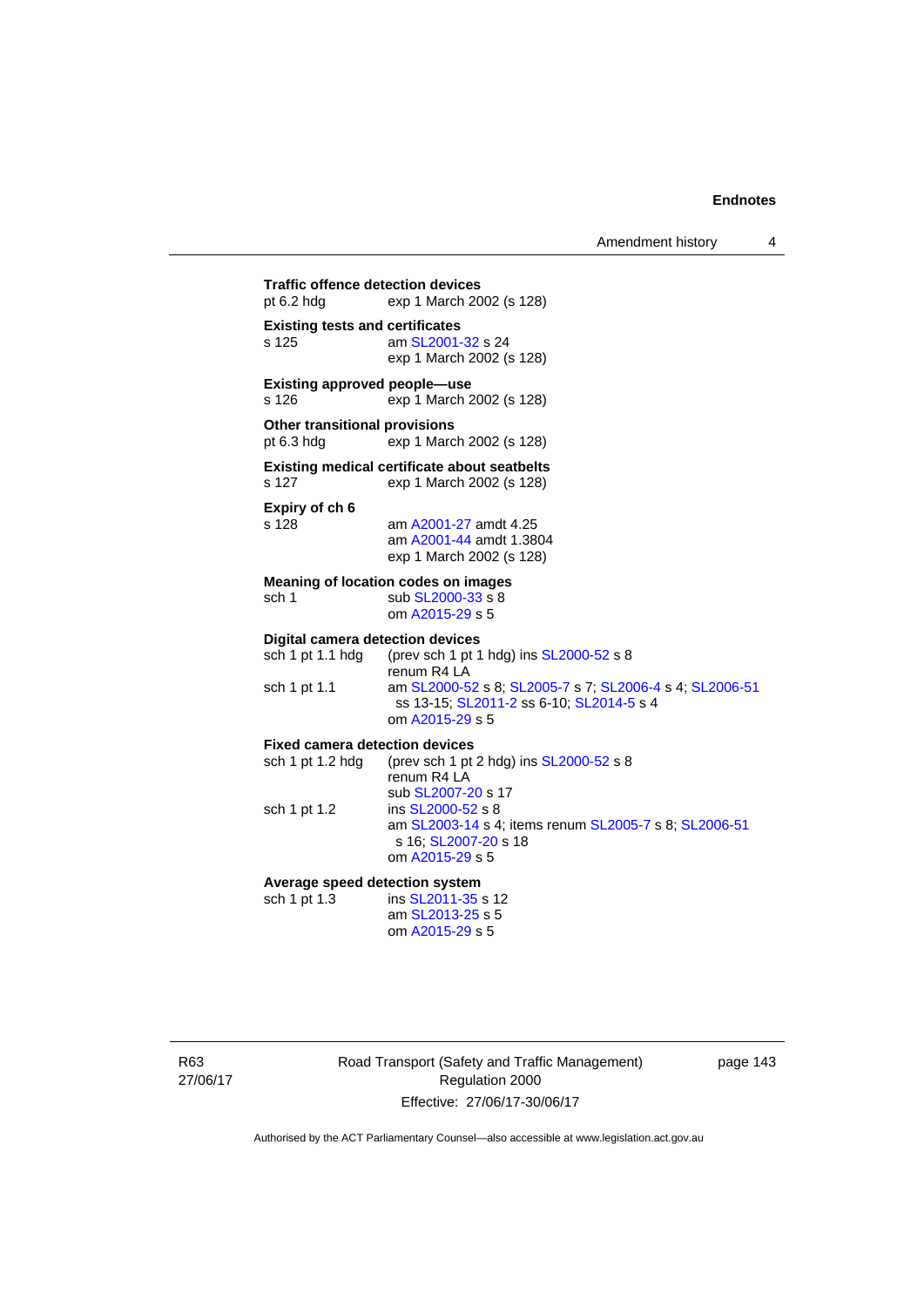| 4 | Amendment history |                                                                                                                                                                   |
|---|-------------------|-------------------------------------------------------------------------------------------------------------------------------------------------------------------|
|   | <b>Dictionary</b> |                                                                                                                                                                   |
|   | dict              | am A2004-28 amdt 3.62; SL2007-20 s 19; A2007-25<br>amdt 1.169; SL2008-47 amdt 1.14; A2010-18 amdt 3.94;<br>SL2013-9 s 10; A2015-50 amdt 3.145; A2016-33 amdt 1.41 |
|   |                   |                                                                                                                                                                   |
|   |                   | def approved e-payment method ins SL2014-11 s 22<br>def approved police speedometer ins SL2001-32 s 26                                                            |
|   |                   | def area of operations ins SL2002-7 s 15                                                                                                                          |
|   |                   | def <i>ARR</i> ins SL2003-12 s 6                                                                                                                                  |
|   |                   | def <b>bicycle</b> om A2010-18 amdt 3.95                                                                                                                          |
|   |                   | def camera detection device ins SL2000-52 s 9                                                                                                                     |
|   |                   | sub SL2001-32 s 25                                                                                                                                                |
|   |                   | def centre of the road ins SL2000-52 s 9                                                                                                                          |
|   |                   | def code of practice om SL2008-47 amdt 1.15                                                                                                                       |
|   |                   | def combination om A2010-18 amdt 3.96                                                                                                                             |
|   |                   | def <b>demand responsive service vehicle</b> ins <b>SL2006-32</b>                                                                                                 |
|   |                   | amdt 1.97                                                                                                                                                         |
|   |                   | def digital camera detection device ins SL2000-52 s 9                                                                                                             |
|   |                   | def emergency worker om SL2004-16 s 38                                                                                                                            |
|   |                   | ins SL2005-22 amdt 1.19                                                                                                                                           |
|   |                   | def exemption om SL2008-47 amdt 1.15                                                                                                                              |
|   |                   | def existing operator's certificate om SL2008-47 amdt 1.15                                                                                                        |
|   |                   | def <i>fixed camera detection device</i> ins SL2007-20 s 20                                                                                                       |
|   |                   | def <i>give</i> way ins $SL2000-21$ s 4                                                                                                                           |
|   |                   | def <i>hire car</i> ins SL2005-4 amdt 2.43                                                                                                                        |
|   |                   | def <i>indicated on</i> ins SL2001-32 s 26<br>om R <sub>18</sub> LA                                                                                               |
|   |                   | def <i>laser speed measuring device</i> ins SL2000-52 s 9                                                                                                         |
|   |                   | def <i>length</i> ins SL2000-52 s 9                                                                                                                               |
|   |                   | def <i>length of road</i> om $SL2000-52$ s 9                                                                                                                      |
|   |                   | def <i>loading zone permit</i> om SL2005-22 s 23                                                                                                                  |
|   |                   | def marked foot crossing ins SL2000-21 s 4                                                                                                                        |
|   |                   | def <i>motor vehicle</i> ins SL2000-52 s 9                                                                                                                        |
|   |                   | om A2010-18 amdt 3.97                                                                                                                                             |
|   |                   | def <i>park</i> sub SL2005-22 amdt 1.10                                                                                                                           |
|   |                   | def parking authority ins SL2002-7 s 15                                                                                                                           |
|   |                   | def parking authority guidelines ins SL2002-7 s 15                                                                                                                |
|   |                   | def <b>parking meter</b> am SL2005-22 s 24                                                                                                                        |
|   |                   | def <i>parking permit</i> sub SL2005-22 s 25                                                                                                                      |
|   |                   | def <i>parking ticket</i> am SL2002-7 s 16                                                                                                                        |
|   |                   | def pay parking device sub SL2005-22 s 25                                                                                                                         |
|   |                   | def pay parking sign ins SL2005-22 s 26                                                                                                                           |
|   |                   | def <i>pedestrian</i> ins SL2000-21 s 4                                                                                                                           |
|   |                   | def <b>piezo strip speed measuring device</b> ins <b>SL2000-52</b> s 9                                                                                            |
|   |                   | def postal vehicle am SL2004-16 s 39                                                                                                                              |
|   |                   | def <i>premises</i> ins SL2008-47 amdt 1.16                                                                                                                       |
|   |                   | def <i>private hire car</i> om SL2005-4 amdt 2.44                                                                                                                 |

page 144 Road Transport (Safety and Traffic Management) Regulation 2000 Effective: 27/06/17-30/06/17

R63 27/06/17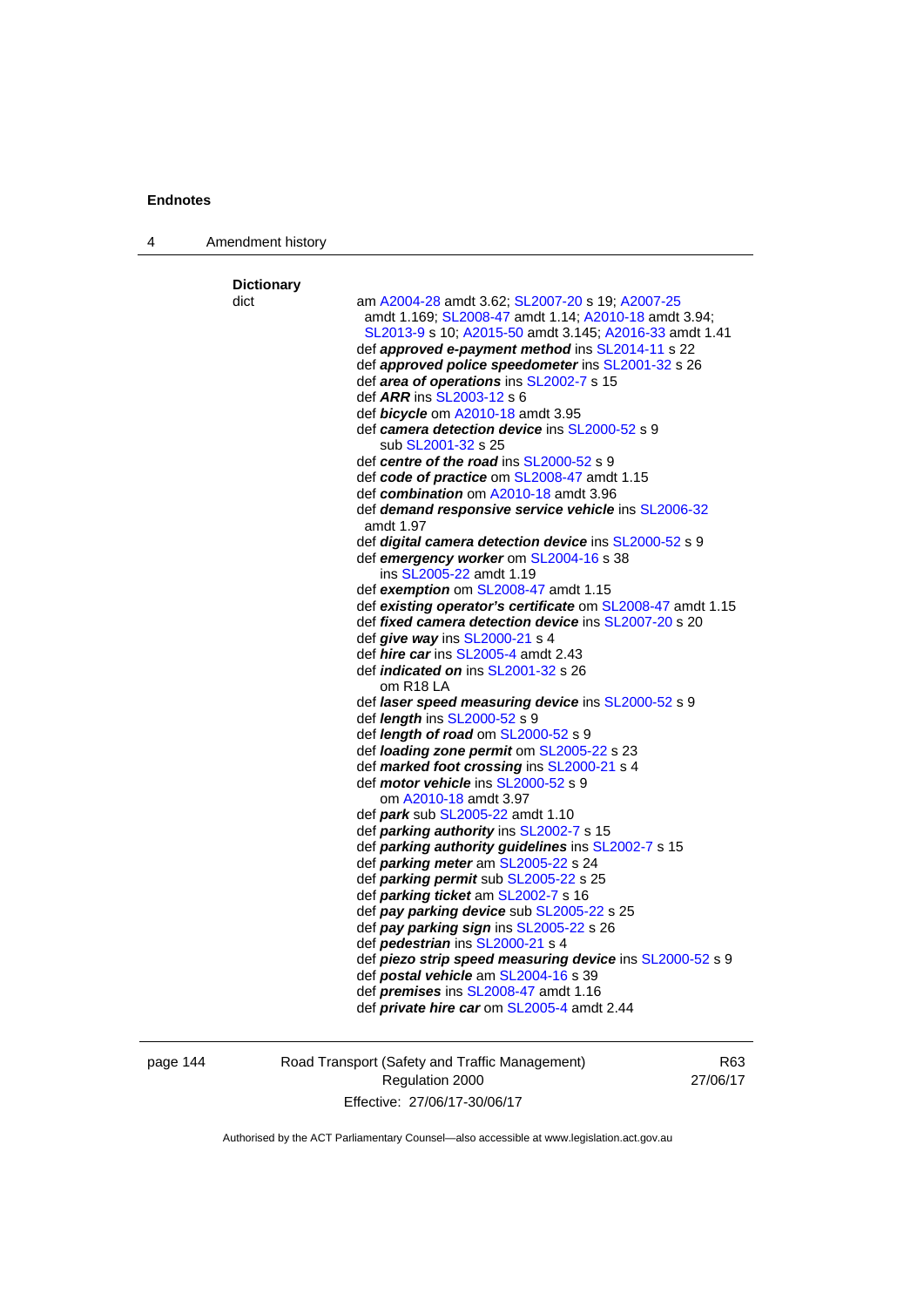def *public bus* sub [A2001-62](http://www.legislation.act.gov.au/a/2001-62) amdt 1.42 def *radar speed measuring device* ins [SL2000-52](http://www.legislation.act.gov.au/sl/2000-52) s 9 def *recording medium* ins [SL2001-32](http://www.legislation.act.gov.au/sl/2001-32) s 26 def *red traffic arrow* ins [SL2000-52](http://www.legislation.act.gov.au/sl/2000-52) s 9 def *red traffic light* ins [SL2000-52](http://www.legislation.act.gov.au/sl/2000-52) s 9 def *registered interest* om R18 LA def *relevant parking fee* sub [SL2005-22](http://www.legislation.act.gov.au/sl/2005-22) s 27 def *restricted hire vehicle* om [SL2005-4](http://www.legislation.act.gov.au/sl/2005-4) amdt 2.44 def *restricted taxi* om [SL2002-2](http://www.legislation.act.gov.au/sl/2002-2) s 30 def *ride* ins [SL2000-21](http://www.legislation.act.gov.au/sl/2000-21) s 4 om [A2010-18](http://www.legislation.act.gov.au/a/2010-18) amdt 3.97 def *rider* ins [SL2000-21](http://www.legislation.act.gov.au/sl/2000-21) s 4 def *rideshare vehicle* ins [SL2016-20](http://www.legislation.act.gov.au/sl/2016-20) amdt 1.42 def *road* sub [A2002-30](http://www.legislation.act.gov.au/a/2002-30) amdt 3.773; [SL2005-22](http://www.legislation.act.gov.au/sl/2005-22) amdt 1.20 def *road related area* ins [A2002-30](http://www.legislation.act.gov.au/a/2002-30) amdt 3.774 om R18 LA def *security checksum* ins [SL2001-32](http://www.legislation.act.gov.au/sl/2001-32) s 26 def *speed measuring device* ins [SL2000-52](http://www.legislation.act.gov.au/sl/2000-52) s 9 om R18 LA def *stop* sub [SL2005-22](http://www.legislation.act.gov.au/sl/2005-22) amdt 1.20 def *taxi* sub [SL2002-2](http://www.legislation.act.gov.au/sl/2002-2) s 31 om [A2010-18](http://www.legislation.act.gov.au/a/2010-18) amdt 3.97 def *testing authority* ins [SL2000-52](http://www.legislation.act.gov.au/sl/2000-52) s 9 def *the Act* om [A2001-44](http://www.legislation.act.gov.au/a/2001-44) amdt 1.3805 def *ticket parking area* sub [SL2005-22](http://www.legislation.act.gov.au/sl/2005-22) s 27 def *ticket parking space* sub [SL2005-22](http://www.legislation.act.gov.au/sl/2005-22) s 27 def *traffic lights camera detection device* ins [SL2000-52](http://www.legislation.act.gov.au/sl/2000-52) s 9 om [SL2007-20](http://www.legislation.act.gov.au/sl/2007-20) s 21 def *trailer* ins [SL2000-52](http://www.legislation.act.gov.au/sl/2000-52) s 9 om [A2010-18](http://www.legislation.act.gov.au/a/2010-18) amdt 3.97 def *use* om [A2010-18](http://www.legislation.act.gov.au/a/2010-18) amdt 3.97 def *vehicle* ins [SL2000-52](http://www.legislation.act.gov.au/sl/2000-52) s 9 def *WORM disk* ins [SL2001-32](http://www.legislation.act.gov.au/sl/2001-32) s 26 sub [SL2004-47](http://www.legislation.act.gov.au/sl/2004-47) s 46 om [SL2014-11](http://www.legislation.act.gov.au/sl/2014-11) s 23

R63 27/06/17 Road Transport (Safety and Traffic Management) Regulation 2000 Effective: 27/06/17-30/06/17

page 145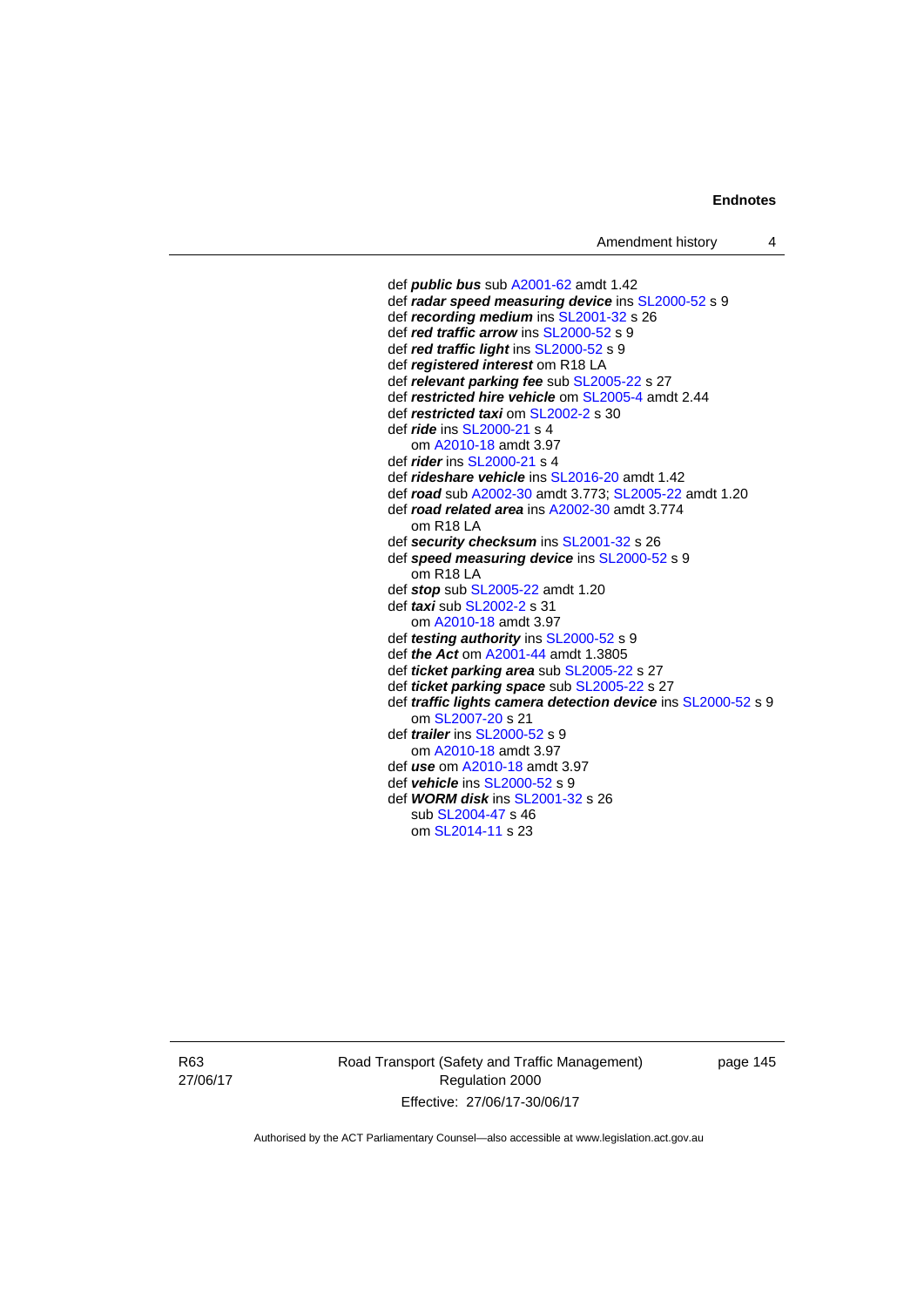# **5 Earlier republications**

Some earlier republications were not numbered. The number in column 1 refers to the publication order.

Since 12 September 2001 every authorised republication has been published in electronic pdf format on the ACT legislation register. A selection of authorised republications have also been published in printed format. These republications are marked with an asterisk (\*) in column 1. Electronic and printed versions of an authorised republication are identical.

| <b>Republication No</b> | <b>Amendments to</b> | <b>Republication date</b> |
|-------------------------|----------------------|---------------------------|
| 1                       | not amended          | 1 March 2000              |
| 2                       | A2001-56             | 12 September 2001         |
| 3                       | A2001-62             | 3 December 2001           |
| 4                       | SL2002-2             | 1 March 2002              |
| $5*$                    | <b>SL2002-2</b>      | 2 March 2002              |
| 6                       | SL2002-7             | 16 April 2002             |
| 7                       | A2002-30             | 10 October 2002           |
| 8                       | SL2002-31            | 1 November 2002           |
| 9                       | SL2002-31            | 2 December 2002           |
| 10                      | A2002-51             | 1 January 2003            |
| 11                      | <b>SL2003-1</b>      | 10 January 2003           |
| $12*$                   | SL2003-12            | 1 June 2003               |
| 13                      | SL2003-14            | 11 June 2003              |
| 14                      | A2004-7              | 5 April 2004              |
| 15                      | A2004-28             | 1 July 2004               |
| 16                      | A2004-28             | 19 July 2004              |
| 17                      | SL2004-47            | 10 September 2004         |
| 18                      | SL2004-47            | 2 November 2004           |
| 19                      | <b>SL2005-4</b>      | 9 March 2005              |
| 20                      | SL2005-7             | 9 April 2005              |
| $21*$                   | SL2005-22            | 16 September 2005         |
|                         |                      |                           |

page 146 Road Transport (Safety and Traffic Management) Regulation 2000 Effective: 27/06/17-30/06/17

R63 27/06/17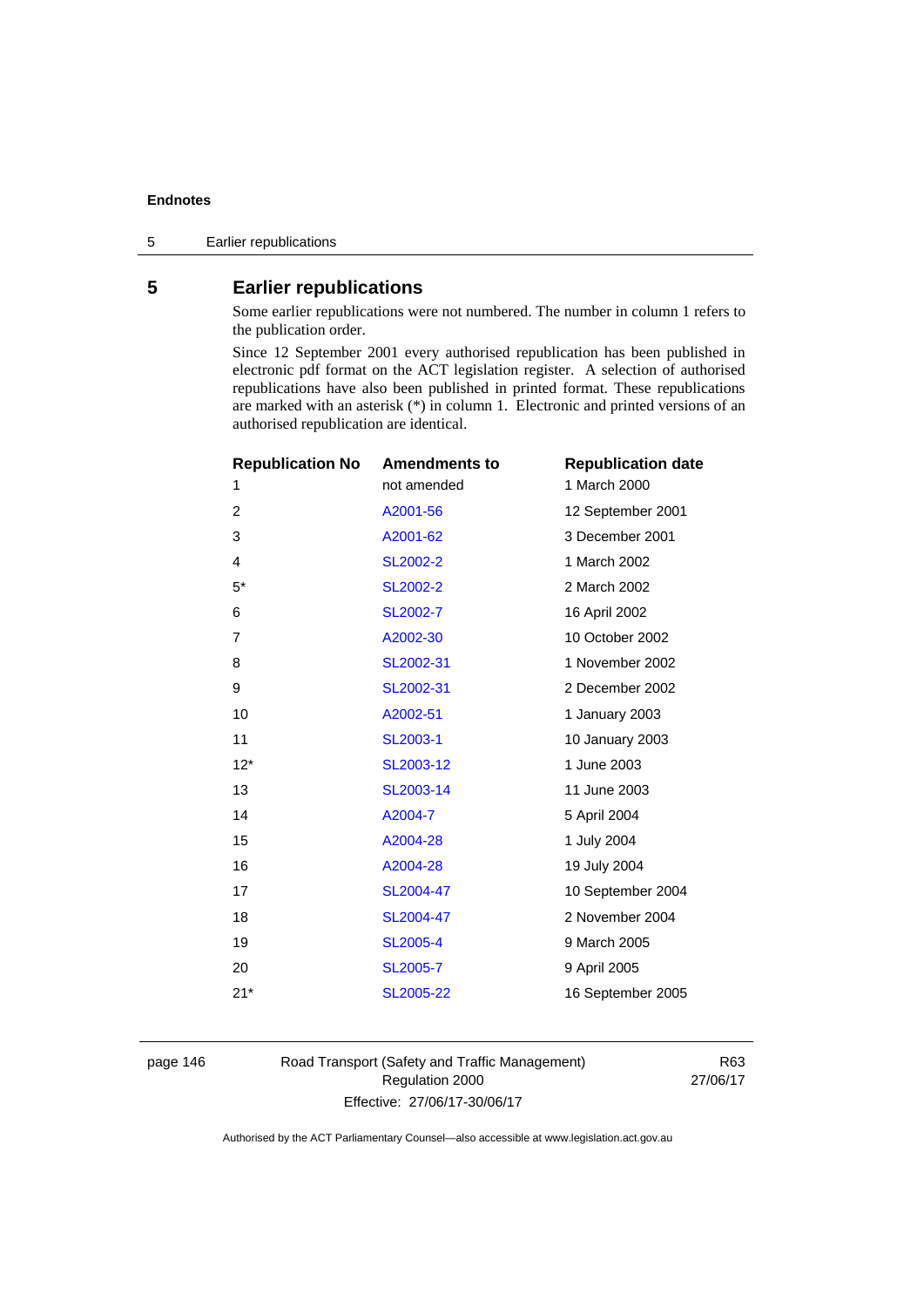Earlier republications 5

| <b>Republication No</b> | <b>Amendments to</b> | <b>Republication date</b> |
|-------------------------|----------------------|---------------------------|
| 22                      | A2005-62             | 11 January 2006           |
| 23                      | <b>SL2006-4</b>      | 17 January 2006           |
| 24                      | SL2006-32            | 3 July 2006               |
| 25                      | SL2006-32            | 2 December 2006           |
| 26                      | SL2006-51            | 5 December 2006           |
| 27                      | <b>SL2007-20</b>     | 31 July 2007              |
| 28                      | A2007-25             | 31 March 2008             |
| 29                      | SL2008-47            | 2 December 2008           |
| 30                      | SL2008-47            | 11 March 2009             |
| 31                      | <b>SL2009-7</b>      | 13 March 2009             |
| 32                      | <b>SL2009-7</b>      | 16 March 2009             |
| 33                      | SL2010-5             | 3 March 2010              |
| 34                      | SL2010-5             | 15 March 2010             |
| 35                      | SL2010-7             | 17 March 2010             |
| 36 (RI)                 | A2010-15             | 6 April 2010              |
| 37                      | A2010-18             | 3 June 2010               |
| 38                      | SL2010-33            | 6 August 2010             |
| 39                      | SL2010-38            | 17 September 2010         |
| 40                      | SL2011-2             | 28 January 2011           |
| 41                      | SL2011-2             | 15 March 2011             |
| 42                      | A2011-52             | 12 December 2011          |
| 43                      | SL2011-35            | 15 January 2012           |
| 44*                     | SL2011-35            | 30 January 2012           |
| 45                      | SL2012-44            | 20 December 2012          |
| 46                      | SL2013-9             | 7 May 2013                |
| 47                      | SL2013-20            | 1 August 2013             |
| 48                      | SL2013-25            | 6 September 2013          |

R63 27/06/17 Road Transport (Safety and Traffic Management) Regulation 2000 Effective: 27/06/17-30/06/17

page 147